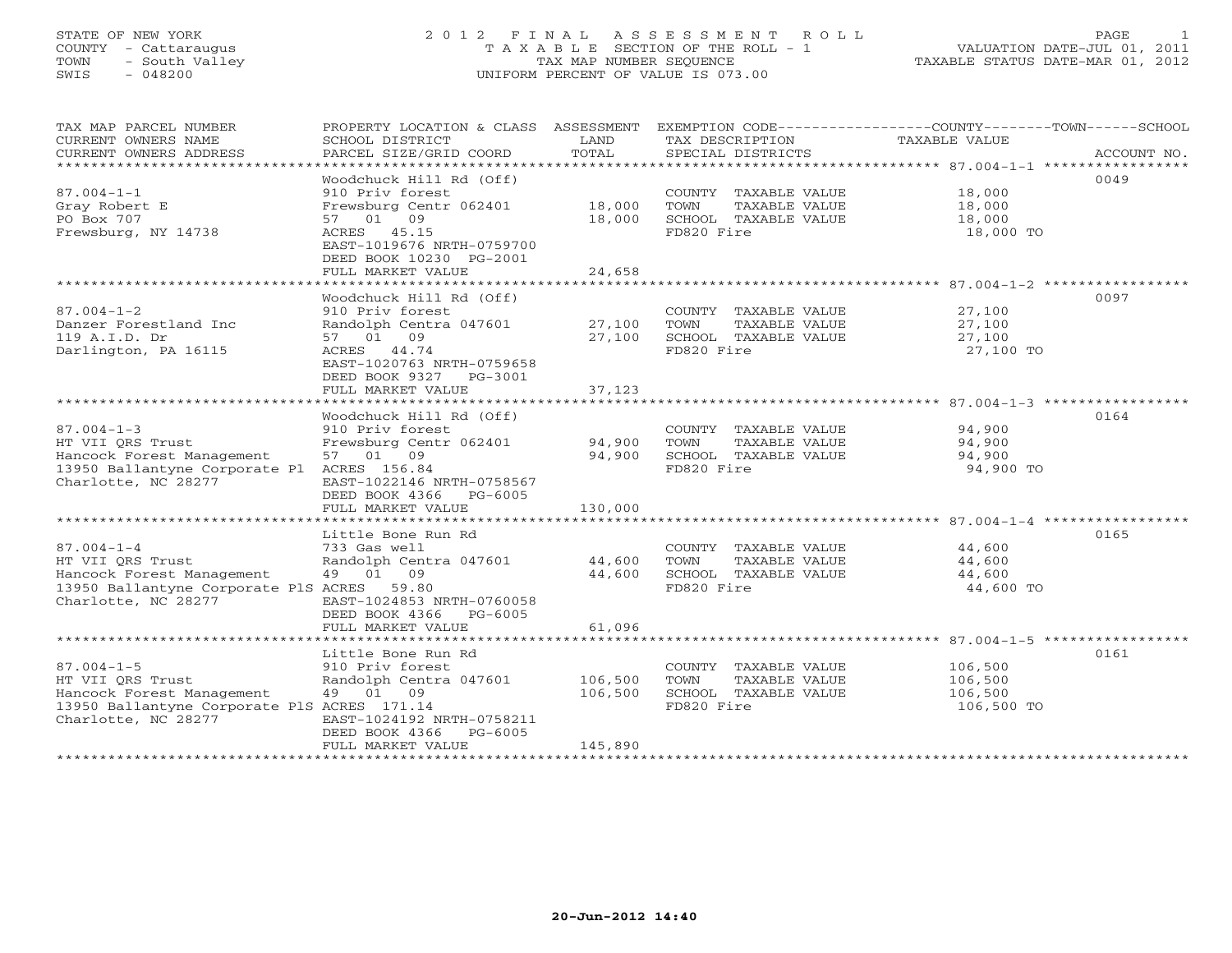# STATE OF NEW YORK 2 0 1 2 F I N A L A S S E S S M E N T R O L L PAGE 2 COUNTY - Cattaraugus T A X A B L E SECTION OF THE ROLL - 1 VALUATION DATE-JUL 01, 2011 TOWN - South Valley TAX MAP NUMBER SEQUENCE TAXABLE STATUS DATE-MAR 01, 2012 SWIS - 048200 UNIFORM PERCENT OF VALUE IS 073.00UNIFORM PERCENT OF VALUE IS 073.00

| TAX MAP PARCEL NUMBER<br>CURRENT OWNERS NAME<br>CURRENT OWNERS ADDRESS                         | PROPERTY LOCATION & CLASS ASSESSMENT<br>SCHOOL DISTRICT<br>PARCEL SIZE/GRID COORD | LAND<br>TOTAL      | TAX DESCRIPTION<br>SPECIAL DISTRICTS          | EXEMPTION CODE-----------------COUNTY-------TOWN------SCHOOL<br>TAXABLE VALUE | ACCOUNT NO.                |
|------------------------------------------------------------------------------------------------|-----------------------------------------------------------------------------------|--------------------|-----------------------------------------------|-------------------------------------------------------------------------------|----------------------------|
| $87.004 - 1 - 6$<br>HT VII QRS Trust                                                           | Little Bone Run Rd<br>910 Priv forest<br>Randolph Centra 047601                   | 73,500             | COUNTY TAXABLE VALUE<br>TAXABLE VALUE<br>TOWN | 73,500<br>73,500                                                              | 0170                       |
| Hancock Forest Management<br>13950 Ballantyne Corporate PlS ACRES 97.62<br>Charlotte, NC 28277 | 49 01 09<br>EAST-1025916 NRTH-0757942<br>DEED BOOK 4366 PG-6005                   | 73,500             | SCHOOL TAXABLE VALUE<br>FD820 Fire            | 73,500<br>73,500 TO                                                           |                            |
|                                                                                                | FULL MARKET VALUE                                                                 | 100,685            |                                               |                                                                               |                            |
|                                                                                                | ***************************                                                       | *************      |                                               |                                                                               |                            |
|                                                                                                | Little Bone Run Rd                                                                |                    |                                               |                                                                               | 0148                       |
| $87.004 - 1 - 7.1$                                                                             | 910 Priv forest                                                                   |                    | COUNTY TAXABLE VALUE                          | 279,000                                                                       |                            |
| HT VII ORS Trust<br>Hancock Forest Management                                                  | Randolph Centra 047601<br>41 01 09                                                | 279,000<br>279,000 | TOWN<br>TAXABLE VALUE<br>SCHOOL TAXABLE VALUE | 279,000<br>279,000                                                            |                            |
| 13950 Ballantyne Corporat PlSt ACRES 367.20                                                    |                                                                                   |                    | FD820 Fire                                    | 279,000 TO                                                                    |                            |
| Charlotte, NC 28277                                                                            | EAST-1028759 NRTH-0758341<br>DEED BOOK 4366 PG-6005<br>FULL MARKET VALUE          | 382,192            |                                               |                                                                               |                            |
|                                                                                                |                                                                                   |                    |                                               |                                                                               |                            |
|                                                                                                | Little Bone Run Rd                                                                |                    |                                               |                                                                               | 0552                       |
| $87.004 - 1 - 7.2$                                                                             | 260 Seasonal res                                                                  |                    | COUNTY TAXABLE VALUE                          | 5,900                                                                         |                            |
| Belin James J                                                                                  | Randolph Centra 047601                                                            | 4,900              | TOWN<br>TAXABLE VALUE                         | 5,900                                                                         |                            |
| 159 High Acres                                                                                 | 41 01 09                                                                          | 5,900              | SCHOOL TAXABLE VALUE                          | 5,900                                                                         |                            |
| Bemus Point, NY 14712                                                                          | 2.10<br>ACRES<br>EAST-1027155 NRTH-0758688<br>DEED BOOK 00919 PG-00920            |                    | FD820 Fire                                    | 5,900 TO                                                                      |                            |
|                                                                                                | FULL MARKET VALUE                                                                 | 8,082              |                                               |                                                                               |                            |
|                                                                                                |                                                                                   |                    |                                               |                                                                               |                            |
| $87.004 - 1 - 7.3$                                                                             | 1926 Little Bone Run Rd                                                           |                    | RES STAR 41854                                | $\Omega$                                                                      | 0563<br>$\Omega$<br>22,500 |
| Ditonto Lawrence J                                                                             | 210 1 Family Res<br>Randolph Centra 047601                                        |                    | 4,000 COUNTY TAXABLE VALUE                    | 59,700                                                                        |                            |
| PO Box 1095                                                                                    | 41 01 09                                                                          | 59,700             | TOWN<br>TAXABLE VALUE                         | 59,700                                                                        |                            |
| Frewsburg, NY 14738                                                                            | Ff 420.00                                                                         |                    | SCHOOL TAXABLE VALUE                          | 37,200                                                                        |                            |
|                                                                                                | ACRES<br>1.85<br>EAST-1026987 NRTH-0759057<br>DEED BOOK 1022 PG-566               |                    | FD820 Fire                                    | 59,700 TO                                                                     |                            |
|                                                                                                | FULL MARKET VALUE                                                                 | 81,781             |                                               |                                                                               |                            |
|                                                                                                |                                                                                   |                    |                                               |                                                                               |                            |
|                                                                                                | Little Bone Run Rd                                                                |                    |                                               |                                                                               | 0339                       |
| $87.004 - 1 - 8$                                                                               | 260 Seasonal res                                                                  |                    | COUNTY TAXABLE VALUE                          | 30,400                                                                        |                            |
| Schultz John                                                                                   | Randolph Centra 047601                                                            | 5,600              | TOWN<br>TAXABLE VALUE                         | 30,400                                                                        |                            |
| Schultz Herbert                                                                                | 40 01 09                                                                          | 30,400             | SCHOOL TAXABLE VALUE                          | 30,400                                                                        |                            |
| 611 Bunting Rd<br>Orchard Park, NY 14127                                                       | 3.01<br>ACRES<br>EAST-1030152 NRTH-0754095<br>DEED BOOK 7818 PG-9001              |                    | FD820 Fire                                    | 30,400 TO                                                                     |                            |
|                                                                                                | FULL MARKET VALUE                                                                 | 41,644             |                                               |                                                                               |                            |
| ******************                                                                             |                                                                                   |                    |                                               |                                                                               |                            |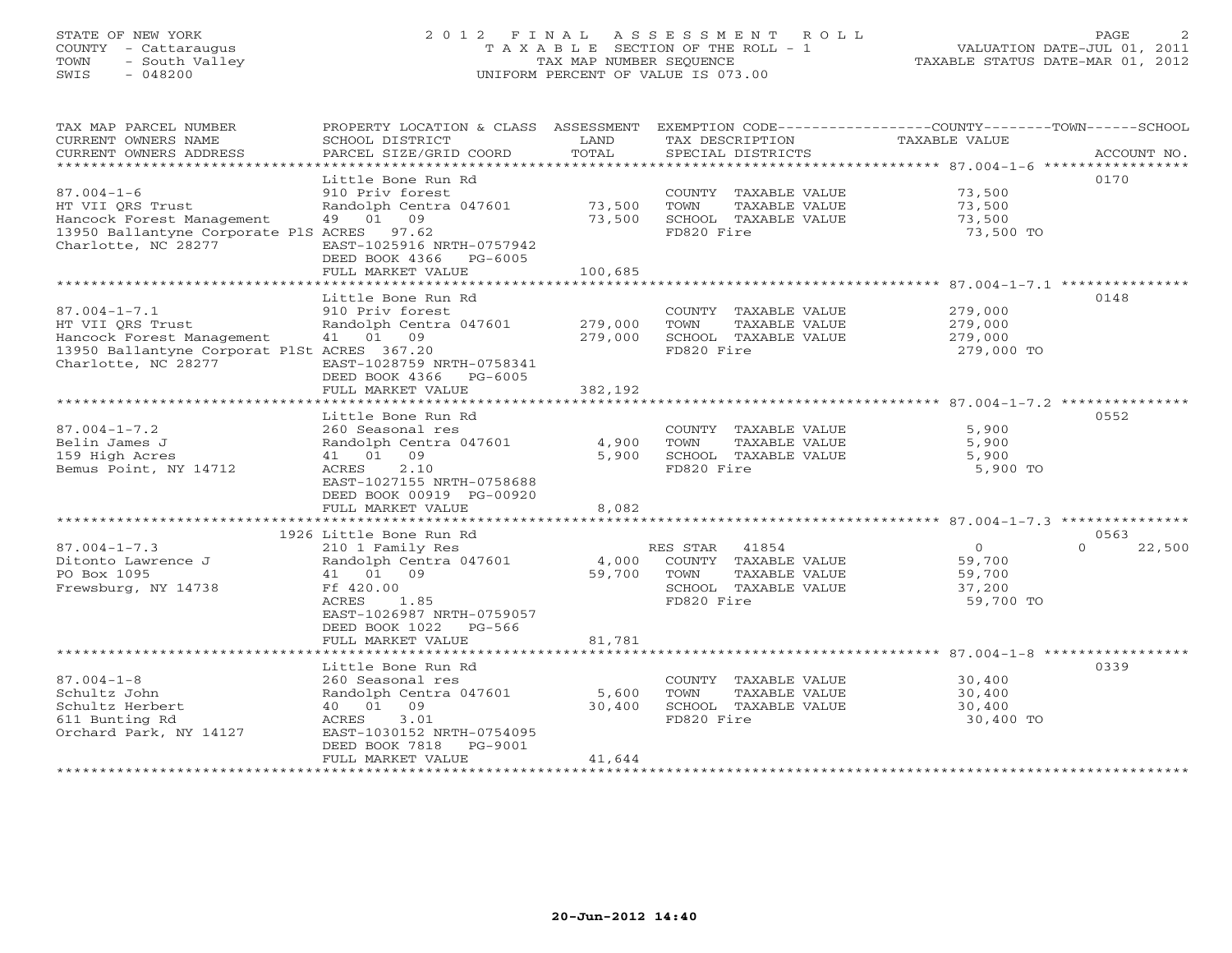# STATE OF NEW YORK 2 0 1 2 F I N A L A S S E S S M E N T R O L L PAGE 3 COUNTY - Cattaraugus T A X A B L E SECTION OF THE ROLL - 1 VALUATION DATE-JUL 01, 2011 TOWN - South Valley TAX MAP NUMBER SEQUENCE TAXABLE STATUS DATE-MAR 01, 2012 SWIS - 048200 UNIFORM PERCENT OF VALUE IS 073.00UNIFORM PERCENT OF VALUE IS 073.00

| TAX MAP PARCEL NUMBER<br>CURRENT OWNERS NAME<br>CURRENT OWNERS ADDRESS                                                                    | PROPERTY LOCATION & CLASS ASSESSMENT<br>SCHOOL DISTRICT<br>PARCEL SIZE/GRID COORD                                                                                               | LAND<br>TOTAL              | TAX DESCRIPTION<br>SPECIAL DISTRICTS                                                | EXEMPTION CODE-----------------COUNTY-------TOWN------SCHOOL<br>TAXABLE VALUE<br>ACCOUNT NO. |
|-------------------------------------------------------------------------------------------------------------------------------------------|---------------------------------------------------------------------------------------------------------------------------------------------------------------------------------|----------------------------|-------------------------------------------------------------------------------------|----------------------------------------------------------------------------------------------|
| ******************************                                                                                                            | Little Bone Run Rd                                                                                                                                                              |                            |                                                                                     | 0147                                                                                         |
| $87.004 - 1 - 9.1$<br>HT VII ORS Trust<br>Hancock Forest Management<br>13950 Ballantyne Corporate PlS ACRES 372.75<br>Charlotte, NC 28277 | 910 Priv forest<br>Randolph Centra 047601<br>40 01 09<br>EAST-1028628 NRTH-0754389<br>DEED BOOK 4366 PG-6005                                                                    | 283,200<br>283,200         | COUNTY TAXABLE VALUE<br>TAXABLE VALUE<br>TOWN<br>SCHOOL TAXABLE VALUE<br>FD820 Fire | 283,200<br>283,200<br>283,200<br>283,200 TO                                                  |
|                                                                                                                                           | FULL MARKET VALUE                                                                                                                                                               | 387,945                    |                                                                                     |                                                                                              |
|                                                                                                                                           | Little Bone Run Rd                                                                                                                                                              |                            |                                                                                     | 0570                                                                                         |
| $87.004 - 1 - 9.2$<br>Chapman Karen A<br>Schultz Herbert J<br>6462 Taylor Rd<br>Hamburg, NY 14075                                         | 260 Seasonal res<br>Randolph Centra 047601<br>40  01  09<br>ACRES<br>3.00<br>EAST-1030577 NRTH-0754374                                                                          | 5,600<br>26,600            | COUNTY TAXABLE VALUE<br>TAXABLE VALUE<br>TOWN<br>SCHOOL TAXABLE VALUE<br>FD820 Fire | 26,600<br>26,600<br>26,600<br>26,600 TO                                                      |
|                                                                                                                                           | DEED BOOK 10518 PG-2001                                                                                                                                                         |                            |                                                                                     |                                                                                              |
|                                                                                                                                           | FULL MARKET VALUE                                                                                                                                                               | 36,438                     |                                                                                     |                                                                                              |
|                                                                                                                                           | Bone Run Rd (Off)                                                                                                                                                               |                            |                                                                                     | 0154                                                                                         |
| $87.004 - 1 - 10$<br>HT VII ORS Trust<br>Hancock Forest Management<br>13950 Ballantyne Corporate PlF ACRES 167.58<br>Charlotte, NC 28277  | 910 Priv forest<br>Randolph Centra 047601<br>48 01 09<br>EAST-1024767 NRTH-0755545<br>DEED BOOK 4366<br>PG-6005                                                                 | 101,400<br>101,400         | COUNTY TAXABLE VALUE<br>TOWN<br>TAXABLE VALUE<br>SCHOOL TAXABLE VALUE<br>FD820 Fire | 101,400<br>101,400<br>101,400<br>101,400 TO                                                  |
|                                                                                                                                           | FULL MARKET VALUE                                                                                                                                                               | 138,904                    |                                                                                     |                                                                                              |
|                                                                                                                                           |                                                                                                                                                                                 |                            |                                                                                     |                                                                                              |
| $87.004 - 1 - 11$<br>HT VII ORS Trust<br>Hancock Forest Management<br>13950 Ballantyne Corporate Pl ACRES 172.21<br>Charlotte, NC 28277   | Bone Run Rd (Off)<br>910 Priv forest<br>Frewsburg Centr 062401<br>48 01 09<br>EAST-1024732 NRTH-0753543<br>DEED BOOK 4366 PG-6005                                               | 106,300<br>106,300         | COUNTY TAXABLE VALUE<br>TAXABLE VALUE<br>TOWN<br>SCHOOL TAXABLE VALUE<br>FD820 Fire | 0162<br>106,300<br>106,300<br>106,300<br>106,300 TO                                          |
|                                                                                                                                           | FULL MARKET VALUE                                                                                                                                                               | 145,616                    |                                                                                     |                                                                                              |
|                                                                                                                                           |                                                                                                                                                                                 |                            |                                                                                     |                                                                                              |
| $87.004 - 1 - 12$<br>Farm West LLC<br>PO Box 5478<br>Cortland, NY 13045                                                                   | Woodchuck Hill Rd (Off)<br>910 Priv forest<br>Frewsburg Centr 062401<br>56 01 09<br>ACRES<br>69.88<br>EAST-1020932 NRTH-0753049<br>DEED BOOK 14471 PG-6001<br>FULL MARKET VALUE | 42,300<br>42,300<br>57,945 | COUNTY TAXABLE VALUE<br>TOWN<br>TAXABLE VALUE<br>SCHOOL TAXABLE VALUE<br>FD820 Fire | 0001<br>42,300<br>42,300<br>42,300<br>42,300 TO                                              |
| *******************                                                                                                                       |                                                                                                                                                                                 |                            |                                                                                     |                                                                                              |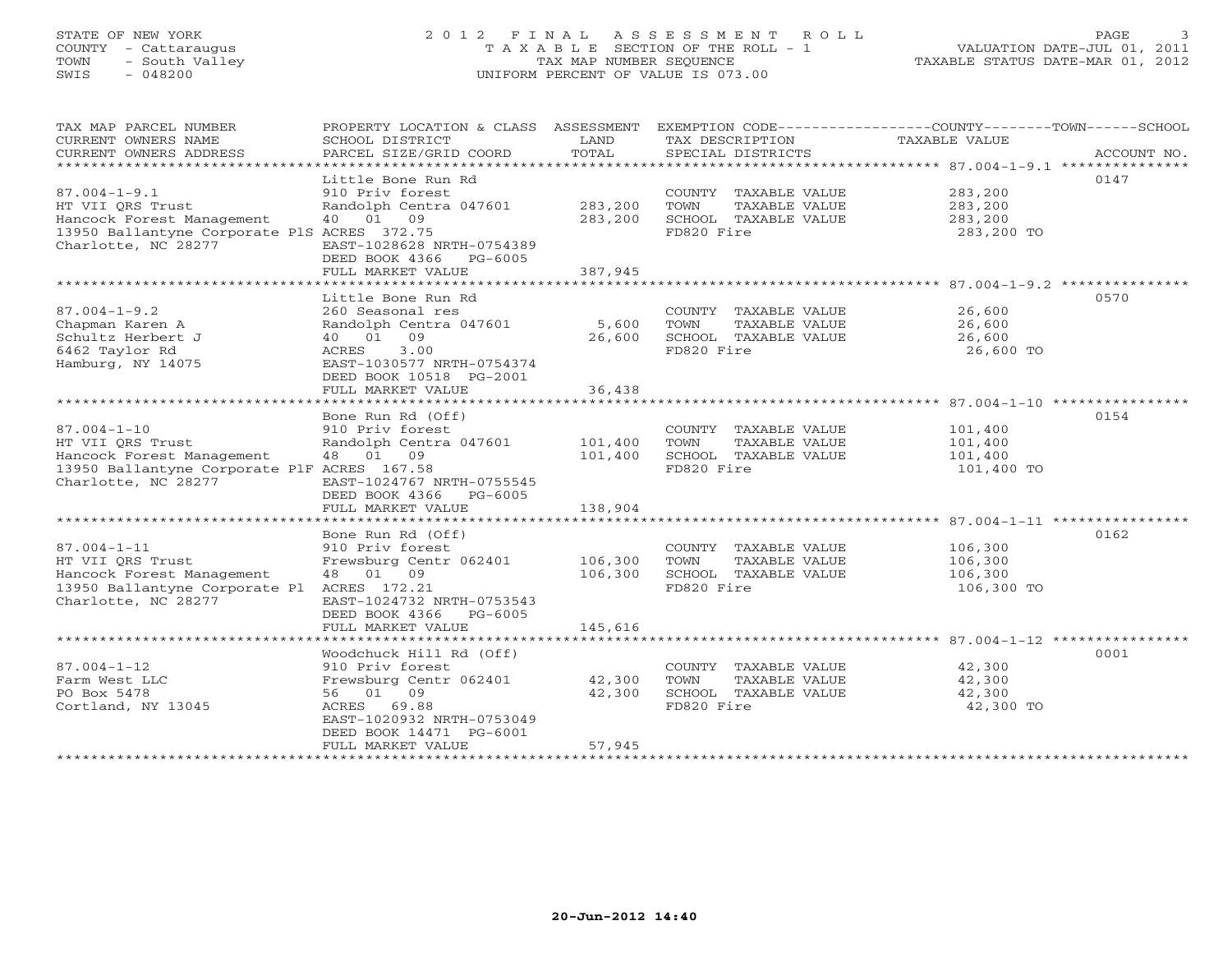# STATE OF NEW YORK 2 0 1 2 F I N A L A S S E S S M E N T R O L L PAGE 4 COUNTY - Cattaraugus T A X A B L E SECTION OF THE ROLL - 1 VALUATION DATE-JUL 01, 2011 TOWN - South Valley TAX MAP NUMBER SEQUENCE TAXABLE STATUS DATE-MAR 01, 2012 SWIS - 048200 UNIFORM PERCENT OF VALUE IS 073.00UNIFORM PERCENT OF VALUE IS 073.00

| TAX MAP PARCEL NUMBER<br>CURRENT OWNERS NAME<br>CURRENT OWNERS ADDRESS<br>******************************                                                | PROPERTY LOCATION & CLASS ASSESSMENT<br>SCHOOL DISTRICT<br>PARCEL SIZE/GRID COORD                                                                                                                          | LAND<br>TOTAL              | TAX DESCRIPTION<br>SPECIAL DISTRICTS                                                                                    | EXEMPTION CODE-----------------COUNTY-------TOWN------SCHOOL<br>TAXABLE VALUE<br>ACCOUNT NO. |
|---------------------------------------------------------------------------------------------------------------------------------------------------------|------------------------------------------------------------------------------------------------------------------------------------------------------------------------------------------------------------|----------------------------|-------------------------------------------------------------------------------------------------------------------------|----------------------------------------------------------------------------------------------|
| $87.004 - 1 - 13$<br>HT VII ORS Trust<br>Hancock Forest Management<br>13950 Ballantyne Corporate Pl<br>Charlotte, NC 28277                              | Woodchuck Hill Rd<br>910 Priv forest<br>Frewsburg Centr 062401<br>56 01 09<br>ACRES 93.66<br>EAST-1020949 NRTH-0753952<br>DEED BOOK 4366 PG-6005<br>FULL MARKET VALUE                                      | 56,700<br>56,700<br>77,671 | COUNTY TAXABLE VALUE<br>TOWN<br>TAXABLE VALUE<br>SCHOOL TAXABLE VALUE<br>FD820 Fire                                     | 0157<br>56,700<br>56,700<br>56,700<br>56,700 TO                                              |
|                                                                                                                                                         | Woodchuck Hill Rd                                                                                                                                                                                          |                            |                                                                                                                         | 0156                                                                                         |
| $87.004 - 1 - 14$<br>HT VII QRS Trust<br>Hancock Forest Management<br>13950 Ballantyne Corporate Pl<br>Charlotte, NC 28277                              | 910 Priv forest<br>Frewsburg Centr 062401<br>56 01 09<br>ACRES 49.71<br>EAST-1020984 NRTH-0754752<br>DEED BOOK 4366 PG-6005                                                                                | 31,900<br>31,900           | COUNTY TAXABLE VALUE<br>TOWN<br>TAXABLE VALUE<br>SCHOOL TAXABLE VALUE<br>FD820 Fire                                     | 31,900<br>31,900<br>31,900<br>31,900 TO                                                      |
|                                                                                                                                                         | FULL MARKET VALUE                                                                                                                                                                                          | 43,699                     |                                                                                                                         |                                                                                              |
| $87.004 - 1 - 15$<br>HT VII ORS Trust<br>Hancock Forest Management<br>13950 Ballantyne Corporate Pl ACRES 48.86<br>Charlotte, NC 28277                  | Woodchuck Hill Rd<br>910 Priv forest<br>Frewsburg Centr 062401<br>56 01 09<br>EAST-1021001 NRTH-0755302<br>DEED BOOK 4366 PG-6005                                                                          | 33,800<br>33,800           | COUNTY TAXABLE VALUE<br>TOWN<br>TAXABLE VALUE<br>SCHOOL TAXABLE VALUE<br>FD820 Fire                                     | 0158<br>33,800<br>33,800<br>33,800<br>33,800 TO                                              |
|                                                                                                                                                         | FULL MARKET VALUE                                                                                                                                                                                          | 46,301                     |                                                                                                                         |                                                                                              |
| $87.004 - 1 - 16$<br>Gray Robert E<br>PO Box 707<br>Frewsburg, NY 14738                                                                                 | Woodchuck Hill Rd<br>910 Priv forest<br>Frewsburg Centr 062401<br>56 01 09<br>ACRES 49.58<br>EAST-1021009 NRTH-0755850<br>DEED BOOK 9006 PG-3001<br>FULL MARKET VALUE                                      | 22,300<br>22,300<br>30,548 | COUNTY TAXABLE VALUE<br>TOWN<br>TAXABLE VALUE<br>SCHOOL TAXABLE VALUE<br>FD820 Fire                                     | 0111<br>22,300<br>22,300<br>22,300<br>22,300 TO                                              |
|                                                                                                                                                         |                                                                                                                                                                                                            |                            |                                                                                                                         |                                                                                              |
| $87.004 - 1 - 17$<br>HT VII ORS Trust<br>Hancock Forest Management<br>13950 Ballantyne Corporate Pl<br>Charlotte, NC 28277<br>************************* | Woodchuck Hill Rd<br>910 Priv forest<br>Frewsburg Centr 062401<br>56 01 09<br>ACRES<br>50.15<br>EAST-1021023 NRTH-0756400<br>DEED BOOK 4366<br>$PG-6005$<br>FULL MARKET VALUE<br>************************* | 35,300<br>35,300<br>48,356 | COUNTY TAXABLE VALUE<br>TOWN<br>TAXABLE VALUE<br>SCHOOL TAXABLE VALUE<br>FD820 Fire<br>******************************** | 0160<br>35,300<br>35,300<br>35,300<br>35,300 TO                                              |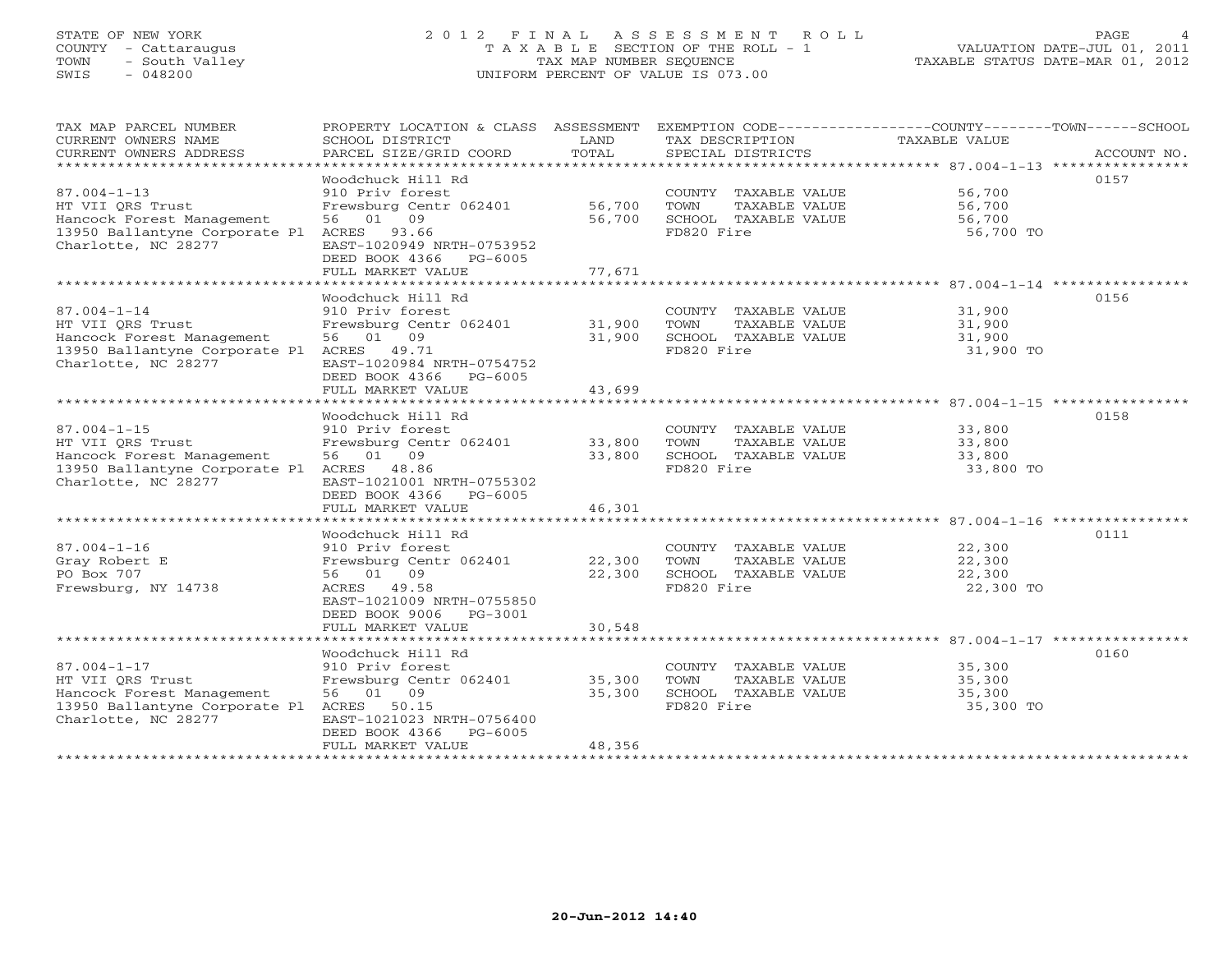# STATE OF NEW YORK 2 0 1 2 F I N A L A S S E S S M E N T R O L L PAGE 5 COUNTY - Cattaraugus T A X A B L E SECTION OF THE ROLL - 1 VALUATION DATE-JUL 01, 2011 TOWN - South Valley TAX MAP NUMBER SEQUENCE TAXABLE STATUS DATE-MAR 01, 2012 SWIS - 048200 UNIFORM PERCENT OF VALUE IS 073.00UNIFORM PERCENT OF VALUE IS 073.00

| TAX MAP PARCEL NUMBER<br>CURRENT OWNERS NAME<br>CURRENT OWNERS ADDRESS                                                                               | PROPERTY LOCATION & CLASS ASSESSMENT<br>SCHOOL DISTRICT<br>PARCEL SIZE/GRID COORD                                                                                                                             | LAND<br>TOTAL                               | TAX DESCRIPTION<br>SPECIAL DISTRICTS                                                                                     | EXEMPTION CODE-----------------COUNTY-------TOWN------SCHOOL<br>TAXABLE VALUE<br>ACCOUNT NO.     |
|------------------------------------------------------------------------------------------------------------------------------------------------------|---------------------------------------------------------------------------------------------------------------------------------------------------------------------------------------------------------------|---------------------------------------------|--------------------------------------------------------------------------------------------------------------------------|--------------------------------------------------------------------------------------------------|
| $87.004 - 1 - 18$<br>HT VII ORS Trust<br>Hancock Forest Management<br>13950 Ballantyne Corporate Pl<br>Charlotte, NC 28277                           | Woodchuck Hill Rd (Off)<br>910 Priv forest<br>Frewsburg Centr 062401<br>57 01 09<br>ACRES 51.41<br>EAST-1020152 NRTH-0757220<br>DEED BOOK 4366<br>PG-6005<br>FULL MARKET VALUE                                | 39,500<br>39,500<br>54,110                  | COUNTY TAXABLE VALUE<br>TOWN<br>TAXABLE VALUE<br>SCHOOL TAXABLE VALUE<br>FD820 Fire                                      | 0163<br>39,500<br>39,500<br>39,500<br>39,500 TO                                                  |
| $87.004 - 1 - 19$<br>Gray Robert E<br>PO Box 707<br>Frewsburg, NY 14738                                                                              | Woodchuck Hill Rd (Off)<br>910 Priv forest<br>Frewsburg Centr 062401<br>09<br>57 01<br>ACRES 54.28<br>EAST-1020179 NRTH-0758263<br>DEED BOOK 12094 PG-3001<br>FULL MARKET VALUE<br>************************** | 27,100<br>27,100<br>37,123<br>************* | COUNTY TAXABLE VALUE<br>TOWN<br>TAXABLE VALUE<br>SCHOOL TAXABLE VALUE<br>FD820 Fire                                      | 0003<br>27,100<br>27,100<br>27,100<br>27,100 TO<br>********************* 88.003-1-2.1 ********** |
| $88.003 - 1 - 2.1$<br>Newton Irrevocable Trust James Randolph Centra 047601<br>Newton (Trustee) Robert J<br>PO Box 976<br>Livingston Manor, NY 12758 | Phillips Brook Rd<br>322 Rural vac>10<br>33 01 09<br>ACRES 21.65<br>EAST-1034201 NRTH-0759707<br>DEED BOOK 15208 PG-5001<br>FULL MARKET VALUE                                                                 | 12,000<br>12,000<br>16,438                  | COUNTY TAXABLE VALUE<br>TOWN<br>TAXABLE VALUE<br>SCHOOL TAXABLE VALUE<br>FD820 Fire                                      | 0278<br>12,000<br>12,000<br>12,000<br>12,000 TO                                                  |
| $88.003 - 1 - 2.2$<br>Foley Daniel L<br>Matthews Carl E<br>1712 Breedtown Rd<br>Titusville, PA 16354                                                 | Phillips Brooks Rd<br>260 Seasonal res<br>Randolph Centra 047601<br>33 01 09<br>ACRES 26.30<br>EAST-1033390 NRTH-0759432<br>DEED BOOK 14491 PG-3001<br>FULL MARKET VALUE                                      | 23,600<br>88,600<br>121,370                 | COUNTY TAXABLE VALUE<br>TOWN<br>TAXABLE VALUE<br>SCHOOL TAXABLE VALUE<br>FD820 Fire                                      | 0682<br>88,600<br>88,600<br>88,600<br>88,600 TO                                                  |
| $88.003 - 1 - 3$<br>HT VII ORS Trust<br>Hancock Forest Management<br>13950 Ballantyne Corporate PlS ACRES<br>Charlotte, NC 28277                     | Phillips Brook Rd<br>910 Priv forest<br>Randolph Centra 047601<br>33 01 09<br>48.04<br>EAST-1033737 NRTH-0758426<br>DEED BOOK 4366<br>$PG-6005$<br>FULL MARKET VALUE                                          | 41,300<br>41,300<br>56,575                  | COUNTY TAXABLE VALUE<br>TOWN<br>TAXABLE VALUE<br>SCHOOL TAXABLE VALUE<br>FD820 Fire<br>********************************* | 0127<br>41,300<br>41,300<br>41,300<br>41,300 TO                                                  |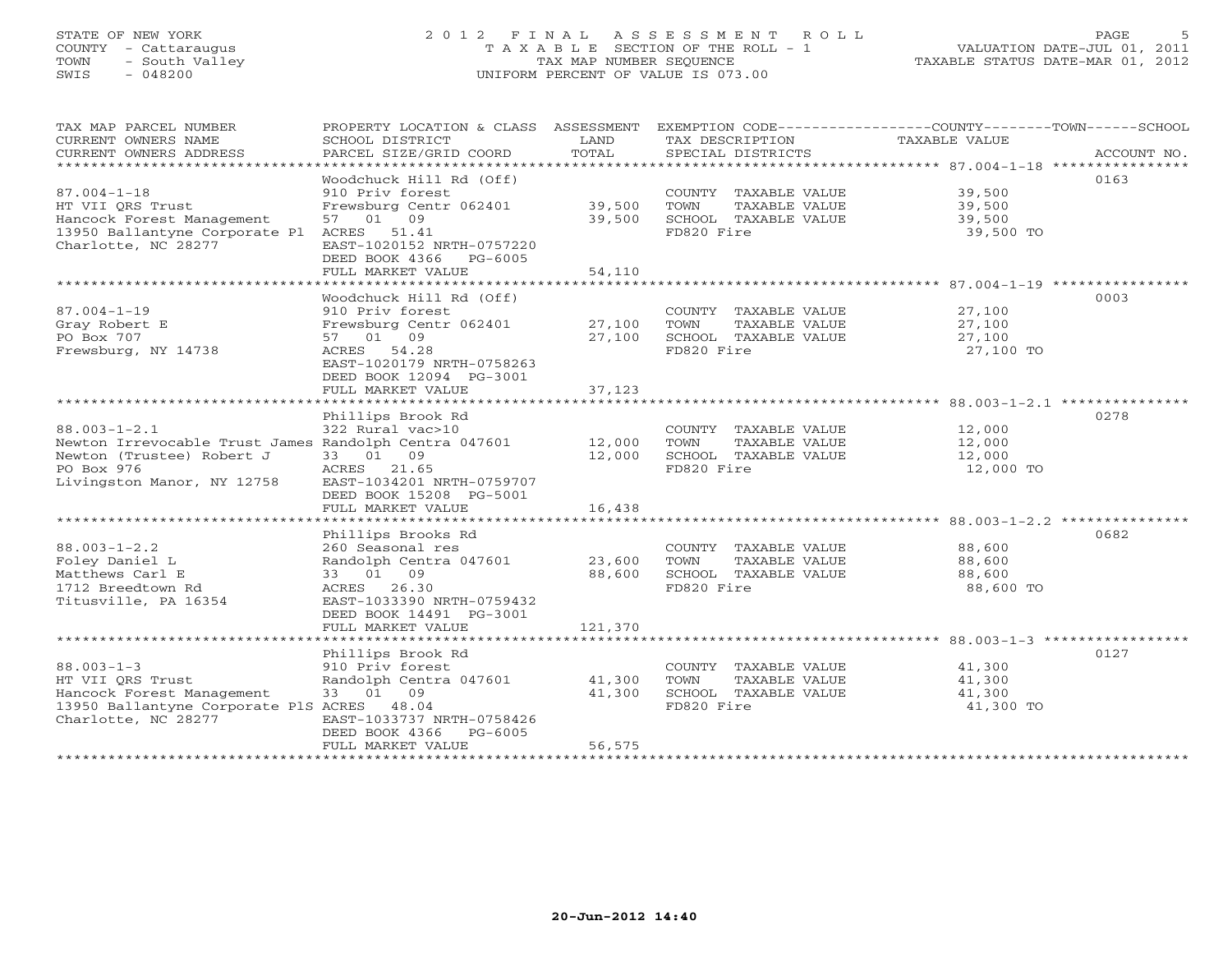# STATE OF NEW YORK 2 0 1 2 F I N A L A S S E S S M E N T R O L L PAGE 6 COUNTY - Cattaraugus T A X A B L E SECTION OF THE ROLL - 1 VALUATION DATE-JUL 01, 2011 TOWN - South Valley TAX MAP NUMBER SEQUENCE TAXABLE STATUS DATE-MAR 01, 2012 SWIS - 048200 UNIFORM PERCENT OF VALUE IS 073.00UNIFORM PERCENT OF VALUE IS 073.00

| TAX MAP PARCEL NUMBER<br>CURRENT OWNERS NAME<br>CURRENT OWNERS ADDRESS<br>********************                                                                                                                     | PROPERTY LOCATION & CLASS ASSESSMENT<br>SCHOOL DISTRICT<br>PARCEL SIZE/GRID COORD                                                                                                                                                      | LAND<br>TOTAL                                  | TAX DESCRIPTION<br>SPECIAL DISTRICTS                                                                                                                         | EXEMPTION CODE-----------------COUNTY-------TOWN------SCHOOL<br>TAXABLE VALUE<br>ACCOUNT NO. |
|--------------------------------------------------------------------------------------------------------------------------------------------------------------------------------------------------------------------|----------------------------------------------------------------------------------------------------------------------------------------------------------------------------------------------------------------------------------------|------------------------------------------------|--------------------------------------------------------------------------------------------------------------------------------------------------------------|----------------------------------------------------------------------------------------------|
|                                                                                                                                                                                                                    |                                                                                                                                                                                                                                        |                                                |                                                                                                                                                              |                                                                                              |
| $88.003 - 1 - 4.1$<br>Pequeen Leo H<br>Pequeen Lee D<br>76 Hackett Dr<br>Tonawanda, NY 14150                                                                                                                       | 1947 Pierce Run Rd<br>260 Seasonal res<br>Randolph Centra 047601<br>25 01 09<br>Lot $17$<br>ACRES<br>92.35<br>EAST-1037033 NRTH-0758363<br>DEED BOOK 00938 PG-00194<br>FULL MARKET VALUE                                               | 56,300<br>87,800<br>120,274                    | COUNTY TAXABLE VALUE<br>TOWN<br>TAXABLE VALUE<br>SCHOOL TAXABLE VALUE<br>FD820 Fire                                                                          | 0342<br>87,800<br>87,800<br>87,800<br>87,800 TO                                              |
|                                                                                                                                                                                                                    |                                                                                                                                                                                                                                        |                                                |                                                                                                                                                              |                                                                                              |
| $88.003 - 1 - 4.2$<br>Newton Robert J<br>1919 Lakeville RD<br>Avon, NY 14414                                                                                                                                       | Pierce Run Rd<br>314 Rural vac<10<br>Randolph Centra 047601<br>17 01<br>09<br>4.90<br>ACRES<br>EAST-1039347 NRTH-0758951<br>DEED BOOK 17271 PG-7002                                                                                    | 7,100<br>7,100                                 | COUNTY TAXABLE VALUE<br>TOWN<br>TAXABLE VALUE<br>SCHOOL TAXABLE VALUE<br>FD820 Fire                                                                          | 0553<br>7,100<br>7,100<br>7,100<br>7,100 TO                                                  |
|                                                                                                                                                                                                                    | FULL MARKET VALUE                                                                                                                                                                                                                      | 9,726                                          |                                                                                                                                                              |                                                                                              |
| $88.003 - 1 - 4.3$<br>Kuerzdoerfer Alan<br>Kuerzdoerfer Deborah<br>10775 Boyd Dr<br>Clarence, NY 14031<br>$88.003 - 1 - 4.4$<br>Newton Irrevocable Trust James Randolph Centra 047601<br>Newton (Trustee) Robert J | 1927 Pierce Run Rd<br>312 Vac w/imprv<br>Randolph Centra 047601<br>17 01<br>09<br>9.00<br>ACRES<br>EAST-1040648 NRTH-0758213<br>DEED BOOK 1003<br>PG-771<br>FULL MARKET VALUE<br>11951 Pierce Run Rd<br>910 Priv forest<br>17/25 01 09 | 10,300<br>14,300<br>19,589<br>74,000<br>74,000 | COUNTY TAXABLE VALUE<br>TOWN<br>TAXABLE VALUE<br>SCHOOL TAXABLE VALUE<br>FD820 Fire<br>COUNTY TAXABLE VALUE<br>TOWN<br>TAXABLE VALUE<br>SCHOOL TAXABLE VALUE | 0554<br>14,300<br>14,300<br>14,300<br>14,300 TO<br>0597<br>74,000<br>74,000<br>74,000        |
| PO Box 976<br>Livingston Manor, NY 12758                                                                                                                                                                           | 3 parcels on phillips brk<br>and pierce run<br>ACRES 94.60<br>EAST-1036519 NRTH-0759420<br>DEED BOOK 15208 PG-5001<br>FULL MARKET VALUE                                                                                                | 101,370                                        | FD820 Fire                                                                                                                                                   | 74,000 TO                                                                                    |
|                                                                                                                                                                                                                    | Pierce Run Rd                                                                                                                                                                                                                          |                                                |                                                                                                                                                              | 0637                                                                                         |
| $88.003 - 1 - 4.5$<br>Penn-York Resources Inc<br>1716 Honeoye Rd<br>Shinglehouse Rd, 16748                                                                                                                         | 910 Priv forest<br>Randolph Centra 047601<br>17 01 09<br>ACRES 71.49<br>EAST-1041238 NRTH-0759386<br>DEED BOOK 00923 PG-00817                                                                                                          | 48,900<br>48,900                               | COUNTY TAXABLE VALUE<br>TOWN<br>TAXABLE VALUE<br>SCHOOL TAXABLE VALUE<br>FD820 Fire                                                                          | 48,900<br>48,900<br>48,900<br>48,900 TO                                                      |
|                                                                                                                                                                                                                    | FULL MARKET VALUE                                                                                                                                                                                                                      | 66,986                                         |                                                                                                                                                              |                                                                                              |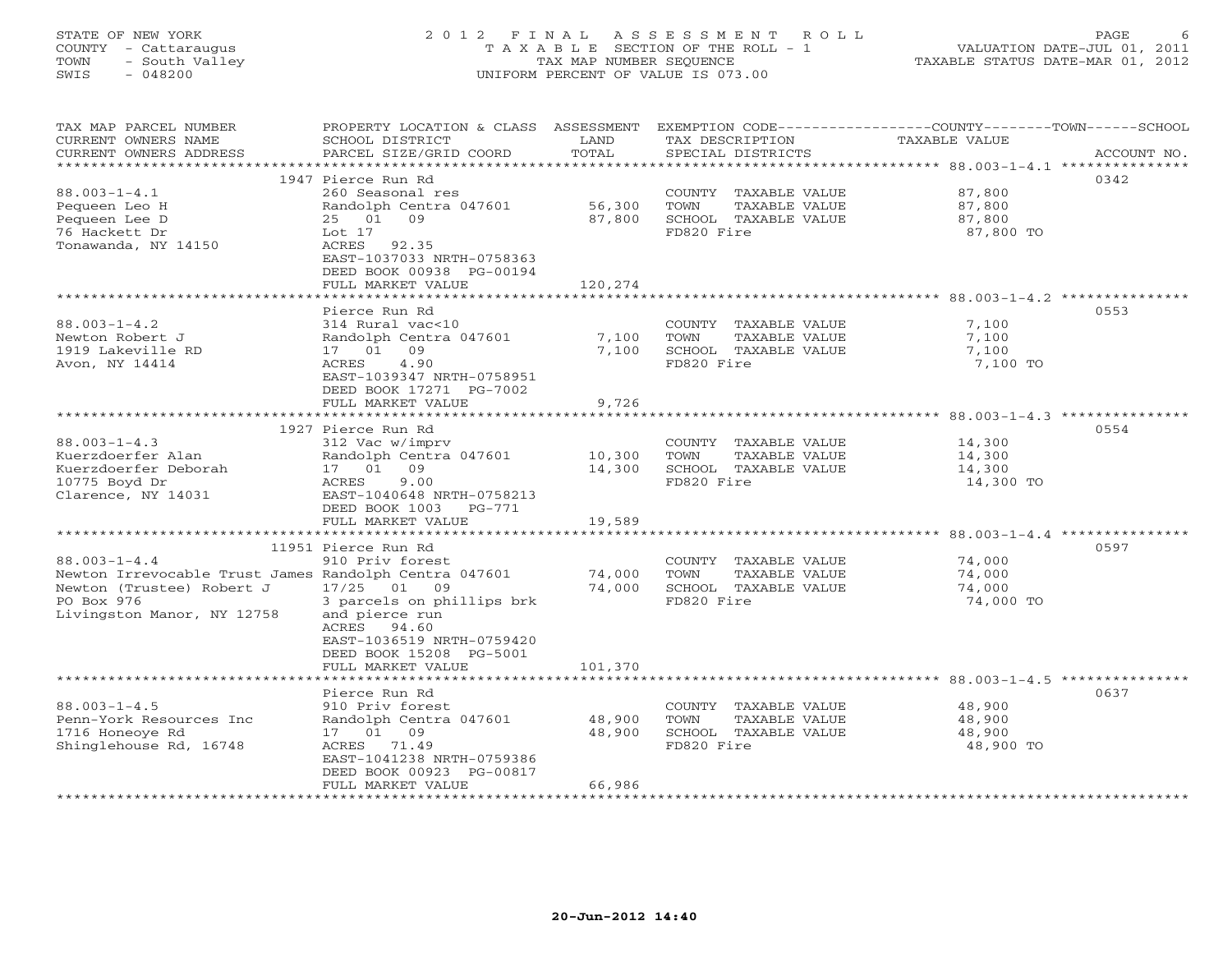# STATE OF NEW YORK 2 0 1 2 F I N A L A S S E S S M E N T R O L L PAGE 7 COUNTY - Cattaraugus T A X A B L E SECTION OF THE ROLL - 1 VALUATION DATE-JUL 01, 2011 TOWN - South Valley TAX MAP NUMBER SEQUENCE TAXABLE STATUS DATE-MAR 01, 2012 SWIS - 048200 UNIFORM PERCENT OF VALUE IS 073.00UNIFORM PERCENT OF VALUE IS 073.00

| TAX MAP PARCEL NUMBER<br>CURRENT OWNERS NAME<br>CURRENT OWNERS ADDRESS                                            | SCHOOL DISTRICT<br>PARCEL SIZE/GRID COORD                                                                                                                                                           | LAND<br>TOTAL              | TAX DESCRIPTION<br>SPECIAL DISTRICTS                                                | PROPERTY LOCATION & CLASS ASSESSMENT EXEMPTION CODE----------------COUNTY-------TOWN------SCHOOL<br>TAXABLE VALUE<br>ACCOUNT NO. |
|-------------------------------------------------------------------------------------------------------------------|-----------------------------------------------------------------------------------------------------------------------------------------------------------------------------------------------------|----------------------------|-------------------------------------------------------------------------------------|----------------------------------------------------------------------------------------------------------------------------------|
| $88.003 - 1 - 4.6$<br>Ferrara John A<br>Ferrara Joseph M<br>3730 Bellview Rd<br>Bemis Point, NY 14712             | Pierce Run Rd<br>910 Priv forest<br>Randolph Centra 047601<br>17 1 9<br>ACRES 53.25<br>EAST-1039611 NRTH-0756694<br>DEED BOOK 999<br>$PG-444$<br>FULL MARKET VALUE                                  | 34,000<br>34,000<br>46,575 | COUNTY TAXABLE VALUE<br>TAXABLE VALUE<br>TOWN<br>SCHOOL TAXABLE VALUE<br>FD820 Fire | 0700<br>34,000<br>34,000<br>34,000<br>34,000 TO                                                                                  |
|                                                                                                                   | 1950 Pierce Run Rd                                                                                                                                                                                  |                            |                                                                                     | 0713                                                                                                                             |
| $88.003 - 1 - 4.7$<br>Delaney Thomas<br>Keem Henry F<br>1310 Parkview Dr<br>N. Tonawanda, NY 14120                | 270 Mfg housing<br>Randolph Centra 047601<br>17/25 01 09<br>ACRES<br>6.65<br>EAST-1039063 NRTH-0759804<br>DEED BOOK 13015 PG-8001                                                                   | 8,000<br>21,700            | COUNTY TAXABLE VALUE<br>TOWN<br>TAXABLE VALUE<br>SCHOOL TAXABLE VALUE<br>FD820 Fire | 21,700<br>21,700<br>21,700<br>21,700 TO                                                                                          |
|                                                                                                                   | FULL MARKET VALUE                                                                                                                                                                                   | 29,726                     |                                                                                     |                                                                                                                                  |
|                                                                                                                   | Pierce Run                                                                                                                                                                                          |                            |                                                                                     | 0714                                                                                                                             |
| $88.003 - 1 - 4.8$<br>Newton James<br>Newton Emaline<br>46 Dubois St.<br>PO Box 976<br>Livingston Manor, NY 12758 | 322 Rural vac>10<br>Randolph Centra 047601<br>17/25 01 09<br>ACRES 17.20<br>EAST-1039501 NRTH-0759100<br>DEED BOOK 17271 PG-7001                                                                    | 13,300<br>13,300           | COUNTY TAXABLE VALUE<br>TOWN<br>TAXABLE VALUE<br>SCHOOL TAXABLE VALUE<br>FD820 Fire | 13,300<br>13,300<br>13,300<br>13,300 TO                                                                                          |
|                                                                                                                   | FULL MARKET VALUE                                                                                                                                                                                   | 18,219                     |                                                                                     |                                                                                                                                  |
|                                                                                                                   | *************************                                                                                                                                                                           |                            |                                                                                     |                                                                                                                                  |
| $88.003 - 1 - 4.9$<br>Sullivan Jacqueline<br>411 Parker Ave<br>Buffalo, NY 14216                                  | Pierce Run Rd<br>314 Rural vac<10<br>Randolph Centra 047601<br>17 01 09<br>8.75<br>ACRES<br>EAST-1039288 NRTH-0757613<br>DEED BOOK 1000<br>PG-616<br>FULL MARKET VALUE                              | 9,100<br>9.100<br>12,466   | COUNTY TAXABLE VALUE<br>TOWN<br>TAXABLE VALUE<br>SCHOOL TAXABLE VALUE<br>FD820 Fire | 0715<br>9,100<br>9,100<br>9,100<br>9,100 TO                                                                                      |
|                                                                                                                   |                                                                                                                                                                                                     |                            |                                                                                     |                                                                                                                                  |
| $88.003 - 1 - 4.10$<br>Szatkowski Michael<br>13267 Colonial Woods<br>Alden, NY 14004                              | Pierce Run Rd<br>312 Vac w/imprv<br>Randolph Centra 047601<br>17 01 09<br>ACRES 12.15<br>EAST-1040153 NRTH-0758333<br>DEED BOOK 1003<br>$PG-793$<br>FULL MARKET VALUE<br>************************** | 10,700<br>15,100<br>20,685 | COUNTY TAXABLE VALUE<br>TOWN<br>TAXABLE VALUE<br>SCHOOL TAXABLE VALUE<br>FD820 Fire | 0717<br>15,100<br>15,100<br>15,100<br>15,100 TO                                                                                  |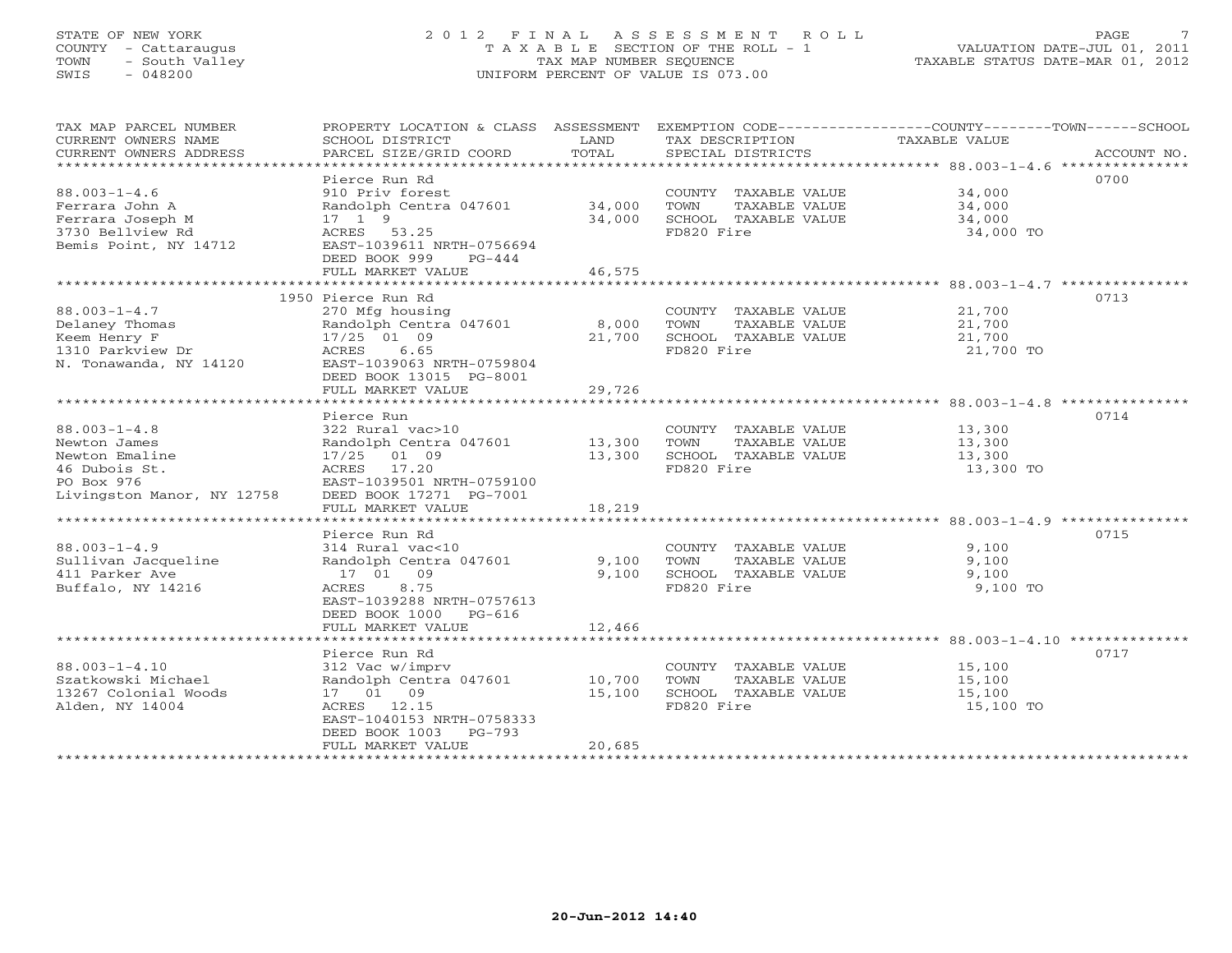# STATE OF NEW YORK 2 0 1 2 F I N A L A S S E S S M E N T R O L L PAGE 8 COUNTY - Cattaraugus T A X A B L E SECTION OF THE ROLL - 1 VALUATION DATE-JUL 01, 2011 TOWN - South Valley TAX MAP NUMBER SEQUENCE TAXABLE STATUS DATE-MAR 01, 2012 SWIS - 048200 UNIFORM PERCENT OF VALUE IS 073.00UNIFORM PERCENT OF VALUE IS 073.00

| TAX MAP PARCEL NUMBER<br>CURRENT OWNERS NAME<br>CURRENT OWNERS ADDRESS | PROPERTY LOCATION & CLASS ASSESSMENT EXEMPTION CODE---------------COUNTY-------TOWN------SCHOOL<br>SCHOOL DISTRICT<br>PARCEL SIZE/GRID COORD | LAND<br>TOTAL    |            | SPECIAL DISTRICTS                     | TAX DESCRIPTION TAXABLE VALUE | ACCOUNT NO. |
|------------------------------------------------------------------------|----------------------------------------------------------------------------------------------------------------------------------------------|------------------|------------|---------------------------------------|-------------------------------|-------------|
|                                                                        |                                                                                                                                              |                  |            |                                       |                               |             |
|                                                                        | Pierce Run Rd                                                                                                                                |                  |            |                                       |                               | 0739        |
| $88.003 - 1 - 4.11$                                                    | 314 Rural vac<10                                                                                                                             |                  |            | COUNTY TAXABLE VALUE                  | 400                           |             |
| Newton James                                                           | Randolph Centra 047601                                                                                                                       | 400              | TOWN       | TAXABLE VALUE                         | 400                           |             |
| Newton Emaline                                                         | $17 - 25 - 1 - 9$                                                                                                                            | 400              |            | SCHOOL TAXABLE VALUE                  | 400                           |             |
| 46 Dubois St.                                                          | FRNT 200.00 DPTH 315.00                                                                                                                      |                  |            |                                       |                               |             |
| PO Box 976                                                             | EAST-1038238 NRTH-0758625                                                                                                                    |                  |            |                                       |                               |             |
| Livingston Manor, NY 12758                                             | DEED BOOK 17271 PG-7001                                                                                                                      |                  |            |                                       |                               |             |
|                                                                        | FULL MARKET VALUE                                                                                                                            | 548              |            |                                       |                               |             |
| ************************                                               |                                                                                                                                              |                  |            |                                       |                               |             |
|                                                                        | Pierce Run Rd                                                                                                                                |                  |            |                                       |                               | 0749        |
| $88.003 - 1 - 4.12$                                                    | 314 Rural vac<10                                                                                                                             |                  |            | COUNTY TAXABLE VALUE                  | 3,000                         |             |
| Johnson Michael E                                                      | Randolph Centra 047601                                                                                                                       | 3,000            | TOWN       | TAXABLE VALUE                         | 3,000                         |             |
| Johnson Melinda K                                                      | $17 \quad 1 \quad 9$                                                                                                                         | 3,000            |            | SCHOOL TAXABLE VALUE                  | 3,000                         |             |
| 16 Wood St                                                             | 3.60<br>ACRES                                                                                                                                |                  |            |                                       |                               |             |
| Westfield, NY 14787                                                    | EAST-1040624 NRTH-0756294                                                                                                                    |                  |            |                                       |                               |             |
|                                                                        | DEED BOOK 4698 PG-5001                                                                                                                       |                  |            |                                       |                               |             |
|                                                                        | FULL MARKET VALUE                                                                                                                            | 4,110            |            |                                       |                               |             |
|                                                                        |                                                                                                                                              |                  |            |                                       |                               | 0305        |
| $88.003 - 1 - 5$                                                       | 11951 Pierce Run Rd                                                                                                                          |                  |            |                                       |                               |             |
| Newton Irrevocable Trust James Randolph Centra 047601                  | 260 Seasonal res                                                                                                                             |                  |            | COUNTY TAXABLE VALUE                  | 51,700                        |             |
| Newton (Trustee) Robert J                                              | 17/25<br>01 09                                                                                                                               | 17,600<br>51,700 | TOWN       | TAXABLE VALUE<br>SCHOOL TAXABLE VALUE | 51,700<br>51,700              |             |
| PO Box 976                                                             | ACRES<br>23.55                                                                                                                               |                  | FD820 Fire |                                       | 51,700 TO                     |             |
| Livingston Manor, NY 12758                                             | EAST-1038532 NRTH-0759299                                                                                                                    |                  |            |                                       |                               |             |
|                                                                        | DEED BOOK 15208 PG-5001                                                                                                                      |                  |            |                                       |                               |             |
|                                                                        | FULL MARKET VALUE                                                                                                                            | 70,822           |            |                                       |                               |             |
|                                                                        |                                                                                                                                              |                  |            |                                       |                               |             |
|                                                                        | Pierce Run Rd                                                                                                                                |                  |            |                                       |                               | 0304        |
| $88.003 - 1 - 6.1$                                                     | 210 1 Family Res                                                                                                                             |                  |            | COUNTY TAXABLE VALUE                  | 52,400                        |             |
| Ferrara John A                                                         | Randolph Centra 047601                                                                                                                       | 16,000           | TOWN       | TAXABLE VALUE                         | 52,400                        |             |
| Ferrara Jaymie M                                                       | 17 01 09                                                                                                                                     | 52,400           |            | SCHOOL TAXABLE VALUE                  | 52,400                        |             |
| 3730 Belleview Rd                                                      | ACRES 15.10                                                                                                                                  |                  | FD820 Fire |                                       | 52,400 TO                     |             |
| Bemus Point, NY 14712                                                  | EAST-1040224 NRTH-0757384                                                                                                                    |                  |            |                                       |                               |             |
|                                                                        | DEED BOOK 999<br>PG-733                                                                                                                      |                  |            |                                       |                               |             |
|                                                                        | FULL MARKET VALUE                                                                                                                            | 71,781           |            |                                       |                               |             |
|                                                                        |                                                                                                                                              |                  |            |                                       |                               |             |
|                                                                        | Pierce Run Rd                                                                                                                                |                  |            |                                       |                               | 0748        |
| $88.003 - 1 - 6.2$                                                     | 314 Rural vac<10                                                                                                                             |                  |            | COUNTY TAXABLE VALUE                  | 3,000                         |             |
| Johnson Michael E                                                      | Randolph Centra 047601                                                                                                                       | 3,000            | TOWN       | TAXABLE VALUE                         | 3,000                         |             |
| Johnson Melinda K<br>16 Wood St                                        | $17 \quad 1 \quad 9$<br>ACRES<br>7.45                                                                                                        | 3,000            |            | SCHOOL TAXABLE VALUE                  | 3,000                         |             |
| Westfield, NY 14787                                                    | EAST-1040627 NRTH-0757015                                                                                                                    |                  |            |                                       |                               |             |
|                                                                        | DEED BOOK 4698 PG-5001                                                                                                                       |                  |            |                                       |                               |             |
|                                                                        | FULL MARKET VALUE                                                                                                                            | 4,110            |            |                                       |                               |             |
|                                                                        |                                                                                                                                              |                  |            | *************************             |                               |             |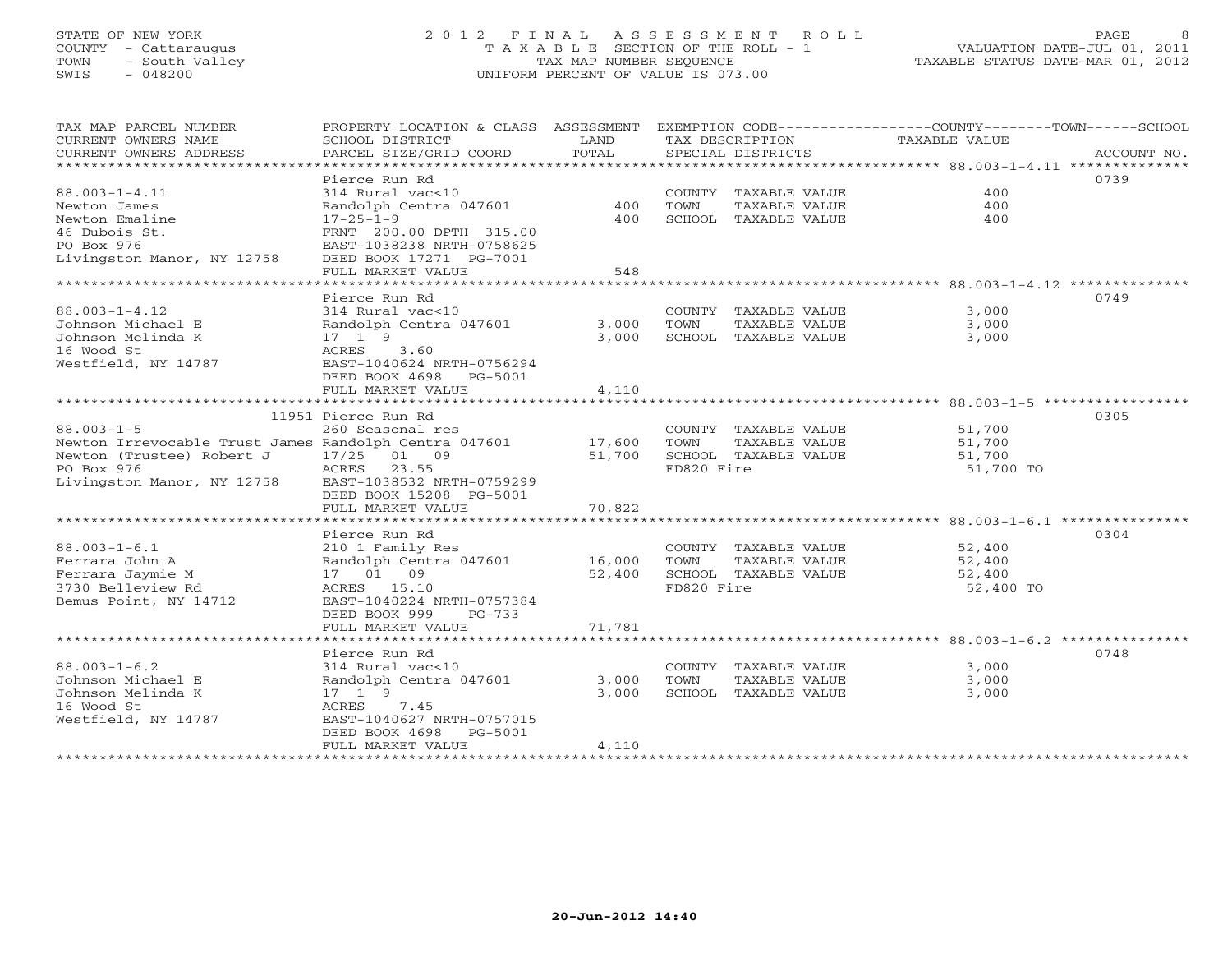# STATE OF NEW YORK 2 0 1 2 F I N A L A S S E S S M E N T R O L L PAGE 9 COUNTY - Cattaraugus T A X A B L E SECTION OF THE ROLL - 1 VALUATION DATE-JUL 01, 2011 TOWN - South Valley TAX MAP NUMBER SEQUENCE TAXABLE STATUS DATE-MAR 01, 2012 SWIS - 048200 UNIFORM PERCENT OF VALUE IS 073.00UNIFORM PERCENT OF VALUE IS 073.00

| TAX MAP PARCEL NUMBER<br>CURRENT OWNERS NAME<br>CURRENT OWNERS ADDRESS<br>***********************                           | PROPERTY LOCATION & CLASS ASSESSMENT<br>SCHOOL DISTRICT<br>PARCEL SIZE/GRID COORD                                                                                                          | LAND<br>TOTAL                              | TAX DESCRIPTION<br>SPECIAL DISTRICTS                                                | EXEMPTION CODE-----------------COUNTY-------TOWN------SCHOOL<br>TAXABLE VALUE<br>ACCOUNT NO.             |
|-----------------------------------------------------------------------------------------------------------------------------|--------------------------------------------------------------------------------------------------------------------------------------------------------------------------------------------|--------------------------------------------|-------------------------------------------------------------------------------------|----------------------------------------------------------------------------------------------------------|
| $88.003 - 1 - 7$<br>Bradford Forest Inc.<br>444 High St<br>PO Box 369<br>Bradford, PA 16701                                 | Pierce Run Rd<br>910 Priv forest<br>Randolph Centra 047601<br>17 01 09<br>ACRES 65.40<br>EAST-1041871 NRTH-0758068<br>DEED BOOK 9855 PG-5002<br>FULL MARKET VALUE                          | 39,600<br>39,600<br>54,247                 | COUNTY TAXABLE VALUE<br>TOWN<br>TAXABLE VALUE<br>SCHOOL TAXABLE VALUE<br>FD820 Fire | 0264<br>39,600<br>39,600<br>39,600<br>39,600 TO                                                          |
| $88.003 - 1 - 8$<br>VanGelder Sharon A<br>Insinna Colleen<br>8919 Candlewood Ln<br>Clarence, NY 14032                       | Pierce Run Rd<br>260 Seasonal res<br>Randolph Centra 047601<br>17 01 09<br>ACRES 17.26<br>EAST-1041683 NRTH-0757231<br>DEED BOOK 871<br>PG-00959<br>FULL MARKET VALUE                      | 17,800<br>38,200<br>52,329                 | COUNTY TAXABLE VALUE<br>TOWN<br>TAXABLE VALUE<br>SCHOOL TAXABLE VALUE<br>FD820 Fire | ************************************ 88.003-1-8 *****<br>0196<br>38,200<br>38,200<br>38,200<br>38,200 TO |
| $88.003 - 1 - 9.1$<br>Sluga Jeanne M<br>PO Box 25<br>East Randolph, NY 14730                                                | Pierce Run Rd<br>910 Priv forest<br>Randolph Centra 047601<br>17 01 09<br>ACRES 37.54<br>EAST-1041580 NRTH-0756461<br>DEED BOOK 5974 PG-3002<br>FULL MARKET VALUE<br>********************* | 22,700<br>22,700<br>31,096<br>************ | COUNTY TAXABLE VALUE<br>TOWN<br>TAXABLE VALUE<br>SCHOOL TAXABLE VALUE<br>FD820 Fire | 0489<br>22,700<br>22,700<br>22,700<br>22,700 TO                                                          |
| $88.003 - 1 - 10$<br>Vanzile Jack Jr<br>Vanzile Karin<br>10510 Hanover Rd<br>Forestville, NY 14062                          | Pierce Run Rd<br>210 1 Family Res<br>Randolph Centra 047601<br>17 01 09<br>ACRES<br>5.36 BANK<br>017<br>EAST-1042191 NRTH-0756715<br>DEED BOOK 16451 PG-9001<br>FULL MARKET VALUE          | 7,400<br>35,300<br>48,356                  | COUNTY TAXABLE VALUE<br>TOWN<br>TAXABLE VALUE<br>SCHOOL TAXABLE VALUE<br>FD820 Fire | 0109<br>35,300<br>35,300<br>35,300<br>35,300 TO                                                          |
| $88.003 - 1 - 12$<br>Commonwealth Forest Investment Randolph Centra 047601<br>15 Piedmont Ctr Ste 1250<br>Atlanta, GA 30305 | Phillips Brook Rd (Off)<br>910 Priv forest<br>16 01 09<br>ACRES<br>76.32<br>EAST-1041743 NRTH-0752849<br>DEED BOOK 00975 PG-00978<br>FULL MARKET VALUE                                     | 46,200<br>46,200<br>63,288                 | COUNTY TAXABLE VALUE<br>TOWN<br>TAXABLE VALUE<br>SCHOOL TAXABLE VALUE<br>FD820 Fire | 0025<br>46,200<br>46,200<br>46,200<br>46,200 TO                                                          |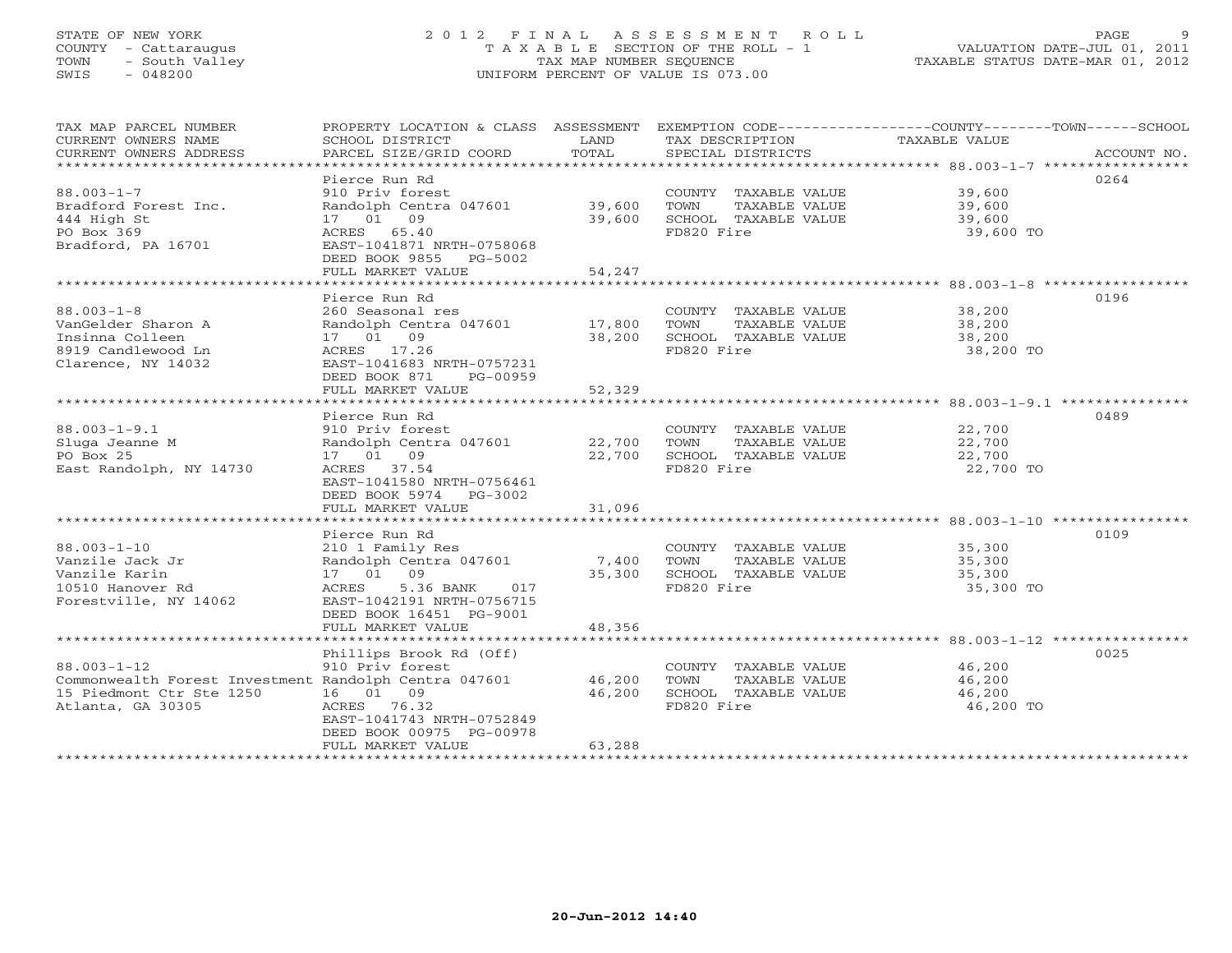# STATE OF NEW YORK 2 0 1 2 F I N A L A S S E S S M E N T R O L L PAGE 10 COUNTY - Cattaraugus T A X A B L E SECTION OF THE ROLL - 1 VALUATION DATE-JUL 01, 2011 TOWN - South Valley TAX MAP NUMBER SEQUENCE TAXABLE STATUS DATE-MAR 01, 2012 SWIS - 048200 UNIFORM PERCENT OF VALUE IS 073.00

| TAX MAP PARCEL NUMBER                                                   | PROPERTY LOCATION & CLASS ASSESSMENT EXEMPTION CODE----------------COUNTY-------TOWN------SCHOOL |                  |                                               |                      |                  |
|-------------------------------------------------------------------------|--------------------------------------------------------------------------------------------------|------------------|-----------------------------------------------|----------------------|------------------|
| CURRENT OWNERS NAME<br>CURRENT OWNERS ADDRESS                           | SCHOOL DISTRICT<br>PARCEL SIZE/GRID COORD                                                        | LAND<br>TOTAL    | TAX DESCRIPTION<br>SPECIAL DISTRICTS          | <b>TAXABLE VALUE</b> | ACCOUNT NO.      |
|                                                                         |                                                                                                  |                  |                                               |                      |                  |
| $88.003 - 1 - 13$                                                       | Phillips Brook Rd<br>910 Priv forest                                                             |                  |                                               | 30,960               | 0024             |
| Commonwealth Forest Investment Randolph Centra 047601                   |                                                                                                  | 45,700           | FOREST/A74 47460<br>COUNTY TAXABLE VALUE      | 14,740               | 30,960<br>30,960 |
| 15 Piedmont Ctr Ste 1250                                                | 24 01 09                                                                                         | 45,700           | TAXABLE VALUE<br>TOWN                         | 14,740               |                  |
| Atlanta, GA 30305                                                       | ACRES 72.29                                                                                      |                  | SCHOOL TAXABLE VALUE                          | 14,740               |                  |
|                                                                         | EAST-1037919 NRTH-0754082                                                                        |                  | FD820 Fire                                    | 45,700 TO            |                  |
| MAY BE SUBJECT TO PAYMENT                                               | DEED BOOK 00975 PG-00978                                                                         |                  |                                               |                      |                  |
| UNDER RPTL480A UNTIL 2021                                               | FULL MARKET VALUE                                                                                | 62,603           |                                               |                      |                  |
|                                                                         |                                                                                                  |                  |                                               |                      |                  |
|                                                                         | Phillips Brook Rd                                                                                |                  |                                               |                      | 0129             |
| $88.003 - 1 - 14$                                                       | 910 Priv forest                                                                                  |                  | COUNTY TAXABLE VALUE                          | 33,100               |                  |
| Stuchal Emil J                                                          | Randolph Centra 047601                                                                           | 33,100           | TOWN<br>TAXABLE VALUE                         | 33,100               |                  |
| 197 O' Connell Ave                                                      | 24 01 09                                                                                         | 33,100           | SCHOOL TAXABLE VALUE                          | 33,100               |                  |
| Buffalo, NY 14210                                                       | ACRES 37.00<br>EAST-1038051 NRTH-0755545                                                         |                  | FD820 Fire                                    | 33,100 TO            |                  |
|                                                                         | DEED BOOK 14502 PG-9001                                                                          |                  |                                               |                      |                  |
|                                                                         | FULL MARKET VALUE                                                                                | 45,342           |                                               |                      |                  |
|                                                                         | ******************************                                                                   | **************   |                                               |                      |                  |
|                                                                         | Little Bone Run Rd                                                                               |                  |                                               |                      | 0588             |
| $88.003 - 1 - 15.3$                                                     | 270 Mfg housing                                                                                  |                  | COUNTY TAXABLE VALUE                          | 7,600                |                  |
| Crosby Kyle S                                                           | Randolph Centra 047601                                                                           | 5,300            | TOWN<br>TAXABLE VALUE                         | 7,600                |                  |
| Crosby Stephen M                                                        | 32 01 09                                                                                         | 7,600            | SCHOOL TAXABLE VALUE                          | 7,600                |                  |
| 72 Lordan Dr                                                            | 4.60<br>ACRES                                                                                    |                  | FD820 Fire                                    | 7,600 TO             |                  |
| Cheektowaga, NY 14227                                                   | EAST-1033579 NRTH-0752703                                                                        |                  |                                               |                      |                  |
|                                                                         | DEED BOOK 17281 PG-9001                                                                          |                  |                                               |                      |                  |
|                                                                         | FULL MARKET VALUE                                                                                | 10,411           |                                               |                      |                  |
|                                                                         |                                                                                                  |                  |                                               |                      |                  |
|                                                                         | Little Bone Run Rd                                                                               |                  |                                               |                      | 0150             |
| $88.003 - 1 - 17$                                                       | 910 Priv forest                                                                                  |                  | COUNTY TAXABLE VALUE                          | 39,200               |                  |
| HT VII ORS Trust                                                        | Randolph Centra 047601<br>32 01 09                                                               | 39,200<br>39,200 | TOWN<br>TAXABLE VALUE<br>SCHOOL TAXABLE VALUE | 39,200<br>39,200     |                  |
| Hancock Forest Management<br>13950 Ballantyne Corporate PlS ACRES 55.33 |                                                                                                  |                  | FD820 Fire                                    | 39,200 TO            |                  |
| Charlotte, NC 28277                                                     | EAST-1031482 NRTH-0755539                                                                        |                  |                                               |                      |                  |
|                                                                         | DEED BOOK 4366 PG-6005                                                                           |                  |                                               |                      |                  |
|                                                                         | FULL MARKET VALUE                                                                                | 53,699           |                                               |                      |                  |
|                                                                         |                                                                                                  |                  |                                               |                      |                  |
|                                                                         | Phillips Brook Rd (Off)                                                                          |                  |                                               |                      | 0149             |
| $88.003 - 1 - 18$                                                       | 910 Priv forest                                                                                  |                  | COUNTY TAXABLE VALUE                          | 114,400              |                  |
| HT VII ORS Trust                                                        | Randolph Centra 047601                                                                           | 114,400          | TOWN<br>TAXABLE VALUE                         | 114,400              |                  |
| Hancock Forest Management                                               | 33 01 09                                                                                         | 114,400          | SCHOOL TAXABLE VALUE                          | 114,400              |                  |
| 13950 Ballantyne Corporate PlS ACRES 175.00                             |                                                                                                  |                  | FD820 Fire                                    | 114,400 TO           |                  |
| Charlotte, NC 28277                                                     | EAST-1031795 NRTH-0758234                                                                        |                  |                                               |                      |                  |
|                                                                         | DEED BOOK 4366<br>$PG-6005$                                                                      |                  |                                               |                      |                  |
|                                                                         | FULL MARKET VALUE                                                                                | 156,712          |                                               |                      |                  |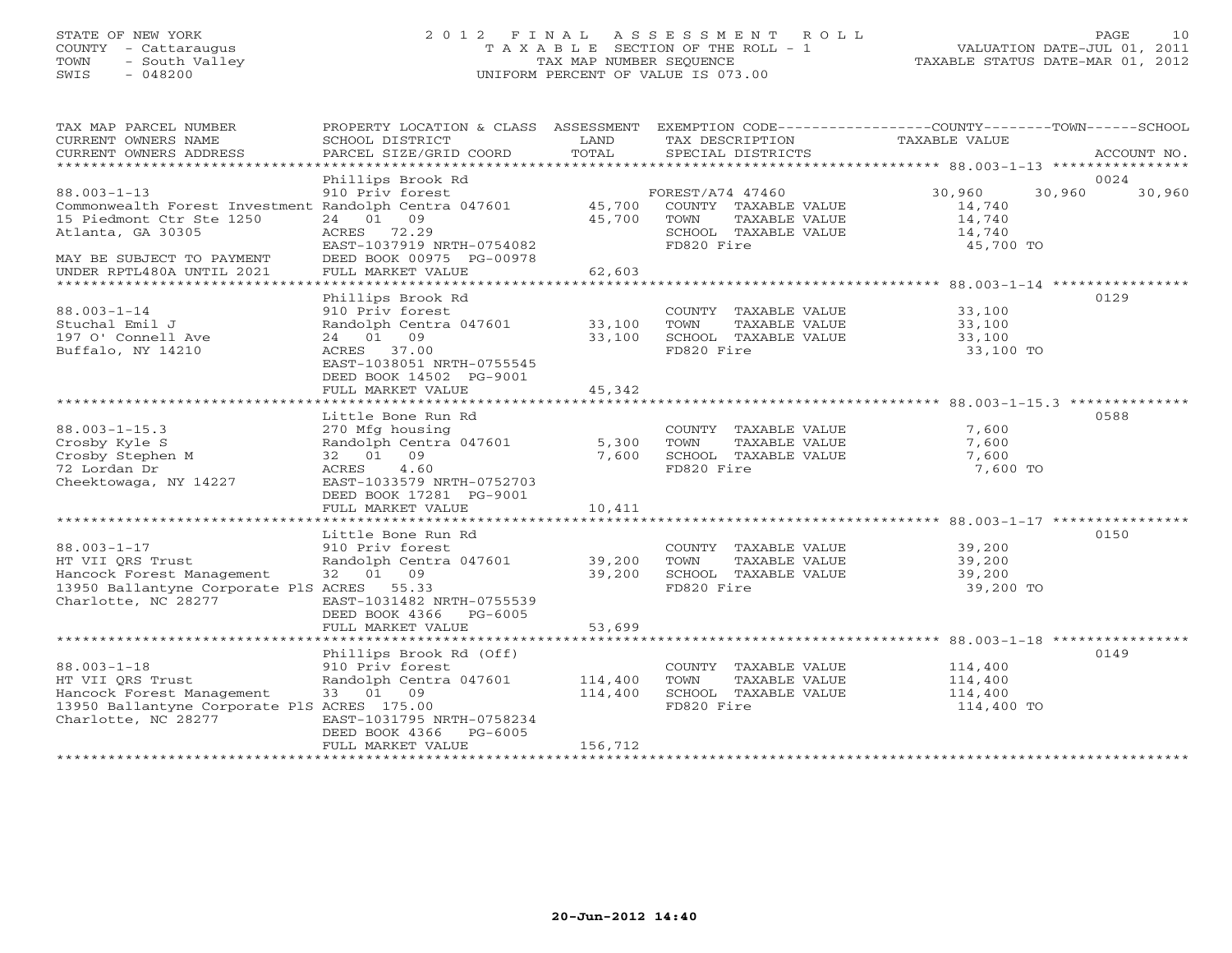# STATE OF NEW YORK 2 0 1 2 F I N A L A S S E S S M E N T R O L L PAGE 11 COUNTY - Cattaraugus T A X A B L E SECTION OF THE ROLL - 1 VALUATION DATE-JUL 01, 2011 TOWN - South Valley TAX MAP NUMBER SEQUENCE TAXABLE STATUS DATE-MAR 01, 2012 SWIS - 048200 UNIFORM PERCENT OF VALUE IS 073.00UNIFORM PERCENT OF VALUE IS 073.00

| TAX MAP PARCEL NUMBER                         | PROPERTY LOCATION & CLASS                              | ASSESSMENT    |                                      | EXEMPTION CODE-----------------COUNTY-------TOWN------SCHOOL |
|-----------------------------------------------|--------------------------------------------------------|---------------|--------------------------------------|--------------------------------------------------------------|
| CURRENT OWNERS NAME<br>CURRENT OWNERS ADDRESS | SCHOOL DISTRICT<br>PARCEL SIZE/GRID COORD              | LAND<br>TOTAL | TAX DESCRIPTION<br>SPECIAL DISTRICTS | TAXABLE VALUE<br>ACCOUNT NO.                                 |
| ************************                      |                                                        |               |                                      |                                                              |
|                                               | Pierce Run Rd (Off)                                    |               |                                      | 0128                                                         |
| $88.003 - 1 - 19$                             | 910 Priv forest                                        |               | COUNTY TAXABLE VALUE                 | 9,500                                                        |
| Stuchal Emil J                                | Randolph Centra 047601                                 | 9,500         | TOWN<br>TAXABLE VALUE                | 9.500                                                        |
| 197 O' Connell Ave                            | 25 01 09                                               | 9,500         | SCHOOL TAXABLE VALUE                 | 9,500                                                        |
| Buffalo, NY 14210                             | ACRES 13.00<br>EAST-1038638 NRTH-0757017               |               | FD820 Fire                           | 9,500 TO                                                     |
|                                               | DEED BOOK 14502 PG-9001                                |               |                                      |                                                              |
|                                               | FULL MARKET VALUE                                      | 13,014        |                                      |                                                              |
|                                               | ********************                                   | ************* |                                      | *****************************88.004-1-2.1 ****************   |
|                                               | Pierce Run Rd                                          |               |                                      | 0110                                                         |
| $88.004 - 1 - 2.1$                            | 260 Seasonal res                                       |               | COUNTY TAXABLE VALUE                 | 59,600                                                       |
| Calleri John A                                | Randolph Centra 047601                                 | 22,500        | TOWN<br>TAXABLE VALUE                | 59,600                                                       |
| 278 Park Cir                                  | 09 01 09                                               | 59,600        | SCHOOL TAXABLE VALUE                 | 59,600                                                       |
| Rochester, NY 14623                           | ACRES 38.11<br>EAST-1043821 NRTH-0757986               |               | FD820 Fire                           | 59,600 TO                                                    |
|                                               | DEED BOOK 776<br>PG-00978                              |               |                                      |                                                              |
|                                               | FULL MARKET VALUE                                      | 81,644        |                                      |                                                              |
|                                               |                                                        |               |                                      |                                                              |
|                                               | Pierce Run Rd                                          |               |                                      | 0479                                                         |
| $88.004 - 1 - 2.2$                            | 260 Seasonal res                                       |               | COUNTY TAXABLE VALUE                 | 12,200                                                       |
| Johnson Michael E                             | Randolph Centra 047601                                 | 4,400         | TOWN<br>TAXABLE VALUE                | 12,200                                                       |
| Johnson Melinda                               | 09 01 09                                               | 12,200        | SCHOOL TAXABLE VALUE                 | 12,200                                                       |
| 16 Wood St<br>Westfield, NY 14787             | 1.52<br>ACRES<br>EAST-1043750 NRTH-0756028             |               | FD820 Fire                           | 12,200 TO                                                    |
|                                               | DEED BOOK 00987 PG-01015                               |               |                                      |                                                              |
|                                               | FULL MARKET VALUE                                      | 16,712        |                                      |                                                              |
|                                               |                                                        |               |                                      |                                                              |
|                                               | Pierce Run Rd                                          |               |                                      | 0344                                                         |
| $88.004 - 1 - 3$                              | 260 Seasonal res                                       |               | COUNTY TAXABLE VALUE                 | 41,700                                                       |
| Rutherford Geor Hale Roy;                     | Randolph Centra 047601                                 | 26,700        | TOWN<br>TAXABLE VALUE                | 41,700                                                       |
| Carr Susan                                    | 09 01 09                                               | 41,700        | SCHOOL TAXABLE VALUE                 | 41,700                                                       |
| Tolhurst William-Golding                      | ACRES 41.13                                            |               | FD820 Fire                           | 41,700 TO                                                    |
| 496 Hawley<br>Lockport, NY 14094              | EAST-1044267 NRTH-0757889<br>DEED BOOK 855<br>PG-00983 |               |                                      |                                                              |
|                                               | FULL MARKET VALUE                                      | 57,123        |                                      |                                                              |
|                                               |                                                        |               |                                      |                                                              |
|                                               | Pierce Run Rd                                          |               |                                      | 0142                                                         |
| $88.004 - 1 - 4$                              | 910 Priv forest                                        |               | COUNTY TAXABLE VALUE                 | 131,800                                                      |
| Cherry Springs LLC                            | Randolph Centra 047601                                 | 131,800       | TOWN<br>TAXABLE VALUE                | 131,800                                                      |
| Hancock Forest Management                     | 09 01 09                                               | 131,800       | SCHOOL TAXABLE VALUE                 | 131,800                                                      |
| 13950 Ballantyne Corporate PlS ACRES 197.98   |                                                        |               | FD820 Fire                           | 131,800 TO                                                   |
| Charlotte, NC 28277                           | EAST-1045594 NRTH-0757838<br>DEED BOOK 4366<br>PG-6003 |               |                                      |                                                              |
|                                               | FULL MARKET VALUE                                      | 180,548       |                                      |                                                              |
|                                               |                                                        |               |                                      |                                                              |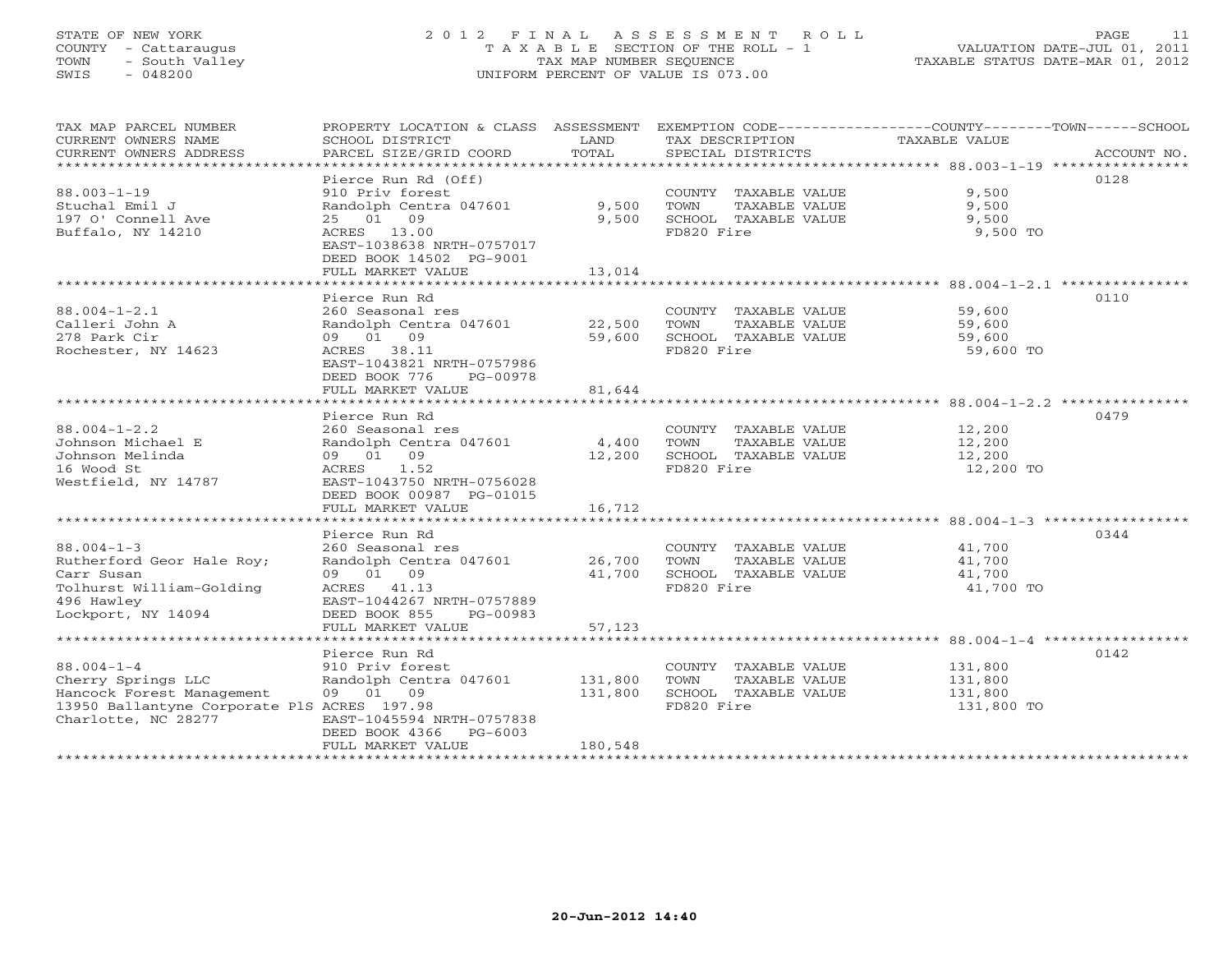# STATE OF NEW YORK 2 0 1 2 F I N A L A S S E S S M E N T R O L L PAGE 12COUNTY - Cattaraugus T A X A B L E SECTION OF THE ROLL - 1<br>
TOWN - South Valley TAX MAP NUMBER SEQUENCE<br>
SWIS - 048200 SWIS - 048200 UNIFORM PERCENT OF VALUE IS 073.00

| TAX MAP PARCEL NUMBER                                             |                                                  |        |                                               | PROPERTY LOCATION & CLASS ASSESSMENT EXEMPTION CODE----------------COUNTY-------TOWN------SCHOOL |
|-------------------------------------------------------------------|--------------------------------------------------|--------|-----------------------------------------------|--------------------------------------------------------------------------------------------------|
| CURRENT OWNERS NAME                                               | SCHOOL DISTRICT                                  | LAND   | TAX DESCRIPTION                               | TAXABLE VALUE                                                                                    |
| CURRENT OWNERS ADDRESS                                            |                                                  |        |                                               |                                                                                                  |
|                                                                   |                                                  |        |                                               |                                                                                                  |
|                                                                   | Hotchkiss Hollow Rd                              |        |                                               | 0140                                                                                             |
| $88.004 - 1 - 5$                                                  | 910 Priv forest                                  |        | COUNTY TAXABLE VALUE 45,100                   |                                                                                                  |
| Cherry Springs LLC<br>Hancock Forest Management                   | Randolph Centra 047601 45,100<br>04 01 09        | 45,100 | TOWN<br>TAXABLE VALUE<br>SCHOOL TAXABLE VALUE | 45,100<br>45,100                                                                                 |
| 13950 Ballantyne Corporate PlS ACRES 74.48                        |                                                  |        | FD820 Fire                                    | 45,100 TO                                                                                        |
| Charlotte, NC 28277                                               | EAST-1047109 NRTH-0757788                        |        |                                               |                                                                                                  |
|                                                                   | DEED BOOK 6003 PG-4366                           |        |                                               |                                                                                                  |
|                                                                   | FULL MARKET VALUE                                | 61,781 |                                               |                                                                                                  |
|                                                                   |                                                  |        |                                               |                                                                                                  |
|                                                                   | Hotchkiss Hollow Rd                              |        |                                               | 0166                                                                                             |
| $88.004 - 1 - 6$                                                  | 910 Priv forest                                  |        | COUNTY TAXABLE VALUE 61,100                   |                                                                                                  |
|                                                                   | Randolph Centra 047601 61,100 TOWN               |        | TAXABLE VALUE                                 | 61,100                                                                                           |
| Cherry Springs LLC<br>Hancock Forest Management                   | 04 01 09                                         |        | 61,100 SCHOOL TAXABLE VALUE 61,100            |                                                                                                  |
| 13950 Ballantyne Corporate Pl ACRES 101.01                        |                                                  |        | FD820 Fire                                    | 61,100 TO                                                                                        |
| Charlotte, NC 28277                                               | EAST-1048304 NRTH-0758285                        |        |                                               |                                                                                                  |
|                                                                   | DEED BOOK 4366 PG-6003                           |        |                                               |                                                                                                  |
|                                                                   | FULL MARKET VALUE                                | 83,699 |                                               |                                                                                                  |
|                                                                   |                                                  |        |                                               |                                                                                                  |
|                                                                   | Hotchkiss Hollow Rd                              |        |                                               | 0167                                                                                             |
| $88.004 - 1 - 7.1$                                                |                                                  |        | COUNTY TAXABLE VALUE 40,800                   |                                                                                                  |
| Cherry Springs LLC<br>Hancock Eisener                             |                                                  |        | TAXABLE VALUE                                 | 40,800                                                                                           |
| Hancock Forest Management                                         | 04 01 09                                         | 40,800 | SCHOOL TAXABLE VALUE 40,800<br>FD820 Fire     |                                                                                                  |
| 13950 Ballantyne Corporate PlS ACRES 67.49<br>Charlotte, NC 28277 | EAST-1049681 NRTH-0757984                        |        |                                               | 40,800 TO                                                                                        |
|                                                                   | DEED BOOK 6003 PG-4366                           |        |                                               |                                                                                                  |
|                                                                   | FULL MARKET VALUE                                | 55,890 |                                               |                                                                                                  |
|                                                                   |                                                  |        |                                               |                                                                                                  |
|                                                                   | Hotchkiss Hollow Rd                              |        |                                               | 0581                                                                                             |
| $88.004 - 1 - 7.2$                                                | 322 Rural vac>10                                 |        | COUNTY TAXABLE VALUE                          |                                                                                                  |
| Michael Family Trust                                              |                                                  |        | TAXABLE VALUE                                 | 14,600<br>14,600                                                                                 |
| Michaels Timothy                                                  | 04 01 09                                         | 14,600 | SCHOOL TAXABLE VALUE                          | 14,600                                                                                           |
| Michaels Timothy<br>Attn: Elaine Michaels<br>421 Eden Rd          | ACRES 19.80                                      |        | FD820 Fire                                    | 14,600 TO                                                                                        |
| 421 Eden Rd                                                       | EAST-1050190 NRTH-0759101                        |        |                                               |                                                                                                  |
| Buffalo, NY 14220                                                 | DEED BOOK 1018 PG-969                            |        |                                               |                                                                                                  |
|                                                                   | FULL MARKET VALUE                                | 20,000 |                                               |                                                                                                  |
|                                                                   |                                                  |        |                                               |                                                                                                  |
|                                                                   | Hotchkiss Hollow Rd                              |        |                                               | 0341                                                                                             |
| $88.004 - 1 - 8$<br>Michaels Family Trust                         | 260 Seasonal res<br>Randolph Centra 047601 9,900 |        | COUNTY TAXABLE VALUE<br>TOWN                  | 27,500<br>TAXABLE VALUE 27,500                                                                   |
| Michaels Timothy                                                  | 04 01 09                                         | 27,500 | SCHOOL TAXABLE VALUE                          | 27,500                                                                                           |
| Attn: Elaine Michaels                                             | ACRES 10.30                                      |        | FD820 Fire                                    | 27,500 TO                                                                                        |
| 421 Eden Rd                                                       | EAST-1050165 NRTH-0758308                        |        |                                               |                                                                                                  |
| Buffalo, NY 14220                                                 | DEED BOOK 1018 PG-967                            |        |                                               |                                                                                                  |
|                                                                   | FULL MARKET VALUE                                | 37,671 |                                               |                                                                                                  |
|                                                                   |                                                  |        |                                               |                                                                                                  |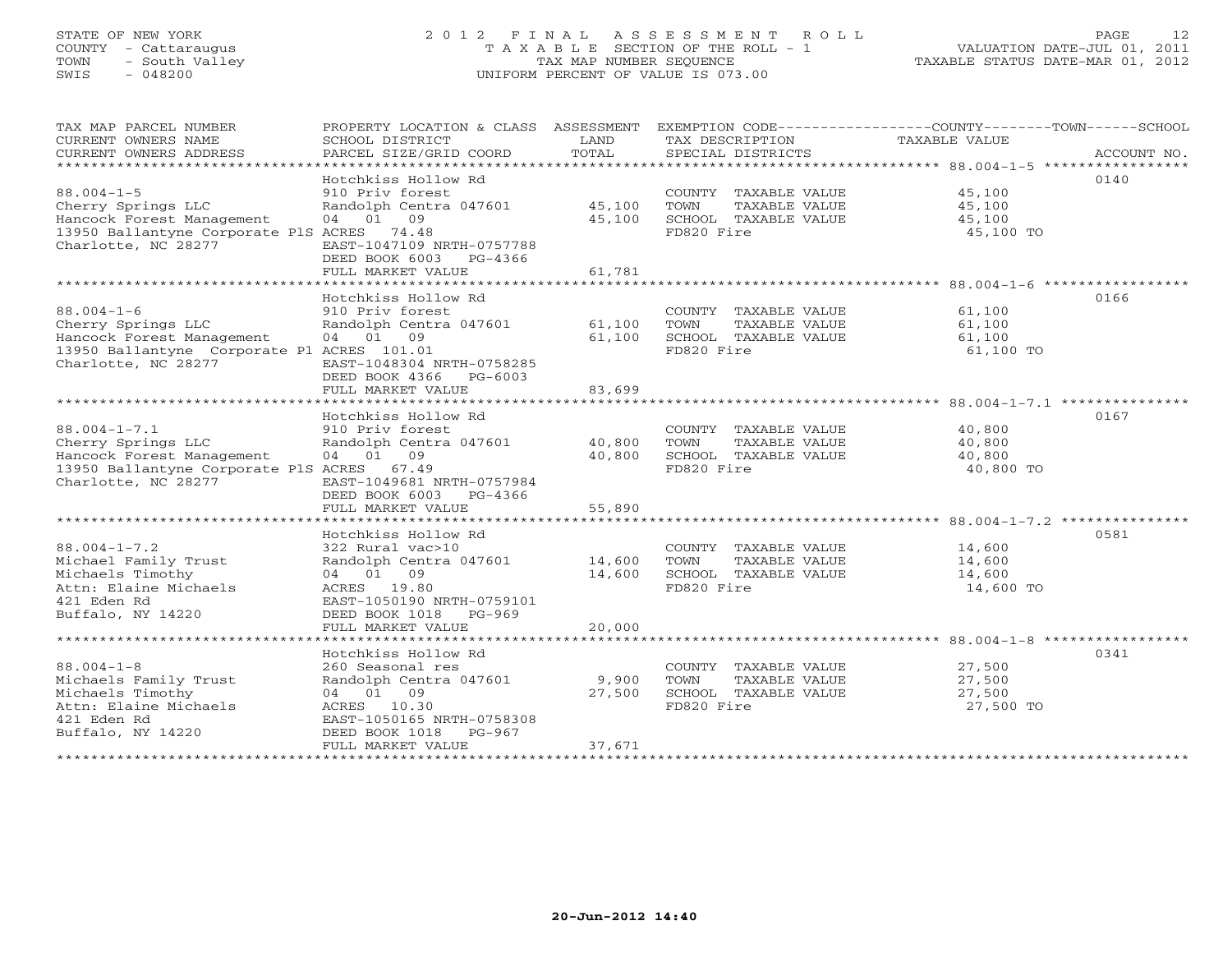# STATE OF NEW YORK 2 0 1 2 F I N A L A S S E S S M E N T R O L L PAGE 13 COUNTY - Cattaraugus T A X A B L E SECTION OF THE ROLL - 1 VALUATION DATE-JUL 01, 2011 TOWN - South Valley TAX MAP NUMBER SEQUENCE TAXABLE STATUS DATE-MAR 01, 2012 SWIS - 048200 UNIFORM PERCENT OF VALUE IS 073.00

| TAX MAP PARCEL NUMBER                       |                           |         |                       | PROPERTY LOCATION & CLASS ASSESSMENT EXEMPTION CODE----------------COUNTY-------TOWN------SCHOOL |
|---------------------------------------------|---------------------------|---------|-----------------------|--------------------------------------------------------------------------------------------------|
|                                             |                           | LAND    |                       |                                                                                                  |
| CURRENT OWNERS NAME                         | SCHOOL DISTRICT           |         | TAX DESCRIPTION       | TAXABLE VALUE                                                                                    |
| CURRENT OWNERS ADDRESS                      | PARCEL SIZE/GRID COORD    | TOTAL   | SPECIAL DISTRICTS     | ACCOUNT NO.                                                                                      |
|                                             |                           |         |                       |                                                                                                  |
|                                             | Hotchkiss Hollow Rd       |         |                       | 0169                                                                                             |
| $88.004 - 1 - 9$                            | 910 Priv forest           |         | COUNTY TAXABLE VALUE  | 47,100                                                                                           |
| Cherry Springs LLC                          | Randolph Centra 047601    | 47,100  | TOWN<br>TAXABLE VALUE | 47,100                                                                                           |
| Hancock Forest Management                   | 04 01<br>09               | 47,100  | SCHOOL TAXABLE VALUE  | 47,100                                                                                           |
| 13950 Ballantyne Corporate PlS ACRES 77.79  |                           |         | FD820 Fire            | 47,100 TO                                                                                        |
| Charlotte, NC 28277                         | EAST-1049068 NRTH-0756344 |         |                       |                                                                                                  |
|                                             | DEED BOOK 6003 PG-4366    |         |                       |                                                                                                  |
|                                             | FULL MARKET VALUE         | 64,521  |                       |                                                                                                  |
|                                             |                           |         |                       |                                                                                                  |
|                                             | Pierce Run Rd             |         |                       | 0139                                                                                             |
| $88.004 - 1 - 10$                           | 910 Priv forest           |         | COUNTY TAXABLE VALUE  | 252,600                                                                                          |
| Cherry Springs LLC                          | Randolph Centra 047601    | 252,600 | TAXABLE VALUE<br>TOWN | 252,600                                                                                          |
| Hancock Forest Management                   | 03 01 09                  | 252,600 | SCHOOL TAXABLE VALUE  | 252,600                                                                                          |
| 13950 Ballantyne Corporate PlS ACRES 362.33 |                           |         | FD820 Fire            | 252,600 TO                                                                                       |
| Charlotte, NC 28277                         | EAST-1048675 NRTH-0753829 |         |                       |                                                                                                  |
|                                             |                           |         |                       |                                                                                                  |
|                                             | DEED BOOK 4366 PG-6003    |         |                       |                                                                                                  |
|                                             | FULL MARKET VALUE         | 346,027 |                       |                                                                                                  |
|                                             |                           |         |                       |                                                                                                  |
|                                             | Pierce Run Rd             |         |                       | 0141                                                                                             |
| $88.004 - 1 - 11$                           | 910 Priv forest           |         | COUNTY TAXABLE VALUE  | 134,400                                                                                          |
| Cherry Springs LLC                          | Randolph Centra 047601    | 134,400 | TOWN<br>TAXABLE VALUE | 134,400                                                                                          |
| Hancock Forest Management                   | 08 01 09                  | 134,400 | SCHOOL TAXABLE VALUE  | 134,400                                                                                          |
| 13950 Ballantyne Corporate PlS ACRES 161.32 |                           |         | FD820 Fire            | 134,400 TO                                                                                       |
| Charlotte, NC 28277                         | EAST-1045753 NRTH-0753665 |         |                       |                                                                                                  |
|                                             | DEED BOOK 6003 PG-4366    |         |                       |                                                                                                  |
|                                             | FULL MARKET VALUE         | 184,110 |                       |                                                                                                  |
|                                             |                           |         |                       |                                                                                                  |
|                                             | Pierce Run Rd             |         |                       | 0106                                                                                             |
| $88.004 - 1 - 12$                           | 910 Priv forest           |         | COUNTY TAXABLE VALUE  | 39,700                                                                                           |
| Fitzpatrick & Weller                        | Randolph Centra 047601    | 39,700  | TOWN<br>TAXABLE VALUE | 39,700                                                                                           |
| 12 Mill St                                  | 08 01 09                  | 39,700  | SCHOOL TAXABLE VALUE  | 39,700                                                                                           |
| PO Box 490                                  | ACRES<br>65.64            |         | FD820 Fire            | 39,700 TO                                                                                        |
| Ellicottville, NY 14731                     | EAST-1043600 NRTH-0752824 |         |                       |                                                                                                  |
|                                             | DEED BOOK 575<br>PG-00541 |         |                       |                                                                                                  |
|                                             | FULL MARKET VALUE         | 54,384  |                       |                                                                                                  |
|                                             |                           |         |                       |                                                                                                  |
|                                             | Pierce Run Rd             |         |                       | 0105                                                                                             |
| $88.004 - 1 - 13$                           | 910 Priv forest           |         | COUNTY TAXABLE VALUE  | 103,900                                                                                          |
| Fitzpatrick & Weller                        | Randolph Centra 047601    | 103,900 | TOWN<br>TAXABLE VALUE | 103,900                                                                                          |
| 12 Mill St                                  | 08 01 09                  | 103,900 | SCHOOL TAXABLE VALUE  | 103,900                                                                                          |
| PO Box 490                                  | ACRES 129.71              |         | FD820 Fire            | 103,900 TO                                                                                       |
| Ellicottville, NY 14731                     | EAST-1044001 NRTH-0754790 |         |                       |                                                                                                  |
|                                             |                           |         |                       |                                                                                                  |
|                                             | FULL MARKET VALUE         | 142,329 |                       |                                                                                                  |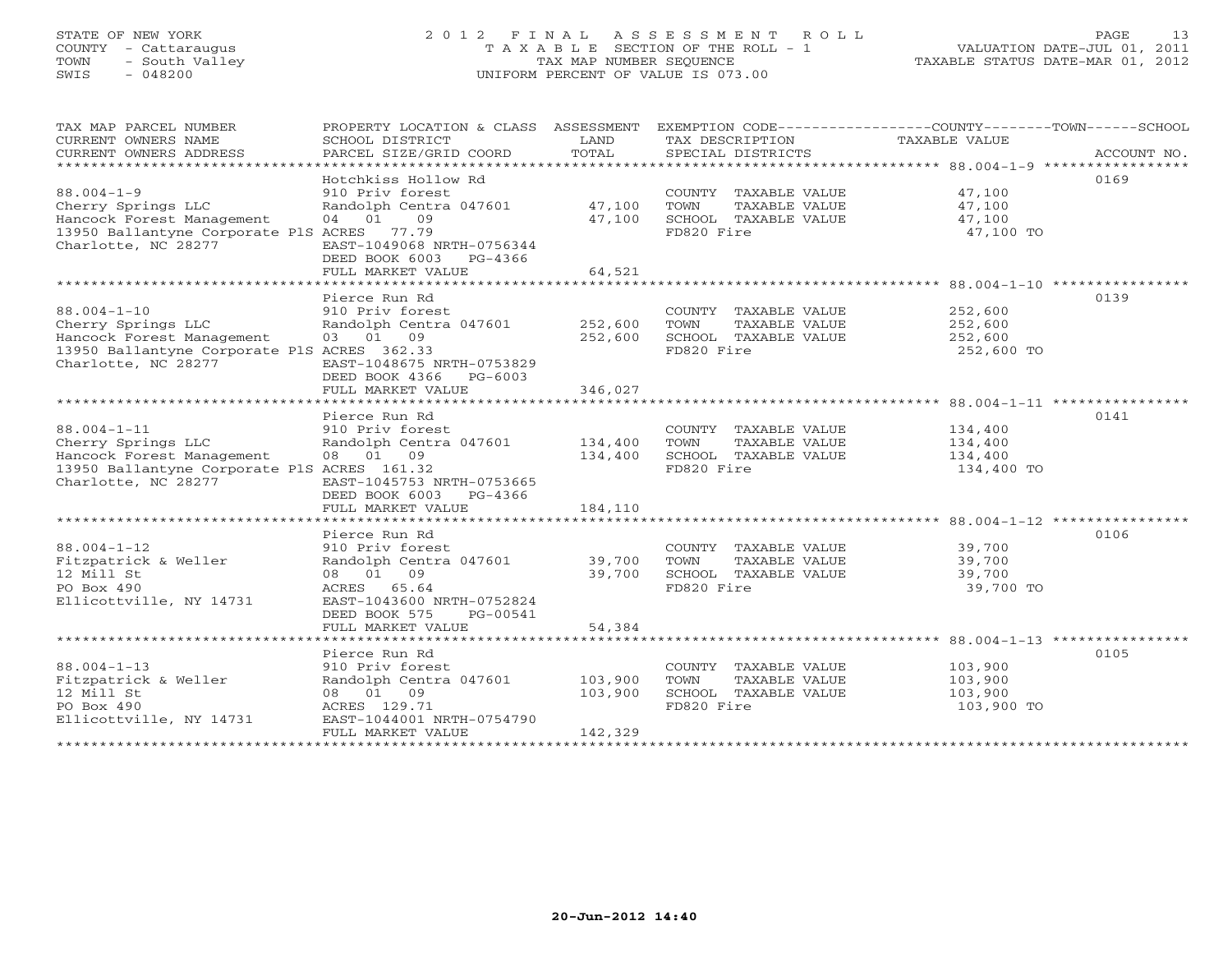# STATE OF NEW YORK 2 0 1 2 F I N A L A S S E S S M E N T R O L L PAGE 14 COUNTY - Cattaraugus T A X A B L E SECTION OF THE ROLL - 1 VALUATION DATE-JUL 01, 2011 TOWN - South Valley TAX MAP NUMBER SEQUENCE TAXABLE STATUS DATE-MAR 01, 2012 SWIS - 048200 UNIFORM PERCENT OF VALUE IS 073.00

| TAX MAP PARCEL NUMBER<br>CURRENT OWNERS NAME<br>CURRENT OWNERS ADDRESS                                                                | SCHOOL DISTRICT<br>PARCEL SIZE/GRID COORD                                                                                                                                                              | LAND<br>TOTAL                               | TAX DESCRIPTION<br>SPECIAL DISTRICTS                                                | PROPERTY LOCATION & CLASS ASSESSMENT EXEMPTION CODE---------------COUNTY-------TOWN------SCHOOL<br>TAXABLE VALUE<br>ACCOUNT NO. |
|---------------------------------------------------------------------------------------------------------------------------------------|--------------------------------------------------------------------------------------------------------------------------------------------------------------------------------------------------------|---------------------------------------------|-------------------------------------------------------------------------------------|---------------------------------------------------------------------------------------------------------------------------------|
| $96.002 - 1 - 1$<br>HT VII ORS Trust<br>Hancock Forest Management<br>13950 Ballantyne Corporate Pl ACRES 50.00<br>Charlotte, NC 28277 | Bone Run Rd (Off)<br>910 Priv forest<br>Frewsburg Centr 062401<br>55 01 09<br>EAST-1019602 NRTH-0751909<br>DEED BOOK 4366 PG-6005<br>FULL MARKET VALUE                                                 | 31,100<br>31,100<br>42,603                  | COUNTY TAXABLE VALUE<br>TAXABLE VALUE<br>TOWN<br>SCHOOL TAXABLE VALUE<br>FD820 Fire | 0159<br>31,100<br>31,100<br>31,100<br>31,100 TO                                                                                 |
| $96.002 - 1 - 2$<br>Sickler Marjorie L<br>229 E Terrace Ave<br>Lakewood, NY 14750<br>******************************                   | Bone Run Rd (Off)<br>910 Priv forest<br>Randolph Centra 047601<br>55 01 09<br>ACRES 97.50<br>EAST-1021558 NRTH-0751848<br>DEED BOOK 16661 PG-7001<br>FULL MARKET VALUE                                 | 43,900<br>43,900<br>60,137                  | COUNTY TAXABLE VALUE<br>TAXABLE VALUE<br>TOWN<br>SCHOOL TAXABLE VALUE<br>FD820 Fire | 0246<br>43,900<br>43,900<br>43,900<br>43,900 TO                                                                                 |
| $96.002 - 1 - 3$<br>King Timberlands, LLC<br>1885 Lyndon Blvd<br>Falconer, NY 14733                                                   | Bone Run Rd (Off)<br>322 Rural vac>10<br>Randolph Centra 047601<br>47 01 09<br>20.00<br>ACRES<br>EAST-1023356 NRTH-0752149<br>DEED BOOK 3320 PG-4001<br>FULL MARKET VALUE                              | 11,200<br>11,200<br>15,342                  | COUNTY TAXABLE VALUE<br>TOWN<br>TAXABLE VALUE<br>SCHOOL TAXABLE VALUE<br>FD820 Fire | 0327<br>11,200<br>11,200<br>11,200<br>11,200 TO                                                                                 |
| $96.002 - 1 - 4$<br>Dombroski Joann<br>Howard Paula<br>1215 Greystone Park Rd<br>Raleigh, NC 27615-6244                               | **************************<br>Bone Run Rd (Off)<br>910 Priv forest<br>Randolph Centra 047601<br>47 01 09<br>ACRES 61.40<br>EAST-1024518 NRTH-0751521<br>DEED BOOK 911<br>PG-01109<br>FULL MARKET VALUE | *************<br>55,000<br>55,000<br>75,342 | COUNTY TAXABLE VALUE<br>TAXABLE VALUE<br>TOWN<br>SCHOOL TAXABLE VALUE<br>FD820 Fire | 0095<br>55,000<br>55,000<br>55,000<br>55,000 TO                                                                                 |
| $96.002 - 1 - 5$<br>Chagrin Land Ltd Ptnrship<br>Chautauqua Rd<br>PO Box 707<br>Marienville, PA 16239                                 | Bone Run Rd (Off)<br>910 Priv forest<br>Randolph Centra 047601<br>47 01 09<br>ACRES 31.20<br>EAST-1023273 NRTH-0750955<br>DEED BOOK 8710 PG-2003<br>FULL MARKET VALUE                                  | 25,000<br>25,000<br>34,247                  | COUNTY TAXABLE VALUE<br>TOWN<br>TAXABLE VALUE<br>SCHOOL TAXABLE VALUE<br>FD820 Fire | 0245<br>25,000<br>25,000<br>25,000<br>25,000 TO                                                                                 |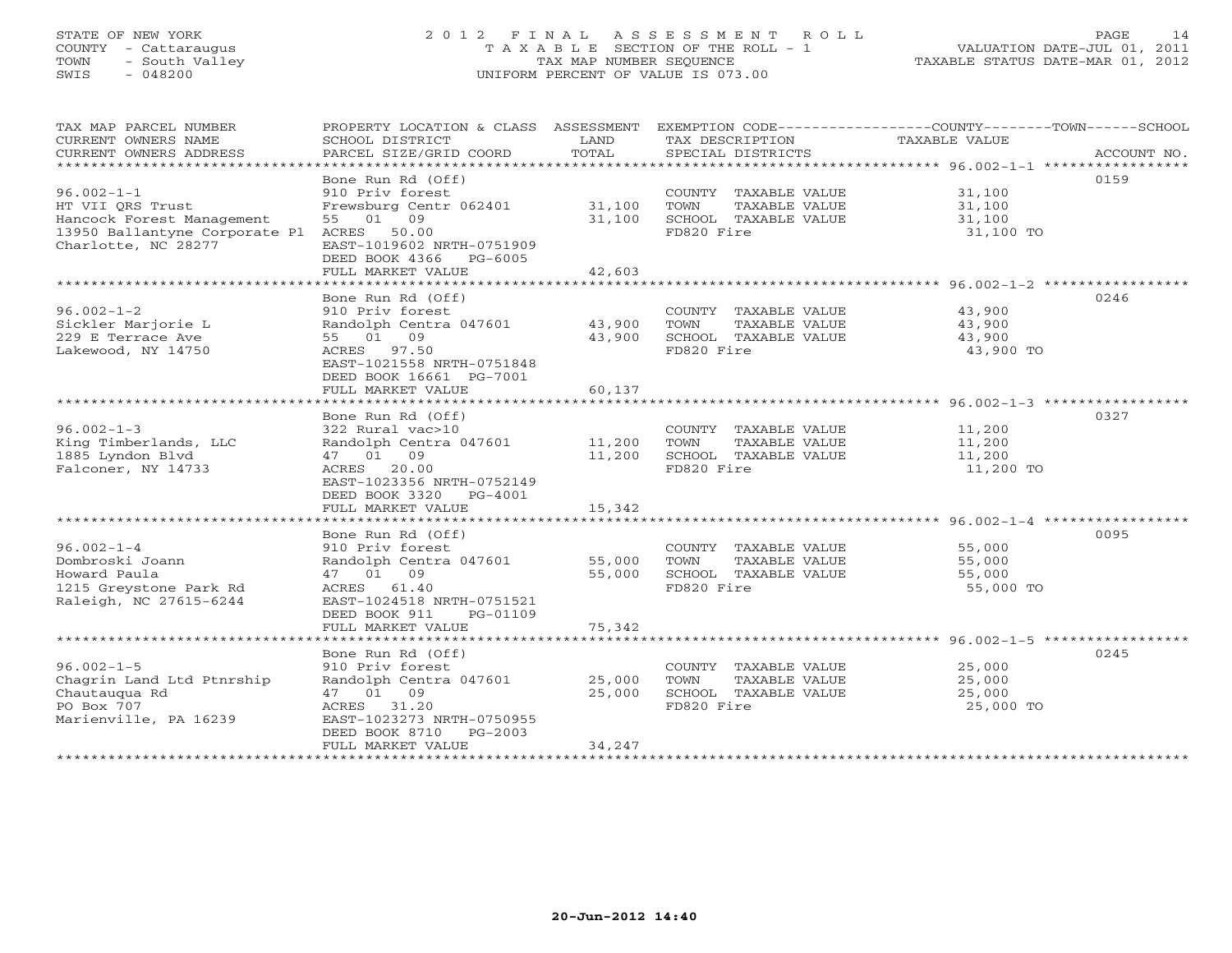# STATE OF NEW YORK 2 0 1 2 F I N A L A S S E S S M E N T R O L L PAGE 15 COUNTY - Cattaraugus T A X A B L E SECTION OF THE ROLL - 1 VALUATION DATE-JUL 01, 2011 TOWN - South Valley TAX MAP NUMBER SEQUENCE TAXABLE STATUS DATE-MAR 01, 2012 SWIS - 048200 UNIFORM PERCENT OF VALUE IS 073.00UNIFORM PERCENT OF VALUE IS 073.00

| TAX MAP PARCEL NUMBER<br>CURRENT OWNERS NAME<br>CURRENT OWNERS ADDRESS | PROPERTY LOCATION & CLASS ASSESSMENT<br>SCHOOL DISTRICT<br>PARCEL SIZE/GRID COORD | LAND<br>TOTAL       | TAX DESCRIPTION<br>SPECIAL DISTRICTS      | EXEMPTION CODE-----------------COUNTY-------TOWN------SCHOOL<br>TAXABLE VALUE<br>ACCOUNT NO. |  |
|------------------------------------------------------------------------|-----------------------------------------------------------------------------------|---------------------|-------------------------------------------|----------------------------------------------------------------------------------------------|--|
| *************************                                              |                                                                                   |                     |                                           |                                                                                              |  |
|                                                                        | Bone Run Rd                                                                       |                     |                                           | 0334                                                                                         |  |
| $96.002 - 1 - 6$                                                       | 260 Seasonal res                                                                  |                     | COUNTY TAXABLE VALUE                      | 18,800                                                                                       |  |
| Weilacher Helen                                                        | Randolph Centra 047601                                                            | 8,800               | TOWN<br>TAXABLE VALUE                     | 18,800                                                                                       |  |
| Elmer Weilacher                                                        | 47 01 09                                                                          | 18,800              | SCHOOL TAXABLE VALUE                      | 18,800                                                                                       |  |
| 12739 Big Bone Run Rd                                                  | 8.20<br>ACRES                                                                     |                     | FD820 Fire                                | 18,800 TO                                                                                    |  |
| Frewsburg, NY 14738                                                    | EAST-1023260 NRTH-0750011                                                         |                     |                                           |                                                                                              |  |
|                                                                        | DEED BOOK 834<br>PG-00408                                                         |                     |                                           |                                                                                              |  |
|                                                                        | FULL MARKET VALUE                                                                 | 25,753              |                                           |                                                                                              |  |
|                                                                        |                                                                                   |                     |                                           |                                                                                              |  |
|                                                                        | Bone Run Rd (Off)                                                                 |                     |                                           | 0340                                                                                         |  |
| $96.002 - 1 - 7$                                                       | 312 Vac w/imprv                                                                   |                     | COUNTY TAXABLE VALUE                      | 8,300                                                                                        |  |
| Scott James E                                                          | Randolph Centra 047601                                                            | 4,800               | TOWN<br>TAXABLE VALUE                     | 8,300                                                                                        |  |
| Vail Richard                                                           | 47 01 09                                                                          | 8,300               | SCHOOL TAXABLE VALUE                      | 8,300                                                                                        |  |
| Attn: Richard Vail                                                     | Bar 98                                                                            |                     | FD820 Fire                                | 8,300 TO                                                                                     |  |
| 13 Winding Way                                                         | ACRES<br>2.00                                                                     |                     |                                           |                                                                                              |  |
| Lakewood, NY 14750                                                     | EAST-1023431 NRTH-0750311                                                         |                     |                                           |                                                                                              |  |
|                                                                        | DEED BOOK 787<br>PG-00653                                                         |                     |                                           |                                                                                              |  |
|                                                                        | FULL MARKET VALUE                                                                 | 11,370              |                                           |                                                                                              |  |
|                                                                        | ***************************                                                       | **************      |                                           |                                                                                              |  |
|                                                                        | Bone Run Rd (Off)                                                                 |                     |                                           | 0362                                                                                         |  |
| $96.002 - 1 - 8$                                                       | 312 Vac w/imprv                                                                   |                     | COUNTY TAXABLE VALUE                      | 12,300                                                                                       |  |
| Troyer Walter Jr                                                       | Randolph Centra 047601                                                            | 12,200              | TOWN<br>TAXABLE VALUE                     | 12,300                                                                                       |  |
| 1708 Pork Rd                                                           | 47 01 09                                                                          | 12,300              | SCHOOL TAXABLE VALUE                      | 12,300                                                                                       |  |
| Clymer, NY 14724                                                       | ACRES 15.00                                                                       |                     | FD820 Fire                                | 12,300 TO                                                                                    |  |
|                                                                        | EAST-1023886 NRTH-0750039                                                         |                     |                                           |                                                                                              |  |
|                                                                        | DEED BOOK 13268 PG-7002                                                           |                     |                                           |                                                                                              |  |
|                                                                        | FULL MARKET VALUE                                                                 | 16,849              |                                           |                                                                                              |  |
|                                                                        |                                                                                   |                     |                                           |                                                                                              |  |
|                                                                        | Bone Run Rd (Off)                                                                 |                     |                                           | 0345                                                                                         |  |
| $96.002 - 1 - 9$                                                       | 260 Seasonal res                                                                  |                     | COUNTY TAXABLE VALUE                      | 27,700                                                                                       |  |
| Silk John Jr                                                           | Randolph Centra 047601                                                            | 13,400              | TOWN<br>TAXABLE VALUE                     | 27,700                                                                                       |  |
| Silk Doris                                                             | 47 01 09                                                                          | 27,700              | SCHOOL TAXABLE VALUE                      | 27,700                                                                                       |  |
| Attn: Timothy O Silk                                                   | $Cp-270$                                                                          |                     | FD820 Fire                                | 27,700 TO                                                                                    |  |
| 43 N Butts Ave                                                         | ACRES 17.30                                                                       |                     |                                           |                                                                                              |  |
| 455 Willard St                                                         | EAST-1024652 NRTH-0749991                                                         |                     |                                           |                                                                                              |  |
| Jamestown, NY 14701                                                    | DEED BOOK 734<br>PG-00136                                                         |                     |                                           |                                                                                              |  |
|                                                                        | FULL MARKET VALUE<br>***********************                                      | 37,945<br>********* |                                           | ****************************** 96.002-1-10 ************                                      |  |
|                                                                        | 12601 Bone Run Rd                                                                 |                     |                                           | 0331                                                                                         |  |
| $96.002 - 1 - 10$                                                      | 210 1 Family Res                                                                  |                     |                                           | $\overline{0}$<br>$\Omega$                                                                   |  |
| Haluska John M                                                         | Randolph Centra 047601                                                            | 5,300               | RES STAR<br>41854<br>COUNTY TAXABLE VALUE | 22,500<br>27,800                                                                             |  |
| Haluska Barbara                                                        | 47 01 09                                                                          | 27,800              | TOWN<br>TAXABLE VALUE                     | 27,800                                                                                       |  |
| 12601 Bone Run Rd                                                      | 2.59<br>ACRES                                                                     |                     | SCHOOL TAXABLE VALUE                      | 5,300                                                                                        |  |
| Frewsburg, NY 14738                                                    | EAST-1025074 NRTH-0750194                                                         |                     | FD820 Fire                                | 27,800 TO                                                                                    |  |
|                                                                        | DEED BOOK 907<br>PG-00582                                                         |                     |                                           |                                                                                              |  |
|                                                                        | FULL MARKET VALUE                                                                 | 38,082              |                                           |                                                                                              |  |
|                                                                        |                                                                                   |                     |                                           |                                                                                              |  |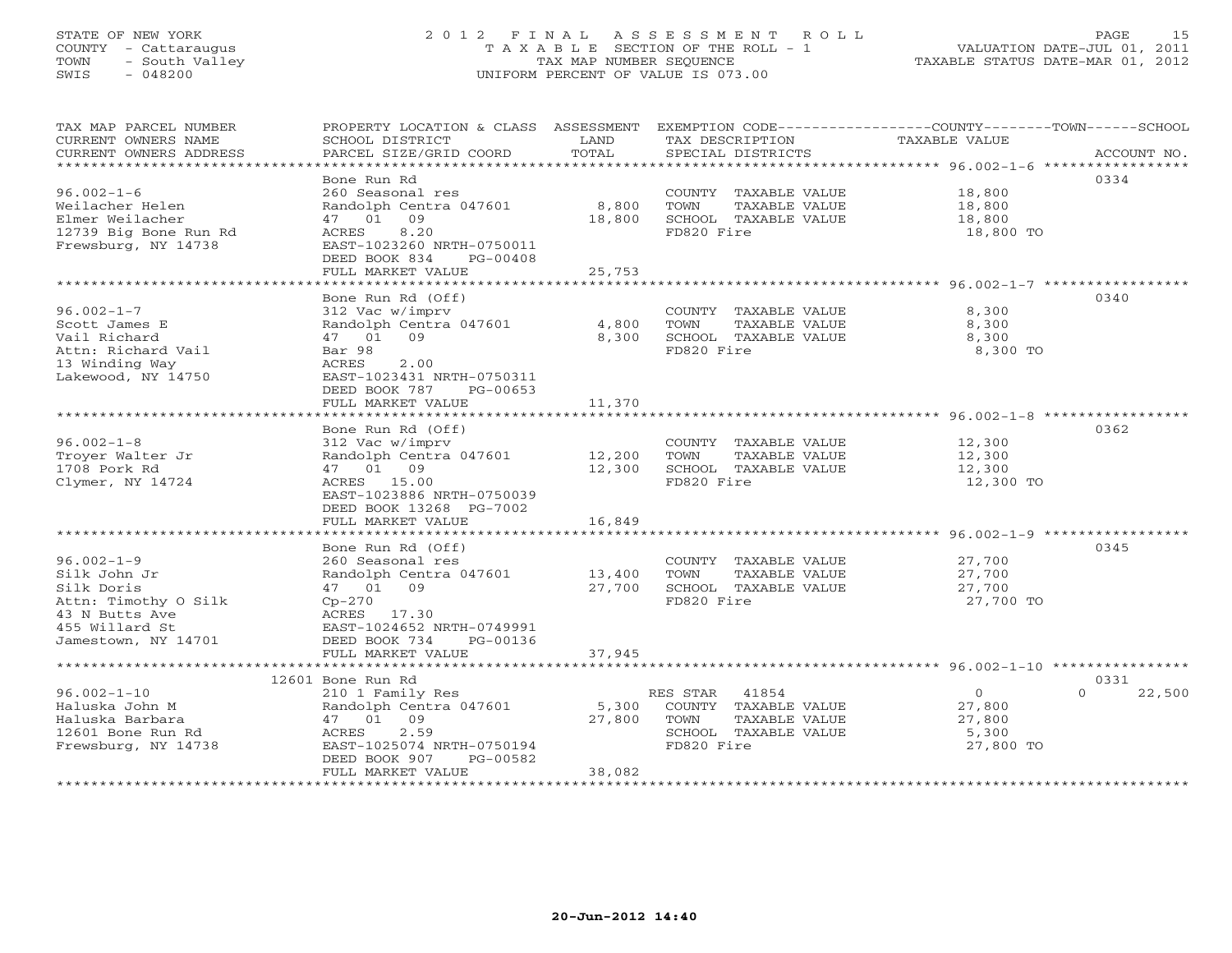#### STATE OF NEW YORK 2 0 1 2 F I N A L A S S E S S M E N T R O L L PAGE 16 COUNTY - Cattaraugus T A X A B L E SECTION OF THE ROLL - 1 VALUATION DATE-JUL 01, 2011 TOWN - South Valley TAX MAP NUMBER SEQUENCE TAXABLE STATUS DATE-MAR 01, 2012 SWIS - 048200 UNIFORM PERCENT OF VALUE IS 073.00UNIFORM PERCENT OF VALUE IS 073.00

| TAX MAP PARCEL NUMBER<br>CURRENT OWNERS NAME<br>CURRENT OWNERS ADDRESS                                                                  | PROPERTY LOCATION & CLASS ASSESSMENT<br>SCHOOL DISTRICT<br>PARCEL SIZE/GRID COORD                                                                                                                          | LAND<br>TOTAL              | TAX DESCRIPTION<br>SPECIAL DISTRICTS                                                                                                                         | EXEMPTION CODE-----------------COUNTY-------TOWN------SCHOOL<br>TAXABLE VALUE                  | ACCOUNT NO.                                                  |
|-----------------------------------------------------------------------------------------------------------------------------------------|------------------------------------------------------------------------------------------------------------------------------------------------------------------------------------------------------------|----------------------------|--------------------------------------------------------------------------------------------------------------------------------------------------------------|------------------------------------------------------------------------------------------------|--------------------------------------------------------------|
| ********************<br>$96.002 - 1 - 11$<br>Gibble Robert K<br>161 Front Ave<br>Salamanca , NY 14779                                   | Bone Run Rd<br>260 Seasonal res<br>Randolph Centra 047601<br>47 01 09<br>1.89<br>ACRES<br>EAST-1025241 NRTH-0750973<br>DEED BOOK 13055 PG-3001<br>FULL MARKET VALUE                                        | 4,700<br>18,600<br>25,479  | COUNTY TAXABLE VALUE<br>TOWN<br>TAXABLE VALUE<br>SCHOOL TAXABLE VALUE<br>FD820 Fire                                                                          | 18,600<br>18,600<br>18,600<br>18,600 TO                                                        | 0083                                                         |
|                                                                                                                                         |                                                                                                                                                                                                            |                            |                                                                                                                                                              |                                                                                                |                                                              |
| $96.002 - 1 - 12$<br>Martin William L<br>Martin Clara J<br>12551 Bone Run Rd<br>Frewsburg, NY 14738                                     | 12551 Bone Run Rd<br>210 1 Family Res<br>Randolph Centra 047601<br>47 01 09<br>Ff 560.00<br>7.06<br>ACRES<br>EAST-1025557 NRTH-0751062<br>DEED BOOK 14606 PG-8002<br>FULL MARKET VALUE                     | 51,644                     | CVET CO<br>41132<br>8,200 AGED C/T/S 41800<br>37,700 SR STAR<br>41834<br>COUNTY TAXABLE VALUE<br>TOWN<br>TAXABLE VALUE<br>SCHOOL TAXABLE VALUE<br>FD820 Fire | 9,425<br>14,138<br>18,850<br>$\overline{0}$<br>14,137<br>18,850<br>$\overline{0}$<br>37,700 TO | 0243<br>$\Omega$<br>$\Omega$<br>18,850<br>$\Omega$<br>18,850 |
|                                                                                                                                         | *******************                                                                                                                                                                                        | ********************       |                                                                                                                                                              | *********************************** 96.002-1-13 *****************                              |                                                              |
| $96.002 - 1 - 13$<br>Mayflower Bernard<br>3733 Deveaux St<br>Niagara Falls, NY 14305                                                    | Bone Run Rd<br>260 Seasonal res<br>Randolph Centra 047601<br>47 01 09<br>Ff 150<br>FRNT 150.00 DPTH 209.00<br>ACRES<br>0.62<br>EAST-1025994 NRTH-0751210<br>DEED BOOK 841<br>PG-00965<br>FULL MARKET VALUE | 3,300<br>32,600<br>44,658  | COUNTY TAXABLE VALUE<br>TAXABLE VALUE<br>TOWN<br>SCHOOL TAXABLE VALUE<br>FD820 Fire                                                                          | 32,600<br>32,600<br>32,600<br>32,600 TO                                                        | 0219                                                         |
|                                                                                                                                         |                                                                                                                                                                                                            |                            |                                                                                                                                                              | ******************************* 96.002-1-14 **********                                         |                                                              |
| $96.002 - 1 - 14$<br>Young Fred<br>12529 Bone Run Rd<br>Frewsburg, NY 14738                                                             | 12529 Bone Run Rd<br>210 1 Family Res<br>Randolph Centra 047601<br>47 01 09<br>FRNT 119.00 DPTH 173.00<br>ACRES<br>0.20<br>EAST-1026105 NRTH-0751180<br>DEED BOOK 869<br>PG-01028                          | 2,100<br>49,000            | COUNTY TAXABLE VALUE<br>TOWN<br>TAXABLE VALUE<br>SCHOOL TAXABLE VALUE<br>FD820 Fire                                                                          | 49,000<br>49,000<br>49,000<br>49,000 TO                                                        | 0103                                                         |
|                                                                                                                                         | FULL MARKET VALUE                                                                                                                                                                                          | 67,123                     |                                                                                                                                                              | *********************** 96.002-1-15 ************                                               |                                                              |
| $96.002 - 1 - 15$<br>HT VII ORS Trust<br>Hancock Forest Management<br>13950 Ballantyne Corporate PlS ACRES 31.48<br>Charlotte, NC 28277 | Bone Run Rd<br>910 Priv forest<br>Randolph Centra 047601<br>47 01 09<br>EAST-1025826 NRTH-0751997<br>DEED BOOK 4366<br>PG-6005<br>FULL MARKET VALUE                                                        | 28,600<br>28,600<br>39,178 | COUNTY TAXABLE VALUE<br>TOWN<br>TAXABLE VALUE<br>SCHOOL TAXABLE VALUE<br>FD820 Fire                                                                          | 28,600<br>28,600<br>28,600<br>28,600 TO                                                        | 0498                                                         |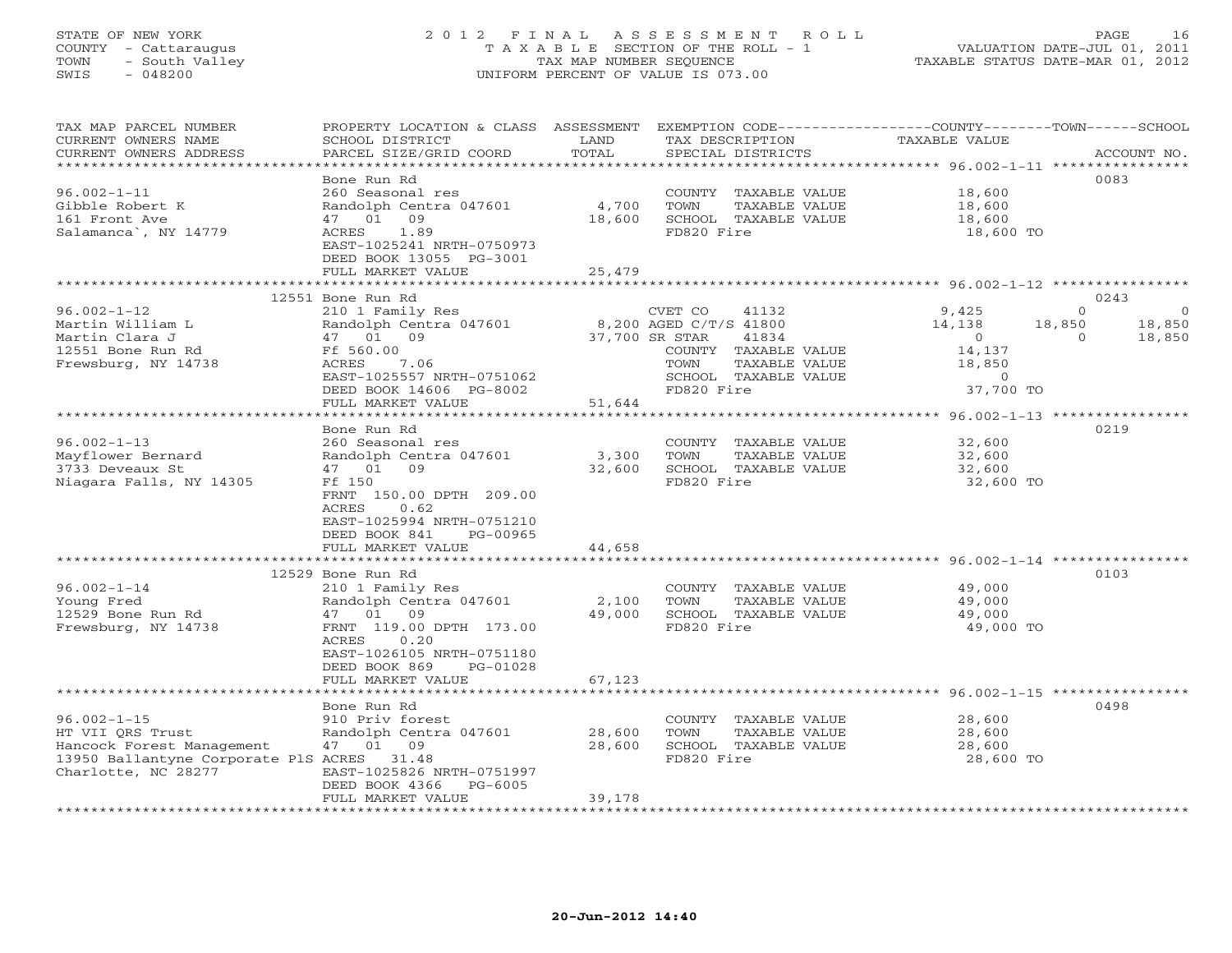# STATE OF NEW YORK 2 0 1 2 F I N A L A S S E S S M E N T R O L L PAGE 17 COUNTY - Cattaraugus T A X A B L E SECTION OF THE ROLL - 1 VALUATION DATE-JUL 01, 2011 TOWN - South Valley TAX MAP NUMBER SEQUENCE TAXABLE STATUS DATE-MAR 01, 2012 SWIS - 048200 UNIFORM PERCENT OF VALUE IS 073.00UNIFORM PERCENT OF VALUE IS 073.00

| TAX MAP PARCEL NUMBER                       | PROPERTY LOCATION & CLASS ASSESSMENT EXEMPTION CODE---------------COUNTY-------TOWN------SCHOOL |                                                        |                 |                                                |                            |          |                    |
|---------------------------------------------|-------------------------------------------------------------------------------------------------|--------------------------------------------------------|-----------------|------------------------------------------------|----------------------------|----------|--------------------|
| CURRENT OWNERS NAME                         | SCHOOL DISTRICT                                                                                 | LAND                                                   | TAX DESCRIPTION |                                                | TAXABLE VALUE              |          |                    |
| CURRENT OWNERS ADDRESS                      | PARCEL SIZE/GRID COORD                                                                          | TOTAL                                                  |                 | SPECIAL DISTRICTS                              |                            |          | ACCOUNT NO.        |
|                                             | 12548 Bone Run Rd                                                                               |                                                        |                 |                                                |                            | 0228     |                    |
| $96.002 - 1 - 16$                           | 210 1 Family Res                                                                                |                                                        |                 | 41834                                          | $\overline{0}$             | $\Omega$ | 46,650             |
|                                             |                                                                                                 |                                                        | SR STAR         |                                                |                            |          |                    |
| Mosher Norman R<br>Attn: R-Acre 13 Bone Run | Randolph Centra 047601<br>47 01 09                                                              |                                                        |                 | 4,100 COUNTY TAXABLE VALUE                     | 100,200<br>100,200         |          |                    |
|                                             |                                                                                                 | 100,200 TOWN                                           |                 | TAXABLE VALUE                                  |                            |          |                    |
| PO Box 534                                  | 1.13<br>ACRES                                                                                   |                                                        | FD820 Fire      | SCHOOL TAXABLE VALUE                           | 53,550<br>100,200 TO       |          |                    |
| Frewsburg, NY 14738                         | EAST-1025900 NRTH-0751572                                                                       |                                                        |                 |                                                |                            |          |                    |
|                                             | DEED BOOK 801<br>PG-00067<br>FULL MARKET VALUE                                                  | 137,260                                                |                 |                                                |                            |          |                    |
|                                             |                                                                                                 |                                                        |                 |                                                |                            |          |                    |
|                                             | Bone Run Rd                                                                                     |                                                        |                 |                                                |                            | 0191     |                    |
| $96.002 - 1 - 17.1$                         | 260 Seasonal res                                                                                |                                                        |                 |                                                | 25,200                     |          |                    |
|                                             | Randolph Centra 047601                                                                          |                                                        |                 | COUNTY TAXABLE VALUE<br>TOWN     TAXABLE VALUE | 25, 200                    |          |                    |
| McGill Roger R                              |                                                                                                 | 4,200                                                  |                 |                                                |                            |          |                    |
| McGill Judith M                             | 47 01 09                                                                                        | 25,200                                                 |                 | SCHOOL TAXABLE VALUE                           | 25,200                     |          |                    |
| 59 Michaels Walk                            | FRNT 74.50 DPTH                                                                                 |                                                        | FD820 Fire      |                                                | 25,200 TO                  |          |                    |
| Lancaster, NY 14086-9325                    | ACRES 1.25                                                                                      |                                                        |                 |                                                |                            |          |                    |
|                                             | EAST-1026043 NRTH-0751553                                                                       |                                                        |                 |                                                |                            |          |                    |
|                                             | DEED BOOK 00952 PG-01021                                                                        |                                                        |                 |                                                |                            |          |                    |
|                                             | FULL MARKET VALUE                                                                               | 34,521                                                 |                 |                                                |                            |          |                    |
|                                             |                                                                                                 |                                                        |                 |                                                |                            | 0691     |                    |
| $96.002 - 1 - 17.2$                         | 12540 Bone Run Rd                                                                               |                                                        | RES STAR 41854  |                                                | $\overline{0}$             | $\Omega$ |                    |
|                                             | 210 1 Family Res<br>Randolph Centra 047601                                                      |                                                        |                 |                                                | 51,800                     |          | 22,500             |
|                                             |                                                                                                 |                                                        | 51,800 TOWN     | 4,000 COUNTY TAXABLE VALUE                     |                            |          |                    |
|                                             |                                                                                                 |                                                        |                 | TAXABLE VALUE<br>SCHOOL TAXABLE VALUE          | 51,800                     |          |                    |
| Frewsburg, NY 14738                         | EAST-1026142 NRTH-0751442                                                                       |                                                        | FD820 Fire      |                                                | 29,300                     |          |                    |
|                                             | DEED BOOK 00977 PG-01103                                                                        |                                                        |                 |                                                | 51,800 TO                  |          |                    |
|                                             | FULL MARKET VALUE                                                                               | 70,959                                                 |                 |                                                |                            |          |                    |
|                                             |                                                                                                 |                                                        |                 |                                                |                            |          |                    |
|                                             | 12524 Bone Run Rd                                                                               |                                                        |                 |                                                |                            | 0035     |                    |
|                                             | 210 1 Family Res                                                                                |                                                        |                 |                                                |                            | $\Omega$ |                    |
| $96.002 - 1 - 18$<br>Bush Glen R            |                                                                                                 |                                                        |                 |                                                | 9,800<br>$\overline{0}$    | $\Omega$ | $\Omega$<br>22,500 |
| 12524 Bone Run Rd                           | Randolph Centra 047601                                                                          | UVET CO 41132<br>5,600 RES STAR 41854<br>39,200 COUNTY |                 | 39,200 COUNTY TAXABLE VALUE                    | 29,400                     |          |                    |
| Frewsburg, NY 14738                         | 47 01 09<br>3.00 BANK<br>032<br>ACRES                                                           |                                                        | TOWN            | TAXABLE VALUE                                  | 39,200                     |          |                    |
|                                             | EAST-1026374 NRTH-0751381                                                                       |                                                        |                 | SCHOOL TAXABLE VALUE                           | 16,700                     |          |                    |
|                                             | DEED BOOK 00987 PG-01081                                                                        |                                                        | FD820 Fire      |                                                | 39,200 TO                  |          |                    |
|                                             | FULL MARKET VALUE                                                                               | 53,699                                                 |                 |                                                |                            |          |                    |
|                                             |                                                                                                 |                                                        |                 |                                                |                            |          |                    |
|                                             | Bone Run Rd                                                                                     |                                                        |                 |                                                |                            | 0146     |                    |
|                                             |                                                                                                 |                                                        |                 |                                                |                            |          |                    |
| $96.002 - 1 - 19$<br>HT VII ORS Trust       | 910 Priv forest<br>Randolph Centra 047601 41,900                                                |                                                        | TOWN            | COUNTY TAXABLE VALUE<br>TAXABLE VALUE          | 41,900<br>41 900<br>41,900 |          |                    |
| Hancock Forest Management                   | 47 01 09                                                                                        | 41,900                                                 |                 |                                                | 41,900                     |          |                    |
| 13950 Ballantyne Corporate PlS ACRES 52.65  |                                                                                                 |                                                        | FD820 Fire      | SCHOOL TAXABLE VALUE                           | 41,900 TO                  |          |                    |
| Charlotte, NC 28277                         | EAST-1025968 NRTH-0750075                                                                       |                                                        |                 |                                                |                            |          |                    |
|                                             | DEED BOOK 4366 PG-6005                                                                          |                                                        |                 |                                                |                            |          |                    |
|                                             | FULL MARKET VALUE                                                                               | 57,397                                                 |                 |                                                |                            |          |                    |
|                                             |                                                                                                 |                                                        |                 |                                                |                            |          |                    |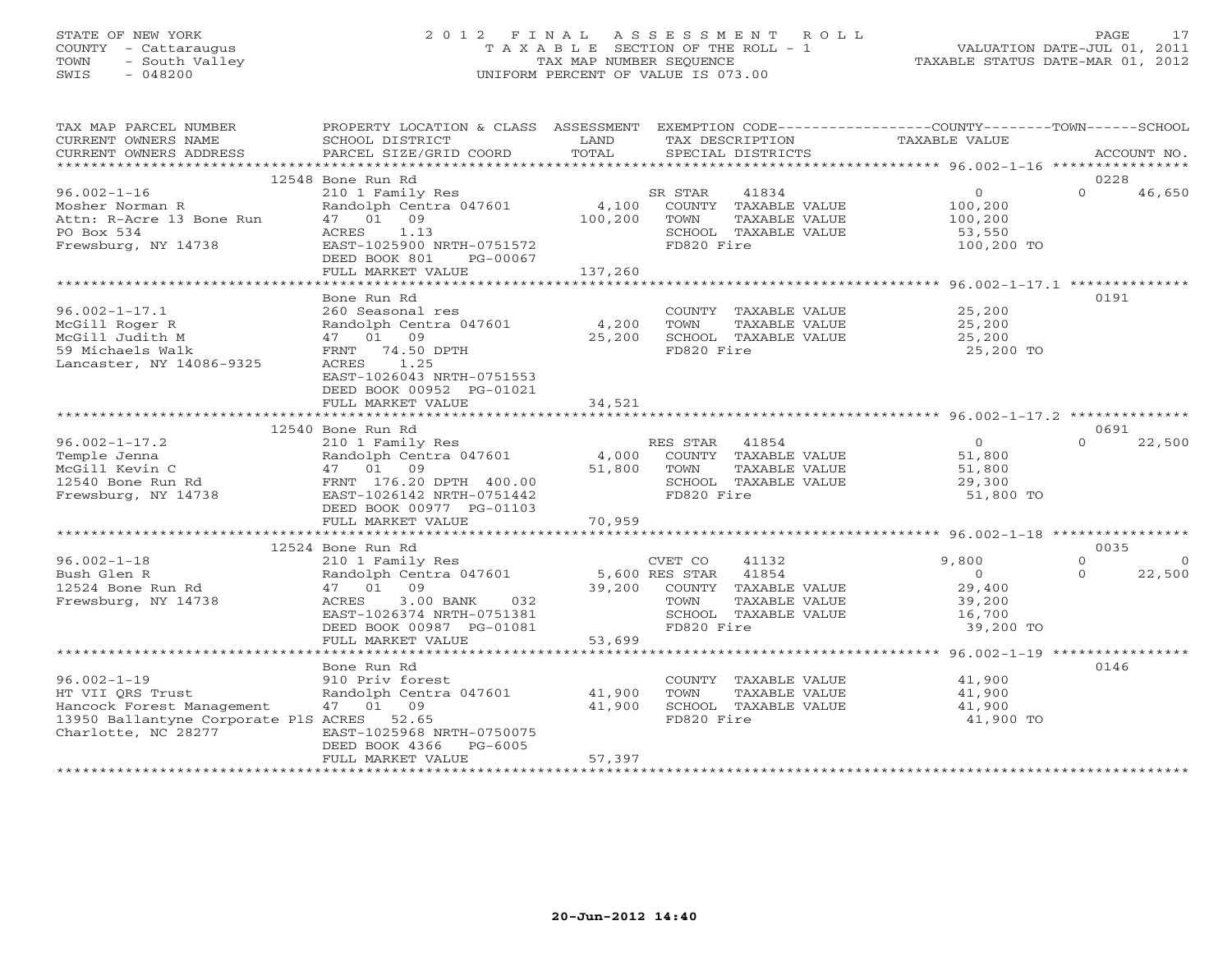# STATE OF NEW YORK 2 0 1 2 F I N A L A S S E S S M E N T R O L L PAGE 18 COUNTY - Cattaraugus T A X A B L E SECTION OF THE ROLL - 1 VALUATION DATE-JUL 01, 2011 TOWN - South Valley TAX MAP NUMBER SEQUENCE TAXABLE STATUS DATE-MAR 01, 2012 SWIS - 048200 UNIFORM PERCENT OF VALUE IS 073.00UNIFORM PERCENT OF VALUE IS 073.00

| TAX MAP PARCEL NUMBER                                             | PROPERTY LOCATION & CLASS ASSESSMENT EXEMPTION CODE---------------COUNTY-------TOWN------SCHOOL |        |                |                      |                      |                    |
|-------------------------------------------------------------------|-------------------------------------------------------------------------------------------------|--------|----------------|----------------------|----------------------|--------------------|
| CURRENT OWNERS NAME                                               | SCHOOL DISTRICT                                                                                 | LAND   |                | TAX DESCRIPTION      | <b>TAXABLE VALUE</b> |                    |
| CURRENT OWNERS ADDRESS                                            | PARCEL SIZE/GRID COORD                                                                          | TOTAL  |                | SPECIAL DISTRICTS    |                      | ACCOUNT NO.        |
|                                                                   |                                                                                                 |        |                |                      |                      |                    |
|                                                                   | Bone Run Rd (Off)                                                                               |        |                |                      |                      | 0155               |
| $96.002 - 1 - 20$                                                 | 910 Priv forest                                                                                 |        |                | COUNTY TAXABLE VALUE | 42,000               |                    |
| HT VII ORS Trust                                                  | Randolph Centra 047601                                                                          | 42,000 | TOWN           | TAXABLE VALUE        | 42,000               |                    |
| Hancock Forest Management                                         | 39 01<br>09                                                                                     | 42,000 | FD820 Fire     | SCHOOL TAXABLE VALUE | 42,000               |                    |
| 13950 Ballantyne Corporate PlS ACRES 52.42<br>Charlotte, NC 28277 | EAST-1027583 NRTH-0751887                                                                       |        |                |                      | 42,000 TO            |                    |
|                                                                   | DEED BOOK 4366 PG-6005                                                                          |        |                |                      |                      |                    |
|                                                                   | FULL MARKET VALUE                                                                               | 57,534 |                |                      |                      |                    |
|                                                                   | ***************************                                                                     |        |                |                      |                      |                    |
|                                                                   | 12500 Bone Run Rd                                                                               |        |                |                      |                      | 0217               |
| $96.002 - 1 - 21$                                                 | 210 1 Family Res                                                                                |        | RES STAR 41854 |                      | $\circ$              | $\Omega$<br>22,500 |
| Covey William J                                                   | Randolph Centra 047601                                                                          | 4,700  |                | COUNTY TAXABLE VALUE | 52,700               |                    |
| Covey Linda M                                                     | 39 01 09                                                                                        | 52,700 | TOWN           | TAXABLE VALUE        | 52,700               |                    |
| 12500 Bone Run Rd                                                 | Ff 275.00                                                                                       |        |                | SCHOOL TAXABLE VALUE | 30,200               |                    |
| Frewsburg, NY 14738                                               | 1.91<br>ACRES                                                                                   |        | FD820 Fire     |                      | 52,700 TO            |                    |
|                                                                   | EAST-1026692 NRTH-0751202                                                                       |        |                |                      |                      |                    |
|                                                                   | DEED BOOK 00925 PG-00131                                                                        |        |                |                      |                      |                    |
|                                                                   | FULL MARKET VALUE                                                                               | 72,192 |                |                      |                      |                    |
|                                                                   |                                                                                                 |        |                |                      |                      |                    |
|                                                                   | Bone Run Rd (Off)                                                                               |        |                |                      |                      | 0266               |
| $96.002 - 1 - 22$                                                 | 910 Priv forest                                                                                 |        |                | COUNTY TAXABLE VALUE | 39,600               |                    |
| Chagrin Land Ltd Ptnrship                                         | Randolph Centra 047601                                                                          | 39,600 | TOWN           | TAXABLE VALUE        | 39,600               |                    |
| Chautaugua Rd                                                     | 39 01 09                                                                                        | 39,600 |                | SCHOOL TAXABLE VALUE | 39,600               |                    |
| PO Box 707                                                        | ACRES 49.45                                                                                     |        | FD820 Fire     |                      | 39,600 TO            |                    |
| Marienville, PA 16239                                             | EAST-1028363 NRTH-0750971                                                                       |        |                |                      |                      |                    |
|                                                                   | DEED BOOK 8710 PG-2003                                                                          |        |                |                      |                      |                    |
|                                                                   | FULL MARKET VALUE                                                                               | 54,247 |                |                      |                      |                    |
|                                                                   | 12279 Bone Run Rd                                                                               |        |                |                      |                      | 0478               |
| $96.002 - 1 - 23.3$                                               |                                                                                                 |        |                | COUNTY TAXABLE VALUE | 39,700               |                    |
| Bueme Carl Jr                                                     | 210 1 Family Res<br>Randolph Centra 047601                                                      | 4,600  | TOWN           | TAXABLE VALUE        | 39,700               |                    |
| Bueme Steve                                                       | 39 01 09                                                                                        | 39,700 |                | SCHOOL TAXABLE VALUE | 39,700               |                    |
| Mark Salemi                                                       | FRNT 275.00 DPTH 125.00                                                                         |        | FD820 Fire     |                      | 39,700 TO            |                    |
| 48 Foxwood Row                                                    | EAST-1029833 NRTH-0749732                                                                       |        |                |                      |                      |                    |
| Depew, NY 14043                                                   | DEED BOOK 1001 PG-728                                                                           |        |                |                      |                      |                    |
|                                                                   | FULL MARKET VALUE                                                                               | 54,384 |                |                      |                      |                    |
|                                                                   |                                                                                                 |        |                |                      |                      |                    |
|                                                                   | Bone Run Rd (Off)                                                                               |        |                |                      |                      | 0510               |
| $96.002 - 1 - 23.5$                                               | 270 Mfg housing                                                                                 |        |                | COUNTY TAXABLE VALUE | 22,200               |                    |
| Lobe Rodney                                                       | Randolph Centra 047601                                                                          | 3,500  | TOWN           | TAXABLE VALUE        | 22,200               |                    |
| 1623 Lindquist Dr                                                 | 39 01 09                                                                                        | 22,200 |                | SCHOOL TAXABLE VALUE | 22,200               |                    |
| Falconer, NY 14733                                                | FRNT 130.00 DPTH 300.00                                                                         |        | FD820 Fire     |                      | 22,200 TO            |                    |
|                                                                   | EAST-1029174 NRTH-0749891                                                                       |        |                |                      |                      |                    |
|                                                                   | DEED BOOK 16196 PG-9001                                                                         |        |                |                      |                      |                    |
|                                                                   | FULL MARKET VALUE                                                                               | 30,411 |                |                      |                      |                    |
|                                                                   |                                                                                                 |        |                |                      |                      |                    |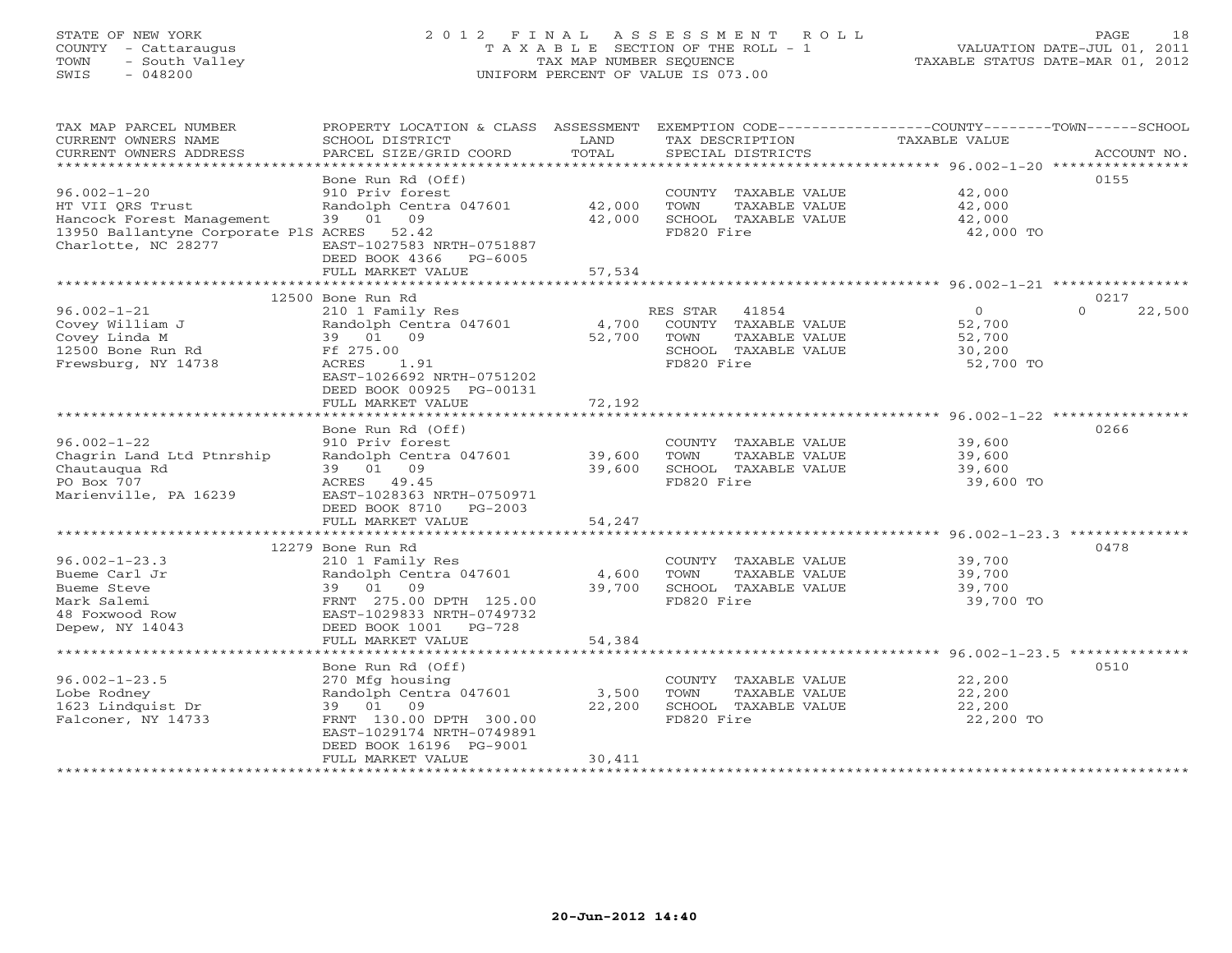# STATE OF NEW YORK 2 0 1 2 F I N A L A S S E S S M E N T R O L L PAGE 19 COUNTY - Cattaraugus T A X A B L E SECTION OF THE ROLL - 1 VALUATION DATE-JUL 01, 2011 TOWN - South Valley TAX MAP NUMBER SEQUENCE TAXABLE STATUS DATE-MAR 01, 2012 SWIS - 048200 UNIFORM PERCENT OF VALUE IS 073.00UNIFORM PERCENT OF VALUE IS 073.00

| CURRENT OWNERS ADDRESS<br>PARCEL SIZE/GRID COORD<br>TOTAL<br>ACCOUNT NO.<br>SPECIAL DISTRICTS<br>12289 Bone Run Rd<br>0525<br>$96.002 - 1 - 23.6$<br>312 Vac w/imprv<br>9,000<br>COUNTY TAXABLE VALUE<br>Wunder Kenneth L<br>Randolph Centra 047601<br>4,500<br>TOWN<br>TAXABLE VALUE<br>9.000<br>39 01 09<br>611 Busti-Sugar Grove Rd<br>9,000<br>SCHOOL TAXABLE VALUE<br>9,000<br>FD820 Fire<br>9,000 TO<br>Jamestown, NY 14701<br>FRNT 250.00 DPTH 145.00<br>EAST-1029615 NRTH-0749809<br>DEED BOOK 1024 PG-800<br>FULL MARKET VALUE<br>12,329<br>0459<br>Bone Run Rd<br>$96.002 - 1 - 24$<br>910 Priv forest<br>62,400<br>COUNTY TAXABLE VALUE<br>Chagrin Land Ltd Ptnrship<br>Randolph Centra 047601<br>62,400<br>TOWN<br>TAXABLE VALUE<br>62,400<br>39 01 09<br>Chautaugua Rd<br>62,400<br>SCHOOL TAXABLE VALUE<br>62,400<br>PO Box 707<br>ACRES 85.30<br>FD820 Fire<br>62,400 TO<br>Marienville, PA 16239<br>EAST-1029831 NRTH-0751250<br>DEED BOOK 8710 PG-2003<br>85,479<br>FULL MARKET VALUE<br>0179<br>Bone Run Rd |
|-------------------------------------------------------------------------------------------------------------------------------------------------------------------------------------------------------------------------------------------------------------------------------------------------------------------------------------------------------------------------------------------------------------------------------------------------------------------------------------------------------------------------------------------------------------------------------------------------------------------------------------------------------------------------------------------------------------------------------------------------------------------------------------------------------------------------------------------------------------------------------------------------------------------------------------------------------------------------------------------------------------------------------|
|                                                                                                                                                                                                                                                                                                                                                                                                                                                                                                                                                                                                                                                                                                                                                                                                                                                                                                                                                                                                                               |
|                                                                                                                                                                                                                                                                                                                                                                                                                                                                                                                                                                                                                                                                                                                                                                                                                                                                                                                                                                                                                               |
|                                                                                                                                                                                                                                                                                                                                                                                                                                                                                                                                                                                                                                                                                                                                                                                                                                                                                                                                                                                                                               |
|                                                                                                                                                                                                                                                                                                                                                                                                                                                                                                                                                                                                                                                                                                                                                                                                                                                                                                                                                                                                                               |
|                                                                                                                                                                                                                                                                                                                                                                                                                                                                                                                                                                                                                                                                                                                                                                                                                                                                                                                                                                                                                               |
|                                                                                                                                                                                                                                                                                                                                                                                                                                                                                                                                                                                                                                                                                                                                                                                                                                                                                                                                                                                                                               |
|                                                                                                                                                                                                                                                                                                                                                                                                                                                                                                                                                                                                                                                                                                                                                                                                                                                                                                                                                                                                                               |
|                                                                                                                                                                                                                                                                                                                                                                                                                                                                                                                                                                                                                                                                                                                                                                                                                                                                                                                                                                                                                               |
|                                                                                                                                                                                                                                                                                                                                                                                                                                                                                                                                                                                                                                                                                                                                                                                                                                                                                                                                                                                                                               |
|                                                                                                                                                                                                                                                                                                                                                                                                                                                                                                                                                                                                                                                                                                                                                                                                                                                                                                                                                                                                                               |
|                                                                                                                                                                                                                                                                                                                                                                                                                                                                                                                                                                                                                                                                                                                                                                                                                                                                                                                                                                                                                               |
|                                                                                                                                                                                                                                                                                                                                                                                                                                                                                                                                                                                                                                                                                                                                                                                                                                                                                                                                                                                                                               |
|                                                                                                                                                                                                                                                                                                                                                                                                                                                                                                                                                                                                                                                                                                                                                                                                                                                                                                                                                                                                                               |
|                                                                                                                                                                                                                                                                                                                                                                                                                                                                                                                                                                                                                                                                                                                                                                                                                                                                                                                                                                                                                               |
|                                                                                                                                                                                                                                                                                                                                                                                                                                                                                                                                                                                                                                                                                                                                                                                                                                                                                                                                                                                                                               |
|                                                                                                                                                                                                                                                                                                                                                                                                                                                                                                                                                                                                                                                                                                                                                                                                                                                                                                                                                                                                                               |
|                                                                                                                                                                                                                                                                                                                                                                                                                                                                                                                                                                                                                                                                                                                                                                                                                                                                                                                                                                                                                               |
|                                                                                                                                                                                                                                                                                                                                                                                                                                                                                                                                                                                                                                                                                                                                                                                                                                                                                                                                                                                                                               |
|                                                                                                                                                                                                                                                                                                                                                                                                                                                                                                                                                                                                                                                                                                                                                                                                                                                                                                                                                                                                                               |
| $96.002 - 1 - 25$<br>16,700<br>910 Priv forest<br>COUNTY TAXABLE VALUE                                                                                                                                                                                                                                                                                                                                                                                                                                                                                                                                                                                                                                                                                                                                                                                                                                                                                                                                                        |
| Chagrin Land Ltd Ptnrship<br>Randolph Centra 047601<br>16,700<br>TOWN<br>TAXABLE VALUE<br>16,700                                                                                                                                                                                                                                                                                                                                                                                                                                                                                                                                                                                                                                                                                                                                                                                                                                                                                                                              |
| Chautauqua Rd<br>39 01 09<br>16,700<br>SCHOOL TAXABLE VALUE<br>16,700                                                                                                                                                                                                                                                                                                                                                                                                                                                                                                                                                                                                                                                                                                                                                                                                                                                                                                                                                         |
| PO Box 707<br>ACRES 21.10<br>FD820 Fire<br>16,700 TO                                                                                                                                                                                                                                                                                                                                                                                                                                                                                                                                                                                                                                                                                                                                                                                                                                                                                                                                                                          |
| Marienville, PA 16239<br>EAST-1028276 NRTH-0750418                                                                                                                                                                                                                                                                                                                                                                                                                                                                                                                                                                                                                                                                                                                                                                                                                                                                                                                                                                            |
| DEED BOOK 8710 PG-2003                                                                                                                                                                                                                                                                                                                                                                                                                                                                                                                                                                                                                                                                                                                                                                                                                                                                                                                                                                                                        |
| 22,877<br>FULL MARKET VALUE                                                                                                                                                                                                                                                                                                                                                                                                                                                                                                                                                                                                                                                                                                                                                                                                                                                                                                                                                                                                   |
|                                                                                                                                                                                                                                                                                                                                                                                                                                                                                                                                                                                                                                                                                                                                                                                                                                                                                                                                                                                                                               |
| 0089<br>Bone Run Rd                                                                                                                                                                                                                                                                                                                                                                                                                                                                                                                                                                                                                                                                                                                                                                                                                                                                                                                                                                                                           |
| $96.002 - 1 - 26$<br>260 Seasonal res<br>COUNTY TAXABLE VALUE<br>13,600                                                                                                                                                                                                                                                                                                                                                                                                                                                                                                                                                                                                                                                                                                                                                                                                                                                                                                                                                       |
| Randolph Centra 047601<br>TAXABLE VALUE<br>Gibbon James T<br>4,100<br>TOWN<br>13,600                                                                                                                                                                                                                                                                                                                                                                                                                                                                                                                                                                                                                                                                                                                                                                                                                                                                                                                                          |
| 7972 Zimmerman Rd<br>39 01 09<br>SCHOOL TAXABLE VALUE<br>13,600<br>13,600<br>Hamburg, NY 14075<br>FRNT 208.90 DPTH 184.50<br>FD820 Fire<br>13,600 TO                                                                                                                                                                                                                                                                                                                                                                                                                                                                                                                                                                                                                                                                                                                                                                                                                                                                          |
| EAST-1030546 NRTH-0749661                                                                                                                                                                                                                                                                                                                                                                                                                                                                                                                                                                                                                                                                                                                                                                                                                                                                                                                                                                                                     |
| DEED BOOK 6510 PG-5001                                                                                                                                                                                                                                                                                                                                                                                                                                                                                                                                                                                                                                                                                                                                                                                                                                                                                                                                                                                                        |
| 18,630<br>FULL MARKET VALUE                                                                                                                                                                                                                                                                                                                                                                                                                                                                                                                                                                                                                                                                                                                                                                                                                                                                                                                                                                                                   |
|                                                                                                                                                                                                                                                                                                                                                                                                                                                                                                                                                                                                                                                                                                                                                                                                                                                                                                                                                                                                                               |
| 0078<br>12267 Bone Run Rd                                                                                                                                                                                                                                                                                                                                                                                                                                                                                                                                                                                                                                                                                                                                                                                                                                                                                                                                                                                                     |
| $96.002 - 1 - 27.1$<br>270 Mfg housing<br>15,900<br>COUNTY TAXABLE VALUE                                                                                                                                                                                                                                                                                                                                                                                                                                                                                                                                                                                                                                                                                                                                                                                                                                                                                                                                                      |
| Clark Nancy<br>Randolph Centra 047601<br>5,100<br>TOWN<br>TAXABLE VALUE<br>15,900                                                                                                                                                                                                                                                                                                                                                                                                                                                                                                                                                                                                                                                                                                                                                                                                                                                                                                                                             |
| McKee Carl<br>39 01 09<br>15,900<br>SCHOOL TAXABLE VALUE<br>15,900                                                                                                                                                                                                                                                                                                                                                                                                                                                                                                                                                                                                                                                                                                                                                                                                                                                                                                                                                            |
| 208 Hammond St<br>FRNT 280.00 DPTH 150.00<br>FD820 Fire<br>15,900 TO                                                                                                                                                                                                                                                                                                                                                                                                                                                                                                                                                                                                                                                                                                                                                                                                                                                                                                                                                          |
| Warren, PA 16365<br>EAST-1030397 NRTH-0749493                                                                                                                                                                                                                                                                                                                                                                                                                                                                                                                                                                                                                                                                                                                                                                                                                                                                                                                                                                                 |
| DEED BOOK 16361 PG-8001                                                                                                                                                                                                                                                                                                                                                                                                                                                                                                                                                                                                                                                                                                                                                                                                                                                                                                                                                                                                       |
| 21,781<br>FULL MARKET VALUE                                                                                                                                                                                                                                                                                                                                                                                                                                                                                                                                                                                                                                                                                                                                                                                                                                                                                                                                                                                                   |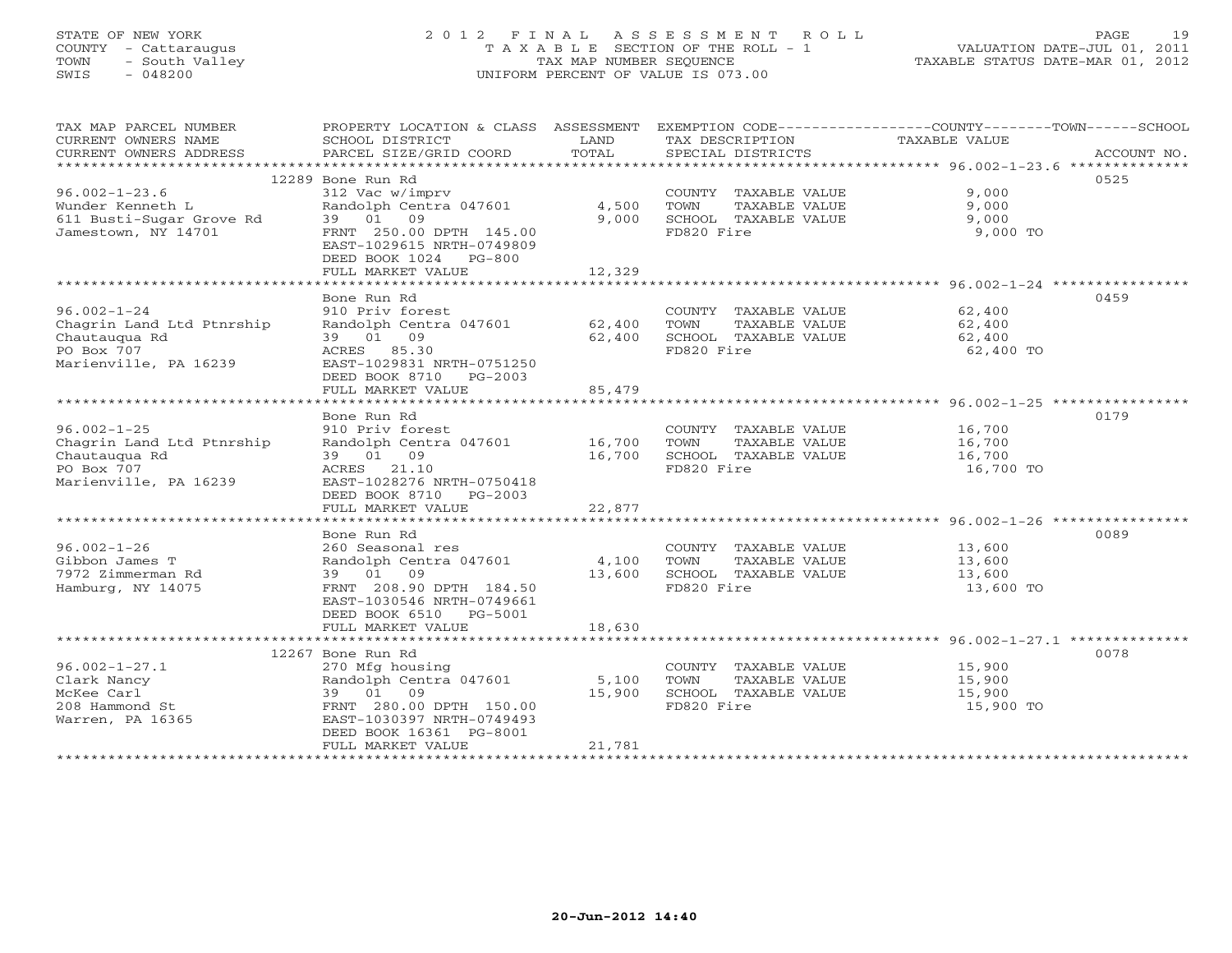# STATE OF NEW YORK 2 0 1 2 F I N A L A S S E S S M E N T R O L L PAGE 20 COUNTY - Cattaraugus T A X A B L E SECTION OF THE ROLL - 1 VALUATION DATE-JUL 01, 2011 TOWN - South Valley TAX MAP NUMBER SEQUENCE TAXABLE STATUS DATE-MAR 01, 2012 SWIS - 048200 UNIFORM PERCENT OF VALUE IS 073.00UNIFORM PERCENT OF VALUE IS 073.00

| TAX MAP PARCEL NUMBER                           | PROPERTY LOCATION & CLASS ASSESSMENT |         |                       | EXEMPTION CODE-----------------COUNTY-------TOWN------SCHOOL |
|-------------------------------------------------|--------------------------------------|---------|-----------------------|--------------------------------------------------------------|
| CURRENT OWNERS NAME                             | SCHOOL DISTRICT                      | LAND    | TAX DESCRIPTION       | TAXABLE VALUE                                                |
| CURRENT OWNERS ADDRESS<br>********************* | PARCEL SIZE/GRID COORD               | TOTAL   | SPECIAL DISTRICTS     | ACCOUNT NO.                                                  |
|                                                 | Bone Run Rd                          |         |                       | 0503                                                         |
| $96.002 - 1 - 27.2$                             | 314 Rural vac<10                     |         | COUNTY TAXABLE VALUE  | 2,400                                                        |
| Danzer Forestland, Inc.                         | Randolph Centra 047601               | 2,400   | TOWN<br>TAXABLE VALUE | 2,400                                                        |
| 119 A.I.D. Dr                                   | 39 01 09                             | 2,400   | SCHOOL TAXABLE VALUE  | 2,400                                                        |
| Darlington, PA 16115                            | FRNT 70.00 DPTH 170.00               |         | FD820 Fire            | 2,400 TO                                                     |
|                                                 | EAST-1030557 NRTH-0749440            |         |                       |                                                              |
|                                                 | DEED BOOK 3888 PG-6001               |         |                       |                                                              |
|                                                 | FULL MARKET VALUE                    | 3,288   |                       |                                                              |
|                                                 |                                      |         |                       |                                                              |
|                                                 | 12273 Bone Run Rd                    |         |                       | 0250                                                         |
| $96.002 - 1 - 28.1$                             | 314 Rural vac<10                     |         | COUNTY TAXABLE VALUE  | 4,100                                                        |
| Bargar Matthew C                                | Randolph Centra 047601               | 4,100   | TAXABLE VALUE<br>TOWN | 4,100                                                        |
| Bargar Randall                                  | 39 01 09                             | 4,100   | SCHOOL TAXABLE VALUE  | 4,100                                                        |
| 12273 Bone Run Rd                               | FRNT 208.00 DPTH 198.00              |         | FD820 Fire            | 4,100 TO                                                     |
| So. Valley, NY 14738                            | BANK<br>065                          |         |                       |                                                              |
|                                                 | EAST-1030187 NRTH-0749562            |         |                       |                                                              |
|                                                 | DEED BOOK 6641 PG-8002               |         |                       |                                                              |
|                                                 | FULL MARKET VALUE                    | 5,616   |                       |                                                              |
|                                                 |                                      |         |                       |                                                              |
|                                                 | 12273 Bone Run Rd                    |         |                       | 5032                                                         |
| $96.002 - 1 - 28.2$                             | 210 1 Family Res                     |         | COUNTY TAXABLE VALUE  | 29,800                                                       |
| Bargar Matthew C                                | Randolph Centra 047601               | 1,700   | TOWN<br>TAXABLE VALUE | 29,800                                                       |
| Bargar Randall                                  | 39 01 09                             | 29,800  | SCHOOL TAXABLE VALUE  | 29,800                                                       |
| 12273 Bone Run Rd                               | FRNT 56.00 DPTH 198.00               |         | FD820 Fire            | 29,800 TO                                                    |
| Frewsburg, NY 14738                             | BANK<br>065                          |         |                       |                                                              |
|                                                 | EAST-1030020 NRTH-0749607            |         |                       |                                                              |
|                                                 | DEED BOOK 11370 PG-4001              | 40,822  |                       |                                                              |
|                                                 | FULL MARKET VALUE                    |         |                       |                                                              |
|                                                 | Bone Run Rd                          |         |                       | 0766                                                         |
| $96.002 - 1 - 28.3$                             | 312 Vac w/imprv                      |         | COUNTY TAXABLE VALUE  | 6,700                                                        |
| Nichols William M                               | Randolph Centra 047601               | 5,200   | TOWN<br>TAXABLE VALUE | 6,700                                                        |
| PO Box 577                                      | 39 01 09                             | 6,700   | SCHOOL TAXABLE VALUE  | 6,700                                                        |
| Frewsburg, NY 14738                             | 2.75<br>ACRES                        |         | FD820 Fire            | 6,700 TO                                                     |
|                                                 | EAST-1029921 NRTH-0749635            |         |                       |                                                              |
|                                                 | DEED BOOK 11371 PG-4001              |         |                       |                                                              |
|                                                 | FULL MARKET VALUE                    | 9,178   |                       |                                                              |
|                                                 |                                      |         |                       |                                                              |
|                                                 | Bone Run Rd                          |         |                       | 0013                                                         |
| $96.002 - 1 - 29$                               | 910 Priv forest                      |         | COUNTY TAXABLE VALUE  | 75,900                                                       |
| Danzer Forestland, Inc.                         | Randolph Centra 047601               | 75,900  | TOWN<br>TAXABLE VALUE | 75,900                                                       |
| 119 A.I.D. Dr                                   | 39 01 09                             | 75,900  | SCHOOL TAXABLE VALUE  | 75,900                                                       |
| Darlington, PA 16115                            | ACRES 163.09                         |         | FD820 Fire            | 75,900 TO                                                    |
|                                                 | EAST-1028317 NRTH-0749146            |         |                       |                                                              |
|                                                 | DEED BOOK 3888<br>PG-6001            |         |                       |                                                              |
|                                                 | FULL MARKET VALUE                    | 103,973 |                       |                                                              |
|                                                 |                                      |         |                       |                                                              |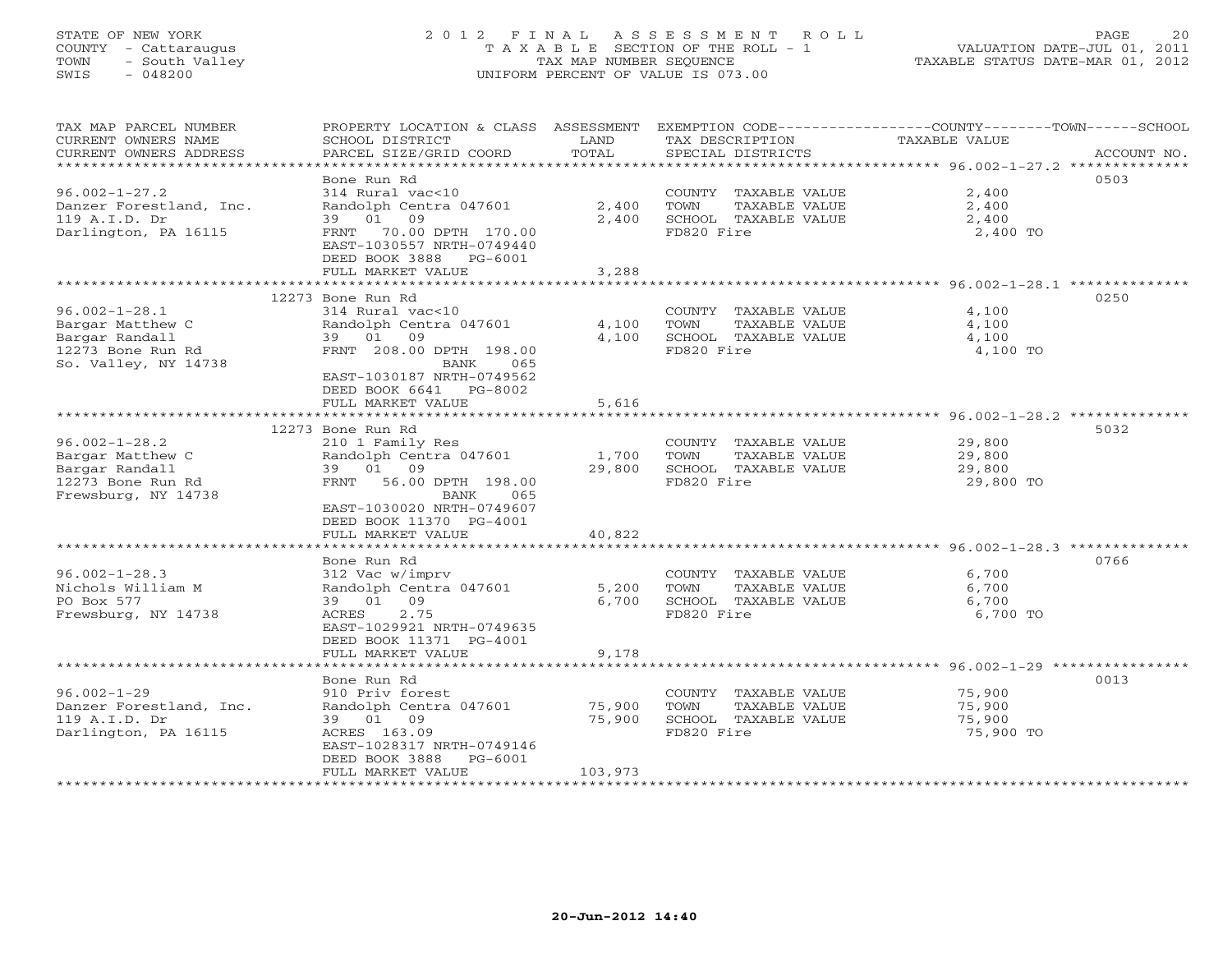# STATE OF NEW YORK 2 0 1 2 F I N A L A S S E S S M E N T R O L L PAGE 21 COUNTY - Cattaraugus T A X A B L E SECTION OF THE ROLL - 1 VALUATION DATE-JUL 01, 2011 TOWN - South Valley TAX MAP NUMBER SEQUENCE TAXABLE STATUS DATE-MAR 01, 2012 SWIS - 048200 UNIFORM PERCENT OF VALUE IS 073.00UNIFORM PERCENT OF VALUE IS 073.00

| TAX MAP PARCEL NUMBER                              | PROPERTY LOCATION & CLASS ASSESSMENT EXEMPTION CODE---------------COUNTY-------TOWN-----SCHOOL |          |                             |                  |                        |
|----------------------------------------------------|------------------------------------------------------------------------------------------------|----------|-----------------------------|------------------|------------------------|
| CURRENT OWNERS NAME                                | SCHOOL DISTRICT                                                                                | LAND     | TAX DESCRIPTION             | TAXABLE VALUE    |                        |
| CURRENT OWNERS ADDRESS                             | PARCEL SIZE/GRID COORD TOTAL                                                                   |          | SPECIAL DISTRICTS           |                  | ACCOUNT NO.            |
|                                                    |                                                                                                |          |                             |                  |                        |
|                                                    | 12349 Bone Run Rd                                                                              |          |                             |                  | 0113                   |
| $96.002 - 1 - 30$                                  | WET CO 41122<br>Randolph Centra 047601 6,100 RES STAR 41854<br>39 01 09 78.200 COUNTY TIMES    |          |                             | 9.000            | $\Omega$<br>$\Omega$   |
| Nichols William M                                  |                                                                                                |          |                             | $\overline{0}$   | $\Omega$<br>22,500     |
| PO Box 577                                         |                                                                                                |          | 78,200 COUNTY TAXABLE VALUE | 69,200           |                        |
|                                                    | 3.61 BANK 026                                                                                  |          | TOWN                        |                  |                        |
| Frewsburg, NY 14738                                | ACRES                                                                                          |          | TAXABLE VALUE               | 78,200<br>55,700 |                        |
|                                                    | EAST-1028805 NRTH-0749954                                                                      |          | SCHOOL TAXABLE VALUE        |                  |                        |
|                                                    | DEED BOOK 903 PG-00069                                                                         |          | FD820 Fire                  | 78,200 TO        |                        |
|                                                    | FULL MARKET VALUE                                                                              | 107, 123 |                             |                  |                        |
|                                                    |                                                                                                |          |                             |                  |                        |
|                                                    | Bone Run Rd                                                                                    |          |                             |                  | 0251                   |
| $96.002 - 1 - 31$                                  | 312 Vac w/imprv                                                                                |          | COUNTY TAXABLE VALUE        | 6,500            |                        |
| Krueger Keith                                      | Randolph Centra 047601                                                                         | 5,000    | TOWN<br>TAXABLE VALUE       | 6,500            |                        |
|                                                    | 39 01 09                                                                                       | 6,500    | SCHOOL TAXABLE VALUE        | 6,500            |                        |
| Krueger Todd<br>130 N Dow St<br>Falconer, NY 14733 | 2.20<br>ACRES                                                                                  |          | FD820 Fire                  | 6,500 TO         |                        |
|                                                    | EAST-1028272 NRTH-0750098                                                                      |          |                             |                  |                        |
|                                                    | DEED BOOK 00991 PG-00115                                                                       |          |                             |                  |                        |
|                                                    | FULL MARKET VALUE                                                                              | 8,904    |                             |                  |                        |
|                                                    |                                                                                                |          |                             |                  |                        |
|                                                    |                                                                                                |          |                             |                  |                        |
|                                                    | Oak Hill Rd (Off)                                                                              |          |                             |                  | 0216                   |
| $96.002 - 1 - 32$                                  | 910 Priv forest                                                                                |          | COUNTY TAXABLE VALUE        | 64,300           |                        |
| Trover Walter Jr                                   | Randolph Centra 047601 64,300                                                                  |          | TAXABLE VALUE<br>TOWN       | 64,300           |                        |
| 1708 Pork Rd                                       | 47 01 09                                                                                       | 64,300   | SCHOOL TAXABLE VALUE        | 64,300           |                        |
| Clymer, NY 14724                                   | ACRES 105.50                                                                                   |          | FD820 Fire                  | 64,300 TO        |                        |
|                                                    | EAST-1024445 NRTH-0748888                                                                      |          |                             |                  |                        |
|                                                    | DEED BOOK 11192 PG-8002                                                                        |          |                             |                  |                        |
|                                                    | FULL MARKET VALUE                                                                              | 88,082   |                             |                  |                        |
|                                                    |                                                                                                |          |                             |                  |                        |
|                                                    | Bone Run Rd                                                                                    |          |                             |                  | 0276                   |
| $96.002 - 1 - 33$                                  | 910 Priv forest                                                                                |          | COUNTY TAXABLE VALUE        | 32,200           |                        |
| Arndt Terry T                                      | Randolph Centra 047601 32,200                                                                  |          | TAXABLE VALUE               | 32,200           |                        |
|                                                    |                                                                                                |          | TOWN                        |                  |                        |
| Arndt Debra L                                      | 55 01 09                                                                                       | 32,200   | SCHOOL TAXABLE VALUE        | 32,200           |                        |
| 12800 Bone Run Rd                                  | ACRES 40.88                                                                                    |          | FD820 Fire                  | 32,200 TO        |                        |
| Frewsburg, NY 14738                                | EAST-1022469 NRTH-0749686                                                                      |          |                             |                  |                        |
|                                                    | DEED BOOK 872<br>PG-00426                                                                      |          |                             |                  |                        |
|                                                    | FULL MARKET VALUE                                                                              | 44,110   |                             |                  |                        |
|                                                    |                                                                                                |          |                             |                  |                        |
|                                                    | 12800 Bone Run Rd                                                                              |          |                             |                  | 0354                   |
| $96.002 - 1 - 34.1$                                | 210 1 Family Res                                                                               |          | 41122<br>WVET CO            | 9.000            | $\Omega$<br>$\bigcirc$ |
| Arndt Terry T                                      | Randolph Centra 047601 9,200 RES STAR 41854                                                    |          |                             | $\overline{0}$   | 22,500<br>$\Omega$     |
| Arndt Debra L                                      | 55 01 09                                                                                       |          | 80,700 COUNTY TAXABLE VALUE | 71,700           |                        |
| 12800 Bone Run Rd                                  | 9.00<br>ACRES                                                                                  |          | TOWN<br>TAXABLE VALUE       | 80,700           |                        |
| Frewsburg, NY 14738                                | EAST-1021613 NRTH-0750843                                                                      |          | SCHOOL TAXABLE VALUE        | 58,200           |                        |
|                                                    | DEED BOOK 793<br>PG-00153                                                                      |          | FD820 Fire                  | 80,700 TO        |                        |
|                                                    |                                                                                                | 110,548  |                             |                  |                        |
|                                                    | FULL MARKET VALUE                                                                              |          |                             |                  |                        |
|                                                    |                                                                                                |          |                             |                  |                        |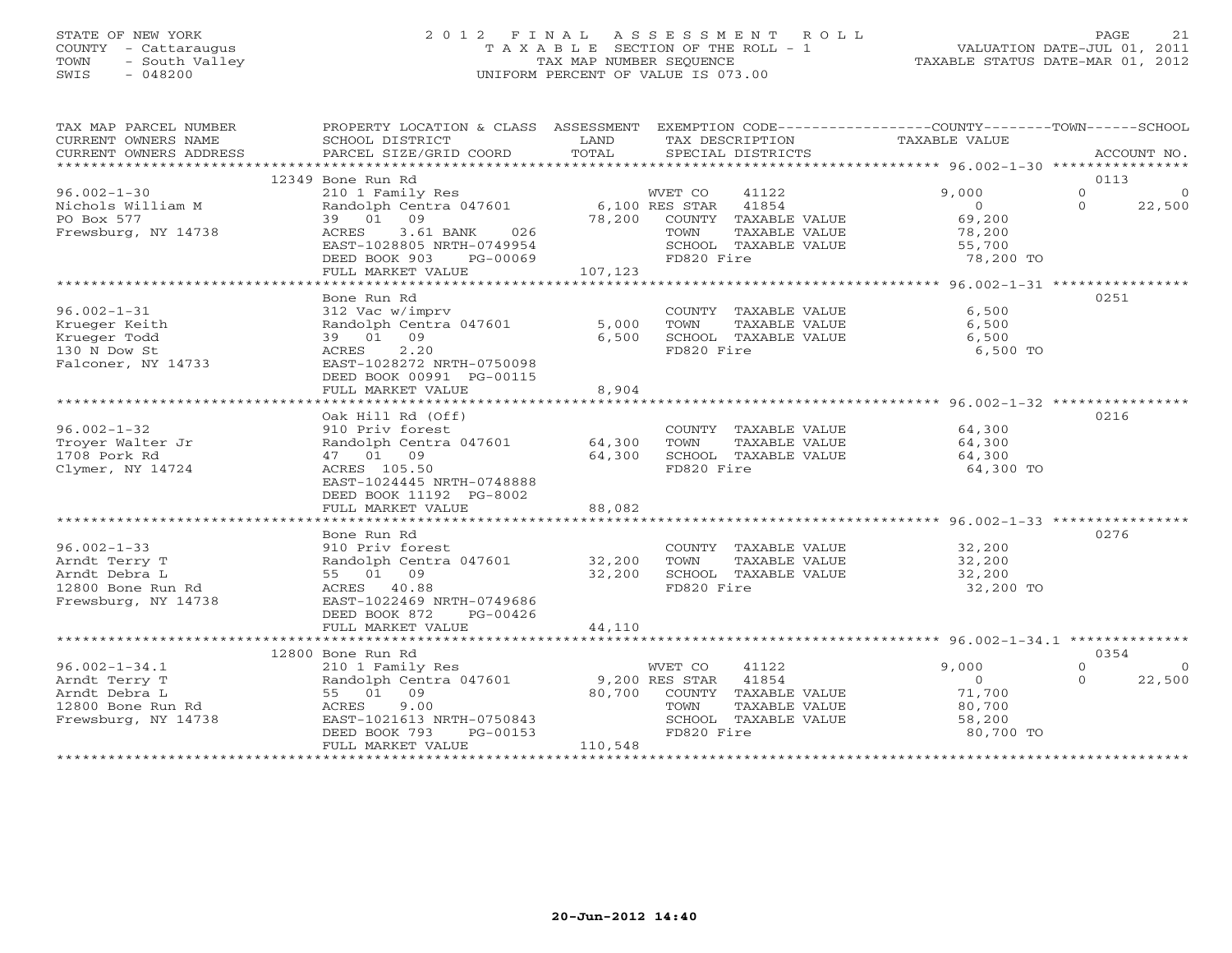# STATE OF NEW YORK 2 0 1 2 F I N A L A S S E S S M E N T R O L L PAGE 22 COUNTY - Cattaraugus T A X A B L E SECTION OF THE ROLL - 1 VALUATION DATE-JUL 01, 2011 TOWN - South Valley TAX MAP NUMBER SEQUENCE TAXABLE STATUS DATE-MAR 01, 2012 SWIS - 048200 UNIFORM PERCENT OF VALUE IS 073.00UNIFORM PERCENT OF VALUE IS 073.00

| TAX MAP PARCEL NUMBER<br>CURRENT OWNERS NAME<br>CURRENT OWNERS ADDRESS<br>***********************             | PROPERTY LOCATION & CLASS ASSESSMENT<br>SCHOOL DISTRICT<br>PARCEL SIZE/GRID COORD                                                                                            | LAND<br>TOTAL               | TAX DESCRIPTION<br>SPECIAL DISTRICTS                                                                  | EXEMPTION CODE-----------------COUNTY-------TOWN------SCHOOL<br>TAXABLE VALUE<br>ACCOUNT NO. |
|---------------------------------------------------------------------------------------------------------------|------------------------------------------------------------------------------------------------------------------------------------------------------------------------------|-----------------------------|-------------------------------------------------------------------------------------------------------|----------------------------------------------------------------------------------------------|
| $96.002 - 1 - 34.2$<br>Chagrin Land Ltd Ptnrship<br>Chautauqua Rd<br>PO Box 707<br>Marienville, PA 16239      | Bone Run Rd<br>910 Priv forest<br>Randolph Centra 047601<br>55 01 09<br>ACRES 19.28<br>EAST-1021674 NRTH-0750165<br>DEED BOOK 8710<br>PG-2003<br>FULL MARKET VALUE           | 17,500<br>17,500<br>23,973  | COUNTY TAXABLE VALUE<br>TOWN<br>TAXABLE VALUE<br>SCHOOL TAXABLE VALUE<br>FD820 Fire                   | 0496<br>17,500<br>17,500<br>17,500<br>17,500 TO                                              |
|                                                                                                               | Bone Run Rd                                                                                                                                                                  |                             |                                                                                                       | 0200                                                                                         |
| $96.002 - 1 - 35$<br>Kelwaski Jos<br>Sundquist Pauline<br>3585 Pelton Rd<br>Sherman, NY 14781                 | 322 Rural vac>10<br>Randolph Centra 047601<br>55 01 09<br>ACRES 30.22<br>EAST-1021625 NRTH-0749072<br>DEED BOOK 852<br>PG-00989                                              | 14,700<br>14,700            | COUNTY TAXABLE VALUE<br>TOWN<br>TAXABLE VALUE<br>SCHOOL TAXABLE VALUE<br>FD820 Fire                   | 14,700<br>14,700<br>14,700<br>14,700 TO                                                      |
|                                                                                                               | FULL MARKET VALUE                                                                                                                                                            | 20,137                      |                                                                                                       |                                                                                              |
| $96.002 - 1 - 37.1$<br>White Jeffrey A<br>Loverme Karen M<br>207 Niagara Ave<br>Jamestown, NY 14701           | Bone Run Rd<br>910 Priv forest<br>Frewsburg Centr 062401<br>55 01 09<br>ACRES 65.80<br>EAST-1020590 NRTH-0749751<br>DEED BOOK 11208 PG-2001                                  | 39,800<br>39,800            | COUNTY TAXABLE VALUE<br>TOWN<br>TAXABLE VALUE<br>SCHOOL TAXABLE VALUE<br>FD820 Fire                   | 0004<br>39,800<br>39,800<br>39,800<br>39,800 TO                                              |
|                                                                                                               | FULL MARKET VALUE                                                                                                                                                            | 54,521                      |                                                                                                       |                                                                                              |
| $96.002 - 1 - 37.2$<br>Anderson Patricia A<br>805 Jefferson St<br>Jamestown, NY 14701                         | Bone Run Rd<br>322 Rural vac>10<br>Frewsburg Centr 062401<br>55 01 09<br>ACRES 34.55<br>EAST-1019459 NRTH-0750463<br>DEED BOOK 00911 PG-01081                                | 21,500<br>21,500            | COUNTY TAXABLE VALUE<br>TOWN<br>TAXABLE VALUE<br>SCHOOL TAXABLE VALUE<br>FD820 Fire                   | 0631<br>21,500<br>21,500<br>21,500<br>21,500 TO                                              |
|                                                                                                               | FULL MARKET VALUE                                                                                                                                                            | 29,452                      |                                                                                                       |                                                                                              |
| $96.002 - 1 - 37.3$<br>Euliano William N<br>Euliano Rebecca S<br>12933 Big Bone Run Rd<br>Frewsburg, NY 14738 | 12933 Bone Run Rd<br>210 1 Family Res<br>Frewsburg Centr 062401<br>55 01 09<br>ACRES<br>16.30<br>EAST-1019502 NRTH-0749365<br>DEED BOOK 3067<br>PG-6001<br>FULL MARKET VALUE | 12,900<br>92,900<br>127,260 | RES STAR 41854<br>COUNTY TAXABLE VALUE<br>TOWN<br>TAXABLE VALUE<br>SCHOOL TAXABLE VALUE<br>FD820 Fire | 0632<br>$\circ$<br>$\Omega$<br>22,500<br>92,900<br>92,900<br>70,400<br>92,900 TO             |
|                                                                                                               |                                                                                                                                                                              |                             |                                                                                                       |                                                                                              |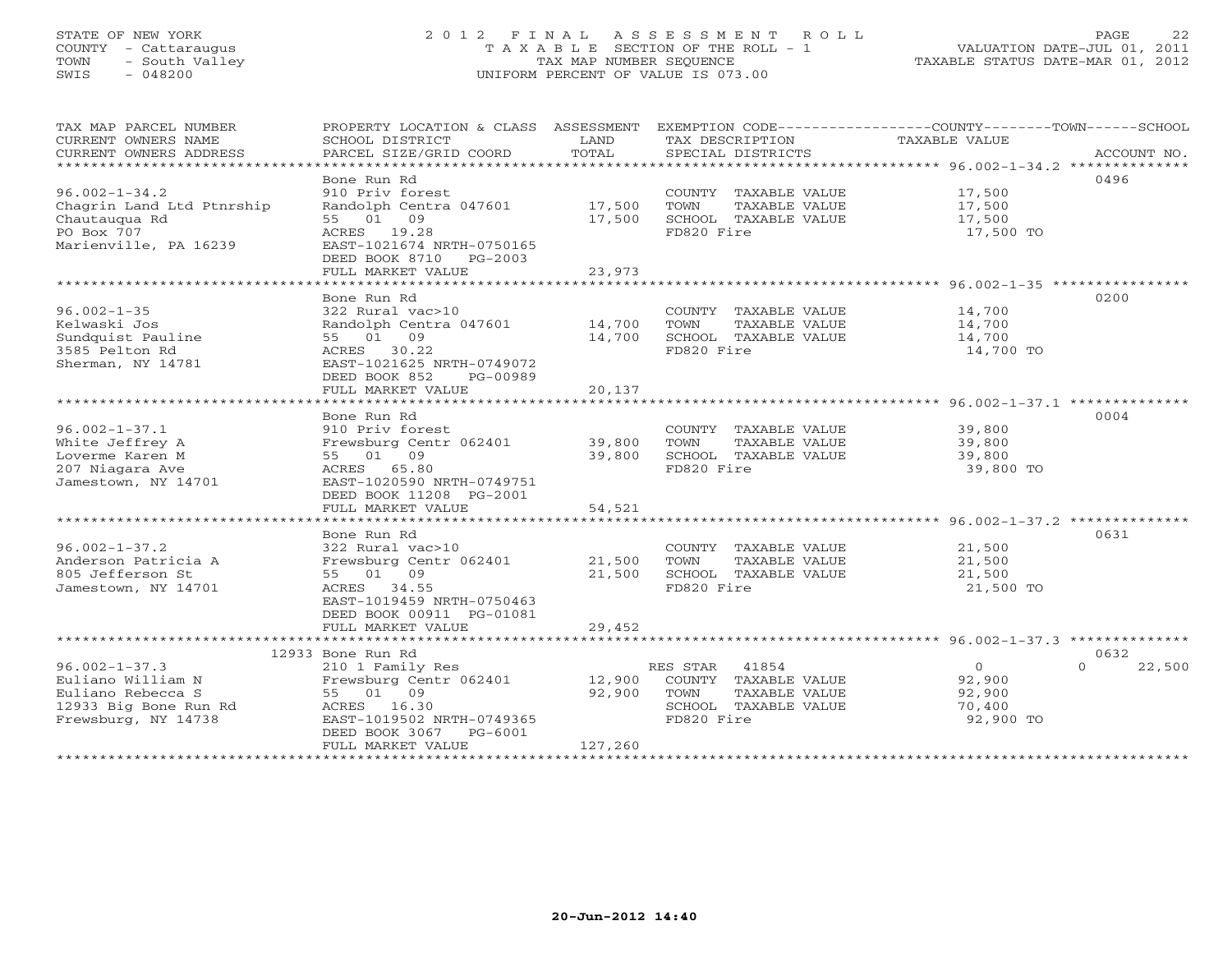# STATE OF NEW YORK 2 0 1 2 F I N A L A S S E S S M E N T R O L L PAGE 23 COUNTY - Cattaraugus T A X A B L E SECTION OF THE ROLL - 1 VALUATION DATE-JUL 01, 2011 TOWN - South Valley TAX MAP NUMBER SEQUENCE TAXABLE STATUS DATE-MAR 01, 2012 SWIS - 048200 UNIFORM PERCENT OF VALUE IS 073.00UNIFORM PERCENT OF VALUE IS 073.00

| TAX MAP PARCEL NUMBER<br>CURRENT OWNERS NAME<br>CURRENT OWNERS ADDRESS<br>************************                         | PROPERTY LOCATION & CLASS ASSESSMENT<br>SCHOOL DISTRICT<br>PARCEL SIZE/GRID COORD                                                                                                                         | LAND<br>TOTAL              | EXEMPTION CODE-----------------COUNTY-------TOWN------SCHOOL<br>TAX DESCRIPTION<br>SPECIAL DISTRICTS     | TAXABLE VALUE                                                 | ACCOUNT NO.        |
|----------------------------------------------------------------------------------------------------------------------------|-----------------------------------------------------------------------------------------------------------------------------------------------------------------------------------------------------------|----------------------------|----------------------------------------------------------------------------------------------------------|---------------------------------------------------------------|--------------------|
| $96.002 - 1 - 37.4$<br>Annis Jon K<br>Annis Amy J<br>15 Rogers Way<br>Frewsburg, NY 14738                                  | Bone Run Rd (Off)<br>322 Rural vac>10<br>Frewsburg Centr 062401<br>55 01 09<br>ACRES 16.50<br>EAST-1019422 NRTH-0748760<br>DEED BOOK 00962 PG-00621<br>FULL MARKET VALUE<br>***************************** | 9,500<br>9,500<br>13,014   | COUNTY TAXABLE VALUE<br>TAXABLE VALUE<br>TOWN<br>SCHOOL TAXABLE VALUE<br>FD820 Fire                      | 9,500<br>9,500<br>9,500<br>9,500 TO                           | 0633               |
| $96.002 - 1 - 37.5$<br>Euliano William N<br>Euliano Rebecca S<br>12933 Big Bone Run Rd<br>Frewsburg, NY 14738              | Bone Run Rd (Co Rd 33)<br>314 Rural vac<10<br>Frewsburg Centr 062401<br>55 01 09<br>ACRES<br>1.00<br>EAST-1019411 NRTH-0749627<br>DEED BOOK 3067 PG-6001<br>FULL MARKET VALUE                             | 4,000<br>4,000<br>5,479    | COUNTY TAXABLE VALUE<br>TOWN<br>TAXABLE VALUE<br>SCHOOL TAXABLE VALUE<br>FD820 Fire                      | 4,000<br>4,000<br>4,000<br>4,000 TO                           | 0685               |
|                                                                                                                            | 12981 Bone Run Rd                                                                                                                                                                                         |                            |                                                                                                          |                                                               | 0230               |
| $96.002 - 1 - 38$<br>Moffett Charles J<br>12981 Bone Run Rd<br>Frewsburg, NY 14738                                         | 210 1 Family Res<br>Frewsburg Centr 062401<br>55 01 09<br>ACRES<br>2.14 BANK<br>017<br>EAST-1019092 NRTH-0749648<br>DEED BOOK 00955 PG-00769                                                              | 4,900<br>48,100            | RES STAR<br>41854<br>COUNTY TAXABLE VALUE<br>TAXABLE VALUE<br>TOWN<br>SCHOOL TAXABLE VALUE<br>FD820 Fire | $\overline{0}$<br>48,100<br>48,100<br>25,600<br>48,100 TO     | $\Omega$<br>22,500 |
|                                                                                                                            | FULL MARKET VALUE                                                                                                                                                                                         | 65,890                     |                                                                                                          |                                                               |                    |
| $96.002 - 1 - 39$<br>Eshelman William H<br>Eshelman Bertha<br>Attn: Fred Young<br>12529 Bone Run Rd<br>Frewsburg, NY 14738 | Bone Run Rd<br>314 Rural vac<10<br>Randolph Centra 047601<br>47 01<br>09<br>FRNT 233.00 DPTH 173.00<br>EAST-1026261 NRTH-0751117<br>DEED BOOK 00502 PG-00537                                              | 4,500<br>4,500             | COUNTY TAXABLE VALUE<br>TOWN<br>TAXABLE VALUE<br>SCHOOL TAXABLE VALUE<br>FD820 Fire                      | 4,500<br>4,500<br>4,500<br>4,500 TO                           | 0673               |
|                                                                                                                            | FULL MARKET VALUE<br>*******************                                                                                                                                                                  | 6,164<br>*************     |                                                                                                          | ************************************ 96.002-2-1.1 *********** |                    |
| $96.002 - 2 - 1.1$<br>Lodestro Family Rev. Trust<br>654 Jay St<br>Los Altos, CA 94022<br>********************              | Oak Hill Rd<br>312 Vac w/imprv<br>Frewsburg Centr 062401<br>54 01 09<br>ACRES 100.85<br>EAST-1019671 NRTH-0746731<br>DEED BOOK 1903<br>PG-6002<br>FULL MARKET VALUE                                       | 64,400<br>71,500<br>97,945 | COUNTY TAXABLE VALUE<br>TOWN<br>TAXABLE VALUE<br>SCHOOL TAXABLE VALUE<br>FD820 Fire                      | 71,500<br>71,500<br>71,500<br>71,500 TO                       | 0231               |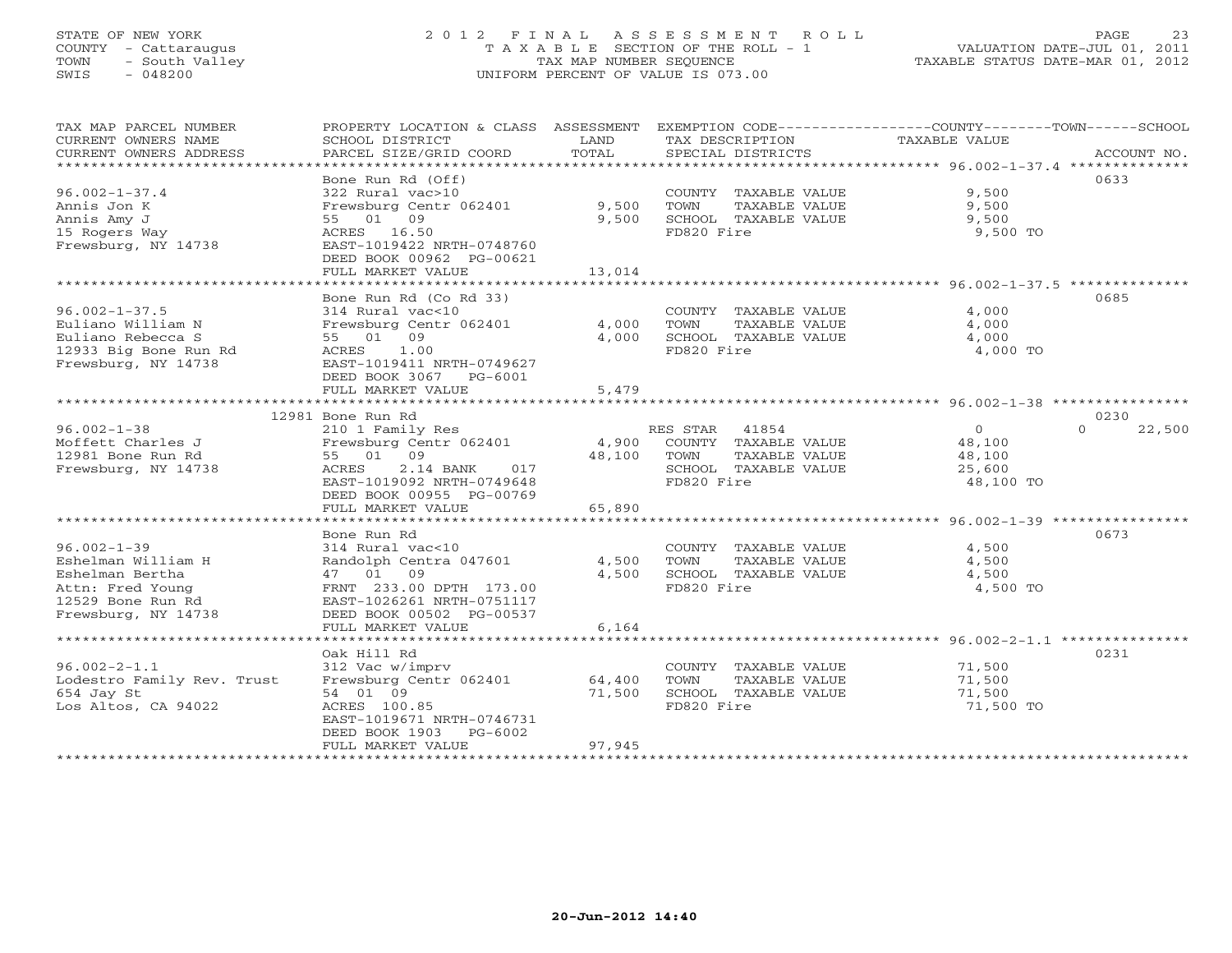# STATE OF NEW YORK 2 0 1 2 F I N A L A S S E S S M E N T R O L L PAGE 24 COUNTY - Cattaraugus T A X A B L E SECTION OF THE ROLL - 1 VALUATION DATE-JUL 01, 2011 TOWN - South Valley TAX MAP NUMBER SEQUENCE TAXABLE STATUS DATE-MAR 01, 2012 SWIS - 048200 UNIFORM PERCENT OF VALUE IS 073.00UNIFORM PERCENT OF VALUE IS 073.00

| TAX MAP PARCEL NUMBER<br>CURRENT OWNERS NAME<br>CURRENT OWNERS ADDRESS                           | PROPERTY LOCATION & CLASS ASSESSMENT<br>SCHOOL DISTRICT<br>PARCEL SIZE/GRID COORD                                                                                    | LAND<br>TOTAL              | TAX DESCRIPTION<br>SPECIAL DISTRICTS                                                                     | EXEMPTION CODE-----------------COUNTY-------TOWN-----SCHOOL<br>TAXABLE VALUE<br>ACCOUNT NO.                         |
|--------------------------------------------------------------------------------------------------|----------------------------------------------------------------------------------------------------------------------------------------------------------------------|----------------------------|----------------------------------------------------------------------------------------------------------|---------------------------------------------------------------------------------------------------------------------|
| $96.002 - 2 - 1.2$                                                                               | Oak Hill Rd<br>314 Rural vac<10                                                                                                                                      |                            | COUNTY TAXABLE VALUE                                                                                     | 0731<br>6,600                                                                                                       |
| Rumbaugh Daniel C<br>Rumbaugh Linda S<br>71 Dennison Rd<br>Frewsburg, NY 14738                   | Frewsburg Centr 062401<br>4.25<br>ACRES<br>EAST-1018921 NRTH-0746011<br>DEED BOOK 1028<br>$PG-74$                                                                    | 6,600<br>6,600             | TOWN<br>TAXABLE VALUE<br>SCHOOL TAXABLE VALUE<br>FD820 Fire                                              | 6,600<br>6,600<br>6,600 TO                                                                                          |
|                                                                                                  | FULL MARKET VALUE<br>******************                                                                                                                              | 9,041                      |                                                                                                          | ************************ 96.002-2-1.3 ***************                                                               |
|                                                                                                  | Oak Hill Rd                                                                                                                                                          |                            |                                                                                                          | 0732                                                                                                                |
| $96.002 - 2 - 1.3$<br>Sandberg Douglas P<br>1080 Dennison Rd<br>Frewsburg, NY 14738              | 240 Rural res<br>Frewsburg Centr 062401<br>54 01 09<br>ACRES<br>8.80<br>EAST-1019448 NRTH-0745837<br>DEED BOOK 1028<br>PG-490                                        | 9,100<br>85,100            | RES STAR<br>41854<br>COUNTY TAXABLE VALUE<br>TOWN<br>TAXABLE VALUE<br>SCHOOL TAXABLE VALUE<br>FD820 Fire | $\circ$<br>$\Omega$<br>22,500<br>85,100<br>85,100<br>62,600<br>85,100 TO                                            |
|                                                                                                  | FULL MARKET VALUE                                                                                                                                                    | 116,575                    |                                                                                                          | ******************** 96.002-2-2 ******************                                                                  |
| $96.002 - 2 - 2$<br>Farm West LLC<br>PO Box 5478<br>Cortland, NY 13045                           | Oak Hill Rd<br>910 Priv forest<br>Frewsburg Centr 062401<br>54 01 09<br>ACRES 56.34<br>EAST-1020729 NRTH-0746470<br>DEED BOOK 14471 PG-6001<br>FULL MARKET VALUE     | 46,700<br>46,700<br>63,973 | COUNTY TAXABLE VALUE<br>TOWN<br>TAXABLE VALUE<br>SCHOOL TAXABLE VALUE<br>FD820 Fire                      | 0006<br>46,700<br>46,700<br>46,700<br>46,700 TO                                                                     |
| $96.002 - 2 - 3$<br>Hite Margaret J<br>Hite Ronald G<br>4577 Baker Ext. St<br>Lakewood, NY 14750 | Sawmill Run Rd<br>312 Vac w/imprv<br>Randolph Centra 047601<br>54 01 09<br>ACRES 113.50<br>EAST-1021749 NRTH-0746395<br>DEED BOOK 15729 PG-4001<br>FULL MARKET VALUE | 37,700<br>51,600<br>70,685 | COUNTY TAXABLE VALUE<br>TOWN<br>TAXABLE VALUE<br>SCHOOL TAXABLE VALUE<br>FD820 Fire                      | *********************************** 96.002-2-3 *****************<br>0181<br>51,600<br>51,600<br>51,600<br>51,600 TO |
| $96.002 - 2 - 4$<br>Turk Richard K<br>Turk Peter L<br>854 Frew Run Rd<br>Frewsburg, NY 14738     | Oak Hill Rd<br>322 Rural vac>10<br>Randolph Centra 047601<br>54 01 09<br>ACRES 15.08<br>EAST-1022451 NRTH-0747887<br>DEED BOOK 4091<br>PG-6001<br>FULL MARKET VALUE  | 8,700<br>8,700<br>11,918   | COUNTY TAXABLE VALUE<br>TOWN<br>TAXABLE VALUE<br>SCHOOL TAXABLE VALUE<br>FD820 Fire                      | 0366<br>8,700<br>8,700<br>8,700<br>8,700 TO                                                                         |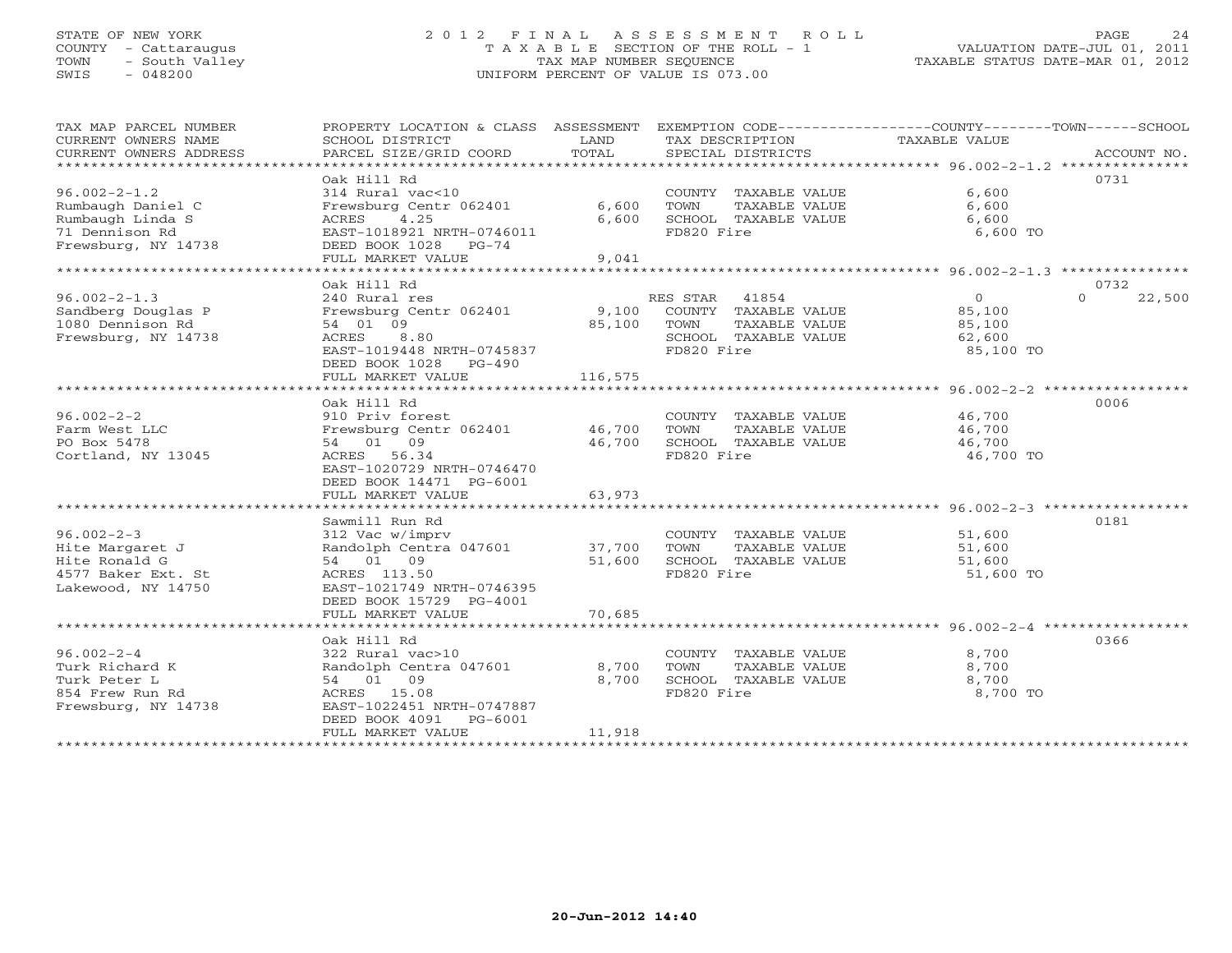# STATE OF NEW YORK 2 0 1 2 F I N A L A S S E S S M E N T R O L L PAGE 25 COUNTY - Cattaraugus T A X A B L E SECTION OF THE ROLL - 1 VALUATION DATE-JUL 01, 2011 TOWN - South Valley TAX MAP NUMBER SEQUENCE TAXABLE STATUS DATE-MAR 01, 2012 SWIS - 048200 UNIFORM PERCENT OF VALUE IS 073.00UNIFORM PERCENT OF VALUE IS 073.00

| TAX MAP PARCEL NUMBER<br>CURRENT OWNERS NAME<br>CURRENT OWNERS ADDRESS<br>*************************                    | PROPERTY LOCATION & CLASS ASSESSMENT<br>SCHOOL DISTRICT<br>PARCEL SIZE/GRID COORD                                                                                                                     | LAND<br>TOTAL                                | TAX DESCRIPTION<br>SPECIAL DISTRICTS                                                | EXEMPTION CODE-----------------COUNTY-------TOWN------SCHOOL<br>TAXABLE VALUE<br>ACCOUNT NO.                           |  |
|------------------------------------------------------------------------------------------------------------------------|-------------------------------------------------------------------------------------------------------------------------------------------------------------------------------------------------------|----------------------------------------------|-------------------------------------------------------------------------------------|------------------------------------------------------------------------------------------------------------------------|--|
| $96.002 - 2 - 6$<br>Johnson Wallace B<br>WEST LAKE Rd<br>PO Box 126<br>Mayville, NY 14757<br>************************* | Sawmill Run Rd<br>910 Priv forest<br>Randolph Centra 047601<br>46 01 09<br>ACRES 126.82<br>EAST-1023659 NRTH-0746692<br>DEED BOOK 862<br>PG-00425<br>FULL MARKET VALUE<br>*************************** | 89,900<br>89,900<br>123,151<br>************* | COUNTY TAXABLE VALUE<br>TOWN<br>TAXABLE VALUE<br>SCHOOL TAXABLE VALUE<br>FD820 Fire | 0193<br>89,900<br>89,900<br>89,900<br>89,900 TO<br>************************************* 96.002-2-7 ****************** |  |
| $96.002 - 2 - 7$<br>King Timberland, LLC<br>1885 Lyndon Blvd<br>Falconer, NY 14733                                     | Oak Hill Rd<br>910 Priv forest<br>Randolph Centra 047601<br>46 01 09<br>ACRES 55.28<br>EAST-1025570 NRTH-0747695<br>DEED BOOK 1026 PG-84<br>FULL MARKET VALUE                                         | 33,400<br>33,400<br>45,753                   | COUNTY TAXABLE VALUE<br>TOWN<br>TAXABLE VALUE<br>SCHOOL TAXABLE VALUE<br>FD820 Fire | 0063<br>33,400<br>33,400<br>33,400<br>33,400 TO                                                                        |  |
|                                                                                                                        |                                                                                                                                                                                                       |                                              |                                                                                     |                                                                                                                        |  |
| $96.002 - 2 - 8$<br>Danzer Forestland, Inc.<br>119 A.I.D. Dr<br>Darlington, PA 16115                                   | Oak Hill Rd<br>910 Priv forest<br>Randolph Centra 047601<br>38 01<br>09<br>ACRES 51.00<br>EAST-1027197 NRTH-0747441<br>DEED BOOK 3475<br>PG-8001<br>FULL MARKET VALUE                                 | 30,900<br>30,900<br>42,329                   | COUNTY TAXABLE VALUE<br>TOWN<br>TAXABLE VALUE<br>SCHOOL TAXABLE VALUE<br>FD820 Fire | 0221<br>30,900<br>30,900<br>30,900<br>30,900 TO                                                                        |  |
|                                                                                                                        | Oak Hill Rd                                                                                                                                                                                           |                                              |                                                                                     | 0236                                                                                                                   |  |
| $96.002 - 2 - 10$<br>Wellman JoAnn L<br>Wellman Michael J<br>948 Hunt Rd<br>Lakewood, NY 14750                         | 910 Priv forest<br>Randolph Centra 047601<br>38 01 09<br>ACRES 107.80<br>EAST-1027581 NRTH-0745490<br>DEED BOOK 15560 PG-8001                                                                         | 78,700<br>78,700                             | COUNTY TAXABLE VALUE<br>TOWN<br>TAXABLE VALUE<br>SCHOOL TAXABLE VALUE<br>FD820 Fire | 78,700<br>78,700<br>78,700<br>78,700 TO                                                                                |  |
|                                                                                                                        | FULL MARKET VALUE                                                                                                                                                                                     | 107,808                                      |                                                                                     |                                                                                                                        |  |
| $96.002 - 2 - 11$                                                                                                      | 12634 Sawmill Run Rd<br>240 Rural res                                                                                                                                                                 |                                              | COUNTY TAXABLE VALUE                                                                | 0332<br>37,800                                                                                                         |  |
| Bender Joseph M<br>Suchar Alphonse A<br>26 School Ave<br>PO Box<br>Jamestown, NY 14701                                 | Randolph Centra 047601<br>46 01 09<br>Life Use<br>ACRES 78.00<br>EAST-1025037 NRTH-0745745<br>DEED BOOK 1029<br>$PG-295$                                                                              | 30,600<br>37,800                             | TOWN<br>TAXABLE VALUE<br>SCHOOL TAXABLE VALUE<br>FD820 Fire                         | 37,800<br>37,800<br>37,800 TO                                                                                          |  |
| **********************                                                                                                 | FULL MARKET VALUE                                                                                                                                                                                     | 51,781                                       |                                                                                     |                                                                                                                        |  |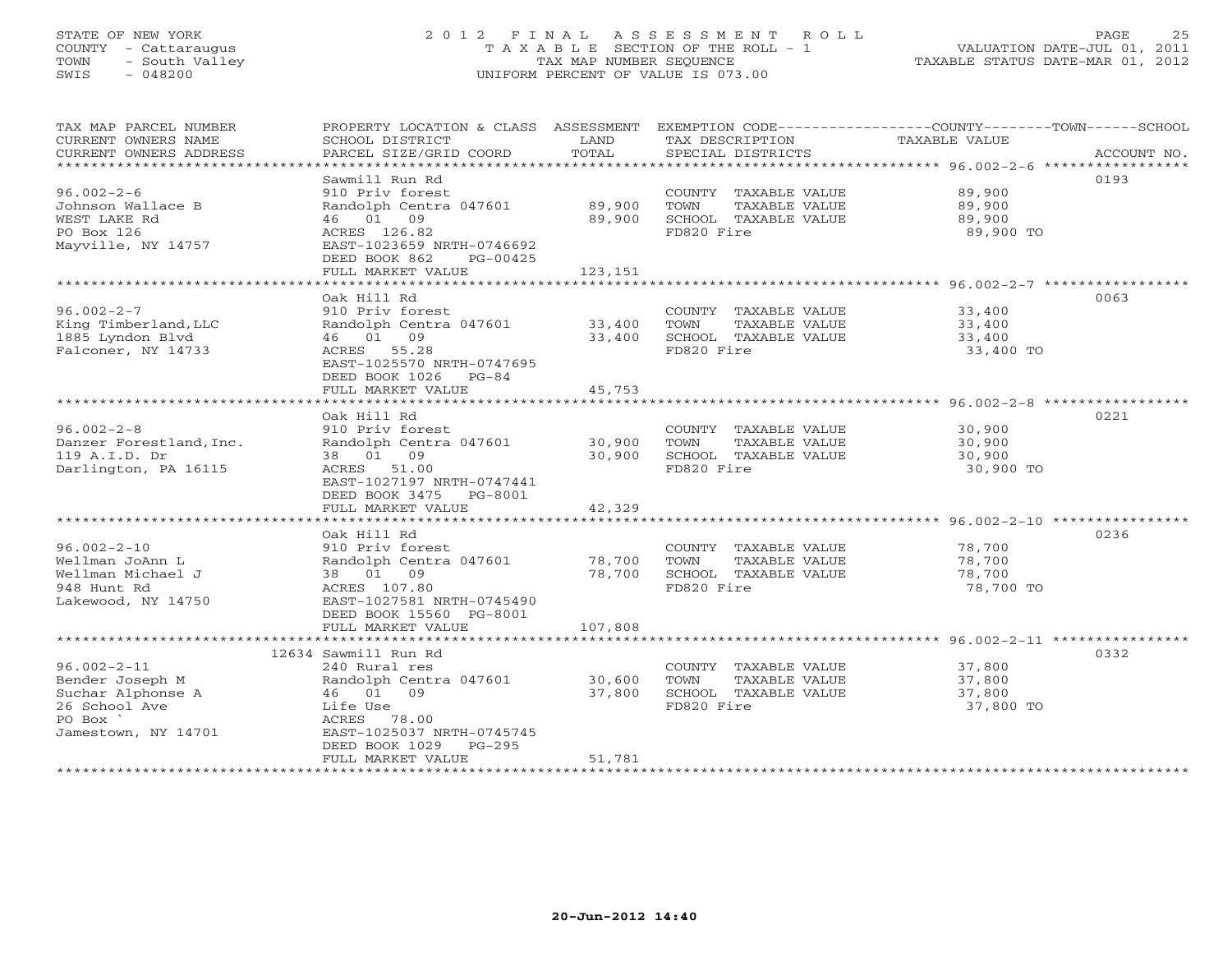# STATE OF NEW YORK 2 0 1 2 F I N A L A S S E S S M E N T R O L L PAGE 26 COUNTY - Cattaraugus T A X A B L E SECTION OF THE ROLL - 1 VALUATION DATE-JUL 01, 2011 TOWN - South Valley TAX MAP NUMBER SEQUENCE TAXABLE STATUS DATE-MAR 01, 2012 SWIS - 048200 UNIFORM PERCENT OF VALUE IS 073.00UNIFORM PERCENT OF VALUE IS 073.00

| ***********************<br>0395<br>Sawmill Run Rd<br>$96.002 - 2 - 12$<br>260 Seasonal res<br>COUNTY TAXABLE VALUE<br>34,900<br>Conrad Ronald G<br>Randolph Centra 047601<br>4,800<br>TOWN<br>TAXABLE VALUE<br>34,900<br>51 Albemarle St<br>46 01 09<br>34,900<br>SCHOOL TAXABLE VALUE<br>34,900<br>Buffalo, NY 14207<br>Ff 435.00<br>FD820 Fire<br>34,900 TO<br>ACRES<br>2.00<br>EAST-1022847 NRTH-0745333<br>DEED BOOK 00953 PG-01161<br>FULL MARKET VALUE<br>47,808<br>**********************<br>*************<br>12764 Sawmill Run Rd<br>0247<br>$96.002 - 2 - 14$<br>240 Rural res<br>41834<br>$\Omega$<br>$\Omega$<br>46,650<br>SR STAR<br>Singleton Udell<br>Randolph Centra 047601<br>12,400<br>COUNTY TAXABLE VALUE<br>57,400<br>54 01 09<br>Singleton Susan<br>57,400<br>TOWN<br><b>TAXABLE VALUE</b><br>57,400<br>12764 Sawmill Run Rd<br>ACRES 15.49<br>SCHOOL TAXABLE VALUE<br>10,750<br>Frewsburg, NY 14738<br>EAST-1022597 NRTH-0746251<br>FD820 Fire<br>57,400 TO<br>DEED BOOK 771<br>PG-00316<br>FULL MARKET VALUE<br>78,630<br>0076<br>Oak Hill Rd (Off)<br>$96.002 - 2 - 17$<br>314 Rural vac<10<br>COUNTY TAXABLE VALUE<br>2,900<br>Samuelson Steven R<br>Frewsburg Centr 062401<br>2,900<br>TOWN<br>TAXABLE VALUE<br>2,900<br>1324 24th Ave<br>54 01 09<br>2,900<br>SCHOOL TAXABLE VALUE<br>2,900<br>Sidney, NE 69162<br>3.65<br>FD820 Fire<br>ACRES<br>2,900 TO<br>EAST-1019729 NRTH-0744949<br>DEED BOOK 00981 PG-00655<br>3,973<br>FULL MARKET VALUE<br>0074<br>Oak Hill Rd (Off)<br>$96.002 - 2 - 18$<br>260 Seasonal res<br>COUNTY TAXABLE VALUE<br>21,000<br>Frewsburg Centr 062401<br>7,900<br>TOWN<br>TAXABLE VALUE<br>Park Larry D<br>21,000<br>54 01 09<br>21,000<br>SCHOOL TAXABLE VALUE<br>21,000<br>Park Margaret A<br>6.45<br>FD820 Fire<br>215 E Main St<br>ACRES<br>21,000 TO<br>Falconer, NY 14733<br>EAST-1019426 NRTH-0744881<br>DEED BOOK 857<br>PG-00038<br>FULL MARKET VALUE<br>28,767<br>***************************<br>* * * * * * * * * * * *<br>******************************** 96.002-2-19.1 **************<br>0088<br>1059 Dennison Rd<br>$96.002 - 2 - 19.1$<br>41854<br>$\circ$<br>RES STAR<br>$\Omega$<br>22,500<br>210 1 Family Res<br>Welsh Laura A<br>Frewsburg Centr 062401<br>7,200<br>COUNTY TAXABLE VALUE<br>32,300<br>PO Box 67<br>54 01<br>09<br>32,300<br>TAXABLE VALUE<br>TOWN<br>32,300<br>Frewsburg, NY 14738<br>ACRES<br>5.00<br>SCHOOL TAXABLE VALUE<br>9,800<br>EAST-1018958 NRTH-0745459<br>FD820 Fire<br>32,300 TO<br>DEED BOOK 9403<br>PG-6002<br>FULL MARKET VALUE<br>44,247<br>********************** | TAX MAP PARCEL NUMBER<br>CURRENT OWNERS NAME<br>CURRENT OWNERS ADDRESS | PROPERTY LOCATION & CLASS ASSESSMENT<br>SCHOOL DISTRICT<br>PARCEL SIZE/GRID COORD | LAND<br>TOTAL | EXEMPTION CODE-----------------COUNTY-------TOWN------SCHOOL<br>TAX DESCRIPTION<br>SPECIAL DISTRICTS | TAXABLE VALUE | ACCOUNT NO. |
|---------------------------------------------------------------------------------------------------------------------------------------------------------------------------------------------------------------------------------------------------------------------------------------------------------------------------------------------------------------------------------------------------------------------------------------------------------------------------------------------------------------------------------------------------------------------------------------------------------------------------------------------------------------------------------------------------------------------------------------------------------------------------------------------------------------------------------------------------------------------------------------------------------------------------------------------------------------------------------------------------------------------------------------------------------------------------------------------------------------------------------------------------------------------------------------------------------------------------------------------------------------------------------------------------------------------------------------------------------------------------------------------------------------------------------------------------------------------------------------------------------------------------------------------------------------------------------------------------------------------------------------------------------------------------------------------------------------------------------------------------------------------------------------------------------------------------------------------------------------------------------------------------------------------------------------------------------------------------------------------------------------------------------------------------------------------------------------------------------------------------------------------------------------------------------------------------------------------------------------------------------------------------------------------------------------------------------------------------------------------------------------------------------------------------------------------------------------------------------------------------------------------------------------------------------------------------------|------------------------------------------------------------------------|-----------------------------------------------------------------------------------|---------------|------------------------------------------------------------------------------------------------------|---------------|-------------|
|                                                                                                                                                                                                                                                                                                                                                                                                                                                                                                                                                                                                                                                                                                                                                                                                                                                                                                                                                                                                                                                                                                                                                                                                                                                                                                                                                                                                                                                                                                                                                                                                                                                                                                                                                                                                                                                                                                                                                                                                                                                                                                                                                                                                                                                                                                                                                                                                                                                                                                                                                                                 |                                                                        |                                                                                   |               |                                                                                                      |               |             |
|                                                                                                                                                                                                                                                                                                                                                                                                                                                                                                                                                                                                                                                                                                                                                                                                                                                                                                                                                                                                                                                                                                                                                                                                                                                                                                                                                                                                                                                                                                                                                                                                                                                                                                                                                                                                                                                                                                                                                                                                                                                                                                                                                                                                                                                                                                                                                                                                                                                                                                                                                                                 |                                                                        |                                                                                   |               |                                                                                                      |               |             |
|                                                                                                                                                                                                                                                                                                                                                                                                                                                                                                                                                                                                                                                                                                                                                                                                                                                                                                                                                                                                                                                                                                                                                                                                                                                                                                                                                                                                                                                                                                                                                                                                                                                                                                                                                                                                                                                                                                                                                                                                                                                                                                                                                                                                                                                                                                                                                                                                                                                                                                                                                                                 |                                                                        |                                                                                   |               |                                                                                                      |               |             |
|                                                                                                                                                                                                                                                                                                                                                                                                                                                                                                                                                                                                                                                                                                                                                                                                                                                                                                                                                                                                                                                                                                                                                                                                                                                                                                                                                                                                                                                                                                                                                                                                                                                                                                                                                                                                                                                                                                                                                                                                                                                                                                                                                                                                                                                                                                                                                                                                                                                                                                                                                                                 |                                                                        |                                                                                   |               |                                                                                                      |               |             |
|                                                                                                                                                                                                                                                                                                                                                                                                                                                                                                                                                                                                                                                                                                                                                                                                                                                                                                                                                                                                                                                                                                                                                                                                                                                                                                                                                                                                                                                                                                                                                                                                                                                                                                                                                                                                                                                                                                                                                                                                                                                                                                                                                                                                                                                                                                                                                                                                                                                                                                                                                                                 |                                                                        |                                                                                   |               |                                                                                                      |               |             |
|                                                                                                                                                                                                                                                                                                                                                                                                                                                                                                                                                                                                                                                                                                                                                                                                                                                                                                                                                                                                                                                                                                                                                                                                                                                                                                                                                                                                                                                                                                                                                                                                                                                                                                                                                                                                                                                                                                                                                                                                                                                                                                                                                                                                                                                                                                                                                                                                                                                                                                                                                                                 |                                                                        |                                                                                   |               |                                                                                                      |               |             |
|                                                                                                                                                                                                                                                                                                                                                                                                                                                                                                                                                                                                                                                                                                                                                                                                                                                                                                                                                                                                                                                                                                                                                                                                                                                                                                                                                                                                                                                                                                                                                                                                                                                                                                                                                                                                                                                                                                                                                                                                                                                                                                                                                                                                                                                                                                                                                                                                                                                                                                                                                                                 |                                                                        |                                                                                   |               |                                                                                                      |               |             |
|                                                                                                                                                                                                                                                                                                                                                                                                                                                                                                                                                                                                                                                                                                                                                                                                                                                                                                                                                                                                                                                                                                                                                                                                                                                                                                                                                                                                                                                                                                                                                                                                                                                                                                                                                                                                                                                                                                                                                                                                                                                                                                                                                                                                                                                                                                                                                                                                                                                                                                                                                                                 |                                                                        |                                                                                   |               |                                                                                                      |               |             |
|                                                                                                                                                                                                                                                                                                                                                                                                                                                                                                                                                                                                                                                                                                                                                                                                                                                                                                                                                                                                                                                                                                                                                                                                                                                                                                                                                                                                                                                                                                                                                                                                                                                                                                                                                                                                                                                                                                                                                                                                                                                                                                                                                                                                                                                                                                                                                                                                                                                                                                                                                                                 |                                                                        |                                                                                   |               |                                                                                                      |               |             |
|                                                                                                                                                                                                                                                                                                                                                                                                                                                                                                                                                                                                                                                                                                                                                                                                                                                                                                                                                                                                                                                                                                                                                                                                                                                                                                                                                                                                                                                                                                                                                                                                                                                                                                                                                                                                                                                                                                                                                                                                                                                                                                                                                                                                                                                                                                                                                                                                                                                                                                                                                                                 |                                                                        |                                                                                   |               |                                                                                                      |               |             |
|                                                                                                                                                                                                                                                                                                                                                                                                                                                                                                                                                                                                                                                                                                                                                                                                                                                                                                                                                                                                                                                                                                                                                                                                                                                                                                                                                                                                                                                                                                                                                                                                                                                                                                                                                                                                                                                                                                                                                                                                                                                                                                                                                                                                                                                                                                                                                                                                                                                                                                                                                                                 |                                                                        |                                                                                   |               |                                                                                                      |               |             |
|                                                                                                                                                                                                                                                                                                                                                                                                                                                                                                                                                                                                                                                                                                                                                                                                                                                                                                                                                                                                                                                                                                                                                                                                                                                                                                                                                                                                                                                                                                                                                                                                                                                                                                                                                                                                                                                                                                                                                                                                                                                                                                                                                                                                                                                                                                                                                                                                                                                                                                                                                                                 |                                                                        |                                                                                   |               |                                                                                                      |               |             |
|                                                                                                                                                                                                                                                                                                                                                                                                                                                                                                                                                                                                                                                                                                                                                                                                                                                                                                                                                                                                                                                                                                                                                                                                                                                                                                                                                                                                                                                                                                                                                                                                                                                                                                                                                                                                                                                                                                                                                                                                                                                                                                                                                                                                                                                                                                                                                                                                                                                                                                                                                                                 |                                                                        |                                                                                   |               |                                                                                                      |               |             |
|                                                                                                                                                                                                                                                                                                                                                                                                                                                                                                                                                                                                                                                                                                                                                                                                                                                                                                                                                                                                                                                                                                                                                                                                                                                                                                                                                                                                                                                                                                                                                                                                                                                                                                                                                                                                                                                                                                                                                                                                                                                                                                                                                                                                                                                                                                                                                                                                                                                                                                                                                                                 |                                                                        |                                                                                   |               |                                                                                                      |               |             |
|                                                                                                                                                                                                                                                                                                                                                                                                                                                                                                                                                                                                                                                                                                                                                                                                                                                                                                                                                                                                                                                                                                                                                                                                                                                                                                                                                                                                                                                                                                                                                                                                                                                                                                                                                                                                                                                                                                                                                                                                                                                                                                                                                                                                                                                                                                                                                                                                                                                                                                                                                                                 |                                                                        |                                                                                   |               |                                                                                                      |               |             |
|                                                                                                                                                                                                                                                                                                                                                                                                                                                                                                                                                                                                                                                                                                                                                                                                                                                                                                                                                                                                                                                                                                                                                                                                                                                                                                                                                                                                                                                                                                                                                                                                                                                                                                                                                                                                                                                                                                                                                                                                                                                                                                                                                                                                                                                                                                                                                                                                                                                                                                                                                                                 |                                                                        |                                                                                   |               |                                                                                                      |               |             |
|                                                                                                                                                                                                                                                                                                                                                                                                                                                                                                                                                                                                                                                                                                                                                                                                                                                                                                                                                                                                                                                                                                                                                                                                                                                                                                                                                                                                                                                                                                                                                                                                                                                                                                                                                                                                                                                                                                                                                                                                                                                                                                                                                                                                                                                                                                                                                                                                                                                                                                                                                                                 |                                                                        |                                                                                   |               |                                                                                                      |               |             |
|                                                                                                                                                                                                                                                                                                                                                                                                                                                                                                                                                                                                                                                                                                                                                                                                                                                                                                                                                                                                                                                                                                                                                                                                                                                                                                                                                                                                                                                                                                                                                                                                                                                                                                                                                                                                                                                                                                                                                                                                                                                                                                                                                                                                                                                                                                                                                                                                                                                                                                                                                                                 |                                                                        |                                                                                   |               |                                                                                                      |               |             |
|                                                                                                                                                                                                                                                                                                                                                                                                                                                                                                                                                                                                                                                                                                                                                                                                                                                                                                                                                                                                                                                                                                                                                                                                                                                                                                                                                                                                                                                                                                                                                                                                                                                                                                                                                                                                                                                                                                                                                                                                                                                                                                                                                                                                                                                                                                                                                                                                                                                                                                                                                                                 |                                                                        |                                                                                   |               |                                                                                                      |               |             |
|                                                                                                                                                                                                                                                                                                                                                                                                                                                                                                                                                                                                                                                                                                                                                                                                                                                                                                                                                                                                                                                                                                                                                                                                                                                                                                                                                                                                                                                                                                                                                                                                                                                                                                                                                                                                                                                                                                                                                                                                                                                                                                                                                                                                                                                                                                                                                                                                                                                                                                                                                                                 |                                                                        |                                                                                   |               |                                                                                                      |               |             |
|                                                                                                                                                                                                                                                                                                                                                                                                                                                                                                                                                                                                                                                                                                                                                                                                                                                                                                                                                                                                                                                                                                                                                                                                                                                                                                                                                                                                                                                                                                                                                                                                                                                                                                                                                                                                                                                                                                                                                                                                                                                                                                                                                                                                                                                                                                                                                                                                                                                                                                                                                                                 |                                                                        |                                                                                   |               |                                                                                                      |               |             |
|                                                                                                                                                                                                                                                                                                                                                                                                                                                                                                                                                                                                                                                                                                                                                                                                                                                                                                                                                                                                                                                                                                                                                                                                                                                                                                                                                                                                                                                                                                                                                                                                                                                                                                                                                                                                                                                                                                                                                                                                                                                                                                                                                                                                                                                                                                                                                                                                                                                                                                                                                                                 |                                                                        |                                                                                   |               |                                                                                                      |               |             |
|                                                                                                                                                                                                                                                                                                                                                                                                                                                                                                                                                                                                                                                                                                                                                                                                                                                                                                                                                                                                                                                                                                                                                                                                                                                                                                                                                                                                                                                                                                                                                                                                                                                                                                                                                                                                                                                                                                                                                                                                                                                                                                                                                                                                                                                                                                                                                                                                                                                                                                                                                                                 |                                                                        |                                                                                   |               |                                                                                                      |               |             |
|                                                                                                                                                                                                                                                                                                                                                                                                                                                                                                                                                                                                                                                                                                                                                                                                                                                                                                                                                                                                                                                                                                                                                                                                                                                                                                                                                                                                                                                                                                                                                                                                                                                                                                                                                                                                                                                                                                                                                                                                                                                                                                                                                                                                                                                                                                                                                                                                                                                                                                                                                                                 |                                                                        |                                                                                   |               |                                                                                                      |               |             |
|                                                                                                                                                                                                                                                                                                                                                                                                                                                                                                                                                                                                                                                                                                                                                                                                                                                                                                                                                                                                                                                                                                                                                                                                                                                                                                                                                                                                                                                                                                                                                                                                                                                                                                                                                                                                                                                                                                                                                                                                                                                                                                                                                                                                                                                                                                                                                                                                                                                                                                                                                                                 |                                                                        |                                                                                   |               |                                                                                                      |               |             |
|                                                                                                                                                                                                                                                                                                                                                                                                                                                                                                                                                                                                                                                                                                                                                                                                                                                                                                                                                                                                                                                                                                                                                                                                                                                                                                                                                                                                                                                                                                                                                                                                                                                                                                                                                                                                                                                                                                                                                                                                                                                                                                                                                                                                                                                                                                                                                                                                                                                                                                                                                                                 |                                                                        |                                                                                   |               |                                                                                                      |               |             |
|                                                                                                                                                                                                                                                                                                                                                                                                                                                                                                                                                                                                                                                                                                                                                                                                                                                                                                                                                                                                                                                                                                                                                                                                                                                                                                                                                                                                                                                                                                                                                                                                                                                                                                                                                                                                                                                                                                                                                                                                                                                                                                                                                                                                                                                                                                                                                                                                                                                                                                                                                                                 |                                                                        |                                                                                   |               |                                                                                                      |               |             |
|                                                                                                                                                                                                                                                                                                                                                                                                                                                                                                                                                                                                                                                                                                                                                                                                                                                                                                                                                                                                                                                                                                                                                                                                                                                                                                                                                                                                                                                                                                                                                                                                                                                                                                                                                                                                                                                                                                                                                                                                                                                                                                                                                                                                                                                                                                                                                                                                                                                                                                                                                                                 |                                                                        |                                                                                   |               |                                                                                                      |               |             |
|                                                                                                                                                                                                                                                                                                                                                                                                                                                                                                                                                                                                                                                                                                                                                                                                                                                                                                                                                                                                                                                                                                                                                                                                                                                                                                                                                                                                                                                                                                                                                                                                                                                                                                                                                                                                                                                                                                                                                                                                                                                                                                                                                                                                                                                                                                                                                                                                                                                                                                                                                                                 |                                                                        |                                                                                   |               |                                                                                                      |               |             |
|                                                                                                                                                                                                                                                                                                                                                                                                                                                                                                                                                                                                                                                                                                                                                                                                                                                                                                                                                                                                                                                                                                                                                                                                                                                                                                                                                                                                                                                                                                                                                                                                                                                                                                                                                                                                                                                                                                                                                                                                                                                                                                                                                                                                                                                                                                                                                                                                                                                                                                                                                                                 |                                                                        |                                                                                   |               |                                                                                                      |               |             |
|                                                                                                                                                                                                                                                                                                                                                                                                                                                                                                                                                                                                                                                                                                                                                                                                                                                                                                                                                                                                                                                                                                                                                                                                                                                                                                                                                                                                                                                                                                                                                                                                                                                                                                                                                                                                                                                                                                                                                                                                                                                                                                                                                                                                                                                                                                                                                                                                                                                                                                                                                                                 |                                                                        |                                                                                   |               |                                                                                                      |               |             |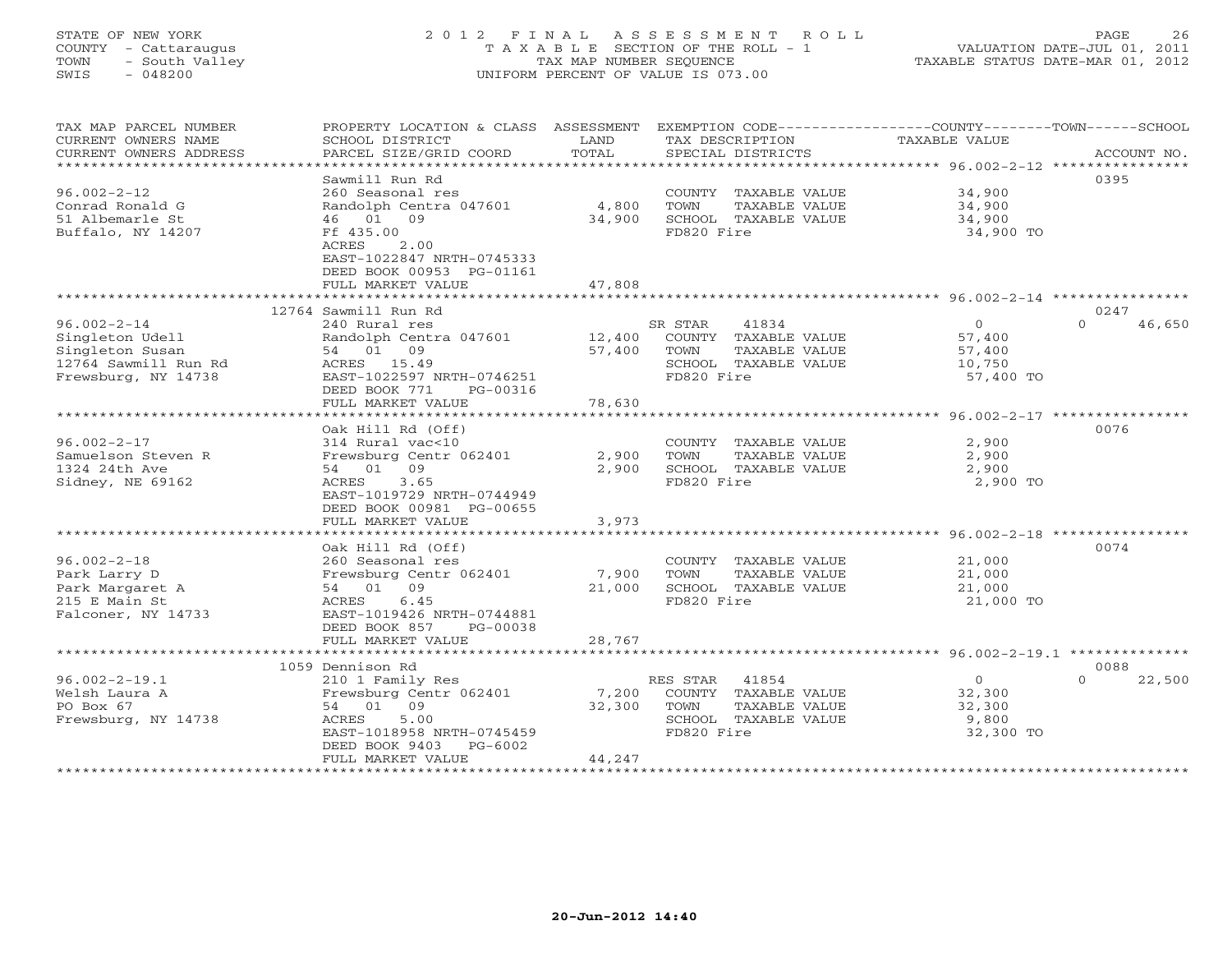# STATE OF NEW YORK 2 0 1 2 F I N A L A S S E S S M E N T R O L L PAGE 27 COUNTY - Cattaraugus T A X A B L E SECTION OF THE ROLL - 1 VALUATION DATE-JUL 01, 2011 TOWN - South Valley TAX MAP NUMBER SEQUENCE TAXABLE STATUS DATE-MAR 01, 2012 SWIS - 048200 UNIFORM PERCENT OF VALUE IS 073.00UNIFORM PERCENT OF VALUE IS 073.00

| TAX MAP PARCEL NUMBER<br>CURRENT OWNERS NAME<br>CURRENT OWNERS ADDRESS                                   | PROPERTY LOCATION & CLASS ASSESSMENT EXEMPTION CODE---------------COUNTY-------TOWN------SCHOOL<br>SCHOOL DISTRICT<br>PARCEL SIZE/GRID COORD                                                         | LAND<br>TOTAL               | TAX DESCRIPTION<br>SPECIAL DISTRICTS                                                                    | TAXABLE VALUE                                                      | ACCOUNT NO.                                        |
|----------------------------------------------------------------------------------------------------------|------------------------------------------------------------------------------------------------------------------------------------------------------------------------------------------------------|-----------------------------|---------------------------------------------------------------------------------------------------------|--------------------------------------------------------------------|----------------------------------------------------|
| $96.002 - 2 - 19.2$<br>Johnson Carl Elinar<br>Johnson Christine M<br>PO Box 369<br>Frewsburg, NY 14738   | Oak Hill Rd<br>314 Rural vac<10<br>Frewsburg Centr 062401<br>54 01 09<br>ACRES<br>4.85<br>EAST-1019210 NRTH-0745288<br>DEED BOOK 871<br>PG-00836<br>FULL MARKET VALUE                                | 7,100<br>7,100<br>9,726     | COUNTY TAXABLE VALUE<br>TOWN<br>TAXABLE VALUE<br>SCHOOL TAXABLE VALUE<br>FD820 Fire                     | 7,100<br>7,100<br>7,100<br>7,100 TO                                | 0589                                               |
|                                                                                                          | 71 Dennison Rd                                                                                                                                                                                       |                             |                                                                                                         |                                                                    | 0082                                               |
| $96.002 - 2 - 20.1$<br>Rumbaugh Daniel C<br>Rumbaugh Linda<br>71 Dennison Rd<br>Frewsburg, NY 14738-9779 | 210 1 Family Res<br>Frewsburg Centr $062401$ 6,300<br>54 01 09<br>3.90<br>ACRES<br>EAST-1018929 NRTH-0746592<br>DEED BOOK 1007 PG-1162<br>FULL MARKET VALUE                                          | 87,300<br>119,589           | RES STAR 41854<br>COUNTY TAXABLE VALUE<br>TOWN<br>TAXABLE VALUE<br>SCHOOL TAXABLE VALUE<br>FD820 Fire   | $\overline{0}$<br>87,300<br>87,300<br>64,800<br>87,300 TO          | $\Omega$<br>22,500                                 |
|                                                                                                          |                                                                                                                                                                                                      |                             |                                                                                                         |                                                                    |                                                    |
| $96.002 - 2 - 20.2$<br>Johnstone Michael S<br>1078 Dennison Rd<br>Frewsburg, NY 14738                    | 1078 Oak Hill Rd (Off)<br>210 1 Family Res<br>Frewsburg Centr 062401 5,000 RES STAR 41854<br>54 01 09<br>2.28<br>ACRES<br>EAST-1019345 NRTH-0746473<br>DEED BOOK 00933 PG-00288<br>FULL MARKET VALUE | 54,600<br>74,795            | 41122<br>WVET CO<br>COUNTY TAXABLE VALUE<br>TAXABLE VALUE<br>TOWN<br>SCHOOL TAXABLE VALUE<br>FD820 Fire | 8,190<br>$\overline{0}$<br>46,410<br>54,600<br>32,100<br>54,600 TO | 0536<br>$\Omega$<br>$\Omega$<br>22,500<br>$\Omega$ |
|                                                                                                          | **************************                                                                                                                                                                           | * * * * * * * * * * * * * * |                                                                                                         | ********************** 96.002-2-21 *****************               |                                                    |
| $96.002 - 2 - 21$<br>Hallenbeck `Ellis J<br>10 Dennison Rd<br>Frewsburg, NY 14738                        | Oak Hill Rd (Off)<br>314 Rural vac<10<br>Frewsburg Centr 062401<br>54 01 09<br>4.26<br>ACRES<br>EAST-1018952 NRTH-0744817<br>DEED BOOK 9895 PG-3001<br>FULL MARKET VALUE                             | 3,300<br>3,300<br>4,521     | COUNTY TAXABLE VALUE<br>TOWN<br>TAXABLE VALUE<br>SCHOOL TAXABLE VALUE<br>FD820 Fire                     | 3,300<br>3,300<br>3,300<br>3,300 TO                                | 0590                                               |
|                                                                                                          |                                                                                                                                                                                                      |                             |                                                                                                         |                                                                    |                                                    |
| $96.004 - 1 - 1$<br>Stravato Michael<br>PO Box 189<br>Sherman, NY 14781                                  | Sawmill Run Rd<br>314 Rural vac<10<br>Frewsburg Centr 062401 10,700<br>53 01 09<br>ACRES 11.93<br>EAST-1018987 NRTH-0743656<br>DEED BOOK 426<br>PG-00338<br>FULL MARKET VALUE                        | 10,700<br>14,658            | COUNTY TAXABLE VALUE<br><b>TOWN</b><br>TAXABLE VALUE<br>SCHOOL TAXABLE VALUE<br>FD820 Fire              | 10,700<br>10,700<br>10,700<br>10,700 TO                            | 0358                                               |
|                                                                                                          |                                                                                                                                                                                                      |                             |                                                                                                         |                                                                    |                                                    |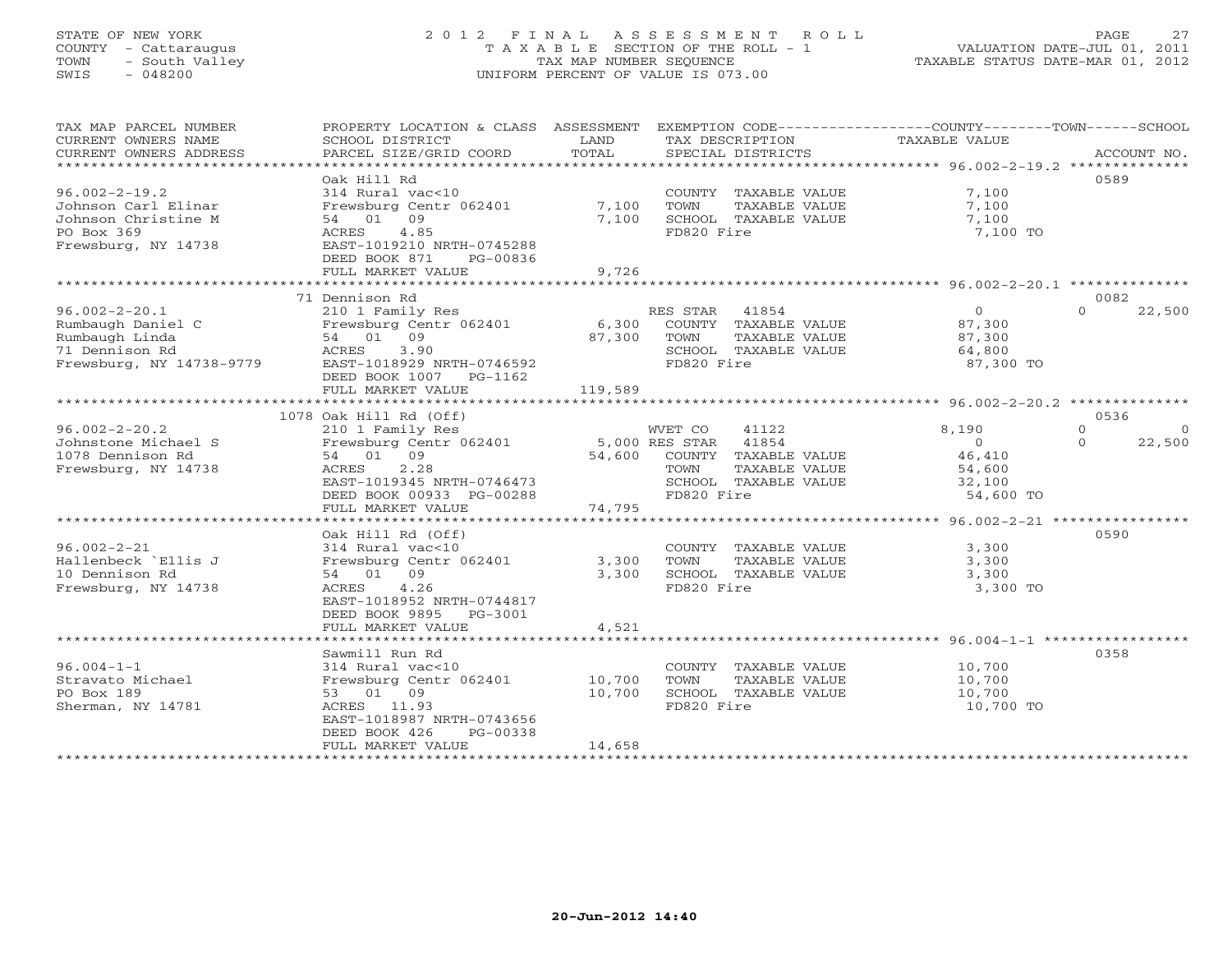# STATE OF NEW YORK 2 0 1 2 F I N A L A S S E S S M E N T R O L L PAGE 28 COUNTY - Cattaraugus T A X A B L E SECTION OF THE ROLL - 1 VALUATION DATE-JUL 01, 2011 TOWN - South Valley TAX MAP NUMBER SEQUENCE TAXABLE STATUS DATE-MAR 01, 2012 SWIS - 048200 UNIFORM PERCENT OF VALUE IS 073.00UNIFORM PERCENT OF VALUE IS 073.00

| TAX MAP PARCEL NUMBER<br>CURRENT OWNERS NAME<br>CURRENT OWNERS ADDRESS<br>***********************                                                                                        | PROPERTY LOCATION & CLASS ASSESSMENT<br>SCHOOL DISTRICT<br>PARCEL SIZE/GRID COORD                                                                                                                                                                                             | LAND<br>TOTAL                                             | EXEMPTION CODE-----------------COUNTY-------TOWN------SCHOOL<br>TAX DESCRIPTION<br>SPECIAL DISTRICTS                                                                       | <b>TAXABLE VALUE</b>                                                                                                             | ACCOUNT NO.  |
|------------------------------------------------------------------------------------------------------------------------------------------------------------------------------------------|-------------------------------------------------------------------------------------------------------------------------------------------------------------------------------------------------------------------------------------------------------------------------------|-----------------------------------------------------------|----------------------------------------------------------------------------------------------------------------------------------------------------------------------------|----------------------------------------------------------------------------------------------------------------------------------|--------------|
| $96.004 - 1 - 2$<br>Park Larry D<br>Park Margaret A<br>215 E Main St<br>Falconer, NY 14733                                                                                               | Sawmill Run Rd<br>322 Rural vac>10<br>Frewsburg Centr 062401<br>53 01 09<br>ACRES 15.00<br>EAST-1019449 NRTH-0744252<br>DEED BOOK 857<br>PG-00038<br>FULL MARKET VALUE                                                                                                        | 8,700<br>8,700<br>11,918                                  | COUNTY TAXABLE VALUE<br>TOWN<br>TAXABLE VALUE<br>SCHOOL TAXABLE VALUE<br>FD820 Fire                                                                                        | 8,700<br>8,700<br>8,700<br>8,700 TO                                                                                              | 0075         |
|                                                                                                                                                                                          |                                                                                                                                                                                                                                                                               |                                                           |                                                                                                                                                                            |                                                                                                                                  |              |
| $96.004 - 1 - 3$<br>Johnson Richard E<br>Johnson Joyce E<br>43 Wescott St<br>Jamestown, NY 14701                                                                                         | Sawmill Run Rd<br>312 Vac w/imprv<br>Frewsburg Centr 062401<br>53 01 09<br>FRNT 210.00 DPTH 264.00<br>EAST-1019336 NRTH-0743512<br>DEED BOOK 696<br>PG-00539                                                                                                                  | 4,300<br>6,300                                            | COUNTY TAXABLE VALUE<br>TOWN<br>TAXABLE VALUE<br>SCHOOL TAXABLE VALUE<br>FD820 Fire                                                                                        | 6,300<br>6,300<br>6,300<br>6,300 TO                                                                                              | 0194         |
|                                                                                                                                                                                          | FULL MARKET VALUE                                                                                                                                                                                                                                                             | 8,630                                                     |                                                                                                                                                                            |                                                                                                                                  |              |
| $96.004 - 1 - 4$<br>Oberg Ronald D<br>Oberg Christopher<br>1762 W & J Blvd<br>Jamestown, NY 14701<br>$96.004 - 1 - 6$<br>Sprankle Heather L<br>Sprankle-Mitchell LuAnn<br>520 Lillian St | Sawmill Run Rd<br>100 Agricultural<br>Frewsburg Centr 062401<br>53 01 09<br>ACRES<br>6.00<br>EAST-1019779 NRTH-0743831<br>DEED BOOK 6720<br>PG-2001<br>FULL MARKET VALUE<br>.<br>Sawmill Run Rd<br>260 Seasonal res<br>Frewsburg Centr 062401<br>53 01 09<br>FRNT 230.00 DPTH | 7,700<br>32,700<br>44,795<br>*********<br>4,100<br>15,700 | COUNTY TAXABLE VALUE<br>TOWN<br>TAXABLE VALUE<br>SCHOOL TAXABLE VALUE<br>FD820 Fire<br>COUNTY TAXABLE VALUE<br>TOWN<br>TAXABLE VALUE<br>SCHOOL TAXABLE VALUE<br>FD820 Fire | 32,700<br>32,700<br>32,700<br>32,700 TO<br>******************* 96.004-1-6 ***********<br>15,700<br>15,700<br>15,700<br>15,700 TO | 0290<br>0210 |
| Staunton, IL 62088                                                                                                                                                                       | ACRES<br>1.10<br>EAST-1020220 NRTH-0744117<br>DEED BOOK 17104 PG-3001<br>FULL MARKET VALUE<br>12864 Sawmill Run Rd                                                                                                                                                            | 21,507                                                    |                                                                                                                                                                            |                                                                                                                                  | 0333         |
| $96.004 - 1 - 7$<br>Babcock James F<br>James E<br>3852 Kendrick St<br>Sherman, NY 14781                                                                                                  | 314 Rural vac<10<br>Frewsburg Centr 062401<br>53 01 09<br>Life Use-James E-Rosanne<br>ACRES<br>5.00<br>EAST-1020428 NRTH-0744357<br>DEED BOOK 00962 PG-00579<br>FULL MARKET VALUE                                                                                             | 7,200<br>7,200<br>9,863                                   | COUNTY TAXABLE VALUE<br>TOWN<br>TAXABLE VALUE<br>SCHOOL TAXABLE VALUE<br>FD820 Fire                                                                                        | 7,200<br>7,200<br>7,200<br>7,200 TO                                                                                              |              |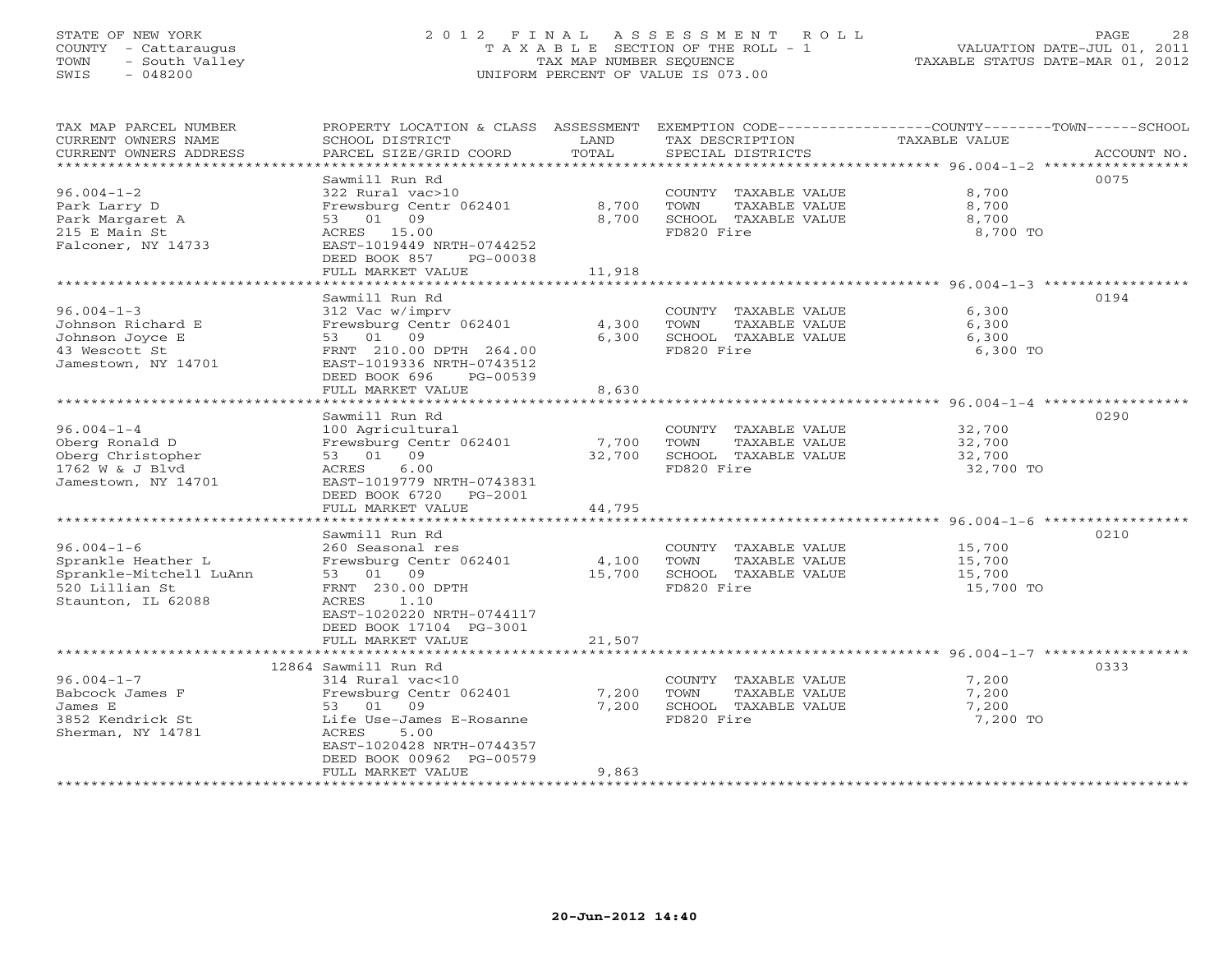# STATE OF NEW YORK 2 0 1 2 F I N A L A S S E S S M E N T R O L L PAGE 29 COUNTY - Cattaraugus T A X A B L E SECTION OF THE ROLL - 1 VALUATION DATE-JUL 01, 2011 TOWN - South Valley TAX MAP NUMBER SEQUENCE TAXABLE STATUS DATE-MAR 01, 2012 SWIS - 048200 UNIFORM PERCENT OF VALUE IS 073.00UNIFORM PERCENT OF VALUE IS 073.00

| TAX MAP PARCEL NUMBER<br>CURRENT OWNERS NAME<br>CURRENT OWNERS ADDRESS | PROPERTY LOCATION & CLASS ASSESSMENT<br>SCHOOL DISTRICT<br>PARCEL SIZE/GRID COORD | LAND<br>TOTAL | EXEMPTION CODE-----------------COUNTY-------TOWN------SCHOOL<br>TAX DESCRIPTION<br>SPECIAL DISTRICTS | TAXABLE VALUE            | ACCOUNT NO.        |
|------------------------------------------------------------------------|-----------------------------------------------------------------------------------|---------------|------------------------------------------------------------------------------------------------------|--------------------------|--------------------|
| ************************                                               |                                                                                   |               |                                                                                                      |                          |                    |
|                                                                        | Sawmill Run Rd                                                                    |               |                                                                                                      |                          | 0005               |
| $96.004 - 1 - 8$                                                       | 314 Rural vac<10                                                                  |               | COUNTY TAXABLE VALUE                                                                                 | 4,400                    |                    |
| Farm West LLC                                                          | Frewsburg Centr 062401                                                            | 4,400         | TOWN<br>TAXABLE VALUE                                                                                | 4,400                    |                    |
| PO Box 5478<br>Cortland, NY 13045                                      | 53 01 09<br>ACRES 1.50                                                            | 4,400         | SCHOOL TAXABLE VALUE<br>FD820 Fire                                                                   | 4,400<br>4,400 TO        |                    |
|                                                                        | EAST-1020805 NRTH-0744419                                                         |               |                                                                                                      |                          |                    |
|                                                                        | DEED BOOK 14471 PG-6001                                                           |               |                                                                                                      |                          |                    |
|                                                                        | FULL MARKET VALUE                                                                 | 6,027         |                                                                                                      |                          |                    |
|                                                                        |                                                                                   |               |                                                                                                      |                          |                    |
|                                                                        | 12846 Sawmill Run Rd                                                              |               |                                                                                                      |                          | 0121               |
| $96.004 - 1 - 9$                                                       | 210 1 Family Res                                                                  |               | RES STAR 41854                                                                                       | $\overline{O}$           | 22,500<br>$\Omega$ |
| Eklund Richard D                                                       | Frewsburg Centr 062401                                                            | 7,000         | COUNTY TAXABLE VALUE                                                                                 | 43,000                   |                    |
| PO Box 212                                                             | 53 01 09                                                                          | 43,000        | TOWN<br>TAXABLE VALUE                                                                                | 43,000                   |                    |
| Frewsburg, NY 14738                                                    | 54 01 09<br>ACRES<br>4.75                                                         |               | SCHOOL TAXABLE VALUE                                                                                 | 20,500                   |                    |
|                                                                        | EAST-1021183 NRTH-0744780                                                         |               | FD820 Fire                                                                                           | 43,000 TO                |                    |
|                                                                        | DEED BOOK 903<br>PG-00450                                                         |               |                                                                                                      |                          |                    |
|                                                                        | FULL MARKET VALUE                                                                 | 58,904        |                                                                                                      |                          |                    |
|                                                                        |                                                                                   |               |                                                                                                      |                          |                    |
|                                                                        | Sawmill Run Rd                                                                    |               |                                                                                                      |                          | 0099               |
| $96.004 - 1 - 10$                                                      | 260 Seasonal res                                                                  |               | COUNTY TAXABLE VALUE                                                                                 | 31,400                   |                    |
| Cochran R. Chris                                                       | Randolph Centra 047601 24,100                                                     |               | TAXABLE VALUE<br>TOWN                                                                                | 31,400                   |                    |
| Zandi Daniel L                                                         | 53 01 09                                                                          | 31,400        | SCHOOL TAXABLE VALUE                                                                                 | 31,400                   |                    |
| PO Box 547                                                             | ACRES 46.53                                                                       |               | FD820 Fire                                                                                           | 31,400 TO                |                    |
| Sheffield, PA 16347                                                    | EAST-1021835 NRTH-0743914                                                         |               |                                                                                                      |                          |                    |
|                                                                        | DEED BOOK 2811<br>PG-5001                                                         |               |                                                                                                      |                          |                    |
|                                                                        | FULL MARKET VALUE                                                                 | 43,014        |                                                                                                      |                          |                    |
|                                                                        | 12751 Sawmill Run Rd                                                              |               |                                                                                                      |                          | 0212               |
| $96.004 - 1 - 11$                                                      | 270 Mfg housing                                                                   |               | RES STAR 41854                                                                                       | $\overline{0}$           | 22,500<br>$\cap$   |
| Achatz Thomas L                                                        | Randolph Centra 047601                                                            |               | 4,000 COUNTY TAXABLE VALUE                                                                           | 34,500                   |                    |
| 12751 Saw Mill Run Rd                                                  | 54 01 09                                                                          | 34,500        | TAXABLE VALUE<br>TOWN                                                                                | 34,500                   |                    |
| Frewsburg, NY 14738                                                    | ACRES 1.05                                                                        |               | SCHOOL TAXABLE VALUE                                                                                 | 12,000                   |                    |
|                                                                        | EAST-1022692 NRTH-0744783                                                         |               | FD820 Fire                                                                                           | 34,500 TO                |                    |
|                                                                        | DEED BOOK 00988 PG-00580                                                          |               |                                                                                                      |                          |                    |
|                                                                        | FULL MARKET VALUE                                                                 | 47,260        |                                                                                                      |                          |                    |
|                                                                        |                                                                                   |               |                                                                                                      |                          |                    |
|                                                                        | 12737 Sawmill Run Rd                                                              |               |                                                                                                      |                          | 0189<br>$\cap$     |
| $96.004 - 1 - 12$<br>Wachowiak Christine A                             | 260 Seasonal res<br>Randolph Centra 047601                                        | 6,200         | 41834<br>SR STAR<br>COUNTY TAXABLE VALUE                                                             | $\overline{0}$<br>31,200 | 31,200             |
| 54 Theresa Dr                                                          | 46 01 09                                                                          | 31,200        | TOWN<br>TAXABLE VALUE                                                                                | 31,200                   |                    |
| Cheektowaga, NY 14227                                                  | 3.79<br>ACRES                                                                     |               | SCHOOL TAXABLE VALUE                                                                                 | $\overline{0}$           |                    |
|                                                                        | EAST-1022863 NRTH-0744766                                                         |               | FD820 Fire                                                                                           | 31,200 TO                |                    |
|                                                                        | DEED BOOK 00940 PG-00799                                                          |               |                                                                                                      |                          |                    |
|                                                                        | FULL MARKET VALUE                                                                 | 42,740        |                                                                                                      |                          |                    |
|                                                                        | ***********************                                                           |               |                                                                                                      |                          |                    |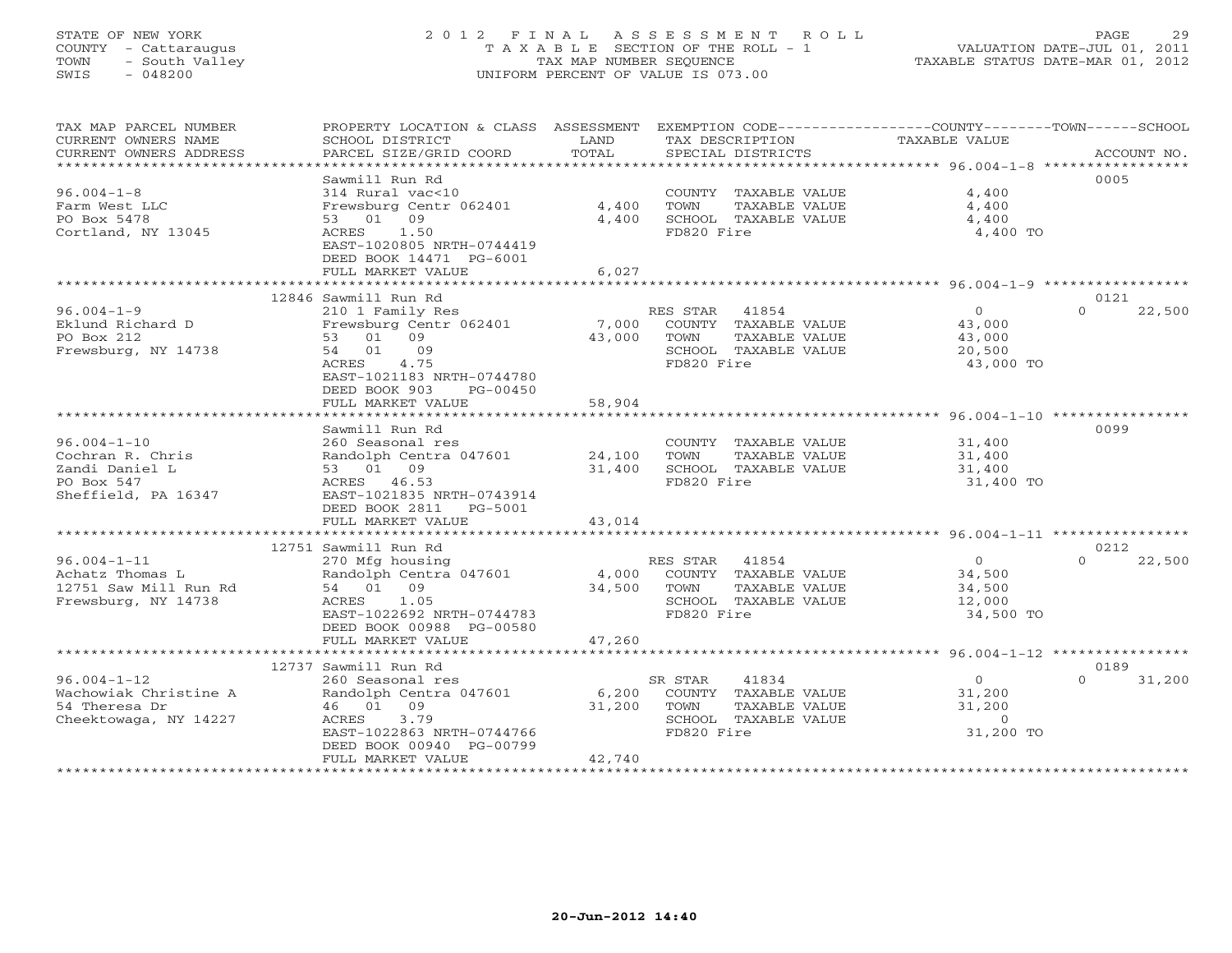# STATE OF NEW YORK 2 0 1 2 F I N A L A S S E S S M E N T R O L L PAGE 30 COUNTY - Cattaraugus T A X A B L E SECTION OF THE ROLL - 1 VALUATION DATE-JUL 01, 2011 TOWN - South Valley TAX MAP NUMBER SEQUENCE TAXABLE STATUS DATE-MAR 01, 2012 SWIS - 048200 UNIFORM PERCENT OF VALUE IS 073.00UNIFORM PERCENT OF VALUE IS 073.00

| TAX MAP PARCEL NUMBER<br>CURRENT OWNERS NAME<br>CURRENT OWNERS ADDRESS<br>************************* | PROPERTY LOCATION & CLASS ASSESSMENT<br>SCHOOL DISTRICT<br>PARCEL SIZE/GRID COORD                                                                                                                                   | LAND<br>TOTAL               | EXEMPTION CODE-----------------COUNTY-------TOWN------SCHOOL<br>TAX DESCRIPTION<br>SPECIAL DISTRICTS     | TAXABLE VALUE                                            | ACCOUNT NO.                |
|-----------------------------------------------------------------------------------------------------|---------------------------------------------------------------------------------------------------------------------------------------------------------------------------------------------------------------------|-----------------------------|----------------------------------------------------------------------------------------------------------|----------------------------------------------------------|----------------------------|
|                                                                                                     | Sawmill Run Rd                                                                                                                                                                                                      |                             |                                                                                                          |                                                          | 0390                       |
| $96.004 - 1 - 13$<br>Suber Tania N<br>12731 Saw Mill Run Rd<br>Frewsburg, NY 14738                  | 210 1 Family Res<br>Randolph Centra 047601<br>45/46 01 09<br>Life Use - Betty<br>1.90 BANK<br>005<br>ACRES<br>EAST-1023070 NRTH-0744735<br>DEED BOOK 10380 PG-5001<br>FULL MARKET VALUE                             | 4,700<br>29,400<br>40,274   | 41854<br>RES STAR<br>COUNTY TAXABLE VALUE<br>TOWN<br>TAXABLE VALUE<br>SCHOOL TAXABLE VALUE<br>FD820 Fire | $\overline{0}$<br>29,400<br>29,400<br>6,900<br>29,400 TO | $\Omega$<br>22,500         |
|                                                                                                     |                                                                                                                                                                                                                     |                             |                                                                                                          |                                                          |                            |
| $96.004 - 1 - 14$<br>Ouinn David P<br>12721 Sawmill Run Rd<br>PO Box 1092<br>Frewsburg, NY 14738    | 12721 Sawmill Run Rd<br>210 1 Family Res<br>Randolph Centra 047601<br>45/46 01<br>09<br>FRNT 360.00 DPTH 100.00<br>EAST-1023216 NRTH-0744716<br>DEED BOOK 899<br>PG-01176                                           | 3,100<br>38,200             | RES STAR<br>41854<br>COUNTY TAXABLE VALUE<br>TOWN<br>TAXABLE VALUE<br>SCHOOL TAXABLE VALUE<br>FD820 Fire | $\Omega$<br>38,200<br>38,200<br>15,700<br>38,200 TO      | 0252<br>$\Omega$<br>22,500 |
|                                                                                                     | FULL MARKET VALUE                                                                                                                                                                                                   | 52,329                      |                                                                                                          |                                                          |                            |
|                                                                                                     | *******************************                                                                                                                                                                                     | * * * * * * * * * * * * * * |                                                                                                          |                                                          |                            |
| $96.004 - 1 - 15$<br>Johnson Wallace B<br>Johnson Lynda L<br>PO Box 126<br>Mayville, NY 14757       | 12717 Sawmill Run Rd<br>260 Seasonal res<br>Randolph Centra 047601<br>46 01 09<br>FRNT 100.00 DPTH 125.00<br>EAST-1023221 NRTH-0744968<br>DEED BOOK 4893<br>PG-8002                                                 | 2,500<br>18,400             | COUNTY TAXABLE VALUE<br>TOWN<br>TAXABLE VALUE<br>SCHOOL TAXABLE VALUE<br>FD820 Fire                      | 18,400<br>18,400<br>18,400<br>18,400 TO                  | 0136                       |
|                                                                                                     | FULL MARKET VALUE                                                                                                                                                                                                   | 25,205                      |                                                                                                          |                                                          |                            |
| $96.004 - 1 - 16$<br>Johnson Wallace B<br>Johnson Lynda L<br>PO Box 126<br>Mayville, NY 14757       | 12717 Sawmill Run Rd<br>260 Seasonal res<br>Randolph Centra 047601<br>45/46 01 09<br>3.99<br>ACRES<br>EAST-1023418 NRTH-0744678<br>DEED BOOK 4893 PG-8002                                                           | 6,400<br>31,400             | COUNTY TAXABLE VALUE<br>TOWN<br>TAXABLE VALUE<br>SCHOOL TAXABLE VALUE<br>FD820 Fire                      | 31,400<br>31,400<br>31,400<br>31,400 TO                  | 0391                       |
|                                                                                                     | FULL MARKET VALUE                                                                                                                                                                                                   | 43,014                      |                                                                                                          |                                                          |                            |
| $96.004 - 1 - 18.1$<br>Johnson Wallace B<br>Johnson Lynda L<br>PO Box 126<br>Mayville, NY 14757     | ********************************<br>12704 Sawmill Run Rd<br>210 1 Family Res<br>Randolph Centra 047601<br>46 01 09<br>5.80<br>ACRES<br>EAST-1023989 NRTH-0744976<br>DEED BOOK 1030<br>$PG-289$<br>FULL MARKET VALUE | 7,600<br>139,300<br>190,822 | COUNTY TAXABLE VALUE<br>TOWN<br>TAXABLE VALUE<br>SCHOOL TAXABLE VALUE<br>FD820 Fire                      | 139,300<br>139,300<br>139,300<br>139,300 TO              | 0187                       |
|                                                                                                     |                                                                                                                                                                                                                     |                             |                                                                                                          |                                                          |                            |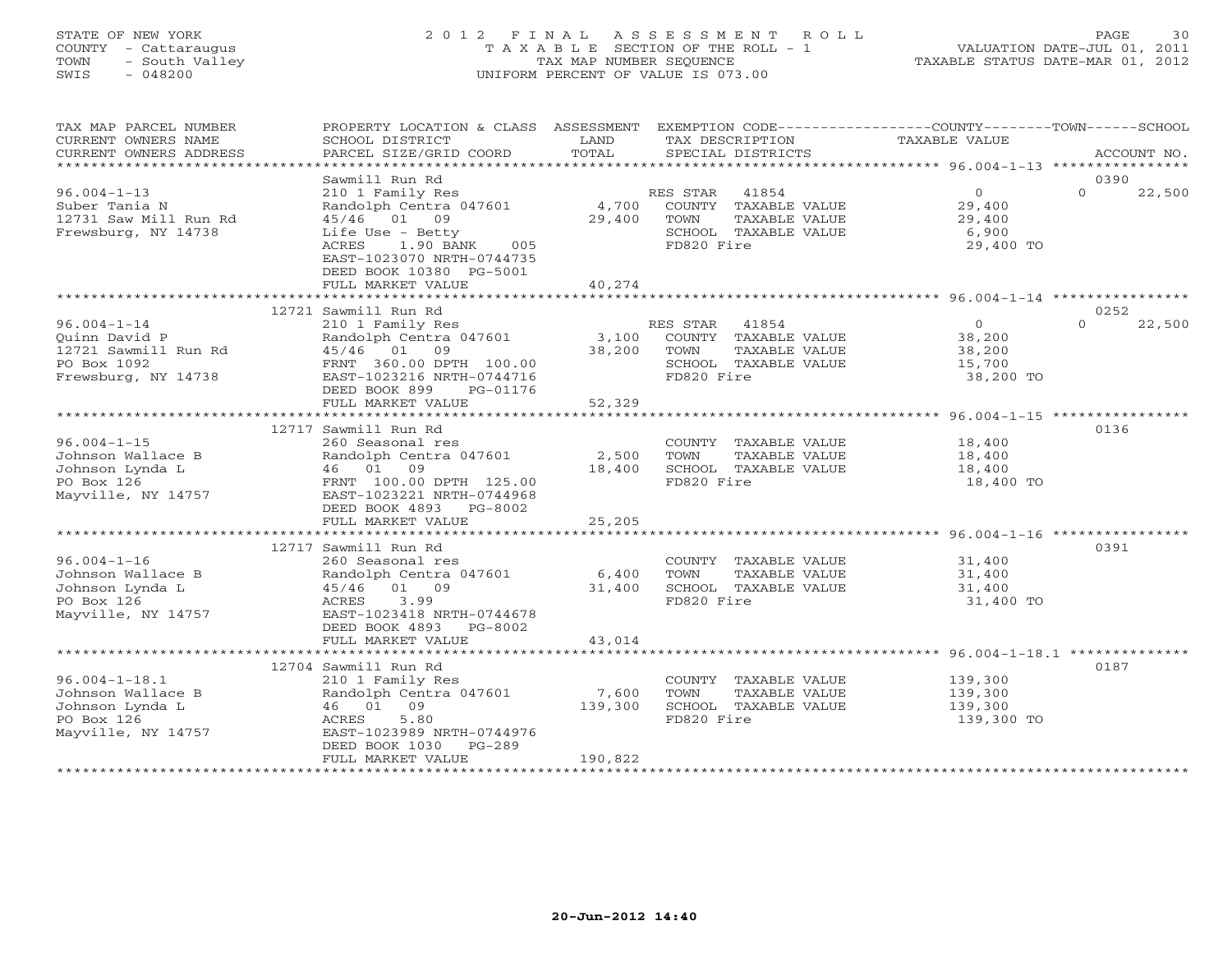# STATE OF NEW YORK 2 0 1 2 F I N A L A S S E S S M E N T R O L L PAGE 31 COUNTY - Cattaraugus T A X A B L E SECTION OF THE ROLL - 1 VALUATION DATE-JUL 01, 2011 TOWN - South Valley TAX MAP NUMBER SEQUENCE TAXABLE STATUS DATE-MAR 01, 2012 SWIS - 048200 UNIFORM PERCENT OF VALUE IS 073.00

| TAX MAP PARCEL NUMBER<br>CURRENT OWNERS NAME<br>CURRENT OWNERS ADDRESS<br>***********************                            | PROPERTY LOCATION & CLASS ASSESSMENT<br>SCHOOL DISTRICT<br>PARCEL SIZE/GRID COORD                                                                                                                                        | LAND<br>TOTAL                              | TAX DESCRIPTION<br>SPECIAL DISTRICTS                                                                     | EXEMPTION CODE-----------------COUNTY-------TOWN------SCHOOL<br>TAXABLE VALUE<br>ACCOUNT NO.                       |
|------------------------------------------------------------------------------------------------------------------------------|--------------------------------------------------------------------------------------------------------------------------------------------------------------------------------------------------------------------------|--------------------------------------------|----------------------------------------------------------------------------------------------------------|--------------------------------------------------------------------------------------------------------------------|
| $96.004 - 1 - 18.2$<br>Siller Kenneth F<br>10535 Keller Rd<br>Clarence, NY 14031                                             | Sawmill Run Rd (Off)<br>910 Priv forest<br>Randolph Centra 047601<br>45 01 09<br>ACRES 50.00<br>EAST-1023504 NRTH-0742564<br>DEED BOOK 15278 PG-2002<br>FULL MARKET VALUE                                                | 30,600<br>30,600<br>41,918                 | COUNTY TAXABLE VALUE<br>TOWN<br>TAXABLE VALUE<br>SCHOOL TAXABLE VALUE<br>FD820 Fire                      | 0135<br>30,600<br>30,600<br>30,600<br>30,600 TO                                                                    |
| $96.004 - 1 - 18.3$<br>Johnson Wallace B<br>Johnson Lynda<br>PO Box 126<br>Mayville, NY 14757                                | Sawmill Run Rd<br>322 Rural vac>10<br>Randolph Centra 047601<br>46 01 09<br>ACRES 52.70<br>EAST-1023577 NRTH-0743927<br>DEED BOOK 1030 PG-290<br>FULL MARKET VALUE                                                       | 31,900<br>31,900<br>43,699                 | COUNTY TAXABLE VALUE<br>TOWN<br>TAXABLE VALUE<br>SCHOOL TAXABLE VALUE<br>FD820 Fire                      | 0624<br>31,900<br>31,900<br>31,900<br>31,900 TO                                                                    |
| $96.004 - 1 - 19.1$<br>Piazza Shelley<br>Piazza Anthony M<br>PO Box 476<br>Frewsburg, NY 14738                               | 12530 Bragg Rd<br>322 Rural vac>10<br>Frewsburg Centr 062401<br>44/45/53 01<br>09<br>ACRES 157.90<br>EAST-1022956 NRTH-0741073<br>DEED BOOK 8057 PG-7001<br>FULL MARKET VALUE<br>* * * * * * * * * * * * * * * * * * * * | 69,900<br>69,900<br>95,753<br>************ | COUNTY TAXABLE VALUE<br>TOWN<br>TAXABLE VALUE<br>SCHOOL TAXABLE VALUE<br>FD820 Fire                      | 0307<br>69,900<br>69,900<br>69,900<br>69,900 TO<br>********************************** 96.004-1-19.2 ************** |
| $96.004 - 1 - 19.2$<br>Ramsey Jeffrey<br>Ramsey Marian<br>RD 2 Wheeler Hill Rd<br>Frewsburg, NY 14738                        | Bragg Rd<br>210 1 Family Res<br>Frewsburg Centr 062401<br>44 01 09<br>ACRES<br>9.61<br>EAST-1022978 NRTH-0740141<br>DEED BOOK 00969 PG-00945<br>FULL MARKET VALUE                                                        | 9,500<br>36,500<br>50,000                  | RES STAR<br>41854<br>COUNTY TAXABLE VALUE<br>TOWN<br>TAXABLE VALUE<br>SCHOOL TAXABLE VALUE<br>FD820 Fire | 0506<br>$\Omega$<br>22,500<br>$\Omega$<br>36,500<br>36,500<br>14,000<br>36,500 TO                                  |
| $96.004 - 1 - 20.2$<br>Ciszak Daniel<br>Ciszak Denise R<br>11500 Glenwood Rd<br>East Concord, NY 14055<br>****************** | Sawmill Run Rd<br>260 Seasonal res<br>Randolph Centra 047601<br>45 01 09<br>ACRES<br>8.10<br>EAST-1025307 NRTH-0744199<br>DEED BOOK 00986 PG-00722<br>FULL MARKET VALUE                                                  | 8,800<br>22,800<br>31,233                  | COUNTY TAXABLE VALUE<br>TOWN<br>TAXABLE VALUE<br>SCHOOL TAXABLE VALUE<br>FD820 Fire                      | 0287<br>22,800<br>22,800<br>22,800<br>22,800 TO                                                                    |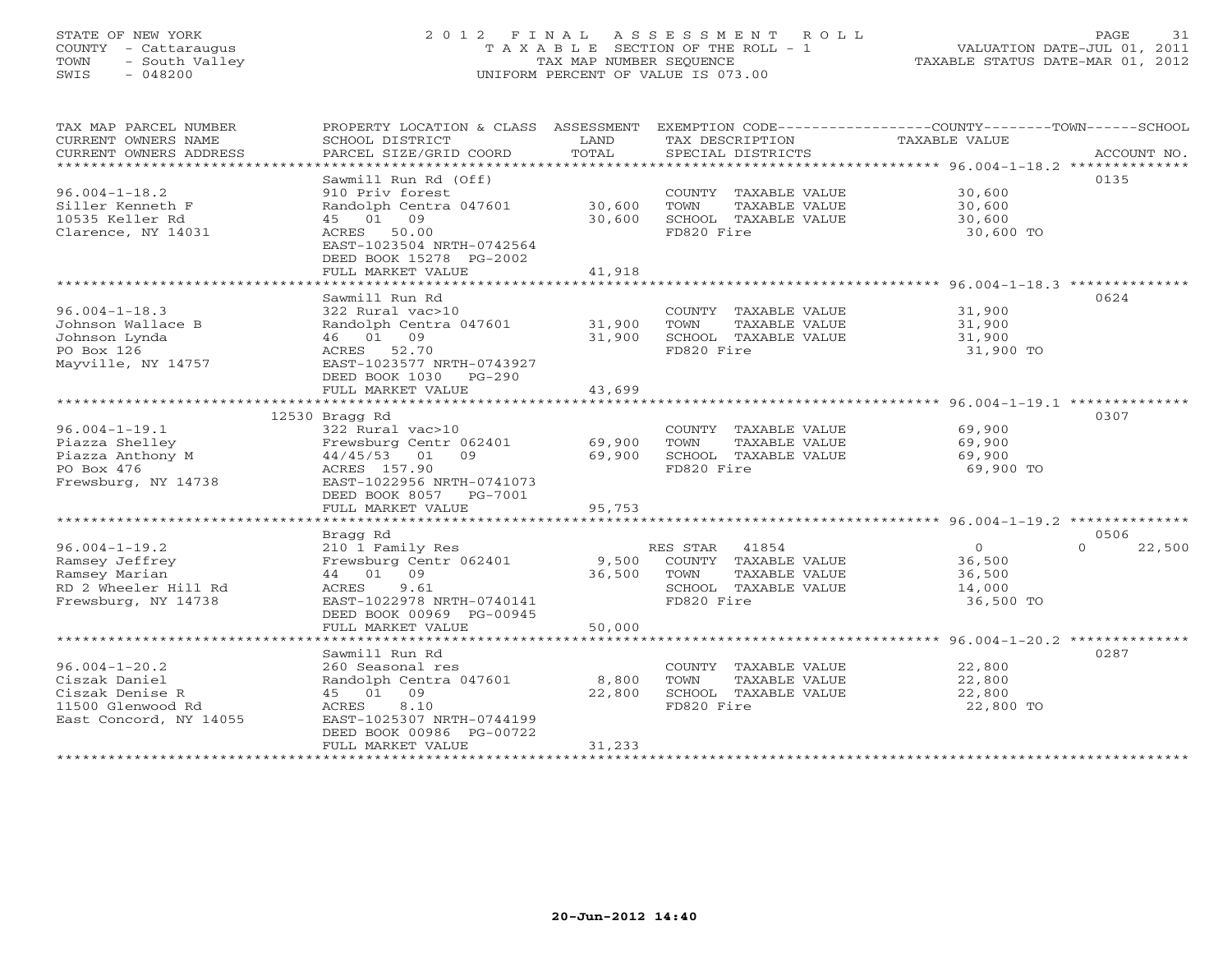# STATE OF NEW YORK 2 0 1 2 F I N A L A S S E S S M E N T R O L L PAGE 32 COUNTY - Cattaraugus T A X A B L E SECTION OF THE ROLL - 1 VALUATION DATE-JUL 01, 2011 TOWN - South Valley TAX MAP NUMBER SEQUENCE TAXABLE STATUS DATE-MAR 01, 2012 SWIS - 048200 UNIFORM PERCENT OF VALUE IS 073.00UNIFORM PERCENT OF VALUE IS 073.00

| TAX MAP PARCEL NUMBER                         | PROPERTY LOCATION & CLASS ASSESSMENT                 |                | EXEMPTION CODE-----------------COUNTY-------TOWN------SCHOOL |                |          |             |
|-----------------------------------------------|------------------------------------------------------|----------------|--------------------------------------------------------------|----------------|----------|-------------|
| CURRENT OWNERS NAME<br>CURRENT OWNERS ADDRESS | SCHOOL DISTRICT<br>PARCEL SIZE/GRID COORD            | LAND<br>TOTAL  | TAX DESCRIPTION<br>SPECIAL DISTRICTS                         | TAXABLE VALUE  |          | ACCOUNT NO. |
| ***********************                       |                                                      |                |                                                              |                |          |             |
|                                               | 12519 Sawmill Run Rd                                 |                |                                                              |                | 0249     |             |
| $96.004 - 1 - 21$                             | 210 1 Family Res                                     |                | WVET CO<br>41122                                             | 7,380          | $\Omega$ | $\circ$     |
| Schuckers Paul J                              | Randolph Centra 047601                               | 3,200 RES STAR | 41854                                                        | $\circ$        | $\circ$  | 22,500      |
| 12519 Sawmill Run Rd                          | 37 01 09                                             | 49,200         | COUNTY TAXABLE VALUE                                         | 41,820         |          |             |
| Frewsburg, NY 14738                           | FRNT 114.50 DPTH 224.50                              |                | TAXABLE VALUE<br>TOWN                                        | 49,200         |          |             |
|                                               | EAST-1026568 NRTH-0743876                            |                | SCHOOL TAXABLE VALUE                                         | 26,700         |          |             |
|                                               | DEED BOOK 00974 PG-00902                             |                | FD820 Fire                                                   | 49,200 TO      |          |             |
|                                               | FULL MARKET VALUE                                    | 67,397         |                                                              |                |          |             |
|                                               |                                                      |                |                                                              |                | 0044     |             |
| $96.004 - 1 - 22$                             | Sawmill Run Rd<br>314 Rural vac<10                   |                | COUNTY TAXABLE VALUE                                         | 4,900          |          |             |
| Wellman Michael J                             | Randolph Centra 047601                               | 4,900          | TOWN<br>TAXABLE VALUE                                        | 4,900          |          |             |
| Wellman Jo Ann L                              | 37 01 09                                             | 4,900          | SCHOOL TAXABLE VALUE                                         | 4,900          |          |             |
| 948 Hunt RD                                   | 2.10<br>ACRES                                        |                | FD820 Fire                                                   | 4,900 TO       |          |             |
| Lakewood, NY 14750                            | EAST-1026650 NRTH-0744207                            |                |                                                              |                |          |             |
|                                               | DEED BOOK 16301 PG-6001                              |                |                                                              |                |          |             |
|                                               | FULL MARKET VALUE                                    | 6,712          |                                                              |                |          |             |
|                                               |                                                      |                |                                                              |                |          |             |
|                                               | Sawmill Run Rd                                       |                |                                                              |                | 0066     |             |
| $96.004 - 1 - 23$                             | 314 Rural vac<10                                     |                | COUNTY TAXABLE VALUE                                         | 4,000          |          |             |
| Smith Robert C                                | Randolph Centra 047601                               | 4,000          | TOWN<br>TAXABLE VALUE                                        | 4,000          |          |             |
| Cook-Smith Heather J                          | 37 01 09                                             | 4,000          | SCHOOL TAXABLE VALUE                                         | 4,000          |          |             |
| 7121 Pittsford-Palmyra Rd                     | 1.00<br>ACRES                                        |                | FD820 Fire                                                   | 4,000 TO       |          |             |
| Fairport, NY 14601                            | EAST-1026846 NRTH-0744204<br>DEED BOOK 16301 PG-6001 |                |                                                              |                |          |             |
|                                               | FULL MARKET VALUE                                    | 5,479          |                                                              |                |          |             |
|                                               |                                                      |                |                                                              |                |          |             |
|                                               | Sawmill Run Rd                                       |                |                                                              |                | 0235     |             |
| $96.004 - 1 - 24.1$                           | 210 1 Family Res                                     |                | COUNTY TAXABLE VALUE                                         | 159,000        |          |             |
| Wellman JoAnn L                               | Randolph Centra 047601                               | 22,000         | TOWN<br>TAXABLE VALUE                                        | 159,000        |          |             |
| Wellman Michael J                             | 37 01 09                                             | 159,000        | SCHOOL TAXABLE VALUE                                         | 159,000        |          |             |
| 948 Hunt Rd                                   | 25.40<br>ACRES                                       |                | FD820 Fire                                                   | 159,000 TO     |          |             |
| Lakewood, NY 14750                            | EAST-1027142 NRTH-0743182                            |                |                                                              |                |          |             |
|                                               | DEED BOOK 15560 PG-8001                              |                |                                                              |                |          |             |
|                                               | FULL MARKET VALUE                                    | 217,808        |                                                              |                |          |             |
|                                               | 857 Sawmill Run Rd                                   |                |                                                              |                | 0486     |             |
| $96.004 - 1 - 24.2$                           | 210 1 Family Res                                     |                | RES STAR<br>41854                                            | $\overline{0}$ | $\Omega$ | 22,500      |
| Rosenberg Kenneth E                           | Randolph Centra 047601                               | 12,000         | COUNTY TAXABLE VALUE                                         | 72,500         |          |             |
| Rosenberg Penny L                             | 37 01 09                                             | 72,500         | TOWN<br>TAXABLE VALUE                                        | 72,500         |          |             |
| 857 Hillside Dr                               | FRNT 199.42 DPTH 204.75                              |                | SCHOOL TAXABLE VALUE                                         | 50,000         |          |             |
| Frewsburg, NY 14738                           | ACRES 13.45                                          |                | FD820 Fire                                                   | 72,500 TO      |          |             |
|                                               | EAST-1026688 NRTH-0742969                            |                |                                                              |                |          |             |
|                                               | DEED BOOK 6190 PG-8001                               |                |                                                              |                |          |             |
|                                               | FULL MARKET VALUE                                    | 99,315         |                                                              |                |          |             |
|                                               |                                                      |                |                                                              |                |          |             |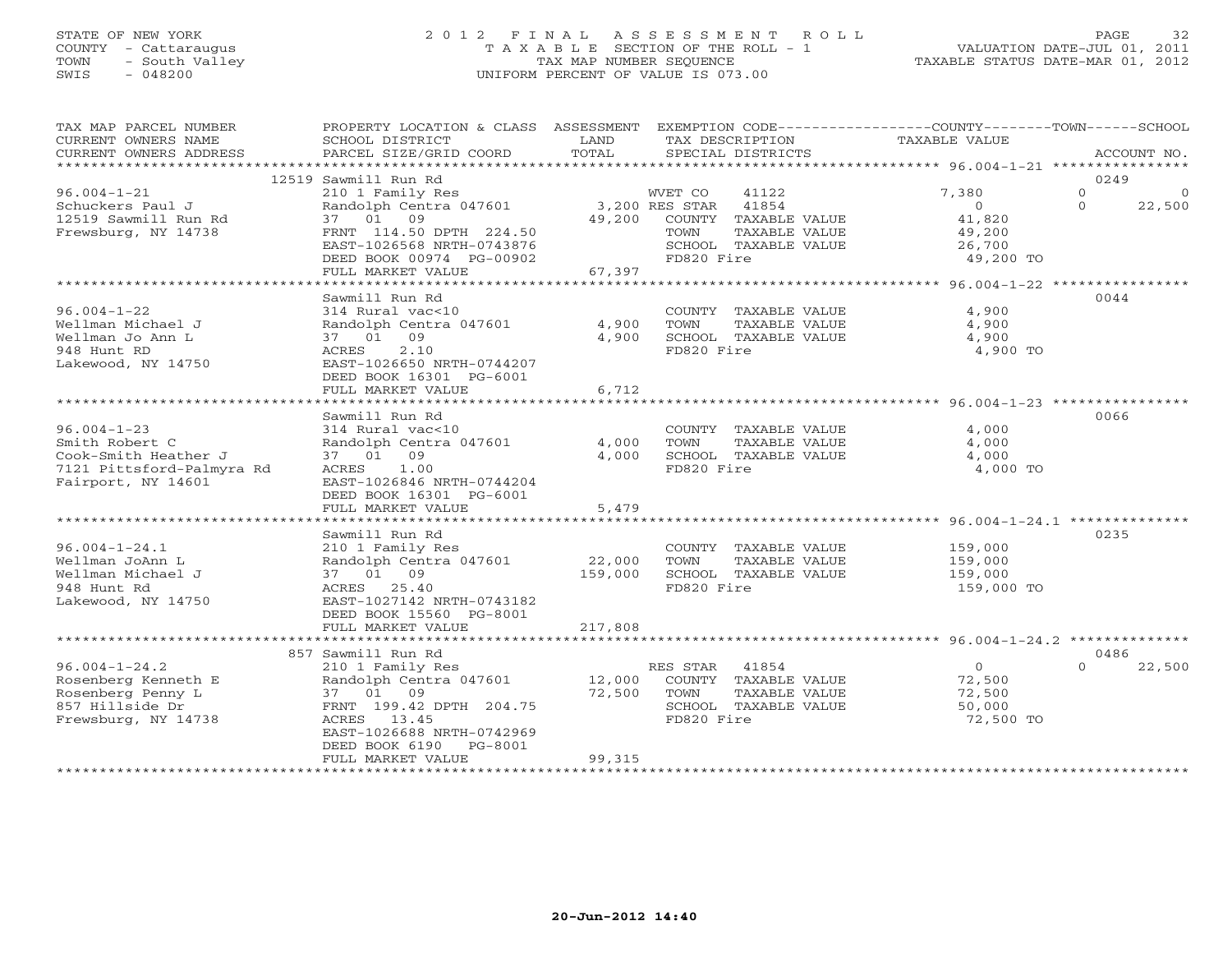# STATE OF NEW YORK 2 0 1 2 F I N A L A S S E S S M E N T R O L L PAGE 33 COUNTY - Cattaraugus T A X A B L E SECTION OF THE ROLL - 1 VALUATION DATE-JUL 01, 2011 TOWN - South Valley TAX MAP NUMBER SEQUENCE TAXABLE STATUS DATE-MAR 01, 2012 SWIS - 048200 UNIFORM PERCENT OF VALUE IS 073.00UNIFORM PERCENT OF VALUE IS 073.00

| TAX MAP PARCEL NUMBER                                                                                         | PROPERTY LOCATION & CLASS ASSESSMENT                                                                                                                                                     |                  |                                                                                     | EXEMPTION CODE-----------------COUNTY-------TOWN------SCHOOL         |                    |
|---------------------------------------------------------------------------------------------------------------|------------------------------------------------------------------------------------------------------------------------------------------------------------------------------------------|------------------|-------------------------------------------------------------------------------------|----------------------------------------------------------------------|--------------------|
|                                                                                                               | 12483 Sawmill Run Rd                                                                                                                                                                     |                  |                                                                                     |                                                                      | 0591               |
| $96.004 - 1 - 24.5$<br>Luce Bradley W<br>Luce Denise E<br>12483 Sawmill Run Rd<br>Frewsburg, NY 14738         | 210 1 Family Res<br>Randolph Centra 047601 7,400 COUNTY TAXABLE VALUE 65,100<br>37 01 09<br>5.40<br>ACRES<br>EAST-1027242 NRTH-0743739<br>DEED BOOK 868<br>PG-00919<br>FULL MARKET VALUE | 65,100<br>89,178 | RES STAR 41854<br>TOWN<br>TAXABLE VALUE<br>FD820 Fire                               | $\overline{0}$<br>65,100<br>SCHOOL TAXABLE VALUE 42,600<br>65,100 TO | $\Omega$<br>22,500 |
|                                                                                                               | Sawmill Run Rd (Off)                                                                                                                                                                     |                  |                                                                                     |                                                                      | 0684               |
| $96.004 - 1 - 24.8$<br>Adam James A<br>880 Hillside Dr<br>Frewsburg, NY 14738                                 | 270 Mfg housing<br>Randolph Centra 047601 3,300 COUNTY TAXABLE VALUE<br>37 01 09<br>FRNT 130.80 DPTH 198.30<br>EAST-1026745 NRTH-0743643<br>DEED BOOK 00960 PG-00413                     | 18,300           | RES STAR 41854<br>TOWN<br>TAXABLE VALUE<br>SCHOOL TAXABLE VALUE<br>FD820 Fire       | $\overline{0}$<br>18,300<br>18,300<br>$\sim$ 0<br>18,300 TO          | $\Omega$<br>18,300 |
|                                                                                                               | FULL MARKET VALUE                                                                                                                                                                        | 25,068           |                                                                                     |                                                                      |                    |
| $96.004 - 1 - 25.1$<br>Brown Carl R<br>Brown Doris H<br>409 Main St                                           | Sawmill Run Rd<br>260 Seasonal res<br>Randolph Centra 047601 33,400<br>Randolph Centra 047601<br>37    01    09<br>ACRES    92.24<br>EAST-1027487 NRTH-0742051                           | 39,600           | TOWN<br>TAXABLE VALUE<br>SCHOOL TAXABLE VALUE<br>FD820 Fire                         | COUNTY TAXABLE VALUE 39,600<br>39,600<br>39,600<br>39,600 TO         | 0012               |
| PO Box 129<br>Spartansburg, PA 16434 DEED BOOK 881                                                            | PG-00862<br>FULL MARKET VALUE                                                                                                                                                            | 54,247           |                                                                                     |                                                                      |                    |
|                                                                                                               | 12434 Sawmill Run Rd                                                                                                                                                                     |                  |                                                                                     |                                                                      | 0582               |
| $96.004 - 1 - 25.2$<br>Schuckers Paul J<br>Cuhel-Schuckers Amy<br>12519 Sawmill Run Rd<br>Frewsburg, NY 14738 | 270 Mfg housing<br>Randolph Centra 047601 5,000<br>37 01 09<br>ACRES 4.30<br>EAST-1028194 NRTH-0744176<br>DEED BOOK 15268 PG-4001                                                        | 15,200           | TOWN<br>TAXABLE VALUE<br>SCHOOL TAXABLE VALUE<br>FD820 Fire                         | COUNTY TAXABLE VALUE 15,200<br>15,200<br>15,200<br>15,200 TO         |                    |
|                                                                                                               | FULL MARKET VALUE                                                                                                                                                                        | 20,822           |                                                                                     |                                                                      |                    |
| $96.004 - 1 - 25.3$<br>Carrow Mark J<br>Piniewski Stanley<br>455 Vistula Ave<br>Orchard Park, NY 14127        | Sawmill Run Rd<br>270 Mfg housing<br>Randolph Centra 047601 4,600<br>37 01 09<br>1.70<br>ACRES<br>EAST-1027856 NRTH-0744175<br>DEED BOOK 909<br>PG-00198                                 | 14,100<br>19,315 | COUNTY TAXABLE VALUE<br>TAXABLE VALUE<br>TOWN<br>SCHOOL TAXABLE VALUE<br>FD820 Fire | 14,100<br>14,100<br>14,100<br>14,100 TO                              | 0598               |
|                                                                                                               | FULL MARKET VALUE                                                                                                                                                                        |                  |                                                                                     |                                                                      |                    |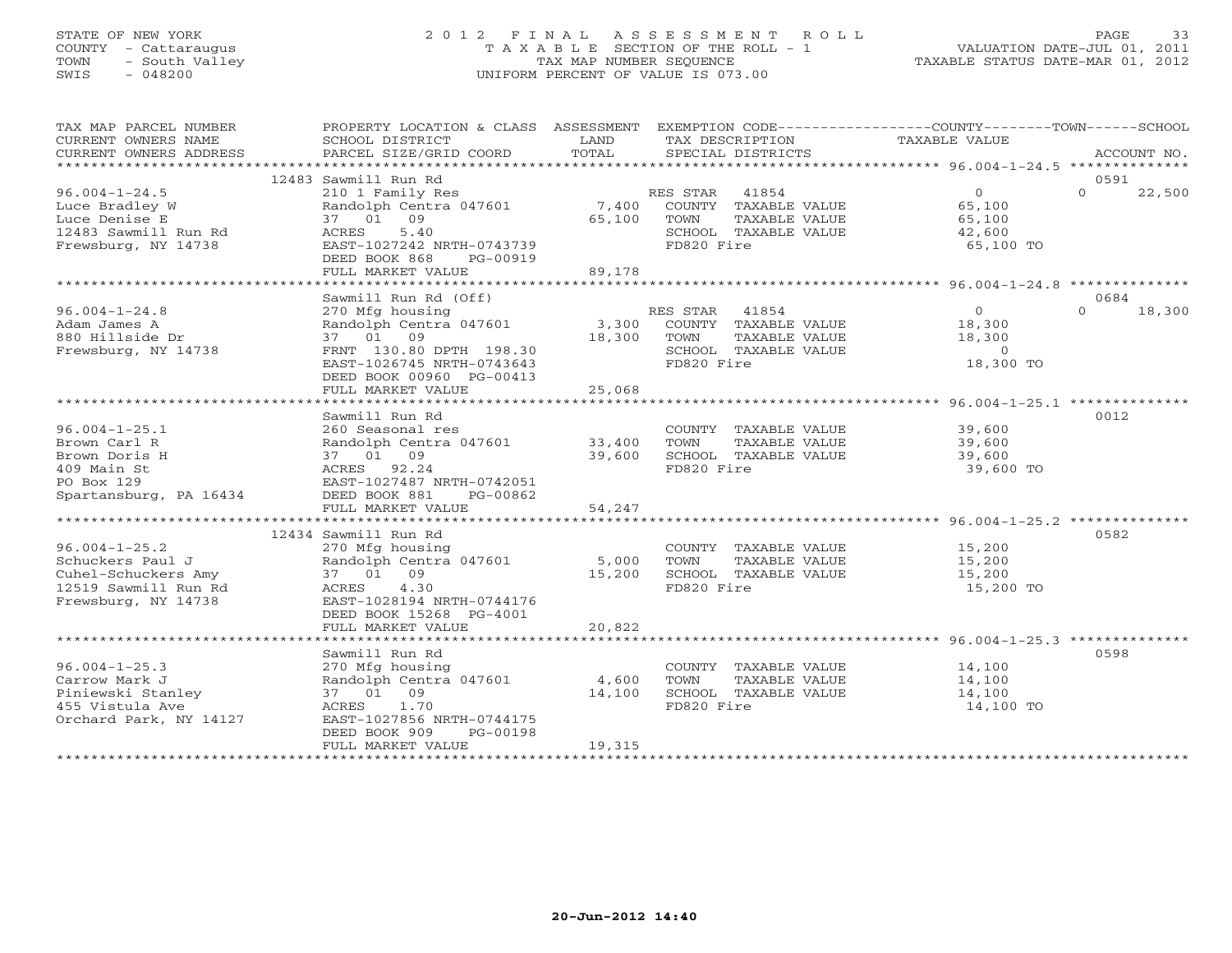# STATE OF NEW YORK 2 0 1 2 F I N A L A S S E S S M E N T R O L L PAGE 34 COUNTY - Cattaraugus T A X A B L E SECTION OF THE ROLL - 1 VALUATION DATE-JUL 01, 2011 TOWN - South Valley TAX MAP NUMBER SEQUENCE TAXABLE STATUS DATE-MAR 01, 2012 SWIS - 048200 UNIFORM PERCENT OF VALUE IS 073.00UNIFORM PERCENT OF VALUE IS 073.00

| TAX MAP PARCEL NUMBER<br>CURRENT OWNERS NAME<br>CURRENT OWNERS ADDRESS<br>*********************** | PROPERTY LOCATION & CLASS ASSESSMENT<br>SCHOOL DISTRICT<br>PARCEL SIZE/GRID COORD | LAND<br>TOTAL | TAX DESCRIPTION<br>SPECIAL DISTRICTS | EXEMPTION CODE-----------------COUNTY-------TOWN------SCHOOL<br><b>TAXABLE VALUE</b><br>ACCOUNT NO. |
|---------------------------------------------------------------------------------------------------|-----------------------------------------------------------------------------------|---------------|--------------------------------------|-----------------------------------------------------------------------------------------------------|
|                                                                                                   | 12468 Sawmill Run Rd                                                              |               |                                      | 0767                                                                                                |
|                                                                                                   |                                                                                   |               | COUNTY TAXABLE VALUE                 |                                                                                                     |
| $96.004 - 1 - 25.4$<br>Selice James                                                               | 210 1 Family Res<br>Randolph Centra 047601                                        | 5,900         | TOWN<br>TAXABLE VALUE                | 54,400<br>54,400                                                                                    |
| 170 Velore Ave                                                                                    | 37 1 9                                                                            | 54,400        | SCHOOL TAXABLE VALUE                 | 54,400                                                                                              |
| Orchard Park, NY 14127                                                                            | 2.35<br>ACRES                                                                     |               |                                      |                                                                                                     |
|                                                                                                   | DEED BOOK 11783 PG-3001                                                           |               |                                      |                                                                                                     |
|                                                                                                   | FULL MARKET VALUE                                                                 | 74,521        |                                      |                                                                                                     |
|                                                                                                   | ********************                                                              |               |                                      |                                                                                                     |
|                                                                                                   | Sawmill Run Rd                                                                    |               |                                      | 0381                                                                                                |
| $96.004 - 1 - 26$                                                                                 | 260 Seasonal res                                                                  |               | COUNTY TAXABLE VALUE                 | 22,200                                                                                              |
| White David A                                                                                     | Randolph Centra 047601                                                            | 3,600         | TOWN<br>TAXABLE VALUE                | 22,200                                                                                              |
| White Maria E                                                                                     | 37 01 09                                                                          | 22,200        | SCHOOL TAXABLE VALUE                 | 22,200                                                                                              |
| 28 Welch Ave                                                                                      | FRNT 165.00 DPTH 173.00                                                           |               | FD820 Fire                           | 22,200 TO                                                                                           |
| Bradford, PA 16701                                                                                | EAST-1028373 NRTH-0743876                                                         |               |                                      |                                                                                                     |
|                                                                                                   | DEED BOOK 00959 PG-00813                                                          |               |                                      |                                                                                                     |
|                                                                                                   | FULL MARKET VALUE                                                                 | 30,411        |                                      |                                                                                                     |
|                                                                                                   | * * * * * * * * * * * * * * * * *                                                 | ********      |                                      | ********************* 96.004-1-27.1 ***************                                                 |
|                                                                                                   | Sawmill Run Rd                                                                    |               |                                      | 0351                                                                                                |
| $96.004 - 1 - 27.1$                                                                               | 260 Seasonal res                                                                  |               | COUNTY TAXABLE VALUE                 | 41,800                                                                                              |
| Siwy Theodore A                                                                                   | Randolph Centra 047601                                                            | 6,800         | TOWN<br>TAXABLE VALUE                | 41,800                                                                                              |
| 66 Vistula Ave                                                                                    | 37 01<br>09                                                                       | 41,800        | SCHOOL TAXABLE VALUE                 | 41,800                                                                                              |
| Orchard Park, NY 14127                                                                            | Life Use - Thaddeus/maria                                                         |               | FD820 Fire                           | 41,800 TO                                                                                           |
|                                                                                                   | ACRES<br>4.45                                                                     |               |                                      |                                                                                                     |
|                                                                                                   | EAST-1028632 NRTH-0743490                                                         |               |                                      |                                                                                                     |
|                                                                                                   | DEED BOOK 00996 PG-00202                                                          |               |                                      |                                                                                                     |
|                                                                                                   | FULL MARKET VALUE                                                                 | 57,260        |                                      |                                                                                                     |
|                                                                                                   | *************************                                                         |               |                                      | ****************************** 96.004-1-27.2 *******                                                |
|                                                                                                   | Sawmill Run Rd                                                                    |               |                                      | 0735                                                                                                |
| $96.004 - 1 - 27.2$                                                                               | 314 Rural vac<10                                                                  |               | COUNTY TAXABLE VALUE                 | 1,400                                                                                               |
| Siwy Theodore A                                                                                   | Randolph Centra 047601                                                            | 1,400         | TOWN<br>TAXABLE VALUE                | 1,400                                                                                               |
| 66 Vistula Ave                                                                                    | 37 1 9                                                                            | 1,400         | SCHOOL TAXABLE VALUE                 | 1,400                                                                                               |
| Orchard Park, NY 14127                                                                            | FRNT 30.00 DPTH 590.00                                                            |               | FD820 Fire                           | 1,400 TO                                                                                            |
|                                                                                                   | EAST-1028800 NRTH-0743500                                                         |               |                                      |                                                                                                     |
|                                                                                                   | DEED BOOK 6855 PG-7001                                                            |               |                                      |                                                                                                     |
|                                                                                                   | FULL MARKET VALUE                                                                 | 1,918         |                                      |                                                                                                     |
|                                                                                                   |                                                                                   |               |                                      |                                                                                                     |
|                                                                                                   | Sawmill Run Rd                                                                    |               |                                      | 0131                                                                                                |
| $96.004 - 1 - 28$                                                                                 | 260 Seasonal res                                                                  |               | COUNTY TAXABLE VALUE                 | 23,300                                                                                              |
| Greene Sean L                                                                                     | Randolph Centra 047601                                                            | 4,100         | TOWN<br>TAXABLE VALUE                | 23,300                                                                                              |
| 5750 Cloverfield Dr<br>Hamburg, NY 14075                                                          | 37 01 09<br>Ff 150.00                                                             | 23,300        | SCHOOL TAXABLE VALUE<br>FD820 Fire   | 23,300<br>23,300 TO                                                                                 |
|                                                                                                   | 1.15<br>ACRES                                                                     |               |                                      |                                                                                                     |
|                                                                                                   | EAST-1028827 NRTH-0744169                                                         |               |                                      |                                                                                                     |
|                                                                                                   | DEED BOOK 00965 PG-01143                                                          |               |                                      |                                                                                                     |
|                                                                                                   | FULL MARKET VALUE                                                                 | 31,918        |                                      |                                                                                                     |
|                                                                                                   |                                                                                   |               |                                      |                                                                                                     |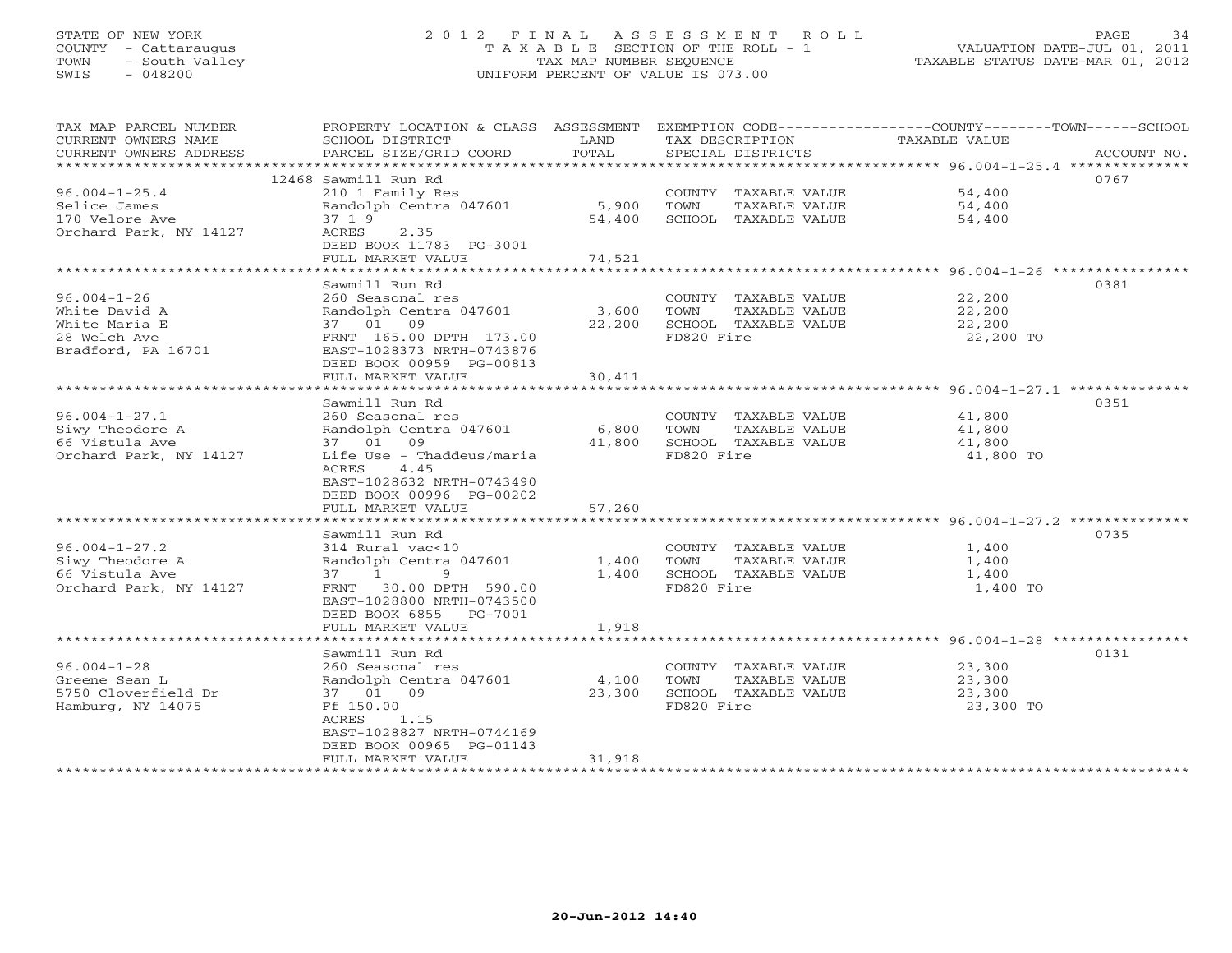# STATE OF NEW YORK 2 0 1 2 F I N A L A S S E S S M E N T R O L L PAGE 35 COUNTY - Cattaraugus T A X A B L E SECTION OF THE ROLL - 1 VALUATION DATE-JUL 01, 2011 TOWN - South Valley TAX MAP NUMBER SEQUENCE TAXABLE STATUS DATE-MAR 01, 2012 SWIS - 048200 UNIFORM PERCENT OF VALUE IS 073.00UNIFORM PERCENT OF VALUE IS 073.00

| TAX MAP PARCEL NUMBER                                                                                                                                          | PROPERTY LOCATION & CLASS ASSESSMENT |        |                             | EXEMPTION CODE-----------------COUNTY-------TOWN------SCHOOL |
|----------------------------------------------------------------------------------------------------------------------------------------------------------------|--------------------------------------|--------|-----------------------------|--------------------------------------------------------------|
| CURRENT OWNERS NAME                                                                                                                                            | SCHOOL DISTRICT                      | LAND   | TAX DESCRIPTION             | TAXABLE VALUE                                                |
| CURRENT OWNERS ADDRESS                                                                                                                                         | PARCEL SIZE/GRID COORD               | TOTAL  | SPECIAL DISTRICTS           | ACCOUNT NO.                                                  |
|                                                                                                                                                                |                                      |        |                             |                                                              |
|                                                                                                                                                                | 12354 Sawmill Run Rd                 |        |                             | 0393                                                         |
| $96.004 - 1 - 29$                                                                                                                                              | 210 1 Family Res                     |        | COUNTY TAXABLE VALUE 62,600 |                                                              |
|                                                                                                                                                                |                                      | 7,600  | TOWN<br>TAXABLE VALUE       | 62,600                                                       |
|                                                                                                                                                                |                                      | 62,600 | SCHOOL TAXABLE VALUE        | 62,600                                                       |
|                                                                                                                                                                |                                      |        | FD820 Fire                  | 62,600 TO                                                    |
| Yuschik Matthew Randolph Centra 047601<br>Holmes Geraldine 37 01 09<br>3760 Earls Court View ACRES 5.78<br>Cincinnati, OH 45226-1968 EAST-1029358 NRTH-0744179 |                                      |        |                             |                                                              |
|                                                                                                                                                                | DEED BOOK 1016 PG-766                |        |                             |                                                              |
|                                                                                                                                                                | FULL MARKET VALUE                    | 85,753 |                             |                                                              |
|                                                                                                                                                                |                                      |        |                             |                                                              |
|                                                                                                                                                                | 12397 Sawmill Run Rd                 |        |                             | 0364                                                         |
| $96.004 - 1 - 30.1$                                                                                                                                            | 240 Rural res                        |        | COUNTY TAXABLE VALUE        | 66,500                                                       |
| Siwy Theodore A                                                                                                                                                | Randolph Centra 047601 35,400        |        | TOWN<br>TAXABLE VALUE       | 66,500                                                       |
| 66 Vistula Ave                                                                                                                                                 | 37 01 09                             | 66,500 | SCHOOL TAXABLE VALUE        | 66,500                                                       |
| Orchard Park, NY 14127                                                                                                                                         | ACRES 102.16                         |        | FD820 Fire                  | 66,500 TO                                                    |
|                                                                                                                                                                | EAST-1028978 NRTH-0742514            |        |                             |                                                              |
|                                                                                                                                                                | DEED BOOK 6855 PG-7001               |        |                             |                                                              |
|                                                                                                                                                                | FULL MARKET VALUE                    | 91,096 |                             |                                                              |
|                                                                                                                                                                |                                      |        |                             |                                                              |
|                                                                                                                                                                | Sawmill Run Rd                       |        |                             | 0728                                                         |
| $96.004 - 1 - 30.2$                                                                                                                                            | 314 Rural vac<10                     |        | COUNTY TAXABLE VALUE        | 4,000                                                        |
| Siwy Theodore A                                                                                                                                                | Randolph Centra 047601               | 4,000  | TOWN<br>TAXABLE VALUE       | 4,000                                                        |
| 66 Vistula Ave                                                                                                                                                 | 37/1/9                               | 4,000  | SCHOOL TAXABLE VALUE        | 4,000                                                        |
| Orchard Park, NY 14127                                                                                                                                         | 1.00<br>ACRES                        |        | FD820 Fire                  | 4,000 TO                                                     |
|                                                                                                                                                                | EAST-1028579 NRTH-0743874            |        |                             |                                                              |
|                                                                                                                                                                | DEED BOOK 1030 PG-130                |        |                             |                                                              |
|                                                                                                                                                                | FULL MARKET VALUE                    | 5,479  |                             |                                                              |
|                                                                                                                                                                |                                      |        |                             |                                                              |
|                                                                                                                                                                | Sawmill Run Rd                       |        |                             | 0394                                                         |
| $96.004 - 1 - 31$                                                                                                                                              | 314 Rural vac<10                     |        | COUNTY TAXABLE VALUE        | 6,300                                                        |
| Yuschik Matthew J                                                                                                                                              | Randolph Centra 047601               | 6,300  | TOWN<br>TAXABLE VALUE       | 6,300                                                        |
| Yuschik Richard                                                                                                                                                | 37 01 09                             | 6,300  | SCHOOL TAXABLE VALUE        | 6,300                                                        |
| 3760 Earls Court View                                                                                                                                          | 3.91<br>ACRES                        |        | FD820 Fire                  | 6,300 TO                                                     |
| Cincinnati, OH 45226-1968                                                                                                                                      | EAST-1029414 NRTH-0743497            |        |                             |                                                              |
|                                                                                                                                                                | DEED BOOK 681<br>PG-00582            |        |                             |                                                              |
|                                                                                                                                                                | FULL MARKET VALUE                    | 8,630  |                             |                                                              |
|                                                                                                                                                                |                                      |        |                             |                                                              |
|                                                                                                                                                                | Sawmill Run Rd                       |        |                             | 0363                                                         |
| $96.004 - 1 - 32$                                                                                                                                              | 270 Mfg housing                      |        | COUNTY TAXABLE VALUE        | 10,400                                                       |
| Woroniecki Deborah K                                                                                                                                           | Randolph Centra 047601               | 5,400  | TOWN<br>TAXABLE VALUE       | 10,400                                                       |
| 20 Thomas St                                                                                                                                                   | 37 01 09                             | 10,400 | SCHOOL TAXABLE VALUE        | 10,400                                                       |
| Buffalo, NY 14206                                                                                                                                              | 2.78<br>ACRES                        |        | FD820 Fire                  | 10,400 TO                                                    |
|                                                                                                                                                                | EAST-1029542 NRTH-0743326            |        |                             |                                                              |
|                                                                                                                                                                | PG-7002<br>DEED BOOK 4956            |        |                             |                                                              |
|                                                                                                                                                                | FULL MARKET VALUE                    | 14,247 |                             |                                                              |
|                                                                                                                                                                |                                      |        |                             |                                                              |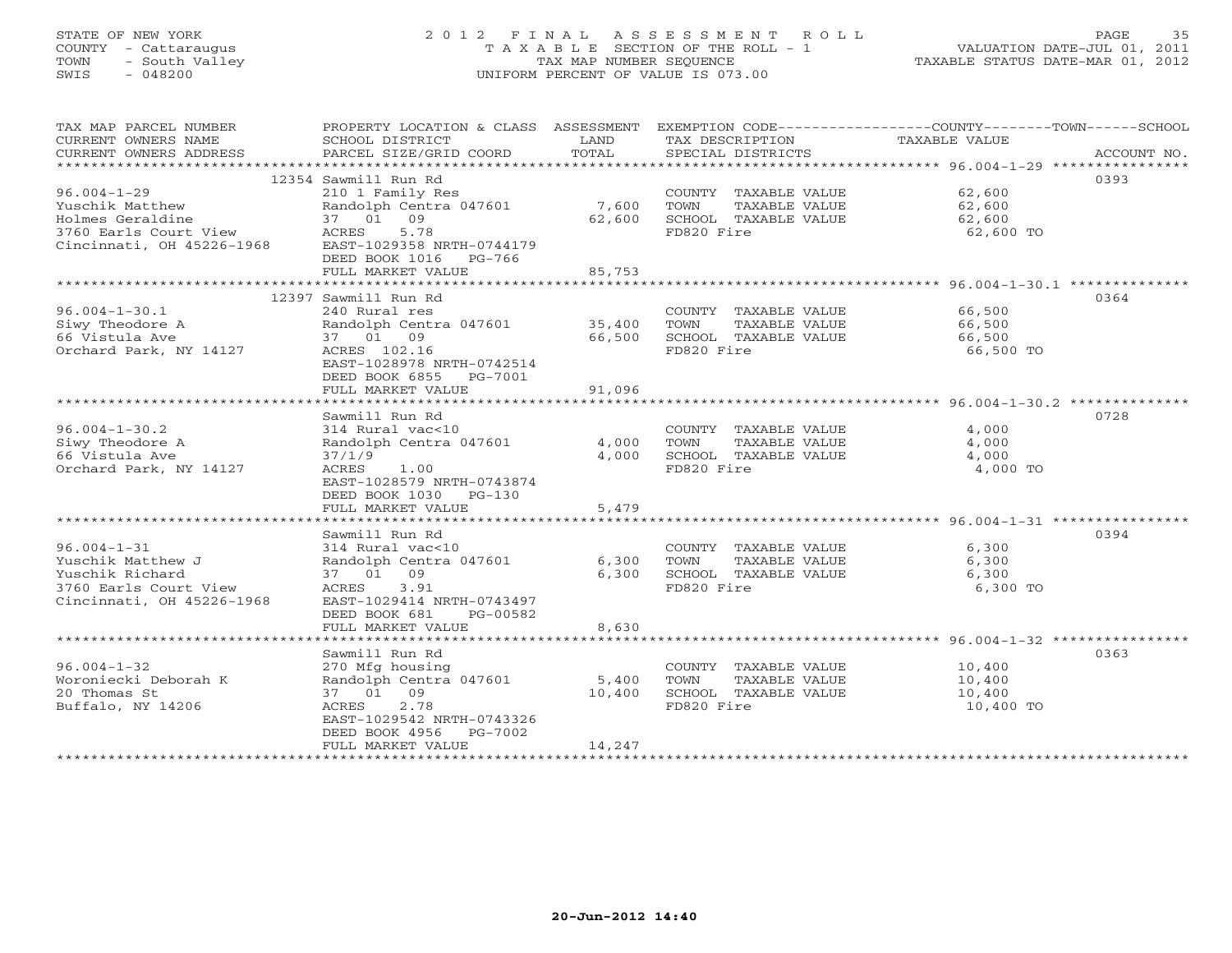# STATE OF NEW YORK 2 0 1 2 F I N A L A S S E S S M E N T R O L L PAGE 36 COUNTY - Cattaraugus T A X A B L E SECTION OF THE ROLL - 1 VALUATION DATE-JUL 01, 2011 TOWN - South Valley TAX MAP NUMBER SEQUENCE TAXABLE STATUS DATE-MAR 01, 2012 SWIS - 048200 UNIFORM PERCENT OF VALUE IS 073.00UNIFORM PERCENT OF VALUE IS 073.00

| TAX MAP PARCEL NUMBER<br>CURRENT OWNERS NAME<br>CURRENT OWNERS ADDRESS<br>************************* | PROPERTY LOCATION & CLASS ASSESSMENT<br>SCHOOL DISTRICT<br>PARCEL SIZE/GRID COORD                                                                                               | LAND<br>TOTAL                 | TAX DESCRIPTION<br>SPECIAL DISTRICTS                                                                    | EXEMPTION CODE-----------------COUNTY-------TOWN------SCHOOL<br>TAXABLE VALUE | ACCOUNT NO. |
|-----------------------------------------------------------------------------------------------------|---------------------------------------------------------------------------------------------------------------------------------------------------------------------------------|-------------------------------|---------------------------------------------------------------------------------------------------------|-------------------------------------------------------------------------------|-------------|
| $96.004 - 1 - 33$<br>Mariano John<br>5681 POWER Rd<br>Orchard Park, NY 14127                        | Sawmill Run Rd<br>260 Seasonal res<br>Randolph Centra 047601<br>37 01 09<br>6.87<br>ACRES<br>EAST-1029743 NRTH-0743584<br>DEED BOOK 999<br>$PG-514$<br>FULL MARKET VALUE        | 8,100<br>39,100<br>53,562     | COUNTY TAXABLE VALUE<br>TOWN<br>TAXABLE VALUE<br>SCHOOL TAXABLE VALUE<br>FD820 Fire                     | 39,100<br>39,100<br>39,100<br>39,100 TO                                       | 0056        |
|                                                                                                     | 12319 Sawmill Run Rd                                                                                                                                                            |                               |                                                                                                         |                                                                               | 0273        |
| $96.004 - 1 - 34$<br>Woroniecki Christine<br>Narconis Roman<br>20 Thomas St<br>Buffalo, NY 14206    | 260 Seasonal res<br>Randolph Centra 047601<br>37 01 09<br>ACRES 34.24<br>EAST-1030053 NRTH-0743093<br>DEED BOOK 2118<br>PG-9001                                                 | 21,000<br>35,800              | COUNTY TAXABLE VALUE<br>TOWN<br>TAXABLE VALUE<br>SCHOOL TAXABLE VALUE<br>FD820 Fire                     | 35,800<br>35,800<br>35,800<br>35,800 TO                                       |             |
|                                                                                                     | FULL MARKET VALUE                                                                                                                                                               | 49,041                        |                                                                                                         |                                                                               |             |
|                                                                                                     | Sawmill Run Rd                                                                                                                                                                  |                               |                                                                                                         |                                                                               | 0376        |
| $96.004 - 1 - 35$<br>Wellsville Timber Corp<br>PO Box 515<br>Fredonia, NY 14063                     | 910 Priv forest<br>Randolph Centra 047601<br>37 01 09<br>ACRES 52.25<br>EAST-1029074 NRTH-0740739                                                                               | 31,600<br>31,600              | FOREST/A74 47460<br>COUNTY TAXABLE VALUE<br>TAXABLE VALUE<br>TOWN<br>SCHOOL TAXABLE VALUE<br>FD820 Fire | 18,160<br>18,160<br>13,440<br>13,440<br>13,440<br>31,600 TO                   | 18,160      |
| MAY BE SUBJECT TO PAYMENT<br>UNDER RPTL480A UNTIL 2021                                              | DEED BOOK 713<br>PG-00886<br>FULL MARKET VALUE                                                                                                                                  | 43,288                        |                                                                                                         |                                                                               |             |
| *************************                                                                           |                                                                                                                                                                                 |                               |                                                                                                         |                                                                               |             |
| $96.004 - 1 - 37$<br>Oak Hill Timber Holdings LLC<br>3556 Lakeshore Rd Ste 620<br>Buffalo, NY 14219 | Gurnsey Hollow Rd (Off)<br>910 Priv forest<br>Randolph Centra 047601<br>36 01 09<br>ACRES 270.14<br>EAST-1028666 NRTH-0738448<br>DEED BOOK 1018<br>PG-740<br>FULL MARKET VALUE  | 186,600<br>186,600<br>255,616 | COUNTY TAXABLE VALUE<br><b>TOWN</b><br>TAXABLE VALUE<br>SCHOOL TAXABLE VALUE<br>FD820 Fire              | 186,600<br>186,600<br>186,600<br>186,600 TO                                   | 0152        |
|                                                                                                     |                                                                                                                                                                                 |                               |                                                                                                         |                                                                               |             |
| $96.004 - 1 - 38$<br>Oak Hill Timber Holdings LLC<br>3556 Lakeshore Rd Ste 620<br>Buffalo, NY 14219 | Gurnsey Hollow Rd (Off)<br>910 Priv forest<br>Randolph Centra 047601<br>36 01 09<br>ACRES 13.78<br>EAST-1026753 NRTH-0739289<br>DEED BOOK 1018<br>$PG-111$<br>FULL MARKET VALUE | 8,300<br>8,300<br>11,370      | COUNTY TAXABLE VALUE<br>TOWN<br>TAXABLE VALUE<br>SCHOOL TAXABLE VALUE<br>FD820 Fire                     | 8,300<br>8,300<br>8,300<br>8,300 TO                                           | 0168        |
|                                                                                                     |                                                                                                                                                                                 |                               |                                                                                                         |                                                                               |             |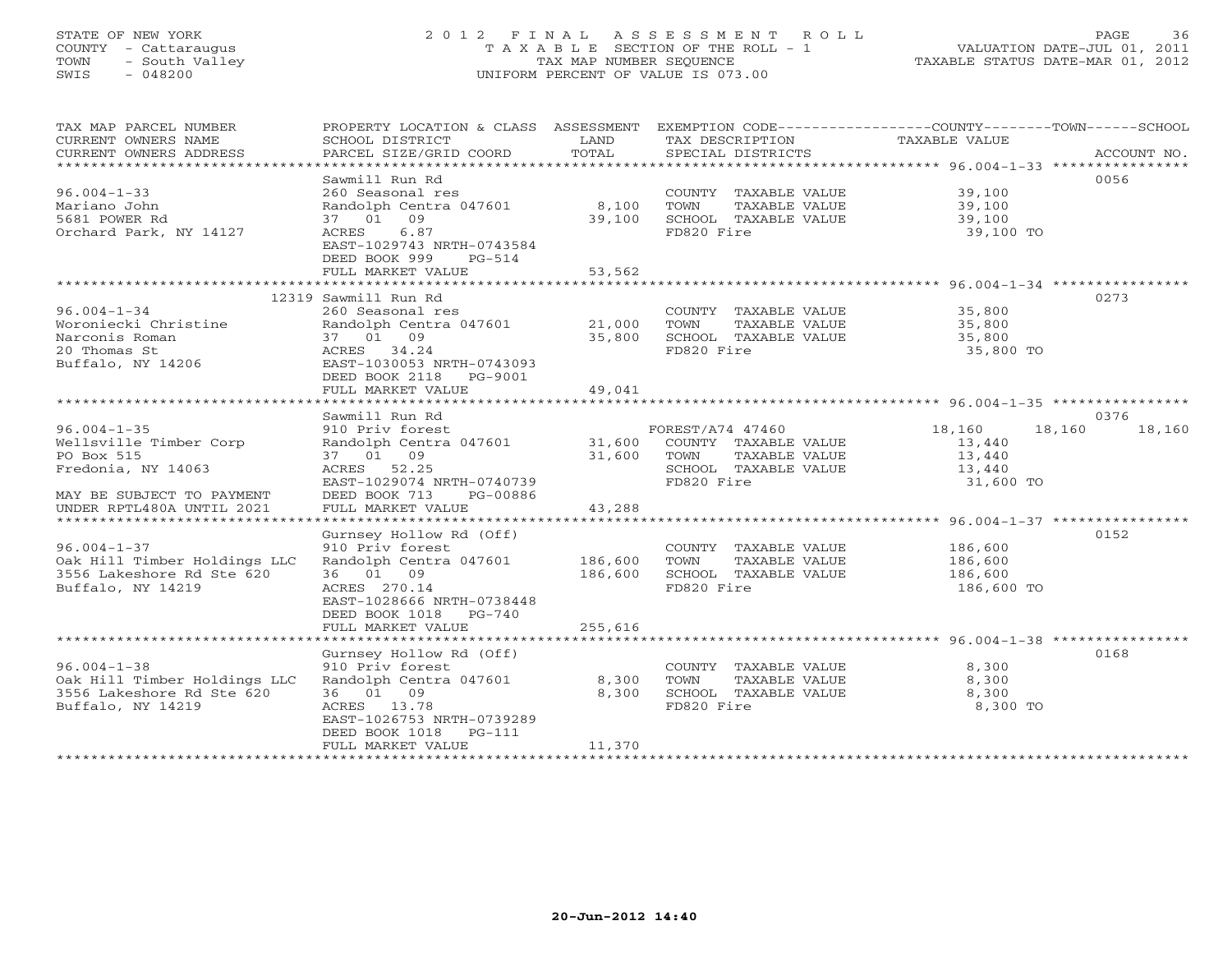# STATE OF NEW YORK 2 0 1 2 F I N A L A S S E S S M E N T R O L L PAGE 37 COUNTY - Cattaraugus T A X A B L E SECTION OF THE ROLL - 1 VALUATION DATE-JUL 01, 2011 TOWN - South Valley TAX MAP NUMBER SEQUENCE TAXABLE STATUS DATE-MAR 01, 2012 SWIS - 048200 UNIFORM PERCENT OF VALUE IS 073.00UNIFORM PERCENT OF VALUE IS 073.00

| TAX MAP PARCEL NUMBER<br>CURRENT OWNERS NAME<br>CURRENT OWNERS ADDRESS<br>***********************                | PROPERTY LOCATION & CLASS ASSESSMENT<br>SCHOOL DISTRICT<br>PARCEL SIZE/GRID COORD                                                                                       | LAND<br>TOTAL              | EXEMPTION CODE-----------------COUNTY-------TOWN------SCHOOL<br>TAX DESCRIPTION<br>SPECIAL DISTRICTS             | TAXABLE VALUE                                                   | ACCOUNT NO.                                |
|------------------------------------------------------------------------------------------------------------------|-------------------------------------------------------------------------------------------------------------------------------------------------------------------------|----------------------------|------------------------------------------------------------------------------------------------------------------|-----------------------------------------------------------------|--------------------------------------------|
| $96.004 - 1 - 39$<br>Chagrin Land LP<br>PO Box 707<br>Marienville, PA 16239                                      | Gurnsey Hollow Rd (Off)<br>910 Priv forest<br>Randolph Centra 047601<br>36 01 09<br>ACRES 35.77<br>EAST-1026718 NRTH-0737657<br>DEED BOOK 9064 PG-5004                  | 21,600<br>21,600           | COUNTY TAXABLE VALUE<br>TOWN<br>TAXABLE VALUE<br>SCHOOL TAXABLE VALUE<br>FD820 Fire                              | 21,600<br>21,600<br>21,600<br>21,600 TO                         | 0011                                       |
|                                                                                                                  | FULL MARKET VALUE                                                                                                                                                       | 29,589                     |                                                                                                                  |                                                                 |                                            |
| $96.004 - 1 - 40$<br>Laughlin Timothy D<br>Laughlin Jerome M<br>8333 Edinboro Rd<br>Erie, PA 16509               | Bragg Rd<br>260 Seasonal res<br>Randolph Centra 047601 17,600<br>44 01 09<br>ACRES 25.75<br>EAST-1026161 NRTH-0737667<br>DEED BOOK 14442 PG-6002                        | 24,600                     | COUNTY TAXABLE VALUE<br>TOWN<br>TAXABLE VALUE<br>SCHOOL TAXABLE VALUE<br>FD820 Fire                              | 24,600<br>24,600<br>24,600<br>24,600 TO                         | 0220                                       |
|                                                                                                                  | FULL MARKET VALUE                                                                                                                                                       | 33,699                     |                                                                                                                  |                                                                 |                                            |
|                                                                                                                  |                                                                                                                                                                         |                            |                                                                                                                  |                                                                 |                                            |
|                                                                                                                  | 12530 Bragg Rd                                                                                                                                                          |                            |                                                                                                                  |                                                                 | 0309                                       |
| $96.004 - 1 - 41$<br>Piazza Shelley<br>Piazza Anthony M<br>PO Box 476<br>Frewsburg, NY 14738                     | 240 Rural res<br>Frewsburg Centr 062401<br>44 01 09<br>ACRES<br>69.17<br>EAST-1025176 NRTH-0739910<br>DEED BOOK 8057 PG-7001                                            | 28,800 RES STAR<br>104,100 | CVET CO<br>41132<br>41854<br>COUNTY TAXABLE VALUE<br>TAXABLE VALUE<br>TOWN<br>SCHOOL TAXABLE VALUE<br>FD820 Fire | 15,000<br>$\Omega$<br>89,100<br>104,100<br>81,600<br>104,100 TO | $\Omega$<br>$\Omega$<br>$\Omega$<br>22,500 |
|                                                                                                                  | FULL MARKET VALUE                                                                                                                                                       | 142,603                    |                                                                                                                  |                                                                 |                                            |
|                                                                                                                  |                                                                                                                                                                         |                            |                                                                                                                  |                                                                 |                                            |
| $96.004 - 1 - 42.1$<br>Naetzker Stephen J<br>Naetzker Matthew J<br>941 N Teakwood Ave<br>Rialto, CA 92376-8721   | Bragg Rd<br>322 Rural vac>10<br>Randolph Centra 047601<br>44 01 09<br>ACRES 106.45<br>EAST-1025267 NRTH-0737935<br>DEED BOOK 4654 PG-4001                               | 36,300<br>36,300           | COUNTY TAXABLE VALUE<br>TOWN<br>TAXABLE VALUE<br>SCHOOL TAXABLE VALUE<br>FD820 Fire                              | 36,300<br>36,300<br>36,300<br>36,300 TO                         | 0270                                       |
|                                                                                                                  | FULL MARKET VALUE                                                                                                                                                       | 49,726                     |                                                                                                                  |                                                                 |                                            |
|                                                                                                                  |                                                                                                                                                                         |                            |                                                                                                                  |                                                                 |                                            |
| $96.004 - 1 - 42.2$<br>Naetzker Stephen Jon<br>Naetzker Matthew Jeremy<br>941 N Teakwood Ave<br>Rialto, CA 92376 | 12530 Bragg Rd<br>270 Mfg housing<br>Randolph Centra 047601<br>44 01 09<br>2.50<br>ACRES<br>EAST-1024625 NRTH-0739120<br>DEED BOOK 2590<br>PG-8001<br>FULL MARKET VALUE | 5,200<br>25,200<br>34,521  | COUNTY TAXABLE VALUE<br>TOWN<br>TAXABLE VALUE<br>SCHOOL TAXABLE VALUE<br>FD820 Fire                              | 25,200<br>25,200<br>25,200<br>25,200 TO                         | 0726                                       |
|                                                                                                                  |                                                                                                                                                                         |                            |                                                                                                                  |                                                                 |                                            |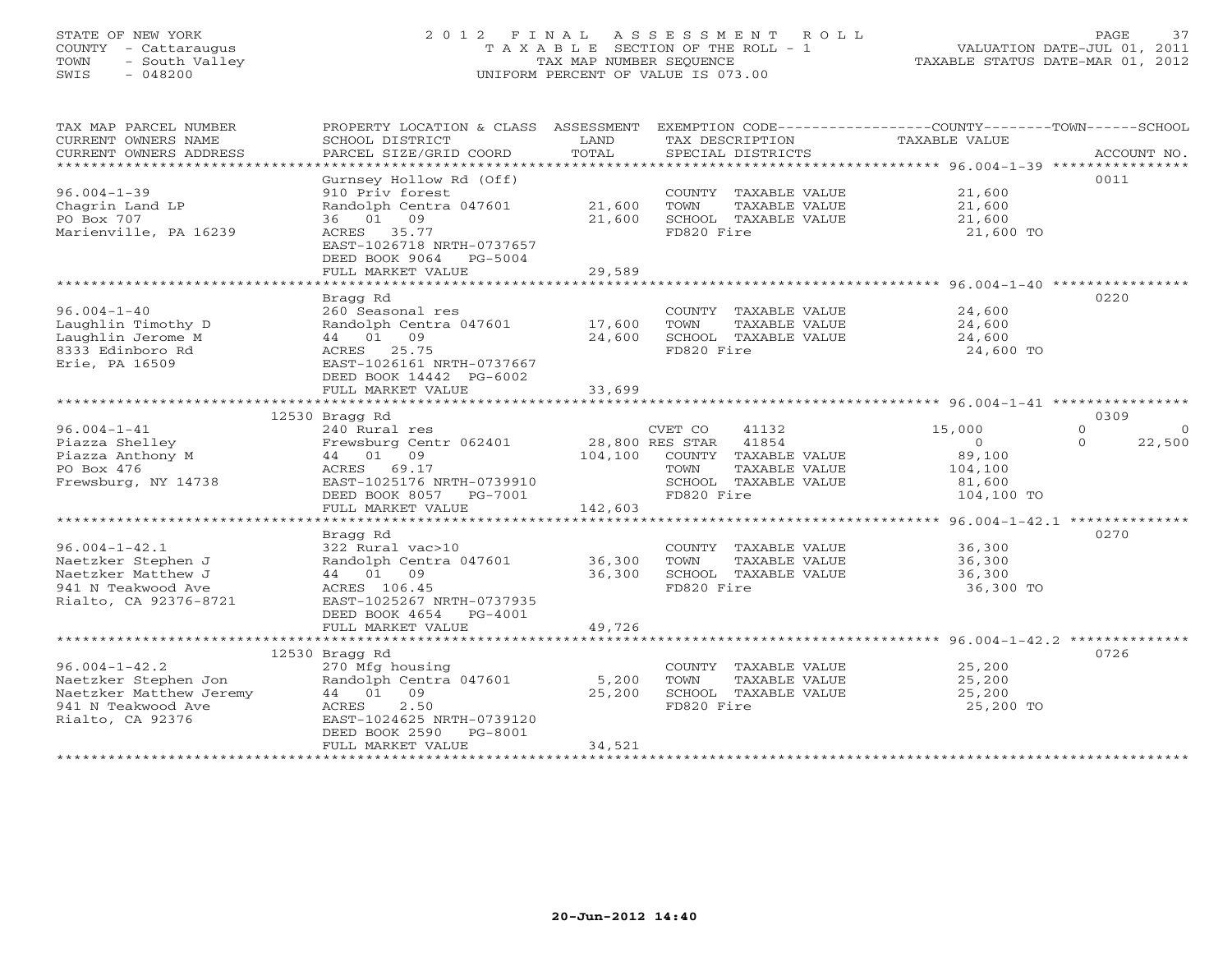# STATE OF NEW YORK 2 0 1 2 F I N A L A S S E S S M E N T R O L L PAGE 38 COUNTY - Cattaraugus T A X A B L E SECTION OF THE ROLL - 1 VALUATION DATE-JUL 01, 2011 TOWN - South Valley TAX MAP NUMBER SEQUENCE TAXABLE STATUS DATE-MAR 01, 2012 SWIS - 048200 UNIFORM PERCENT OF VALUE IS 073.00UNIFORM PERCENT OF VALUE IS 073.00

| TAX MAP PARCEL NUMBER<br>CURRENT OWNERS NAME<br>CURRENT OWNERS ADDRESS | PROPERTY LOCATION & CLASS ASSESSMENT<br>SCHOOL DISTRICT<br>PARCEL SIZE/GRID COORD | LAND<br>TOTAL    | EXEMPTION CODE-----------------COUNTY-------TOWN------SCHOOL<br>TAX DESCRIPTION<br>SPECIAL DISTRICTS | TAXABLE VALUE       | ACCOUNT NO.        |
|------------------------------------------------------------------------|-----------------------------------------------------------------------------------|------------------|------------------------------------------------------------------------------------------------------|---------------------|--------------------|
|                                                                        |                                                                                   |                  |                                                                                                      |                     |                    |
|                                                                        | Bragg Rd                                                                          |                  |                                                                                                      |                     | 0269               |
| $96.004 - 1 - 43$                                                      | 910 Priv forest                                                                   |                  | COUNTY TAXABLE VALUE                                                                                 | 55,000              |                    |
| Bargar David G<br>11 Sunset Ave                                        | Randolph Centra 047601<br>44 01 09                                                | 55,000<br>55,000 | TOWN<br>TAXABLE VALUE<br>SCHOOL TAXABLE VALUE                                                        | 55,000<br>55,000    |                    |
| Lakewood, NY 14750                                                     | ACRES 100.00                                                                      |                  | FD820 Fire                                                                                           | 55,000 TO           |                    |
|                                                                        | EAST-1023524 NRTH-0737706                                                         |                  |                                                                                                      |                     |                    |
|                                                                        | DEED BOOK 00949 PG-00967                                                          |                  |                                                                                                      |                     |                    |
|                                                                        | FULL MARKET VALUE                                                                 | 75,342           |                                                                                                      |                     |                    |
|                                                                        |                                                                                   |                  |                                                                                                      |                     |                    |
|                                                                        | Bragg Rd                                                                          |                  |                                                                                                      |                     | 0371               |
| $96.004 - 1 - 44$                                                      | 270 Mfg housing                                                                   |                  | COUNTY TAXABLE VALUE                                                                                 | 37,400              |                    |
| Ecklund Ronald E                                                       | Frewsburg Centr 062401                                                            | 22,800           | TOWN<br>TAXABLE VALUE                                                                                | 37,400              |                    |
| Ecklund Takuku K                                                       | 52 01 09                                                                          | 37,400           | SCHOOL TAXABLE VALUE                                                                                 | 37,400              |                    |
| 29 Dearing St                                                          | ACRES 41.27                                                                       |                  | FD820 Fire                                                                                           | 37,400 TO           |                    |
| Jamestown, NY 14701                                                    | EAST-1022305 NRTH-0738257                                                         |                  |                                                                                                      |                     |                    |
|                                                                        | DEED BOOK 889<br>PG-01070                                                         |                  |                                                                                                      |                     |                    |
|                                                                        | FULL MARKET VALUE                                                                 | 51,233           |                                                                                                      |                     |                    |
|                                                                        | 12718 Bragg Rd                                                                    |                  |                                                                                                      |                     | 0112               |
| $96.004 - 1 - 45$                                                      | 240 Rural res                                                                     |                  | RES STAR 41854                                                                                       | $\Omega$            | $\Omega$<br>22,500 |
| Tompkins Christopher                                                   | Frewsburg Centr 062401                                                            | 10,000           | COUNTY TAXABLE VALUE                                                                                 | 46,000              |                    |
| PO Box 943                                                             | 52 01 09                                                                          | 46,000           | TOWN<br>TAXABLE VALUE                                                                                | 46,000              |                    |
| Frewsburg, NY 14738                                                    | ACRES 10.63                                                                       |                  | SCHOOL TAXABLE VALUE                                                                                 | 23,500              |                    |
|                                                                        | EAST-1022229 NRTH-0740292                                                         |                  | FD820 Fire                                                                                           | 46,000 TO           |                    |
|                                                                        | DEED BOOK 00980 PG-00214                                                          |                  |                                                                                                      |                     |                    |
|                                                                        | FULL MARKET VALUE                                                                 | 63,014           |                                                                                                      |                     |                    |
|                                                                        |                                                                                   |                  |                                                                                                      |                     |                    |
|                                                                        | Bragg Rd                                                                          |                  |                                                                                                      |                     | 0373               |
| $96.004 - 1 - 46$                                                      | 322 Rural vac>10                                                                  |                  | COUNTY TAXABLE VALUE                                                                                 | 17,400              |                    |
| Ecklund Theodore L                                                     | Frewsburg Centr 062401                                                            | 17,400           | TOWN<br>TAXABLE VALUE                                                                                | 17,400              |                    |
| Ecklund Anabel<br>6074 Honeysette Rd                                   | 52 01 09<br>ACRES 25.39                                                           | 17,400           | SCHOOL TAXABLE VALUE<br>FD820 Fire                                                                   | 17,400<br>17,400 TO |                    |
| Mayville, NY 14757                                                     | EAST-1021893 NRTH-0738309                                                         |                  |                                                                                                      |                     |                    |
|                                                                        | DEED BOOK 873<br>PG-00340                                                         |                  |                                                                                                      |                     |                    |
|                                                                        | FULL MARKET VALUE                                                                 | 23,836           |                                                                                                      |                     |                    |
|                                                                        |                                                                                   |                  |                                                                                                      |                     |                    |
|                                                                        | Bragg Rd                                                                          |                  |                                                                                                      |                     | 0108               |
| $96.004 - 1 - 47.1$                                                    | 260 Seasonal res                                                                  |                  | COUNTY TAXABLE VALUE                                                                                 | 46,500              |                    |
| Chitester Chad T                                                       | Frewsburg Centr 062401                                                            | 29,500           | TAXABLE VALUE<br>TOWN                                                                                | 46,500              |                    |
| Anderson Robert L                                                      | 52 01 09                                                                          | 46,500           | SCHOOL TAXABLE VALUE                                                                                 | 46,500              |                    |
| 142 Ivory St                                                           | Conveys 1/7Intrest                                                                |                  | FD820 Fire                                                                                           | 46,500 TO           |                    |
| Frewsburg, NY 14738                                                    | ACRES 72.25                                                                       |                  |                                                                                                      |                     |                    |
|                                                                        | EAST-1021325 NRTH-0738478                                                         |                  |                                                                                                      |                     |                    |
|                                                                        | DEED BOOK 17395 PG-7001                                                           |                  |                                                                                                      |                     |                    |
|                                                                        | FULL MARKET VALUE                                                                 | 63,699           |                                                                                                      |                     |                    |
|                                                                        |                                                                                   |                  |                                                                                                      |                     |                    |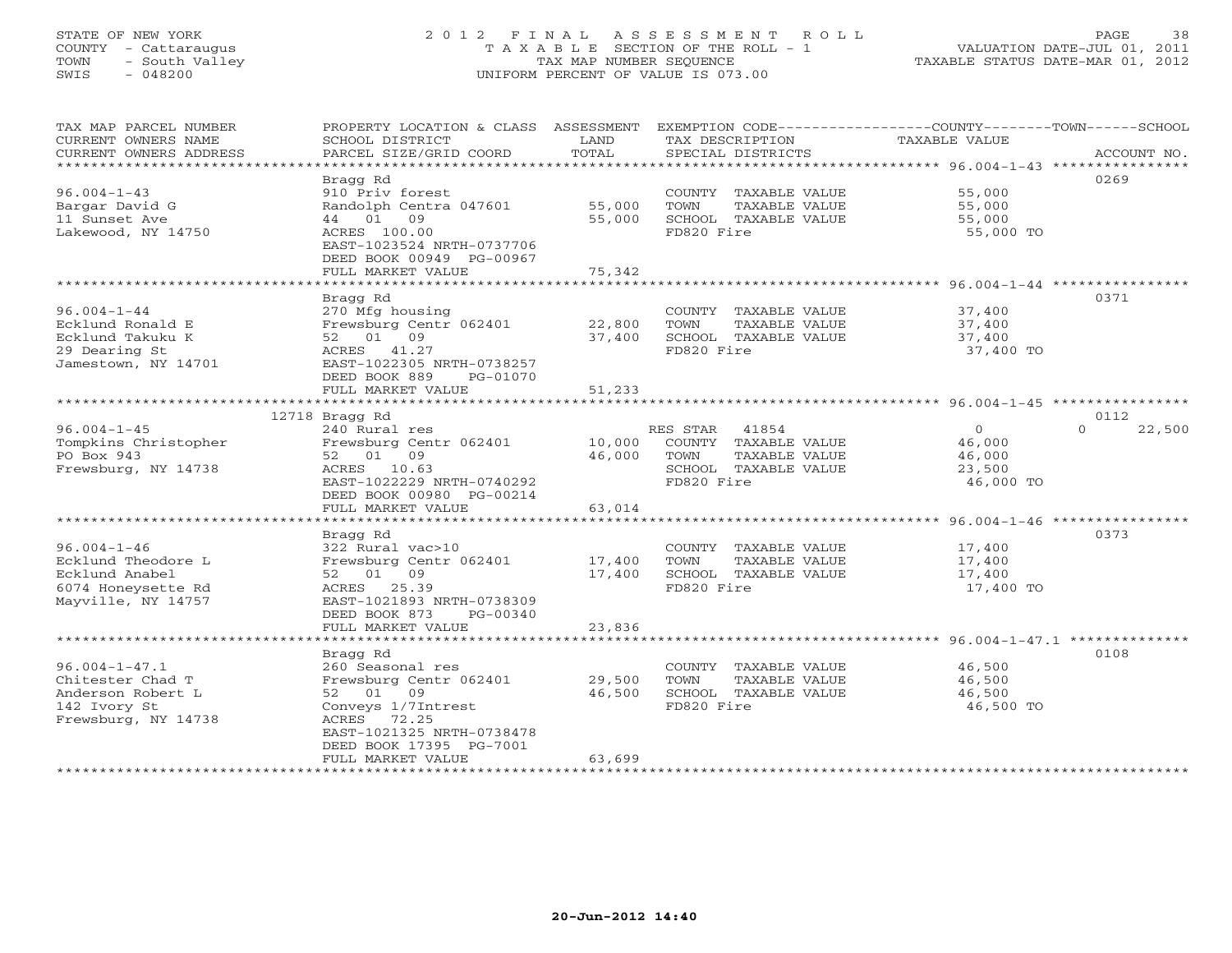# STATE OF NEW YORK 2 0 1 2 F I N A L A S S E S S M E N T R O L L PAGE 39 COUNTY - Cattaraugus T A X A B L E SECTION OF THE ROLL - 1 VALUATION DATE-JUL 01, 2011 TOWN - South Valley TAX MAP NUMBER SEQUENCE TAXABLE STATUS DATE-MAR 01, 2012 SWIS - 048200 UNIFORM PERCENT OF VALUE IS 073.00UNIFORM PERCENT OF VALUE IS 073.00

| TAX MAP PARCEL NUMBER<br>CURRENT OWNERS NAME<br>CURRENT OWNERS ADDRESS | PROPERTY LOCATION & CLASS ASSESSMENT<br>SCHOOL DISTRICT<br>PARCEL SIZE/GRID COORD | LAND<br>TOTAL | TAX DESCRIPTION<br>SPECIAL DISTRICTS | EXEMPTION CODE-----------------COUNTY-------TOWN------SCHOOL<br>TAXABLE VALUE<br>ACCOUNT NO. |
|------------------------------------------------------------------------|-----------------------------------------------------------------------------------|---------------|--------------------------------------|----------------------------------------------------------------------------------------------|
| *************************                                              |                                                                                   |               |                                      |                                                                                              |
|                                                                        |                                                                                   |               |                                      |                                                                                              |
|                                                                        | Bragg Rd                                                                          |               |                                      | 0642                                                                                         |
| $96.004 - 1 - 47.2$                                                    | 311 Res vac land                                                                  |               | COUNTY TAXABLE VALUE                 | 5,200                                                                                        |
| Fletcher Sandra L                                                      | Frewsburg Centr 062401                                                            | 5,200         | TOWN<br>TAXABLE VALUE                | 5,200                                                                                        |
| 21 Whitney Ave                                                         | 52 01 09                                                                          | 5,200         | SCHOOL TAXABLE VALUE                 | 5,200                                                                                        |
| Frewsburg, NY 14738                                                    | 2.55<br>ACRES                                                                     |               | FD820 Fire                           | 5,200 TO                                                                                     |
|                                                                        | EAST-1021658 NRTH-0740359                                                         |               |                                      |                                                                                              |
|                                                                        | DEED BOOK 00997 PG-00006                                                          |               |                                      |                                                                                              |
|                                                                        | FULL MARKET VALUE                                                                 | 7,123         |                                      |                                                                                              |
|                                                                        |                                                                                   |               |                                      |                                                                                              |
|                                                                        | 766 Bragg Rd                                                                      |               |                                      | 0275                                                                                         |
| $96.004 - 1 - 48$                                                      | 910 Priv forest                                                                   |               | COUNTY TAXABLE VALUE                 | 74,700                                                                                       |
| Martin Ansel R Jr                                                      | Frewsburg Centr 062401                                                            | 74,700        | TOWN<br>TAXABLE VALUE                | 74,700                                                                                       |
| 338 Crossman St                                                        | 52 01 09                                                                          | 74,700        | SCHOOL TAXABLE VALUE                 | 74,700                                                                                       |
| Jamestown, NY 14701                                                    | ACRES 98.69                                                                       |               | FD820 Fire                           | 74,700 TO                                                                                    |
|                                                                        | EAST-1020322 NRTH-0738367                                                         |               |                                      |                                                                                              |
|                                                                        | DEED BOOK 3159 PG-8001                                                            |               |                                      |                                                                                              |
|                                                                        | FULL MARKET VALUE                                                                 | 102,329       |                                      |                                                                                              |
|                                                                        |                                                                                   |               |                                      |                                                                                              |
|                                                                        | 766 Bragg Rd                                                                      |               |                                      | 0274                                                                                         |
| $96.004 - 1 - 49$                                                      | 260 Seasonal res                                                                  |               | COUNTY TAXABLE VALUE                 | 56,100                                                                                       |
| Martin Mildred S                                                       | Frewsburg Centr 062401                                                            | 23,000        | TOWN<br>TAXABLE VALUE                | 56,100                                                                                       |
| Martin Ansel R Jr                                                      | 52 01 09                                                                          | 56,100        | SCHOOL TAXABLE VALUE                 | 56,100                                                                                       |
|                                                                        |                                                                                   |               | FD820 Fire                           |                                                                                              |
| 338 Crossman St                                                        | ACRES 42.16                                                                       |               |                                      | 56,100 TO                                                                                    |
| Jamestown, NY 14701                                                    | EAST-1019445 NRTH-0738301                                                         |               |                                      |                                                                                              |
|                                                                        | DEED BOOK 3159 PG-8001                                                            |               |                                      |                                                                                              |
| *************************                                              | FULL MARKET VALUE                                                                 | 76,849        |                                      |                                                                                              |
|                                                                        |                                                                                   |               |                                      |                                                                                              |
|                                                                        | Bragg Rd                                                                          |               |                                      | 0361                                                                                         |
| $96.004 - 1 - 50$                                                      | 322 Rural vac>10                                                                  |               | COUNTY TAXABLE VALUE                 | 12,900                                                                                       |
| Big Pine Partnership                                                   | Frewsburg Centr 062401                                                            | 12,900        | TOWN<br>TAXABLE VALUE                | 12,900                                                                                       |
| 154 Connecticut Ave                                                    | 52 01 09                                                                          | 12,900        | SCHOOL TAXABLE VALUE                 | 12,900                                                                                       |
| Jamestown, NY 14701                                                    | ACRES 23.32                                                                       |               | FD820 Fire                           | 12,900 TO                                                                                    |
|                                                                        | EAST-1018861 NRTH-0737537                                                         |               |                                      |                                                                                              |
|                                                                        | DEED BOOK 00944 PG-01063                                                          |               |                                      |                                                                                              |
|                                                                        | FULL MARKET VALUE                                                                 | 17,671        |                                      |                                                                                              |
|                                                                        |                                                                                   |               |                                      |                                                                                              |
|                                                                        | Bragg Rd                                                                          |               |                                      | 0271                                                                                         |
| $96.004 - 1 - 51$                                                      | 322 Rural vac>10                                                                  |               | COUNTY TAXABLE VALUE                 | 16,100                                                                                       |
| Taylor Lawrence R                                                      | Frewsburg Centr 062401                                                            | 16,100        | TAXABLE VALUE<br>TOWN                | 16,100                                                                                       |
| Taylor Stephen                                                         | 52 01 09                                                                          | 16,100        | SCHOOL TAXABLE VALUE                 | 16,100                                                                                       |
| 154 Connecticut Ave                                                    | ACRES 22.88                                                                       |               | FD820 Fire                           | 16,100 TO                                                                                    |
| Jamestown, NY 14701                                                    | EAST-1018931 NRTH-0739248                                                         |               |                                      |                                                                                              |
|                                                                        | DEED BOOK 851<br>PG-01011                                                         |               |                                      |                                                                                              |
|                                                                        | FULL MARKET VALUE                                                                 | 22,055        |                                      |                                                                                              |
| *******************                                                    |                                                                                   |               | ********************************     |                                                                                              |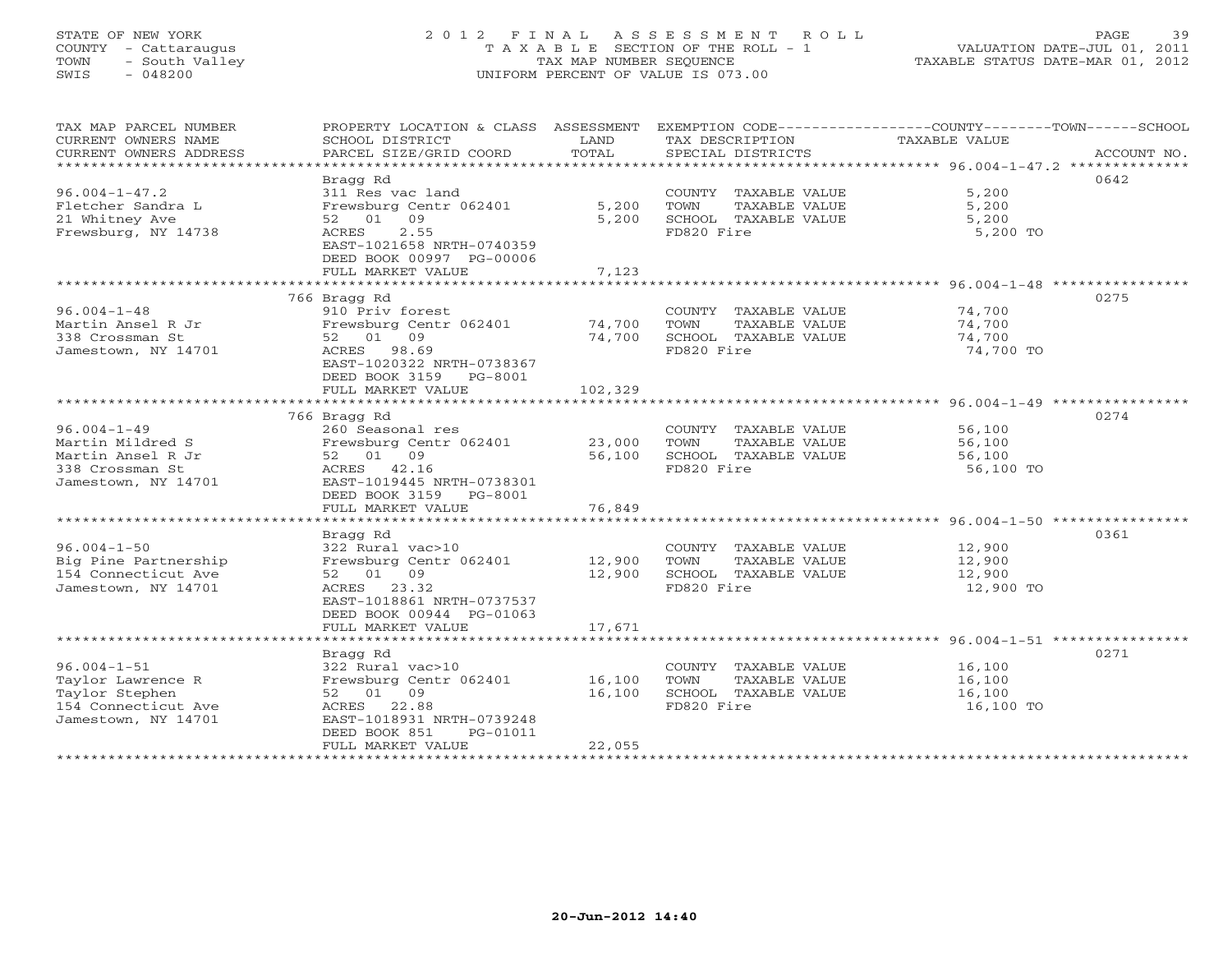# STATE OF NEW YORK 2 0 1 2 F I N A L A S S E S S M E N T R O L L PAGE 40 COUNTY - Cattaraugus T A X A B L E SECTION OF THE ROLL - 1 VALUATION DATE-JUL 01, 2011 TOWN - South Valley TAX MAP NUMBER SEQUENCE TAXABLE STATUS DATE-MAR 01, 2012 SWIS - 048200 UNIFORM PERCENT OF VALUE IS 073.00UNIFORM PERCENT OF VALUE IS 073.00

| TAX MAP PARCEL NUMBER<br>CURRENT OWNERS NAME<br>CURRENT OWNERS ADDRESS<br>*************************                      | PROPERTY LOCATION & CLASS ASSESSMENT<br>SCHOOL DISTRICT<br>PARCEL SIZE/GRID COORD                                                                                        | LAND<br>TOTAL              | TAX DESCRIPTION<br>SPECIAL DISTRICTS                                                                  | EXEMPTION CODE-----------------COUNTY-------TOWN------SCHOOL<br>TAXABLE VALUE | ACCOUNT NO.        |
|--------------------------------------------------------------------------------------------------------------------------|--------------------------------------------------------------------------------------------------------------------------------------------------------------------------|----------------------------|-------------------------------------------------------------------------------------------------------|-------------------------------------------------------------------------------|--------------------|
| $96.004 - 1 - 52$<br>Weyls Erik W<br>Weyls Mark T<br>6680 Center Rd<br>PO Box 192<br>Valley City, OH 44280               | Bragg Rd<br>322 Rural vac>10<br>Frewsburg Centr 062401<br>52 01 09<br>ACRES 13.10<br>EAST-1019198 NRTH-0740357<br>DEED BOOK 9936<br>PG-9001<br>FULL MARKET VALUE         | 11,300<br>11,300<br>15,479 | COUNTY TAXABLE VALUE<br>TOWN<br>TAXABLE VALUE<br>SCHOOL TAXABLE VALUE<br>FD820 Fire                   | 11,300<br>11,300<br>11,300<br>11,300 TO                                       | 0389               |
|                                                                                                                          | 770 Wheeler Hill Rd                                                                                                                                                      |                            |                                                                                                       |                                                                               | 0359               |
| $96.004 - 1 - 53.1$<br>Canada Marvin E<br>770 Wheeler Hill Rd<br>Frewsburg, NY 14738                                     | 270 Mfg housing<br>Frewsburg Centr 062401<br>52 01 09<br>3.36<br>ACRES<br>EAST-1020017 NRTH-0740266<br>DEED BOOK 14777 PG-3001                                           | 5,900<br>30,700            | RES STAR 41854<br>COUNTY TAXABLE VALUE<br>TOWN<br>TAXABLE VALUE<br>SCHOOL TAXABLE VALUE<br>FD820 Fire | $\overline{0}$<br>30,700<br>30,700<br>8,200<br>30,700 TO                      | $\Omega$<br>22,500 |
|                                                                                                                          | FULL MARKET VALUE                                                                                                                                                        | 42,055                     |                                                                                                       |                                                                               |                    |
| $96.004 - 1 - 53.2$<br>Kestler Mark<br>Abbey Vicki<br>Messmer Mary Lou<br>782-784 Wheeler Hill Rd<br>Frewsburg, NY 14738 | 782 Wheeler Hill Rd<br>210 1 Family Res<br>Frewsburg Centr 062401<br>52 01 09<br>ACRES<br>3.90<br>EAST-1020401 NRTH-0740396<br>DEED BOOK 00982 PG-01017                  | 6,300<br>29,300            | COUNTY TAXABLE VALUE<br>TOWN<br>TAXABLE VALUE<br>SCHOOL TAXABLE VALUE<br>FD820 Fire                   | 29,300<br>29,300<br>29,300<br>29,300 TO                                       | 0488               |
|                                                                                                                          | FULL MARKET VALUE                                                                                                                                                        | 40,137                     |                                                                                                       |                                                                               |                    |
| $96.004 - 1 - 53.3$<br>Hall William H<br>Hall Lucille A<br>67 Magnolia Ave We<br>Jamestown, NY 14701                     | 12830 Wheeler Hill Rd<br>270 Mfg housing<br>Frewsburg Centr 062401<br>09<br>52 01<br>2.10<br>ACRES<br>EAST-1020851 NRTH-0740411<br>DEED BOOK 787<br>PG-00406             | 4,900<br>16,000            | COUNTY TAXABLE VALUE<br>TOWN<br>TAXABLE VALUE<br>SCHOOL TAXABLE VALUE<br>FD820 Fire                   | 16,000<br>16,000<br>16,000<br>16,000 TO                                       | 0504               |
|                                                                                                                          | FULL MARKET VALUE                                                                                                                                                        | 21,918                     |                                                                                                       |                                                                               |                    |
| $96.004 - 1 - 53.4$<br>Kestler Mark<br>Abbey Vicki<br>Messmer Mary Lou<br>782-784 Wheeler Hill Rd<br>Frewsburg, NY 14738 | Wheeler Hill Rd<br>260 Seasonal res<br>Frewsburg Centr 062401<br>52 01 09<br>1.90<br>ACRES<br>EAST-1020179 NRTH-0740550<br>DEED BOOK 00982 PG-01017<br>FULL MARKET VALUE | 4,700<br>15,000<br>20,548  | COUNTY TAXABLE VALUE<br>TOWN<br>TAXABLE VALUE<br>SCHOOL TAXABLE VALUE<br>FD820 Fire                   | 15,000<br>15,000<br>15,000<br>15,000 TO                                       | 0593               |
|                                                                                                                          |                                                                                                                                                                          |                            |                                                                                                       |                                                                               |                    |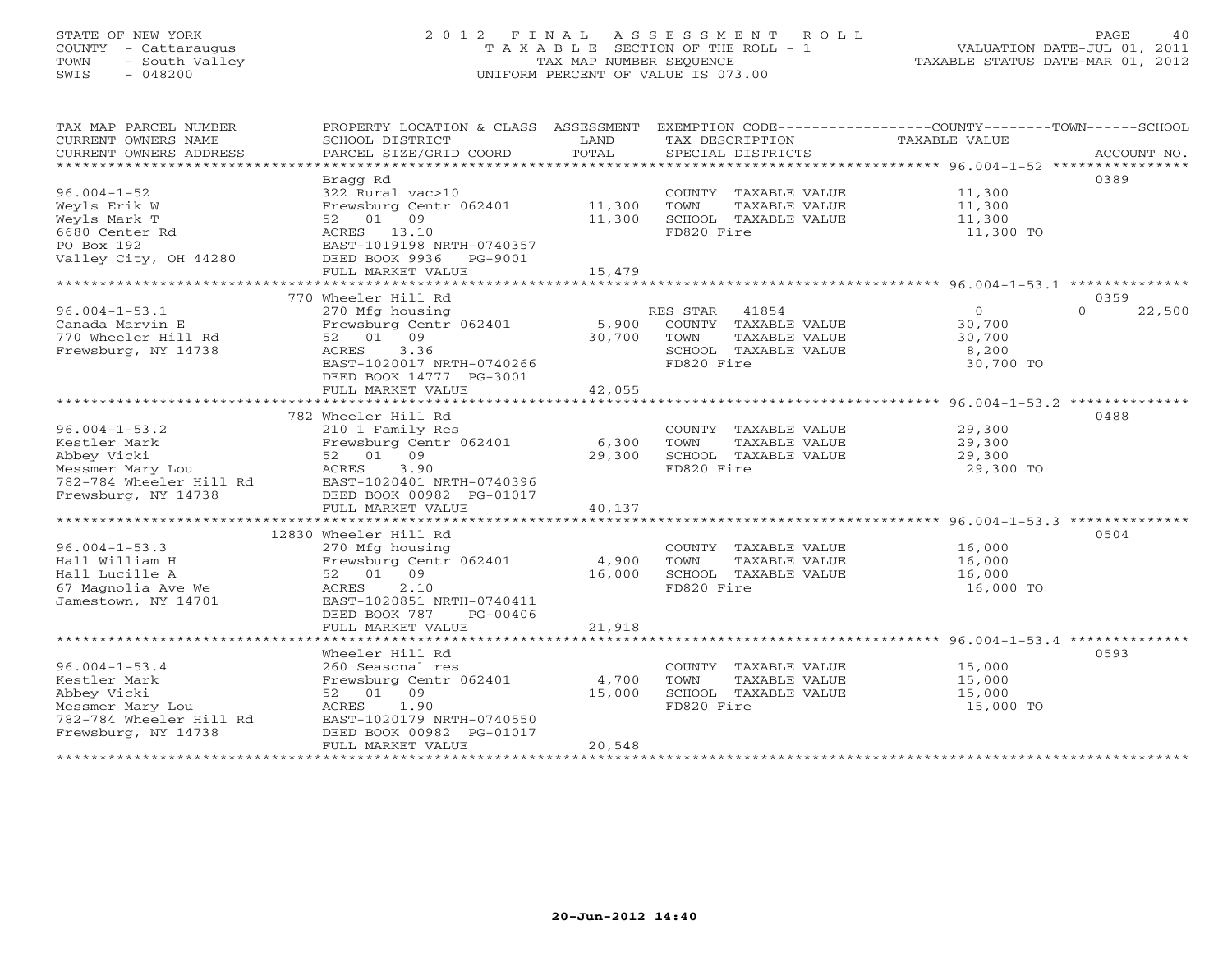# STATE OF NEW YORK 2 0 1 2 F I N A L A S S E S S M E N T R O L L PAGE 41 COUNTY - Cattaraugus T A X A B L E SECTION OF THE ROLL - 1 VALUATION DATE-JUL 01, 2011 TOWN - South Valley TAX MAP NUMBER SEQUENCE TAXABLE STATUS DATE-MAR 01, 2012 SWIS - 048200 UNIFORM PERCENT OF VALUE IS 073.00

| TAX MAP PARCEL NUMBER<br>CURRENT OWNERS NAME | PROPERTY LOCATION & CLASS ASSESSMENT<br>SCHOOL DISTRICT | LAND   | TAX DESCRIPTION                               | EXEMPTION CODE-----------------COUNTY-------TOWN-----SCHOOL<br>TAXABLE VALUE |                    |
|----------------------------------------------|---------------------------------------------------------|--------|-----------------------------------------------|------------------------------------------------------------------------------|--------------------|
| CURRENT OWNERS ADDRESS                       | PARCEL SIZE/GRID COORD                                  | TOTAL  | SPECIAL DISTRICTS                             |                                                                              | ACCOUNT NO.        |
| *******************                          | ************************************                    |        |                                               |                                                                              |                    |
| $96.004 - 1 - 54.1$                          | 794 Wheeler Hill Rd<br>210 1 Family Res                 |        | COUNTY TAXABLE VALUE                          | 47,300                                                                       | 0183               |
| Lang George W Jr                             | Frewsburg Centr 062401                                  | 9,300  | TOWN<br>TAXABLE VALUE                         | 47,300                                                                       |                    |
| 812 Wheeler Hill Rd                          | 53 01<br>09                                             | 47,300 | SCHOOL TAXABLE VALUE                          | 47,300                                                                       |                    |
| Frewsburg, NY 14738                          | 9.20 BANK<br>ACRES<br>032                               |        | FD820 Fire                                    | 47,300 TO                                                                    |                    |
|                                              | EAST-1020174 NRTH-0740888                               |        |                                               |                                                                              |                    |
|                                              | DEED BOOK 766<br>$PG-4003$                              |        |                                               |                                                                              |                    |
|                                              | FULL MARKET VALUE                                       | 64,795 |                                               |                                                                              |                    |
|                                              |                                                         |        |                                               |                                                                              |                    |
|                                              | Wheeler Hill Rd & Bragg                                 |        |                                               |                                                                              | 0507               |
| $96.004 - 1 - 54.2$                          | 270 Mfg housing                                         |        | RES STAR<br>41854                             | $\circ$                                                                      | 20,800<br>$\Omega$ |
| Lang George Jr                               | Frewsburg Centr 062401                                  | 5,600  | COUNTY TAXABLE VALUE                          | 20,800                                                                       |                    |
| Day Joyce                                    | 53 01 09<br>2.96                                        | 20,800 | TOWN<br>TAXABLE VALUE                         | 20,800<br>$\circ$                                                            |                    |
| 812 Wheeler Hill Rd<br>Frewsburg, NY 14738   | ACRES<br>EAST-1020372 NRTH-0741293                      |        | SCHOOL TAXABLE VALUE<br>FD820 Fire            | 20,800 TO                                                                    |                    |
|                                              | DEED BOOK 00959 PG-00005                                |        |                                               |                                                                              |                    |
|                                              | FULL MARKET VALUE                                       | 28,493 |                                               |                                                                              |                    |
|                                              |                                                         |        |                                               |                                                                              |                    |
|                                              | Wheeler Hill Rd                                         |        |                                               |                                                                              | 0540               |
| $96.004 - 1 - 54.3$                          | 314 Rural vac<10                                        |        | COUNTY TAXABLE VALUE                          | 3,200                                                                        |                    |
| Lang George W Jr                             | Frewsburg Centr 062401                                  | 3,200  | TOWN<br>TAXABLE VALUE                         | 3,200                                                                        |                    |
| 794 Wheeler Hill Rd                          | 53 01 09                                                | 3,200  | SCHOOL TAXABLE VALUE                          | 3,200                                                                        |                    |
| Frewsburg, NY 14738                          | FRNT 250.00 DPTH<br>75.00                               |        | FD820 Fire                                    | 3,200 TO                                                                     |                    |
|                                              | EAST-1019851 NRTH-0741101                               |        |                                               |                                                                              |                    |
|                                              | DEED BOOK 766<br>$PG-4003$                              |        |                                               |                                                                              |                    |
|                                              | FULL MARKET VALUE                                       | 4,384  |                                               | ****************************** 96.004-1-54.4 *********                       |                    |
|                                              | Wheeler Hill Rd (Off)                                   |        |                                               |                                                                              | 0639               |
| $96.004 - 1 - 54.4$                          | 322 Rural vac>10                                        |        | COUNTY TAXABLE VALUE                          | 11,100                                                                       |                    |
| Fletcher Sandra L                            | Frewsburg Centr 062401                                  | 11,100 | TOWN<br>TAXABLE VALUE                         | 11,100                                                                       |                    |
| 21 Whitney Ave                               | 53 01 09                                                | 11,100 | SCHOOL TAXABLE VALUE                          | 11,100                                                                       |                    |
| Frewsburg, NY 14738                          | ACRES 19.80                                             |        | FD820 Fire                                    | 11,100 TO                                                                    |                    |
|                                              | EAST-1021679 NRTH-0740868                               |        |                                               |                                                                              |                    |
|                                              | DEED BOOK 00997 PG-00006                                |        |                                               |                                                                              |                    |
|                                              | FULL MARKET VALUE                                       | 15,205 |                                               |                                                                              |                    |
|                                              |                                                         |        |                                               |                                                                              |                    |
| $96.004 - 1 - 54.5$                          | Wheeler Rd (Off)                                        |        |                                               | 4,900                                                                        | 0675               |
| Hall William H                               | 314 Rural vac<10<br>Frewsburg Centr 062401              | 4,900  | COUNTY TAXABLE VALUE<br>TOWN<br>TAXABLE VALUE | 4,900                                                                        |                    |
| Hall Lucille A                               | 53 01 09                                                | 4,900  | SCHOOL TAXABLE VALUE                          | 4,900                                                                        |                    |
| 67 Magnolia Ave We                           | 7.35<br>ACRES                                           |        | FD820 Fire                                    | 4,900 TO                                                                     |                    |
| Jamestown, NY 14701                          | EAST-1020767 NRTH-0740941                               |        |                                               |                                                                              |                    |
|                                              | DEED BOOK 00944 PG-00694                                |        |                                               |                                                                              |                    |
|                                              | FULL MARKET VALUE                                       | 6,712  |                                               |                                                                              |                    |
|                                              |                                                         |        |                                               |                                                                              |                    |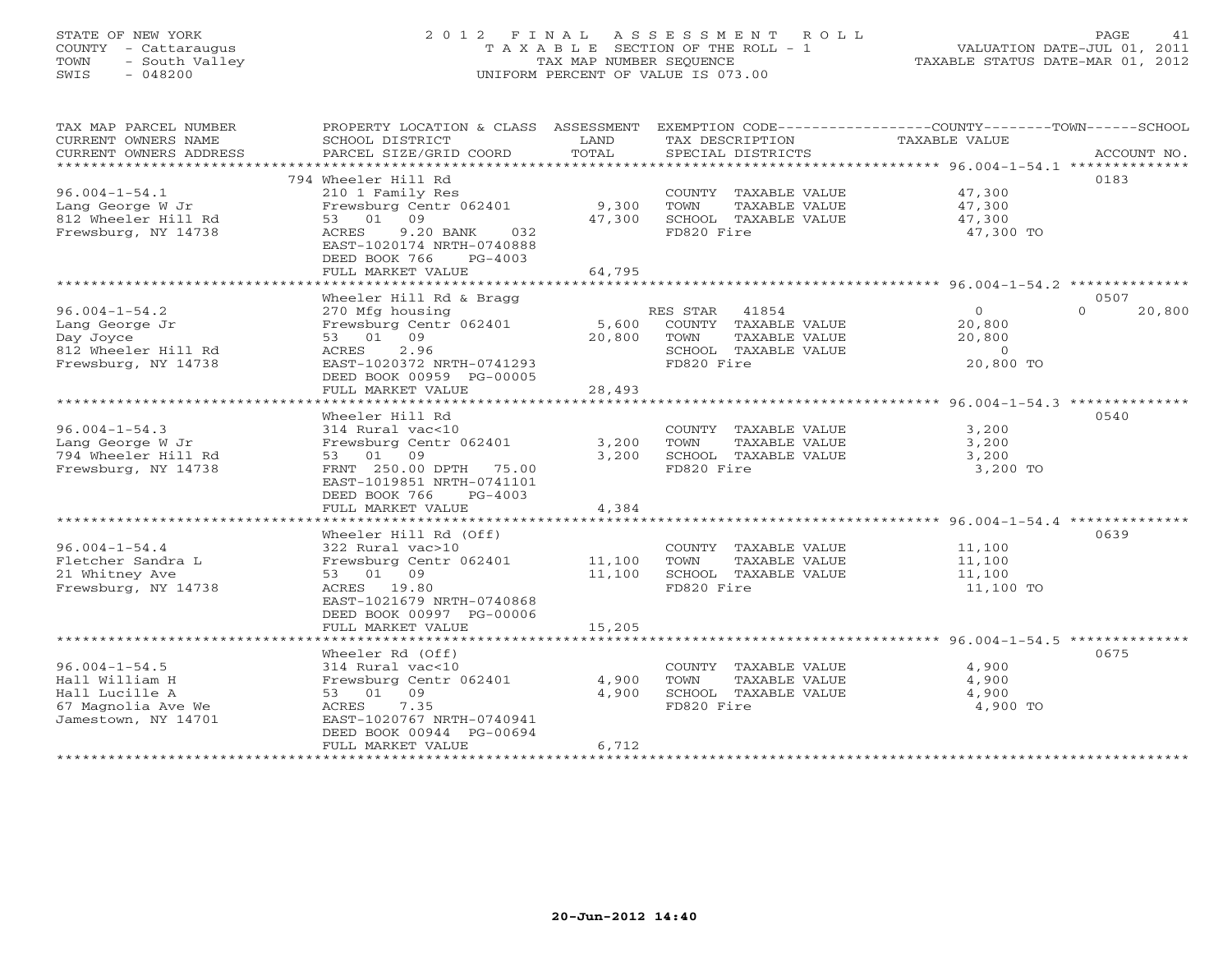# STATE OF NEW YORK 2 0 1 2 F I N A L A S S E S S M E N T R O L L PAGE 42 COUNTY - Cattaraugus T A X A B L E SECTION OF THE ROLL - 1 VALUATION DATE-JUL 01, 2011 TOWN - South Valley TAX MAP NUMBER SEQUENCE TAXABLE STATUS DATE-MAR 01, 2012 SWIS - 048200 UNIFORM PERCENT OF VALUE IS 073.00UNIFORM PERCENT OF VALUE IS 073.00

| TAX MAP PARCEL NUMBER<br>CURRENT OWNERS NAME<br>CURRENT OWNERS ADDRESS<br>****************************** | PROPERTY LOCATION & CLASS ASSESSMENT<br>SCHOOL DISTRICT<br>PARCEL SIZE/GRID COORD                                                                                                              | LAND<br>TOTAL              | TAX DESCRIPTION<br>SPECIAL DISTRICTS                                                | EXEMPTION CODE-----------------COUNTY-------TOWN------SCHOOL<br>TAXABLE VALUE<br>ACCOUNT NO.                   |
|----------------------------------------------------------------------------------------------------------|------------------------------------------------------------------------------------------------------------------------------------------------------------------------------------------------|----------------------------|-------------------------------------------------------------------------------------|----------------------------------------------------------------------------------------------------------------|
| $96.004 - 1 - 55$<br>Lang George<br>Lang Joyca A<br>812 Wheeler Hl<br>Frewsburg, NY 14738                | Wheeler Hill Rd<br>270 Mfg housing<br>Frewsburg Centr 062401<br>53 01 09<br>FRNT 100.00 DPTH 375.00<br>EAST-1019991 NRTH-0741359<br>DEED BOOK 00990 PG-00114<br>FULL MARKET VALUE              | 3,100<br>9,600<br>13,151   | COUNTY TAXABLE VALUE<br>TOWN<br>TAXABLE VALUE<br>SCHOOL TAXABLE VALUE<br>FD820 Fire | 0116<br>9,600<br>9,600<br>9,600<br>9,600 TO                                                                    |
| $96.004 - 1 - 56$<br>Terrell Gregory<br>Terrell Valerie<br>3524 Lake Ridge Dr<br>Medina, OH 44256        | Wheeler Hill Rd<br>312 Vac w/imprv<br>Frewsburg Centr 062401<br>53 01 09<br>ACRES 20.38<br>EAST-1019210 NRTH-0741023<br>DEED BOOK 1020 PG-986<br>FULL MARKET VALUE                             | 14,900<br>16,400<br>22,466 | COUNTY TAXABLE VALUE<br>TOWN<br>TAXABLE VALUE<br>SCHOOL TAXABLE VALUE<br>FD820 Fire | 0388<br>16,400<br>16,400<br>16,400<br>16,400 TO                                                                |
| $96.004 - 1 - 57.1$<br>Bauer Ida B<br>16 Hazel Ave<br>Jamestown, NY 14701                                | Wheeler Hill Rd<br>312 Vac w/imprv<br>Frewsburg Centr 062401<br>53 01 09<br>ACRES 18.36<br>EAST-1019216 NRTH-0741805<br>DEED BOOK 722<br>PG-00492<br>FULL MARKET VALUE                         | 13,900<br>21,500<br>29,452 | COUNTY TAXABLE VALUE<br>TOWN<br>TAXABLE VALUE<br>SCHOOL TAXABLE VALUE<br>FD820 Fire | ****************************** 96.004-1-57.1 **************<br>0019<br>21,500<br>21,500<br>21,500<br>21,500 TO |
| $96.004 - 1 - 57.2$<br>King Dona J<br>560 LeBrun<br>Amherst, NY 14226                                    | 817 Wheeler Hill Rd<br>270 Mfg housing<br>Frewsburg Centr 062401<br>53 01 09<br>6.75<br>ACRES<br>EAST-1019968 NRTH-0741889<br>DEED BOOK 12032 PG-4003<br>FULL MARKET VALUE                     | 7,500<br>17,600<br>24,110  | COUNTY TAXABLE VALUE<br>TOWN<br>TAXABLE VALUE<br>SCHOOL TAXABLE VALUE<br>FD820 Fire | 0492<br>17,600<br>17,600<br>17,600<br>17,600 TO                                                                |
| $96.004 - 1 - 58.1$<br>Pache Richard R<br>Pache Carole A<br>1267 Greenfield Dr<br>Alden, NY 14004        | Sawmill Run Rd<br>312 Vac w/imprv<br>Frewsburg Centr 062401<br>53 01 09<br>ACRES 11.50<br>EAST-1019146 NRTH-0742644<br>DEED BOOK 839<br>PG-00121<br>FULL MARKET VALUE<br>********************* | 7,000<br>23,300<br>31,918  | COUNTY TAXABLE VALUE<br>TOWN<br>TAXABLE VALUE<br>SCHOOL TAXABLE VALUE<br>FD820 Fire | 0286<br>23,300<br>23,300<br>23,300<br>23,300 TO                                                                |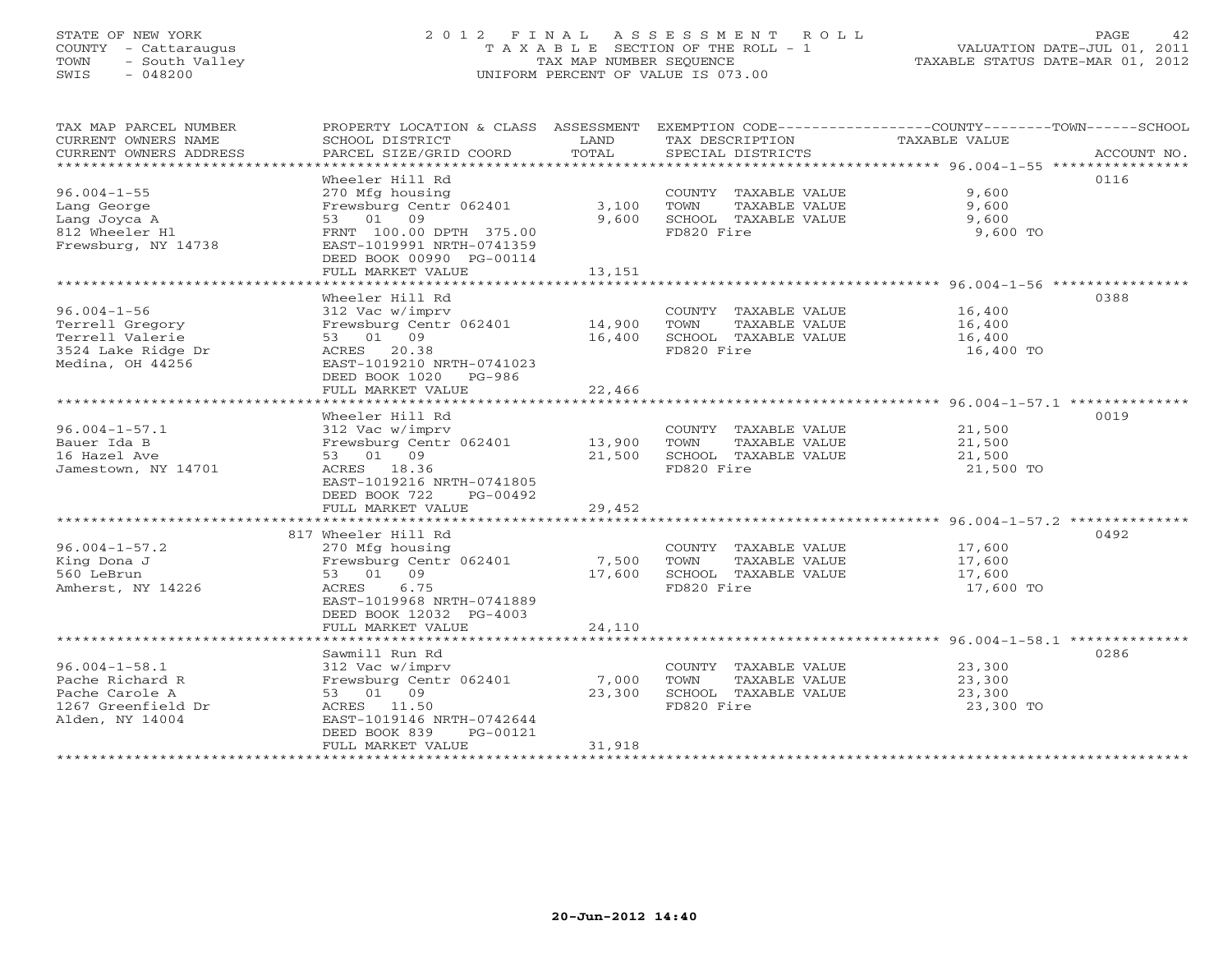# STATE OF NEW YORK 2 0 1 2 F I N A L A S S E S S M E N T R O L L PAGE 43 COUNTY - Cattaraugus T A X A B L E SECTION OF THE ROLL - 1 VALUATION DATE-JUL 01, 2011 TOWN - South Valley TAX MAP NUMBER SEQUENCE TAXABLE STATUS DATE-MAR 01, 2012 SWIS - 048200 UNIFORM PERCENT OF VALUE IS 073.00UNIFORM PERCENT OF VALUE IS 073.00

| TAX MAP PARCEL NUMBER<br>CURRENT OWNERS NAME<br>CURRENT OWNERS ADDRESS<br>*************************           | SCHOOL DISTRICT<br>PARCEL SIZE/GRID COORD                                                                                                                                   | LAND<br>TOTAL             | TAX DESCRIPTION<br>SPECIAL DISTRICTS                                                | PROPERTY LOCATION & CLASS ASSESSMENT EXEMPTION CODE----------------COUNTY-------TOWN------SCHOOL<br>TAXABLE VALUE<br>ACCOUNT NO. |
|---------------------------------------------------------------------------------------------------------------|-----------------------------------------------------------------------------------------------------------------------------------------------------------------------------|---------------------------|-------------------------------------------------------------------------------------|----------------------------------------------------------------------------------------------------------------------------------|
| $96.004 - 1 - 58.2$<br>Nordlund Duane R<br>Nordlund Luella E<br>20 MARVIN St<br>Frewsburg, NY 14738           | Wheeler Hill Rd<br>260 Seasonal res<br>Frewsburg Centr 062401<br>53 01 09<br>ACRES<br>1.93<br>EAST-1019479 NRTH-0742328<br>DEED BOOK 778<br>PG-00685<br>FULL MARKET VALUE   | 4,700<br>26,100<br>35,753 | COUNTY TAXABLE VALUE<br>TAXABLE VALUE<br>TOWN<br>SCHOOL TAXABLE VALUE<br>FD820 Fire | 0495<br>26,100<br>26,100<br>26,100<br>26,100 TO                                                                                  |
|                                                                                                               |                                                                                                                                                                             |                           |                                                                                     | 0537                                                                                                                             |
| $96.004 - 1 - 58.3$<br>Pache Richard R<br>Pache Carole A<br>1267 Greenfield Dr<br>Alden, NY 14004             | Sawmill Run Rd<br>270 Mfg housing<br>Frewsburg Centr 062401<br>53 01 09<br>ACRES<br>3.00<br>EAST-1018828 NRTH-0742674<br>DEED BOOK 839<br>PG-00121                          | 5,600<br>30,700           | COUNTY TAXABLE VALUE<br>TOWN<br>TAXABLE VALUE<br>SCHOOL TAXABLE VALUE<br>FD820 Fire | 30,700<br>30,700<br>30,700<br>30,700 TO                                                                                          |
| ******************************                                                                                | FULL MARKET VALUE                                                                                                                                                           | 42,055                    |                                                                                     |                                                                                                                                  |
| $96.004 - 1 - 59.1$<br>Renda John B<br>Renda Mary Beth<br>5263 Oakwood Dr<br>N. Tonawanda, NY 14120           | Sawmill Run Rd<br>322 Rural vac>10<br>Frewsburg Centr 062401<br>53 01 09<br>ACRES 10.44<br>EAST-1019799 NRTH-0743348<br>DEED BOOK 17398 PG-4001                             | 9,900<br>9,900            | COUNTY TAXABLE VALUE<br>TOWN<br>TAXABLE VALUE<br>SCHOOL TAXABLE VALUE<br>FD820 Fire | 0263<br>9,900<br>9,900<br>9,900<br>9,900 TO                                                                                      |
|                                                                                                               | FULL MARKET VALUE                                                                                                                                                           | 13,562                    |                                                                                     |                                                                                                                                  |
| $96.004 - 1 - 59.2$                                                                                           | 817 Wheeler Hill Rd<br>260 Seasonal res                                                                                                                                     |                           | COUNTY TAXABLE VALUE                                                                | 0482<br>69,500                                                                                                                   |
| Renda John B<br>Renda Mary Beth<br>5263 Oakwood Dr<br>N. Tonawanda, NY 14120                                  | Frewsburg Centr 062401<br>53 01 09<br>6.75<br>ACRES<br>EAST-1019790 NRTH-0742785<br>DEED BOOK 12032 PG-4002                                                                 | 7,500<br>69,500           | TOWN<br>TAXABLE VALUE<br>SCHOOL TAXABLE VALUE<br>FD820 Fire                         | 69,500<br>69,500<br>69,500 TO                                                                                                    |
| ******************************                                                                                | FULL MARKET VALUE                                                                                                                                                           | 95,205                    |                                                                                     |                                                                                                                                  |
| $96.004 - 1 - 59.3$<br>Brodfuehrer Norman E<br>Brodfuehrer Mary Kay<br>78 Willowgreen Dr<br>Amherst, NY 14228 | Wheeler Hill Rd<br>314 Rural vac<10<br>Frewsburg Centr 062401<br>$53 - 1 - 9$<br>ACRES<br>3.75<br>EAST-1019846 NRTH-0742428<br>DEED BOOK 12032 PG-4001<br>FULL MARKET VALUE | 6,000<br>6,000<br>8,219   | COUNTY TAXABLE VALUE<br>TOWN<br>TAXABLE VALUE<br>SCHOOL TAXABLE VALUE               | 0750<br>6,000<br>6.000<br>6,000                                                                                                  |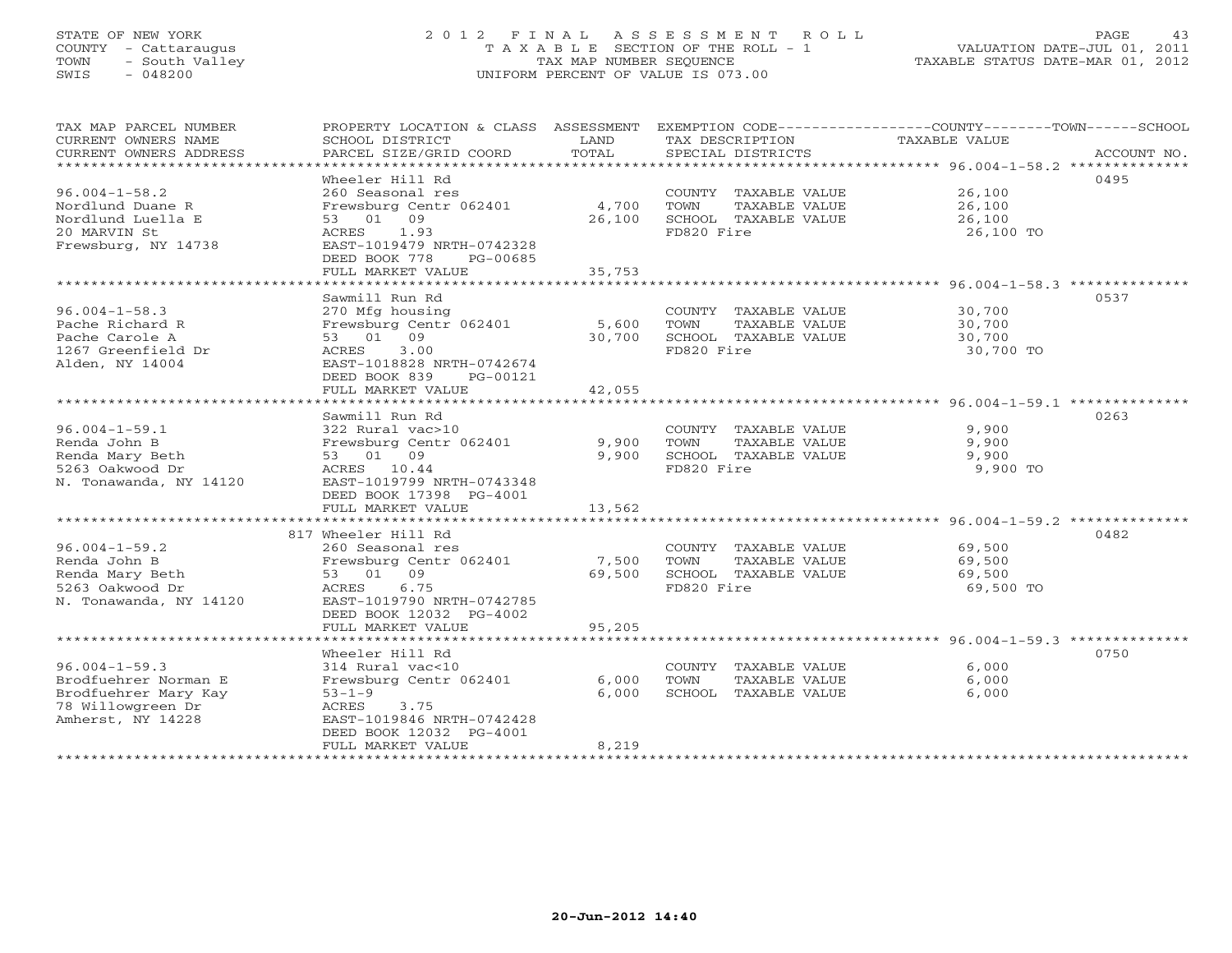# STATE OF NEW YORK 2 0 1 2 F I N A L A S S E S S M E N T R O L L PAGE 44 COUNTY - Cattaraugus T A X A B L E SECTION OF THE ROLL - 1 VALUATION DATE-JUL 01, 2011 TOWN - South Valley TAX MAP NUMBER SEQUENCE TAXABLE STATUS DATE-MAR 01, 2012 SWIS - 048200 UNIFORM PERCENT OF VALUE IS 073.00UNIFORM PERCENT OF VALUE IS 073.00

| TAX MAP PARCEL NUMBER<br>CURRENT OWNERS NAME<br>CURRENT OWNERS ADDRESS | PROPERTY LOCATION & CLASS ASSESSMENT<br>SCHOOL DISTRICT<br>PARCEL SIZE/GRID COORD | LAND<br>TOTAL | TAX DESCRIPTION<br>SPECIAL DISTRICTS | EXEMPTION CODE-----------------COUNTY-------TOWN------SCHOOL<br>TAXABLE VALUE | ACCOUNT NO.        |
|------------------------------------------------------------------------|-----------------------------------------------------------------------------------|---------------|--------------------------------------|-------------------------------------------------------------------------------|--------------------|
|                                                                        |                                                                                   |               |                                      |                                                                               |                    |
|                                                                        | Bone Run Rd                                                                       |               |                                      |                                                                               | 0174               |
| $97.001 - 1 - 1.1$                                                     | 910 Priv forest                                                                   |               | COUNTY TAXABLE VALUE                 | 30,500                                                                        |                    |
| Carr Gerry M                                                           | Randolph Centra 047601                                                            | 30,500        | TOWN<br>TAXABLE VALUE                | 30,500                                                                        |                    |
| Carr Dorraine L<br>1 White Oak Ct                                      | 31 01 09<br>ACRES 33.49                                                           | 30,500        | SCHOOL TAXABLE VALUE<br>FD820 Fire   | 30,500<br>30,500 TO                                                           |                    |
| Greenville, SC 29607                                                   | EAST-1031225 NRTH-0748695                                                         |               |                                      |                                                                               |                    |
|                                                                        | DEED BOOK 10913 PG-2001                                                           |               |                                      |                                                                               |                    |
|                                                                        | FULL MARKET VALUE                                                                 | 41,781        |                                      |                                                                               |                    |
|                                                                        | **************************                                                        |               |                                      |                                                                               |                    |
|                                                                        | 12160 Bone Run Rd                                                                 |               |                                      |                                                                               | 0497               |
| $97.001 - 1 - 1.2$                                                     | 240 Rural res                                                                     |               | RES STAR<br>41854                    | $\circ$                                                                       | $\Omega$<br>22,500 |
| Pilawski Joseph                                                        | Randolph Centra 047601                                                            | 13,400        | COUNTY TAXABLE VALUE                 | 87,400                                                                        |                    |
| 12160 Bone Run Rd                                                      | 31 01 09                                                                          | 87,400        | TOWN<br>TAXABLE VALUE                | 87,400                                                                        |                    |
| Frewsburg, NY 14378                                                    | ACRES 17.40 BANK<br>017                                                           |               | SCHOOL TAXABLE VALUE                 | 64,900                                                                        |                    |
|                                                                        | EAST-1031744 NRTH-0749967                                                         |               | FD820 Fire                           | 87,400 TO                                                                     |                    |
|                                                                        | DEED BOOK 1028 PG-384                                                             |               |                                      |                                                                               |                    |
|                                                                        | FULL MARKET VALUE                                                                 | 119,726       |                                      |                                                                               |                    |
|                                                                        |                                                                                   |               |                                      | ********************************** 97.001-1-1.3 **************                |                    |
|                                                                        | 12198 Bone Run Rd                                                                 |               |                                      |                                                                               | 0523               |
| $97.001 - 1 - 1.3$                                                     | 210 1 Family Res                                                                  |               | COUNTY TAXABLE VALUE                 | 103,400                                                                       |                    |
| Stauffer Dennis C                                                      | Randolph Centra 047601                                                            | 18,400        | TOWN<br>TAXABLE VALUE                | 103,400                                                                       |                    |
| Stauffer Patricia A                                                    | 31 01 09                                                                          | 103,400       | SCHOOL TAXABLE VALUE                 | 103,400                                                                       |                    |
| 455 Lockport St<br>Youngstown, NY 14174                                | ACRES 27.39                                                                       |               | FD820 Fire                           | 103,400 TO                                                                    |                    |
|                                                                        | EAST-1031107 NRTH-0749982<br>DEED BOOK 4393<br>PG-3002                            |               |                                      |                                                                               |                    |
|                                                                        | FULL MARKET VALUE                                                                 | 141,644       |                                      |                                                                               |                    |
|                                                                        |                                                                                   |               |                                      |                                                                               |                    |
|                                                                        | 10256 Bone Run Rd                                                                 |               |                                      |                                                                               | 0372               |
| $97.001 - 1 - 4$                                                       | 421 Restaurant                                                                    |               | 41854<br>RES STAR                    | $\circ$                                                                       | $\Omega$<br>22,500 |
| Andriaccio Nicholas                                                    | Randolph Centra 047601                                                            | 17,200        | COUNTY TAXABLE VALUE                 | 356,800                                                                       |                    |
| Andriaccio Linda                                                       | 31 01 09                                                                          | 356,800       | TOWN<br>TAXABLE VALUE                | 356,800                                                                       |                    |
| 12056 Bone Run Rd                                                      | 9.68 BANK<br>017<br>ACRES                                                         |               | SCHOOL TAXABLE VALUE                 | 334,300                                                                       |                    |
| Frewsburg, NY 14738                                                    | EAST-1033570 NRTH-0748939                                                         |               | FD820 Fire                           | 356,800 TO                                                                    |                    |
|                                                                        | DEED BOOK 802<br>PG-00007                                                         |               |                                      |                                                                               |                    |
|                                                                        | FULL MARKET VALUE                                                                 | 488,767       |                                      |                                                                               |                    |
|                                                                        |                                                                                   |               |                                      |                                                                               |                    |
|                                                                        | 12024 Bone Run Rd                                                                 |               |                                      |                                                                               | 0279               |
| $97.001 - 1 - 5.1$                                                     | 240 Rural res                                                                     |               | COUNTY TAXABLE VALUE                 | 114,800                                                                       |                    |
| Colley George W Jr                                                     | Randolph Centra 047601                                                            | 32,800        | TAXABLE VALUE<br>TOWN                | 114,800                                                                       |                    |
| 1011 Southwestern Dr                                                   | 23/31 01 09                                                                       | 114,800       | SCHOOL TAXABLE VALUE                 | 114,800                                                                       |                    |
| Jamestown, NY 14701                                                    | Ff 1030.00 Co Rd 33                                                               |               | FD820 Fire                           | 114,800 TO                                                                    |                    |
|                                                                        | Ff 3450.00 Bone Run<br>ACRES<br>68.50                                             |               |                                      |                                                                               |                    |
|                                                                        | EAST-1033998 NRTH-0750233                                                         |               |                                      |                                                                               |                    |
|                                                                        | DEED BOOK 14683 PG-6001                                                           |               |                                      |                                                                               |                    |
|                                                                        | FULL MARKET VALUE                                                                 | 157,260       |                                      |                                                                               |                    |
|                                                                        |                                                                                   |               |                                      |                                                                               |                    |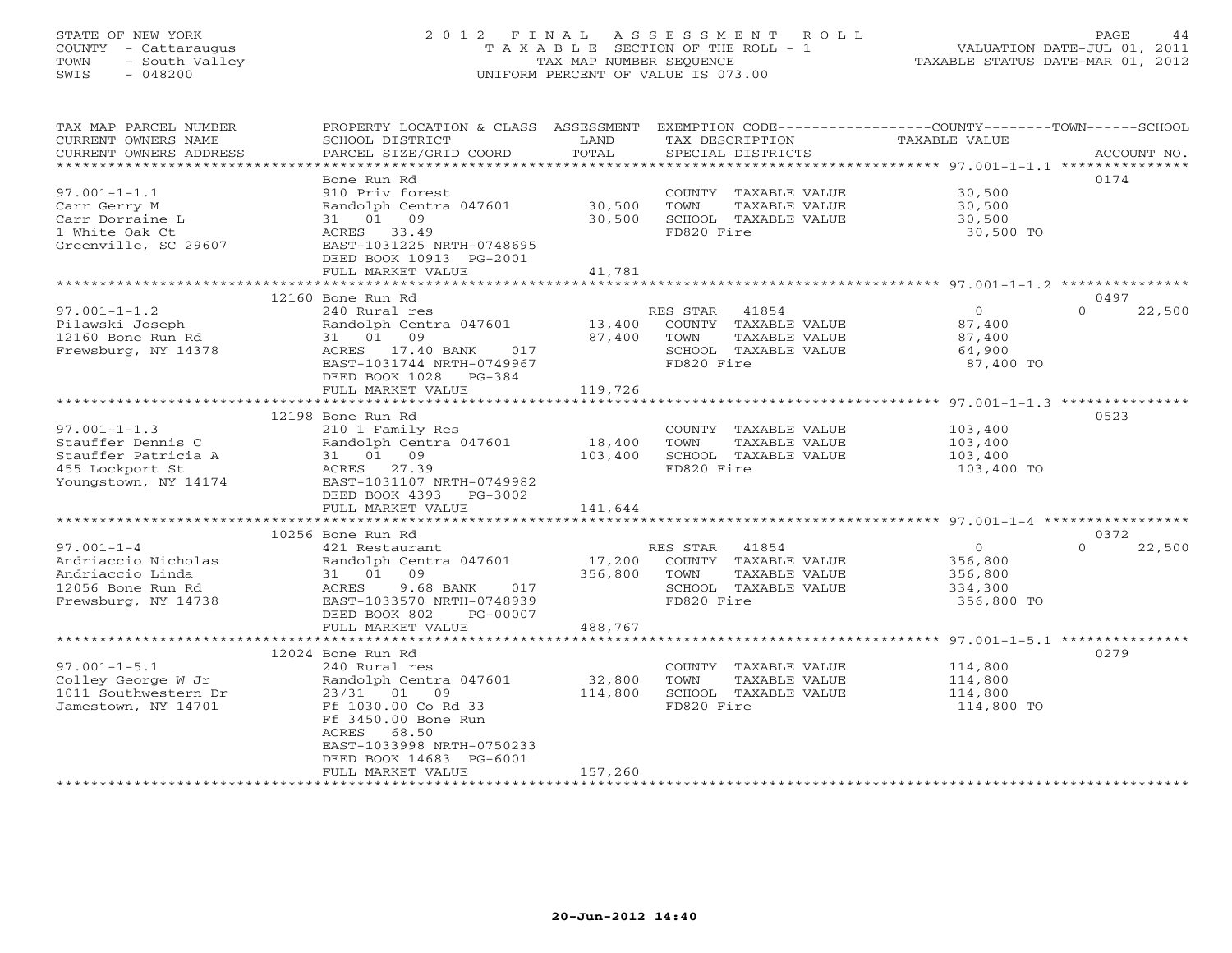# STATE OF NEW YORK 2 0 1 2 F I N A L A S S E S S M E N T R O L L PAGE 45 COUNTY - Cattaraugus T A X A B L E SECTION OF THE ROLL - 1 VALUATION DATE-JUL 01, 2011 TOWN - South Valley TAX MAP NUMBER SEQUENCE TAXABLE STATUS DATE-MAR 01, 2012 SWIS - 048200 UNIFORM PERCENT OF VALUE IS 073.00UNIFORM PERCENT OF VALUE IS 073.00

| TAX MAP PARCEL NUMBER                                                                                                                                                                                    | PROPERTY LOCATION & CLASS ASSESSMENT                        |                        |                                                              | EXEMPTION CODE----------------COUNTY-------TOWN------SCHOOL |
|----------------------------------------------------------------------------------------------------------------------------------------------------------------------------------------------------------|-------------------------------------------------------------|------------------------|--------------------------------------------------------------|-------------------------------------------------------------|
| CURRENT OWNERS NAME                                                                                                                                                                                      | SCHOOL DISTRICT                                             | <b>Example 12</b> LAND | TAX DESCRIPTION                                              | TAXABLE VALUE                                               |
|                                                                                                                                                                                                          |                                                             |                        |                                                              | ACCOUNT NO.                                                 |
|                                                                                                                                                                                                          |                                                             |                        |                                                              |                                                             |
|                                                                                                                                                                                                          | 12056 Bone Run Rd                                           |                        |                                                              | 0594                                                        |
| $97.001 - 1 - 5.2$                                                                                                                                                                                       | 314 Rural vac<10                                            |                        | COUNTY TAXABLE VALUE                                         | 5,000                                                       |
|                                                                                                                                                                                                          | Randolph Centra 047601 5,000 TOWN<br>31 01 09 5.000 SCHOOT. |                        | TAXABLE VALUE                                                | 5,000                                                       |
|                                                                                                                                                                                                          |                                                             |                        | 5,000 SCHOOL TAXABLE VALUE 5,000                             |                                                             |
| Andriaccio Nicholas<br>Andriaccio Linda<br>12056 Bone Run Rd<br>12056 Bone Run Rd<br>12056 Bone Run Rd<br>12056 Bone Run Rd<br>12076 Bone Run Rd<br>12056 Bone Run Rd<br>12078 BAST-1033810 NRTH-0748287 | 2.30 BANK 017                                               |                        | FD820 Fire                                                   | 5,000 TO                                                    |
|                                                                                                                                                                                                          |                                                             |                        |                                                              |                                                             |
|                                                                                                                                                                                                          | DEED BOOK 00957 PG-00500                                    |                        |                                                              |                                                             |
|                                                                                                                                                                                                          | FULL MARKET VALUE                                           | 6,849                  |                                                              |                                                             |
|                                                                                                                                                                                                          |                                                             |                        |                                                              |                                                             |
|                                                                                                                                                                                                          | Little Bone Run Rd                                          |                        |                                                              | 0606                                                        |
| $97.001 - 1 - 5.3$                                                                                                                                                                                       | 270 Mfg housing COUNTY<br>Randolph Centra 047601 4,600 TOWN |                        | COUNTY TAXABLE VALUE $21,600$<br>TOWN TAXABLE VALUE $21,600$ |                                                             |
| Lange Larry                                                                                                                                                                                              |                                                             |                        |                                                              |                                                             |
| Carlson Ronald                                                                                                                                                                                           | 31 01 09                                                    |                        | $21,600$<br>$21,600$ SCHOOL TAXABLE VALUE 21,600             |                                                             |
| Hills Linda                                                                                                                                                                                              | ACRES 1.77                                                  |                        | FD820 Fire                                                   | 21,600 TO                                                   |
| 112 Newton Ave                                                                                                                                                                                           | EAST-1034357 NRTH-0752082                                   |                        |                                                              |                                                             |
| Jamestown, NY 14701                                                                                                                                                                                      | DEED BOOK 1012    PG-790                                    |                        |                                                              |                                                             |
|                                                                                                                                                                                                          | FULL MARKET VALUE                                           | 29,589                 |                                                              |                                                             |
|                                                                                                                                                                                                          |                                                             |                        |                                                              |                                                             |
|                                                                                                                                                                                                          | Little Bone Run Rd                                          |                        |                                                              | 0610                                                        |
| $97.001 - 1 - 5.4$                                                                                                                                                                                       |                                                             |                        |                                                              |                                                             |
| Smith Patrick A                                                                                                                                                                                          | 260 Seasonal res<br>Randolph Centra 047601 14,400 TOWN      |                        | COUNTY TAXABLE VALUE $25,100$<br>TOWN TAXABLE VALUE $25,100$ |                                                             |
| 2985 E Lake Rd                                                                                                                                                                                           | 31 01 09                                                    | 25,100                 | SCHOOL TAXABLE VALUE                                         | 25,100                                                      |
| Dunkirk, NY 14048                                                                                                                                                                                        | FRNT 225.00 DPTH 179.67                                     |                        | FD820 Fire                                                   | 25,100 TO                                                   |
|                                                                                                                                                                                                          | EAST-1034084 NRTH-0752204                                   |                        |                                                              |                                                             |
|                                                                                                                                                                                                          | DEED BOOK 1004 PG-1016                                      |                        |                                                              |                                                             |
|                                                                                                                                                                                                          | FULL MARKET VALUE                                           | 34,384                 |                                                              |                                                             |
|                                                                                                                                                                                                          |                                                             |                        |                                                              |                                                             |
|                                                                                                                                                                                                          | Little Bone Run Rd                                          |                        |                                                              | 0627                                                        |
| $97.001 - 1 - 5.5$                                                                                                                                                                                       | 270 Mfg housing                                             |                        | COUNTY TAXABLE VALUE 12,400                                  |                                                             |
| Schmelzer Robert                                                                                                                                                                                         | Randolph Centra 047601 4,200                                |                        | TAXABLE VALUE<br>TOWN                                        | 12,400                                                      |
| 5439 Stilwell Rd                                                                                                                                                                                         | 23 01 09                                                    |                        | SCHOOL TAXABLE VALUE                                         | 12,400                                                      |
| Hamburg, NY 14075                                                                                                                                                                                        | 12,400<br>ACRES 1.20                                        |                        | FD820 Fire                                                   | 12,400 TO                                                   |
|                                                                                                                                                                                                          | EAST-1034644 NRTH-0749396                                   |                        |                                                              |                                                             |
|                                                                                                                                                                                                          | DEED BOOK 00945 PG-01190                                    |                        |                                                              |                                                             |
|                                                                                                                                                                                                          | FULL MARKET VALUE                                           | 16,986                 |                                                              |                                                             |
|                                                                                                                                                                                                          |                                                             |                        |                                                              |                                                             |
|                                                                                                                                                                                                          | 11985 Big Bone Run Rd                                       |                        |                                                              | 0636                                                        |
| $97.001 - 1 - 5.6$                                                                                                                                                                                       | 210 1 Family Res                                            |                        | RES STAR 41854                                               | $\overline{0}$<br>$\Omega$<br>22,500                        |
|                                                                                                                                                                                                          | Randolph Centra 047601 5,000 COUNTY TAXABLE VALUE           |                        |                                                              |                                                             |
| Willover Howard E<br>Chamberlain Carol                                                                                                                                                                   | 23/31 01 09                                                 | 43,000 TOWN            | TAXABLE VALUE                                                | 43,000<br>43,000                                            |
|                                                                                                                                                                                                          | 1.15                                                        |                        | SCHOOL TAXABLE VALUE 20,500                                  |                                                             |
| 11985 Big Bone Run Rd<br>Frewsburg, NY 14738 EAST-1                                                                                                                                                      | EAST-1034334 NRTH-0748251                                   |                        | FD820 Fire                                                   | 43,000 TO                                                   |
|                                                                                                                                                                                                          | DEED BOOK 15407 PG-4001                                     |                        |                                                              |                                                             |
|                                                                                                                                                                                                          | FULL MARKET VALUE                                           | 58,904                 |                                                              |                                                             |
|                                                                                                                                                                                                          |                                                             |                        |                                                              |                                                             |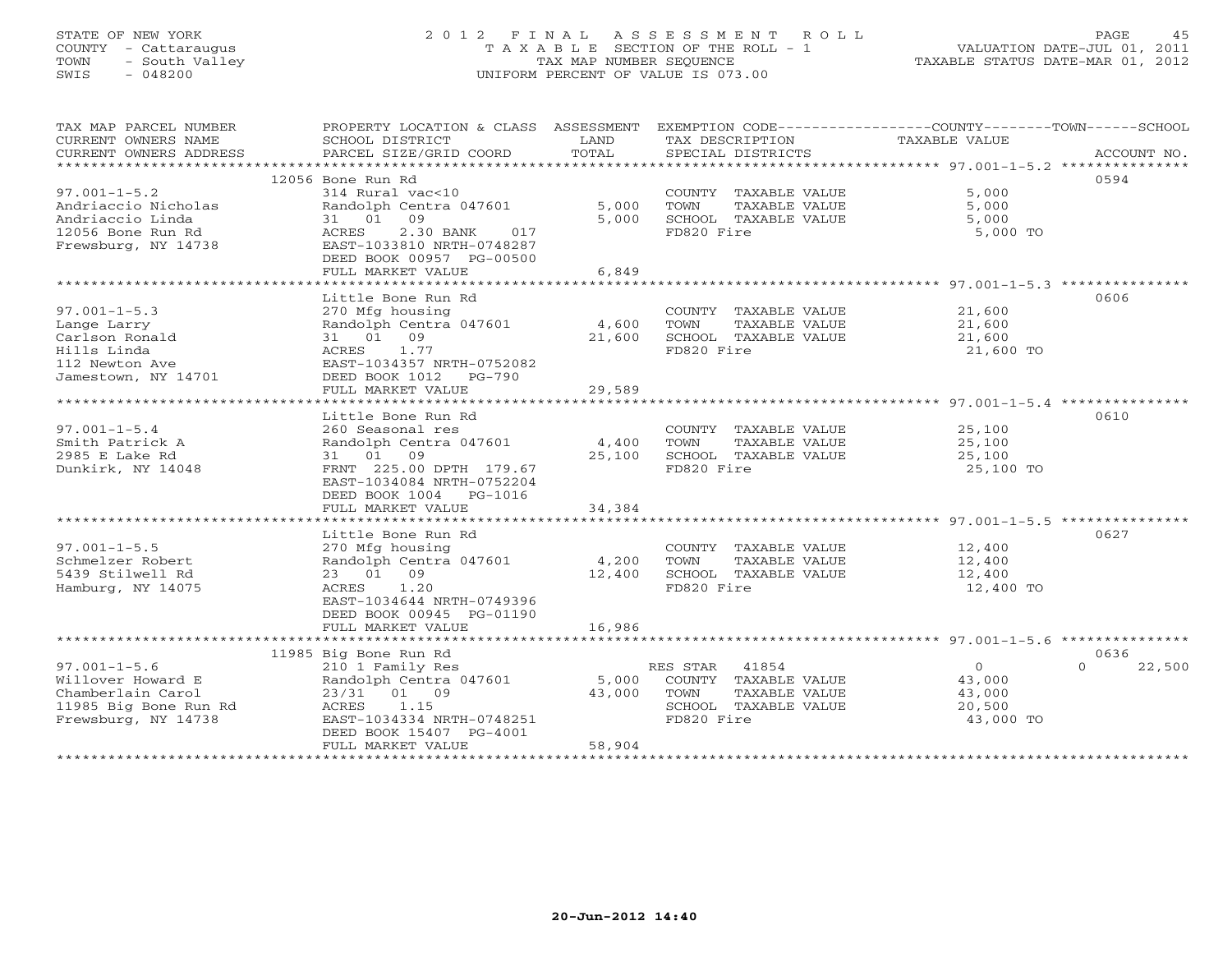# STATE OF NEW YORK 2 0 1 2 F I N A L A S S E S S M E N T R O L L PAGE 46 COUNTY - Cattaraugus T A X A B L E SECTION OF THE ROLL - 1 VALUATION DATE-JUL 01, 2011 TOWN - South Valley TAX MAP NUMBER SEQUENCE TAXABLE STATUS DATE-MAR 01, 2012 SWIS - 048200 UNIFORM PERCENT OF VALUE IS 073.00UNIFORM PERCENT OF VALUE IS 073.00

| TAX MAP PARCEL NUMBER       | PROPERTY LOCATION & CLASS ASSESSMENT |            |                       | EXEMPTION CODE-----------------COUNTY-------TOWN-----SCHOOL |
|-----------------------------|--------------------------------------|------------|-----------------------|-------------------------------------------------------------|
| CURRENT OWNERS NAME         | SCHOOL DISTRICT                      | LAND       | TAX DESCRIPTION       | TAXABLE VALUE                                               |
| CURRENT OWNERS ADDRESS      |                                      |            |                       | ACCOUNT NO.                                                 |
| ***********************     |                                      |            |                       |                                                             |
|                             | 12004 Bone Run Rd                    |            |                       | 0683                                                        |
| $97.001 - 1 - 5.7$          | 270 Mfg housing                      |            | COUNTY TAXABLE VALUE  | 27,200                                                      |
| Leed Steven D               | Randolph Centra 047601               | 4,100 TOWN | TAXABLE VALUE         | 27,200                                                      |
| Heinsey Clyde &Jeromie etal | 31 01 09                             | 27,200     | SCHOOL TAXABLE VALUE  | 27,200                                                      |
| 85 Kline Rd                 | FRNT 126.20 DPTH 371.50              |            | FD820 Fire            | 27,200 TO                                                   |
| Denver, PA 17517            | EAST-1034191 NRTH-0748599            |            |                       |                                                             |
|                             | DEED BOOK 683<br>PG-2001             |            |                       |                                                             |
|                             | FULL MARKET VALUE                    | 37,260     |                       |                                                             |
|                             |                                      |            |                       |                                                             |
|                             | Little Bone Run Rd                   |            |                       | 0081                                                        |
| $97.001 - 1 - 5.8$          | 260 Seasonal res                     |            | COUNTY TAXABLE VALUE  | 31,600                                                      |
| Basile Ronald               | Randolph Centra 047601               | 4,900      | TOWN<br>TAXABLE VALUE | 31,600                                                      |
| Pellerito Samuel            | 31 01 09                             | 31,600     | SCHOOL TAXABLE VALUE  | 31,600                                                      |
| Lamantia David-Ralph        | 2.15<br>ACRES                        |            | FD820 Fire            | 31,600 TO                                                   |
| 117 Parkview Ave            | EAST-1034014 NRTH-0751951            |            |                       |                                                             |
| Jamestown, NY 14701         | DEED BOOK 00974 PG-00050             |            |                       |                                                             |
|                             | FULL MARKET VALUE                    | 43,288     |                       |                                                             |
|                             |                                      |            |                       |                                                             |
|                             | Bone Run Rd                          |            |                       | 0725                                                        |
| $97.001 - 1 - 5.9$          | 311 Res vac land                     |            | COUNTY TAXABLE VALUE  | 4,100                                                       |
| Saylor Robert               | Randolph Centra 047601               | 4,100      | TAXABLE VALUE<br>TOWN | 4,100                                                       |
| Wik Daiel B                 | 23/31 01 09                          | 4,100      | SCHOOL TAXABLE VALUE  | 4,100                                                       |
| Griggs James M              | ACRES<br>1.10                        |            | FD820 Fire            | 4,100 TO                                                    |
| 101 Green Acres Rd          | EAST-1034593 NRTH-0749593            |            |                       |                                                             |
| Tonawanda, NY 14150         | DEED BOOK 1006 PG-297                |            |                       |                                                             |
|                             | FULL MARKET VALUE                    | 5,616      |                       |                                                             |
|                             |                                      |            |                       |                                                             |
|                             | Little Bone Run                      |            |                       | 0733                                                        |
| $97.001 - 1 - 5.10$         | 314 Rural vac<10                     |            | COUNTY TAXABLE VALUE  | 7,600                                                       |
| Black Frank J               | Randolph Centra 047601               | 7,600      | TOWN<br>TAXABLE VALUE | 7,600                                                       |
| Black Janet M               | 23/1/9                               | 7,600      | SCHOOL TAXABLE VALUE  | 7,600                                                       |
| 1069 Ivory Rd               | ACRES<br>5.70                        |            |                       |                                                             |
| Frewsburg, NY 14738         | EAST-1034020 NRTH-0751755            |            |                       |                                                             |
|                             | DEED BOOK 1028 PG-798                |            |                       |                                                             |
|                             | FULL MARKET VALUE                    | 10,411     |                       |                                                             |
|                             |                                      |            |                       |                                                             |
|                             | Little Bone Run                      |            |                       | 0734                                                        |
| $97.001 - 1 - 5.11$         | 240 Rural res                        |            | COUNTY TAXABLE VALUE  | 15,800                                                      |
| Colley George W Jr          | Randolph Centra 047601               | 4,400      | TAXABLE VALUE<br>TOWN | 15,800                                                      |
| Niles Elton & Marian        | 23/1/9                               | 15,800     | SCHOOL TAXABLE VALUE  | 15,800                                                      |
| 1011 Southwestern Dr        | ACRES<br>1.49                        |            |                       |                                                             |
| Jamestown, NY 14701         | EAST-1034485 NRTH-0751823            |            |                       |                                                             |
|                             | DEED BOOK 10831 PG-6001              |            |                       |                                                             |
|                             | FULL MARKET VALUE                    | 21,644     |                       |                                                             |
|                             | **************************           |            |                       |                                                             |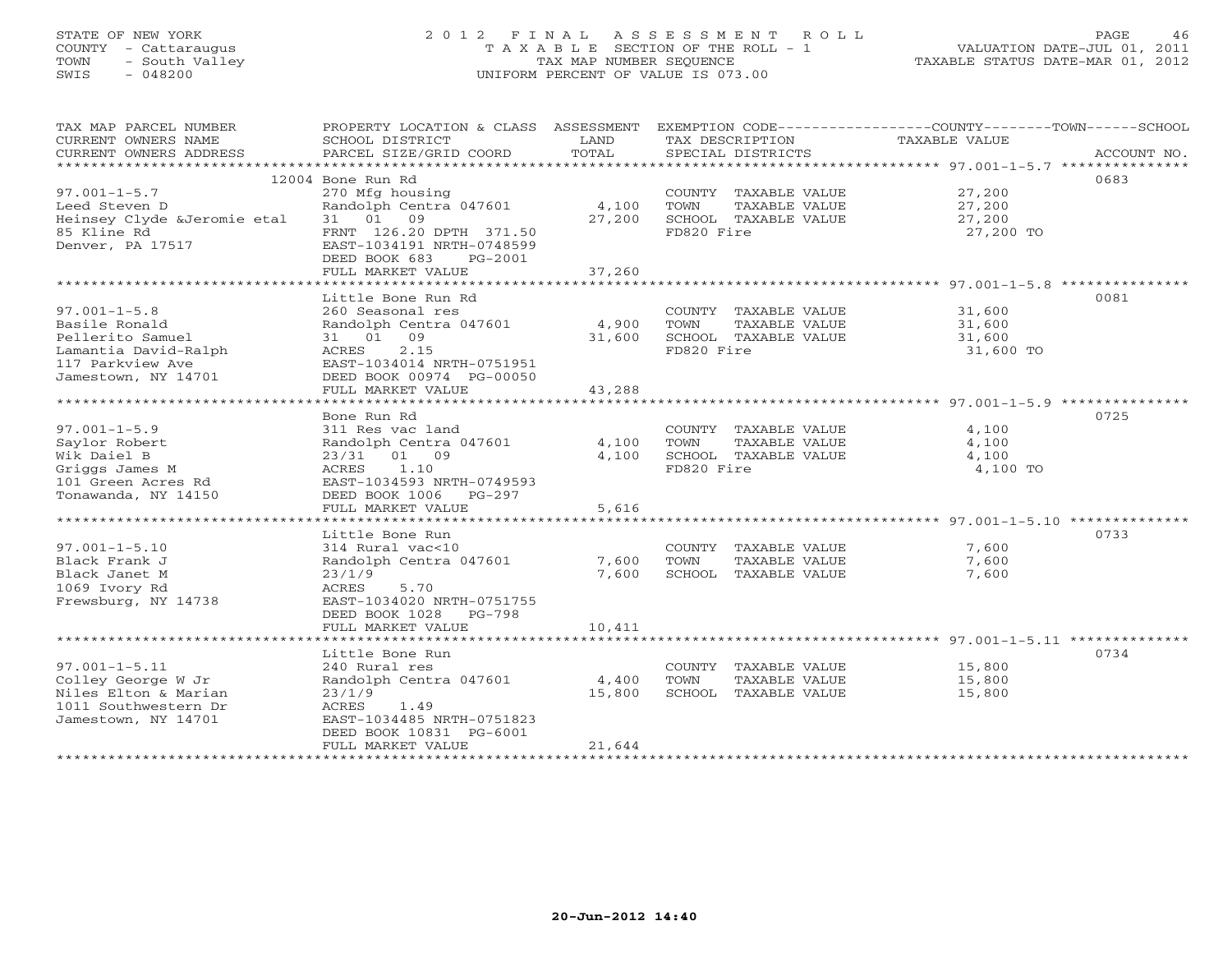# STATE OF NEW YORK 2 0 1 2 F I N A L A S S E S S M E N T R O L L PAGE 47 COUNTY - Cattaraugus T A X A B L E SECTION OF THE ROLL - 1 VALUATION DATE-JUL 01, 2011 TOWN - South Valley TAX MAP NUMBER SEQUENCE TAXABLE STATUS DATE-MAR 01, 2012 SWIS - 048200 UNIFORM PERCENT OF VALUE IS 073.00UNIFORM PERCENT OF VALUE IS 073.00

| TAX MAP PARCEL NUMBER<br>CURRENT OWNERS NAME<br>CURRENT OWNERS ADDRESS<br>******************          | PROPERTY LOCATION & CLASS<br>SCHOOL DISTRICT<br>PARCEL SIZE/GRID COORD                                                                                                             | ASSESSMENT<br>LAND<br>TOTAL |                          | TAX DESCRIPTION<br>SPECIAL DISTRICTS                                   | EXEMPTION CODE-----------------COUNTY-------TOWN------SCHOOL<br>TAXABLE VALUE | ACCOUNT NO.                |
|-------------------------------------------------------------------------------------------------------|------------------------------------------------------------------------------------------------------------------------------------------------------------------------------------|-----------------------------|--------------------------|------------------------------------------------------------------------|-------------------------------------------------------------------------------|----------------------------|
|                                                                                                       |                                                                                                                                                                                    |                             |                          |                                                                        |                                                                               |                            |
| $97.001 - 1 - 5.12$<br>Byrd Betty<br>1359 Little Bone Rd<br>Frewsburg, NY 14701                       | 1359 Little Bone Rd<br>270 Mfg housing<br>Randolph Centra 047601<br>23 1 9<br>ACRES<br>2.75<br>EAST-1034429 NRTH-0750902<br>DEED BOOK 3467<br>PG-7001<br>FULL MARKET VALUE         | 4,100<br>18,200<br>24,932   | SR STAR<br>TOWN          | 41834<br>COUNTY TAXABLE VALUE<br>TAXABLE VALUE<br>SCHOOL TAXABLE VALUE | $\circ$<br>18,200<br>18,200<br>$\Omega$                                       | 0742<br>$\Omega$<br>18,200 |
|                                                                                                       | *****************                                                                                                                                                                  | <b>********</b>             |                          |                                                                        | ************* 97.001-1-5.13 ***************                                   |                            |
| $97.001 - 1 - 5.13$<br>Fix Mary Jo<br>Thompson Janet<br>1417 Elderberry Pl<br>Niagara Falls, NY 14304 | Little Bone Run<br>270 Mfg housing<br>Randolph Centra 047601<br>$23 - 1 - 9$<br>FRNT 341.70 DPTH 92.30<br>EAST-1034768 NRTH-0749172<br>DEED BOOK 5681 PG-9001<br>FULL MARKET VALUE | 3,000<br>5,000<br>6,849     | COUNTY<br>TOWN           | TAXABLE VALUE<br>TAXABLE VALUE<br>SCHOOL TAXABLE VALUE                 | 5,000<br>5,000<br>5,000                                                       | 0759                       |
|                                                                                                       | **************                                                                                                                                                                     |                             |                          |                                                                        | ************ 97.001-1-5.14 **                                                 |                            |
| $97.001 - 1 - 5.14$<br>Lawrence Richard A<br>1004 Poland Ctr. Rd<br>Kennedy, NY 14747                 | Little Bone Run<br>314 Rural vac<10<br>Randolph Centra 047601<br>1.25<br>ACRES<br>EAST-1034487 NRTH-0750121<br>DEED BOOK 5767<br>PG-5001<br>FULL MARKET VALUE                      | 4,100<br>4,100<br>5,616     | TOWN<br>SCHOOL           | COUNTY TAXABLE VALUE<br>TAXABLE VALUE<br>TAXABLE VALUE                 | 4,100<br>4,100<br>4,100                                                       | 0760                       |
|                                                                                                       |                                                                                                                                                                                    |                             |                          |                                                                        | ************************* 97.001-1-5.15 *********                             |                            |
| $97.001 - 1 - 5.15$<br>Hayes Leo<br>Little Bone Run<br>PO Box 281<br>Lewis Run, PA 16738              | Little Bone Run<br>270 Mfg housing<br>Randolph Centra 047601<br>$23 - 1 - 9$<br>was site #3<br>ACRES<br>1.00<br>EAST-1034720 NRTH-0748414<br>DEED BOOK 8835<br>$PG-6001$           | 4,000<br>12,100             | COUNTY<br>TOWN<br>SCHOOL | TAXABLE VALUE<br>TAXABLE VALUE<br>TAXABLE VALUE                        | 12,100<br>12,100<br>12,100                                                    | 0764                       |
|                                                                                                       | FULL MARKET VALUE                                                                                                                                                                  | 16,575                      |                          |                                                                        |                                                                               |                            |
|                                                                                                       |                                                                                                                                                                                    |                             |                          |                                                                        |                                                                               |                            |
| $97.001 - 1 - 5.16$<br>Smith Vicki L<br>PO Box 206<br>Kennedy, NY 14747                               | Little Bone<br>270 Mfg housing<br>Randolph Centra 047601<br>$23 - 1 - 9$<br>site#<br>ACRES<br>1.00<br>EAST-1034418 NRTH-0751296<br>DEED BOOK 9041<br>$PG-8003$                     | 4,000<br>6,000              | TOWN                     | COUNTY TAXABLE VALUE<br>TAXABLE VALUE<br>SCHOOL TAXABLE VALUE          | 6,000<br>6,000<br>6,000                                                       | 0765                       |
|                                                                                                       | FULL MARKET VALUE<br>********************                                                                                                                                          | 8,219                       |                          |                                                                        |                                                                               |                            |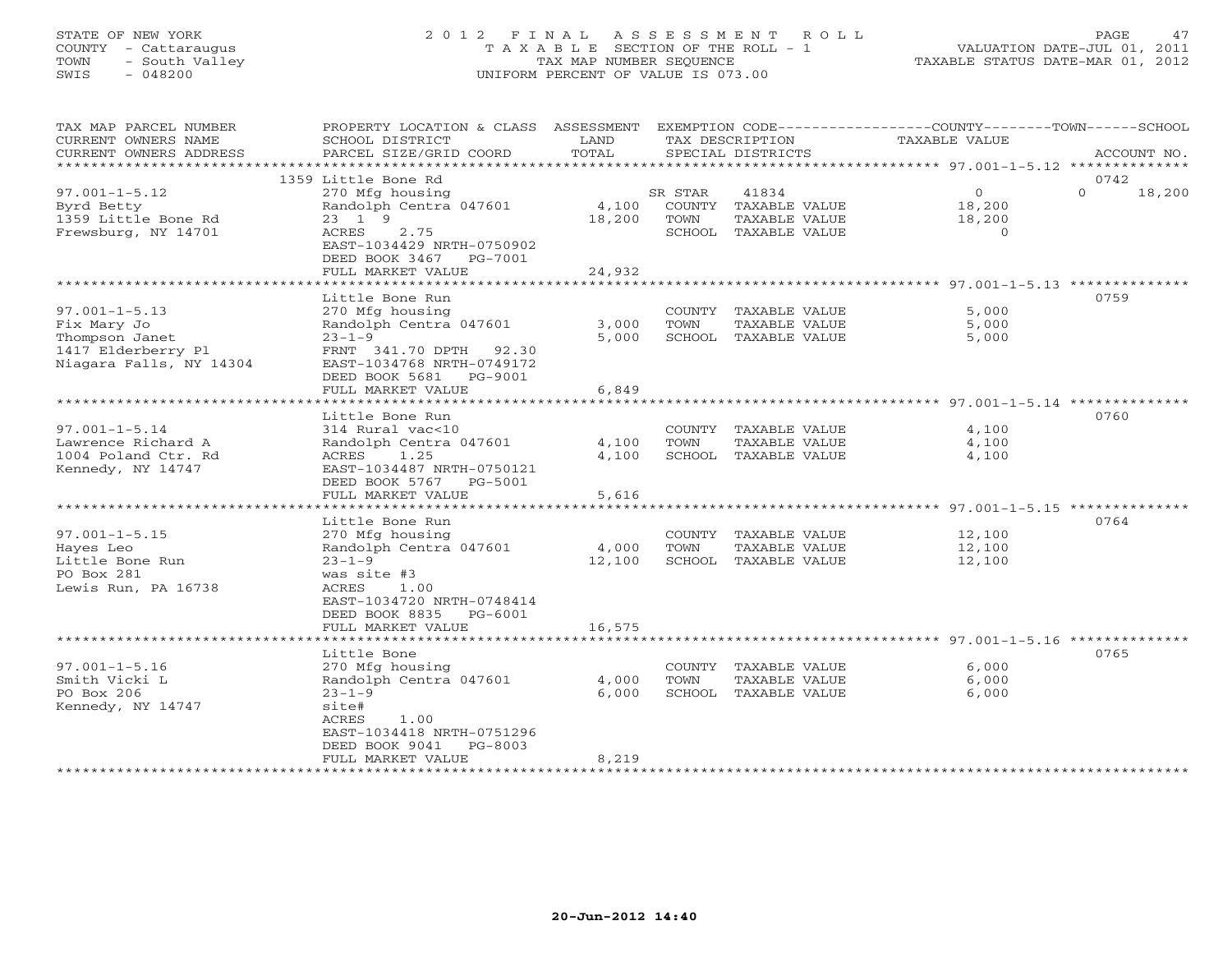# STATE OF NEW YORK 2 0 1 2 F I N A L A S S E S S M E N T R O L L PAGE 48 COUNTY - Cattaraugus T A X A B L E SECTION OF THE ROLL - 1 VALUATION DATE-JUL 01, 2011 TOWN - South Valley TAX MAP NUMBER SEQUENCE TAXABLE STATUS DATE-MAR 01, 2012 SWIS - 048200 UNIFORM PERCENT OF VALUE IS 073.00UNIFORM PERCENT OF VALUE IS 073.00

| TAX MAP PARCEL NUMBER                    | PROPERTY LOCATION & CLASS ASSESSMENT                                  |         |                                               | EXEMPTION CODE-----------------COUNTY-------TOWN------SCHOOL |                    |
|------------------------------------------|-----------------------------------------------------------------------|---------|-----------------------------------------------|--------------------------------------------------------------|--------------------|
| CURRENT OWNERS NAME                      | SCHOOL DISTRICT                                                       | LAND    | TAX DESCRIPTION                               | TAXABLE VALUE                                                |                    |
| CURRENT OWNERS ADDRESS                   | PARCEL SIZE/GRID COORD                                                | TOTAL   | SPECIAL DISTRICTS                             |                                                              | ACCOUNT NO.        |
| ***********************                  |                                                                       |         |                                               |                                                              |                    |
| $97.001 - 1 - 5.17$                      | 11993 Big Bone Run<br>314 Rural vac<10                                |         |                                               | 4,900                                                        | 0769               |
|                                          | Randolph Centra 047601                                                | 4,900   | COUNTY TAXABLE VALUE<br>TOWN<br>TAXABLE VALUE | 4,900                                                        |                    |
| Heinsey Clyde E<br>55 Mountain Rd        | $31 - 1 - 9$                                                          | 4,900   | SCHOOL TAXABLE VALUE                          | 4,900                                                        |                    |
| Denver, PA 17517                         | ACRES<br>2.25<br>EAST-1034095 NRTH-0748240<br>DEED BOOK 12526 PG-3001 |         |                                               |                                                              |                    |
|                                          | FULL MARKET VALUE                                                     | 6,712   |                                               |                                                              |                    |
|                                          |                                                                       |         |                                               |                                                              |                    |
|                                          | Little Bone Run Rd                                                    |         |                                               |                                                              | 0201               |
| $97.001 - 1 - 6$                         | 260 Seasonal res                                                      |         | COUNTY TAXABLE VALUE                          | 19,300                                                       |                    |
| Black Frank J                            | Randolph Centra 047601                                                | 5,800   | TAXABLE VALUE<br>TOWN                         | 19,300                                                       |                    |
| Black Janet M                            | 31 01 09                                                              | 19,300  | SCHOOL TAXABLE VALUE                          | 19,300                                                       |                    |
| 1069 Ivory Rd<br>Frewsburg, NY 14738     | 3.29<br>ACRES<br>EAST-1033696 NRTH-0752058<br>DEED BOOK 904<br>PG-581 |         | FD820 Fire                                    | 19,300 TO                                                    |                    |
|                                          | FULL MARKET VALUE                                                     | 26,438  |                                               |                                                              |                    |
|                                          |                                                                       |         |                                               |                                                              |                    |
|                                          | Little Bone Run Rd                                                    |         |                                               |                                                              | 0061               |
| $97.001 - 1 - 7$                         | 260 Seasonal res                                                      |         | COUNTY TAXABLE VALUE                          | 4,900                                                        |                    |
| Westrom Pamela A                         | Randolph Centra 047601                                                | 3,900   | TOWN<br>TAXABLE VALUE                         | 4,900                                                        |                    |
| 205 N Main St                            | 23 01 09                                                              | 4,900   | SCHOOL TAXABLE VALUE<br>FD820 Fire            | 4,900                                                        |                    |
| Jamestown, NY 14701                      | FRNT 178.00 DPTH 219.00<br>EAST-1034669 NRTH-0750922                  |         |                                               | 4,900 TO                                                     |                    |
|                                          | DEED BOOK 00981 PG-00641                                              |         |                                               |                                                              |                    |
|                                          | FULL MARKET VALUE                                                     | 6,712   |                                               |                                                              |                    |
|                                          |                                                                       |         |                                               |                                                              |                    |
|                                          | 1382 Little Bone Run Rd                                               |         |                                               |                                                              | 0382               |
| $97.001 - 1 - 8.1$                       | 210 1 Family Res                                                      |         | RES STAR<br>41854                             | $\Omega$                                                     | $\Omega$<br>22,500 |
| Migliore Michael                         | Randolph Centra 047601                                                | 15,000  | COUNTY TAXABLE VALUE                          | 80,100                                                       |                    |
| 1382 Little Bone Run Rd                  | 14 01 09                                                              | 80,100  | TOWN<br>TAXABLE VALUE                         | 80,100                                                       |                    |
| Frewsburg, NY 14738                      | modular home 60x27                                                    |         | SCHOOL TAXABLE VALUE                          | 57,600                                                       |                    |
|                                          | ACRES 11.10                                                           |         | FD820 Fire                                    | 80,100 TO                                                    |                    |
|                                          | EAST-1034927 NRTH-0751900                                             |         |                                               |                                                              |                    |
|                                          | DEED BOOK 678<br>PG-9001                                              |         |                                               |                                                              |                    |
|                                          | FULL MARKET VALUE                                                     | 109,726 |                                               |                                                              |                    |
|                                          |                                                                       |         |                                               |                                                              | 0680               |
|                                          | Little Bone Run Rd (Off)                                              |         |                                               |                                                              |                    |
| $97.001 - 1 - 8.2$<br>Westerdahl Raymond | 314 Rural vac<10<br>Randolph Centra 047601                            | 3,000   | COUNTY TAXABLE VALUE<br>TOWN<br>TAXABLE VALUE | 3,000<br>3,000                                               |                    |
| Taft Cathleen                            | 23 01<br>09                                                           | 3,000   | SCHOOL TAXABLE VALUE                          | 3,000                                                        |                    |
| 321 Weeks St                             | FRNT 100.00 DPTH 200.00                                               |         | FD820 Fire                                    | 3,000 TO                                                     |                    |
| Jamestown, NY 14701                      | EAST-1034575 NRTH-0751820                                             |         |                                               |                                                              |                    |
|                                          | DEED BOOK 1595 PG-5001                                                |         |                                               |                                                              |                    |
|                                          | FULL MARKET VALUE                                                     | 4,110   |                                               |                                                              |                    |
|                                          |                                                                       |         |                                               |                                                              |                    |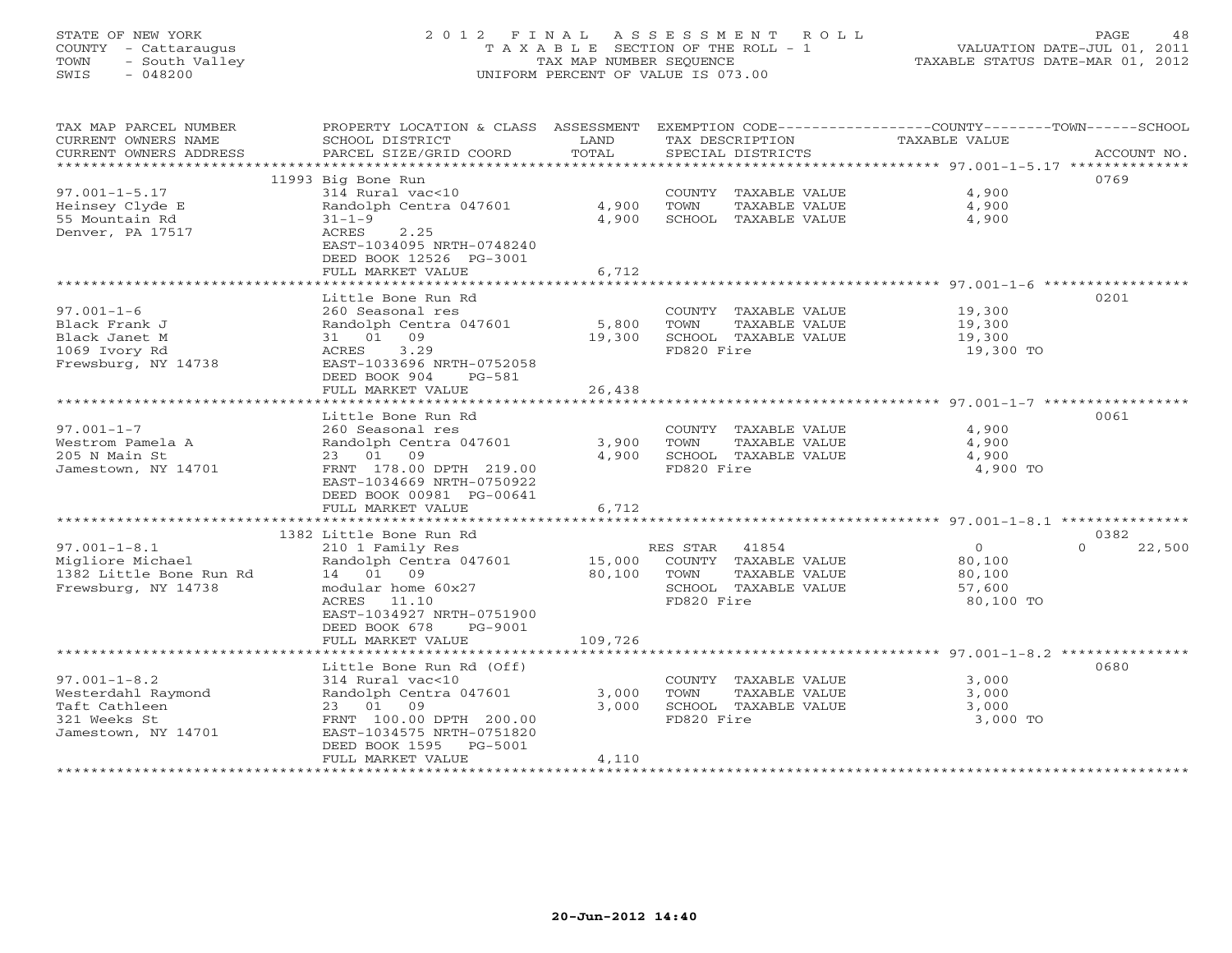# STATE OF NEW YORK 2 0 1 2 F I N A L A S S E S S M E N T R O L L PAGE 49 COUNTY - Cattaraugus T A X A B L E SECTION OF THE ROLL - 1 VALUATION DATE-JUL 01, 2011 TOWN - South Valley TAX MAP NUMBER SEQUENCE TAXABLE STATUS DATE-MAR 01, 2012 SWIS - 048200 UNIFORM PERCENT OF VALUE IS 073.00UNIFORM PERCENT OF VALUE IS 073.00

| TAX MAP PARCEL NUMBER<br>CURRENT OWNERS NAME<br>CURRENT OWNERS ADDRESS<br>************************* | PROPERTY LOCATION & CLASS ASSESSMENT<br>SCHOOL DISTRICT<br>PARCEL SIZE/GRID COORD                                                                               | LAND<br>TOTAL            | TAX DESCRIPTION<br>SPECIAL DISTRICTS                                                | EXEMPTION CODE----------------COUNTY-------TOWN-----SCHOOL<br><b>TAXABLE VALUE</b><br>ACCOUNT NO. |
|-----------------------------------------------------------------------------------------------------|-----------------------------------------------------------------------------------------------------------------------------------------------------------------|--------------------------|-------------------------------------------------------------------------------------|---------------------------------------------------------------------------------------------------|
| $97.001 - 1 - 8.3$<br>Tytko Stephen F<br>Tytko Sherry<br>9117 Highland Dr<br>Brecksville, OH 44141  | Little Bone Run Rd<br>322 Rural vac>10<br>Randolph Centra 047601<br>01 09<br>23<br>ACRES 12.70<br>EAST-1035254 NRTH-0751546                                     | 11,100<br>11,100         | COUNTY TAXABLE VALUE<br>TOWN<br>TAXABLE VALUE<br>SCHOOL TAXABLE VALUE<br>FD820 Fire | 0701<br>11,100<br>11,100<br>11,100<br>11,100 TO                                                   |
|                                                                                                     | DEED BOOK 1009 PG-251<br>FULL MARKET VALUE                                                                                                                      | 15,205                   |                                                                                     |                                                                                                   |
|                                                                                                     | Little Bone Run Rd                                                                                                                                              |                          |                                                                                     | 0702                                                                                              |
| $97.001 - 1 - 8.4$<br>Peckham Earl K<br>PO Box 621<br>Lockport, NY 14095                            | 314 Rural vac<10<br>Randolph Centra 047601<br>$23 - 1 - 9$<br>$1$ ot #12<br>5.20<br>ACRES<br>EAST-1035154 NRTH-0751114                                          | 7,300<br>7,300           | COUNTY TAXABLE VALUE<br>TOWN<br>TAXABLE VALUE<br>SCHOOL TAXABLE VALUE<br>FD820 Fire | 7,300<br>7,300<br>7,300<br>7,300 TO                                                               |
|                                                                                                     | DEED BOOK 1017<br>$PG-741$<br>FULL MARKET VALUE                                                                                                                 | 10,000                   |                                                                                     |                                                                                                   |
|                                                                                                     |                                                                                                                                                                 |                          |                                                                                     |                                                                                                   |
| $97.001 - 1 - 8.5$<br>Peckham Carlton H<br>Peckham Roxann J<br>8021 Ridge Rd<br>Gasport, NY 14067   | Little Bone Run Rd<br>260 Seasonal res<br>Randolph Centra 047601<br>23/1/9<br>$1$ ot #11<br>5.30<br>ACRES<br>EAST-1035182 NRTH-0750869<br>DEED BOOK 1011 PG-646 | 7,400<br>15,500          | COUNTY TAXABLE VALUE<br>TOWN<br>TAXABLE VALUE<br>SCHOOL TAXABLE VALUE<br>FD820 Fire | 0703<br>15,500<br>15,500<br>15,500<br>15,500 TO                                                   |
|                                                                                                     | FULL MARKET VALUE                                                                                                                                               | 21,233                   |                                                                                     |                                                                                                   |
| $97.001 - 1 - 8.6$                                                                                  | Little Bone Run<br>314 Rural vac<10                                                                                                                             |                          | COUNTY TAXABLE VALUE                                                                | 0704<br>7,300                                                                                     |
| Perry Michael J<br>Perry Susan<br>624 Filmore Rd<br>Pittsburg, PA 15221                             | Randolph Centra 047601<br>23/1/9<br>ACRES<br>5.20<br>EAST-1035121 NRTH-0750635<br>DEED BOOK 1011<br>$PG-694$<br>FULL MARKET VALUE                               | 7,300<br>7,300<br>10,000 | TAXABLE VALUE<br>TOWN<br>SCHOOL TAXABLE VALUE<br>FD820 Fire                         | 7,300<br>7,300<br>7,300 TO                                                                        |
|                                                                                                     |                                                                                                                                                                 |                          |                                                                                     |                                                                                                   |
| $97.001 - 1 - 8.7$                                                                                  | 1400 Little Bone Run Rd<br>260 Seasonal res                                                                                                                     |                          | COUNTY TAXABLE VALUE                                                                | 0705<br>22,300                                                                                    |
| Johnstone Ronald H<br>51 Hunt Rd<br>Jamestown, NY 14701                                             | Randolph Centra 047601<br>23/1/9<br>ACRES<br>5.20<br>EAST-1035101 NRTH-0750407<br>DEED BOOK 1013<br>$PG-526$                                                    | 7,300<br>22,300          | TOWN<br>TAXABLE VALUE<br>SCHOOL TAXABLE VALUE<br>FD820 Fire                         | 22,300<br>22,300<br>22,300 TO                                                                     |
| **********************                                                                              | FULL MARKET VALUE                                                                                                                                               | 30,548                   | *******************************                                                     |                                                                                                   |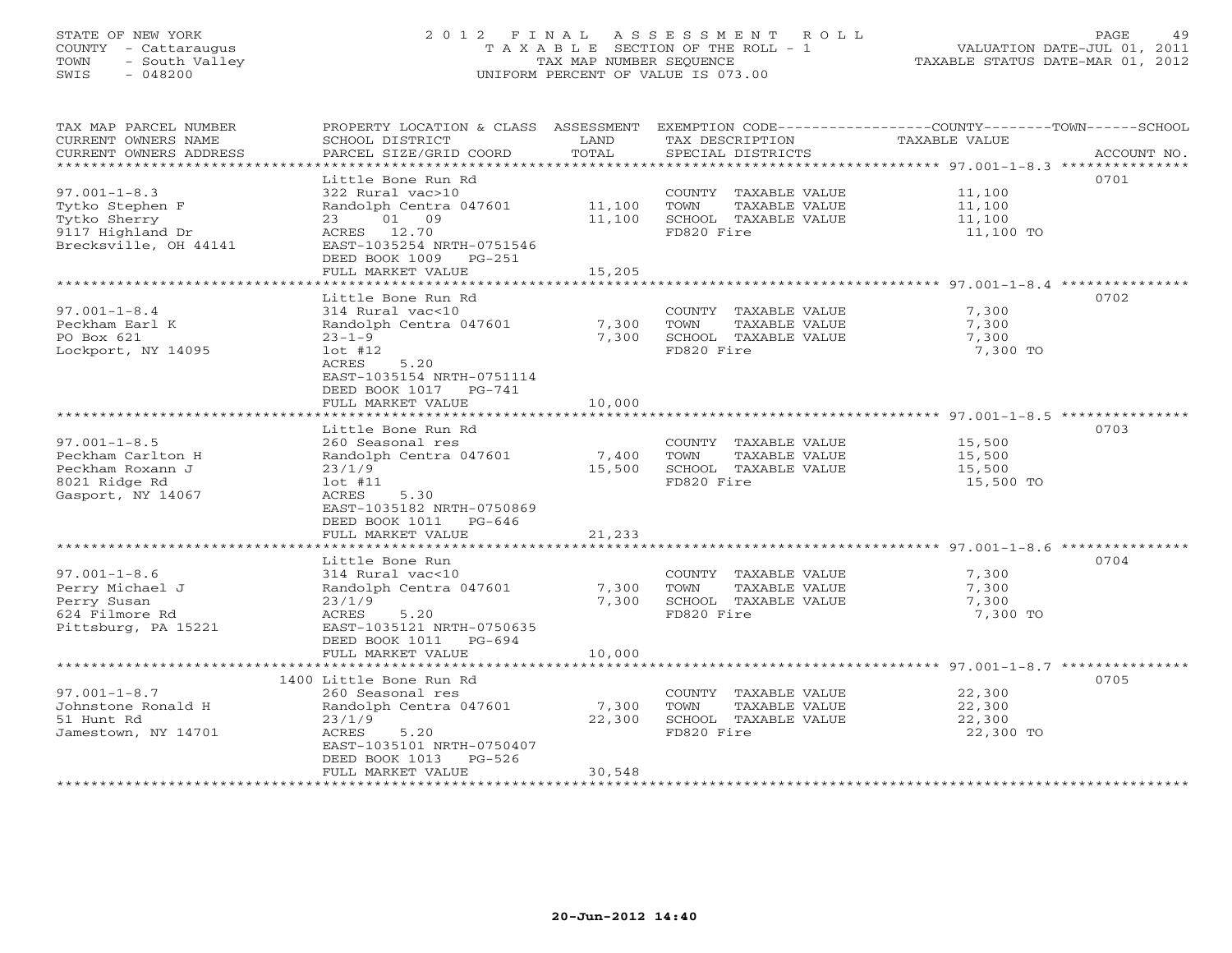## STATE OF NEW YORK 2 0 1 2 F I N A L A S S E S S M E N T R O L L PAGE 50 COUNTY - Cattaraugus T A X A B L E SECTION OF THE ROLL - 1 VALUATION DATE-JUL 01, 2011 TOWN - South Valley TAX MAP NUMBER SEQUENCE TAXABLE STATUS DATE-MAR 01, 2012 SWIS - 048200 UNIFORM PERCENT OF VALUE IS 073.00UNIFORM PERCENT OF VALUE IS 073.00

| TAX MAP PARCEL NUMBER  | PROPERTY LOCATION & CLASS ASSESSMENT |        |                       | EXEMPTION CODE----------------COUNTY-------TOWN------SCHOOL |             |
|------------------------|--------------------------------------|--------|-----------------------|-------------------------------------------------------------|-------------|
| CURRENT OWNERS NAME    | SCHOOL DISTRICT                      | LAND   | TAX DESCRIPTION       | TAXABLE VALUE                                               |             |
| CURRENT OWNERS ADDRESS | PARCEL SIZE/GRID COORD               | TOTAL  | SPECIAL DISTRICTS     |                                                             | ACCOUNT NO. |
| ********************   |                                      |        |                       |                                                             |             |
|                        | Little Bone Run Rd                   |        |                       |                                                             | 0706        |
| $97.001 - 1 - 8.8$     | 314 Rural vac<10                     |        | COUNTY TAXABLE VALUE  | 7,300                                                       |             |
| Karr Juanita           | Randolph Centra 047601               | 7,300  | TOWN<br>TAXABLE VALUE | 7,300                                                       |             |
| 303 West Ave           | ACRES<br>5.10                        | 7,300  | SCHOOL TAXABLE VALUE  | 7,300                                                       |             |
| Falconer, NY 14733     | EAST-1035108 NRTH-0750178            |        | FD820 Fire            | 7,300 TO                                                    |             |
|                        | DEED BOOK 6973 PG-6001               |        |                       |                                                             |             |
|                        | FULL MARKET VALUE                    | 10,000 |                       |                                                             |             |
|                        |                                      |        |                       |                                                             |             |
|                        | Little Bone Run Rd                   |        |                       |                                                             | 0707        |
| $97.001 - 1 - 8.9$     | 314 Rural vac<10                     |        | COUNTY TAXABLE VALUE  | 7,300                                                       |             |
| Neely John H           | Randolph Centra 047601               | 7,300  | TOWN<br>TAXABLE VALUE | 7,300                                                       |             |
| Neely Barbara          | ACRES<br>5.15                        | 7,300  | SCHOOL TAXABLE VALUE  | 7,300                                                       |             |
| PO Box 216             | EAST-1035137 NRTH-0749939            |        | FD820 Fire            | 7,300 TO                                                    |             |
| Windsor Ohio, 44099    | DEED BOOK 1015 PG-178                |        |                       |                                                             |             |
|                        | FULL MARKET VALUE                    | 10,000 |                       |                                                             |             |
|                        |                                      |        |                       |                                                             |             |
|                        | 1388 Little Bone Run Rd              |        |                       |                                                             | 0708        |
| $97.001 - 1 - 8.10$    | 260 Seasonal res                     |        | COUNTY TAXABLE VALUE  | 32,700                                                      |             |
| Coleman Joseph         | Randolph Centra 047601               | 7,200  | TOWN<br>TAXABLE VALUE | 32,700                                                      |             |
| Coleman Julie          | One Half Intrest Each                | 32,700 | SCHOOL TAXABLE VALUE  | 32,700                                                      |             |
| 1402 Independance Dr   | 23/1/9                               |        | FD820 Fire            | 32,700 TO                                                   |             |
| Derby, NY 14047        | $1$ ot #6                            |        |                       |                                                             |             |
|                        | 4.95<br>ACRES                        |        |                       |                                                             |             |
|                        | EAST-1035178 NRTH-0749678            |        |                       |                                                             |             |
|                        | DEED BOOK 1014 PG-411                |        |                       |                                                             |             |
|                        | FULL MARKET VALUE                    | 44,795 |                       |                                                             |             |
|                        |                                      |        |                       |                                                             |             |
|                        | 1386 Little Bone Run Rd              |        |                       |                                                             | 0709        |
| $97.001 - 1 - 8.11$    | 312 Vac w/imprv                      |        | COUNTY TAXABLE VALUE  | 13,000                                                      |             |
| Dombrowski Dean J      | Randolph Centra 047601               | 7,300  | TOWN<br>TAXABLE VALUE | 13,000                                                      |             |
| PO Box 481             | 23/1/9                               | 13,000 | SCHOOL TAXABLE VALUE  | 13,000                                                      |             |
| Derby, NY 14047        | $1$ ot #5                            |        | FD820 Fire            | 13,000 TO                                                   |             |
|                        | ACRES<br>5.15                        |        |                       |                                                             |             |
|                        | EAST-1035218 NRTH-0749385            |        |                       |                                                             |             |
|                        | DEED BOOK 1013 PG-53                 |        |                       |                                                             |             |
|                        | FULL MARKET VALUE                    | 17,808 |                       |                                                             |             |
|                        | ****************************         |        |                       |                                                             |             |
|                        | Little Bone Run Rd                   |        |                       |                                                             | 0710        |
| $97.001 - 1 - 8.12$    | 210 1 Family Res                     |        | COUNTY TAXABLE VALUE  | 36,300                                                      |             |
| Ferraro Joseph S       | Randolph Centra 047601               | 7,300  | TOWN<br>TAXABLE VALUE | 36,300                                                      |             |
| Ferraro Melissa M      | 23 01 09                             | 36,300 | SCHOOL TAXABLE VALUE  | 36,300                                                      |             |
| 224 Michael Ave        | $1$ ot #4                            |        | FD820 Fire            | 36,300 TO                                                   |             |
| Sloan, NY 14212        | 5.25<br>ACRES                        |        |                       |                                                             |             |
|                        | EAST-1035250 NRTH-0749050            |        |                       |                                                             |             |
|                        | DEED BOOK 1010<br>$PG-660$           |        |                       |                                                             |             |
|                        | FULL MARKET VALUE                    | 49,726 |                       |                                                             |             |
| *********************  |                                      |        |                       |                                                             |             |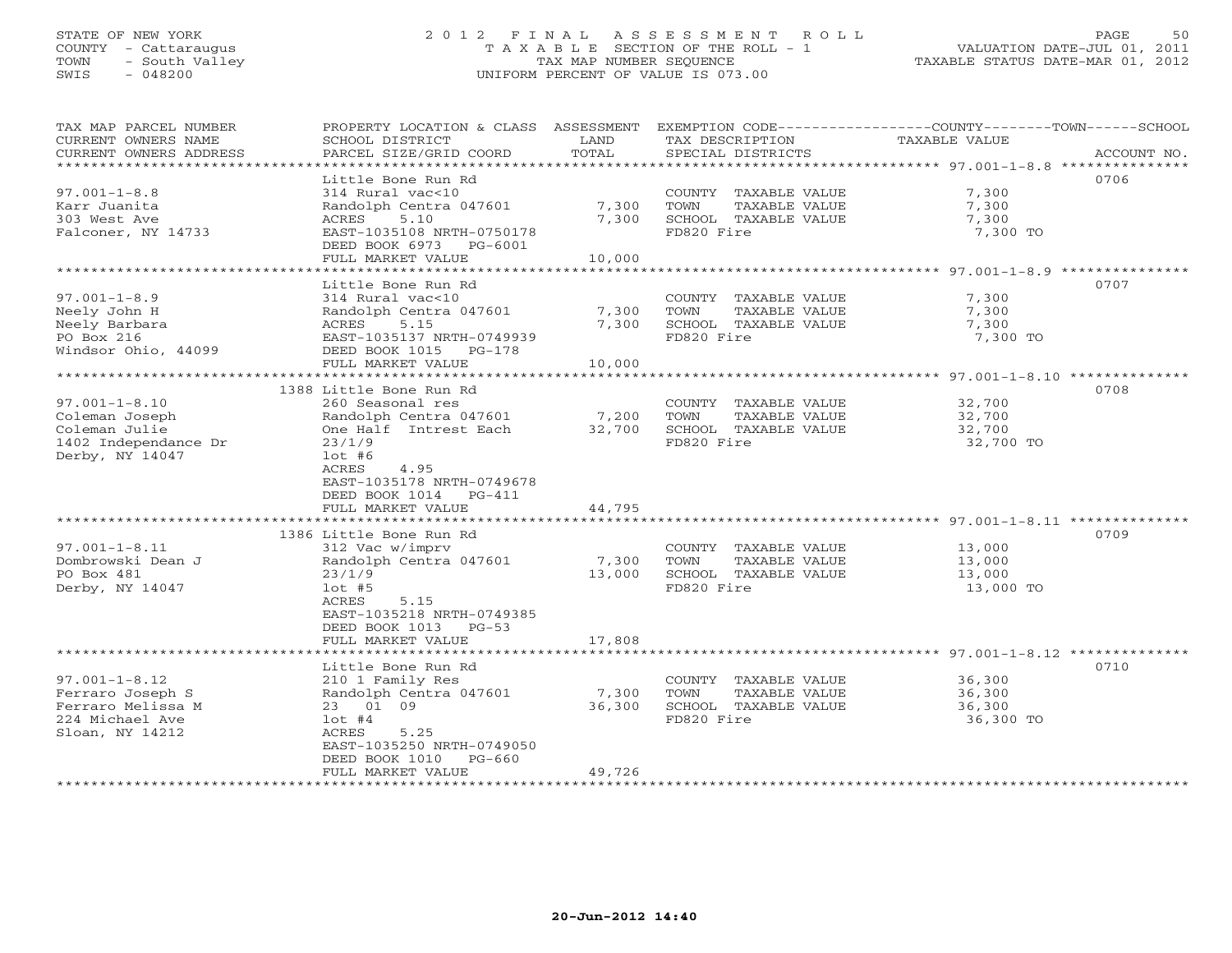# STATE OF NEW YORK 2 0 1 2 F I N A L A S S E S S M E N T R O L L PAGE 51 COUNTY - Cattaraugus T A X A B L E SECTION OF THE ROLL - 1 VALUATION DATE-JUL 01, 2011 TOWN - South Valley TAX MAP NUMBER SEQUENCE TAXABLE STATUS DATE-MAR 01, 2012 SWIS - 048200 UNIFORM PERCENT OF VALUE IS 073.00UNIFORM PERCENT OF VALUE IS 073.00

| TAX MAP PARCEL NUMBER                                 | PROPERTY LOCATION & CLASS ASSESSMENT |        |                       | EXEMPTION CODE-----------------COUNTY-------TOWN------SCHOOL |
|-------------------------------------------------------|--------------------------------------|--------|-----------------------|--------------------------------------------------------------|
| CURRENT OWNERS NAME                                   | SCHOOL DISTRICT                      | LAND   | TAX DESCRIPTION       | TAXABLE VALUE                                                |
| CURRENT OWNERS ADDRESS                                | PARCEL SIZE/GRID COORD               | TOTAL  | SPECIAL DISTRICTS     | ACCOUNT NO.                                                  |
| ********************                                  | ****************************         |        |                       |                                                              |
|                                                       | 1268 Little Bone Run Rd              |        |                       | 0711                                                         |
| $97.001 - 1 - 8.13$                                   | 260 Seasonal res                     |        | COUNTY TAXABLE VALUE  | 26,800                                                       |
| Backlas Lawrence R                                    | Randolph Centra 047601               | 7,100  | TAXABLE VALUE<br>TOWN | 26,800                                                       |
| Patricia Ann                                          | 23 01 09                             | 26,800 | SCHOOL TAXABLE VALUE  | 26,800                                                       |
| 3710 Breckenridge Rd                                  | Lot #2                               |        | FD820 Fire            | 26,800 TO                                                    |
| Hamburg, NY 14075                                     | 4.90<br>ACRES                        |        |                       |                                                              |
|                                                       | EAST-1035248 NRTH-0748694            |        |                       |                                                              |
|                                                       | DEED BOOK 1010 PG-633                |        |                       |                                                              |
|                                                       | FULL MARKET VALUE                    | 36,712 |                       |                                                              |
|                                                       |                                      |        |                       |                                                              |
|                                                       | Little Bone Run                      |        |                       | 0712                                                         |
| $97.001 - 1 - 8.14$                                   | 314 Rural vac<10                     |        | COUNTY TAXABLE VALUE  | 7,300                                                        |
| Baugh Travis E                                        | Randolph Centra 047601               | 7,300  | TAXABLE VALUE<br>TOWN | 7,300                                                        |
| PO Box 313                                            | 23/1/9                               | 7,300  | SCHOOL TAXABLE VALUE  | 7,300                                                        |
| Great Valley, NY 14741                                | ACRES<br>5.15                        |        | FD820 Fire            | 7,300 TO                                                     |
|                                                       | EAST-1035269 NRTH-0748315            |        |                       |                                                              |
|                                                       | DEED BOOK 8664<br>PG-2001            |        |                       |                                                              |
|                                                       | FULL MARKET VALUE                    | 10,000 |                       |                                                              |
|                                                       | **********************               |        |                       |                                                              |
|                                                       | Little Bone Run Rd (Off)             |        |                       | 0026                                                         |
| $97.001 - 1 - 11$                                     | 910 Priv forest                      |        | COUNTY TAXABLE VALUE  | 41,100                                                       |
| Commonwealth Forest Investment Randolph Centra 047601 |                                      | 41,100 | TOWN<br>TAXABLE VALUE | 41,100                                                       |
| 15 Piedmont Ctr Ste 1250                              | 15 01 09                             | 41,100 | SCHOOL TAXABLE VALUE  | 41,100                                                       |
| Atlanta, GA 30305                                     | ACRES 68.00                          |        | FD820 Fire            | 41,100 TO                                                    |
|                                                       | EAST-1041745 NRTH-0751194            |        |                       |                                                              |
|                                                       | DEED BOOK 00975 PG-00978             |        |                       |                                                              |
|                                                       | FULL MARKET VALUE                    | 56,301 |                       |                                                              |
|                                                       |                                      |        |                       |                                                              |
|                                                       | Bone Run Rd                          |        |                       | 0107                                                         |
| $97.001 - 1 - 13.1$                                   | 260 Seasonal res                     |        | COUNTY TAXABLE VALUE  | 20,900                                                       |
| Bromley Louise D                                      | Randolph Centra 047601               | 12,800 | TOWN<br>TAXABLE VALUE | 20,900                                                       |
| PO Box 128                                            | 15 01 09                             | 20,900 | SCHOOL TAXABLE VALUE  | 20,900                                                       |
| E Randolph, NY 14730                                  | ACRES 16.90                          |        | FD820 Fire            | 20,900 TO                                                    |
|                                                       | EAST-1041662 NRTH-0748310            |        |                       |                                                              |
|                                                       | DEED BOOK 00929 PG-00311             |        |                       |                                                              |
|                                                       | FULL MARKET VALUE                    | 28,630 |                       |                                                              |
|                                                       |                                      |        |                       |                                                              |
|                                                       | 11544 Bone Run Rd                    |        |                       | 0641                                                         |
| $97.001 - 1 - 13.2$                                   | 270 Mfg housing                      |        | COUNTY TAXABLE VALUE  | 47,900                                                       |
| Pitas Grzegorz A                                      | Randolph Centra 047601               | 12,100 | TOWN<br>TAXABLE VALUE | 47,900                                                       |
| 22561 Westchester Rd                                  | 15 01 09                             | 47,900 | SCHOOL TAXABLE VALUE  | 47,900                                                       |
| Shaker Heights, OH 44122                              | ACRES 14.85                          |        | FD820 Fire            | 47,900 TO                                                    |
|                                                       | EAST-1042281 NRTH-0748573            |        |                       |                                                              |
|                                                       | DEED BOOK 16749 PG-2001              |        |                       |                                                              |
|                                                       | FULL MARKET VALUE                    | 65,616 |                       |                                                              |
|                                                       |                                      |        |                       |                                                              |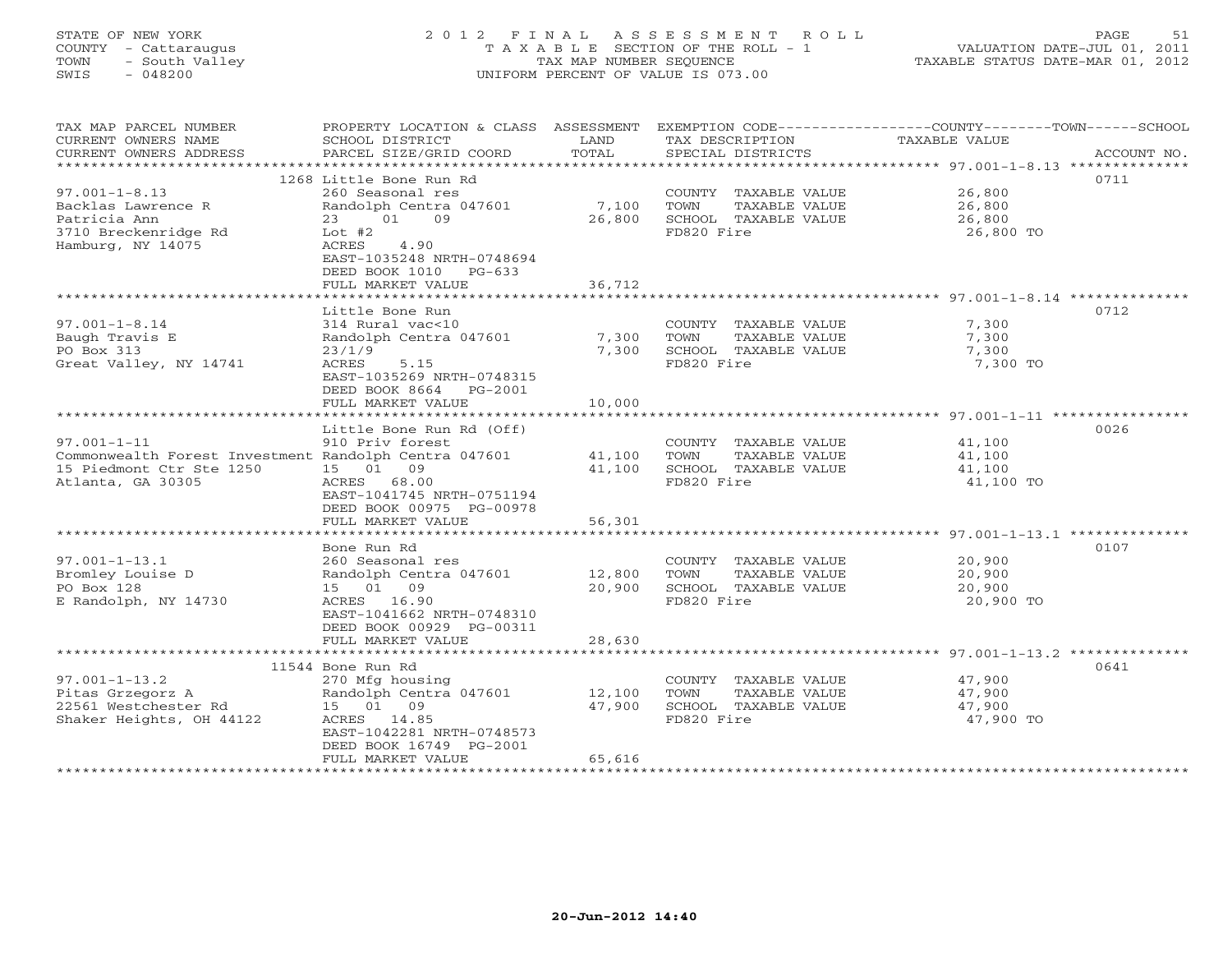# STATE OF NEW YORK 2 0 1 2 F I N A L A S S E S S M E N T R O L L PAGE 52 COUNTY - Cattaraugus T A X A B L E SECTION OF THE ROLL - 1 VALUATION DATE-JUL 01, 2011 TOWN - South Valley TAX MAP NUMBER SEQUENCE TAXABLE STATUS DATE-MAR 01, 2012 SWIS - 048200 UNIFORM PERCENT OF VALUE IS 073.00UNIFORM PERCENT OF VALUE IS 073.00

| TAX MAP PARCEL NUMBER<br>CURRENT OWNERS NAME<br>CURRENT OWNERS ADDRESS | PROPERTY LOCATION & CLASS ASSESSMENT<br>SCHOOL DISTRICT<br>PARCEL SIZE/GRID COORD | LAND<br>TOTAL | TAX DESCRIPTION TAXABLE VALUE<br>SPECIAL DISTRICTS<br>SPECIAL DISTRICTS | EXEMPTION CODE-----------------COUNTY-------TOWN------SCHOOL<br>ACCOUNT NO. |
|------------------------------------------------------------------------|-----------------------------------------------------------------------------------|---------------|-------------------------------------------------------------------------|-----------------------------------------------------------------------------|
|                                                                        |                                                                                   |               |                                                                         |                                                                             |
|                                                                        | 11791 Bone Run Rd                                                                 |               |                                                                         | 0292                                                                        |
| $97.001 - 1 - 16.1$                                                    | 322 Rural vac>10                                                                  |               | COUNTY TAXABLE VALUE 19,400                                             |                                                                             |
| Walston Deborah G                                                      | Randolph Centra 047601 19,400                                                     |               | TOWN<br>TAXABLE VALUE                                                   | 19,400<br>19,400                                                            |
| 11791 Bone Run Rd                                                      | $22/15/14$ 01<br>09                                                               | 19,400        | SCHOOL TAXABLE VALUE                                                    |                                                                             |
| Frewsburg, NY 14738                                                    | ACRES 42.15                                                                       |               | FD820 Fire                                                              | 19,400 TO                                                                   |
|                                                                        | EAST-1038738 NRTH-0747835                                                         |               |                                                                         |                                                                             |
|                                                                        | DEED BOOK 14965 PG-2001                                                           |               |                                                                         |                                                                             |
|                                                                        | FULL MARKET VALUE                                                                 | 26,575        |                                                                         |                                                                             |
|                                                                        |                                                                                   |               |                                                                         |                                                                             |
|                                                                        | 11791 Bone Run Rd                                                                 |               |                                                                         | 0625                                                                        |
| $97.001 - 1 - 16.2$                                                    | 240 Rural res                                                                     |               | COUNTY TAXABLE VALUE                                                    | 190,300<br>190,300                                                          |
| Walston Deborah G                                                      | Randolph Centra 047601                                                            | 43,900        | TOWN<br>TAXABLE VALUE                                                   |                                                                             |
| 11791 Bone Run Rd                                                      | 14/22 01 09                                                                       | 190,300       | SCHOOL TAXABLE VALUE                                                    | 190,300                                                                     |
| Frewsburg, NY 14738                                                    | ACRES 140.45                                                                      |               | FD820 Fire                                                              | 190,300 TO                                                                  |
|                                                                        | EAST-1038638 NRTH-0746359                                                         |               |                                                                         |                                                                             |
|                                                                        | DEED BOOK 8868 PG-3001                                                            |               |                                                                         |                                                                             |
|                                                                        | FULL MARKET VALUE                                                                 | 260,685       |                                                                         |                                                                             |
|                                                                        |                                                                                   |               |                                                                         |                                                                             |
|                                                                        | 11791 Bone Run Rd                                                                 |               |                                                                         | 0770                                                                        |
| $97.001 - 1 - 16.3$                                                    | 314 Rural vac<10                                                                  |               | COUNTY TAXABLE VALUE                                                    | 2,000                                                                       |
| Kraatz Thomas F                                                        | Randolph Centra 047601                                                            | 2,000         | TOWN                                                                    | 2,000                                                                       |
| Kraatz Becky L                                                         | 22/15/14 01 09                                                                    | 2,000         | TAXABLE VALUE<br>TAXABLE VALUE<br>TILLE<br>SCHOOL TAXABLE VALUE         | 2,000                                                                       |
| 1675 Forbes St                                                         | $22 - 1 - 9$                                                                      |               | FD820 Fire                                                              | 2,000 TO                                                                    |
| North Tonawanda, NY 14120                                              | ACRES<br>4.35                                                                     |               |                                                                         |                                                                             |
|                                                                        | EAST-1037120 NRTH-0747689                                                         |               |                                                                         |                                                                             |
|                                                                        | DEED BOOK 14965 PG-2001                                                           |               |                                                                         |                                                                             |
|                                                                        | FULL MARKET VALUE                                                                 | 2,740         |                                                                         |                                                                             |
|                                                                        |                                                                                   |               |                                                                         |                                                                             |
|                                                                        | 11792 Bone Run Rd                                                                 |               |                                                                         | 0288                                                                        |
| $97.001 - 1 - 18$                                                      | 210 1 Family Res                                                                  |               | COUNTY TAXABLE VALUE 45,400                                             |                                                                             |
| Ferrara Jaymie M                                                       | Randolph Centra 047601                                                            | 4,900         | TOWN<br>TAXABLE VALUE                                                   | 45,400                                                                      |
| 11792 Bone Run Rd                                                      | 15 01 09                                                                          | 45,400        | SCHOOL TAXABLE VALUE                                                    | 45,400                                                                      |
| Frewsburg, NY 14738                                                    | ACRES<br>2.10                                                                     |               | FD820 Fire                                                              | 45,400 TO                                                                   |
|                                                                        | EAST-1037791 NRTH-0747580                                                         |               |                                                                         |                                                                             |
|                                                                        | DEED BOOK 00925 PG-00233                                                          |               |                                                                         |                                                                             |
|                                                                        | FULL MARKET VALUE                                                                 | 62,192        |                                                                         |                                                                             |
|                                                                        |                                                                                   |               |                                                                         |                                                                             |
|                                                                        | Bone Run Rd                                                                       |               |                                                                         | 0045                                                                        |
| $97.001 - 1 - 21$                                                      | 210 1 Family Res                                                                  |               | COUNTY TAXABLE VALUE                                                    | 39,000                                                                      |
| Sabuda Conrad J                                                        | Randolph Centra 047601 5,000                                                      |               | TOWN<br>TAXABLE VALUE                                                   | 39,000                                                                      |
| Sabuda Irene C                                                         | 22 01 09                                                                          | 39,000        | SCHOOL TAXABLE VALUE                                                    | 39,000                                                                      |
| 3350 Bethford Dr                                                       | 2.27 BANK<br>ACRES<br>017                                                         |               | FD820 Fire                                                              | 39,000 TO                                                                   |
| Blasdell, NY 14219                                                     | EAST-1036822 NRTH-0747145                                                         |               |                                                                         |                                                                             |
|                                                                        | DEED BOOK 00993 PG-01137                                                          |               |                                                                         |                                                                             |
|                                                                        | FULL MARKET VALUE                                                                 | 53,425        |                                                                         |                                                                             |
|                                                                        |                                                                                   |               |                                                                         |                                                                             |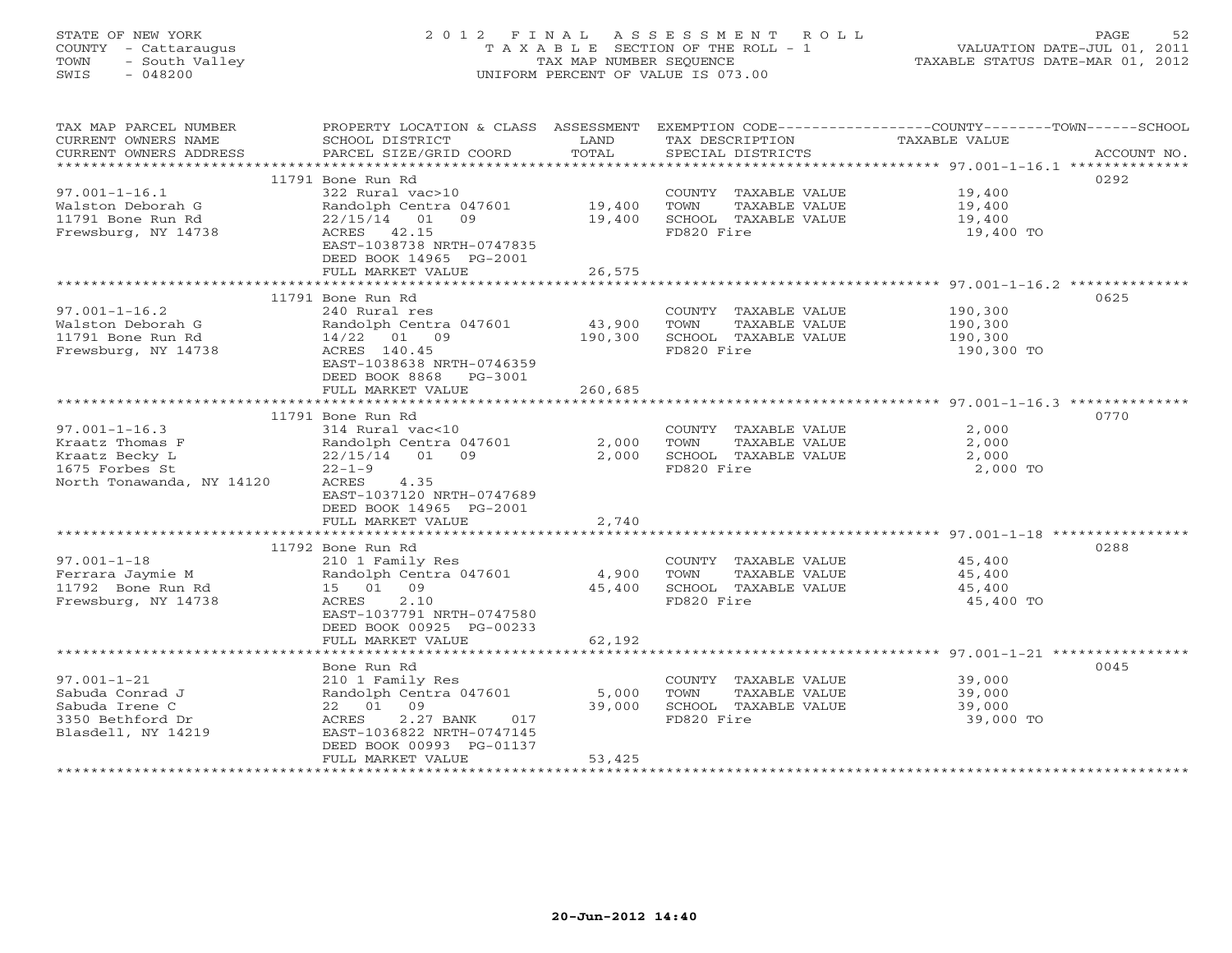#### STATE OF NEW YORK 2 0 1 2 F I N A L A S S E S S M E N T R O L L PAGE 53 COUNTY - Cattaraugus T A X A B L E SECTION OF THE ROLL - 1 VALUATION DATE-JUL 01, 2011 TOWN - South Valley TAX MAP NUMBER SEQUENCE TAXABLE STATUS DATE-MAR 01, 2012<br>SWIS - 048200 - 048200 SWIS - 048200 UNIFORM PERCENT OF VALUE IS 073.00

TAX MAP PARCEL NUMBER PROPERTY LOCATION & CLASS ASSESSMENT EXEMPTION CODE------------------COUNTY--------TOWN------SCHOOL

| CURRENT OWNERS NAME       | SCHOOL DISTRICT                                        | LAND       | TAX DESCRIPTION       | TAXABLE VALUE                                                  |                    |
|---------------------------|--------------------------------------------------------|------------|-----------------------|----------------------------------------------------------------|--------------------|
| CURRENT OWNERS ADDRESS    | PARCEL SIZE/GRID COORD                                 | TOTAL      | SPECIAL DISTRICTS     |                                                                | ACCOUNT NO.        |
| ************************* |                                                        |            |                       |                                                                |                    |
|                           | Bone Run Rd                                            |            |                       |                                                                | 0137               |
| $97.001 - 1 - 22$         | 260 Seasonal res                                       |            | COUNTY TAXABLE VALUE  | 60,900                                                         |                    |
| Wojciechowski Barbara A   | Randolph Centra 047601                                 | 5,100      | TAXABLE VALUE<br>TOWN | 60,900                                                         |                    |
| 851 Schultz Rd            | 22 01 09                                               | 60,900     | SCHOOL TAXABLE VALUE  | 60,900                                                         |                    |
| Elma, NY 14059            | ACRES<br>2.37                                          |            | FD820 Fire            | 60,900 TO                                                      |                    |
|                           | EAST-1036580 NRTH-0747155                              |            |                       |                                                                |                    |
|                           | DEED BOOK 9346 PG-4001                                 |            |                       |                                                                |                    |
|                           | FULL MARKET VALUE<br>.                                 | 83,425     |                       |                                                                |                    |
|                           |                                                        | ********** |                       | ********************************* 97.001-1-23 **************** |                    |
|                           | Bone Run Rd                                            |            |                       |                                                                | 0034               |
| $97.001 - 1 - 23$         | 260 Seasonal res                                       |            | RES STAR<br>41854     | $\Omega$                                                       | $\Omega$<br>22,500 |
| Geddes James              | Randolph Centra 047601                                 | 5,200      | COUNTY TAXABLE VALUE  | 89,000                                                         |                    |
| Geddes Sherrie L          | 21 01 09                                               | 89,000     | TAXABLE VALUE<br>TOWN | 89,000                                                         |                    |
| 259 East Grand Blyd       | modular                                                |            | SCHOOL TAXABLE VALUE  | 66,500                                                         |                    |
| Cheektowaga, NY 14225     | Ff 200.00                                              |            | FD820 Fire            | 89,000 TO                                                      |                    |
|                           | 2.44 BANK<br>ACRES<br>017<br>EAST-1036348 NRTH-0747246 |            |                       |                                                                |                    |
|                           | DEED BOOK 00988 PG-00502                               |            |                       |                                                                |                    |
|                           | FULL MARKET VALUE                                      | 121,918    |                       |                                                                |                    |
|                           | * * * * * * * * * * * * * * * * * *                    |            |                       | ***************************** 97.001-1-24 *************        |                    |
|                           | Bone Run Rd                                            |            |                       |                                                                | 0052               |
| $97.001 - 1 - 24$         | 260 Seasonal res                                       |            | COUNTY TAXABLE VALUE  | 17,800                                                         |                    |
| Ferry Bryan               | Randolph Centra 047601                                 | 6,600      | TOWN<br>TAXABLE VALUE | 17,800                                                         |                    |
| Ferry Maxine M            | 23 01 09                                               | 17,800     | SCHOOL TAXABLE VALUE  | 17,800                                                         |                    |
| 4548 S Ayers Rd           | 4.00<br>ACRES                                          |            | FD820 Fire            | 17,800 TO                                                      |                    |
| Akron, NY 14001           | EAST-1036097 NRTH-0747189                              |            |                       |                                                                |                    |
|                           | DEED BOOK 12270 PG-4001                                |            |                       |                                                                |                    |
|                           | FULL MARKET VALUE                                      | 24,384     |                       |                                                                |                    |
|                           |                                                        |            |                       |                                                                |                    |
|                           | Bone Run Rd                                            |            |                       |                                                                | 0086               |
| $97.001 - 1 - 25$         | 314 Rural vac<10                                       |            | COUNTY TAXABLE VALUE  | 9,400                                                          |                    |
| Wojciechowski Barbara A   | Randolph Centra 047601                                 | 9,400      | TOWN<br>TAXABLE VALUE | 9,400                                                          |                    |
| 851 Schultz Rd            | 22 01 09                                               | 9,400      | SCHOOL TAXABLE VALUE  | 9,400                                                          |                    |
| Elma, NY 14059            | 9.46<br>ACRES                                          |            | FD820 Fire            | 9,400 TO                                                       |                    |
|                           | EAST-1036636 NRTH-0747726                              |            |                       |                                                                |                    |
|                           | DEED BOOK 10563 PG-9001                                |            |                       |                                                                |                    |
|                           | FULL MARKET VALUE                                      | 12,877     |                       |                                                                |                    |
|                           |                                                        |            |                       |                                                                |                    |
|                           | 11188 Bone Run Rd                                      |            |                       |                                                                | 0329               |
| $97.001 - 1 - 26.1$       | 210 1 Family Res                                       |            | COUNTY TAXABLE VALUE  | 67,200                                                         |                    |
| Matyjakowski Thomas M     | Randolph Centra 047601                                 | 6,400      | TOWN<br>TAXABLE VALUE | 67,200                                                         |                    |
| 112 Singer Dr             | 23 01<br>09                                            | 67,200     | SCHOOL TAXABLE VALUE  | 67,200                                                         |                    |
| W. Seneca, NY 14224       | ACRES<br>$4.04$ BANK<br>017                            |            | FD820 Fire            | 67,200 TO                                                      |                    |
|                           | EAST-1036101 NRTH-0747775                              |            |                       |                                                                |                    |
|                           | DEED BOOK 12947 PG-5001                                |            |                       |                                                                |                    |
|                           | FULL MARKET VALUE                                      | 92,055     |                       |                                                                |                    |
|                           |                                                        |            |                       |                                                                |                    |
|                           |                                                        |            |                       |                                                                |                    |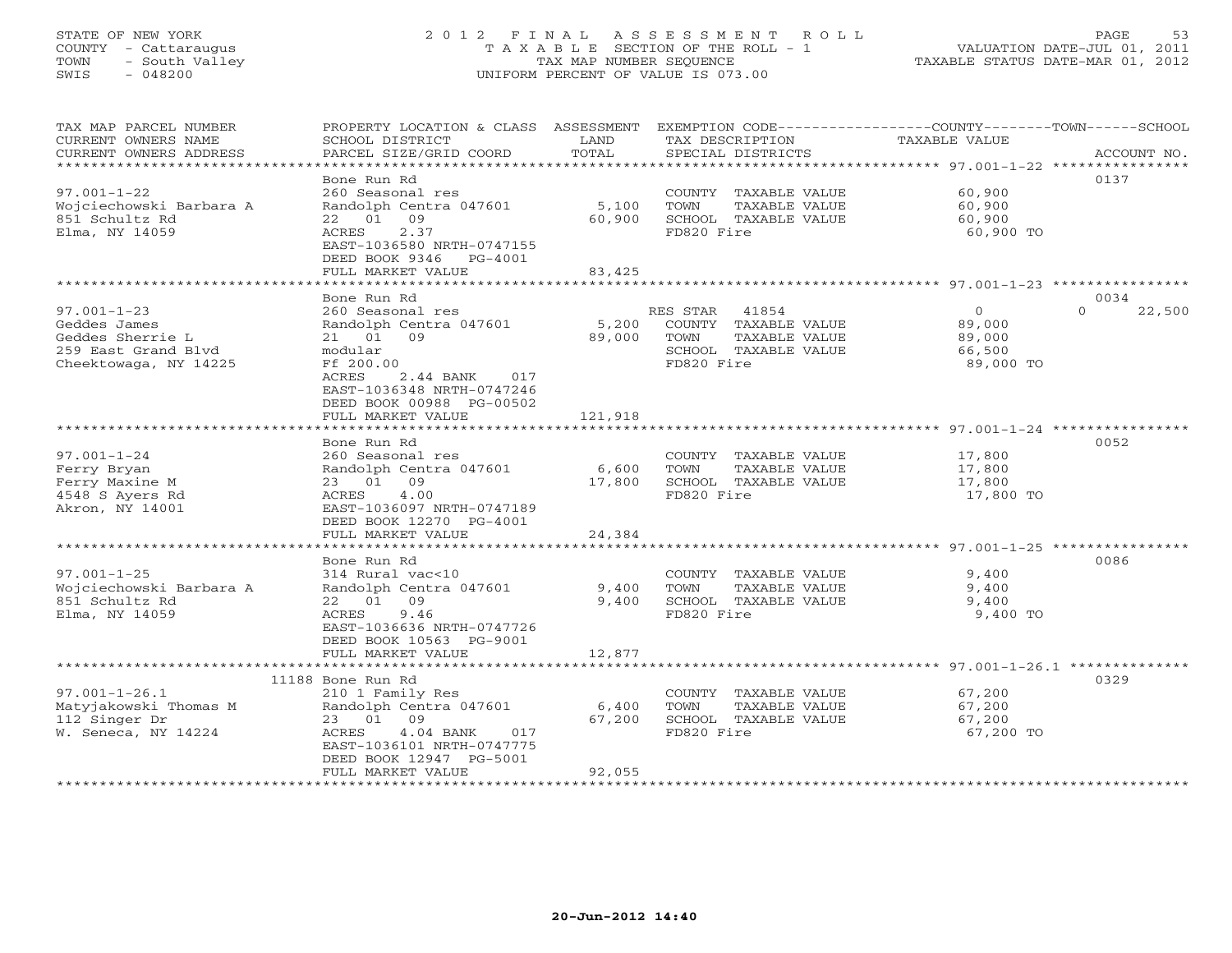#### STATE OF NEW YORK 2 0 1 2 F I N A L A S S E S S M E N T R O L L PAGE 54 COUNTY - Cattaraugus T A X A B L E SECTION OF THE ROLL - 1 VALUATION DATE-JUL 01, 2011 TOWN - South Valley TAX MAP NUMBER SEQUENCE TAXABLE STATUS DATE-MAR 01, 2012 SWIS - 048200 UNIFORM PERCENT OF VALUE IS 073.00UNIFORM PERCENT OF VALUE IS 073.00

| TAX MAP PARCEL NUMBER  |                           |        |                            | PROPERTY LOCATION & CLASS ASSESSMENT EXEMPTION CODE---------------COUNTY-------TOWN------SCHOOL |             |
|------------------------|---------------------------|--------|----------------------------|-------------------------------------------------------------------------------------------------|-------------|
| CURRENT OWNERS NAME    | SCHOOL DISTRICT           | LAND   | TAX DESCRIPTION            | TAXABLE VALUE                                                                                   |             |
| CURRENT OWNERS ADDRESS | PARCEL SIZE/GRID COORD    | TOTAL  | SPECIAL DISTRICTS          |                                                                                                 | ACCOUNT NO. |
|                        |                           |        |                            |                                                                                                 |             |
|                        | Bone Run Rd               |        |                            |                                                                                                 | 0480        |
| $97.001 - 1 - 26.2$    | 210 1 Family Res          |        | 41854<br>RES STAR          | $\overline{0}$<br>$\Omega$                                                                      | 22,500      |
| Mattson William H      | Randolph Centra 047601    |        | 4,000 COUNTY TAXABLE VALUE | 39,700                                                                                          |             |
| RD 1 Bone Run Rd       | 22 01 09                  | 39,700 | TOWN<br>TAXABLE VALUE      | 39,700                                                                                          |             |
| Frewsburg, NY 14738    | ACRES<br>1.00             |        | SCHOOL TAXABLE VALUE       | 17,200                                                                                          |             |
|                        | EAST-1035851 NRTH-0747889 |        | FD820 Fire                 | 39,700 TO                                                                                       |             |
|                        | DEED BOOK 870<br>PG-00614 |        |                            |                                                                                                 |             |
|                        | FULL MARKET VALUE         | 54,384 |                            |                                                                                                 |             |
|                        |                           |        |                            |                                                                                                 |             |
|                        | Bone Run Rd               |        |                            |                                                                                                 | 0102        |
| $97.001 - 1 - 27$      | 314 Rural vac<10          |        | COUNTY TAXABLE VALUE       | 3,800                                                                                           |             |
| Mattson William H      | Randolph Centra 047601    | 3,800  | TOWN<br>TAXABLE VALUE      | 3,800                                                                                           |             |
| 11910 Bone Run Rd      | 22 01 09                  | 3,800  | SCHOOL TAXABLE VALUE       | 3,800                                                                                           |             |
| Frewsburg, NY 14738    | FRNT 165.00 DPTH 230.00   |        | FD820 Fire                 | 3,800 TO                                                                                        |             |
|                        | EAST-1035701 NRTH-0747953 |        |                            |                                                                                                 |             |
|                        | DEED BOOK 1027 PG-1188    |        |                            |                                                                                                 |             |
|                        | FULL MARKET VALUE         | 5,205  |                            |                                                                                                 |             |
|                        |                           |        |                            |                                                                                                 |             |
|                        | 11891 Bone Run Rd         |        |                            |                                                                                                 | 0079        |
| $97.001 - 1 - 28$      | 270 Mfg housing           |        | RES STAR 41854             | $\overline{0}$<br>$\Omega$                                                                      | 22,500      |
| Stoddard Janet S       | Randolph Centra 047601    | 3,700  | COUNTY TAXABLE VALUE       | 29,700                                                                                          |             |
| 2548 Pine Hill Rd      | 22 01 09                  | 29,700 | TOWN<br>TAXABLE VALUE      | 29,700                                                                                          |             |
| Randolph, NY 14772     | FRNT 185.00 DPTH 170.00   |        | SCHOOL TAXABLE VALUE       | 7,200                                                                                           |             |
|                        | EAST-1035926 NRTH-0747436 |        | FD820 Fire                 | 29,700 TO                                                                                       |             |
|                        | DEED BOOK 10819 PG-6002   |        |                            |                                                                                                 |             |
|                        | FULL MARKET VALUE         | 40,685 |                            |                                                                                                 |             |
|                        |                           |        |                            |                                                                                                 |             |
|                        | Bone Run Rd               |        |                            |                                                                                                 | 0316        |
| $97.001 - 1 - 29$      | 314 Rural vac<10          |        | COUNTY TAXABLE VALUE       | 5,800                                                                                           |             |
| Visker David           | Randolph Centra 047601    | 5,800  | TOWN<br>TAXABLE VALUE      | 5,800                                                                                           |             |
| Visker Trudy           | 22 01 09                  | 5,800  | SCHOOL TAXABLE VALUE       | 5,800                                                                                           |             |
| PO Box 4389            | ACRES<br>3.21             |        | FD820 Fire                 | 5,800 TO                                                                                        |             |
| Palmer, AK 99645       | EAST-1035761 NRTH-0747230 |        |                            |                                                                                                 |             |
|                        | DEED BOOK 00989 PG-00049  |        |                            |                                                                                                 |             |
|                        | FULL MARKET VALUE         | 7,945  |                            |                                                                                                 |             |
|                        |                           |        |                            |                                                                                                 |             |
|                        | Bone Run Rd (Off)         |        |                            |                                                                                                 | 0547        |
| $97.001 - 1 - 30$      | 314 Rural vac<10          |        | COUNTY TAXABLE VALUE       | 8,000                                                                                           |             |
| Miller James Richard   | Randolph Centra 047601    | 8,000  | TAXABLE VALUE<br>TOWN      | 8,000                                                                                           |             |
| Bone Run Rd            | 22 01 09                  | 8,000  | SCHOOL TAXABLE VALUE       | 8,000                                                                                           |             |
| Frewsburg, NY 14738    | ACRES<br>6.50             |        | FD820 Fire                 | 8,000 TO                                                                                        |             |
|                        | EAST-1035200 NRTH-0747351 |        |                            |                                                                                                 |             |
|                        | DEED BOOK 912<br>PG-00319 |        |                            |                                                                                                 |             |
|                        | FULL MARKET VALUE         | 10,959 |                            |                                                                                                 |             |
|                        | *******************       |        |                            |                                                                                                 |             |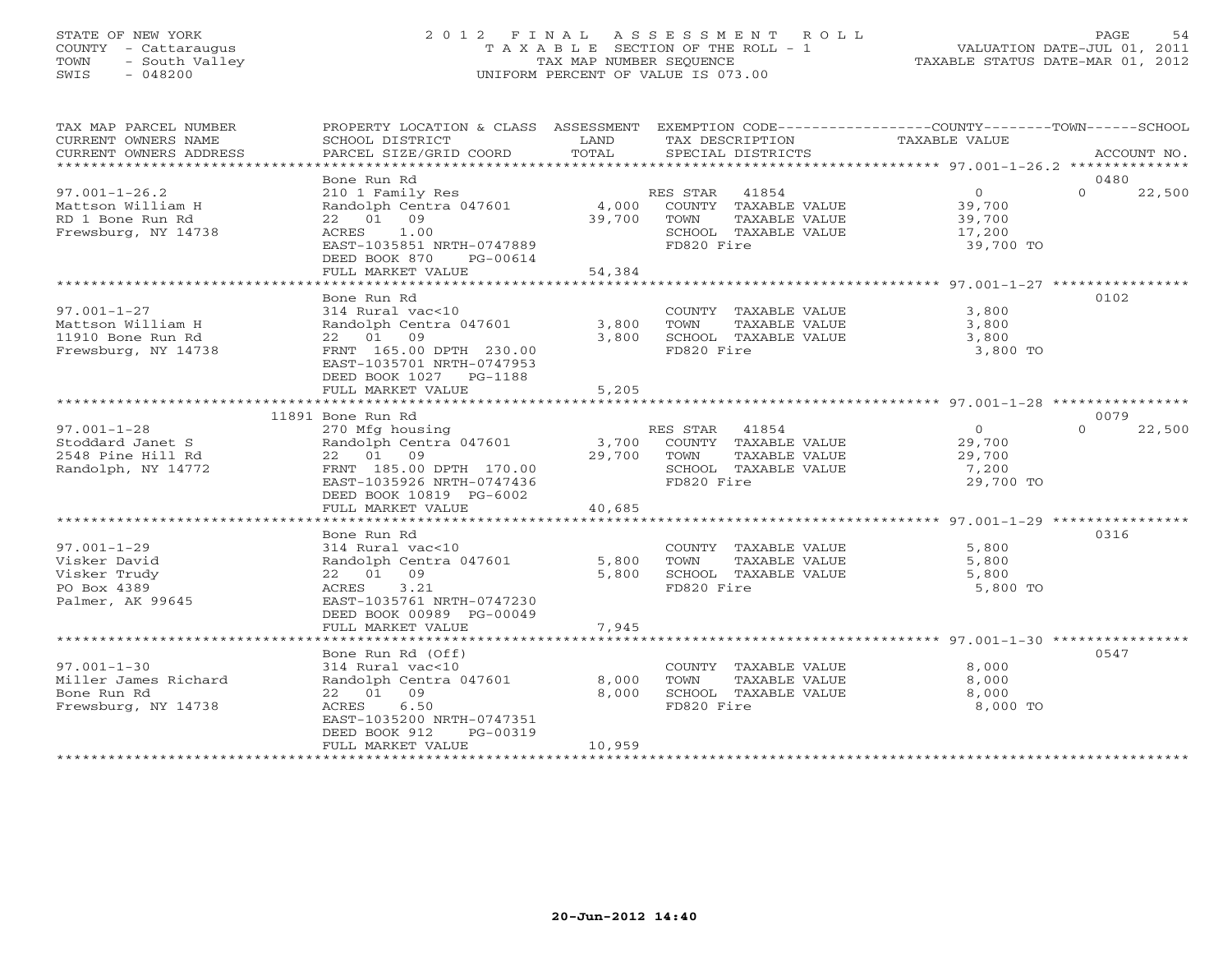# STATE OF NEW YORK 2 0 1 2 F I N A L A S S E S S M E N T R O L L PAGE 55 COUNTY - Cattaraugus T A X A B L E SECTION OF THE ROLL - 1 VALUATION DATE-JUL 01, 2011 TOWN - South Valley TAX MAP NUMBER SEQUENCE TAXABLE STATUS DATE-MAR 01, 2012 SWIS - 048200 UNIFORM PERCENT OF VALUE IS 073.00UNIFORM PERCENT OF VALUE IS 073.00

| TAX MAP PARCEL NUMBER                         | PROPERTY LOCATION & CLASS                             | ASSESSMENT               | EXEMPTION CODE-----------------COUNTY-------TOWN------SCHOOL      |                   |                    |
|-----------------------------------------------|-------------------------------------------------------|--------------------------|-------------------------------------------------------------------|-------------------|--------------------|
| CURRENT OWNERS NAME<br>CURRENT OWNERS ADDRESS | SCHOOL DISTRICT<br>PARCEL SIZE/GRID COORD             | LAND<br>TOTAL            | TAX DESCRIPTION<br>SPECIAL DISTRICTS                              | TAXABLE VALUE     | ACCOUNT NO.        |
| ***********************                       |                                                       |                          |                                                                   |                   |                    |
| $97.001 - 1 - 31$                             | Bone Run Rd (Off)<br>260 Seasonal res                 |                          | COUNTY TAXABLE VALUE                                              | 44,200            | 0324               |
| Leclerc Timothy A                             | Randolph Centra 047601                                | 3,700                    | TOWN<br>TAXABLE VALUE                                             | 44,200            |                    |
| 430 Rock City St                              | 22 01 09                                              | 44,200                   | SCHOOL TAXABLE VALUE                                              | 44,200            |                    |
| Little Valley, NY 14755                       | 4.28<br>ACRES                                         |                          | FD820 Fire                                                        | 44,200 TO         |                    |
|                                               | EAST-1035462 NRTH-0747287                             |                          |                                                                   |                   |                    |
|                                               | DEED BOOK 11216 PG-3001                               |                          |                                                                   |                   |                    |
|                                               | FULL MARKET VALUE<br>******************************** | 60,548<br>************** |                                                                   |                   |                    |
|                                               | 11901 Bone Run Rd                                     |                          | ************************************ 97.001-1-32 **************** |                   | 0242               |
| $97.001 - 1 - 32$                             | 210 1 Family Res                                      |                          | WVET C/T<br>41121                                                 | 9,000             | $\Omega$<br>- 0    |
| Przepiora Sharon M                            | Randolph Centra 047601                                |                          | 41834<br>4,600 SR STAR                                            | $\circ$           | 46,650<br>$\Omega$ |
| Przepiora Vincent M                           | 22 01 09                                              | 73,900                   | COUNTY TAXABLE VALUE                                              | 64,900            |                    |
| 11901 Bone Run Rd                             | 1.70<br>ACRES                                         |                          | TAXABLE VALUE<br>TOWN                                             | 73,900            |                    |
| Frewsburg, NY 14738                           | EAST-1035728 NRTH-0747598                             |                          | SCHOOL TAXABLE VALUE                                              | 27,250            |                    |
|                                               | DEED BOOK 8686 PG-3001                                |                          | FD820 Fire                                                        | 73,900 TO         |                    |
|                                               | FULL MARKET VALUE                                     | 101,233                  |                                                                   |                   |                    |
|                                               |                                                       |                          |                                                                   |                   |                    |
|                                               | Bone Run Rd                                           |                          |                                                                   |                   | 0336               |
| $97.001 - 1 - 33$                             | 270 Mfg housing                                       | 5,700                    | RES STAR<br>41854                                                 | $\overline{0}$    | 12,900<br>$\Omega$ |
| Miller James Richard<br>Bone Run Rd           | Randolph Centra 047601<br>$22/23$ 01 09               | 12,900                   | COUNTY TAXABLE VALUE<br>TOWN<br>TAXABLE VALUE                     | 12,900<br>12,900  |                    |
| Frewsburg, NY 14738                           | 3.15<br>ACRES                                         |                          | SCHOOL TAXABLE VALUE                                              | $\circ$           |                    |
|                                               | EAST-1035308 NRTH-0747868                             |                          | FD820 Fire                                                        | 12,900 TO         |                    |
|                                               | DEED BOOK 912<br>PG-00319                             |                          |                                                                   |                   |                    |
|                                               | FULL MARKET VALUE                                     | 17,671                   |                                                                   |                   |                    |
|                                               |                                                       |                          |                                                                   |                   |                    |
|                                               | Bone Run Rd (Off)                                     |                          |                                                                   |                   | 0207               |
| $97.001 - 1 - 34$                             | 314 Rural vac<10                                      |                          | COUNTY TAXABLE VALUE                                              | 5,200             |                    |
| Klenke Robert R Jr                            | Randolph Centra 047601<br>22 01 09                    | 5,200                    | TOWN<br>TAXABLE VALUE<br>SCHOOL TAXABLE VALUE                     | 5,200             |                    |
| 7391 Bear Ridge Rd<br>N. Tonawanda, NY 14120  | 8.00<br>ACRES                                         | 5,200                    | FD820 Fire                                                        | 5,200<br>5,200 TO |                    |
|                                               | EAST-1034900 NRTH-0747330                             |                          |                                                                   |                   |                    |
|                                               | DEED BOOK 661<br>PG-00548                             |                          |                                                                   |                   |                    |
|                                               | FULL MARKET VALUE                                     | 7,123                    |                                                                   |                   |                    |
|                                               |                                                       |                          |                                                                   |                   |                    |
|                                               | Bone Run Rd (Off)                                     |                          |                                                                   |                   | 0208               |
| $97.001 - 1 - 35$                             | 314 Rural vac<10                                      |                          | COUNTY TAXABLE VALUE                                              | 5,200             |                    |
| Klenke Robert A Sr                            | Randolph Centra 047601                                | 5,200                    | TOWN<br>TAXABLE VALUE                                             | 5,200             |                    |
| 7391 Bear Ridge Rd                            | 09<br>22 01                                           | 5,200                    | SCHOOL TAXABLE VALUE                                              | 5,200             |                    |
| N.Tonawanda, NY 14120                         | ACRES<br>8.00<br>EAST-1034578 NRTH-0747413            |                          | FD820 Fire                                                        | 5,200 TO          |                    |
|                                               | DEED BOOK 661<br>PG-00545                             |                          |                                                                   |                   |                    |
|                                               | FULL MARKET VALUE                                     | 7,123                    |                                                                   |                   |                    |
|                                               | ********************                                  |                          |                                                                   |                   |                    |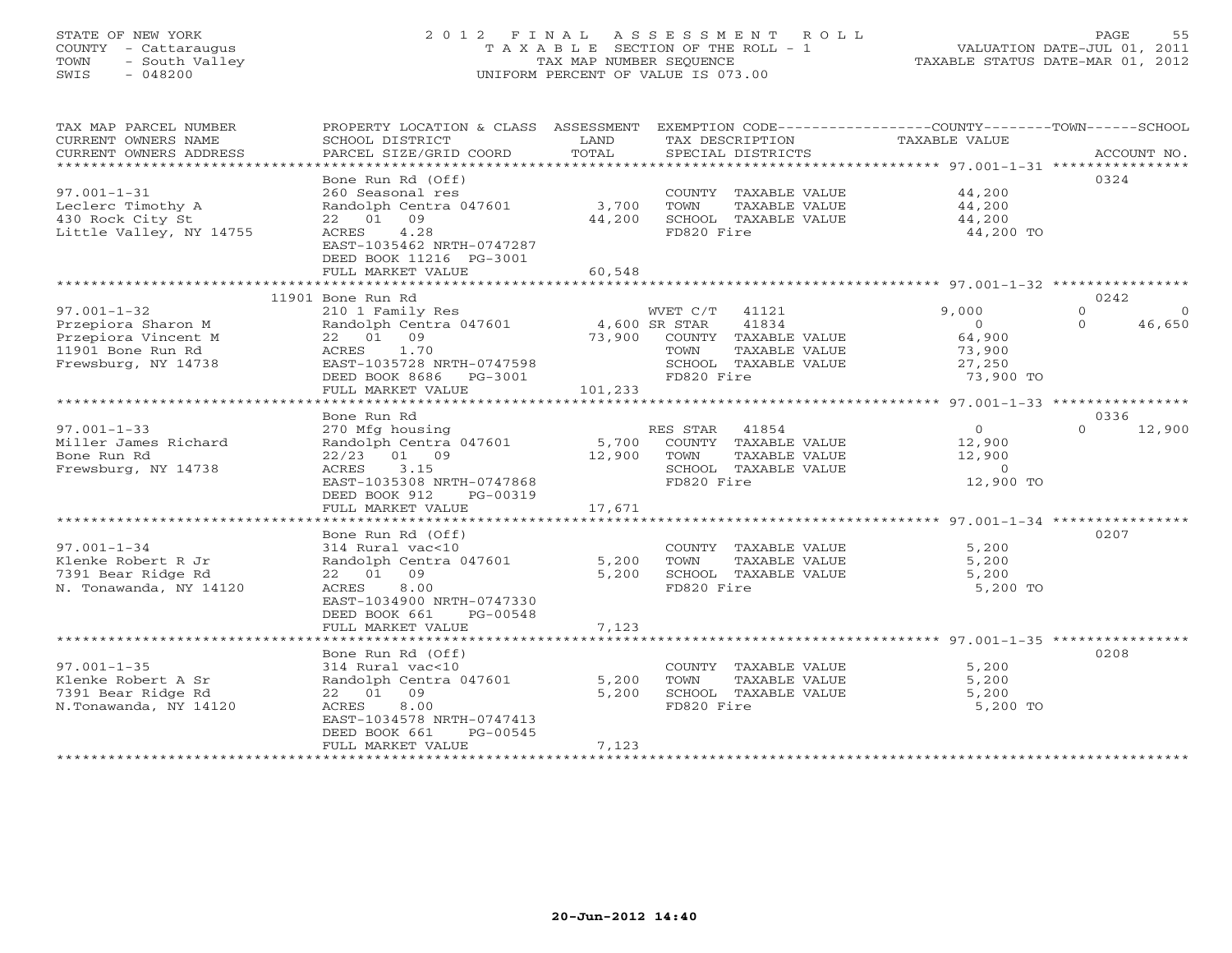# STATE OF NEW YORK 2 0 1 2 F I N A L A S S E S S M E N T R O L L PAGE 56 COUNTY - Cattaraugus T A X A B L E SECTION OF THE ROLL - 1 VALUATION DATE-JUL 01, 2011 TOWN - South Valley TAX MAP NUMBER SEQUENCE TAXABLE STATUS DATE-MAR 01, 2012 SWIS - 048200 UNIFORM PERCENT OF VALUE IS 073.00UNIFORM PERCENT OF VALUE IS 073.00

| TAX MAP PARCEL NUMBER         | PROPERTY LOCATION & CLASS ASSESSMENT EXEMPTION CODE----------------COUNTY-------TOWN------SCHOOL |        |                       |               |             |
|-------------------------------|--------------------------------------------------------------------------------------------------|--------|-----------------------|---------------|-------------|
| CURRENT OWNERS NAME           | SCHOOL DISTRICT                                                                                  | LAND   | TAX DESCRIPTION       | TAXABLE VALUE |             |
| CURRENT OWNERS ADDRESS        | PARCEL SIZE/GRID COORD                                                                           | TOTAL  | SPECIAL DISTRICTS     |               | ACCOUNT NO. |
| ***************************** |                                                                                                  |        |                       |               |             |
|                               | Bone Run Rd (Off)                                                                                |        |                       |               | 0259        |
| $97.001 - 1 - 36$             | 314 Rural vac<10                                                                                 |        | COUNTY TAXABLE VALUE  | 5,800         |             |
| Armstrong Jason               | Randolph Centra 047601                                                                           | 5,800  | TOWN<br>TAXABLE VALUE | 5,800         |             |
| 627 Lyndon Center Rd          | 22 01 09                                                                                         | 5,800  | SCHOOL TAXABLE VALUE  | 5,800         |             |
| Cuba, NY 14727                | 3.24<br>ACRES                                                                                    |        | FD820 Fire            | 5,800 TO      |             |
|                               | EAST-1034788 NRTH-0747829                                                                        |        |                       |               |             |
|                               | DEED BOOK 12351 PG-4012                                                                          |        |                       |               |             |
|                               | FULL MARKET VALUE                                                                                | 7,945  |                       |               |             |
|                               |                                                                                                  |        |                       |               |             |
|                               | Bone Run Rd (Off)                                                                                |        |                       |               | 0312        |
| $97.001 - 1 - 37$             | 314 Rural vac<10                                                                                 |        | COUNTY TAXABLE VALUE  | 3,100         |             |
| Mattson William               | Randolph Centra 047601                                                                           | 3,100  | TOWN<br>TAXABLE VALUE | 3,100         |             |
| 11910 Big Bone Run            | 22 01 09                                                                                         | 3,100  | SCHOOL TAXABLE VALUE  | 3,100         |             |
| Frewsburg, NY 14738           | FRNT 100.00 DPTH 270.00                                                                          |        | FD820 Fire            | 3,100 TO      |             |
|                               | EAST-1035553 NRTH-0747697                                                                        |        |                       |               |             |
|                               | DEED BOOK 1018 PG-895                                                                            |        |                       |               |             |
|                               | FULL MARKET VALUE                                                                                | 4,247  |                       |               |             |
|                               | 11961 Bone Run Rd                                                                                |        |                       |               | 0310        |
| $97.001 - 1 - 39$             | 210 1 Family Res                                                                                 |        | COUNTY TAXABLE VALUE  | 63,100        |             |
| Pierce Vauleta M              | Randolph Centra 047601                                                                           | 6,100  | TOWN<br>TAXABLE VALUE | 63,100        |             |
| 3 S Fillmore St               | 22 01 09                                                                                         | 63,100 | SCHOOL TAXABLE VALUE  | 63,100        |             |
| Beverly Hills, FL 34465       | ACRES<br>4.00                                                                                    |        | FD820 Fire            | 63,100 TO     |             |
|                               | EAST-1034792 NRTH-0748100                                                                        |        |                       |               |             |
|                               | DEED BOOK 13513 PG-5001                                                                          |        |                       |               |             |
|                               | FULL MARKET VALUE                                                                                | 86,438 |                       |               |             |
|                               |                                                                                                  |        |                       |               |             |
|                               | Bone Run Rd (Off)                                                                                |        |                       |               | 0100        |
| $97.001 - 1 - 41$             | 910 Priv forest                                                                                  |        | COUNTY TAXABLE VALUE  | 25,300        |             |
| Baumler Jill I                | Randolph Centra 047601                                                                           | 25,300 | TOWN<br>TAXABLE VALUE | 25,300        |             |
| 20269 Norris Rd               | 30 01 09                                                                                         | 25,300 | SCHOOL TAXABLE VALUE  | 25,300        |             |
| Manhattan, MT 59741           | ACRES 48.12                                                                                      |        | FD820 Fire            | 25,300 TO     |             |
|                               | EAST-1033479 NRTH-0747571                                                                        |        |                       |               |             |
|                               | DEED BOOK 00920 PG-00076                                                                         |        |                       |               |             |
|                               | FULL MARKET VALUE                                                                                | 34,658 |                       |               |             |
|                               |                                                                                                  |        |                       |               |             |
|                               | Bone Run Rd (Off)                                                                                |        |                       |               | 0176        |
| $97.001 - 1 - 43$             | 910 Priv forest                                                                                  |        | COUNTY TAXABLE VALUE  | 34,700        |             |
| Kulka & Carr Logging          | Randolph Centra 047601                                                                           | 34,700 | TAXABLE VALUE<br>TOWN | 34,700        |             |
| 1 White Oak Ct                | 30 01 09                                                                                         | 34,700 | SCHOOL TAXABLE VALUE  | 34,700        |             |
| Greenville, SC 29607          | ACRES 48.46                                                                                      |        | FD820 Fire            | 34,700 TO     |             |
|                               | EAST-1031546 NRTH-0747626                                                                        |        |                       |               |             |
|                               | DEED BOOK 00930 PG-01122                                                                         |        |                       |               |             |
|                               | FULL MARKET VALUE                                                                                | 47,534 |                       |               |             |
|                               |                                                                                                  |        |                       |               |             |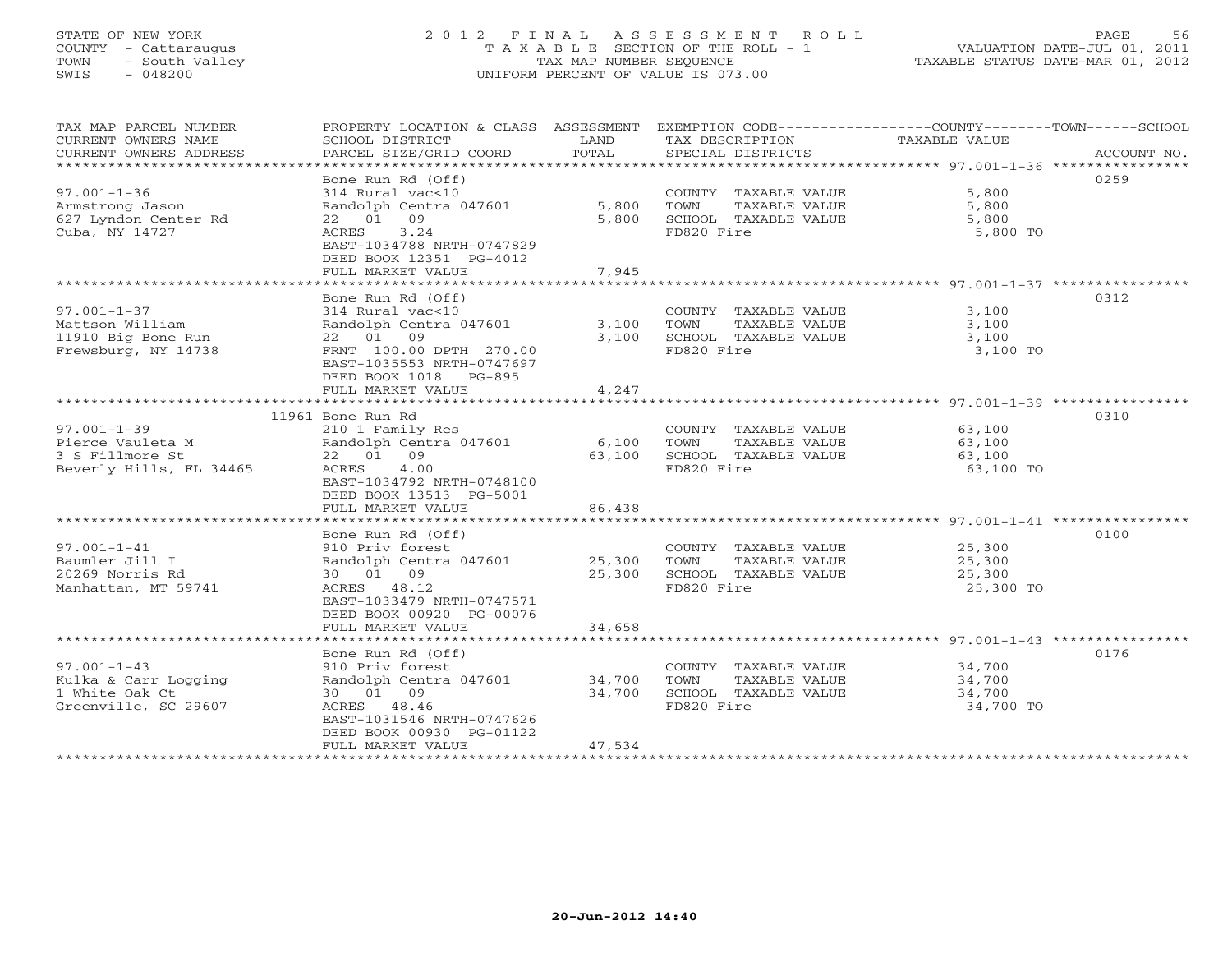# STATE OF NEW YORK 2 0 1 2 F I N A L A S S E S S M E N T R O L L PAGE 57 COUNTY - Cattaraugus T A X A B L E SECTION OF THE ROLL - 1 VALUATION DATE-JUL 01, 2011 TOWN - South Valley TAX MAP NUMBER SEQUENCE TAXABLE STATUS DATE-MAR 01, 2012 SWIS - 048200 UNIFORM PERCENT OF VALUE IS 073.00UNIFORM PERCENT OF VALUE IS 073.00

| TAX MAP PARCEL NUMBER                      |                               |        |                             | PROPERTY LOCATION & CLASS ASSESSMENT EXEMPTION CODE----------------COUNTY-------TOWN------SCHOOL                                                                                                                                                                                                                                                                                                                                                                                                                       |
|--------------------------------------------|-------------------------------|--------|-----------------------------|------------------------------------------------------------------------------------------------------------------------------------------------------------------------------------------------------------------------------------------------------------------------------------------------------------------------------------------------------------------------------------------------------------------------------------------------------------------------------------------------------------------------|
| CURRENT OWNERS NAME                        | SCHOOL DISTRICT               | LAND   | TAX DESCRIPTION             | TAXABLE VALUE                                                                                                                                                                                                                                                                                                                                                                                                                                                                                                          |
| CURRENT OWNERS ADDRESS                     |                               |        |                             | $\begin{minipage}{.45\textwidth} \begin{minipage}{.45\textwidth} \begin{minipage}{.45\textwidth} \begin{minipage}{.45\textwidth} \begin{minipage}{.45\textwidth} \begin{minipage}{.45\textwidth} \begin{minipage}{.45\textwidth} \begin{minipage}{.45\textwidth} \begin{minipage}{.45\textwidth} \begin{minipage}{.45\textwidth} \begin{minipage}{.45\textwidth} \begin{minipage}{.45\textwidth} \begin{minipage}{.45\textwidth} \begin{minipage}{.45\textwidth} \begin{minipage}{.45\textwidth} \begin{minipage}{.45$ |
| ***********************                    |                               |        |                             |                                                                                                                                                                                                                                                                                                                                                                                                                                                                                                                        |
|                                            | Pierce Run Rd                 |        |                             | 0262                                                                                                                                                                                                                                                                                                                                                                                                                                                                                                                   |
| $97.002 - 1 - 1$                           | 910 Priv forest               |        | COUNTY TAXABLE VALUE 48,000 |                                                                                                                                                                                                                                                                                                                                                                                                                                                                                                                        |
| Sluga Jeanne M                             | Randolph Centra 047601 48,000 |        | TOWN<br>TAXABLE VALUE       | 48,000                                                                                                                                                                                                                                                                                                                                                                                                                                                                                                                 |
| Herman Joanne                              | 07 01 09                      | 48,000 | SCHOOL TAXABLE VALUE        | 48,000                                                                                                                                                                                                                                                                                                                                                                                                                                                                                                                 |
| PO Box 25                                  | ACRES 96.00                   |        | FD820 Fire                  | 48,000 TO                                                                                                                                                                                                                                                                                                                                                                                                                                                                                                              |
| East Randolph, NY 14730                    | EAST-1043778 NRTH-0750975     |        |                             |                                                                                                                                                                                                                                                                                                                                                                                                                                                                                                                        |
|                                            | DEED BOOK 00982 PG-01088      |        |                             |                                                                                                                                                                                                                                                                                                                                                                                                                                                                                                                        |
|                                            | FULL MARKET VALUE             | 65,753 |                             |                                                                                                                                                                                                                                                                                                                                                                                                                                                                                                                        |
|                                            |                               |        |                             |                                                                                                                                                                                                                                                                                                                                                                                                                                                                                                                        |
|                                            | Pierce Run Rd                 |        |                             | 0014                                                                                                                                                                                                                                                                                                                                                                                                                                                                                                                   |
| $97.002 - 1 - 2$                           | 910 Priv forest               |        | COUNTY TAXABLE VALUE        | 38,200                                                                                                                                                                                                                                                                                                                                                                                                                                                                                                                 |
| Churchill Alison B                         | Randolph Centra 047601 38,200 |        | TOWN<br>TAXABLE VALUE       | 38,200                                                                                                                                                                                                                                                                                                                                                                                                                                                                                                                 |
| Churchill John                             | 07 01 09                      | 38,200 | SCHOOL TAXABLE VALUE        | 38,200                                                                                                                                                                                                                                                                                                                                                                                                                                                                                                                 |
| 3232 Chautauqua Ave                        | ACRES 84.90                   |        | FD820 Fire                  | 38,200 TO                                                                                                                                                                                                                                                                                                                                                                                                                                                                                                              |
| Ashville, NY 14710                         | EAST-1045588 NRTH-0750790     |        |                             |                                                                                                                                                                                                                                                                                                                                                                                                                                                                                                                        |
|                                            | DEED BOOK 00943 PG-00450      |        |                             |                                                                                                                                                                                                                                                                                                                                                                                                                                                                                                                        |
|                                            | FULL MARKET VALUE             | 52,329 |                             |                                                                                                                                                                                                                                                                                                                                                                                                                                                                                                                        |
|                                            |                               |        |                             |                                                                                                                                                                                                                                                                                                                                                                                                                                                                                                                        |
|                                            | Pierce Run Rd                 |        |                             | 0138                                                                                                                                                                                                                                                                                                                                                                                                                                                                                                                   |
| $97.002 - 1 - 3.1$                         | 910 Priv forest               |        | COUNTY TAXABLE VALUE        | 13,000                                                                                                                                                                                                                                                                                                                                                                                                                                                                                                                 |
| Cherry Springs LLC                         | Randolph Centra 047601 13,000 |        | TAXABLE VALUE<br>TOWN       | 13,000                                                                                                                                                                                                                                                                                                                                                                                                                                                                                                                 |
| Hancock Forest Management                  | 02 01 09                      |        | SCHOOL TAXABLE VALUE        | 13,000                                                                                                                                                                                                                                                                                                                                                                                                                                                                                                                 |
| 13950 Ballantyne Corporate PlS ACRES 14.30 |                               | 13,000 | FD820 Fire                  | 13,000 TO                                                                                                                                                                                                                                                                                                                                                                                                                                                                                                              |
| Charlotte, NC 28277                        | EAST-1047512 NRTH-0751681     |        |                             |                                                                                                                                                                                                                                                                                                                                                                                                                                                                                                                        |
|                                            | DEED BOOK 6003 PG-4366        |        |                             |                                                                                                                                                                                                                                                                                                                                                                                                                                                                                                                        |
|                                            | FULL MARKET VALUE             | 17,808 |                             |                                                                                                                                                                                                                                                                                                                                                                                                                                                                                                                        |
|                                            |                               |        |                             |                                                                                                                                                                                                                                                                                                                                                                                                                                                                                                                        |
|                                            | Pierce Run Rd                 |        |                             | 0583                                                                                                                                                                                                                                                                                                                                                                                                                                                                                                                   |
| $97.002 - 1 - 3.2$                         | 270 Mfg housing               |        | COUNTY TAXABLE VALUE        | 13,200                                                                                                                                                                                                                                                                                                                                                                                                                                                                                                                 |
| Reynolds Joyce E                           | Randolph Centra 047601 7,100  |        | TOWN<br>TAXABLE VALUE       | 13,200                                                                                                                                                                                                                                                                                                                                                                                                                                                                                                                 |
| 19 Maple St                                | 02 01 09                      | 13,200 | SCHOOL TAXABLE VALUE        | 13,200                                                                                                                                                                                                                                                                                                                                                                                                                                                                                                                 |
| Frewsburg, NY 14738                        | ACRES 4.93                    |        | FD820 Fire                  | 13,200 TO                                                                                                                                                                                                                                                                                                                                                                                                                                                                                                              |
|                                            | EAST-1047440 NRTH-0751478     |        |                             |                                                                                                                                                                                                                                                                                                                                                                                                                                                                                                                        |
|                                            | DEED BOOK 2540 PG-5002        |        |                             |                                                                                                                                                                                                                                                                                                                                                                                                                                                                                                                        |
|                                            | FULL MARKET VALUE             | 18,082 |                             |                                                                                                                                                                                                                                                                                                                                                                                                                                                                                                                        |
|                                            |                               |        |                             |                                                                                                                                                                                                                                                                                                                                                                                                                                                                                                                        |
|                                            | Pierce Run Rd                 |        |                             | 0602                                                                                                                                                                                                                                                                                                                                                                                                                                                                                                                   |
| $97.002 - 1 - 3.3$                         | 314 Rural vac<10              |        | COUNTY TAXABLE VALUE        | 7,300                                                                                                                                                                                                                                                                                                                                                                                                                                                                                                                  |
| Barker Paul J                              | Randolph Centra 047601        | 7,300  | TAXABLE VALUE<br>TOWN       | 7,300                                                                                                                                                                                                                                                                                                                                                                                                                                                                                                                  |
| Barker Sharon M                            | 02 01 09                      | 7,300  | SCHOOL TAXABLE VALUE        | 7,300                                                                                                                                                                                                                                                                                                                                                                                                                                                                                                                  |
| 9780 Rocky Pt                              | ACRES<br>5.10                 |        | FD820 Fire                  | 7,300 TO                                                                                                                                                                                                                                                                                                                                                                                                                                                                                                               |
| Clarence, NY 14031                         | EAST-1048274 NRTH-0751450     |        |                             |                                                                                                                                                                                                                                                                                                                                                                                                                                                                                                                        |
|                                            | DEED BOOK 888<br>PG-00380     |        |                             |                                                                                                                                                                                                                                                                                                                                                                                                                                                                                                                        |
|                                            | FULL MARKET VALUE             | 10,000 |                             |                                                                                                                                                                                                                                                                                                                                                                                                                                                                                                                        |
|                                            |                               |        |                             |                                                                                                                                                                                                                                                                                                                                                                                                                                                                                                                        |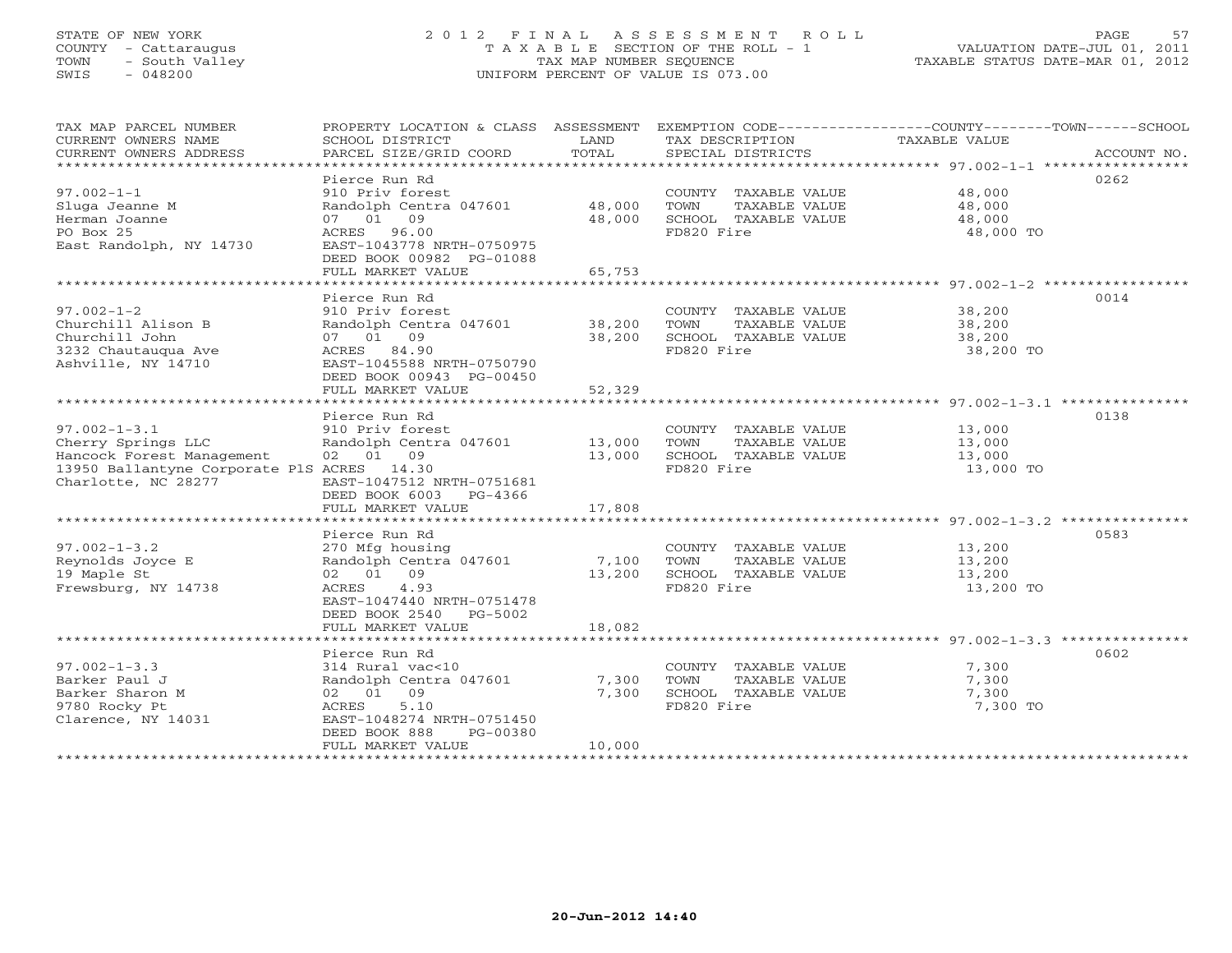# STATE OF NEW YORK 2 0 1 2 F I N A L A S S E S S M E N T R O L L PAGE 58 COUNTY - Cattaraugus T A X A B L E SECTION OF THE ROLL - 1 VALUATION DATE-JUL 01, 2011 TOWN - South Valley TAX MAP NUMBER SEQUENCE TAXABLE STATUS DATE-MAR 01, 2012 SWIS - 048200 UNIFORM PERCENT OF VALUE IS 073.00UNIFORM PERCENT OF VALUE IS 073.00

| TAX MAP PARCEL NUMBER         | PROPERTY LOCATION & CLASS ASSESSMENT EXEMPTION CODE----------------COUNTY-------TOWN------SCHOOL |        |                              |                  |                    |
|-------------------------------|--------------------------------------------------------------------------------------------------|--------|------------------------------|------------------|--------------------|
| CURRENT OWNERS NAME           | SCHOOL DISTRICT                                                                                  | LAND   | TAX DESCRIPTION              | TAXABLE VALUE    |                    |
| CURRENT OWNERS ADDRESS        | PARCEL SIZE/GRID COORD                                                                           | TOTAL  | SPECIAL DISTRICTS            |                  | ACCOUNT NO.        |
| ***************************** |                                                                                                  |        |                              |                  |                    |
|                               | Pierce Run Rd (Off)                                                                              |        |                              |                  | 0299               |
| $97.002 - 1 - 4$              | 314 Rural vac<10                                                                                 |        | COUNTY TAXABLE VALUE         | 3,400            |                    |
| Miller Walter J               | Randolph Centra 047601                                                                           | 3,400  | TOWN<br>TAXABLE VALUE        | 3,400            |                    |
| 16589 S Main Ext. St          | 02 01 09                                                                                         | 3,400  | SCHOOL TAXABLE VALUE         | 3,400            |                    |
| Pleasantville, PA 16341       | ACRES<br>4.40                                                                                    |        | FD820 Fire                   | 3,400 TO         |                    |
|                               | EAST-1047473 NRTH-0751129                                                                        |        |                              |                  |                    |
|                               | DEED BOOK 00961 PG-00828                                                                         |        |                              |                  |                    |
|                               | FULL MARKET VALUE                                                                                | 4,658  |                              |                  |                    |
|                               |                                                                                                  |        |                              |                  |                    |
|                               | Pierce Run Rd                                                                                    |        |                              |                  | 0224               |
| $97.002 - 1 - 5$              | 314 Rural vac<10                                                                                 |        | COUNTY TAXABLE VALUE 1,700   |                  |                    |
| Miller Walter J               | 314 Rural vac<10 (COUNT)<br>Randolph Centra 047601 (Randolph Centra 047601                       |        | TAXABLE VALUE                | 1,700            |                    |
| Miller R. Scott               | 02 01 09                                                                                         |        | 1,700 SCHOOL TAXABLE VALUE   | 1,700            |                    |
| 16589 Main Ext. St            | ACRES 2.10                                                                                       |        | FD820 Fire                   | 1,700 TO         |                    |
| Pleasantville, PA 16341       | EAST-1047688 NRTH-0750866                                                                        |        |                              |                  |                    |
|                               | DEED BOOK 1020 PG-962                                                                            |        |                              |                  |                    |
|                               | FULL MARKET VALUE                                                                                | 2,329  |                              |                  |                    |
|                               |                                                                                                  |        |                              |                  |                    |
|                               | Pierce Run Rd                                                                                    |        |                              |                  | 0192               |
| $97.002 - 1 - 6$              | 260 Seasonal res                                                                                 |        | COUNTY TAXABLE VALUE         |                  |                    |
| Johnson Chad & Brian          | Randolph Centra 047601 3,000                                                                     |        | TOWN<br>TAXABLE VALUE        | 21,500<br>21,500 |                    |
| Hanson James E                | 02 01 09                                                                                         | 21,500 | SCHOOL TAXABLE VALUE         | 21,500           |                    |
| 40 Peerless St                | FRNT 147.50 DPTH 122.50                                                                          |        | FD820 Fire                   | 21,500 TO        |                    |
| Brocton, NY 14716             | EAST-1048012 NRTH-0751223                                                                        |        |                              |                  |                    |
|                               | DEED BOOK 7090 PG-5002                                                                           |        |                              |                  |                    |
|                               | FULL MARKET VALUE                                                                                | 29,452 |                              |                  |                    |
|                               |                                                                                                  |        |                              |                  |                    |
|                               | Pierce Run Rd (Off)                                                                              |        |                              |                  | 0467               |
| $97.002 - 1 - 7$              | 312 Vac w/imprv                                                                                  |        | COUNTY TAXABLE VALUE         | 9,800            |                    |
| Van Dusen Douglas J           | Randolph Centra 047601 4,500                                                                     |        | TAXABLE VALUE<br>TOWN        | 9,800            |                    |
| Van Dusen Carol A             | 02 01 09                                                                                         | 9,800  | SCHOOL TAXABLE VALUE         | 9,800            |                    |
| PO Box 38                     | ACRES 1.65                                                                                       |        | FD820 Fire                   | 9,800 TO         |                    |
| Conewango Valley, NY 14726    | EAST-1048121 NRTH-0751110                                                                        |        |                              |                  |                    |
|                               | DEED BOOK 11875 PG-2001                                                                          |        |                              |                  |                    |
|                               | FULL MARKET VALUE                                                                                | 13,425 |                              |                  |                    |
|                               |                                                                                                  |        |                              |                  |                    |
|                               | 1446 Pierce Run Rd (Off)                                                                         |        |                              |                  | 0223               |
| $97.002 - 1 - 8$              | 210 1 Family Res                                                                                 |        | RES STAR 41854               | $\overline{0}$   | 22,500<br>$\Omega$ |
| Frank Craig P                 | Randolph Centra 047601 9,100 COUNTY TAXABLE VALUE                                                |        |                              | 55,300           |                    |
| 1446 Pierce Run Rd            | 02 01 09                                                                                         |        | 55,300 TOWN<br>TAXABLE VALUE | 55,300           |                    |
| Frewsburg, NY 14738           | 8.80<br>ACRES                                                                                    |        | SCHOOL TAXABLE VALUE         | 32,800           |                    |
|                               | EAST-1048438 NRTH-0750863                                                                        |        | FD820 Fire                   | 55,300 TO        |                    |
|                               | DEED BOOK 873<br>PG-01134                                                                        |        |                              |                  |                    |
|                               | FULL MARKET VALUE                                                                                | 75,753 |                              |                  |                    |
| ************************      |                                                                                                  |        |                              |                  |                    |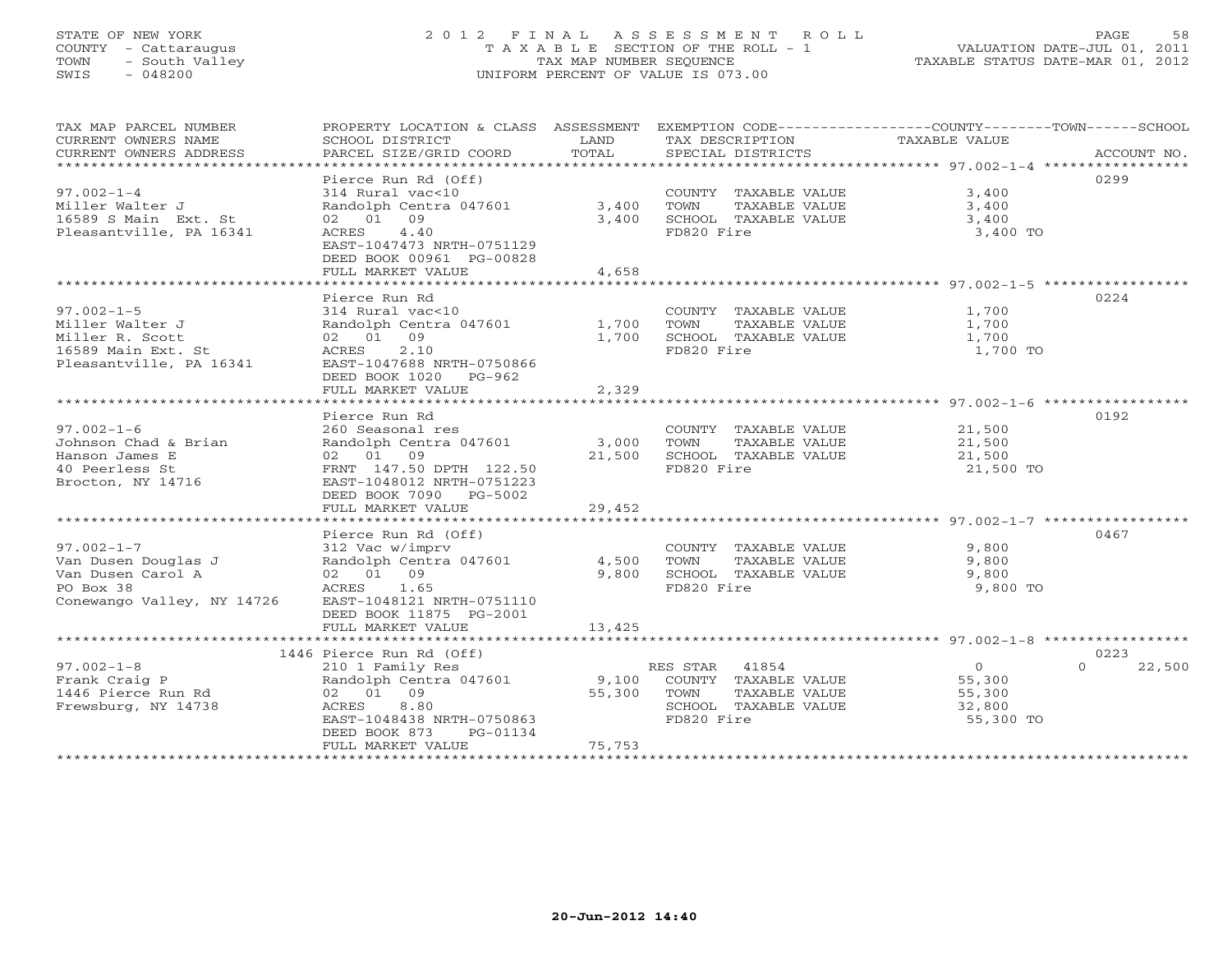# STATE OF NEW YORK 2 0 1 2 F I N A L A S S E S S M E N T R O L L PAGE 59 COUNTY - Cattaraugus T A X A B L E SECTION OF THE ROLL - 1 VALUATION DATE-JUL 01, 2011 TOWN - South Valley TAX MAP NUMBER SEQUENCE TAXABLE STATUS DATE-MAR 01, 2012 SWIS - 048200 UNIFORM PERCENT OF VALUE IS 073.00UNIFORM PERCENT OF VALUE IS 073.00

| TAX MAP PARCEL NUMBER<br>CURRENT OWNERS NAME<br>CURRENT OWNERS ADDRESS                                 | PROPERTY LOCATION & CLASS ASSESSMENT<br>SCHOOL DISTRICT<br>PARCEL SIZE/GRID COORD                                                                                       | LAND<br>TOTAL              | TAX DESCRIPTION<br>SPECIAL DISTRICTS                                                | EXEMPTION CODE-----------------COUNTY--------TOWN------SCHOOL<br>TAXABLE VALUE<br>ACCOUNT NO. |
|--------------------------------------------------------------------------------------------------------|-------------------------------------------------------------------------------------------------------------------------------------------------------------------------|----------------------------|-------------------------------------------------------------------------------------|-----------------------------------------------------------------------------------------------|
| $97.002 - 1 - 9$<br>Miller Ruth M<br>979 Elk Rd<br>Warren, PA 16365                                    | Pierce Run Rd<br>910 Priv forest<br>Randolph Centra 047601<br>02 01 09<br>ACRES 93.24<br>EAST-1047738 NRTH-0749760<br>DEED BOOK 1000 PG-669<br>FULL MARKET VALUE        | 46,300<br>46,300<br>63,425 | COUNTY TAXABLE VALUE<br>TOWN<br>TAXABLE VALUE<br>SCHOOL TAXABLE VALUE<br>FD820 Fire | 0253<br>46,300<br>46,300<br>46,300<br>46,300 TO                                               |
|                                                                                                        |                                                                                                                                                                         |                            |                                                                                     |                                                                                               |
| $97.002 - 1 - 10.1$<br>Emerling Roy<br>PO Box 204<br>Boston, NY 14025                                  | Pierce Run Rd<br>910 Priv forest<br>Randolph Centra 047601<br>02 01 09<br>ACRES 82.85<br>EAST-1049787 NRTH-0750789<br>DEED BOOK 1005 PG-627                             | 63,300<br>63,300           | COUNTY TAXABLE VALUE<br>TOWN<br>TAXABLE VALUE<br>SCHOOL TAXABLE VALUE<br>FD820 Fire | 0283<br>63,300<br>63,300<br>63,300<br>63,300 TO                                               |
|                                                                                                        | FULL MARKET VALUE                                                                                                                                                       | 86,712                     |                                                                                     |                                                                                               |
|                                                                                                        | 1430 Pierce Run Rd                                                                                                                                                      |                            |                                                                                     | 0538                                                                                          |
| $97.002 - 1 - 10.2$<br>Ellis Robert M<br>405 Broad ST<br>Salamanca, NY 14779                           | 210 1 Family Res<br>Randolph Centra 047601<br>02 01 09<br>ACRES<br>7.55<br>EAST-1048883 NRTH-0750599                                                                    | 8,500<br>89,500            | COUNTY TAXABLE VALUE<br>TOWN<br>TAXABLE VALUE<br>SCHOOL TAXABLE VALUE<br>FD820 Fire | 89,500<br>89,500<br>89,500<br>89,500 TO                                                       |
|                                                                                                        | DEED BOOK 16191 PG-7001<br>FULL MARKET VALUE                                                                                                                            | 122,603                    |                                                                                     |                                                                                               |
|                                                                                                        |                                                                                                                                                                         |                            |                                                                                     |                                                                                               |
| $97.002 - 1 - 10.3$<br>Ellis Robert M<br>405 Broad ST<br>Salamanca, NY 14779                           | Pierce Run Rd<br>311 Res vac land<br>Randolph Centra 047601<br>02 01 09<br>FRNT 190.00 DPTH 125.00<br>EAST-1048741 NRTH-0750321<br>DEED BOOK 16191 PG-7001              | 3,300<br>3,300             | COUNTY TAXABLE VALUE<br>TAXABLE VALUE<br>TOWN<br>SCHOOL TAXABLE VALUE<br>FD820 Fire | 0634<br>3,300<br>3,300<br>3,300<br>3,300 TO                                                   |
|                                                                                                        | FULL MARKET VALUE                                                                                                                                                       | 4,521                      |                                                                                     |                                                                                               |
|                                                                                                        |                                                                                                                                                                         |                            |                                                                                     |                                                                                               |
| $97.002 - 1 - 10.4$<br>Bartlebaugh Lyle D<br>Bartlebaugh Jean F<br>11830 Walden Ave<br>Alden, NY 14004 | Pierce Run Rd<br>314 Rural vac<10<br>Randolph Centra 047601<br>$2 - 1 - 9$<br>ACRES<br>1.35<br>EAST-1049464 NRTH-0749857<br>DEED BOOK 5752 PG-2001<br>FULL MARKET VALUE | 4,200<br>4,200<br>5,753    | COUNTY TAXABLE VALUE<br>TOWN<br>TAXABLE VALUE<br>SCHOOL TAXABLE VALUE               | 0758<br>4,200<br>4,200<br>4,200                                                               |
|                                                                                                        |                                                                                                                                                                         |                            |                                                                                     |                                                                                               |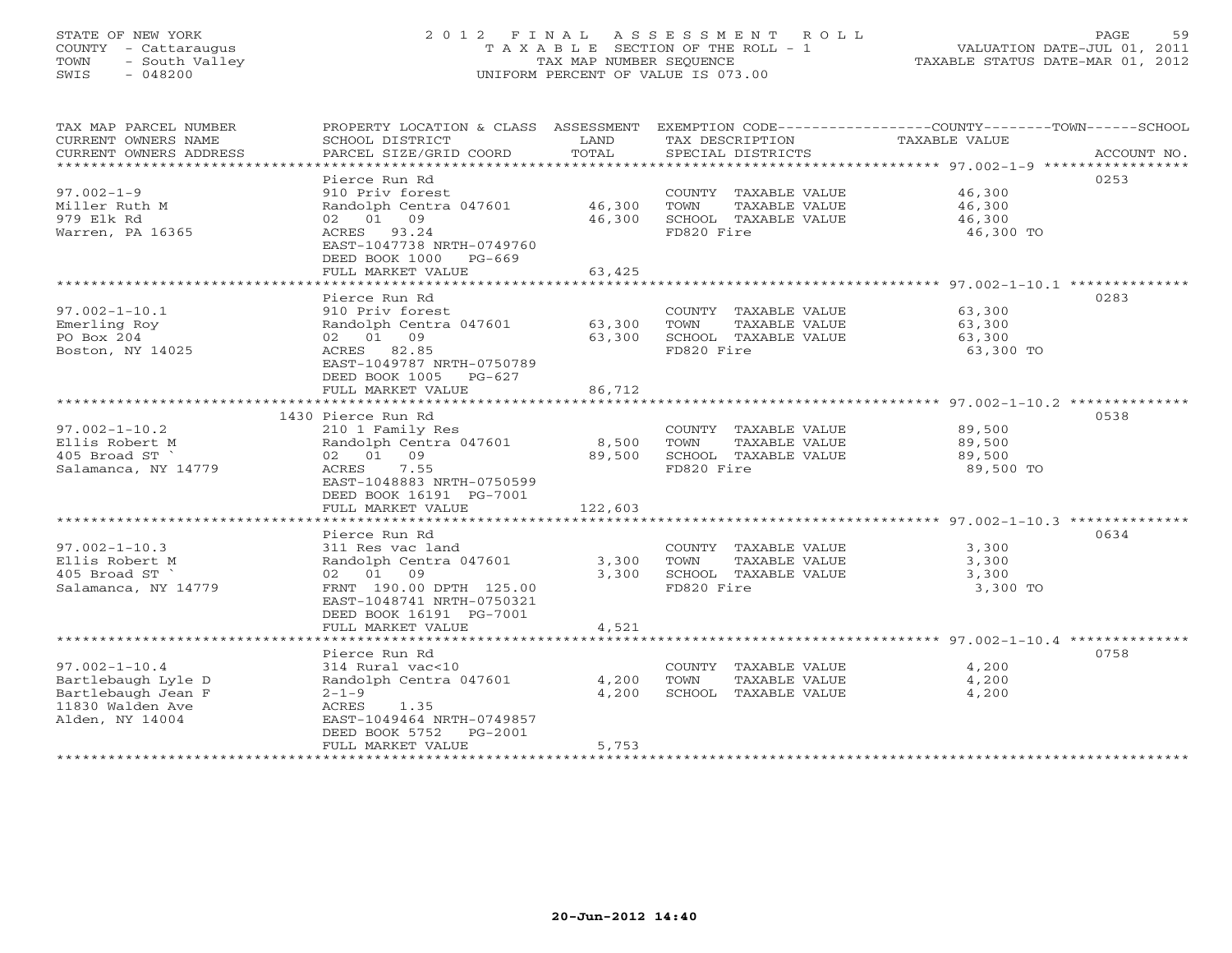# STATE OF NEW YORK 2 0 1 2 F I N A L A S S E S S M E N T R O L L PAGE 60 COUNTY - Cattaraugus T A X A B L E SECTION OF THE ROLL - 1 VALUATION DATE-JUL 01, 2011 TOWN - South Valley TAX MAP NUMBER SEQUENCE TAXABLE STATUS DATE-MAR 01, 2012 SWIS - 048200 UNIFORM PERCENT OF VALUE IS 073.00UNIFORM PERCENT OF VALUE IS 073.00

| TAX MAP PARCEL NUMBER     |                                                  |         |                                       | PROPERTY LOCATION & CLASS ASSESSMENT EXEMPTION CODE---------------COUNTY-------TOWN------SCHOOL |             |
|---------------------------|--------------------------------------------------|---------|---------------------------------------|-------------------------------------------------------------------------------------------------|-------------|
| CURRENT OWNERS NAME       | SCHOOL DISTRICT                                  | LAND    | TAX DESCRIPTION                       | TAXABLE VALUE                                                                                   |             |
| CURRENT OWNERS ADDRESS    | PARCEL SIZE/GRID COORD                           | TOTAL   | SPECIAL DISTRICTS                     |                                                                                                 | ACCOUNT NO. |
|                           |                                                  |         |                                       |                                                                                                 |             |
|                           | 1413 Pierce Run Rd (Off)                         |         |                                       |                                                                                                 | 0352        |
| $97.002 - 1 - 11.1$       | 312 Vac w/imprv                                  |         | COUNTY TAXABLE VALUE                  | 5,600                                                                                           |             |
| Smallback Catherine L     | Randolph Centra 047601                           | 1,000   | TOWN<br>TAXABLE VALUE                 | 5,600                                                                                           |             |
| 166 York Dr               | 02 01 09                                         | 5,600   | SCHOOL TAXABLE VALUE                  | 5,600                                                                                           |             |
| National Hights, PA 15065 | Ff 430.00                                        |         | FD820 Fire                            | 5,600 TO                                                                                        |             |
|                           | ACRES<br>2.00                                    |         |                                       |                                                                                                 |             |
|                           | EAST-1048913 NRTH-0749709                        |         |                                       |                                                                                                 |             |
|                           | DEED BOOK 16439 PG-2002                          |         |                                       |                                                                                                 |             |
|                           | FULL MARKET VALUE                                | 7,671   |                                       |                                                                                                 |             |
|                           |                                                  |         |                                       |                                                                                                 |             |
|                           | 1389 Pierce Run Rd                               |         |                                       |                                                                                                 | 0661        |
| $97.002 - 1 - 11.3$       | 280 Res Multiple                                 |         | COUNTY TAXABLE VALUE                  |                                                                                                 |             |
| Ramsdell Kim              | Randolph Centra 047601                           | 33,500  | TOWN<br>TAXABLE VALUE                 | 65,000<br>65 noo<br>65,000                                                                      |             |
| Ramsdell Gayle            | 02 01<br>09                                      | 65,000  | SCHOOL TAXABLE VALUE                  | 65,000                                                                                          |             |
| 25 Monroe St              | ACRES 43.21                                      |         | FD820 Fire                            | 65,000 TO                                                                                       |             |
| Silver Creek, NY 14136    | EAST-1049168 NRTH-0748660                        |         |                                       |                                                                                                 |             |
|                           | DEED BOOK 00927 PG-00498                         |         |                                       |                                                                                                 |             |
|                           | FULL MARKET VALUE                                | 89,041  |                                       |                                                                                                 |             |
|                           |                                                  |         |                                       |                                                                                                 |             |
|                           | 1428 Pierce Run Rd                               |         |                                       |                                                                                                 | 0674        |
| $97.002 - 1 - 11.4$       |                                                  |         | RES STAR 41854                        | $\overline{0}$<br>$\Omega$                                                                      | 22,500      |
| Bargy William R           | 210 1 Family Res<br>Randolph Centra 047601       |         | 4,100 COUNTY TAXABLE VALUE            | 72,300                                                                                          |             |
| Bargy Danielle            | 02 01 09                                         | 72,300  | TOWN                                  |                                                                                                 |             |
|                           | ACRES                                            |         | TAXABLE VALUE<br>SCHOOL TAXABLE VALUE | 72,300                                                                                          |             |
| 1428 Pierce Run Rd        | $1.10$ BANK<br>026<br>EAST-1048754 NRTH-0750047  |         | FD820 Fire                            | 49,800                                                                                          |             |
| Frewsburg, NY 14738       |                                                  |         |                                       | 72,300 TO                                                                                       |             |
|                           | DEED BOOK 00943 PG-00638                         | 99,041  |                                       |                                                                                                 |             |
|                           | FULL MARKET VALUE                                |         |                                       |                                                                                                 |             |
|                           |                                                  |         |                                       |                                                                                                 |             |
|                           | 1413 Pierce Run Rd                               |         |                                       |                                                                                                 | 0771        |
| $97.002 - 1 - 11.5$       | 210 1 Family Res<br>Randolph Centra 047601 5,700 |         | COUNTY TAXABLE VALUE                  | 78,200                                                                                          |             |
| Ellis Robert M            |                                                  |         | TOWN<br>TAXABLE VALUE                 | 78,200                                                                                          |             |
| 461 Broard St             | $2 - 1 - 9$                                      | 78,200  | SCHOOL TAXABLE VALUE                  | 78,200                                                                                          |             |
| Salamanca, NY 14779       | split from smallback 11.1                        |         |                                       |                                                                                                 |             |
|                           | ACRES<br>4.45                                    |         |                                       |                                                                                                 |             |
|                           | EAST-1078935 NRTH-0749780                        |         |                                       |                                                                                                 |             |
|                           | FULL MARKET VALUE                                | 107,123 |                                       |                                                                                                 |             |
|                           |                                                  |         |                                       |                                                                                                 |             |
|                           | Bone Run Rd                                      |         |                                       |                                                                                                 | 0213        |
| $97.002 - 1 - 12$         | 910 Priv forest                                  |         | COUNTY TAXABLE VALUE                  | 27,400                                                                                          |             |
| Williams Patricia K       | Randolph Centra 047601                           | 27,400  | TAXABLE VALUE<br>TOWN                 | 27,400                                                                                          |             |
| 14 Flint Rd               | 01 01 09                                         | 27,400  | SCHOOL TAXABLE VALUE                  | 27,400                                                                                          |             |
| Horsehead, NY 14845       | ACRES 41.12                                      |         | FD820 Fire                            | 27,400 TO                                                                                       |             |
|                           | EAST-1050144 NRTH-0748614                        |         |                                       |                                                                                                 |             |
|                           | DEED BOOK 1008 PG-692                            |         |                                       |                                                                                                 |             |
|                           | FULL MARKET VALUE                                | 37,534  |                                       |                                                                                                 |             |
|                           |                                                  |         |                                       |                                                                                                 |             |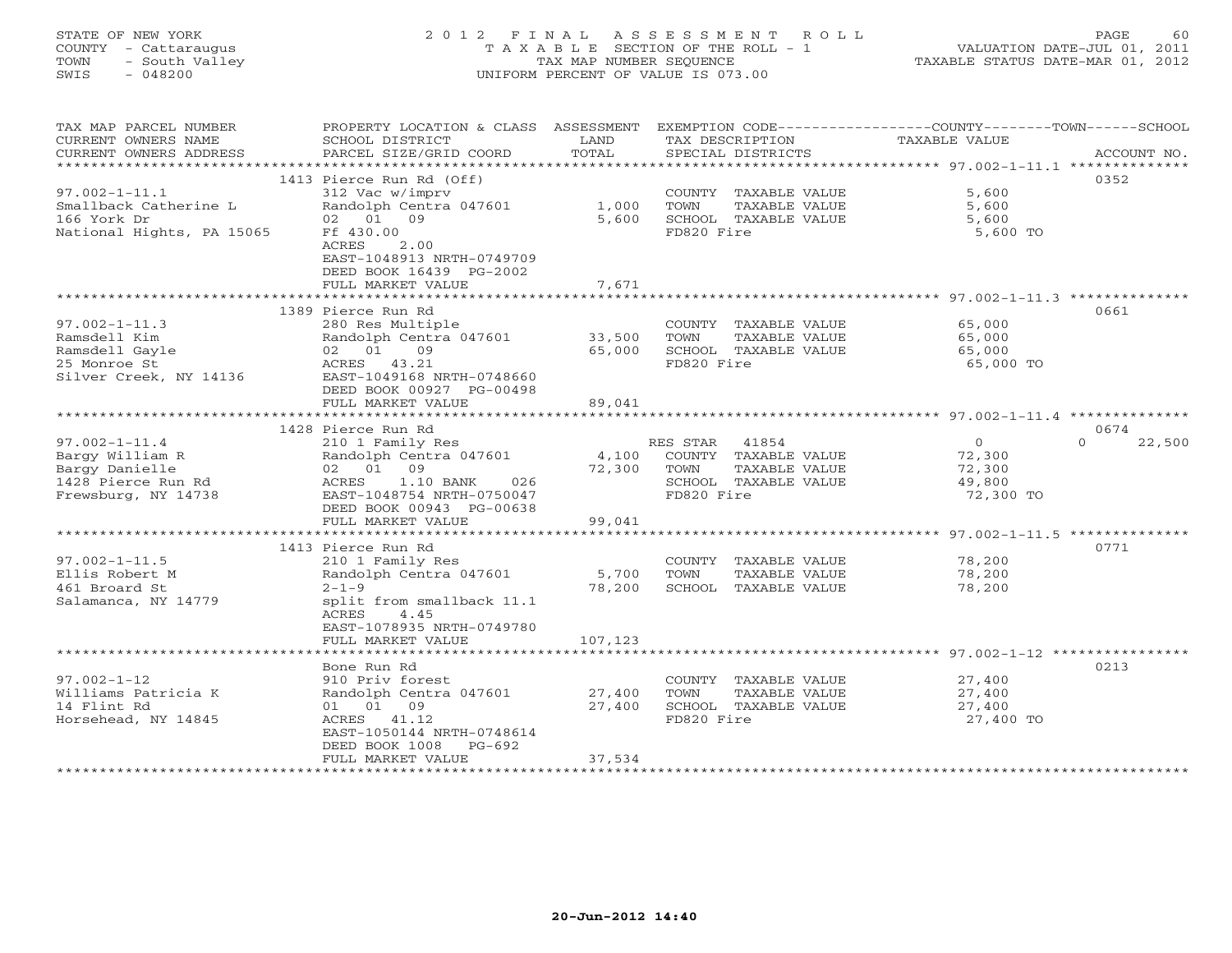# STATE OF NEW YORK 2 0 1 2 F I N A L A S S E S S M E N T R O L L PAGE 61 COUNTY - Cattaraugus T A X A B L E SECTION OF THE ROLL - 1 VALUATION DATE-JUL 01, 2011 TOWN - South Valley TAX MAP NUMBER SEQUENCE TAXABLE STATUS DATE-MAR 01, 2012 SWIS - 048200 UNIFORM PERCENT OF VALUE IS 073.00UNIFORM PERCENT OF VALUE IS 073.00

| TAX MAP PARCEL NUMBER<br>CURRENT OWNERS NAME<br>CURRENT OWNERS ADDRESS | SCHOOL DISTRICT<br>PARCEL SIZE/GRID COORD     | LAND<br>TOTAL  | TAX DESCRIPTION<br>SPECIAL DISTRICTS | PROPERTY LOCATION & CLASS ASSESSMENT EXEMPTION CODE-----------------COUNTY-------TOWN------SCHOOL<br>TAXABLE VALUE<br>ACCOUNT NO. |
|------------------------------------------------------------------------|-----------------------------------------------|----------------|--------------------------------------|-----------------------------------------------------------------------------------------------------------------------------------|
| **********************                                                 |                                               |                |                                      |                                                                                                                                   |
|                                                                        | W Perimeter Rd                                |                |                                      | 0261                                                                                                                              |
| $97.002 - 1 - 14$                                                      | 910 Priv forest                               |                | COUNTY TAXABLE VALUE                 | 26,400                                                                                                                            |
| Sluga Jeanne M                                                         | Randolph Centra 047601                        | 26,400         | TOWN<br>TAXABLE VALUE                | 26,400                                                                                                                            |
| Herman Joanne                                                          | 44 01 09                                      | 26,400         | SCHOOL TAXABLE VALUE                 | 26,400                                                                                                                            |
| PO Box 25                                                              | ACRES 43.56                                   |                | FD820 Fire                           | 26,400 TO                                                                                                                         |
| East Randolph, NY 14730                                                | EAST-1051311 NRTH-0746834                     |                |                                      |                                                                                                                                   |
|                                                                        | DEED BOOK 00982 PG-01088<br>FULL MARKET VALUE |                |                                      |                                                                                                                                   |
|                                                                        | *************************                     | 36,164         |                                      |                                                                                                                                   |
|                                                                        | W Perimeter Rd                                |                |                                      | 0002                                                                                                                              |
| $97.002 - 1 - 15.1$                                                    | 314 Rural vac<10                              |                | COUNTY TAXABLE VALUE                 | 5,200                                                                                                                             |
| Carrier Michael                                                        | Randolph Centra 047601                        | 5,200          | TOWN<br>TAXABLE VALUE                | 5,200                                                                                                                             |
| Carrier Nancy                                                          | 44 01 09                                      | 5,200          | SCHOOL TAXABLE VALUE                 | 5,200                                                                                                                             |
| 635 WEST AVENUE                                                        | FRNT 365.00 DPTH                              |                | FD820 Fire                           | 5,200 TO                                                                                                                          |
| LOCKPORT, NY 14094                                                     | ACRES<br>2.45                                 |                |                                      |                                                                                                                                   |
|                                                                        | EAST-1050764 NRTH-0745413                     |                |                                      |                                                                                                                                   |
|                                                                        | DEED BOOK 1022 PG-43                          |                |                                      |                                                                                                                                   |
|                                                                        | FULL MARKET VALUE                             | 7,123          |                                      |                                                                                                                                   |
|                                                                        | ***************************                   |                |                                      |                                                                                                                                   |
|                                                                        | 1093 W Perimeter Rd                           |                |                                      | 0693                                                                                                                              |
| $97.002 - 1 - 15.2$                                                    | 270 Mfg housing                               |                | COUNTY TAXABLE VALUE                 | 42,200                                                                                                                            |
| Walsh Richard                                                          | Randolph Centra 047601                        | 18,200         | TAXABLE VALUE<br>TOWN                | 42,200                                                                                                                            |
| Walsh Rosemarie                                                        | 44 02 08                                      | 42,200         | SCHOOL TAXABLE VALUE                 | 42,200                                                                                                                            |
| 7506 Mountain Park Dr                                                  | FRNT 1780.00 DPTH                             |                | FD820 Fire                           | 42,200 TO                                                                                                                         |
| Mentor, OH 44060                                                       | ACRES 27.00                                   |                |                                      |                                                                                                                                   |
|                                                                        | EAST-1051363 NRTH-0745883                     |                |                                      |                                                                                                                                   |
|                                                                        | DEED BOOK 00979 PG-01018                      |                |                                      |                                                                                                                                   |
|                                                                        | FULL MARKET VALUE                             | 57,808         |                                      |                                                                                                                                   |
|                                                                        | Bone Run Rd                                   |                |                                      | 0214                                                                                                                              |
| $97.002 - 1 - 17$                                                      | 910 Priv forest                               |                | COUNTY TAXABLE VALUE                 | 83,300                                                                                                                            |
| Williams Patricia K                                                    | Randolph Centra 047601                        | 83,300         | TAXABLE VALUE<br>TOWN                | 83,300                                                                                                                            |
| 14 Flint Rd                                                            | 01 01 09                                      | 83,300         | SCHOOL TAXABLE VALUE                 | 83,300                                                                                                                            |
| Horseheads, NY 14845                                                   | ACRES 132.94                                  |                | FD820 Fire                           | 83,300 TO                                                                                                                         |
|                                                                        | EAST-1049562 NRTH-0746337                     |                |                                      |                                                                                                                                   |
|                                                                        | DEED BOOK 1008 PG-692                         |                |                                      |                                                                                                                                   |
|                                                                        | FULL MARKET VALUE                             | 114,110        |                                      |                                                                                                                                   |
|                                                                        | *************************                     | ************** |                                      | ******************************** 97.002-1-18 ****************                                                                     |
|                                                                        | Bone Run Rd                                   |                |                                      | 0301                                                                                                                              |
| $97.002 - 1 - 18$                                                      | 314 Rural vac<10                              |                | COUNTY TAXABLE VALUE                 | 29,000                                                                                                                            |
| Stott Glen A                                                           | Randolph Centra 047601                        | 29,000         | TOWN<br>TAXABLE VALUE                | 29,000                                                                                                                            |
| Stott Paul A                                                           | 01 01 09                                      | 29,000         | SCHOOL TAXABLE VALUE                 | 29,000                                                                                                                            |
| 1188 Onega Rd                                                          | ACRES 32.90                                   |                | FD820 Fire                           | 29,000 TO                                                                                                                         |
| Latrobe, PA 15650                                                      | EAST-1048128 NRTH-0746999                     |                |                                      |                                                                                                                                   |
|                                                                        | DEED BOOK 1015 PG-590                         |                |                                      |                                                                                                                                   |
| ************************                                               | FULL MARKET VALUE                             | 39,726         |                                      |                                                                                                                                   |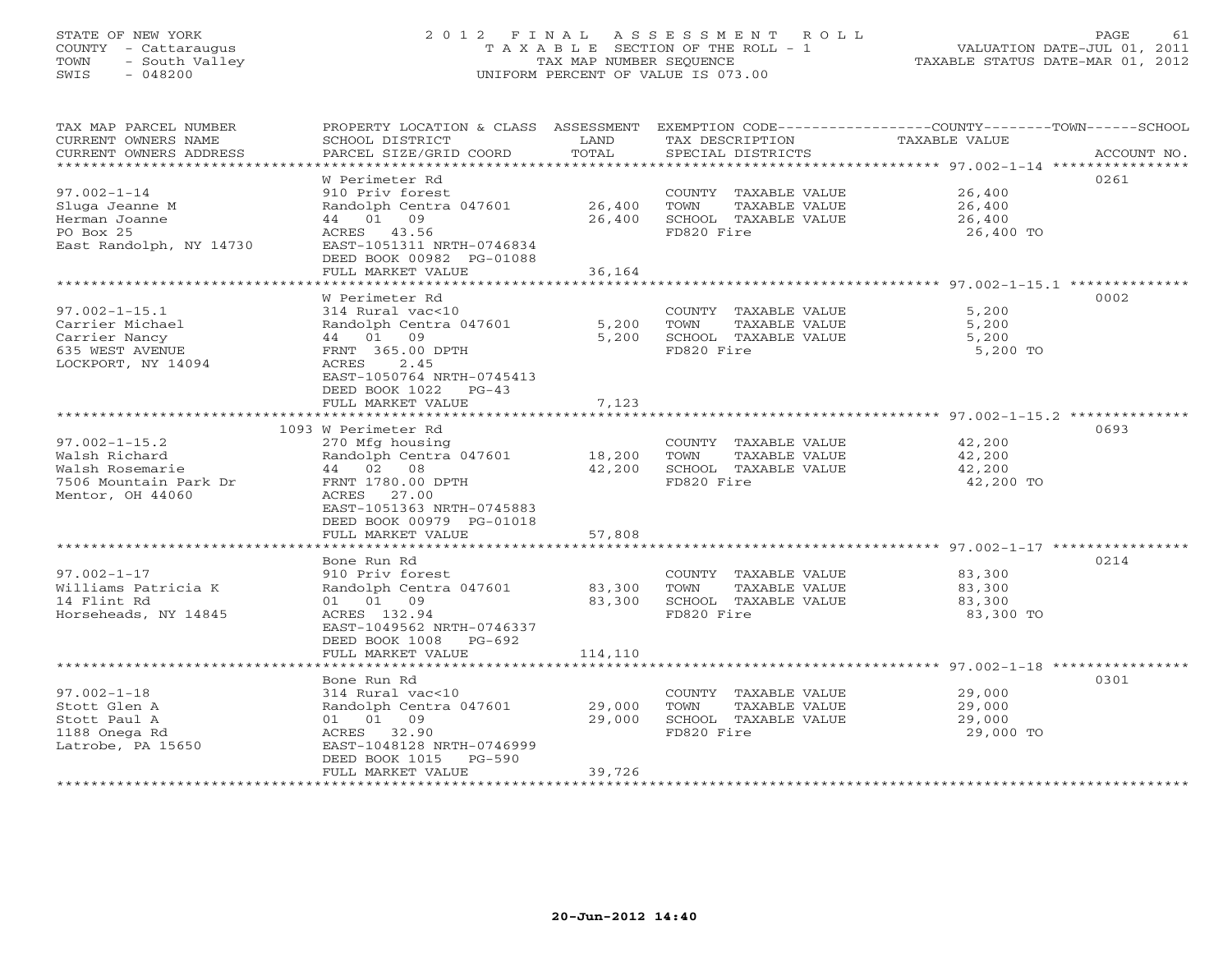# STATE OF NEW YORK 2 0 1 2 F I N A L A S S E S S M E N T R O L L PAGE 62 COUNTY - Cattaraugus T A X A B L E SECTION OF THE ROLL - 1 VALUATION DATE-JUL 01, 2011 TOWN - South Valley TAX MAP NUMBER SEQUENCE TAXABLE STATUS DATE-MAR 01, 2012 SWIS - 048200 UNIFORM PERCENT OF VALUE IS 073.00

| TAX MAP PARCEL NUMBER<br>CURRENT OWNERS NAME<br>CURRENT OWNERS ADDRESS | PROPERTY LOCATION & CLASS ASSESSMENT<br>SCHOOL DISTRICT<br>PARCEL SIZE/GRID COORD | LAND<br>TOTAL          | TAX DESCRIPTION<br>SPECIAL DISTRICTS | EXEMPTION CODE-----------------COUNTY-------TOWN-----SCHOOL<br>TAXABLE VALUE<br>ACCOUNT NO. |  |
|------------------------------------------------------------------------|-----------------------------------------------------------------------------------|------------------------|--------------------------------------|---------------------------------------------------------------------------------------------|--|
|                                                                        |                                                                                   |                        |                                      |                                                                                             |  |
|                                                                        | Bone Run Rd                                                                       |                        |                                      | 0370                                                                                        |  |
| $97.002 - 1 - 19$                                                      | 322 Rural vac>10                                                                  |                        | COUNTY TAXABLE VALUE                 | 10,100                                                                                      |  |
| Jones Kenneth                                                          | Randolph Centra 047601                                                            | 10,100                 | TOWN<br>TAXABLE VALUE                | 10,100                                                                                      |  |
| 4452 Day Rd                                                            | 01 01 09                                                                          | 10,100                 | SCHOOL TAXABLE VALUE                 | 10,100                                                                                      |  |
| Lockport, NY 14094                                                     | ACRES 10.72                                                                       |                        | FD820 Fire                           | 10,100 TO                                                                                   |  |
|                                                                        | EAST-1047734 NRTH-0746726<br>DEED BOOK 2158 PG-6002                               |                        |                                      |                                                                                             |  |
|                                                                        | FULL MARKET VALUE                                                                 | 13,836                 |                                      |                                                                                             |  |
|                                                                        |                                                                                   |                        |                                      |                                                                                             |  |
|                                                                        | 11244 Bone Run Rd                                                                 |                        |                                      | 0285                                                                                        |  |
| $97.002 - 1 - 20$                                                      | 260 Seasonal res                                                                  |                        | COUNTY TAXABLE VALUE                 | 45,800                                                                                      |  |
| Noetzel Kenneth E                                                      | Randolph Centra 047601                                                            | 4,800                  | TOWN<br>TAXABLE VALUE                | 45,800                                                                                      |  |
| Ramlow Robert                                                          | 01 01 09                                                                          | 45,800                 | SCHOOL TAXABLE VALUE                 | 45,800                                                                                      |  |
| 7508 Bartholomew Dr                                                    | ACRES<br>1.97                                                                     |                        | FD820 Fire                           | 45,800 TO                                                                                   |  |
| Middleburg Hgths, OH 44130                                             | EAST-1047362 NRTH-0746840                                                         |                        |                                      |                                                                                             |  |
|                                                                        | DEED BOOK 854<br>PG-00842                                                         |                        |                                      |                                                                                             |  |
|                                                                        | FULL MARKET VALUE<br>****************************                                 | 62,740<br>************ |                                      |                                                                                             |  |
|                                                                        |                                                                                   |                        |                                      | 0462                                                                                        |  |
| $97.002 - 1 - 21$                                                      | Bone Run Rd (Off)<br>260 Seasonal res                                             |                        | COUNTY TAXABLE VALUE                 | 23,200                                                                                      |  |
| Stott Glen A                                                           | Randolph Centra 047601                                                            | 5,200                  | TOWN<br>TAXABLE VALUE                | 23,200                                                                                      |  |
| Stott Julie                                                            | 01 01 09                                                                          | 23,200                 | SCHOOL TAXABLE VALUE                 | 23,200                                                                                      |  |
| 1188 Onega Rd                                                          | 2.46<br>ACRES                                                                     |                        | FD820 Fire                           | 23,200 TO                                                                                   |  |
| Latrobe, PA 15650                                                      | EAST-1047226 NRTH-0747589                                                         |                        |                                      |                                                                                             |  |
|                                                                        | DEED BOOK 7936 PG-7001                                                            |                        |                                      |                                                                                             |  |
|                                                                        | FULL MARKET VALUE                                                                 | 31,781                 |                                      |                                                                                             |  |
|                                                                        |                                                                                   |                        |                                      |                                                                                             |  |
|                                                                        | Bone Run Rd                                                                       |                        |                                      | 0038                                                                                        |  |
| $97.002 - 1 - 22$                                                      | 312 Vac w/imprv                                                                   |                        | COUNTY TAXABLE VALUE                 | 11,100                                                                                      |  |
| Peterson Edward S                                                      | Randolph Centra 047601                                                            | 9,100                  | TOWN<br>TAXABLE VALUE                | 11,100                                                                                      |  |
| Peterson Sheryl<br>1095 Zebulon Ave                                    | $1/6$ 01 09                                                                       | 11,100                 | SCHOOL TAXABLE VALUE<br>FD820 Fire   | 11,100                                                                                      |  |
| Columbus Ohio, 43224                                                   | ACRES<br>8.71<br>EAST-1046876 NRTH-0747277                                        |                        |                                      | 11,100 TO                                                                                   |  |
|                                                                        | DEED BOOK 1003<br>PG-336                                                          |                        |                                      |                                                                                             |  |
|                                                                        | FULL MARKET VALUE                                                                 | 15,205                 |                                      |                                                                                             |  |
|                                                                        |                                                                                   |                        |                                      |                                                                                             |  |
|                                                                        | Bone Run Rd                                                                       |                        |                                      | 0036                                                                                        |  |
| $97.002 - 1 - 23$                                                      | 910 Priv forest                                                                   |                        | COUNTY TAXABLE VALUE                 | 27,900                                                                                      |  |
| Brooks Lenora                                                          | Randolph Centra 047601                                                            | 27,900                 | TAXABLE VALUE<br>TOWN                | 27,900                                                                                      |  |
| Brooks Family III                                                      | 02 01 09                                                                          | 27,900                 | SCHOOL TAXABLE VALUE                 | 27,900                                                                                      |  |
| 32 Gail Dr                                                             | ACRES 43.75                                                                       |                        | FD820 Fire                           | 27,900 TO                                                                                   |  |
| Cattaraugus, NY 14719                                                  | EAST-1047321 NRTH-0748409                                                         |                        |                                      |                                                                                             |  |
|                                                                        | DEED BOOK 00973 PG-00357<br>FULL MARKET VALUE                                     | 38,219                 |                                      |                                                                                             |  |
|                                                                        |                                                                                   |                        |                                      |                                                                                             |  |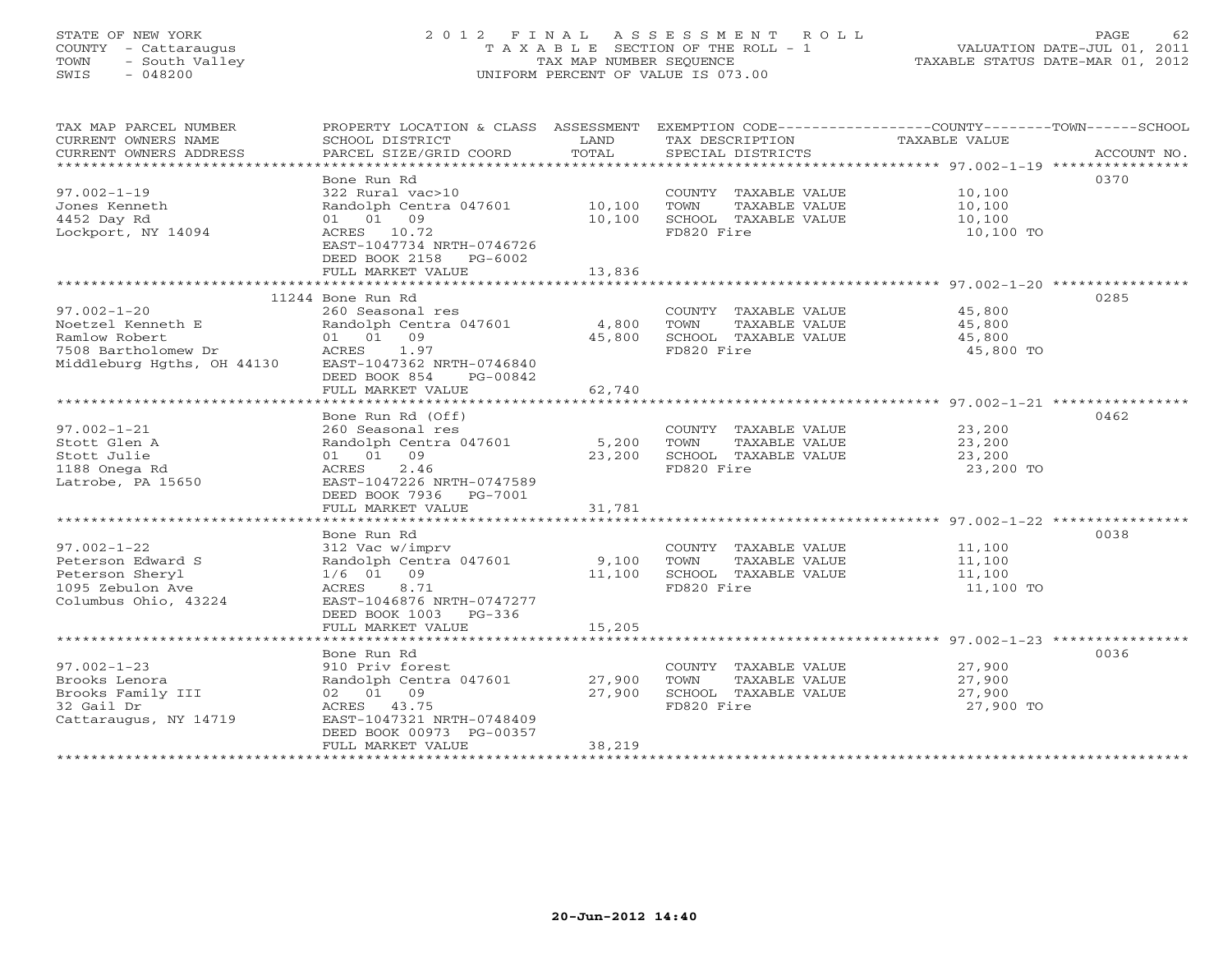# STATE OF NEW YORK 2 0 1 2 F I N A L A S S E S S M E N T R O L L PAGE 63 COUNTY - Cattaraugus T A X A B L E SECTION OF THE ROLL - 1 VALUATION DATE-JUL 01, 2011 TOWN - South Valley TAX MAP NUMBER SEQUENCE TAXABLE STATUS DATE-MAR 01, 2012 SWIS - 048200 UNIFORM PERCENT OF VALUE IS 073.00UNIFORM PERCENT OF VALUE IS 073.00

| TAX MAP PARCEL NUMBER<br>CURRENT OWNERS NAME<br>CURRENT OWNERS ADDRESS<br>****************************** | PROPERTY LOCATION & CLASS ASSESSMENT<br>SCHOOL DISTRICT<br>PARCEL SIZE/GRID COORD                                                                                              | LAND<br>TOTAL              | TAX DESCRIPTION<br>SPECIAL DISTRICTS                                                                    | EXEMPTION CODE-----------------COUNTY-------TOWN------SCHOOL<br>TAXABLE VALUE | ACCOUNT NO.    |
|----------------------------------------------------------------------------------------------------------|--------------------------------------------------------------------------------------------------------------------------------------------------------------------------------|----------------------------|---------------------------------------------------------------------------------------------------------|-------------------------------------------------------------------------------|----------------|
| $97.002 - 1 - 24$<br>Nelson Michael A<br>984 Frew Run Rd<br>Frewsburg, NY 14738                          | Bone Run Rd<br>314 Rural vac<10<br>Randolph Centra 047601<br>06 01 09<br>ACRES<br>1.97<br>EAST-1046519 NRTH-0747124<br>DEED BOOK 00925 PG-00113                                | 4,800<br>4,800             | COUNTY TAXABLE VALUE<br>TOWN<br>TAXABLE VALUE<br>SCHOOL TAXABLE VALUE<br>FD820 Fire                     | 4,800<br>4,800<br>4,800<br>4,800 TO                                           | 0132           |
|                                                                                                          | FULL MARKET VALUE                                                                                                                                                              | 6,575                      |                                                                                                         |                                                                               |                |
| $97.002 - 1 - 25$                                                                                        | Bone Run Rd<br>910 Priv forest                                                                                                                                                 |                            | COUNTY TAXABLE VALUE                                                                                    | 31,400                                                                        | 0133           |
| Gray Robert E<br>PO Box 707<br>Frewsburg, NY 14738                                                       | Randolph Centra 047601<br>06/07 01 09<br>69.77<br>ACRES<br>EAST-1046163 NRTH-0748629<br>DEED BOOK 6020 PG-2002                                                                 | 31,400<br>31,400           | TOWN<br>TAXABLE VALUE<br>SCHOOL TAXABLE VALUE<br>FD820 Fire                                             | 31,400<br>31,400<br>31,400 TO                                                 |                |
|                                                                                                          | FULL MARKET VALUE                                                                                                                                                              | 43,014                     |                                                                                                         |                                                                               |                |
| $97.002 - 1 - 26$<br>Coulter Floyd<br>Coulter Lieselotte<br>1880 Us Rte 62<br>Frewsburg, NY 14738        | Bone Run Rd<br>910 Priv forest<br>Randolph Centra 047601<br>06/07 01 09<br>ACRES<br>27.23<br>EAST-1045462 NRTH-0748734<br>DEED BOOK 713<br>PG-00395                            | 20,600<br>20,600           | COUNTY TAXABLE VALUE<br>TOWN<br>TAXABLE VALUE<br>SCHOOL TAXABLE VALUE<br>FD820 Fire                     | 20,600<br>20,600<br>20,600<br>20,600 TO                                       | 0069           |
|                                                                                                          | FULL MARKET VALUE                                                                                                                                                              | 28,219                     |                                                                                                         |                                                                               |                |
|                                                                                                          |                                                                                                                                                                                |                            |                                                                                                         |                                                                               |                |
| $97.002 - 1 - 27$<br>Johnson Dale C Jr<br>Johnson Erna<br>11422 Bone Run Rd<br>Frewsburg, NY 14738       | 11422 Bone Run Rd<br>240 Rural res<br>Randolph Centra 047601<br>06/07 01 09<br>ACRES 23.75<br>EAST-1045052 NRTH-0748841<br>DEED BOOK 856<br>PG-00733                           | 16,600<br>87,600           | SR STAR<br>41834<br>COUNTY TAXABLE VALUE<br>TOWN<br>TAXABLE VALUE<br>SCHOOL TAXABLE VALUE<br>FD820 Fire | $\circ$<br>$\cap$<br>87,600<br>87,600<br>40,950<br>87,600 TO                  | 0070<br>46,650 |
|                                                                                                          | FULL MARKET VALUE                                                                                                                                                              | 120,000                    |                                                                                                         |                                                                               |                |
| $97.002 - 1 - 28$<br>Johnson Dale C Jr<br>Johnson Erna<br>11422 Bone Run Rd<br>Frewsburg, NY 14738       | 11422 Bone Run Rd<br>322 Rural vac>10<br>Randolph Centra 047601<br>06/07 01 09<br>ACRES<br>12.44<br>EAST-1044650 NRTH-0748465<br>DEED BOOK 00986 PG-00515<br>FULL MARKET VALUE | 10,900<br>10,900<br>14,932 | COUNTY TAXABLE VALUE<br>TAXABLE VALUE<br>TOWN<br>SCHOOL TAXABLE VALUE<br>FD820 Fire                     | 10,900<br>10,900<br>10,900<br>10,900 TO                                       | 0053           |
|                                                                                                          |                                                                                                                                                                                |                            |                                                                                                         |                                                                               |                |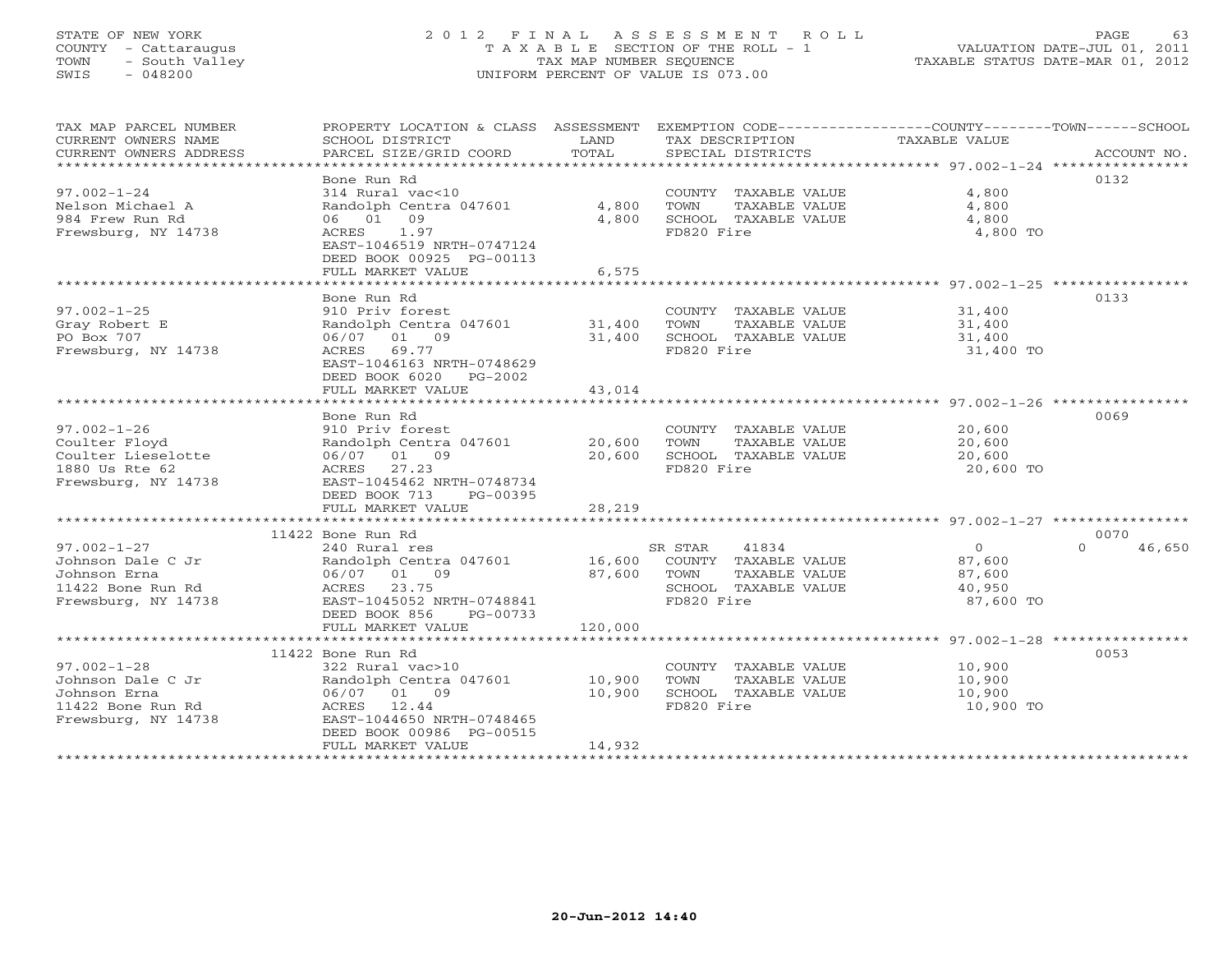# STATE OF NEW YORK 2 0 1 2 F I N A L A S S E S S M E N T R O L L PAGE 64 COUNTY - Cattaraugus T A X A B L E SECTION OF THE ROLL - 1 VALUATION DATE-JUL 01, 2011 TOWN - South Valley TAX MAP NUMBER SEQUENCE TAXABLE STATUS DATE-MAR 01, 2012 SWIS - 048200 UNIFORM PERCENT OF VALUE IS 073.00UNIFORM PERCENT OF VALUE IS 073.00

| TAX MAP PARCEL NUMBER<br>CURRENT OWNERS NAME<br>CURRENT OWNERS ADDRESS                        | PROPERTY LOCATION & CLASS ASSESSMENT<br>SCHOOL DISTRICT<br>PARCEL SIZE/GRID COORD                                                                    | LAND<br>TOTAL      | EXEMPTION CODE----------------COUNTY-------TOWN------SCHOOL<br>TAX DESCRIPTION<br>SPECIAL DISTRICTS          | TAXABLE VALUE                                             | ACCOUNT NO.        |
|-----------------------------------------------------------------------------------------------|------------------------------------------------------------------------------------------------------------------------------------------------------|--------------------|--------------------------------------------------------------------------------------------------------------|-----------------------------------------------------------|--------------------|
| *************************                                                                     |                                                                                                                                                      |                    |                                                                                                              |                                                           |                    |
|                                                                                               | 11442 Bone Run Rd                                                                                                                                    |                    |                                                                                                              |                                                           | 0071               |
| $97.002 - 1 - 29$<br>Macchia James<br>11442 Bone Run Rd<br>Frewsburg, NY 14738                | 210 1 Family Res<br>Randolph Centra 047601<br>06/07 01 09<br>ACRES<br>8.98<br>EAST-1044222 NRTH-0748487<br>DEED BOOK 00981 PG-00785                  | 9,200<br>46,500    | 41854<br>RES STAR<br>COUNTY TAXABLE VALUE<br>TOWN<br>TAXABLE VALUE<br>SCHOOL TAXABLE VALUE<br>FD820 Fire     | $\overline{0}$<br>46,500<br>46,500<br>24,000<br>46,500 TO | $\Omega$<br>22,500 |
|                                                                                               | FULL MARKET VALUE                                                                                                                                    | 63,699             |                                                                                                              |                                                           |                    |
|                                                                                               | Bone Run Rd                                                                                                                                          |                    |                                                                                                              |                                                           | 0115               |
| $97.002 - 1 - 30.1$<br>Frank Robert<br>Frank Marilyn<br>12603 Hwy 26<br>Riverton, WY 82501    | 910 Priv forest<br>Randolph Centra 047601<br>07 01 09<br>FRNT 815.00 DPTH<br>ACRES 55.25<br>EAST-1043484 NRTH-0749203<br>DEED BOOK 697<br>PG-00414   | 44,200<br>44,200   | COUNTY TAXABLE VALUE<br>TOWN<br>TAXABLE VALUE<br>SCHOOL TAXABLE VALUE<br>FD820 Fire                          | 44,200<br>44,200<br>44,200<br>44,200 TO                   |                    |
|                                                                                               | FULL MARKET VALUE                                                                                                                                    | 60,548             |                                                                                                              |                                                           |                    |
|                                                                                               | *********************                                                                                                                                | ************       |                                                                                                              |                                                           |                    |
| $97.002 - 1 - 30.2$                                                                           | 11504 Bone Run Rd                                                                                                                                    |                    | 41854                                                                                                        | $\Omega$                                                  | 0687<br>$\Omega$   |
| Hinman Lynne<br>11504 Bone Run Rd<br>Frewsburg, NY 14738                                      | 210 1 Family Res<br>Randolph Centra 047601<br>07 01 09<br>Ff 560.00<br>ACRES<br>2.95<br>EAST-1042903 NRTH-0748379<br>DEED BOOK 00965 PG-00473        | 5,600<br>62,400    | RES STAR<br>COUNTY TAXABLE VALUE<br>TOWN<br>TAXABLE VALUE<br>SCHOOL TAXABLE VALUE<br>FD820 Fire              | 62,400<br>62,400<br>39,900<br>62,400 TO                   | 22,500             |
|                                                                                               | FULL MARKET VALUE                                                                                                                                    | 85,479             |                                                                                                              |                                                           |                    |
|                                                                                               | 11252 Bone Run Rd                                                                                                                                    |                    |                                                                                                              |                                                           | 0508               |
| $97.002 - 1 - 31$<br>Wick Michael B<br>11252 Bone Run Rd<br>Frewsburg, NY 14738               | 270 Mfg housing<br>Randolph Centra 047601<br>01 01 09<br>ACRES<br>1.92<br>EAST-1047190 NRTH-0746953<br>DEED BOOK 00955 PG-00236<br>FULL MARKET VALUE | 4,700<br>44,110    | RES STAR 41854<br>COUNTY TAXABLE VALUE<br>32,200 TOWN<br>TAXABLE VALUE<br>SCHOOL TAXABLE VALUE<br>FD820 Fire | $\overline{O}$<br>32,200<br>32,200<br>9,700<br>32,200 TO  | $\Omega$<br>22,500 |
|                                                                                               | *********************                                                                                                                                | **********         |                                                                                                              | ******************** 97.002-2-1 ****************          |                    |
| $97.002 - 2 - 1$<br>Sluga Jeanne M<br>Herman Joanne M<br>PO Box 25<br>East Randolph, NY 14730 | W Perimeter Rd<br>910 Priv forest<br>Randolph Centra 047601<br>44 01 09<br>ACRES 201.63<br>EAST-1053768 NRTH-0749623<br>DEED BOOK 00982 PG-01088     | 111,600<br>111,600 | COUNTY TAXABLE VALUE<br>TOWN<br>TAXABLE VALUE<br>SCHOOL TAXABLE VALUE<br>FD820 Fire                          | 111,600<br>111,600<br>111,600<br>111,600 TO               | 0260               |
|                                                                                               | FULL MARKET VALUE                                                                                                                                    | 152,877            |                                                                                                              |                                                           |                    |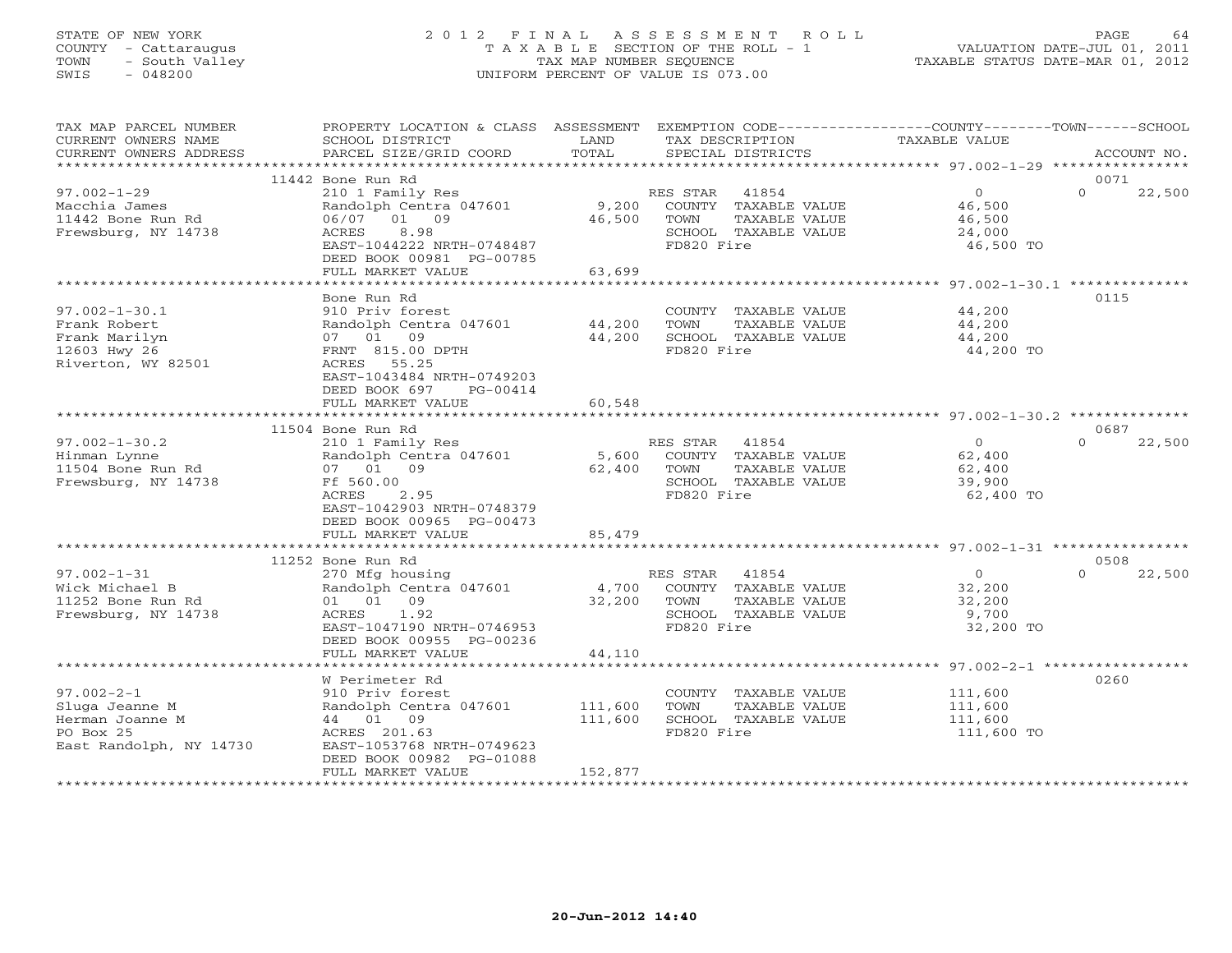### STATE OF NEW YORK 2 0 1 2 F I N A L A S S E S S M E N T R O L L PAGE 65 COUNTY - Cattaraugus T A X A B L E SECTION OF THE ROLL - 1 VALUATION DATE-JUL 01, 2011 TOWN - South Valley TAX MAP NUMBER SEQUENCE TAXABLE STATUS DATE-MAR 01, 2012 SWIS - 048200 UNIFORM PERCENT OF VALUE IS 073.00UNIFORM PERCENT OF VALUE IS 073.00

| TAX MAP PARCEL NUMBER<br>CURRENT OWNERS NAME<br>CURRENT OWNERS ADDRESS                             | PROPERTY LOCATION & CLASS ASSESSMENT<br>SCHOOL DISTRICT<br>PARCEL SIZE/GRID COORD                                                                                                | LAND<br>TOTAL               | TAX DESCRIPTION<br>SPECIAL DISTRICTS                                                                     | EXEMPTION CODE-----------------COUNTY-------TOWN------SCHOOL<br>TAXABLE VALUE | ACCOUNT NO.    |
|----------------------------------------------------------------------------------------------------|----------------------------------------------------------------------------------------------------------------------------------------------------------------------------------|-----------------------------|----------------------------------------------------------------------------------------------------------|-------------------------------------------------------------------------------|----------------|
| *********************                                                                              |                                                                                                                                                                                  |                             |                                                                                                          |                                                                               |                |
| $97.002 - 2 - 3$<br>Galuppo Karen D<br>169 N Pearl St<br>Frewsburg, NY 14738                       | 1460 Braley Hill Rd<br>210 1 Family Res<br>Randolph Centra 047601<br>44 01 09<br>Lot 3 Cole Sub Div<br>ACRES<br>3.91<br>EAST-1052370 NRTH-0751565<br>DEED BOOK 869<br>PG-00809   | 6,300<br>86,300             | RES STAR<br>41854<br>COUNTY TAXABLE VALUE<br>TOWN<br>TAXABLE VALUE<br>SCHOOL TAXABLE VALUE<br>FD820 Fire | $\circ$<br>$\Omega$<br>86,300<br>86,300<br>63,800<br>86,300 TO                | 0120<br>22,500 |
|                                                                                                    | FULL MARKET VALUE                                                                                                                                                                | 118,219                     |                                                                                                          |                                                                               |                |
|                                                                                                    | 1430 Braley Hill Rd                                                                                                                                                              |                             |                                                                                                          |                                                                               | 0374           |
| $97.002 - 2 - 4$<br>Wright Gary M<br>Wright Marsha L<br>1430 BRALEY HILL Rd<br>Frewsburg, NY 14738 | 210 1 Family Res<br>Randolph Centra 047601<br>44 01 09<br>Lot 6 & 10 Cole Sub Div<br>ACRES<br>8.32 BANK<br>017<br>EAST-1052286 NRTH-0751111<br>DEED BOOK 00964 PG-00109          | 8,900<br>69,600             | 41834<br>SR STAR<br>COUNTY TAXABLE VALUE<br>TOWN<br>TAXABLE VALUE<br>SCHOOL TAXABLE VALUE<br>FD820 Fire  | $\Omega$<br>$\Omega$<br>69,600<br>69,600<br>22,950<br>69,600 TO               | 46,650         |
|                                                                                                    | FULL MARKET VALUE                                                                                                                                                                | 95,342                      |                                                                                                          |                                                                               |                |
| $97.002 - 2 - 5$                                                                                   | Braley Hill Rd<br>314 Rural vac<10                                                                                                                                               |                             | COUNTY TAXABLE VALUE                                                                                     | 4,000                                                                         | 0072           |
| Cox Floyd<br>Cox Nancy<br>37462 Emery Dr<br>Clinton Twp, MI 48036                                  | Randolph Centra 047601<br>44 01 09<br>Pt Of Lot 11 Cole Sub Div<br>FRNT 208.00 DPTH 183.00<br>ACRES<br>1.00<br>EAST-1051933 NRTH-0750746<br>DEED BOOK 725<br>PG-00440            | 4,000<br>4,000              | TOWN<br>TAXABLE VALUE<br>SCHOOL TAXABLE VALUE<br>FD820 Fire                                              | 4,000<br>4,000<br>4,000 TO                                                    |                |
|                                                                                                    | FULL MARKET VALUE                                                                                                                                                                | 5,479                       |                                                                                                          |                                                                               |                |
|                                                                                                    | Braley Hill Rd                                                                                                                                                                   |                             |                                                                                                          |                                                                               | 0454           |
| $97.002 - 2 - 7$<br>Howard Dennis K<br>Pfister Donald W<br>1616 Lakeview Rd<br>Lakeview, NY 14085  | 260 Seasonal res<br>Randolph Centra 047601<br>44 01 09<br>Lot 11 & 13 Cole Sub Div<br>ACRES 10.75<br>EAST-1052205 NRTH-0750515<br>DEED BOOK 877<br>PG-01125<br>FULL MARKET VALUE | 10,100<br>81,600<br>111,781 | COUNTY TAXABLE VALUE<br>TOWN<br>TAXABLE VALUE<br>SCHOOL TAXABLE VALUE<br>FD820 Fire                      | 81,600<br>81,600<br>81,600<br>81,600 TO                                       |                |
| ******************************                                                                     |                                                                                                                                                                                  |                             |                                                                                                          |                                                                               |                |
| $97.002 - 2 - 8$<br>Craig Jeanette M                                                               | Braley Hill Rd (Off)<br>314 Rural vac<10<br>Randolph Centra 047601                                                                                                               | 4,500                       | COUNTY TAXABLE VALUE<br>TOWN<br>TAXABLE VALUE                                                            | 4,500<br>4,500                                                                | 0073           |
| Jeanette Craig Living Tr<br>3910 Galen Ct 2112<br>Sun City Center, FL 33573                        | 44 01 09<br>Lot 19 Cole Sub Div<br>ACRES<br>6.53<br>EAST-1052273 NRTH-0750024<br>DEED BOOK 00988 PG-00335<br>FULL MARKET VALUE                                                   | 4,500<br>6,164              | SCHOOL TAXABLE VALUE<br>FD820 Fire                                                                       | 4,500<br>4,500 TO                                                             |                |
|                                                                                                    |                                                                                                                                                                                  |                             |                                                                                                          |                                                                               |                |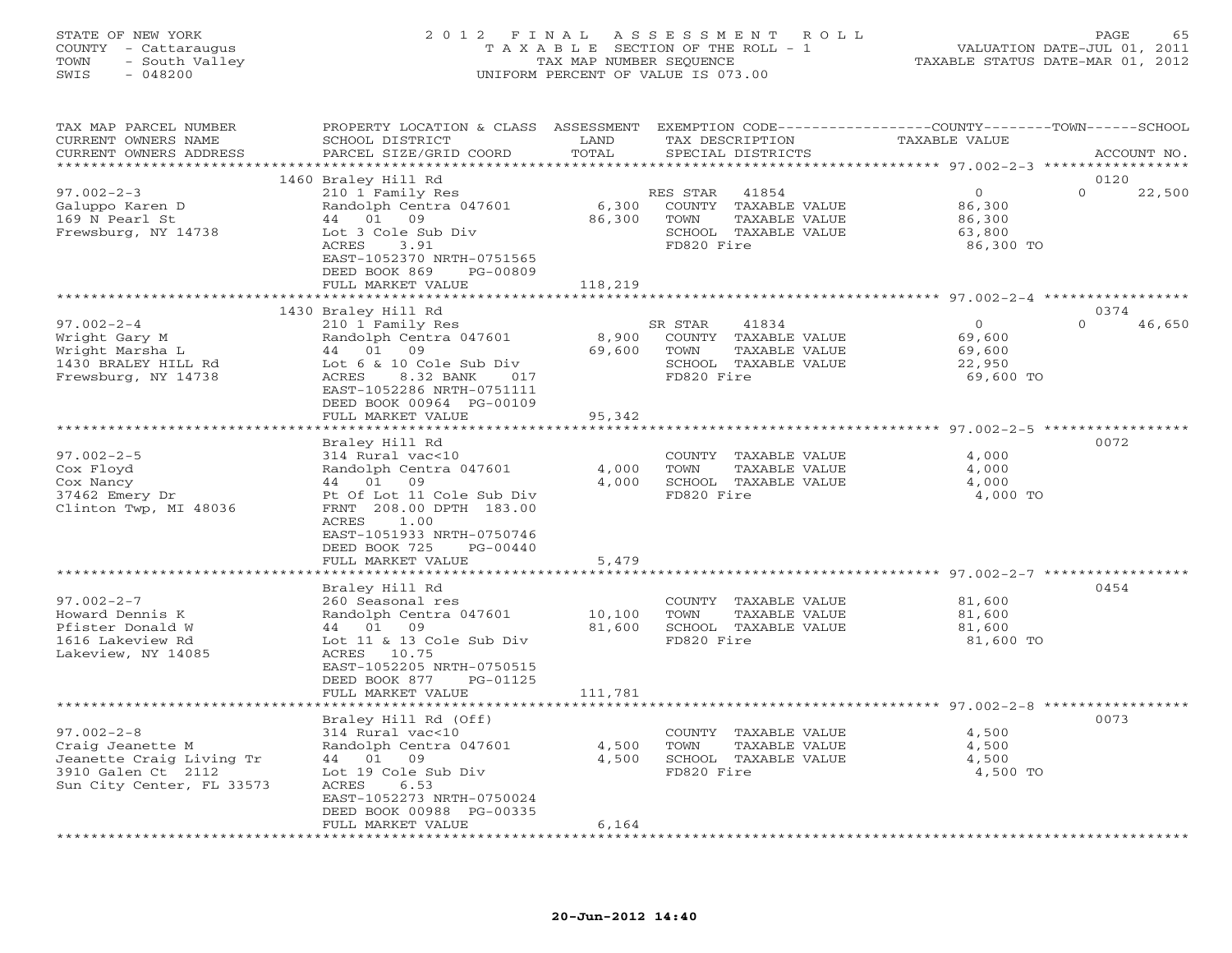## STATE OF NEW YORK 2 0 1 2 F I N A L A S S E S S M E N T R O L L PAGE 66 COUNTY - Cattaraugus T A X A B L E SECTION OF THE ROLL - 1 VALUATION DATE-JUL 01, 2011 TOWN - South Valley TAX MAP NUMBER SEQUENCE TAXABLE STATUS DATE-MAR 01, 2012 SWIS - 048200 UNIFORM PERCENT OF VALUE IS 073.00UNIFORM PERCENT OF VALUE IS 073.00

| TAX MAP PARCEL NUMBER<br>CURRENT OWNERS NAME<br>CURRENT OWNERS ADDRESS<br>**********************      | PROPERTY LOCATION & CLASS ASSESSMENT EXEMPTION CODE----------------COUNTY-------TOWN------SCHOOL<br>SCHOOL DISTRICT<br>PARCEL SIZE/GRID COORD                                                                     | LAND<br>TOTAL              | TAX DESCRIPTION<br>SPECIAL DISTRICTS                                                                                                  | TAXABLE VALUE                                               | ACCOUNT NO.                                |
|-------------------------------------------------------------------------------------------------------|-------------------------------------------------------------------------------------------------------------------------------------------------------------------------------------------------------------------|----------------------------|---------------------------------------------------------------------------------------------------------------------------------------|-------------------------------------------------------------|--------------------------------------------|
| $97.002 - 2 - 9$<br>Passmore William T<br>Passmore Geraldine<br>64 Bellevue Blvd<br>Buffalo, NY 14227 | Braley Hill Rd<br>270 Mfg housing<br>Randolph Centra 047601<br>09<br>44 01<br>Cole Sub Div<br>ACRES<br>4.60<br>EAST-1052175 NRTH-0749720<br>DEED BOOK 883<br>PG-00126                                             | 6,900<br>15,100            | COUNTY TAXABLE VALUE<br>TOWN<br>TAXABLE VALUE<br>SCHOOL TAXABLE VALUE<br>FD820 Fire                                                   | 15,100<br>15,100<br>15,100<br>15,100 TO                     | 0461                                       |
|                                                                                                       | FULL MARKET VALUE                                                                                                                                                                                                 | 20,685                     |                                                                                                                                       |                                                             |                                            |
| $97.002 - 2 - 10$<br>Freiberg Richard<br>Freiberg Michelle<br>4161 Sequoia Dr<br>Medina, OH 44256F    | 1352 Braley Hill Rd<br>260 Seasonal res<br>Randolph Centra 047601<br>09<br>44 01<br>5.25<br>ACRES<br>EAST-1052204 NRTH-0749513<br>DEED BOOK 1033 PG-495<br>FULL MARKET VALUE                                      | 7,300<br>39,100<br>53,562  | COUNTY TAXABLE VALUE<br>TOWN<br>TAXABLE VALUE<br>SCHOOL TAXABLE VALUE<br>FD820 Fire                                                   | 39,100<br>39,100<br>39,100<br>39,100 TO                     | 0490                                       |
|                                                                                                       |                                                                                                                                                                                                                   | *****************          |                                                                                                                                       |                                                             |                                            |
| $97.002 - 2 - 12$<br>Blackmon Dennis W<br>6776 Ann Lee Dr<br>N. Rose, NY 14516                        | Nys Rte 394<br>260 Seasonal res<br>Randolph Centra 047601<br>44 01 09<br>Lot $30,31,34$ Cole Sub Div<br>$L/p$ 799-670<br>ACRES 10.50<br>EAST-1052533 NRTH-0748866<br>DEED BOOK 13493 PG-7001<br>FULL MARKET VALUE | 10,000<br>22,000<br>30,137 | COUNTY TAXABLE VALUE<br>TOWN<br>TAXABLE VALUE<br>SCHOOL TAXABLE VALUE<br>FD820 Fire                                                   | 22,000<br>22,000<br>22,000<br>22,000 TO                     | 0029                                       |
|                                                                                                       |                                                                                                                                                                                                                   |                            |                                                                                                                                       |                                                             |                                            |
| $97.002 - 2 - 15.1$<br>Beck Richard<br>11055 W. Perimeter Rd<br>Frewsburg, NY 14738                   | W Perimeter Rd (Off)<br>314 Rural vac<10<br>Randolph Centra 047601<br>44 01 09<br>1.25<br>ACRES<br>EAST-1051973 NRTH-0748747<br>DEED BOOK 00957 PG-01073<br>FULL MARKET VALUE                                     | 4,000<br>4,000<br>5,479    | COUNTY TAXABLE VALUE<br>TOWN<br>TAXABLE VALUE<br>SCHOOL TAXABLE VALUE<br>FD820 Fire                                                   | 4,000<br>4,000<br>4,000<br>4,000 TO                         | 0229                                       |
|                                                                                                       | *************************                                                                                                                                                                                         |                            |                                                                                                                                       |                                                             |                                            |
|                                                                                                       | 10874 Horseshoe Dr                                                                                                                                                                                                |                            |                                                                                                                                       |                                                             | 0491                                       |
| $97.002 - 2 - 16$<br>Lysiak John J<br>10874 Horseshoe Dr<br>Frewsburg, NY 14738                       | 240 Rural res<br>Randolph Centra 047601<br>44 01<br>08<br>Pt Of Lot 28 Cole Sub Div<br>ACRES<br>6.55<br>EAST-1052162 NRTH-0749037<br>DEED BOOK 1708<br>PG-5003<br>FULL MARKET VALUE                               | 32,300<br>44,247           | WVET CO<br>41122<br>7,300 RES STAR<br>41854<br>COUNTY<br>TAXABLE VALUE<br>TOWN<br>TAXABLE VALUE<br>SCHOOL TAXABLE VALUE<br>FD820 Fire | 4,845<br>$\Omega$<br>27,455<br>32,300<br>9,800<br>32,300 TO | $\Omega$<br>$\Omega$<br>$\Omega$<br>22,500 |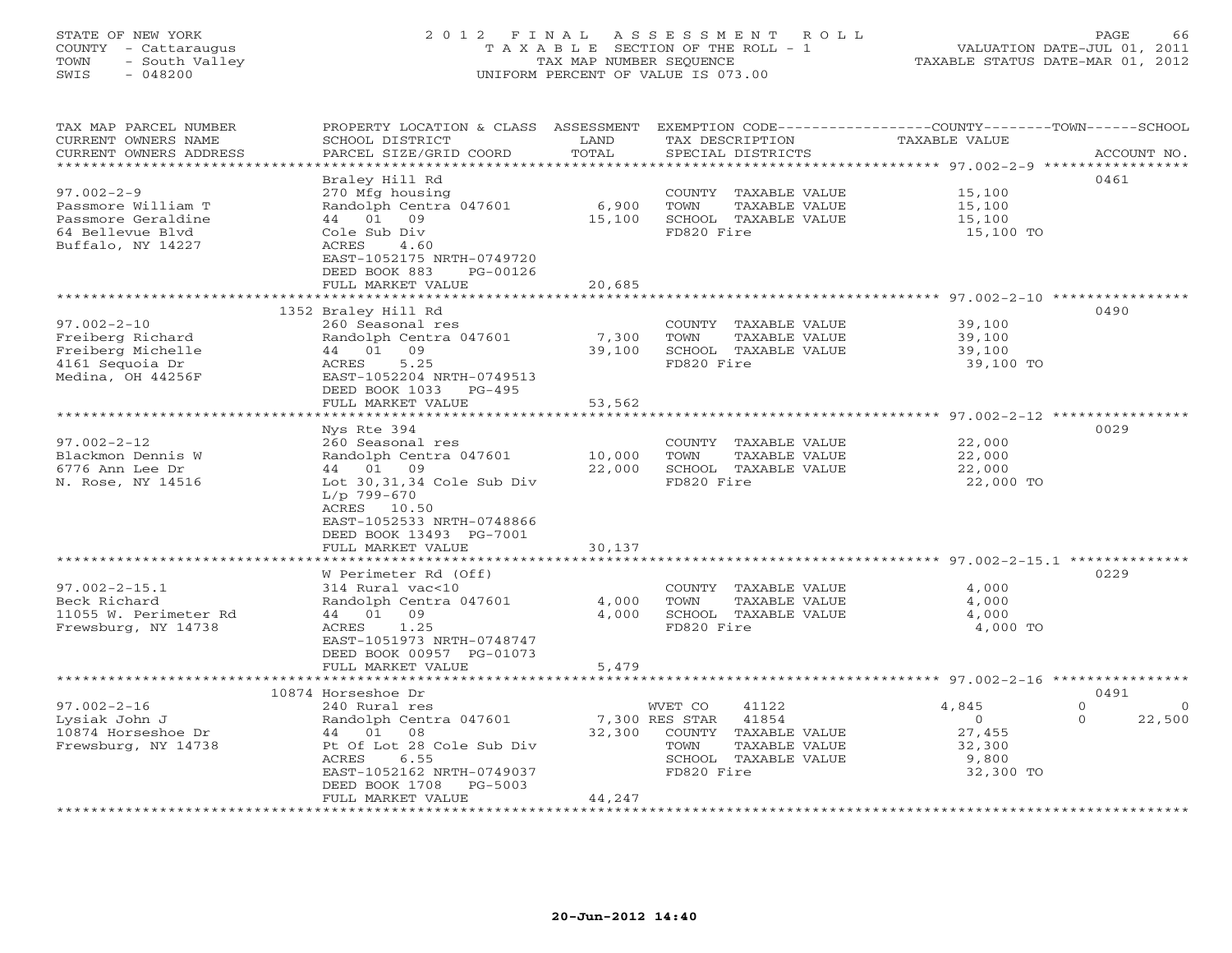# STATE OF NEW YORK 2 0 1 2 F I N A L A S S E S S M E N T R O L L PAGE 67 COUNTY - Cattaraugus T A X A B L E SECTION OF THE ROLL - 1 VALUATION DATE-JUL 01, 2011 TOWN - South Valley TAX MAP NUMBER SEQUENCE TAXABLE STATUS DATE-MAR 01, 2012 SWIS - 048200 UNIFORM PERCENT OF VALUE IS 073.00UNIFORM PERCENT OF VALUE IS 073.00

| TAX MAP PARCEL NUMBER<br>CURRENT OWNERS NAME | PROPERTY LOCATION & CLASS ASSESSMENT<br>SCHOOL DISTRICT | LAND    | TAX DESCRIPTION                               | EXEMPTION CODE-----------------COUNTY-------TOWN------SCHOOL<br>TAXABLE VALUE |
|----------------------------------------------|---------------------------------------------------------|---------|-----------------------------------------------|-------------------------------------------------------------------------------|
| CURRENT OWNERS ADDRESS                       | PARCEL SIZE/GRID COORD                                  | TOTAL   | SPECIAL DISTRICTS                             | ACCOUNT NO.                                                                   |
| ************************                     |                                                         |         |                                               |                                                                               |
| $97.002 - 2 - 18.1$                          | Braley Hill Rd (Off) (row)<br>314 Rural vac<10          |         | COUNTY TAXABLE VALUE                          | 0368<br>4,300                                                                 |
| Beck Richard                                 | Randolph Centra 047601                                  | 4,300   | TOWN<br>TAXABLE VALUE                         | 4,300                                                                         |
| 11055 W. Perimeter Rd                        | $44 - 01 - 8$                                           | 4,300   | SCHOOL TAXABLE VALUE                          | 4,300                                                                         |
| Frewsburg, NY 14738                          | ACRES<br>1.45                                           |         | FD820 Fire                                    | 4,300 TO                                                                      |
|                                              | EAST-1051900 NRTH-0749075                               |         |                                               |                                                                               |
|                                              | DEED BOOK 00939 PG-00121                                |         |                                               |                                                                               |
|                                              | FULL MARKET VALUE                                       | 5,890   |                                               |                                                                               |
|                                              |                                                         |         |                                               |                                                                               |
|                                              | 1331 Braley Hill Rd                                     |         |                                               | 0302                                                                          |
| $97.002 - 2 - 19.1$                          | 210 1 Family Res                                        |         | RES STAR 41854                                | $\Omega$<br>$\Omega$<br>22,500                                                |
| Garland Martin A                             | Randolph Centra 047601                                  | 7,100   | COUNTY TAXABLE VALUE                          | 84,300                                                                        |
| 1331 Braley Hill Rd<br>Frewsburg, NY 14738   | 44 01<br>09                                             | 84,300  | TOWN<br>TAXABLE VALUE<br>SCHOOL TAXABLE VALUE | 84,300                                                                        |
|                                              | Cole Sub Div<br>ACRES<br>4.85                           |         | FD820 Fire                                    | 61,800<br>84,300 TO                                                           |
|                                              | EAST-1051406 NRTH-0749165                               |         |                                               |                                                                               |
|                                              | DEED BOOK 831<br>PG-00058                               |         |                                               |                                                                               |
|                                              | FULL MARKET VALUE                                       | 115,479 |                                               |                                                                               |
|                                              |                                                         |         |                                               |                                                                               |
|                                              | Braley Hill Rd                                          |         |                                               | 0681                                                                          |
| $97.002 - 2 - 19.3$                          | 240 Rural res                                           |         | COUNTY TAXABLE VALUE                          | 56,500                                                                        |
| Beck Richard                                 | Randolph Centra 047601                                  | 4,600   | TOWN<br>TAXABLE VALUE                         | 56,500                                                                        |
| 11055 W Perimeter Rd                         | 44 02 08                                                | 56,500  | SCHOOL TAXABLE VALUE                          | 56,500                                                                        |
| Frewsburg, NY 14738                          | 1.75<br>ACRES                                           |         | FD820 Fire                                    | 56,500 TO                                                                     |
|                                              | EAST-1051690 NRTH-0749163<br>DEED BOOK 00957 PG-00226   |         |                                               |                                                                               |
|                                              | FULL MARKET VALUE                                       | 77,397  |                                               |                                                                               |
|                                              |                                                         |         |                                               |                                                                               |
|                                              | W Perimeter Rd (Off)                                    |         |                                               | 0348                                                                          |
| $97.002 - 2 - 20$                            | 421 Restaurant                                          |         | COUNTY TAXABLE VALUE                          | 162,000                                                                       |
| Ferrara John A                               | Randolph Centra 047601                                  | 6,600   | TAXABLE VALUE<br>TOWN                         | 162,000                                                                       |
| Ferrara-Sugg Jaymie M                        | 44 01 09                                                | 162,000 | SCHOOL TAXABLE VALUE                          | 162,000                                                                       |
| 12497 Guernsey Hollow Rd                     | Lot 27 Cole Sub Div                                     |         | FD820 Fire                                    | 162,000 TO                                                                    |
| Frewsburg, NY 14738                          | <b>ACRES</b><br>1.79                                    |         |                                               |                                                                               |
|                                              | EAST-1051772 NRTH-0748931                               |         |                                               |                                                                               |
|                                              | DEED BOOK 17452 PG-8001<br>FULL MARKET VALUE            | 221,918 |                                               |                                                                               |
| ******************************               |                                                         |         |                                               |                                                                               |
|                                              | W Perimeter Rd                                          |         |                                               | 0460                                                                          |
| $97.002 - 2 - 21$                            | 260 Seasonal res                                        |         | COUNTY TAXABLE VALUE                          | 36,500                                                                        |
| Krysick Thomas                               | Randolph Centra 047601                                  | 4,500   | TOWN<br>TAXABLE VALUE                         | 36,500                                                                        |
| Krysick Wanda                                | 44 01 09                                                | 36,500  | SCHOOL TAXABLE VALUE                          | 36,500                                                                        |
| 152 Wrangler Ct                              | FRNT 165.00 DPTH 235.00                                 |         | FD820 Fire                                    | 36,500 TO                                                                     |
| Quakertown, PA 18951                         | EAST-1051222 NRTH-0748954                               |         |                                               |                                                                               |
|                                              | DEED BOOK 1409<br>PG-7002                               |         |                                               |                                                                               |
|                                              | FULL MARKET VALUE                                       | 50,000  |                                               |                                                                               |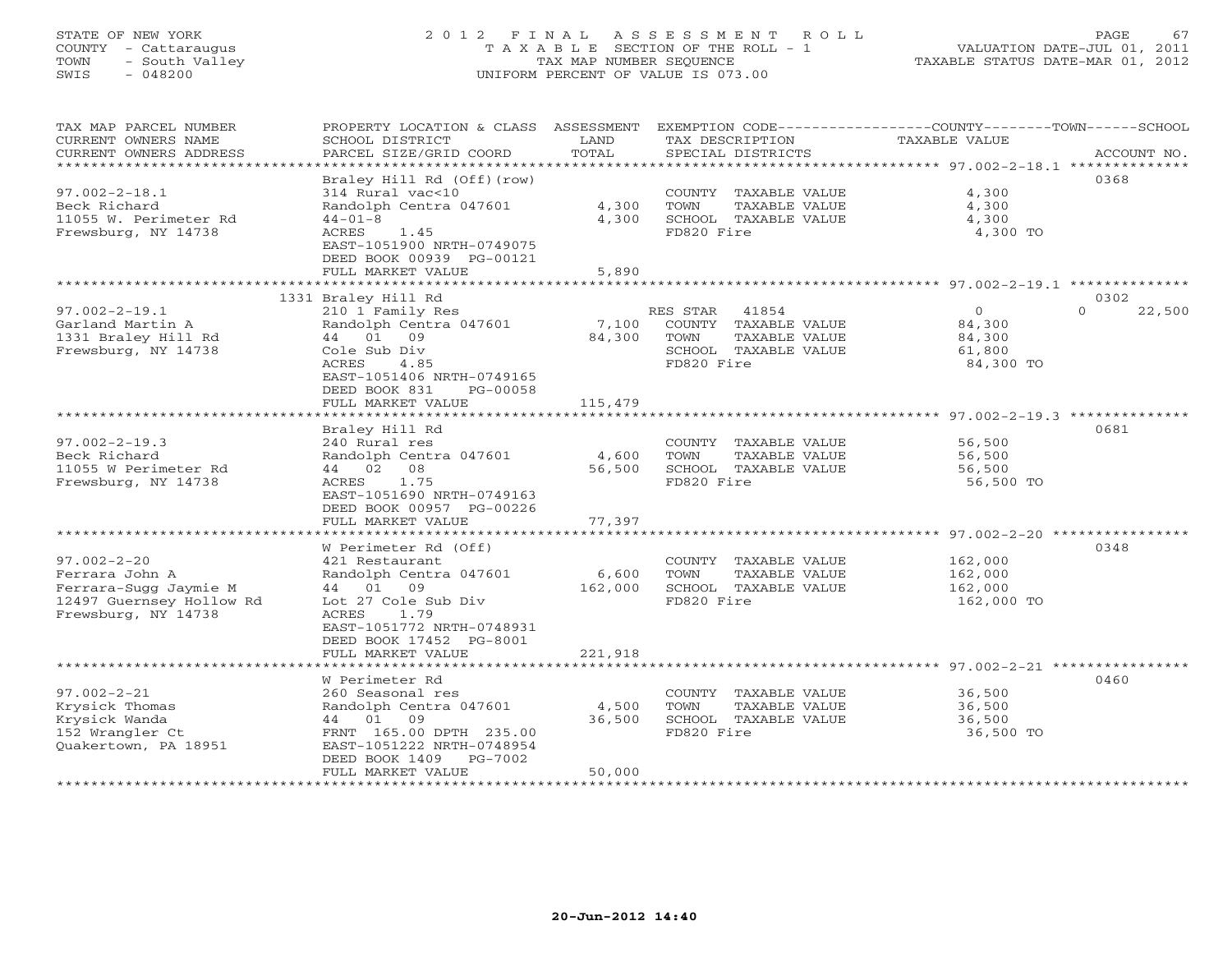# STATE OF NEW YORK 2 0 1 2 F I N A L A S S E S S M E N T R O L L PAGE 68 COUNTY - Cattaraugus T A X A B L E SECTION OF THE ROLL - 1 VALUATION DATE-JUL 01, 2011 TOWN - South Valley TAX MAP NUMBER SEQUENCE TAXABLE STATUS DATE-MAR 01, 2012 SWIS - 048200 UNIFORM PERCENT OF VALUE IS 073.00UNIFORM PERCENT OF VALUE IS 073.00

| TAX MAP PARCEL NUMBER<br>CURRENT OWNERS NAME<br>CURRENT OWNERS ADDRESS | PROPERTY LOCATION & CLASS ASSESSMENT<br>SCHOOL DISTRICT<br>PARCEL SIZE/GRID COORD | LAND<br>TOTAL | EXEMPTION CODE-----------------COUNTY-------TOWN------SCHOOL<br>TAX DESCRIPTION<br>SPECIAL DISTRICTS | TAXABLE VALUE | ACCOUNT NO. |
|------------------------------------------------------------------------|-----------------------------------------------------------------------------------|---------------|------------------------------------------------------------------------------------------------------|---------------|-------------|
| **********************                                                 |                                                                                   |               |                                                                                                      |               |             |
|                                                                        | 1342 Pierce Run Rd                                                                |               |                                                                                                      |               | 0226        |
| $97.002 - 2 - 22$                                                      | 210 1 Family Res                                                                  |               | COUNTY TAXABLE VALUE                                                                                 | 87,200        |             |
| Rose Cheryl                                                            | Randolph Centra 047601                                                            | 4,600         | TOWN<br>TAXABLE VALUE                                                                                | 87,200        |             |
| Rose George                                                            | 44 01<br>09                                                                       | 87,200        | SCHOOL TAXABLE VALUE                                                                                 | 87,200        |             |
| 1025 Hamlin Center Rd                                                  | Lot 26 Cole Sub Div                                                               |               | FD820 Fire                                                                                           | 87,200 TO     |             |
| Hamlin, NY 14464                                                       | ACRES<br>1.70                                                                     |               |                                                                                                      |               |             |
|                                                                        | EAST-1051038 NRTH-0749128                                                         |               |                                                                                                      |               |             |
|                                                                        | DEED BOOK 3081<br>PG-7001                                                         | 119,452       |                                                                                                      |               |             |
|                                                                        | FULL MARKET VALUE<br>**************************                                   |               |                                                                                                      |               |             |
|                                                                        | 1342 Pierce Run Rd                                                                |               |                                                                                                      |               | 0209        |
| $97.002 - 2 - 23$                                                      | 312 Vac w/imprv                                                                   |               | COUNTY TAXABLE VALUE                                                                                 | 20,400        |             |
| Rose Cheryl                                                            | Randolph Centra 047601                                                            | 5,000         | TOWN<br>TAXABLE VALUE                                                                                | 20,400        |             |
| Rose George                                                            | 44 01 08                                                                          | 20,400        | SCHOOL TAXABLE VALUE                                                                                 | 20,400        |             |
| 1025 Hamlin Center Rd                                                  | Lot 25 Cole Sub Div                                                               |               | FD820 Fire                                                                                           | 20,400 TO     |             |
| Hamlin, NY 14464                                                       | Life Use                                                                          |               |                                                                                                      |               |             |
|                                                                        | ACRES<br>2.29                                                                     |               |                                                                                                      |               |             |
|                                                                        | EAST-1050783 NRTH-0749193                                                         |               |                                                                                                      |               |             |
|                                                                        | DEED BOOK 3081<br>PG-7002<br>FULL MARKET VALUE                                    | 27,945        |                                                                                                      |               |             |
|                                                                        |                                                                                   |               |                                                                                                      |               |             |
|                                                                        | Pierce Run Rd (Off)                                                               |               |                                                                                                      |               | 0065        |
| $97.002 - 2 - 24$                                                      | 314 Rural vac<10                                                                  |               | COUNTY TAXABLE VALUE                                                                                 | 5,800         |             |
| Rose George                                                            | Randolph Centra 047601                                                            | 5,800         | TAXABLE VALUE<br>TOWN                                                                                | 5,800         |             |
| Rose Cheryl                                                            | 44 01 09                                                                          | 5,800         | SCHOOL TAXABLE VALUE                                                                                 | 5,800         |             |
| 1025 Hamlin Center Rd                                                  | Lot 23 Cole Sub Div                                                               |               | FD820 Fire                                                                                           | 5,800 TO      |             |
| Hamlin, NY 14464                                                       | 3.21<br>ACRES                                                                     |               |                                                                                                      |               |             |
|                                                                        | EAST-1050857 NRTH-0749537                                                         |               |                                                                                                      |               |             |
|                                                                        | DEED BOOK 3425<br>PG-9001<br>FULL MARKET VALUE                                    | 7,945         |                                                                                                      |               |             |
|                                                                        |                                                                                   |               |                                                                                                      |               |             |
|                                                                        | Braley Hill Rd                                                                    |               |                                                                                                      |               | 0323        |
| $97.002 - 2 - 25$                                                      | 314 Rural vac<10                                                                  |               | COUNTY TAXABLE VALUE                                                                                 | 6,300         |             |
| Rowles Dorothy                                                         | Randolph Centra 047601                                                            | 6,300         | TAXABLE VALUE<br>TOWN                                                                                | 6,300         |             |
| 25 Van Tassel Way                                                      | 44 01 09                                                                          | 6,300         | SCHOOL TAXABLE VALUE                                                                                 | 6,300         |             |
| Bradgord, PA 16701                                                     | ACRES<br>3.91                                                                     |               | FD820 Fire                                                                                           | 6,300 TO      |             |
|                                                                        | EAST-1051201 NRTH-0749596                                                         |               |                                                                                                      |               |             |
|                                                                        | DEED BOOK 747<br>PG-00496                                                         |               |                                                                                                      |               |             |
|                                                                        | FULL MARKET VALUE                                                                 | 8,630         |                                                                                                      |               |             |
|                                                                        | 1331 Braley Hill Rd                                                               |               |                                                                                                      |               | 0064        |
| $97.002 - 2 - 26$                                                      | 314 Rural vac<10                                                                  |               | COUNTY TAXABLE VALUE                                                                                 | 5,200         |             |
| Garland Marty                                                          | Randolph Centra 047601                                                            | 5,200         | TOWN<br>TAXABLE VALUE                                                                                | 5,200         |             |
| Garland Lorraine                                                       | 44 01 09                                                                          | 5,200         | SCHOOL TAXABLE VALUE                                                                                 | 5,200         |             |
| 1331 Brailey Hill Rd                                                   | 2.52<br>ACRES                                                                     |               | FD820 Fire                                                                                           | 5,200 TO      |             |
| Frewsburg, NY 14738                                                    | EAST-1051481 NRTH-0749635                                                         |               |                                                                                                      |               |             |
|                                                                        | DEED BOOK 2030<br>PG-5001                                                         |               |                                                                                                      |               |             |
|                                                                        | FULL MARKET VALUE                                                                 | 7,123         |                                                                                                      |               |             |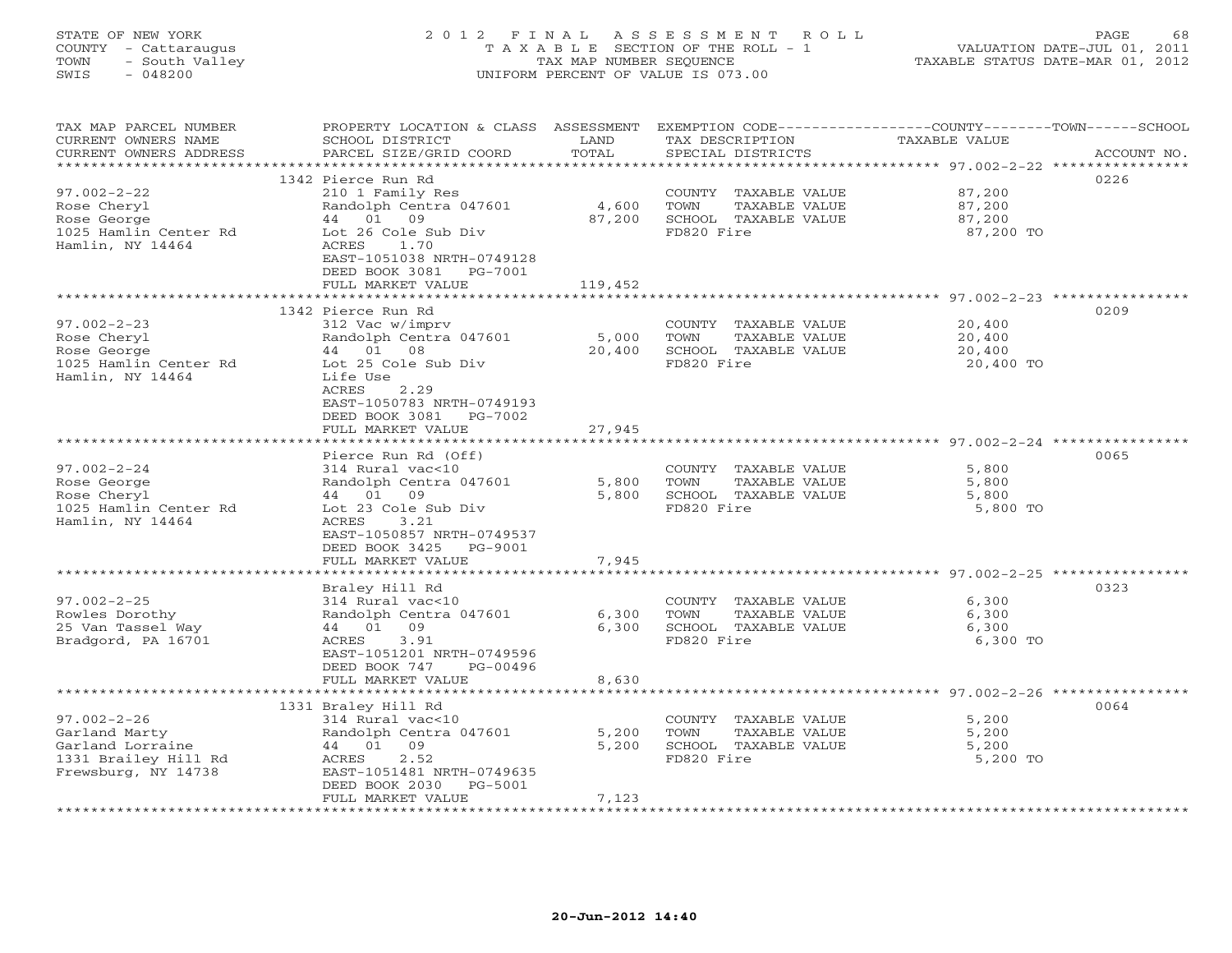## STATE OF NEW YORK 2 0 1 2 F I N A L A S S E S S M E N T R O L L PAGE 69 COUNTY - Cattaraugus T A X A B L E SECTION OF THE ROLL - 1 VALUATION DATE-JUL 01, 2011 TOWN - South Valley TAX MAP NUMBER SEQUENCE TAXABLE STATUS DATE-MAR 01, 2012 SWIS - 048200 UNIFORM PERCENT OF VALUE IS 073.00UNIFORM PERCENT OF VALUE IS 073.00

| TAX MAP PARCEL NUMBER<br>CURRENT OWNERS NAME    | PROPERTY LOCATION & CLASS ASSESSMENT<br>SCHOOL DISTRICT | LAND   | TAX DESCRIPTION       | EXEMPTION CODE-----------------COUNTY-------TOWN------SCHOOL<br>TAXABLE VALUE |
|-------------------------------------------------|---------------------------------------------------------|--------|-----------------------|-------------------------------------------------------------------------------|
| CURRENT OWNERS ADDRESS<br>********************* | PARCEL SIZE/GRID COORD<br>************************      | TOTAL  | SPECIAL DISTRICTS     | ACCOUNT NO.                                                                   |
|                                                 | 1386 Braley Hill Rd                                     |        |                       | 0124                                                                          |
| $97.002 - 2 - 27$                               | 314 Rural vac<10                                        |        | COUNTY TAXABLE VALUE  | 3,300                                                                         |
| MacQueen Joseph H III                           | Randolph Centra 047601                                  | 3,300  | TAXABLE VALUE<br>TOWN | 3,300                                                                         |
| Mongillo Mary                                   | 44 01 09                                                | 3,300  | SCHOOL TAXABLE VALUE  | 3,300                                                                         |
| 1386 Braley Hill Rd                             | Lot 22 Cole Sub Div                                     |        | FD820 Fire            | 3,300 TO                                                                      |
| Frewsburg, NY 14738                             | FRNT 150.00 DPTH 130.00                                 |        |                       |                                                                               |
|                                                 | EAST-1051723 NRTH-0749926                               |        |                       |                                                                               |
|                                                 | DEED BOOK 00980 PG-00325                                |        |                       |                                                                               |
|                                                 | FULL MARKET VALUE                                       | 4,521  |                       |                                                                               |
|                                                 |                                                         |        |                       |                                                                               |
|                                                 | 1386 Braley Hill Rd                                     |        |                       | 0240                                                                          |
| $97.002 - 2 - 28$                               | 210 1 Family Res                                        |        | RES STAR<br>41854     | $\Omega$<br>$\Omega$<br>22,500                                                |
| Mongillo Mary R                                 | Randolph Centra 047601                                  | 4,000  | COUNTY TAXABLE VALUE  | 62,000                                                                        |
| 1386 Brailey Hill Rd                            | 44 01 09                                                | 62,000 | TOWN<br>TAXABLE VALUE | 62,000                                                                        |
| Steamburg, NY 14783                             | Lot 18 Cole Sub Div                                     |        | SCHOOL TAXABLE VALUE  | 39,500                                                                        |
|                                                 | FRNT 250.00 DPTH 180.00                                 |        | FD820 Fire            | 62,000 TO                                                                     |
|                                                 | BANK<br>026                                             |        |                       |                                                                               |
|                                                 | EAST-1051746 NRTH-0750123                               |        |                       |                                                                               |
|                                                 | DEED BOOK 00974 PG-00692                                |        |                       |                                                                               |
|                                                 | FULL MARKET VALUE                                       | 84,932 |                       |                                                                               |
|                                                 |                                                         |        |                       |                                                                               |
|                                                 | Braley Hill Rd                                          |        |                       | 0349                                                                          |
| $97.002 - 2 - 29$                               | 260 Seasonal res                                        |        | COUNTY TAXABLE VALUE  | 53,500                                                                        |
| Zimmerman William                               | Randolph Centra 047601                                  | 5,100  | TOWN<br>TAXABLE VALUE | 53,500                                                                        |
| Zimmerman Beverly                               | 44 01 09                                                | 53,500 | SCHOOL TAXABLE VALUE  | 53,500                                                                        |
| PO Box 308                                      | Lot 21 Cole Sub Div                                     |        | FD820 Fire            | 53,500 TO                                                                     |
| Springville, NY 14141                           | ACRES<br>2.43                                           |        |                       |                                                                               |
|                                                 | EAST-1051413 NRTH-0750022                               |        |                       |                                                                               |
|                                                 | DEED BOOK 00964 PG-00123                                |        |                       |                                                                               |
|                                                 | FULL MARKET VALUE                                       | 73,288 |                       |                                                                               |
|                                                 | *************************                               |        |                       |                                                                               |
|                                                 | Braley Hill Rd                                          |        |                       | 0085                                                                          |
| $97.002 - 2 - 30$                               | 314 Rural vac<10                                        |        | COUNTY TAXABLE VALUE  | 1,100                                                                         |
| Zimmerman William Jr                            | Randolph Centra 047601                                  | 1,100  | TOWN<br>TAXABLE VALUE | 1,100                                                                         |
| PO Box 308                                      | 44 01 09                                                | 1,100  | SCHOOL TAXABLE VALUE  | 1,100                                                                         |
| Springville, NY 14141                           | Pt Of Lot 21 Cole Sub Div                               |        | FD820 Fire            | 1,100 TO                                                                      |
|                                                 | FRNT 79.00 DPTH<br>64.00                                |        |                       |                                                                               |
|                                                 | EAST-1051578 NRTH-0750145                               |        |                       |                                                                               |
|                                                 | DEED BOOK 00992 PG-00159                                |        |                       |                                                                               |
|                                                 | FULL MARKET VALUE                                       | 1,507  |                       |                                                                               |
|                                                 | ********************                                    |        |                       |                                                                               |
|                                                 | Braley Hill Rd (Off)                                    |        |                       | 0289                                                                          |
| $97.002 - 2 - 31$                               | 314 Rural vac<10                                        |        | COUNTY TAXABLE VALUE  | 2,700                                                                         |
| Nucaste Raymond                                 | Randolph Centra 047601                                  | 2,700  | TAXABLE VALUE<br>TOWN | 2,700                                                                         |
| Nucaste Mary                                    | 44 01 09                                                | 2,700  | SCHOOL TAXABLE VALUE  | 2,700                                                                         |
| 55 Countryside Ln Apt 6                         | Lot 20 Cole Sub Div                                     |        | FD820 Fire            | 2,700 TO                                                                      |
| Orchard Park, NY 14127                          | ACRES<br>0.40                                           |        |                       |                                                                               |
|                                                 | EAST-1051167 NRTH-0750009                               |        |                       |                                                                               |
|                                                 | DEED BOOK 720<br>PG-00334                               |        |                       |                                                                               |
|                                                 | FULL MARKET VALUE                                       | 3,699  |                       |                                                                               |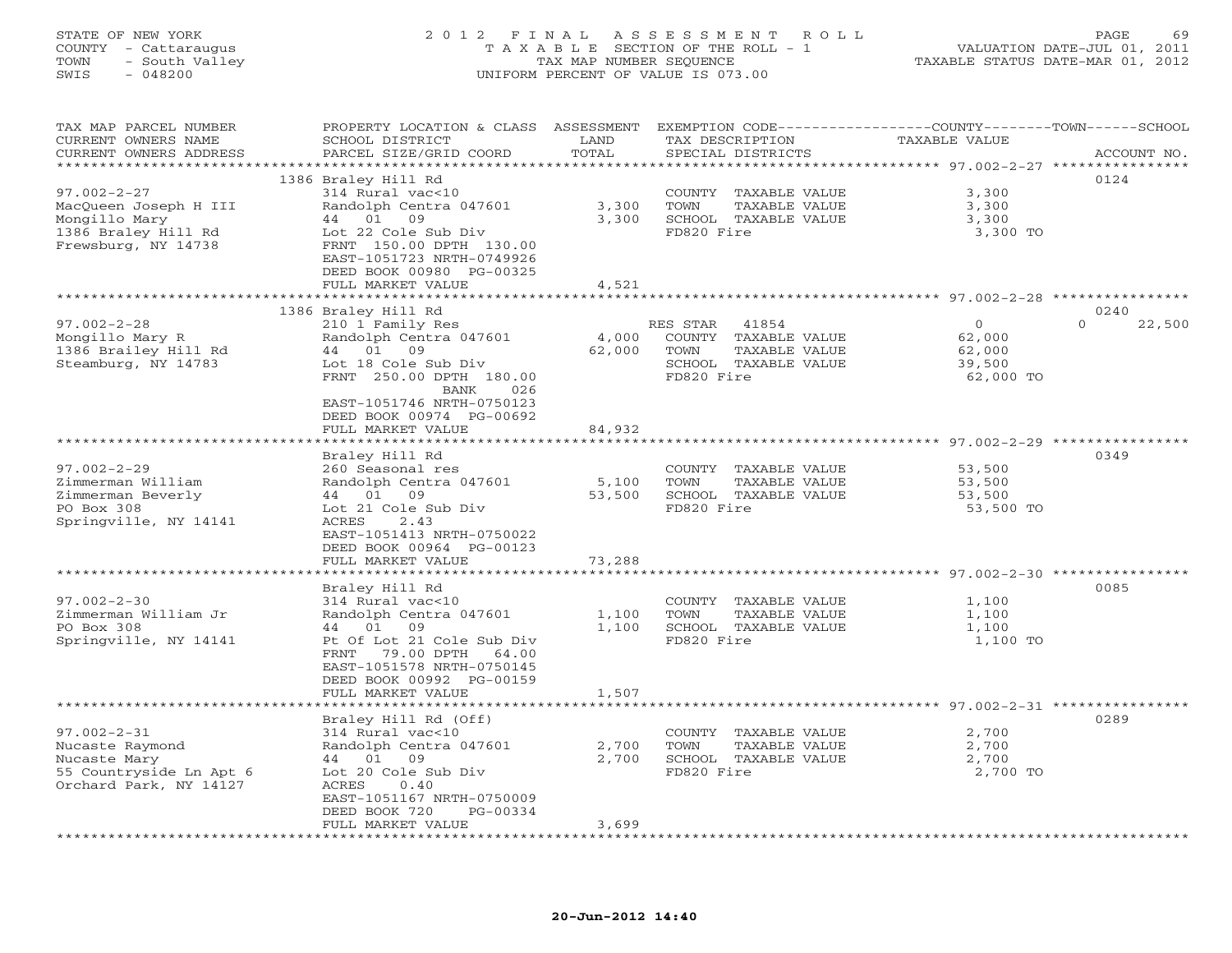### STATE OF NEW YORK 2 0 1 2 F I N A L A S S E S S M E N T R O L L PAGE 70 COUNTY - Cattaraugus T A X A B L E SECTION OF THE ROLL - 1 VALUATION DATE-JUL 01, 2011 TOWN - South Valley TAX MAP NUMBER SEQUENCE TAXABLE STATUS DATE-MAR 01, 2012 SWIS - 048200 UNIFORM PERCENT OF VALUE IS 073.00UNIFORM PERCENT OF VALUE IS 073.00

| TAX MAP PARCEL NUMBER<br>CURRENT OWNERS NAME<br>CURRENT OWNERS ADDRESS<br>************************* | PROPERTY LOCATION & CLASS ASSESSMENT<br>SCHOOL DISTRICT<br>PARCEL SIZE/GRID COORD                                                                                                                        | LAND<br>TOTAL                           | EXEMPTION CODE-----------------COUNTY-------TOWN------SCHOOL<br>TAX DESCRIPTION<br>SPECIAL DISTRICTS     | TAXABLE VALUE                                                                                         | ACCOUNT NO.                |
|-----------------------------------------------------------------------------------------------------|----------------------------------------------------------------------------------------------------------------------------------------------------------------------------------------------------------|-----------------------------------------|----------------------------------------------------------------------------------------------------------|-------------------------------------------------------------------------------------------------------|----------------------------|
| $97.002 - 2 - 32$<br>Nitschke Gertrud<br>19 Burrows Dr<br>Rochester, NY 14625                       | Braley Hill Rd (Off)<br>260 Seasonal res<br>Randolph Centra 047601<br>44 01<br>09<br>Lot 16 Cole Sub Div<br>7.51<br>ACRES<br>EAST-1050893 NRTH-0750049<br>DEED BOOK 749<br>PG-00119<br>FULL MARKET VALUE | 8,500<br>53,600<br>73,425<br>********** | COUNTY TAXABLE VALUE<br>TOWN<br>TAXABLE VALUE<br>SCHOOL TAXABLE VALUE<br>FD820 Fire                      | 53,600<br>53,600<br>53,600<br>53,600 TO<br>********************************* 97.002-2-33 ************ | 0282                       |
| $97.002 - 2 - 33$<br>Lawrence Bradley E<br>15 Bush St<br>Jamestown, NY 14701                        | Braley Hill Rd<br>314 Rural vac<10<br>Randolph Centra 047601<br>44 01<br>09<br>Lot 17 Cole Sub Div<br>ACRES<br>1.63<br>EAST-1051374 NRTH-0750259<br>DEED BOOK 1017<br>PG-1007<br>FULL MARKET VALUE       | 4,500<br>4,500<br>6,164                 | COUNTY TAXABLE VALUE<br>TOWN<br>TAXABLE VALUE<br>SCHOOL TAXABLE VALUE<br>FD820 Fire                      | 4,500<br>4,500<br>4,500<br>4,500 TO                                                                   | 0080                       |
| $97.002 - 2 - 34$<br>Garland Curtis J<br>1391A Braley Hill Rd<br>Frewsburg, NY 14738                | 1391A Braley Hill Rd<br>210 1 Family Res<br>Randolph Centra 047601<br>44 01 09<br>017<br>ACRES<br>1.56 BANK<br>EAST-1051429 NRTH-0750422<br>DEED BOOK 12095 PG-8001<br>FULL MARKET VALUE                 | 7,100<br>37,100<br>50,822               | COUNTY TAXABLE VALUE<br>TOWN<br>TAXABLE VALUE<br>SCHOOL TAXABLE VALUE<br>FD820 Fire                      | 37,100<br>37,100<br>37,100<br>37,100 TO                                                               | 0123                       |
|                                                                                                     |                                                                                                                                                                                                          |                                         |                                                                                                          |                                                                                                       |                            |
| $97.002 - 2 - 35$<br>Rychnowski Donald R<br>1399 Braley Hill Rd<br>Frewsburg, NY 14738              | 1399 Braley Hill Rd<br>210 1 Family Res<br>Randolph Centra 047601<br>44 01 09<br>Lot 12 Cole Sub Div<br>ACRES<br>2.14<br>EAST-1051552 NRTH-0750571<br>DEED BOOK 00978 PG-00899                           | 4,900<br>94,600                         | RES STAR<br>41854<br>COUNTY TAXABLE VALUE<br>TOWN<br>TAXABLE VALUE<br>SCHOOL TAXABLE VALUE<br>FD820 Fire | $\circ$<br>94,600<br>94,600<br>72,100<br>94,600 TO                                                    | 0330<br>$\Omega$<br>22,500 |
|                                                                                                     | FULL MARKET VALUE                                                                                                                                                                                        | 129,589                                 |                                                                                                          |                                                                                                       |                            |
| $97.002 - 2 - 36$<br>Welch James D<br>1427 Braley Hill Rd<br>Frewsburg, NY 14738                    | 1427 Braley Hill Rd<br>210 1 Family Res<br>Randolph Centra 047601<br>44 02 08<br>Lot 9 Cole Sub Div<br>ACRES<br>3.15<br>EAST-1051677 NRTH-0750868<br>DEED BOOK 874<br>PG-00876<br>FULL MARKET VALUE      | 5,700<br>76,700<br>105,068              | 41854<br>RES STAR<br>COUNTY TAXABLE VALUE<br>TOWN<br>TAXABLE VALUE<br>SCHOOL TAXABLE VALUE<br>FD820 Fire | $\circ$<br>76,700<br>76,700<br>54,200<br>76,700 TO                                                    | 0375<br>22,500<br>$\Omega$ |
|                                                                                                     |                                                                                                                                                                                                          |                                         |                                                                                                          |                                                                                                       |                            |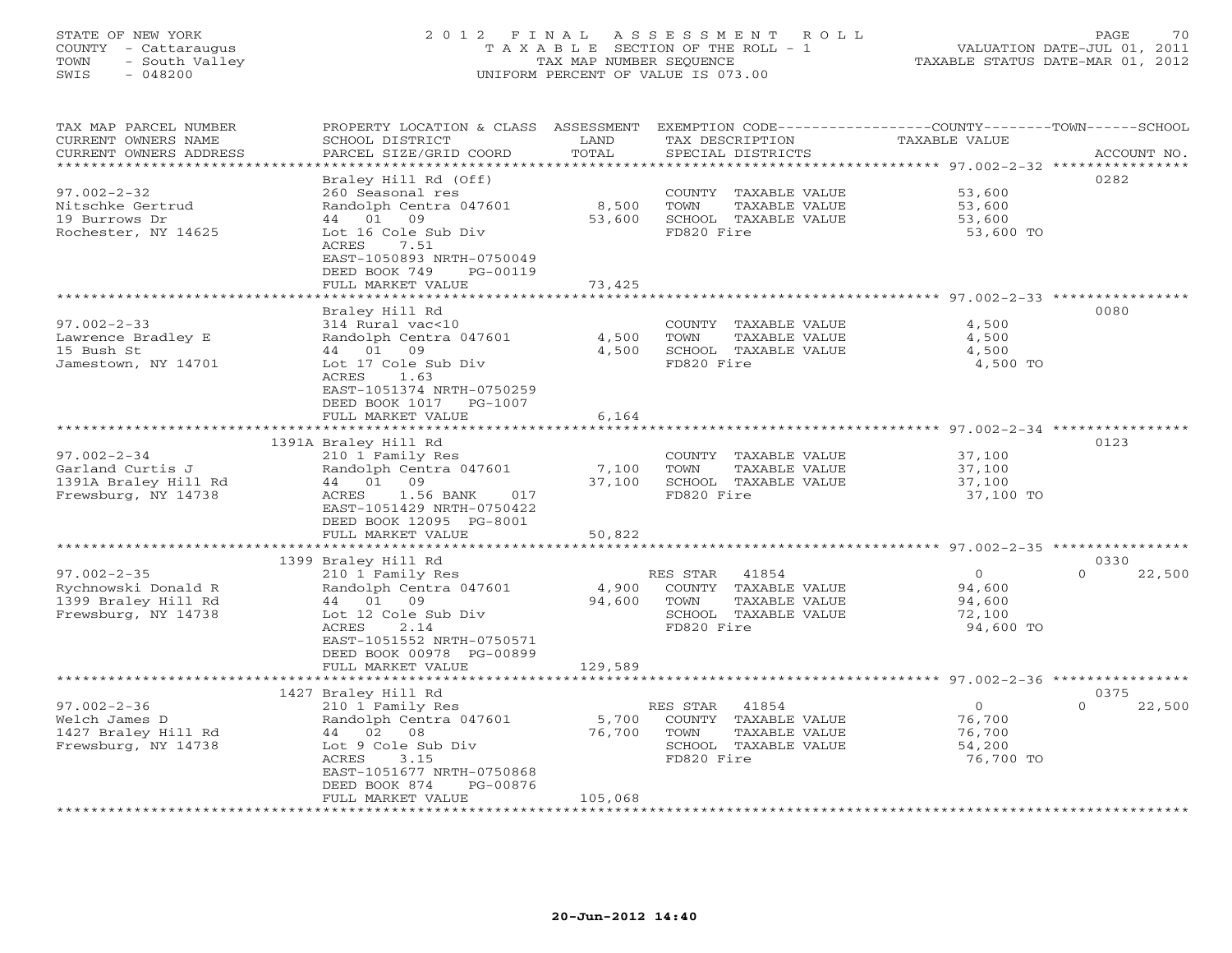#### STATE OF NEW YORK 2 0 1 2 F I N A L A S S E S S M E N T R O L L PAGE 71 COUNTY - Cattaraugus T A X A B L E SECTION OF THE ROLL - 1 VALUATION DATE-JUL 01, 2011 TOWN - South Valley TAX MAP NUMBER SEQUENCE TAXABLE STATUS DATE-MAR 01, 2012 SWIS - 048200 UNIFORM PERCENT OF VALUE IS 073.00UNIFORM PERCENT OF VALUE IS 073.00

| TAX MAP PARCEL NUMBER<br>CURRENT OWNERS NAME<br>CURRENT OWNERS ADDRESS<br>*********************             | PROPERTY LOCATION & CLASS ASSESSMENT<br>SCHOOL DISTRICT<br>PARCEL SIZE/GRID COORD                                                                                                                          | LAND<br>TOTAL              | TAX DESCRIPTION<br>SPECIAL DISTRICTS                                                | EXEMPTION CODE-----------------COUNTY-------TOWN------SCHOOL<br>TAXABLE VALUE<br>ACCOUNT NO. |
|-------------------------------------------------------------------------------------------------------------|------------------------------------------------------------------------------------------------------------------------------------------------------------------------------------------------------------|----------------------------|-------------------------------------------------------------------------------------|----------------------------------------------------------------------------------------------|
| $97.002 - 2 - 37$<br>Garner Andrew<br>Garner Sharon<br>31304 Aldrich Dr<br>Bay Village, OH 44140            | Braley Hill Rd (Off)<br>312 Vac w/imprv<br>Randolph Centra 047601<br>44 01 09<br>Lot 8 Cole Sub Div<br>6.90<br>ACRES<br>EAST-1051257 NRTH-0750952<br>DEED BOOK 12948 PG-9001<br>FULL MARKET VALUE          | 8,200<br>11,400<br>15,616  | COUNTY TAXABLE VALUE<br>TOWN<br>TAXABLE VALUE<br>SCHOOL TAXABLE VALUE<br>FD820 Fire | 0067<br>11,400<br>11,400<br>11,400<br>11,400 TO                                              |
| $97.002 - 2 - 38$<br>Sheron Matthew Jr<br>Sheron Yvonne<br>1128 Woodstock Ave<br>Tonawanda, NY 14150        | Braley Hill Rd (Off)<br>260 Seasonal res<br>Randolph Centra 047601<br>44 01<br>09<br>Lot 7 & 14 Cole Sub Div<br>ACRES 11.60<br>EAST-1050888 NRTH-0750809<br>DEED BOOK 723<br>PG-00300<br>FULL MARKET VALUE | 10,400<br>60,900<br>83,425 | COUNTY TAXABLE VALUE<br>TOWN<br>TAXABLE VALUE<br>SCHOOL TAXABLE VALUE<br>FD820 Fire | 0343<br>60,900<br>60,900<br>60,900<br>60,900 TO                                              |
|                                                                                                             | ********************                                                                                                                                                                                       | ************               |                                                                                     | ************************ 97.002-2-39 *****************                                       |
| $97.002 - 2 - 39$<br>Garner Andrew S<br>Seyfarth-Garner Sharon<br>31304 Aldrich Dr<br>Bay Village, OH 44140 | 10956 Braley Hill Rd<br>240 Rural res<br>Randolph Centra 047601<br>44 01<br>09<br>Lot 4 Cole Sub Div<br>ACRES 11.90<br>EAST-1051282 NRTH-0751431<br>DEED BOOK 12110 PG-8003<br>FULL MARKET VALUE           | 10,300<br>46,300<br>63,425 | COUNTY TAXABLE VALUE<br>TOWN<br>TAXABLE VALUE<br>SCHOOL TAXABLE VALUE<br>FD820 Fire | 0222<br>46,300<br>46,300<br>46,300<br>46,300 TO                                              |
|                                                                                                             |                                                                                                                                                                                                            |                            |                                                                                     |                                                                                              |
| $97.002 - 2 - 40$<br>Critoph Dennis L<br>Critoph Deborah J<br>4676 Lillydale Dr<br>Hamburg, NY 14075        | 1473 Braley Hill Rd<br>210 1 Family Res<br>Randolph Centra 047601<br>01<br>09<br>44<br>Lot 2 Cole Sub Div<br>ACRES<br>5.22<br>EAST-1051731 NRTH-0751620<br>DEED BOOK 17002 PG-7001                         | 7,300<br>75,700            | COUNTY TAXABLE VALUE<br>TOWN<br>TAXABLE VALUE<br>SCHOOL TAXABLE VALUE<br>FD820 Fire | 0377<br>75,700<br>75,700<br>75,700<br>75,700 TO                                              |
|                                                                                                             | FULL MARKET VALUE                                                                                                                                                                                          | 103,699                    |                                                                                     | $97.003 - 1 - 2$ ************                                                                |
| $97.003 - 1 - 2$<br>White David A<br>White Maria E<br>28 Welch Ave<br>Bradford, PA 16701                    | Gurnsey Hollow Rd<br>910 Priv forest<br>Randolph Centra 047601<br>21 01 09<br>ACRES 44.92<br>EAST-1034816 NRTH-0741253<br>DEED BOOK 00959 PG-00813<br>FULL MARKET VALUE                                    | 40,900<br>40,900<br>56,027 | COUNTY TAXABLE VALUE<br>TOWN<br>TAXABLE VALUE<br>SCHOOL TAXABLE VALUE<br>FD820 Fire | 0380<br>40,900<br>40,900<br>40,900<br>40,900 TO                                              |
|                                                                                                             | * * * * * * * * * * * * * * * * *                                                                                                                                                                          |                            |                                                                                     |                                                                                              |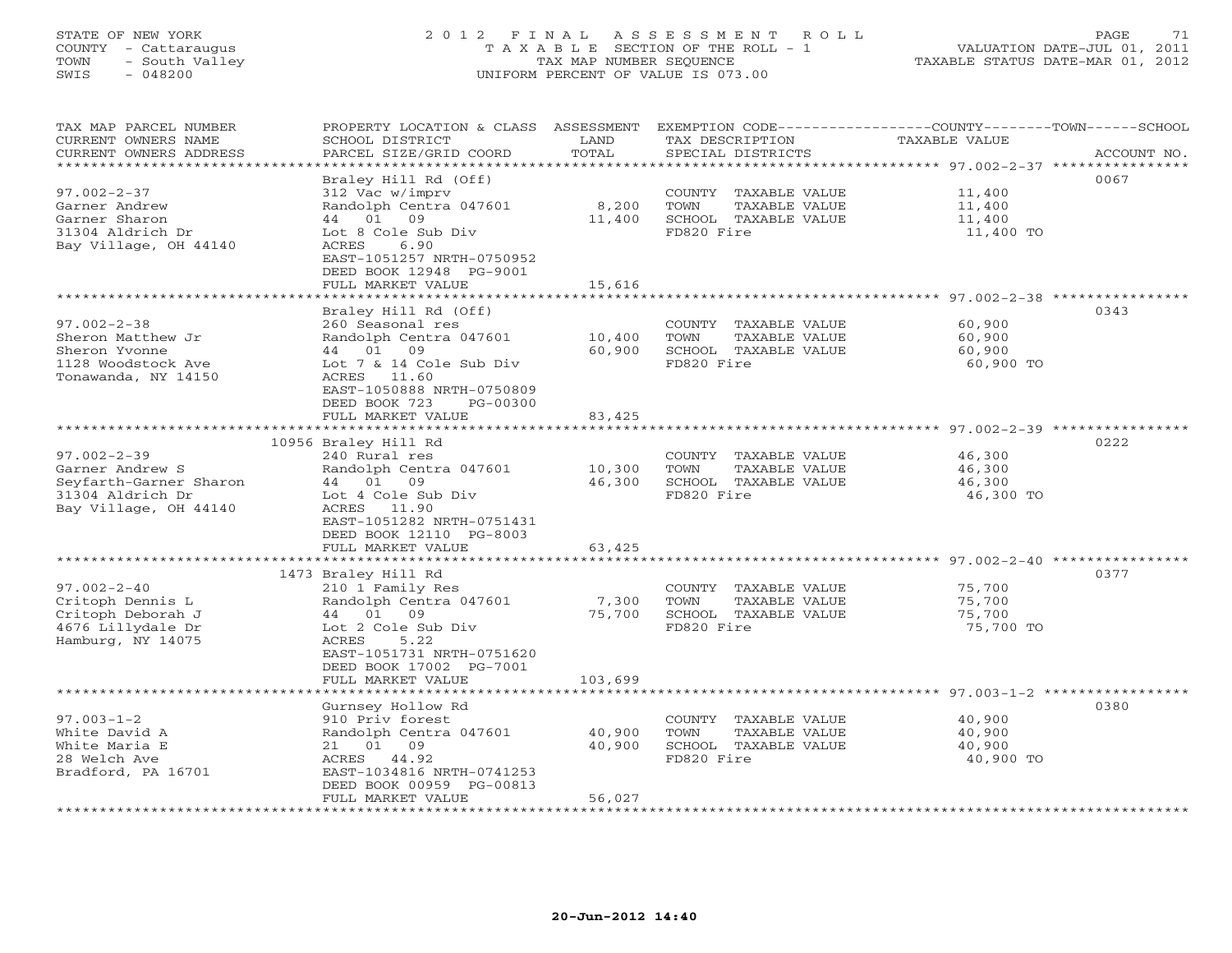# STATE OF NEW YORK 2 0 1 2 F I N A L A S S E S S M E N T R O L L PAGE 72 COUNTY - Cattaraugus T A X A B L E SECTION OF THE ROLL - 1 VALUATION DATE-JUL 01, 2011 TOWN - South Valley TAX MAP NUMBER SEQUENCE TAXABLE STATUS DATE-MAR 01, 2012 SWIS - 048200 UNIFORM PERCENT OF VALUE IS 073.00

| TAX MAP PARCEL NUMBER<br>CURRENT OWNERS NAME<br>CURRENT OWNERS ADDRESS                                            | SCHOOL DISTRICT<br>PARCEL SIZE/GRID COORD                                                                                                                                | LAND<br>TOTAL             | TAX DESCRIPTION<br>SPECIAL DISTRICTS                                                | PROPERTY LOCATION & CLASS ASSESSMENT EXEMPTION CODE---------------COUNTY-------TOWN------SCHOOL<br>TAXABLE VALUE<br>ACCOUNT NO. |
|-------------------------------------------------------------------------------------------------------------------|--------------------------------------------------------------------------------------------------------------------------------------------------------------------------|---------------------------|-------------------------------------------------------------------------------------|---------------------------------------------------------------------------------------------------------------------------------|
| $97.003 - 1 - 3$<br>Blodgett Michael<br>Blodgett Thomas<br>Attn: Anne Lang<br>220 Lighthouse St<br>Erie, PA 16507 | Sawmill Run Rd<br>210 1 Family Res<br>Randolph Centra 047601<br>21 01 09<br>ACRES<br>1.02<br>EAST-1034816 NRTH-0742165<br>DEED BOOK 747<br>PG-00388<br>FULL MARKET VALUE | 4,000<br>24,900<br>34,110 | COUNTY TAXABLE VALUE<br>TOWN<br>TAXABLE VALUE<br>SCHOOL TAXABLE VALUE<br>FD820 Fire | 0030<br>24,900<br>24,900<br>24,900<br>24,900 TO                                                                                 |
|                                                                                                                   | Janet St                                                                                                                                                                 |                           |                                                                                     | 0180                                                                                                                            |
| $97.003 - 1 - 4$<br>Sansone Michael J<br>49 Nicholls St<br>Lockport, NY 14094                                     | 312 Vac w/imprv<br>Randolph Centra 047601<br>21 01 09<br>ACRES<br>1.00<br>EAST-1035663 NRTH-0741728<br>DEED BOOK 3306 PG-2001                                            | 4,000<br>5,500            | COUNTY TAXABLE VALUE<br>TOWN<br>TAXABLE VALUE<br>SCHOOL TAXABLE VALUE<br>FD820 Fire | 5,500<br>5,500<br>5,500<br>5,500 TO                                                                                             |
|                                                                                                                   | FULL MARKET VALUE                                                                                                                                                        | 7,534                     |                                                                                     |                                                                                                                                 |
| $97.003 - 1 - 5$<br>Mitchell David B<br>Susan Evans<br>Evans David C<br>1106 South Creek Dr<br>Webster, NY 14580  | Burch Dr (New St)<br>260 Seasonal res<br>Randolph Centra 047601<br>21 01 09<br>ACRES<br>1.05<br>EAST-1035920 NRTH-0741519<br>DEED BOOK 844<br>PG-00868                   | 4,000<br>39,000           | COUNTY TAXABLE VALUE<br>TOWN<br>TAXABLE VALUE<br>SCHOOL TAXABLE VALUE<br>FD820 Fire | 0104<br>39,000<br>39,000<br>39,000<br>39,000 TO                                                                                 |
|                                                                                                                   | FULL MARKET VALUE                                                                                                                                                        | 53,425                    |                                                                                     |                                                                                                                                 |
| $97.003 - 1 - 6$<br>Mitchell David B                                                                              | Burch Dr (New St)<br>312 Vac w/imprv<br>Randolph Centra 047601                                                                                                           | 4,000                     | COUNTY TAXABLE VALUE<br>TOWN<br>TAXABLE VALUE                                       | 0338<br>7,200<br>7,200                                                                                                          |
| Susan Evans<br>1106 South Creek Dr<br>Webster, NY 14580                                                           | 21 01 09<br>ACRES<br>1.05<br>EAST-1035983 NRTH-0741588<br>DEED BOOK 906<br>PG-00686<br>FULL MARKET VALUE                                                                 | 7,200<br>9,863            | SCHOOL TAXABLE VALUE<br>FD820 Fire                                                  | 7,200<br>7,200 TO                                                                                                               |
|                                                                                                                   |                                                                                                                                                                          |                           |                                                                                     |                                                                                                                                 |
| $97.003 - 1 - 7.1$<br>Mossman Robert J etl.<br>Mossman David M<br>60 Karen Ln<br>Depew, NY 14043                  | 856 Janet St<br>270 Mfg housing<br>Randolph Centra 047601<br>21 01 09<br>FRNT 97.90 DPTH 336.90<br>EAST-1036107 NRTH-0741686<br>DEED BOOK 1022<br>$PG-125$               | 3,100<br>26,100           | COUNTY TAXABLE VALUE<br>TOWN<br>TAXABLE VALUE<br>SCHOOL TAXABLE VALUE<br>FD820 Fire | 0297<br>26,100<br>26,100<br>26,100<br>26,100 TO                                                                                 |
|                                                                                                                   | FULL MARKET VALUE                                                                                                                                                        | 35,753                    |                                                                                     |                                                                                                                                 |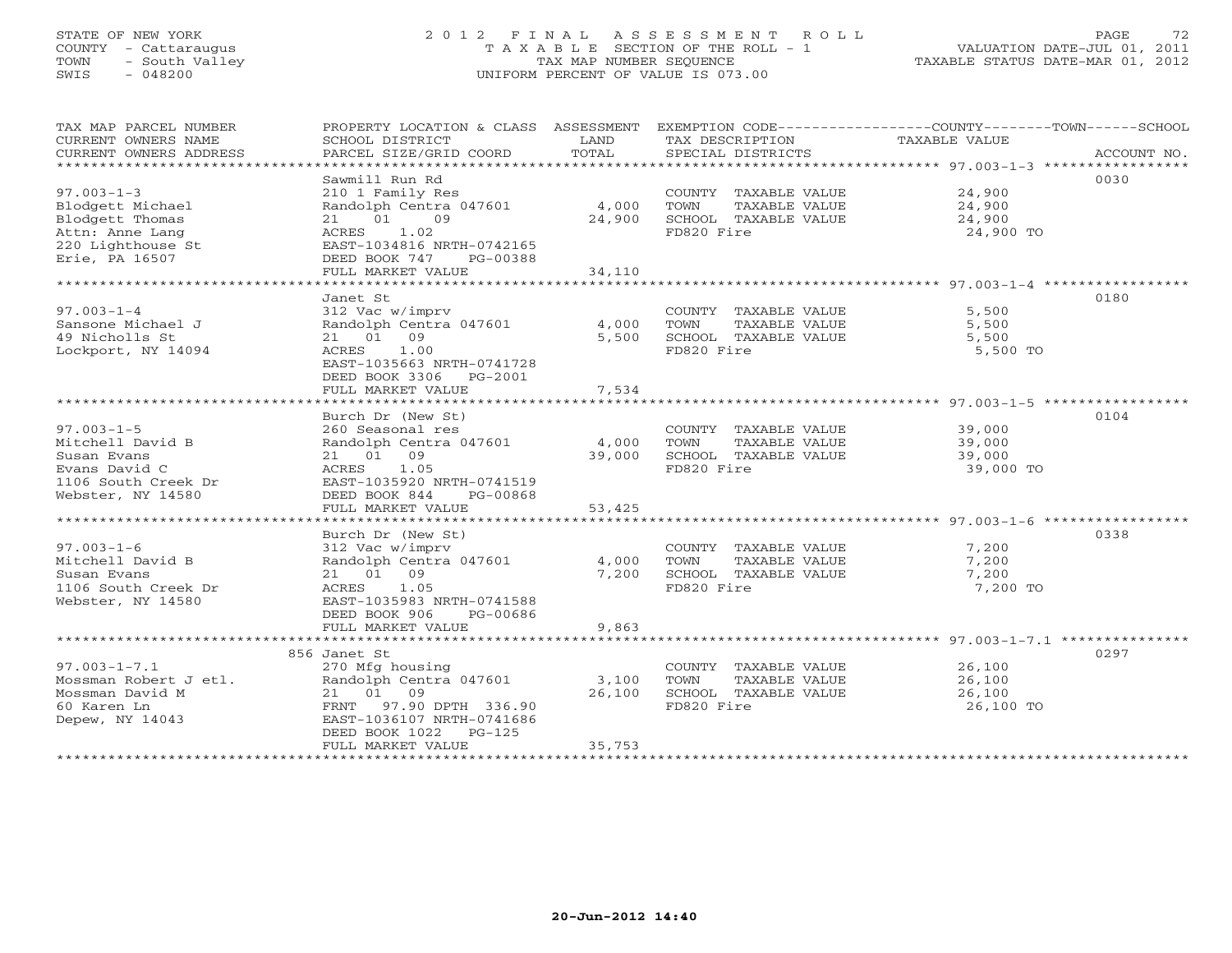# STATE OF NEW YORK 2 0 1 2 F I N A L A S S E S S M E N T R O L L PAGE 73 COUNTY - Cattaraugus T A X A B L E SECTION OF THE ROLL - 1 VALUATION DATE-JUL 01, 2011 TOWN - South Valley TAX MAP NUMBER SEQUENCE TAXABLE STATUS DATE-MAR 01, 2012 SWIS - 048200 UNIFORM PERCENT OF VALUE IS 073.00

TAX MAP PARCEL NUMBER PROPERTY LOCATION & CLASS ASSESSMENT EXEMPTION CODE------------------COUNTY--------TOWN------SCHOOL

| CURRENT OWNERS NAME    | SCHOOL DISTRICT                                      | LAND    | TAX DESCRIPTION         | TAXABLE VALUE                                             |                          |
|------------------------|------------------------------------------------------|---------|-------------------------|-----------------------------------------------------------|--------------------------|
| CURRENT OWNERS ADDRESS | PARCEL SIZE/GRID COORD                               | TOTAL   | SPECIAL DISTRICTS       |                                                           | ACCOUNT NO.              |
|                        |                                                      |         |                         | **************************** 97.003-1-7.2 *************** |                          |
|                        | Janet St                                             |         |                         |                                                           | 0555                     |
| $97.003 - 1 - 7.2$     | 270 Mfg housing                                      |         | COUNTY TAXABLE VALUE    | 16,200                                                    |                          |
| Styrzo Steven F        | Randolph Centra 047601                               | 2,000   | TOWN<br>TAXABLE VALUE   | 16,200                                                    |                          |
| Styrzo Julie A         | 01<br>09<br>21                                       | 16,200  | SCHOOL TAXABLE VALUE    | 16,200                                                    |                          |
| 26 Woodbury Dr         | 87.00 DPTH<br>FRNT<br>94.64                          |         | FD820 Fire              | 16,200 TO                                                 |                          |
| Lockport, NY 14094     | EAST-1035896 NRTH-0741783                            |         |                         |                                                           |                          |
|                        | DEED BOOK 17425 PG-8001                              |         |                         |                                                           |                          |
|                        | FULL MARKET VALUE                                    | 22,192  |                         |                                                           |                          |
|                        |                                                      |         |                         | ***************** 97.003-1-8 ********                     |                          |
|                        | Burch Dr (New St)                                    |         |                         |                                                           | 0172                     |
| $97.003 - 1 - 8$       | 312 Vac w/imprv                                      |         | COUNTY TAXABLE VALUE    | 4,100                                                     |                          |
| Hendrickson Donald C   | Randolph Centra 047601                               | 4,000   | TOWN<br>TAXABLE VALUE   | 4,100                                                     |                          |
| Hendrickson William A  | 09<br>01<br>21                                       | 4,100   | SCHOOL TAXABLE VALUE    | 4,100                                                     |                          |
| 79 Naftzinger Rd       | FRNT 202.90 DPTH 183.80                              |         | FD820 Fire              |                                                           |                          |
| Annville, PA 17003     |                                                      |         |                         | 4,100 TO                                                  |                          |
|                        | EAST-1036194 NRTH-0741766                            |         |                         |                                                           |                          |
|                        | DEED BOOK 00940 PG-01153                             |         |                         |                                                           |                          |
|                        | FULL MARKET VALUE                                    | 5,616   |                         |                                                           |                          |
|                        |                                                      |         |                         | $97.003 - 1 - 9.1$<br>**********                          |                          |
|                        | Burch Dr (New St)                                    |         |                         |                                                           | 0032                     |
| $97.003 - 1 - 9.1$     | 270 Mfg housing                                      |         | COUNTY TAXABLE VALUE    | 18,200                                                    |                          |
| Green James H          | Randolph Centra 047601                               | 4,500   | TOWN<br>TAXABLE VALUE   | 18,200                                                    |                          |
| 3164 Linksland Rd      | 01<br>09<br>21                                       | 18,200  | SCHOOL TAXABLE VALUE    | 18,200                                                    |                          |
| Mt. Pleasant, SC 29466 | ACRES<br>1.60                                        |         | FD820 Fire              | 18,200 TO                                                 |                          |
|                        | EAST-1036135 NRTH-0742159                            |         |                         |                                                           |                          |
|                        | DEED BOOK 4789<br>PG-4001                            |         |                         |                                                           |                          |
|                        | FULL MARKET VALUE                                    | 24,932  |                         |                                                           |                          |
|                        |                                                      | ******* |                         | *************** 97.003-1-9.2 ***************              |                          |
|                        | 879 Burch Dr (New St)                                |         |                         |                                                           | 0599                     |
| $97.003 - 1 - 9.2$     | 210 1 Family Res                                     |         | 41122<br>WVET CO        | 6,930                                                     | $\mathbf{0}$<br>$\Omega$ |
| Reeves Charles A       | Randolph Centra 047601                               |         | 41834<br>4,300 SR STAR  | $\Omega$                                                  | 46,200<br>$\Omega$       |
| Reeves Linda L         | 21 01<br>09                                          | 46,200  | COUNTY TAXABLE VALUE    | 39,270                                                    |                          |
| 879 Burch St           | <b>ACRES</b><br>1.40                                 |         | TOWN<br>TAXABLE VALUE   | 46,200                                                    |                          |
| Frewsburg, NY 14738    | EAST-1036127 NRTH-0741951                            |         | SCHOOL<br>TAXABLE VALUE | $\Omega$                                                  |                          |
|                        | DEED BOOK 00949 PG-00154                             |         | FD820 Fire              | 46,200 TO                                                 |                          |
|                        | FULL MARKET VALUE                                    | 63,288  |                         |                                                           |                          |
|                        |                                                      |         |                         | $97.003 - 1 - 10$ **********                              |                          |
|                        | Burch Dr (New St)                                    |         |                         |                                                           | 0093                     |
| $97.003 - 1 - 10$      | 260 Seasonal res                                     |         | COUNTY<br>TAXABLE VALUE | 26,900                                                    |                          |
| Siller Kenneth F       | Randolph Centra 047601                               | 4,100   | TOWN<br>TAXABLE VALUE   | 26,900                                                    |                          |
| 10535 Keller Rd        | 01 09<br>21                                          | 26,900  | SCHOOL TAXABLE VALUE    | 26,900                                                    |                          |
|                        |                                                      |         | FD820 Fire              |                                                           |                          |
| Clarence, NY 14031     | FRNT 208.90 DPTH 183.90<br>EAST-1036430 NRTH-0741966 |         |                         | 26,900 TO                                                 |                          |
|                        |                                                      |         |                         |                                                           |                          |
|                        | DEED BOOK 12694 PG-6001                              |         |                         |                                                           |                          |
|                        | FULL MARKET VALUE                                    | 36,849  |                         |                                                           |                          |
|                        |                                                      |         |                         |                                                           |                          |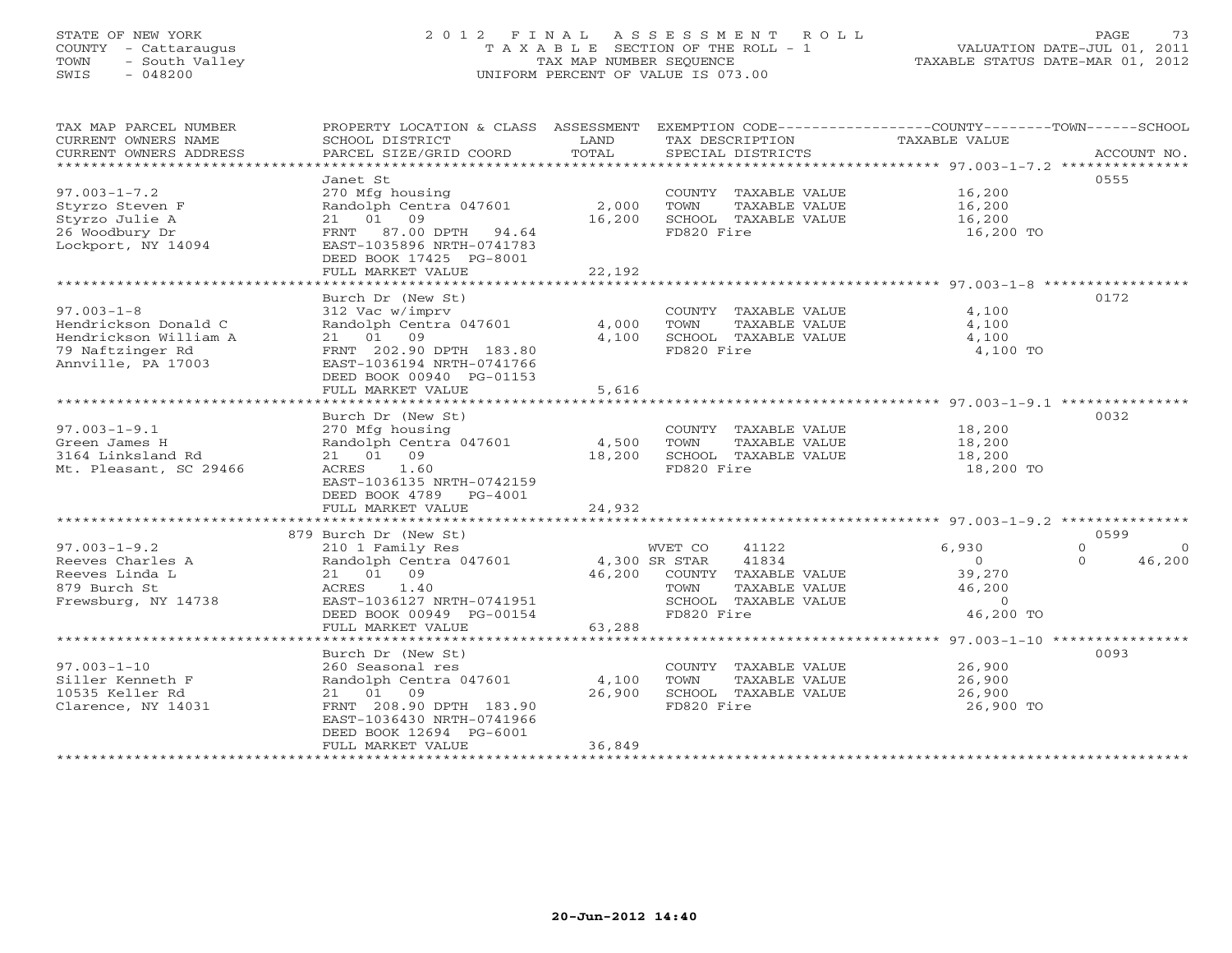# STATE OF NEW YORK 2 0 1 2 F I N A L A S S E S S M E N T R O L L PAGE 74 COUNTY - Cattaraugus T A X A B L E SECTION OF THE ROLL - 1 VALUATION DATE-JUL 01, 2011 TOWN - South Valley TAX MAP NUMBER SEQUENCE TAXABLE STATUS DATE-MAR 01, 2012 SWIS - 048200 UNIFORM PERCENT OF VALUE IS 073.00UNIFORM PERCENT OF VALUE IS 073.00

| TAX MAP PARCEL NUMBER  | PROPERTY LOCATION & CLASS ASSESSMENT           |         | EXEMPTION CODE-----------------COUNTY-------TOWN------SCHOOL |                |                      |
|------------------------|------------------------------------------------|---------|--------------------------------------------------------------|----------------|----------------------|
| CURRENT OWNERS NAME    | SCHOOL DISTRICT                                | LAND    | TAX DESCRIPTION                                              | TAXABLE VALUE  |                      |
| CURRENT OWNERS ADDRESS | PARCEL SIZE/GRID COORD                         | TOTAL   | SPECIAL DISTRICTS                                            |                | ACCOUNT NO.          |
|                        |                                                |         |                                                              |                |                      |
|                        | 870 Burch Dr (New St)                          |         |                                                              |                | 0031                 |
| $97.003 - 1 - 11$      | 210 1 Family Res                               |         | COUNTY TAXABLE VALUE                                         | 91,800         |                      |
| Martin Robert D        | Randolph Centra 047601                         | 5,000   | TOWN<br>TAXABLE VALUE                                        | 91,800         |                      |
| Martin Heta B          | 21 01 09                                       | 91,800  | SCHOOL TAXABLE VALUE                                         | 91,800         |                      |
| 38 Westview Dr         | ACRES<br>2.25                                  |         | FD820 Fire                                                   | 91,800 TO      |                      |
| W. Seneca, NY 14224    | EAST-1036476 NRTH-0741729                      |         |                                                              |                |                      |
|                        | DEED BOOK 4111    PG-2001                      |         |                                                              |                |                      |
|                        |                                                | 125,753 |                                                              |                |                      |
|                        | FULL MARKET VALUE                              |         |                                                              |                |                      |
|                        |                                                |         |                                                              |                |                      |
|                        | 868 Burch Dr (New St)                          |         |                                                              |                | 0367                 |
| $97.003 - 1 - 12.1$    | 314 Rural vac<10                               |         | COUNTY TAXABLE VALUE                                         | 3,700          |                      |
| Burch Mark E           | Randolph Centra 047601                         | 3,700   | TOWN<br>TAXABLE VALUE                                        | 3,700          |                      |
| Burch Michael A        | 21 01 09                                       | 3,700   | SCHOOL TAXABLE VALUE                                         | 3,700          |                      |
| 569 W Perimeter Rd     | FRNT 160.00 DPTH 199.70                        |         | FD820 Fire                                                   | 3,700 TO       |                      |
| Frewsburg, NY 14738    | EAST-1036408 NRTH-0741284                      |         |                                                              |                |                      |
|                        | DEED BOOK 12156 PG-9001                        |         |                                                              |                |                      |
|                        | FULL MARKET VALUE                              | 5,068   |                                                              |                |                      |
|                        |                                                |         |                                                              |                |                      |
|                        | 868 Burch Dr                                   |         |                                                              |                | 0697                 |
| $97.003 - 1 - 12.2$    | 210 1 Family Res                               |         | RES STAR<br>41854                                            | $\overline{0}$ | $\Omega$<br>22,500   |
| Miller Cassandra G     | Randolph Centra 047601                         | 2,600   | COUNTY TAXABLE VALUE                                         | 51,600         |                      |
| 868 Burch Dr           | 21 01 09                                       | 51,600  | TAXABLE VALUE<br>TOWN                                        | 51,600         |                      |
| Frewsburg, NY 14738    | FRNT 78.90 DPTH 196.00                         |         | SCHOOL TAXABLE VALUE                                         | 29,100         |                      |
|                        | BANK<br>071                                    |         | FD820 Fire                                                   | 51,600 TO      |                      |
|                        | EAST-1036331 NRTH-0741442                      |         |                                                              |                |                      |
|                        | DEED BOOK 4032 PG-4001                         |         |                                                              |                |                      |
|                        | FULL MARKET VALUE                              | 70,685  |                                                              |                |                      |
|                        |                                                |         |                                                              |                |                      |
|                        | Burch Dr (New St)                              |         |                                                              |                | 0211                 |
| $97.003 - 1 - 13$      | 260 Seasonal res                               |         | COUNTY TAXABLE VALUE                                         | 18,800         |                      |
| Gray Francis           | Randolph Centra 047601                         | 3,900   | TOWN<br>TAXABLE VALUE                                        | 18,800         |                      |
|                        |                                                |         |                                                              |                |                      |
| Gray Mary A            | 21 01 09                                       | 18,800  | SCHOOL TAXABLE VALUE                                         | 18,800         |                      |
| 4282 Clark St          | FRNT 200.00 DPTH 185.00                        |         | FD820 Fire                                                   | 18,800 TO      |                      |
| Hamburg, NY 14075      | EAST-1036237 NRTH-0741353                      |         |                                                              |                |                      |
|                        | DEED BOOK 865<br>PG-00418                      |         |                                                              |                |                      |
|                        | FULL MARKET VALUE<br>************************* | 25,753  |                                                              |                |                      |
|                        |                                                |         |                                                              |                |                      |
|                        | 842 Burch Dr                                   |         |                                                              |                | 0295                 |
| $97.003 - 1 - 14$      | 240 Rural res                                  |         | WVET CO<br>41122                                             | 6,360          | $\Omega$<br>$\Omega$ |
| Schneider Mark A       | Randolph Centra 047601                         |         | 4,900 RES STAR<br>41854                                      | $\overline{0}$ | 22,500<br>$\Omega$   |
| 842 Burch Dr           | 21 01<br>09                                    |         | 42,400 COUNTY TAXABLE VALUE                                  | 36,040         |                      |
| Frewsburg, NY 14738    | FRNT 250.00 DPTH 183.00                        |         | TOWN<br>TAXABLE VALUE                                        | 42,400         |                      |
|                        | 017<br>BANK                                    |         | SCHOOL TAXABLE VALUE                                         | 19,900         |                      |
|                        | EAST-1036125 NRTH-0741202                      |         | FD820 Fire                                                   | 42,400 TO      |                      |
|                        | DEED BOOK 6465<br>PG-3001                      |         |                                                              |                |                      |
|                        | FULL MARKET VALUE                              | 58,082  |                                                              |                |                      |
|                        |                                                |         |                                                              |                |                      |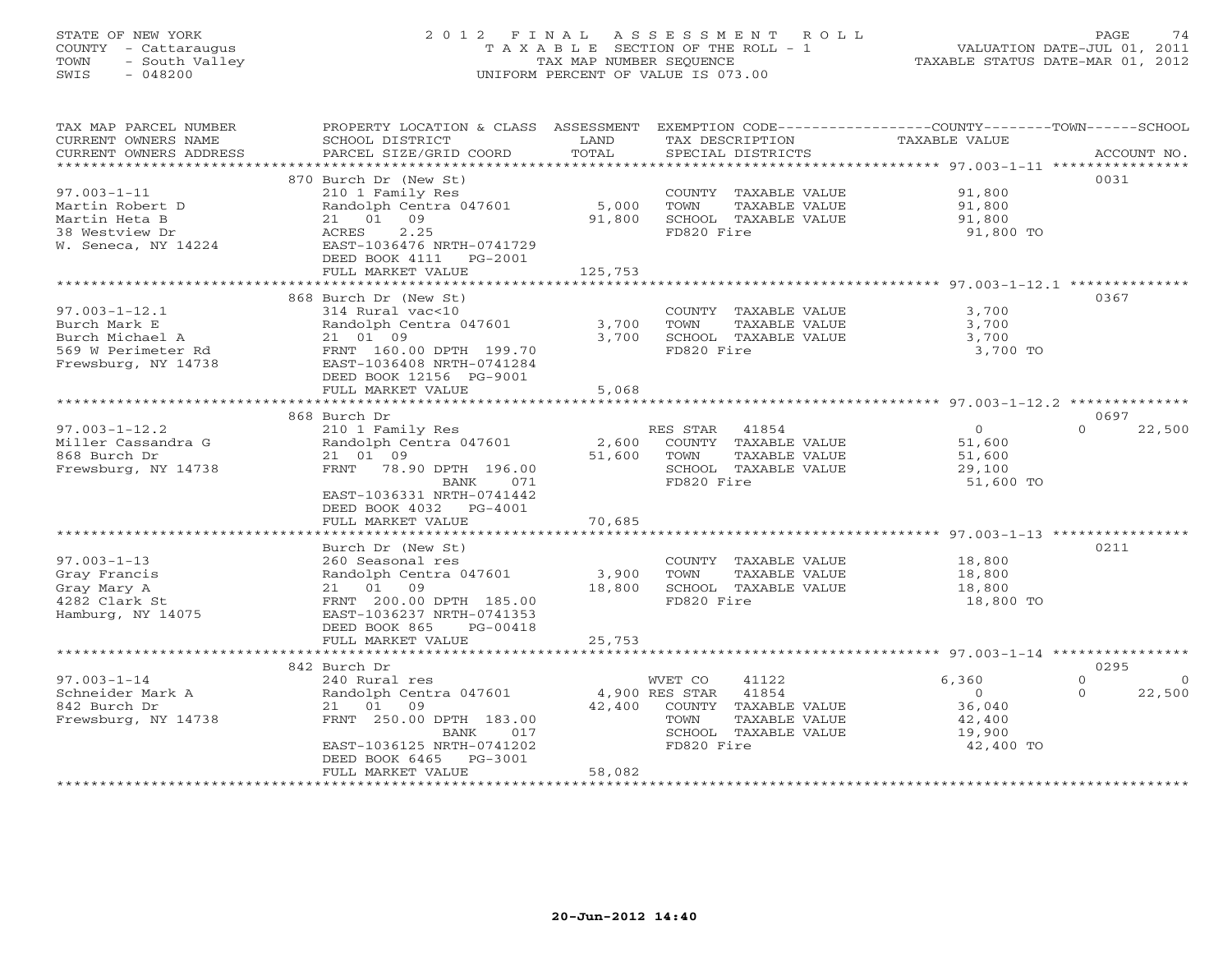# STATE OF NEW YORK 2 0 1 2 F I N A L A S S E S S M E N T R O L L PAGE 75 COUNTY - Cattaraugus T A X A B L E SECTION OF THE ROLL - 1 VALUATION DATE-JUL 01, 2011 TOWN - South Valley TAX MAP NUMBER SEQUENCE TAXABLE STATUS DATE-MAR 01, 2012 SWIS - 048200 UNIFORM PERCENT OF VALUE IS 073.00UNIFORM PERCENT OF VALUE IS 073.00

| 11900 Sawmill Run Rd<br>0033<br>$97.003 - 1 - 15$<br>$\circ$<br>$\Omega$<br>22,500<br>210 1 Family Res<br>RES STAR<br>41854<br>Randolph Centra 047601<br>4,000<br>COUNTY TAXABLE VALUE<br>42,400<br>Booth Terry<br>Booth Michelle<br>21 01 09<br>42,400<br>TOWN<br>TAXABLE VALUE<br>42,400<br>11900 Sawmill Run Rd<br>Ff 208.70<br>SCHOOL TAXABLE VALUE<br>19,900<br>Frewsburg, NY 14738<br>ACRES<br>1.00<br>FD820 Fire<br>42,400 TO<br>EAST-1036317 NRTH-0741108<br>DEED BOOK 740<br>PG-00751<br>FULL MARKET VALUE<br>58,082<br>Sawmill Run Rd<br>0387<br>$97.003 - 1 - 16.1$<br>312 Vac w/imprv<br>COUNTY TAXABLE VALUE<br>11,300<br>Bauer Jeffrey A<br>Randolph Centra 047601<br>11,100<br>TOWN<br>TAXABLE VALUE<br>11,300<br>2298 Donelson Rd<br>21 01 09<br>11,300<br>SCHOOL TAXABLE VALUE<br>11,300<br>9.87<br>FD820 Fire<br>Jamestown, NY 14701<br>ACRES<br>11,300 TO<br>EAST-1034645 NRTH-0742980<br>DEED BOOK 5996<br>PG-4001<br>15,479<br>FULL MARKET VALUE<br>0730<br>Sawmill Run Rd<br>$97.003 - 1 - 16.3$<br>314 Rural vac<10<br>5,500<br>COUNTY TAXABLE VALUE<br>Gorzynski Marc T<br>Randolph Centra 047601<br>5,500<br>TOWN<br>TAXABLE VALUE<br>5,500<br>Gorzynski Lucie<br>5,500<br>SCHOOL TAXABLE VALUE<br>21/1/9<br>5,500<br>FD820 Fire<br>134 Erie Rd<br>ACRES<br>2.85<br>5,500 TO<br>Russell, PA 16345<br>EAST-1034834 NRTH-0742427<br>DEED BOOK 4018<br>PG-7001<br>FULL MARKET VALUE<br>7,534<br>0185<br>11978 Sawmill Run Rd<br>$97.003 - 1 - 17$<br>270 Mfg housing<br>COUNTY TAXABLE VALUE<br>32,100<br>Randolph Centra 047601<br>Ciszak Paula<br>6,000<br>TOWN<br>TAXABLE VALUE<br>32,100<br>21 01 09<br>32,100<br>12818 Vaughn St<br>32,100<br>SCHOOL TAXABLE VALUE<br>FD820 Fire<br>Springville, NY 14141<br>FRNT 208.17 DPTH 208.17<br>32,100 TO<br>EAST-1035117 NRTH-0741830<br>DEED BOOK 11617 PG-5001<br>43,973<br>FULL MARKET VALUE<br>0041<br>Sawmill Run Rd<br>$97.003 - 1 - 18.1$<br>322 Rural vac>10<br>14,600<br>COUNTY TAXABLE VALUE<br>Burch Mark E<br>Randolph Centra 047601<br>14,600<br>TOWN<br>TAXABLE VALUE<br>14,600<br>21 01 09<br>14,600<br>Burch Michael A<br>SCHOOL TAXABLE VALUE<br>14,600<br>569 W Perimeter Rd<br>ACRES 32.35<br>FD820 Fire<br>14,600 TO<br>EAST-1035948 NRTH-0742339<br>Frewsburg, NY 14738<br>DEED BOOK 12156 PG-9001<br>FULL MARKET VALUE<br>20,000 | TAX MAP PARCEL NUMBER<br>CURRENT OWNERS NAME<br>CURRENT OWNERS ADDRESS | PROPERTY LOCATION & CLASS ASSESSMENT<br>SCHOOL DISTRICT<br>PARCEL SIZE/GRID COORD | <b>T,AND</b><br>TOTAL | EXEMPTION CODE-----------------COUNTY-------TOWN------SCHOOL<br>TAX DESCRIPTION<br>SPECIAL DISTRICTS | <b>TAXABLE VALUE</b> | ACCOUNT NO. |
|----------------------------------------------------------------------------------------------------------------------------------------------------------------------------------------------------------------------------------------------------------------------------------------------------------------------------------------------------------------------------------------------------------------------------------------------------------------------------------------------------------------------------------------------------------------------------------------------------------------------------------------------------------------------------------------------------------------------------------------------------------------------------------------------------------------------------------------------------------------------------------------------------------------------------------------------------------------------------------------------------------------------------------------------------------------------------------------------------------------------------------------------------------------------------------------------------------------------------------------------------------------------------------------------------------------------------------------------------------------------------------------------------------------------------------------------------------------------------------------------------------------------------------------------------------------------------------------------------------------------------------------------------------------------------------------------------------------------------------------------------------------------------------------------------------------------------------------------------------------------------------------------------------------------------------------------------------------------------------------------------------------------------------------------------------------------------------------------------------------------------------------------------------------------------------------------------------------------------------------------------------------------------------------------------------------------------|------------------------------------------------------------------------|-----------------------------------------------------------------------------------|-----------------------|------------------------------------------------------------------------------------------------------|----------------------|-------------|
|                                                                                                                                                                                                                                                                                                                                                                                                                                                                                                                                                                                                                                                                                                                                                                                                                                                                                                                                                                                                                                                                                                                                                                                                                                                                                                                                                                                                                                                                                                                                                                                                                                                                                                                                                                                                                                                                                                                                                                                                                                                                                                                                                                                                                                                                                                                            |                                                                        |                                                                                   |                       |                                                                                                      |                      |             |
|                                                                                                                                                                                                                                                                                                                                                                                                                                                                                                                                                                                                                                                                                                                                                                                                                                                                                                                                                                                                                                                                                                                                                                                                                                                                                                                                                                                                                                                                                                                                                                                                                                                                                                                                                                                                                                                                                                                                                                                                                                                                                                                                                                                                                                                                                                                            |                                                                        |                                                                                   |                       |                                                                                                      |                      |             |
|                                                                                                                                                                                                                                                                                                                                                                                                                                                                                                                                                                                                                                                                                                                                                                                                                                                                                                                                                                                                                                                                                                                                                                                                                                                                                                                                                                                                                                                                                                                                                                                                                                                                                                                                                                                                                                                                                                                                                                                                                                                                                                                                                                                                                                                                                                                            |                                                                        |                                                                                   |                       |                                                                                                      |                      |             |
|                                                                                                                                                                                                                                                                                                                                                                                                                                                                                                                                                                                                                                                                                                                                                                                                                                                                                                                                                                                                                                                                                                                                                                                                                                                                                                                                                                                                                                                                                                                                                                                                                                                                                                                                                                                                                                                                                                                                                                                                                                                                                                                                                                                                                                                                                                                            |                                                                        |                                                                                   |                       |                                                                                                      |                      |             |
|                                                                                                                                                                                                                                                                                                                                                                                                                                                                                                                                                                                                                                                                                                                                                                                                                                                                                                                                                                                                                                                                                                                                                                                                                                                                                                                                                                                                                                                                                                                                                                                                                                                                                                                                                                                                                                                                                                                                                                                                                                                                                                                                                                                                                                                                                                                            |                                                                        |                                                                                   |                       |                                                                                                      |                      |             |
|                                                                                                                                                                                                                                                                                                                                                                                                                                                                                                                                                                                                                                                                                                                                                                                                                                                                                                                                                                                                                                                                                                                                                                                                                                                                                                                                                                                                                                                                                                                                                                                                                                                                                                                                                                                                                                                                                                                                                                                                                                                                                                                                                                                                                                                                                                                            |                                                                        |                                                                                   |                       |                                                                                                      |                      |             |
|                                                                                                                                                                                                                                                                                                                                                                                                                                                                                                                                                                                                                                                                                                                                                                                                                                                                                                                                                                                                                                                                                                                                                                                                                                                                                                                                                                                                                                                                                                                                                                                                                                                                                                                                                                                                                                                                                                                                                                                                                                                                                                                                                                                                                                                                                                                            |                                                                        |                                                                                   |                       |                                                                                                      |                      |             |
|                                                                                                                                                                                                                                                                                                                                                                                                                                                                                                                                                                                                                                                                                                                                                                                                                                                                                                                                                                                                                                                                                                                                                                                                                                                                                                                                                                                                                                                                                                                                                                                                                                                                                                                                                                                                                                                                                                                                                                                                                                                                                                                                                                                                                                                                                                                            |                                                                        |                                                                                   |                       |                                                                                                      |                      |             |
|                                                                                                                                                                                                                                                                                                                                                                                                                                                                                                                                                                                                                                                                                                                                                                                                                                                                                                                                                                                                                                                                                                                                                                                                                                                                                                                                                                                                                                                                                                                                                                                                                                                                                                                                                                                                                                                                                                                                                                                                                                                                                                                                                                                                                                                                                                                            |                                                                        |                                                                                   |                       |                                                                                                      |                      |             |
|                                                                                                                                                                                                                                                                                                                                                                                                                                                                                                                                                                                                                                                                                                                                                                                                                                                                                                                                                                                                                                                                                                                                                                                                                                                                                                                                                                                                                                                                                                                                                                                                                                                                                                                                                                                                                                                                                                                                                                                                                                                                                                                                                                                                                                                                                                                            |                                                                        |                                                                                   |                       |                                                                                                      |                      |             |
|                                                                                                                                                                                                                                                                                                                                                                                                                                                                                                                                                                                                                                                                                                                                                                                                                                                                                                                                                                                                                                                                                                                                                                                                                                                                                                                                                                                                                                                                                                                                                                                                                                                                                                                                                                                                                                                                                                                                                                                                                                                                                                                                                                                                                                                                                                                            |                                                                        |                                                                                   |                       |                                                                                                      |                      |             |
|                                                                                                                                                                                                                                                                                                                                                                                                                                                                                                                                                                                                                                                                                                                                                                                                                                                                                                                                                                                                                                                                                                                                                                                                                                                                                                                                                                                                                                                                                                                                                                                                                                                                                                                                                                                                                                                                                                                                                                                                                                                                                                                                                                                                                                                                                                                            |                                                                        |                                                                                   |                       |                                                                                                      |                      |             |
|                                                                                                                                                                                                                                                                                                                                                                                                                                                                                                                                                                                                                                                                                                                                                                                                                                                                                                                                                                                                                                                                                                                                                                                                                                                                                                                                                                                                                                                                                                                                                                                                                                                                                                                                                                                                                                                                                                                                                                                                                                                                                                                                                                                                                                                                                                                            |                                                                        |                                                                                   |                       |                                                                                                      |                      |             |
|                                                                                                                                                                                                                                                                                                                                                                                                                                                                                                                                                                                                                                                                                                                                                                                                                                                                                                                                                                                                                                                                                                                                                                                                                                                                                                                                                                                                                                                                                                                                                                                                                                                                                                                                                                                                                                                                                                                                                                                                                                                                                                                                                                                                                                                                                                                            |                                                                        |                                                                                   |                       |                                                                                                      |                      |             |
|                                                                                                                                                                                                                                                                                                                                                                                                                                                                                                                                                                                                                                                                                                                                                                                                                                                                                                                                                                                                                                                                                                                                                                                                                                                                                                                                                                                                                                                                                                                                                                                                                                                                                                                                                                                                                                                                                                                                                                                                                                                                                                                                                                                                                                                                                                                            |                                                                        |                                                                                   |                       |                                                                                                      |                      |             |
|                                                                                                                                                                                                                                                                                                                                                                                                                                                                                                                                                                                                                                                                                                                                                                                                                                                                                                                                                                                                                                                                                                                                                                                                                                                                                                                                                                                                                                                                                                                                                                                                                                                                                                                                                                                                                                                                                                                                                                                                                                                                                                                                                                                                                                                                                                                            |                                                                        |                                                                                   |                       |                                                                                                      |                      |             |
|                                                                                                                                                                                                                                                                                                                                                                                                                                                                                                                                                                                                                                                                                                                                                                                                                                                                                                                                                                                                                                                                                                                                                                                                                                                                                                                                                                                                                                                                                                                                                                                                                                                                                                                                                                                                                                                                                                                                                                                                                                                                                                                                                                                                                                                                                                                            |                                                                        |                                                                                   |                       |                                                                                                      |                      |             |
|                                                                                                                                                                                                                                                                                                                                                                                                                                                                                                                                                                                                                                                                                                                                                                                                                                                                                                                                                                                                                                                                                                                                                                                                                                                                                                                                                                                                                                                                                                                                                                                                                                                                                                                                                                                                                                                                                                                                                                                                                                                                                                                                                                                                                                                                                                                            |                                                                        |                                                                                   |                       |                                                                                                      |                      |             |
|                                                                                                                                                                                                                                                                                                                                                                                                                                                                                                                                                                                                                                                                                                                                                                                                                                                                                                                                                                                                                                                                                                                                                                                                                                                                                                                                                                                                                                                                                                                                                                                                                                                                                                                                                                                                                                                                                                                                                                                                                                                                                                                                                                                                                                                                                                                            |                                                                        |                                                                                   |                       |                                                                                                      |                      |             |
|                                                                                                                                                                                                                                                                                                                                                                                                                                                                                                                                                                                                                                                                                                                                                                                                                                                                                                                                                                                                                                                                                                                                                                                                                                                                                                                                                                                                                                                                                                                                                                                                                                                                                                                                                                                                                                                                                                                                                                                                                                                                                                                                                                                                                                                                                                                            |                                                                        |                                                                                   |                       |                                                                                                      |                      |             |
|                                                                                                                                                                                                                                                                                                                                                                                                                                                                                                                                                                                                                                                                                                                                                                                                                                                                                                                                                                                                                                                                                                                                                                                                                                                                                                                                                                                                                                                                                                                                                                                                                                                                                                                                                                                                                                                                                                                                                                                                                                                                                                                                                                                                                                                                                                                            |                                                                        |                                                                                   |                       |                                                                                                      |                      |             |
|                                                                                                                                                                                                                                                                                                                                                                                                                                                                                                                                                                                                                                                                                                                                                                                                                                                                                                                                                                                                                                                                                                                                                                                                                                                                                                                                                                                                                                                                                                                                                                                                                                                                                                                                                                                                                                                                                                                                                                                                                                                                                                                                                                                                                                                                                                                            |                                                                        |                                                                                   |                       |                                                                                                      |                      |             |
|                                                                                                                                                                                                                                                                                                                                                                                                                                                                                                                                                                                                                                                                                                                                                                                                                                                                                                                                                                                                                                                                                                                                                                                                                                                                                                                                                                                                                                                                                                                                                                                                                                                                                                                                                                                                                                                                                                                                                                                                                                                                                                                                                                                                                                                                                                                            |                                                                        |                                                                                   |                       |                                                                                                      |                      |             |
|                                                                                                                                                                                                                                                                                                                                                                                                                                                                                                                                                                                                                                                                                                                                                                                                                                                                                                                                                                                                                                                                                                                                                                                                                                                                                                                                                                                                                                                                                                                                                                                                                                                                                                                                                                                                                                                                                                                                                                                                                                                                                                                                                                                                                                                                                                                            |                                                                        |                                                                                   |                       |                                                                                                      |                      |             |
|                                                                                                                                                                                                                                                                                                                                                                                                                                                                                                                                                                                                                                                                                                                                                                                                                                                                                                                                                                                                                                                                                                                                                                                                                                                                                                                                                                                                                                                                                                                                                                                                                                                                                                                                                                                                                                                                                                                                                                                                                                                                                                                                                                                                                                                                                                                            |                                                                        |                                                                                   |                       |                                                                                                      |                      |             |
|                                                                                                                                                                                                                                                                                                                                                                                                                                                                                                                                                                                                                                                                                                                                                                                                                                                                                                                                                                                                                                                                                                                                                                                                                                                                                                                                                                                                                                                                                                                                                                                                                                                                                                                                                                                                                                                                                                                                                                                                                                                                                                                                                                                                                                                                                                                            |                                                                        |                                                                                   |                       |                                                                                                      |                      |             |
|                                                                                                                                                                                                                                                                                                                                                                                                                                                                                                                                                                                                                                                                                                                                                                                                                                                                                                                                                                                                                                                                                                                                                                                                                                                                                                                                                                                                                                                                                                                                                                                                                                                                                                                                                                                                                                                                                                                                                                                                                                                                                                                                                                                                                                                                                                                            |                                                                        |                                                                                   |                       |                                                                                                      |                      |             |
|                                                                                                                                                                                                                                                                                                                                                                                                                                                                                                                                                                                                                                                                                                                                                                                                                                                                                                                                                                                                                                                                                                                                                                                                                                                                                                                                                                                                                                                                                                                                                                                                                                                                                                                                                                                                                                                                                                                                                                                                                                                                                                                                                                                                                                                                                                                            |                                                                        |                                                                                   |                       |                                                                                                      |                      |             |
|                                                                                                                                                                                                                                                                                                                                                                                                                                                                                                                                                                                                                                                                                                                                                                                                                                                                                                                                                                                                                                                                                                                                                                                                                                                                                                                                                                                                                                                                                                                                                                                                                                                                                                                                                                                                                                                                                                                                                                                                                                                                                                                                                                                                                                                                                                                            |                                                                        |                                                                                   |                       |                                                                                                      |                      |             |
|                                                                                                                                                                                                                                                                                                                                                                                                                                                                                                                                                                                                                                                                                                                                                                                                                                                                                                                                                                                                                                                                                                                                                                                                                                                                                                                                                                                                                                                                                                                                                                                                                                                                                                                                                                                                                                                                                                                                                                                                                                                                                                                                                                                                                                                                                                                            |                                                                        |                                                                                   |                       |                                                                                                      |                      |             |
|                                                                                                                                                                                                                                                                                                                                                                                                                                                                                                                                                                                                                                                                                                                                                                                                                                                                                                                                                                                                                                                                                                                                                                                                                                                                                                                                                                                                                                                                                                                                                                                                                                                                                                                                                                                                                                                                                                                                                                                                                                                                                                                                                                                                                                                                                                                            |                                                                        |                                                                                   |                       |                                                                                                      |                      |             |
|                                                                                                                                                                                                                                                                                                                                                                                                                                                                                                                                                                                                                                                                                                                                                                                                                                                                                                                                                                                                                                                                                                                                                                                                                                                                                                                                                                                                                                                                                                                                                                                                                                                                                                                                                                                                                                                                                                                                                                                                                                                                                                                                                                                                                                                                                                                            |                                                                        |                                                                                   |                       |                                                                                                      |                      |             |
|                                                                                                                                                                                                                                                                                                                                                                                                                                                                                                                                                                                                                                                                                                                                                                                                                                                                                                                                                                                                                                                                                                                                                                                                                                                                                                                                                                                                                                                                                                                                                                                                                                                                                                                                                                                                                                                                                                                                                                                                                                                                                                                                                                                                                                                                                                                            |                                                                        |                                                                                   |                       |                                                                                                      |                      |             |
|                                                                                                                                                                                                                                                                                                                                                                                                                                                                                                                                                                                                                                                                                                                                                                                                                                                                                                                                                                                                                                                                                                                                                                                                                                                                                                                                                                                                                                                                                                                                                                                                                                                                                                                                                                                                                                                                                                                                                                                                                                                                                                                                                                                                                                                                                                                            |                                                                        |                                                                                   |                       |                                                                                                      |                      |             |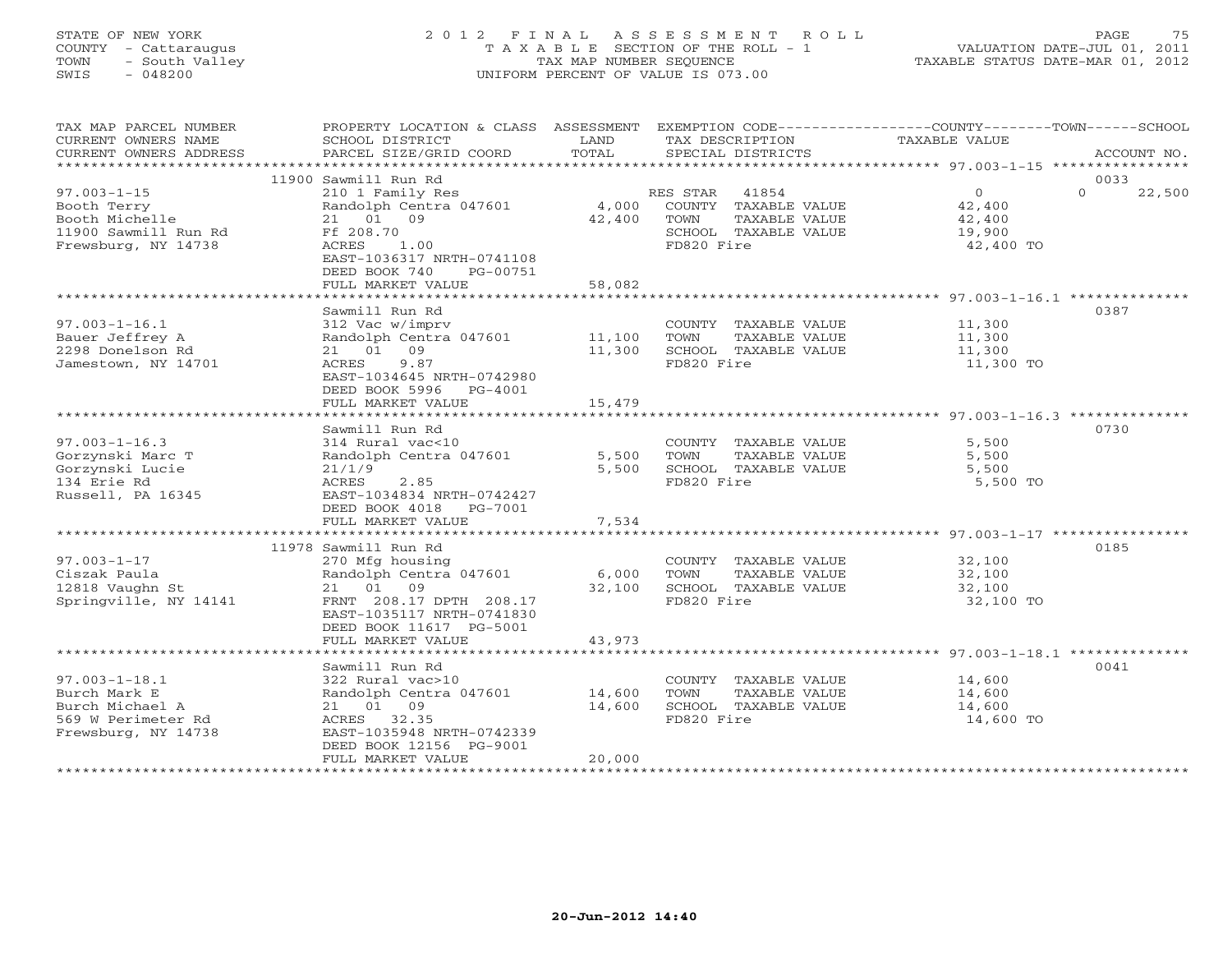# STATE OF NEW YORK 2 0 1 2 F I N A L A S S E S S M E N T R O L L PAGE 76 COUNTY - Cattaraugus T A X A B L E SECTION OF THE ROLL - 1 VALUATION DATE-JUL 01, 2011 TOWN - South Valley TAX MAP NUMBER SEQUENCE TAXABLE STATUS DATE-MAR 01, 2012<br>SWIS - 048200 - TAXABLE STATUS DATE-MAR 01, 2012 SWIS - 048200 UNIFORM PERCENT OF VALUE IS 073.00

| TAX MAP PARCEL NUMBER                     | PROPERTY LOCATION & CLASS ASSESSMENT                                  |             | EXEMPTION CODE----------------COUNTY-------TOWN------SCHOOL |                          |                          |
|-------------------------------------------|-----------------------------------------------------------------------|-------------|-------------------------------------------------------------|--------------------------|--------------------------|
| CURRENT OWNERS NAME                       | SCHOOL DISTRICT                                                       | LAND        | TAX DESCRIPTION                                             | TAXABLE VALUE            |                          |
| CURRENT OWNERS ADDRESS                    | PARCEL SIZE/GRID COORD                                                | TOTAL       | SPECIAL DISTRICTS                                           |                          | ACCOUNT NO.              |
| *********************                     |                                                                       |             |                                                             |                          |                          |
|                                           | Burch Dr (New St)                                                     |             |                                                             |                          | 0487                     |
| $97.003 - 1 - 18.2$                       | 260 Seasonal res                                                      |             | COUNTY TAXABLE VALUE                                        | 44,100                   |                          |
| Siller Kenneth F                          | Randolph Centra 047601                                                | 4,100       | TOWN<br>TAXABLE VALUE                                       | 44,100                   |                          |
| 10535 Keller Rd                           | 21 01<br>09                                                           | 44,100      | SCHOOL TAXABLE VALUE                                        | 44,100                   |                          |
| Clarence, NY 14031                        | FRNT 208.00 DPTH 183.90                                               |             | FD820 Fire                                                  | 44,100 TO                |                          |
|                                           | EAST-1036439 NRTH-0742174                                             |             |                                                             |                          |                          |
|                                           | DEED BOOK 12996 PG-2001                                               |             |                                                             |                          |                          |
|                                           | FULL MARKET VALUE                                                     | 60,411      |                                                             |                          |                          |
|                                           | 923 Burch Dr (New St)                                                 |             |                                                             |                          | 0483                     |
| $97.003 - 1 - 18.3$                       | 210 1 Family Res                                                      |             | SR STAR<br>41834                                            | $\Omega$                 | $\cap$<br>46,650         |
| Jackson Arthur L                          |                                                                       |             |                                                             |                          |                          |
| Jackson Jackie L                          | Randolph Centra 047601 4,700 COUNTY TAXABLE VALUE<br>21 01 09         | 56,000      | TOWN<br>TAXABLE VALUE                                       | 56,000<br>56,000         |                          |
| 923 Burch Dr                              | 1.83<br>ACRES                                                         |             | SCHOOL TAXABLE VALUE                                        | 9,350                    |                          |
| Frewsburg, NY 14738                       | EAST-1036180 NRTH-0742567                                             |             | FD820 Fire                                                  | 56,000 TO                |                          |
|                                           | DEED BOOK 1013 PG-826                                                 |             |                                                             |                          |                          |
|                                           | FULL MARKET VALUE                                                     | 76,712      |                                                             |                          |                          |
|                                           |                                                                       |             |                                                             |                          |                          |
|                                           | 11994 Sawmill Run Rd                                                  |             |                                                             |                          | 0524                     |
| $97.003 - 1 - 18.4$                       | 240 Rural res                                                         |             | CVET CO<br>41132                                            | $\frac{15}{10}$ , 000    | $\Omega$<br>$\Omega$     |
| Nagy David G                              | Randolph Centra 047601 7,100 AGED C/T/S 41810                         |             |                                                             | 10,550                   | 10,550<br>10,550         |
| Nagy Virginia A                           | 21 01 09                                                              |             | 100,700 SR ST MH 41844                                      | $\overline{0}$           | 21,100<br>$\overline{0}$ |
| 11994 Sawmill Run Rd                      | 2.34<br>ACRES                                                         |             | 41854<br>RES STAR                                           | $\overline{0}$           | $\Omega$<br>22,500       |
| Frewsburg, NY 14738                       | EAST-1035067 NRTH-0742015                                             |             | COUNTY TAXABLE VALUE                                        | 75,150                   |                          |
|                                           | DEED BOOK 898<br>PG-00286                                             |             | TOWN<br>TAXABLE VALUE                                       | 90,150                   |                          |
|                                           | FULL MARKET VALUE                                                     |             | 137,945 SCHOOL TAXABLE VALUE                                | 46,550                   |                          |
|                                           |                                                                       |             | FD820 Fire                                                  | 100,700 TO               |                          |
|                                           |                                                                       |             |                                                             |                          |                          |
|                                           | Burch Dr (New St)                                                     |             |                                                             |                          | 0493                     |
| $97.003 - 1 - 18.5$                       | 314 Rural vac<10                                                      |             | COUNTY TAXABLE VALUE                                        | 4,800                    |                          |
| Siller Kenneth                            | Randolph Centra 047601 4,800                                          |             | TOWN<br>TAXABLE VALUE                                       | 4,800                    |                          |
| 10535 Keller Rd                           | 21 01 09                                                              | 4,800       | SCHOOL TAXABLE VALUE                                        | 4,800                    |                          |
| Clarence, NY 14031                        | 2.00<br>ACRES                                                         |             | FD820 Fire                                                  | 4,800 TO                 |                          |
|                                           | EAST-1036451 NRTH-0742464                                             |             |                                                             |                          |                          |
|                                           | DEED BOOK 12996 PG-2001                                               |             |                                                             |                          |                          |
|                                           | FULL MARKET VALUE                                                     | 6,575       |                                                             |                          |                          |
|                                           |                                                                       |             |                                                             |                          |                          |
|                                           | 11948 Sawmill Run Rd                                                  |             |                                                             |                          | 0556                     |
| $97.003 - 1 - 18.6$                       | 210 1 Family Res<br>Randolph Centra 047601 4,700 COUNTY TAXABLE VALUE |             | RES STAR<br>41854                                           | $\overline{0}$<br>51,700 | 22,500<br>$\Omega$       |
| Koningisor Todd M                         |                                                                       |             |                                                             |                          |                          |
| Koningisor Gary H<br>11948 Sawmill Run Rd | 21 01 09<br>ACRES 1.85 BANK<br>017                                    | 51,700 TOWN | TAXABLE VALUE<br>SCHOOL TAXABLE VALUE                       | 51,700<br>29,200         |                          |
| Frewsburg, NY 14738                       | EAST-1035605 NRTH-0741531                                             |             | FD820 Fire                                                  | 51,700 TO                |                          |
|                                           | DEED BOOK 10305 PG-4001                                               |             |                                                             |                          |                          |
|                                           | FULL MARKET VALUE                                                     | 70,822      |                                                             |                          |                          |
|                                           |                                                                       |             |                                                             |                          |                          |
|                                           |                                                                       |             |                                                             |                          |                          |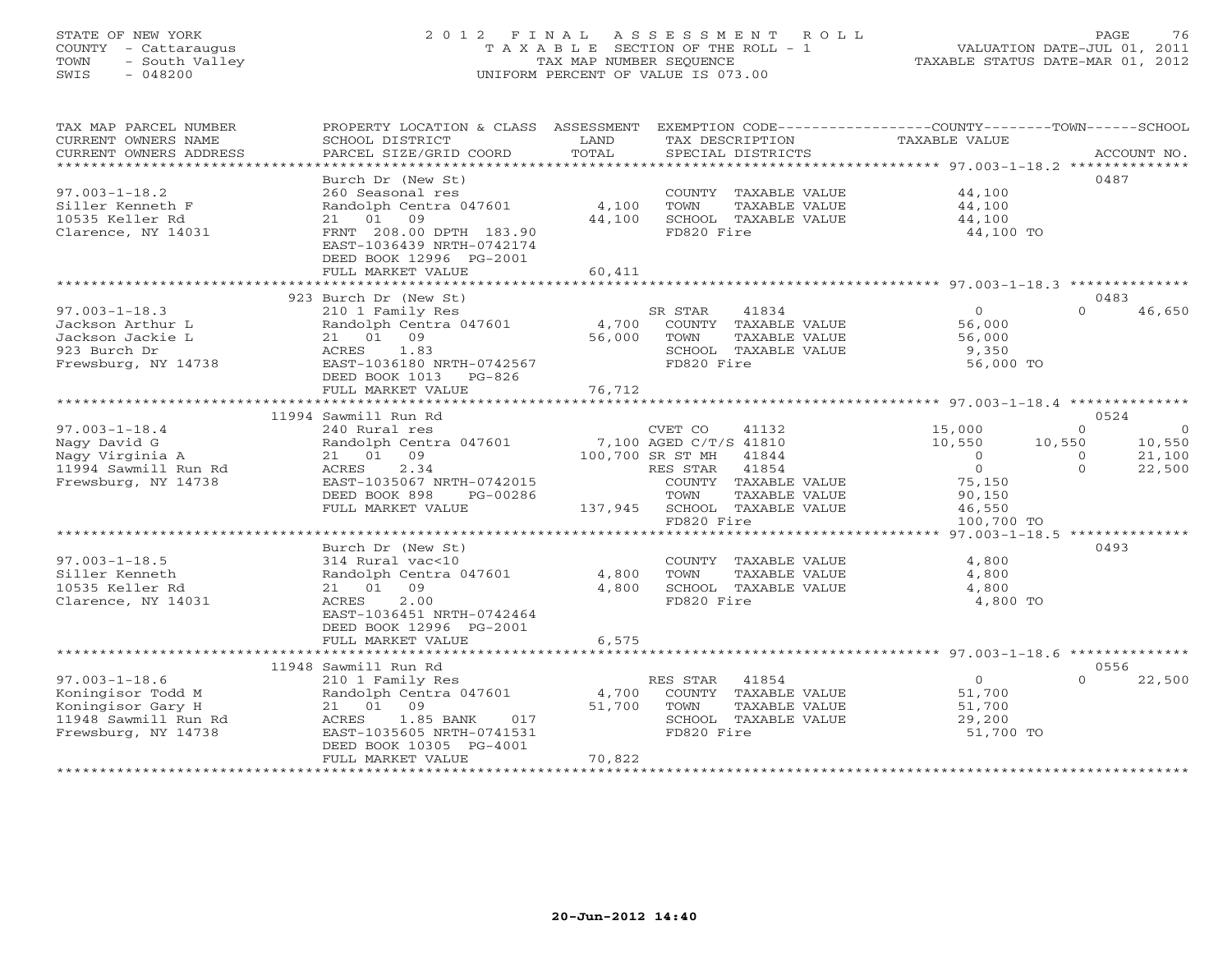# STATE OF NEW YORK 2 0 1 2 F I N A L A S S E S S M E N T R O L L PAGE 77 COUNTY - Cattaraugus T A X A B L E SECTION OF THE ROLL - 1 VALUATION DATE-JUL 01, 2011 TOWN - South Valley TAX MAP NUMBER SEQUENCE TAXABLE STATUS DATE-MAR 01, 2012 SWIS - 048200 UNIFORM PERCENT OF VALUE IS 073.00UNIFORM PERCENT OF VALUE IS 073.00

| TAX MAP PARCEL NUMBER<br>CURRENT OWNERS NAME<br>CURRENT OWNERS ADDRESS<br>***********************    | PROPERTY LOCATION & CLASS ASSESSMENT EXEMPTION CODE---------------COUNTY-------TOWN-----SCHOOL<br>SCHOOL DISTRICT<br>PARCEL SIZE/GRID COORD                      | LAND<br>TOTAL             | TAX DESCRIPTION<br>SPECIAL DISTRICTS                                                                  | TAXABLE VALUE                                             | ACCOUNT NO.        |
|------------------------------------------------------------------------------------------------------|------------------------------------------------------------------------------------------------------------------------------------------------------------------|---------------------------|-------------------------------------------------------------------------------------------------------|-----------------------------------------------------------|--------------------|
| $97.003 - 1 - 18.7$<br>Burch Daryl<br>609 Valleybrook Rd<br>Savannah, GA 31419                       | Sawmill Run Rd<br>314 Rural vac<10<br>Randolph Centra 047601<br>21 01 09<br>ACRES 1.10<br>EAST-1035890 NRTH-0741371<br>DEED BOOK 1003 PG-38<br>FULL MARKET VALUE | 4,100<br>4,100<br>5,616   | COUNTY TAXABLE VALUE<br>TOWN<br>TAXABLE VALUE<br>SCHOOL TAXABLE VALUE<br>FD820 Fire                   | 4,100<br>4,100<br>4,100<br>4,100 TO                       | 0557               |
|                                                                                                      | 879 Robert St                                                                                                                                                    |                           |                                                                                                       |                                                           | 0558               |
| $97.003 - 1 - 18.8$<br>Booth Trisha L<br>Booth Michelle E<br>879 Burch Ext Dr<br>Frewsburg, NY 14738 | 270 Mfg housing<br>Randolph Centra 047601<br>21 01 09<br>1.00<br>ACRES<br>EAST-1036545 NRTH-0741544<br>DEED BOOK 17031 PG-4002<br>FULL MARKET VALUE              | 4,000<br>37,800<br>51,781 | RES STAR 41854<br>COUNTY TAXABLE VALUE<br>TOWN<br>TAXABLE VALUE<br>SCHOOL TAXABLE VALUE<br>FD820 Fire | $\overline{O}$<br>37,800<br>37,800<br>15,300<br>37,800 TO | $\Omega$<br>22,500 |
|                                                                                                      |                                                                                                                                                                  |                           |                                                                                                       |                                                           |                    |
| $97.003 - 1 - 18.9$<br>Ricketson Russell P<br>13425 Williston Rd<br>East Aurora, NY 14052            | Robert St<br>270 Mfg housing<br>Randolph Centra 047601<br>21 01 09<br>1.00<br>ACRES<br>EAST-1036685 NRTH-0741526<br>DEED BOOK 1029<br>PG-560                     | 4,000<br>22,000           | COUNTY TAXABLE VALUE<br>TOWN<br>TAXABLE VALUE<br>SCHOOL TAXABLE VALUE<br>FD820 Fire                   | 22,000<br>22,000<br>22,000<br>22,000 TO                   | 0559               |
|                                                                                                      | FULL MARKET VALUE                                                                                                                                                | 30,137                    |                                                                                                       |                                                           |                    |
| $97.003 - 1 - 18.10$<br>Frioni Dennis C<br>Frioni Julia A<br>625 Steele St<br>Baden, PA 15005        | Robert St<br>314 Rural vac<10<br>Randolph Centra 047601<br>21 01 09<br>1.10<br>ACRES<br>EAST-1036823 NRTH-0741516<br>DEED BOOK 867<br>PG-00877                   | 4,100<br>4,100            | COUNTY TAXABLE VALUE<br>TOWN<br>TAXABLE VALUE<br>SCHOOL TAXABLE VALUE<br>FD820 Fire                   | 4,100<br>4,100<br>4,100<br>4,100 TO                       | 0586               |
|                                                                                                      | FULL MARKET VALUE                                                                                                                                                | 5,616                     |                                                                                                       |                                                           |                    |
|                                                                                                      | 890 Robert St                                                                                                                                                    |                           |                                                                                                       |                                                           | 0587               |
| $97.003 - 1 - 18.11$<br>Burch Michael A<br>890 Burch Dr<br>Frewsburg, NY 14738                       | 270 Mfg housing<br>Randolph Centra 047601<br>21 01 09<br>1.24<br>ACRES<br>EAST-1036713 NRTH-0741255<br>DEED BOOK 904<br>PG-01004<br>FULL MARKET VALUE            | 4,200<br>24,800<br>33,973 | RES STAR 41854<br>COUNTY TAXABLE VALUE<br>TOWN<br>TAXABLE VALUE<br>SCHOOL TAXABLE VALUE<br>FD820 Fire | $\circ$<br>24,800<br>24,800<br>2,300<br>24,800 TO         | $\cap$<br>22,500   |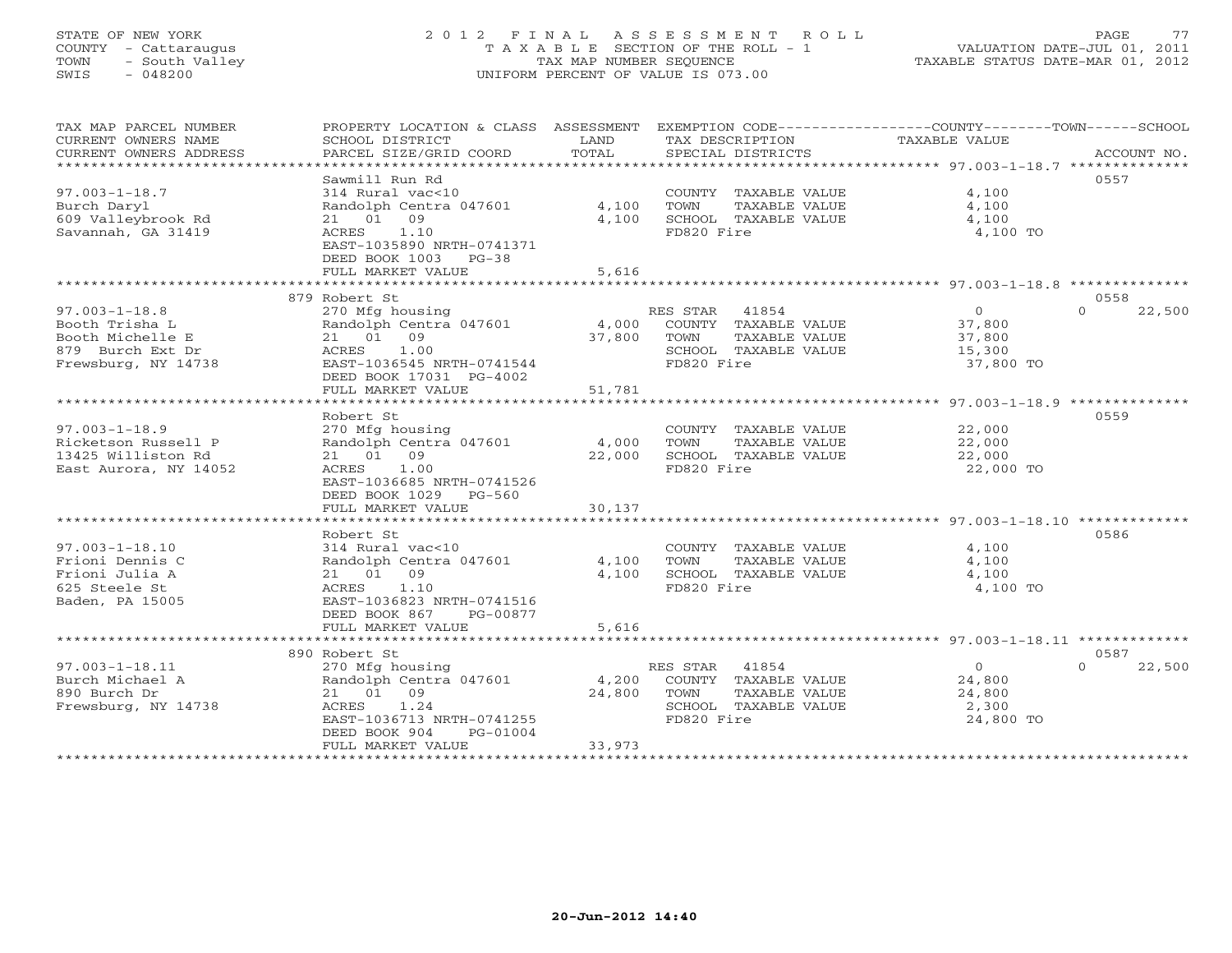# STATE OF NEW YORK 2 0 1 2 F I N A L A S S E S S M E N T R O L L PAGE 78 COUNTY - Cattaraugus T A X A B L E SECTION OF THE ROLL - 1 VALUATION DATE-JUL 01, 2011 TOWN - South Valley TAX MAP NUMBER SEQUENCE TAXABLE STATUS DATE-MAR 01, 2012 SWIS - 048200 UNIFORM PERCENT OF VALUE IS 073.00UNIFORM PERCENT OF VALUE IS 073.00

| TAX MAP PARCEL NUMBER<br>CURRENT OWNERS NAME<br>CURRENT OWNERS ADDRESS                               | PROPERTY LOCATION & CLASS ASSESSMENT<br>SCHOOL DISTRICT<br>PARCEL SIZE/GRID COORD                                                                                             | LAND<br>TOTAL              | TAX DESCRIPTION<br>SPECIAL DISTRICTS                                                                                       | EXEMPTION CODE-----------------COUNTY-------TOWN------SCHOOL<br>TAXABLE VALUE | ACCOUNT NO.                |
|------------------------------------------------------------------------------------------------------|-------------------------------------------------------------------------------------------------------------------------------------------------------------------------------|----------------------------|----------------------------------------------------------------------------------------------------------------------------|-------------------------------------------------------------------------------|----------------------------|
| $97.003 - 1 - 18.14$<br>Burch Michael A<br>890 Burch Dr<br>Frewsburg, NY 14738                       | Sawmill Run Rd<br>449 Other Storag<br>Randolph Centra 047601<br>21 01 09<br>2.90<br>ACRES<br>EAST-1036804 NRTH-0741008<br>DEED BOOK 00911 PG-00662<br>FULL MARKET VALUE       | 9,800<br>56,800<br>77,808  | COUNTY TAXABLE VALUE<br>TAXABLE VALUE<br>TOWN<br>SCHOOL TAXABLE VALUE<br>FD820 Fire                                        | 56,800<br>56,800<br>56,800<br>56,800 TO                                       | 0630                       |
|                                                                                                      | Sawmill Run Rd (Off)                                                                                                                                                          |                            |                                                                                                                            |                                                                               | 0672                       |
| $97.003 - 1 - 18.15$<br>Berry Ronald S<br>Berry Lisa<br>8844 Woodview Dr<br>Colden, NY 14003         | 910 Priv forest<br>Randolph Centra 047601<br>21 01 09<br>ACRES 78.00<br>EAST-1035751 NRTH-0743490<br>DEED BOOK 1015 PG-625<br>FULL MARKET VALUE                               | 54,600<br>56,600<br>77,534 | COUNTY TAXABLE VALUE<br>TOWN<br>TAXABLE VALUE<br>SCHOOL TAXABLE VALUE<br>FD820 Fire                                        | 56,600<br>56,600<br>56,600<br>56,600 TO                                       |                            |
|                                                                                                      | ***********************                                                                                                                                                       | ************               |                                                                                                                            |                                                                               |                            |
| $97.003 - 1 - 18.16$                                                                                 | 928 Janet Dr<br>210 1 Family Res                                                                                                                                              |                            | RES STAR<br>41854                                                                                                          | $\overline{O}$                                                                | 0694<br>$\Omega$<br>22,500 |
| Matter Richard W<br>Lamer Lorri A<br>928 Burch Dr<br>Frewsburg, NY 14738                             | Randolph Centra 047601<br>21 01 09<br>2.55<br>ACRES<br>EAST-1035875 NRTH-0742030<br>DEED BOOK 9132 PG-8001                                                                    | 4,300<br>49,000            | COUNTY TAXABLE VALUE<br>TOWN<br>TAXABLE VALUE<br>SCHOOL TAXABLE VALUE<br>FD820 Fire                                        | 49,000<br>49,000<br>26,500<br>49,000 TO                                       |                            |
|                                                                                                      | FULL MARKET VALUE                                                                                                                                                             | 67,123                     |                                                                                                                            |                                                                               |                            |
| $97.003 - 1 - 18.17$<br>Burch Mark E<br>Burch Michael A<br>569 W Perimeter Rd<br>Frewsburg, NY 14738 | 868 Janet Drive (Off) Burch<br>311 Res vac land<br>Randolph Centra 047601<br>21 01 09<br>FRNT 91.60 DPTH 133.20<br>EAST-1036035 NRTH-0741813<br>DEED BOOK 12156 PG-9001       | 200<br>200                 | COUNTY TAXABLE VALUE<br>TOWN<br>TAXABLE VALUE<br>SCHOOL TAXABLE VALUE<br>FD820 Fire                                        | 200<br>200<br>200<br>200 TO                                                   | 0695                       |
|                                                                                                      | FULL MARKET VALUE                                                                                                                                                             | 274                        |                                                                                                                            |                                                                               |                            |
| $97.003 - 1 - 18.19$<br>Teboe Bret<br>Teboe Lisa<br>2200 Willard Street Ext<br>Jamestown, NY 14701   | 11968 Sawmill Run Rd<br>270 Mfg housing<br>Randolph Centra 047601<br>21 01 09<br>ACRES<br>2.05<br>EAST-1035322 NRTH-0741752<br>DEED BOOK 1003<br>$PG-41$<br>FULL MARKET VALUE | 4,800<br>19,700<br>26,986  | COUNTY TAXABLE VALUE<br>TOWN<br>TAXABLE VALUE<br>SCHOOL TAXABLE VALUE<br>FD820 Fire<br>*********************************** | 19,700<br>19,700<br>19,700<br>19,700 TO                                       | 0724                       |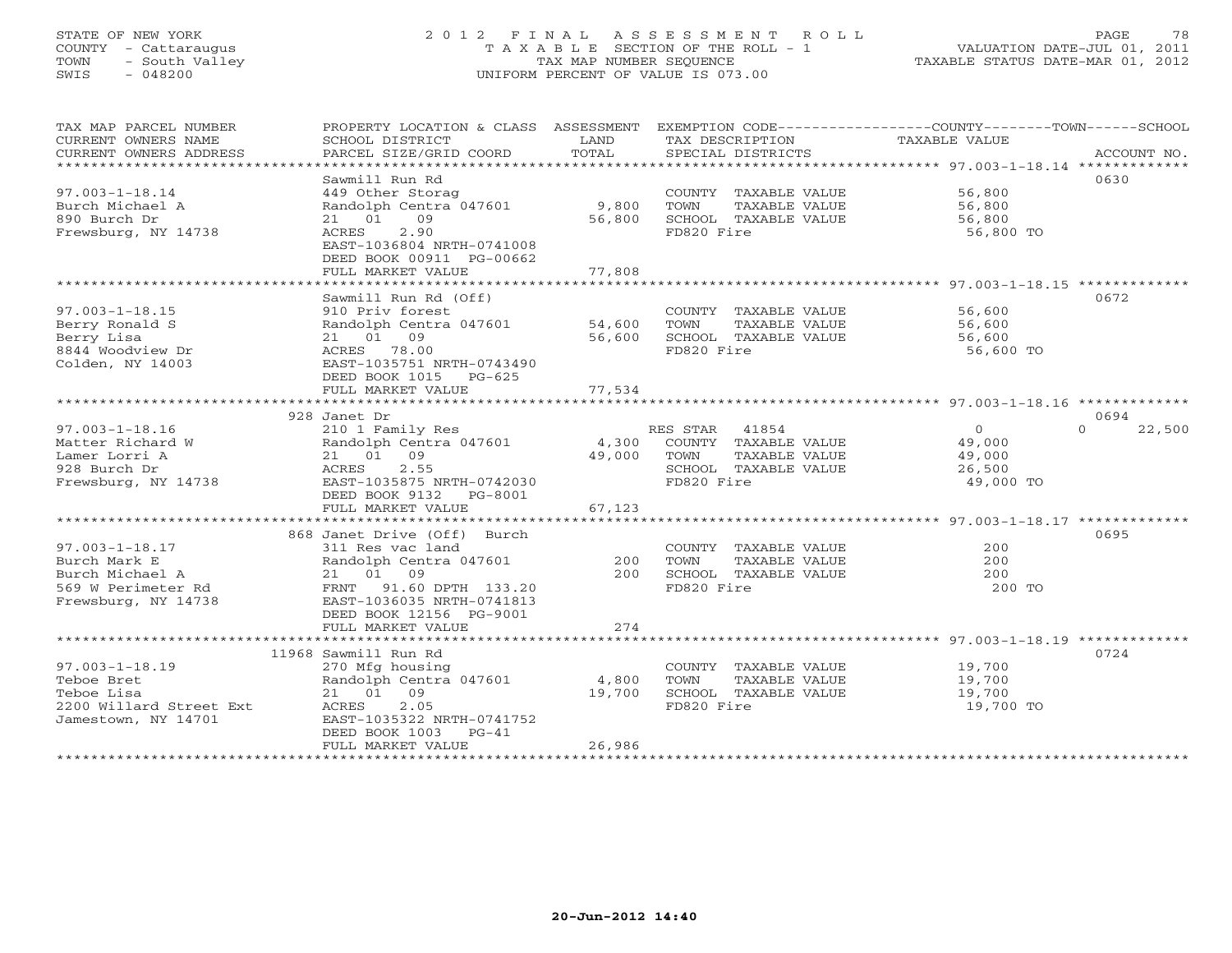# STATE OF NEW YORK 2 0 1 2 F I N A L A S S E S S M E N T R O L L PAGE 79 COUNTY - Cattaraugus T A X A B L E SECTION OF THE ROLL - 1 VALUATION DATE-JUL 01, 2011 TOWN - South Valley TAX MAP NUMBER SEQUENCE TAXABLE STATUS DATE-MAR 01, 2012 SWIS - 048200 UNIFORM PERCENT OF VALUE IS 073.00UNIFORM PERCENT OF VALUE IS 073.00

| TAX MAP PARCEL NUMBER<br>CURRENT OWNERS NAME<br>CURRENT OWNERS ADDRESS<br>************************** | PROPERTY LOCATION & CLASS ASSESSMENT<br>SCHOOL DISTRICT<br>PARCEL SIZE/GRID COORD                                                                | LAND<br>TOTAL    | TAX DESCRIPTION<br>SPECIAL DISTRICTS                                                | EXEMPTION CODE-----------------COUNTY-------TOWN------SCHOOL<br>TAXABLE VALUE<br>ACCOUNT NO. |
|------------------------------------------------------------------------------------------------------|--------------------------------------------------------------------------------------------------------------------------------------------------|------------------|-------------------------------------------------------------------------------------|----------------------------------------------------------------------------------------------|
|                                                                                                      |                                                                                                                                                  |                  |                                                                                     |                                                                                              |
| $97.003 - 1 - 18.20$<br>Siller Kenneth F<br>10535 Keller Rd<br>Clarence, NY 14031                    | Off Burch Dr<br>314 Rural vac<10<br>Randolph Centra 047601<br>01<br>09<br>21<br>1.00<br>ACRES                                                    | 800<br>800       | COUNTY TAXABLE VALUE<br>TAXABLE VALUE<br>TOWN<br>SCHOOL TAXABLE VALUE<br>FD820 Fire | 0720<br>800<br>800<br>800<br>800 TO                                                          |
|                                                                                                      | EAST-1036628 NRTH-0741958<br>DEED BOOK 12694 PG-6001<br>FULL MARKET VALUE                                                                        | 1,096            |                                                                                     |                                                                                              |
|                                                                                                      |                                                                                                                                                  |                  |                                                                                     |                                                                                              |
|                                                                                                      | Sawmill Run Rd                                                                                                                                   |                  |                                                                                     | 0239                                                                                         |
| $97.003 - 1 - 20$<br>Kutis Albert S<br>Kutis Deanna L<br>3220 Raymond Rd<br>Sanborn, NY 14132        | 240 Rural res<br>Randolph Centra 047601<br>13/21 01 09<br>$L/p$ 882-878<br>ACRES 218.50<br>EAST-1038264 NRTH-0742282<br>DEED BOOK 00941 PG-00968 | 58,700<br>98,700 | COUNTY TAXABLE VALUE<br>TAXABLE VALUE<br>TOWN<br>SCHOOL TAXABLE VALUE<br>FD820 Fire | 98,700<br>98,700<br>98,700<br>98,700 TO                                                      |
|                                                                                                      | FULL MARKET VALUE                                                                                                                                | 135,205          |                                                                                     |                                                                                              |
|                                                                                                      | *************************                                                                                                                        | **********       |                                                                                     | ****************************** 97.003-1-21 ****************                                  |
| $97.003 - 1 - 21$                                                                                    | 11636 Sawmill Run Rd<br>240 Rural res                                                                                                            |                  |                                                                                     | 0027                                                                                         |
| Lamberson Edward J                                                                                   | Randolph Centra 047601                                                                                                                           | 26,500           | COUNTY TAXABLE VALUE<br>TAXABLE VALUE<br>TOWN                                       | 46,700<br>46,700                                                                             |
| 4349 Bear Hollow Rd                                                                                  | 13 01 09                                                                                                                                         | 46,700           | SCHOOL TAXABLE VALUE                                                                | 46,700                                                                                       |
| Great Valley, NY 14741                                                                               | ACRES 57.30                                                                                                                                      |                  | FD820 Fire                                                                          | 46,700 TO                                                                                    |
|                                                                                                      | EAST-1039932 NRTH-0742030                                                                                                                        |                  |                                                                                     |                                                                                              |
|                                                                                                      | DEED BOOK 798<br>PG-01088                                                                                                                        |                  |                                                                                     |                                                                                              |
|                                                                                                      | FULL MARKET VALUE                                                                                                                                | 63,973           |                                                                                     |                                                                                              |
|                                                                                                      | ***************************                                                                                                                      | **************   |                                                                                     | ******************************* 97.003-1-22 ****************                                 |
|                                                                                                      | Sawmill Run Rd                                                                                                                                   |                  |                                                                                     | 0215                                                                                         |
| $97.003 - 1 - 22$                                                                                    | 260 Seasonal res                                                                                                                                 |                  | COUNTY TAXABLE VALUE                                                                | 40,200                                                                                       |
| Lamberson Heather M                                                                                  | Randolph Centra 047601                                                                                                                           | 26,000           | TOWN<br>TAXABLE VALUE                                                               | 40,200                                                                                       |
| PO Box 335                                                                                           | 13 01<br>09                                                                                                                                      | 40,200           | SCHOOL TAXABLE VALUE                                                                | 40,200                                                                                       |
| Frewsburg, NY 14738                                                                                  | Life Use<br>ACRES 54.75<br>EAST-1040548 NRTH-0742202<br>DEED BOOK 1011<br>$PG-683$                                                               |                  | FD820 Fire                                                                          | 40,200 TO                                                                                    |
|                                                                                                      | FULL MARKET VALUE                                                                                                                                | 55,068           |                                                                                     | ******************************* 97.003-1-23.1 **************                                 |
|                                                                                                      | Sawmill Run Rd                                                                                                                                   |                  |                                                                                     | 0028                                                                                         |
| $97.003 - 1 - 23.1$                                                                                  | 210 1 Family Res                                                                                                                                 |                  | COUNTY TAXABLE VALUE                                                                | 58,600                                                                                       |
| Bacelli Margaret L                                                                                   | Randolph Centra 047601                                                                                                                           | 24,400           | TOWN<br>TAXABLE VALUE                                                               | 58,600                                                                                       |
| Bacelli Neno J                                                                                       | 13 01 09                                                                                                                                         | 58,600           | SCHOOL TAXABLE VALUE                                                                | 58,600                                                                                       |
| 11572 Sawmill Run Rd                                                                                 | Life Use - Margaret                                                                                                                              |                  | FD820 Fire                                                                          | 58,600 TO                                                                                    |
| Frewsburg, NY 14738                                                                                  | ACRES 47.83                                                                                                                                      |                  |                                                                                     |                                                                                              |
|                                                                                                      | EAST-1041136 NRTH-0742104                                                                                                                        |                  |                                                                                     |                                                                                              |
|                                                                                                      | DEED BOOK 00968 PG-00902                                                                                                                         |                  |                                                                                     |                                                                                              |
|                                                                                                      | FULL MARKET VALUE                                                                                                                                | 80,274           |                                                                                     |                                                                                              |
| ***********************                                                                              | **************************                                                                                                                       |                  |                                                                                     |                                                                                              |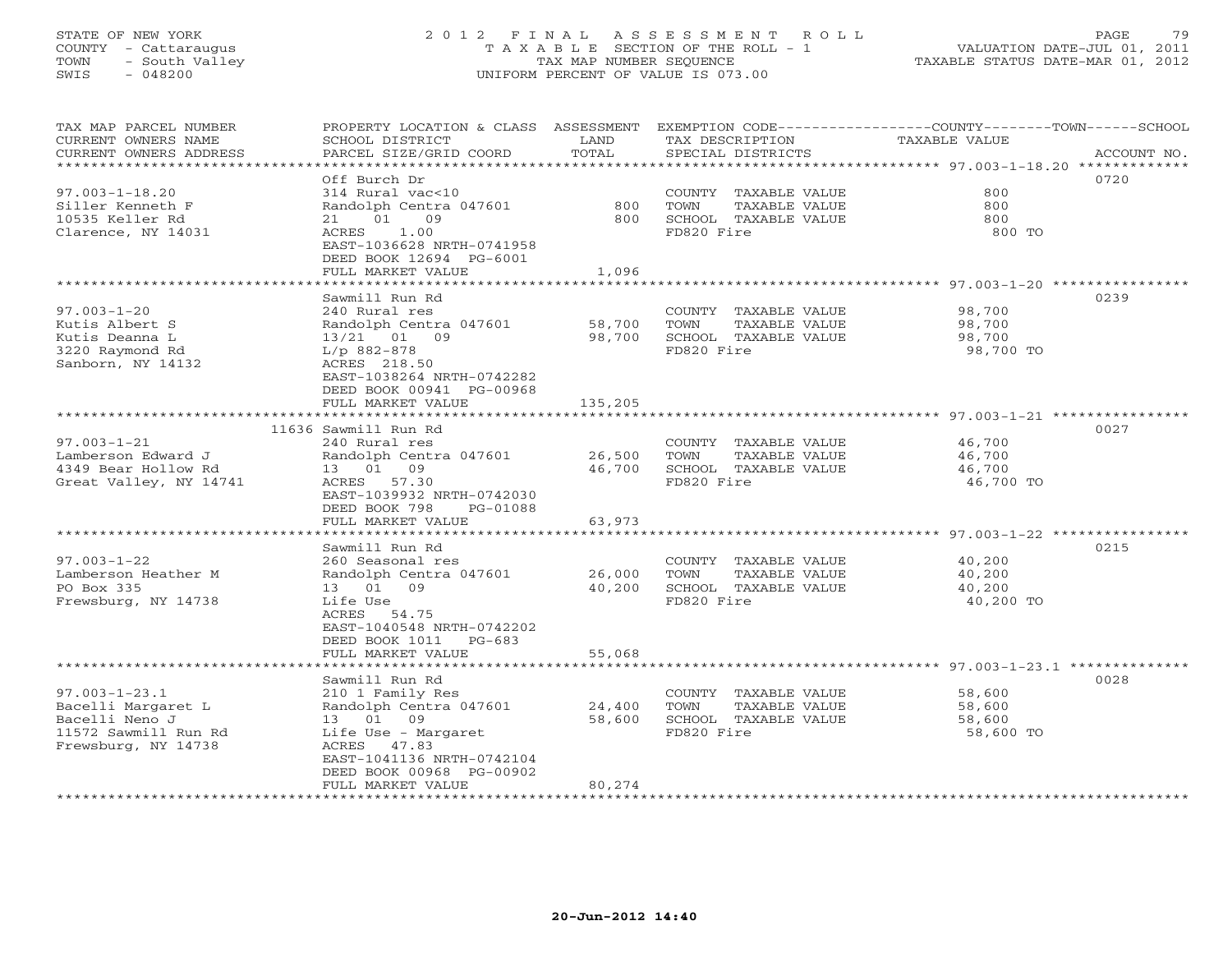# STATE OF NEW YORK 2 0 1 2 F I N A L A S S E S S M E N T R O L L PAGE 80 COUNTY - Cattaraugus T A X A B L E SECTION OF THE ROLL - 1 VALUATION DATE-JUL 01, 2011 TOWN - South Valley TAX MAP NUMBER SEQUENCE TAXABLE STATUS DATE-MAR 01, 2012 SWIS - 048200 UNIFORM PERCENT OF VALUE IS 073.00UNIFORM PERCENT OF VALUE IS 073.00

| TAX MAP PARCEL NUMBER                       | PROPERTY LOCATION & CLASS ASSESSMENT EXEMPTION CODE---------------COUNTY-------TOWN------SCHOOL |              |                             |                    |                    |
|---------------------------------------------|-------------------------------------------------------------------------------------------------|--------------|-----------------------------|--------------------|--------------------|
| CURRENT OWNERS NAME                         | SCHOOL DISTRICT                                                                                 | LAND         | TAX DESCRIPTION             | TAXABLE VALUE      |                    |
| CURRENT OWNERS ADDRESS                      | PARCEL SIZE/GRID COORD                                                                          | TOTAL        | SPECIAL DISTRICTS           |                    | ACCOUNT NO.        |
|                                             |                                                                                                 |              |                             |                    |                    |
|                                             | 11572 Sawmill Run Rd                                                                            |              |                             |                    | 0603               |
| $97.003 - 1 - 23.2$                         | 210 1 Family Res                                                                                |              | RES STAR 41854              | $\overline{0}$     | $\Omega$<br>22,500 |
| Bacelli Neno J<br>Randolph Cent<br>13 01 09 | Randolph Centra 047601                                                                          |              | 4,700 COUNTY TAXABLE VALUE  | 68,700<br>68.700   |                    |
| Bacelli Deborah                             |                                                                                                 | 68,700       | TOWN<br>TAXABLE VALUE       | 68,700             |                    |
|                                             |                                                                                                 |              | SCHOOL TAXABLE VALUE        | 46,200             |                    |
|                                             |                                                                                                 |              | FD820 Fire                  | 68,700 TO          |                    |
|                                             | DEED BOOK 00976 PG-00857<br>FULL MARKET VALUE                                                   | 94,110       |                             |                    |                    |
|                                             |                                                                                                 |              |                             |                    |                    |
|                                             | 11494 Sawmill Run Rd                                                                            |              |                             |                    | 0337               |
| $97.003 - 1 - 25$                           | 240 Rural res                                                                                   |              | COUNTY TAXABLE VALUE 87,400 |                    |                    |
|                                             |                                                                                                 |              | TOWN<br>TAXABLE VALUE       | 87,400             |                    |
|                                             |                                                                                                 |              | SCHOOL TAXABLE VALUE        | 87,400             |                    |
|                                             |                                                                                                 |              | FD820 Fire                  | 87,400 TO          |                    |
|                                             | EAST-1042273 NRTH-0740546                                                                       |              |                             |                    |                    |
|                                             | DEED BOOK 17056 PG-6001                                                                         |              |                             |                    |                    |
|                                             | FULL MARKET VALUE                                                                               | 119,726      |                             |                    |                    |
|                                             |                                                                                                 |              |                             |                    |                    |
|                                             | 569 W Perimeter Rd                                                                              |              |                             |                    | 0206               |
| $97.003 - 1 - 27$                           | 582 Camping park                                                                                |              | RES STAR 41854              | $\overline{0}$     | $\Omega$<br>22,500 |
| Burch Mark E                                |                                                                                                 |              |                             | 186,700            |                    |
| Burch Kathy A                               | 12  01  09                                                                                      | 186,700 TOWN | TAXABLE VALUE               |                    |                    |
| 569 West Perimeter Rd                       | ACRES 78.69                                                                                     |              | SCHOOL TAXABLE VALUE        | 186,700<br>164,200 |                    |
| Frewsburg, NY 14738                         | EAST-1039553 NRTH-0736979                                                                       |              | FD820 Fire                  | 186,700 TO         |                    |
|                                             | DEED BOOK 00992 PG-01138                                                                        |              |                             |                    |                    |
|                                             | FULL MARKET VALUE                                                                               | 255,753      |                             |                    |                    |
|                                             |                                                                                                 |              |                             |                    |                    |
|                                             | Sawmill Run Rd                                                                                  |              |                             |                    | 0117               |
| $97.003 - 1 - 28$                           | 910 Priv forest                                                                                 |              | COUNTY TAXABLE VALUE        | 75,300             |                    |
| Crusoe Karen                                | Randolph Centra 047601 75,300                                                                   |              | TAXABLE VALUE<br>TOWN       | 75,300             |                    |
| 3389 Poplar Hill Rd                         | 20 01 09                                                                                        | 75,300       | SCHOOL TAXABLE VALUE        | 75,300             |                    |
| Livonia, NY 14487                           | ACRES 117.50                                                                                    |              | FD820 Fire                  | 75,300 TO          |                    |
|                                             | EAST-1037538 NRTH-0737621                                                                       |              |                             |                    |                    |
|                                             | DEED BOOK 1030 PG-607                                                                           |              |                             |                    |                    |
|                                             | FULL MARKET VALUE                                                                               | 103,151      |                             |                    |                    |
|                                             |                                                                                                 |              |                             |                    | 0237               |
| $97.003 - 1 - 29$                           | Gurnsey Hollow Rd (Off)<br>910 Priv forest                                                      |              | COUNTY TAXABLE VALUE        | 29,900             |                    |
| King Timberlands, LLC                       | Randolph Centra 047601 29,900                                                                   |              | TOWN<br>TAXABLE VALUE       | 29,900             |                    |
| 1885 Lyndon Blyd                            | 20 01 09                                                                                        | 29,900       | SCHOOL TAXABLE VALUE        | 29,900             |                    |
| Falconer, NY 14733                          | ACRES 48.49                                                                                     |              | FD820 Fire                  | 29,900 TO          |                    |
|                                             | EAST-1035646 NRTH-0737065                                                                       |              |                             |                    |                    |
|                                             | DEED BOOK 1026<br>PG-108                                                                        |              |                             |                    |                    |
|                                             | FULL MARKET VALUE                                                                               | 40,959       |                             |                    |                    |
|                                             |                                                                                                 |              |                             |                    |                    |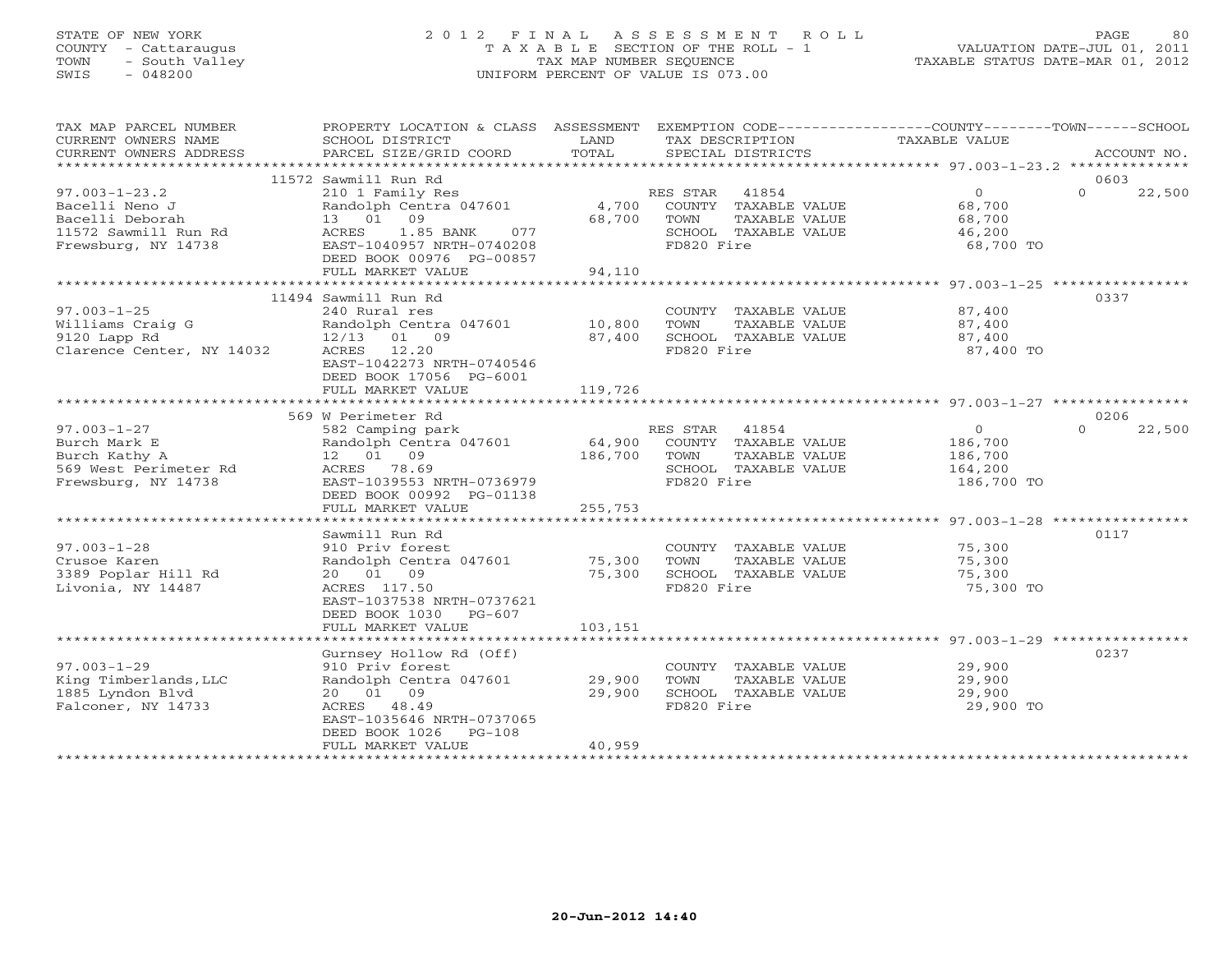# STATE OF NEW YORK 2 0 1 2 F I N A L A S S E S S M E N T R O L L PAGE 81 COUNTY - Cattaraugus T A X A B L E SECTION OF THE ROLL - 1 VALUATION DATE-JUL 01, 2011 TOWN - South Valley TAX MAP NUMBER SEQUENCE TAXABLE STATUS DATE-MAR 01, 2012 SWIS - 048200 UNIFORM PERCENT OF VALUE IS 073.00UNIFORM PERCENT OF VALUE IS 073.00

| TAX MAP PARCEL NUMBER<br>CURRENT OWNERS NAME<br>CURRENT OWNERS ADDRESS | SCHOOL DISTRICT<br>PARCEL SIZE/GRID COORD    | LAND<br>TOTAL                   | TAX DESCRIPTION<br>SPECIAL DISTRICTS | PROPERTY LOCATION & CLASS ASSESSMENT EXEMPTION CODE----------------COUNTY-------TOWN------SCHOOL<br>TAXABLE VALUE<br>ACCOUNT NO. |
|------------------------------------------------------------------------|----------------------------------------------|---------------------------------|--------------------------------------|----------------------------------------------------------------------------------------------------------------------------------|
| ***********************                                                |                                              |                                 |                                      |                                                                                                                                  |
|                                                                        | Sawmill Run Rd                               |                                 |                                      | 0119                                                                                                                             |
| $97.003 - 1 - 30$                                                      | 910 Priv forest                              |                                 | COUNTY TAXABLE VALUE                 | 47,800                                                                                                                           |
| Crusoe Karen                                                           | Randolph Centra 047601                       | 47,800                          | TAXABLE VALUE<br>TOWN                | 47,800                                                                                                                           |
| 3389 Poplar Hill Rd                                                    | 20  01  09                                   | 47,800                          | SCHOOL TAXABLE VALUE                 | 47,800                                                                                                                           |
| Livonia, NY 14487                                                      | ACRES 60.00<br>EAST-1037177 NRTH-0739258     |                                 | FD820 Fire                           | 47,800 TO                                                                                                                        |
|                                                                        | DEED BOOK 1030<br>PG-608                     |                                 |                                      |                                                                                                                                  |
|                                                                        | FULL MARKET VALUE<br>*********************** | 65,479<br>* * * * * * * * * * * |                                      | ******************** 97.003-1-31 *****************                                                                               |
|                                                                        | Sawmill Run Rd                               |                                 |                                      | 0118                                                                                                                             |
| $97.003 - 1 - 31$                                                      | 314 Rural vac<10                             |                                 | COUNTY TAXABLE VALUE                 | 8,100                                                                                                                            |
| Crusoe Karen                                                           | Randolph Centra 047601                       | 8,100                           | TOWN<br>TAXABLE VALUE                | 8,100                                                                                                                            |
| 3389 Poplar Hill Rd                                                    | 21 01 09                                     | 8,100                           | SCHOOL TAXABLE VALUE                 | 8,100                                                                                                                            |
| Livonia, NY 14487                                                      | ACRES<br>6.85                                |                                 | FD820 Fire                           | 8,100 TO                                                                                                                         |
|                                                                        | EAST-1037471 NRTH-0740306                    |                                 |                                      |                                                                                                                                  |
|                                                                        | DEED BOOK 1030 PG-609                        |                                 |                                      |                                                                                                                                  |
|                                                                        | FULL MARKET VALUE                            | 11,096                          |                                      |                                                                                                                                  |
|                                                                        |                                              |                                 |                                      |                                                                                                                                  |
|                                                                        | Sawmill Run Rd                               |                                 |                                      | 0291                                                                                                                             |
| $97.003 - 1 - 32.1$                                                    | 240 Rural res                                |                                 | COUNTY TAXABLE VALUE                 | 7,400                                                                                                                            |
| Damon Mark                                                             | Randolph Centra 047601                       | 7,400                           | TOWN<br>TAXABLE VALUE                | 7,400                                                                                                                            |
| 94 1/2 Murray Ave                                                      | 20/21<br>01 09                               | 7,400                           | SCHOOL TAXABLE VALUE                 | 7,400                                                                                                                            |
| Salamanca, NY 14779                                                    | ACRES<br>8.65<br>EAST-1036403 NRTH-0740187   |                                 | FD820 Fire                           | 7,400 TO                                                                                                                         |
|                                                                        | DEED BOOK 11934 PG-9001                      |                                 |                                      |                                                                                                                                  |
|                                                                        | FULL MARKET VALUE                            | 10,137                          |                                      |                                                                                                                                  |
|                                                                        |                                              |                                 |                                      |                                                                                                                                  |
|                                                                        | Gurnsey Hollow Rd                            |                                 |                                      | 0666                                                                                                                             |
| $97.003 - 1 - 32.2$                                                    | 210 1 Family Res                             |                                 | COUNTY TAXABLE VALUE                 | 50,700                                                                                                                           |
| Kase Peter                                                             | Randolph Centra 047601                       | 7,700                           | TAXABLE VALUE<br>TOWN                | 50,700                                                                                                                           |
| 828 Davison Rd                                                         | 20/21 01 09                                  | 50,700                          | SCHOOL TAXABLE VALUE                 | 50,700                                                                                                                           |
| Lockport, NY 14094                                                     | 5.95<br>ACRES                                |                                 | FD820 Fire                           | 50,700 TO                                                                                                                        |
|                                                                        | EAST-1035541 NRTH-0740413                    |                                 |                                      |                                                                                                                                  |
|                                                                        | DEED BOOK 00987 PG-00415                     |                                 |                                      |                                                                                                                                  |
|                                                                        | FULL MARKET VALUE<br>********************    | 69,452<br>************          |                                      |                                                                                                                                  |
|                                                                        | Gurnsey Rd                                   |                                 |                                      | 0475                                                                                                                             |
| $97.003 - 1 - 32.3$                                                    | 314 Rural vac<10                             |                                 | COUNTY TAXABLE VALUE                 | 8,100                                                                                                                            |
| Kessler Frederick                                                      | Randolph Centra 047601                       | 8,100                           | TOWN<br>TAXABLE VALUE                | 8,100                                                                                                                            |
| 137 Winspear Rd                                                        | $20/21$ 01<br>09                             | 8,100                           | SCHOOL TAXABLE VALUE                 | 8,100                                                                                                                            |
| Elma, NY 14059-9651                                                    | FRNT 263.00 DPTH                             |                                 | FD820 Fire                           | 8,100 TO                                                                                                                         |
|                                                                        | ACRES<br>6.70                                |                                 |                                      |                                                                                                                                  |
|                                                                        | EAST-1035144 NRTH-0740197                    |                                 |                                      |                                                                                                                                  |
|                                                                        | DEED BOOK 00978 PG-01098                     |                                 |                                      |                                                                                                                                  |
|                                                                        | FULL MARKET VALUE                            | 11,096                          |                                      |                                                                                                                                  |
|                                                                        |                                              |                                 |                                      |                                                                                                                                  |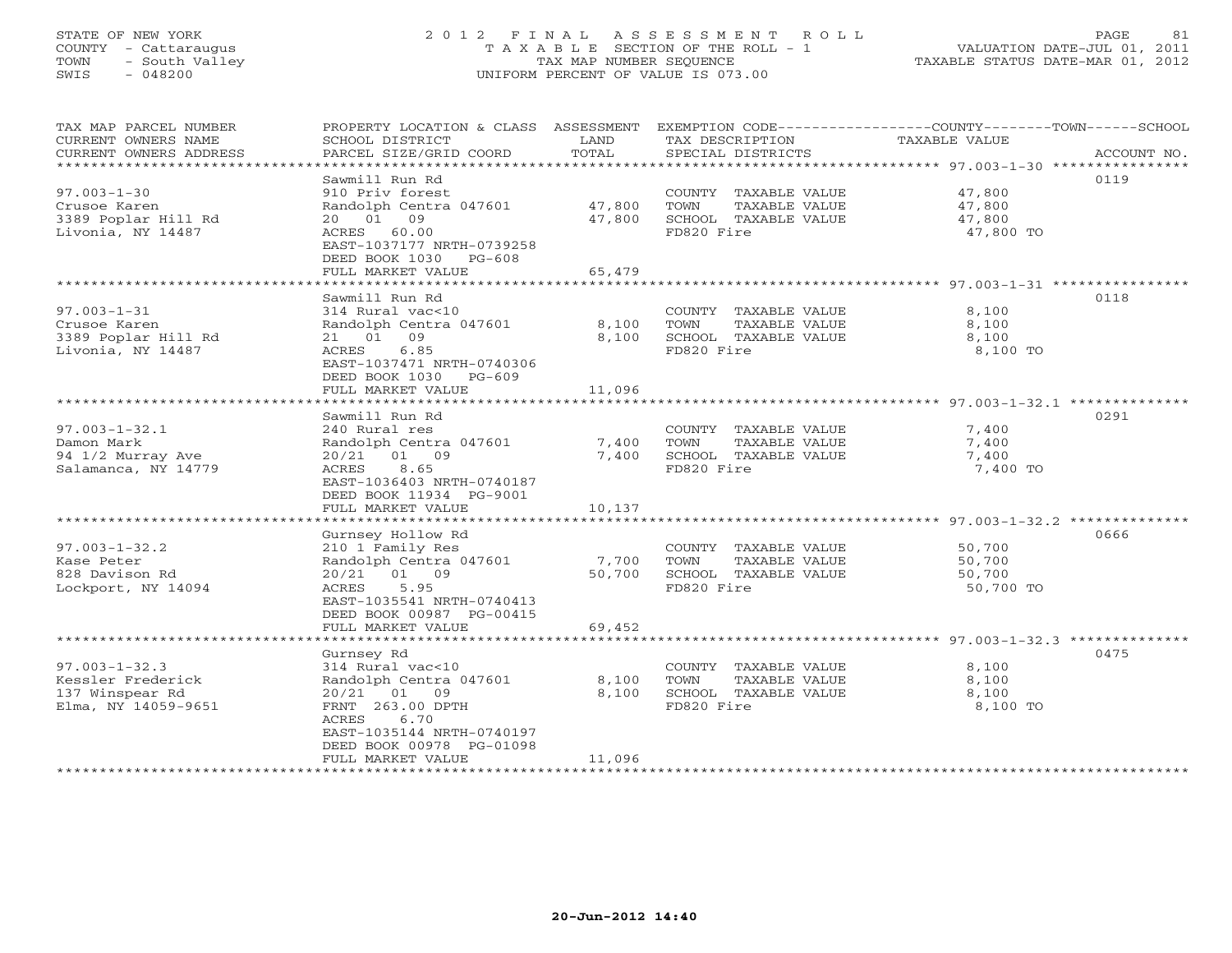# STATE OF NEW YORK 2 0 1 2 F I N A L A S S E S S M E N T R O L L PAGE 82 COUNTY - Cattaraugus T A X A B L E SECTION OF THE ROLL - 1 VALUATION DATE-JUL 01, 2011 TOWN - South Valley TAX MAP NUMBER SEQUENCE TAXABLE STATUS DATE-MAR 01, 2012 SWIS - 048200 UNIFORM PERCENT OF VALUE IS 073.00UNIFORM PERCENT OF VALUE IS 073.00

| TAX MAP PARCEL NUMBER<br>CURRENT OWNERS NAME<br>CURRENT OWNERS ADDRESS | PROPERTY LOCATION & CLASS ASSESSMENT<br>SCHOOL DISTRICT<br>PARCEL SIZE/GRID COORD | LAND<br>TOTAL | TAX DESCRIPTION<br>SPECIAL DISTRICTS | EXEMPTION CODE-----------------COUNTY-------TOWN------SCHOOL<br><b>TAXABLE VALUE</b><br>ACCOUNT NO. |
|------------------------------------------------------------------------|-----------------------------------------------------------------------------------|---------------|--------------------------------------|-----------------------------------------------------------------------------------------------------|
| ********************                                                   |                                                                                   |               |                                      |                                                                                                     |
| $97.003 - 1 - 32.4$                                                    | Gurnsey Hollow Rd (Off)<br>322 Rural vac>10                                       |               | COUNTY TAXABLE VALUE                 | 0698<br>12,600                                                                                      |
| Johnson Randall                                                        | Randolph Centra 047601                                                            | 12,600        | TOWN<br>TAXABLE VALUE                | 12,600                                                                                              |
| 2750 Brian St                                                          | 20/21<br>01 09                                                                    | 12,600        | SCHOOL TAXABLE VALUE                 | 12,600                                                                                              |
| Oceanside, NY 11572                                                    | ACRES 15.70<br>EAST-1035248 NRTH-0738399                                          |               | FD820 Fire                           | 12,600 TO                                                                                           |
|                                                                        | DEED BOOK 6702 PG-6001                                                            |               |                                      |                                                                                                     |
|                                                                        | FULL MARKET VALUE                                                                 | 17,260        |                                      |                                                                                                     |
|                                                                        |                                                                                   |               |                                      |                                                                                                     |
|                                                                        | Gurnsey Hollow/sawmill Ru                                                         |               |                                      | 0699                                                                                                |
| $97.003 - 1 - 32.5$                                                    | 270 Mfg housing                                                                   |               | COUNTY TAXABLE VALUE                 | 25,600                                                                                              |
| Carrier Michael                                                        | Randolph Centra 047601                                                            | 7,600         | TOWN<br>TAXABLE VALUE                | 25,600                                                                                              |
| Carrier Nancy                                                          | 21 01 09                                                                          | 25,600        | SCHOOL TAXABLE VALUE                 | 25,600                                                                                              |
| 8100 West Ave<br>Gasport, NY 14067                                     | 5.70<br>ACRES<br>EAST-1035883 NRTH-0740694                                        |               | FD820 Fire                           | 25,600 TO                                                                                           |
|                                                                        | DEED BOOK 998<br>$PG-279$                                                         |               |                                      |                                                                                                     |
|                                                                        | FULL MARKET VALUE                                                                 | 35,068        |                                      |                                                                                                     |
|                                                                        | *************************                                                         |               |                                      |                                                                                                     |
|                                                                        | Cole Rd                                                                           |               |                                      | 0737                                                                                                |
| $97.003 - 1 - 32.6$                                                    | 260 Seasonal res                                                                  |               | COUNTY TAXABLE VALUE                 | 33,800                                                                                              |
| Anderson John G                                                        | Randolph Centra 047601                                                            | 7,200         | TOWN<br>TAXABLE VALUE                | 33,800                                                                                              |
| 3 Danielson Pl                                                         | $20 \t1$<br>9                                                                     | 33,800        | SCHOOL TAXABLE VALUE                 | 33,800                                                                                              |
| Frewsburg, NY 14738                                                    | $1$ ot $15$                                                                       |               | FD820 Fire                           | 33,800 TO                                                                                           |
|                                                                        | ACRES<br>6.20                                                                     |               |                                      |                                                                                                     |
|                                                                        | EAST-1036042 NRTH-0738542<br>DEED BOOK 904                                        |               |                                      |                                                                                                     |
|                                                                        | PG-5001<br>FULL MARKET VALUE                                                      | 46,301        |                                      |                                                                                                     |
|                                                                        |                                                                                   |               |                                      |                                                                                                     |
|                                                                        | Sawmill Run Rd                                                                    |               |                                      | 0743                                                                                                |
| $97.003 - 1 - 32.7$                                                    | 314 Rural vac<10                                                                  |               | COUNTY TAXABLE VALUE                 | 7,200                                                                                               |
| Anderson John G                                                        | Randolph Centra 047601                                                            | 7,200         | TOWN<br>TAXABLE VALUE                | 7,200                                                                                               |
| 3 Danielson Pl                                                         | $20, 21 - 1 - 9$                                                                  | 7,200         | SCHOOL TAXABLE VALUE                 | 7,200                                                                                               |
| Frewsburg, NY 14738                                                    | $1$ ot $16$                                                                       |               |                                      |                                                                                                     |
|                                                                        | 6.25<br>ACRES                                                                     |               |                                      |                                                                                                     |
|                                                                        | EAST-1036270 NRTH-0738614                                                         |               |                                      |                                                                                                     |
|                                                                        | DEED BOOK 3310 PG-8001<br>FULL MARKET VALUE                                       | 9,863         |                                      |                                                                                                     |
|                                                                        |                                                                                   |               |                                      | ********** 97.003-1-32.8 ***                                                                        |
|                                                                        | Sawmill Run Rd                                                                    |               |                                      | 0745                                                                                                |
| $97.003 - 1 - 32.8$                                                    | 240 Rural res                                                                     |               | COUNTY TAXABLE VALUE                 | 6,600                                                                                               |
| Melquist Terry L                                                       | Randolph Centra 047601                                                            | 6,600         | TAXABLE VALUE<br>TOWN                | 6,600                                                                                               |
| Melquist Eric T                                                        | 20 21 1 9                                                                         | 6,600         | SCHOOL TAXABLE VALUE                 | 6,600                                                                                               |
| PO Box 523                                                             | $1$ ot 7                                                                          |               |                                      |                                                                                                     |
| Sheffield, PA 16347                                                    | ACRES<br>5.30                                                                     |               |                                      |                                                                                                     |
|                                                                        | EAST-1035860 NRTH-0739282                                                         |               |                                      |                                                                                                     |
|                                                                        | DEED BOOK 3658<br>PG-9003                                                         | 9,041         |                                      |                                                                                                     |
|                                                                        | FULL MARKET VALUE                                                                 |               |                                      |                                                                                                     |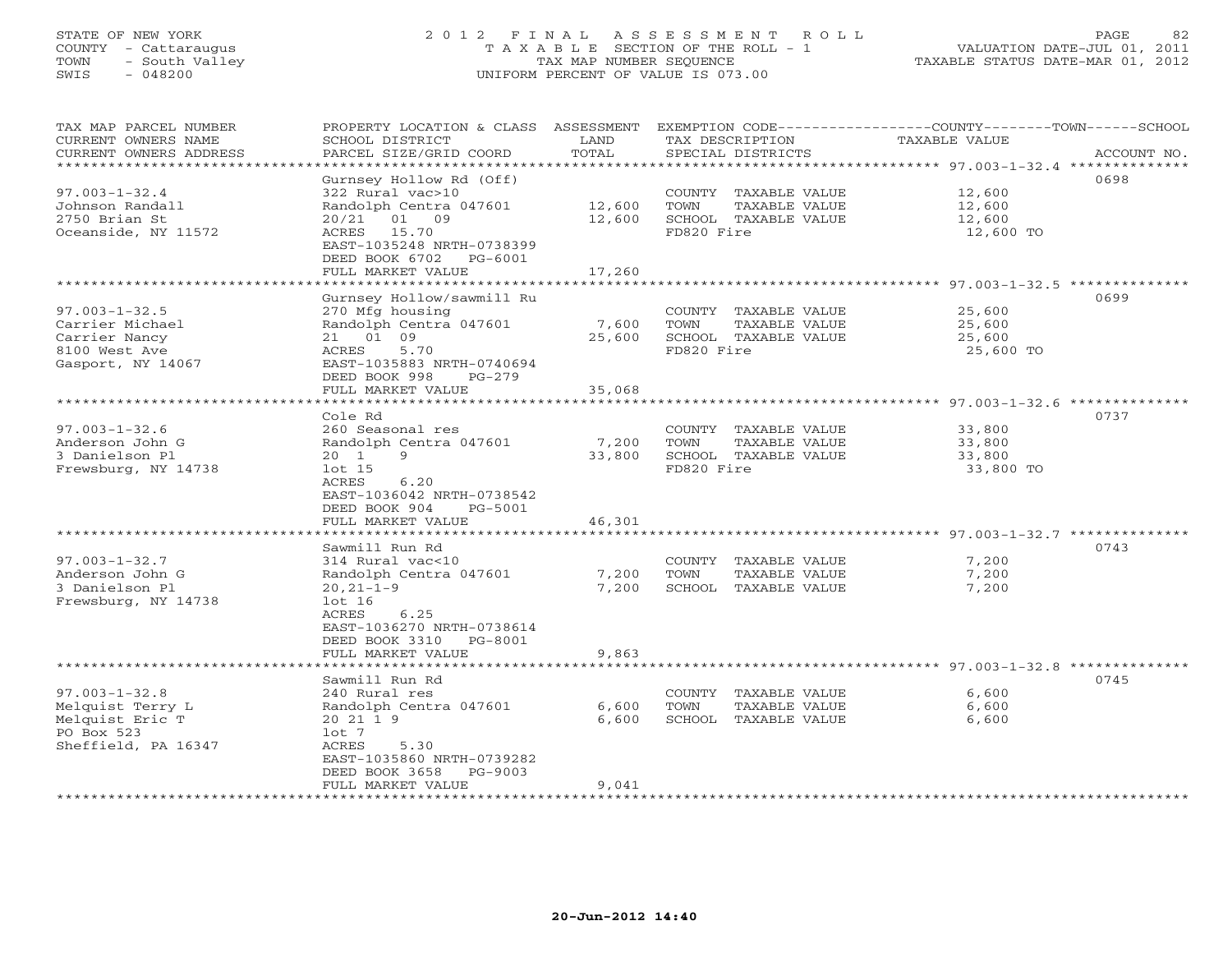# STATE OF NEW YORK 2 0 1 2 F I N A L A S S E S S M E N T R O L L PAGE 83 COUNTY - Cattaraugus T A X A B L E SECTION OF THE ROLL - 1 VALUATION DATE-JUL 01, 2011 TOWN - South Valley TAX MAP NUMBER SEQUENCE TAXABLE STATUS DATE-MAR 01, 2012 SWIS - 048200 UNIFORM PERCENT OF VALUE IS 073.00UNIFORM PERCENT OF VALUE IS 073.00

| TAX MAP PARCEL NUMBER<br>CURRENT OWNERS NAME<br>CURRENT OWNERS ADDRESS<br>********************                               | PROPERTY LOCATION & CLASS ASSESSMENT<br>SCHOOL DISTRICT<br>PARCEL SIZE/GRID COORD                                                                                                                                | LAND<br>TOTAL                                 |                          | TAX DESCRIPTION<br>SPECIAL DISTRICTS                   | EXEMPTION CODE-----------------COUNTY-------TOWN------SCHOOL<br>TAXABLE VALUE                | ACCOUNT NO. |
|------------------------------------------------------------------------------------------------------------------------------|------------------------------------------------------------------------------------------------------------------------------------------------------------------------------------------------------------------|-----------------------------------------------|--------------------------|--------------------------------------------------------|----------------------------------------------------------------------------------------------|-------------|
| $97.003 - 1 - 32.9$<br>Britt Michaela<br>Britt Gregory D<br>PO Box 102<br>Frewsburg, NY 14738                                | Cole Rd<br>260 Seasonal res<br>Randolph Centra 047601<br>20 21 1 9<br>$1$ ot $13,14$<br>ACRES 12.10<br>EAST-1035738 NRTH-0738496<br>DEED BOOK 12892 PG-4001<br>FULL MARKET VALUE<br>***********************      | 8,400<br>52,300<br>71,644                     | COUNTY<br>TOWN           | TAXABLE VALUE<br>TAXABLE VALUE<br>SCHOOL TAXABLE VALUE | 52,300<br>52,300<br>52,300<br>********************************* 97.003-1-32.10 ************* | 0744        |
| $97.003 - 1 - 32.10$<br>Pou James D<br>Pou Teresa<br>11017 Asbury Rd<br>Hiram, OH 44234                                      | Off Sawmill Run Rd<br>314 Rural vac<10<br>Randolph Centra 047601<br>$20 \t21 - 1 - 9$<br>ACRES<br>6.80<br>EAST-1035350 NRTH-0739817<br>DEED BOOK 4317<br>PG-5001<br>FULL MARKET VALUE                            | 6,300<br>6,300<br>8,630                       | TOWN<br>SCHOOL           | COUNTY TAXABLE VALUE<br>TAXABLE VALUE<br>TAXABLE VALUE | 6,300<br>6,300<br>6,300<br>************************ 97.003-1-32.11 ********                  | 0752        |
| $97.003 - 1 - 32.11$<br>Barwell James<br>Barwell Kevin<br>5465 Genesee St<br>Lancaster, NY 14086                             | Off Sawmill Run Rd<br>314 Rural vac<10<br>Randolph Centra 047601<br>$20 21 - 1 - 9$<br>ACRES<br>5.05<br>EAST-1035170 NRTH-0739177<br>DEED BOOK 4365<br>PG-9001<br>FULL MARKET VALUE                              | 5,600<br>5,600<br>7,671                       | COUNTY<br>TOWN<br>SCHOOL | TAXABLE VALUE<br>TAXABLE VALUE<br>TAXABLE VALUE        | 5,600<br>5,600<br>5,600                                                                      | 0753        |
| $97.003 - 1 - 32.12$<br>Boland James E<br>Boland Suzanne R<br>333 E Fairmont Ave<br>Lakewood, NY 14750                       | Cole Dr<br>260 Seasonal res<br>Randolph Centra 047601<br>$20 \t21 - 1 - 9$<br>off sawmill<br>$1$ ot #5<br>ACRES<br>6.00<br>EAST-0135752 NRTH-0739853<br>DEED BOOK 5221<br>PG-5001<br>FULL MARKET VALUE           | 7,700<br>64,300<br>88,082                     | COUNTY<br>TOWN<br>SCHOOL | TAXABLE VALUE<br>TAXABLE VALUE<br>TAXABLE VALUE        | 64,300<br>64,300<br>64,300                                                                   | 0754        |
| $97.003 - 1 - 32.13$<br>Snyder Richard<br>Snyder Linda<br>3114 White Haven Rd<br>Grand Island, NY 14072<br>***************** | 778 Cole Rd<br>240 Rural res<br>Randolph Centra 047601<br>$20 21 - 1 - 9$<br>Lot $#3$<br>ACRES<br>7.20<br>EAST-1036224 NRTH-0740557<br>DEED BOOK 5365<br>PG-5001<br>FULL MARKET VALUE<br>*********************** | 6,800<br>171,400<br>234,795<br>************** | <b>COUNTY</b><br>TOWN    | TAXABLE VALUE<br>TAXABLE VALUE<br>SCHOOL TAXABLE VALUE | ****************************** 97.003-1-32.13 ********<br>171,400<br>171,400<br>171,400      | 0755        |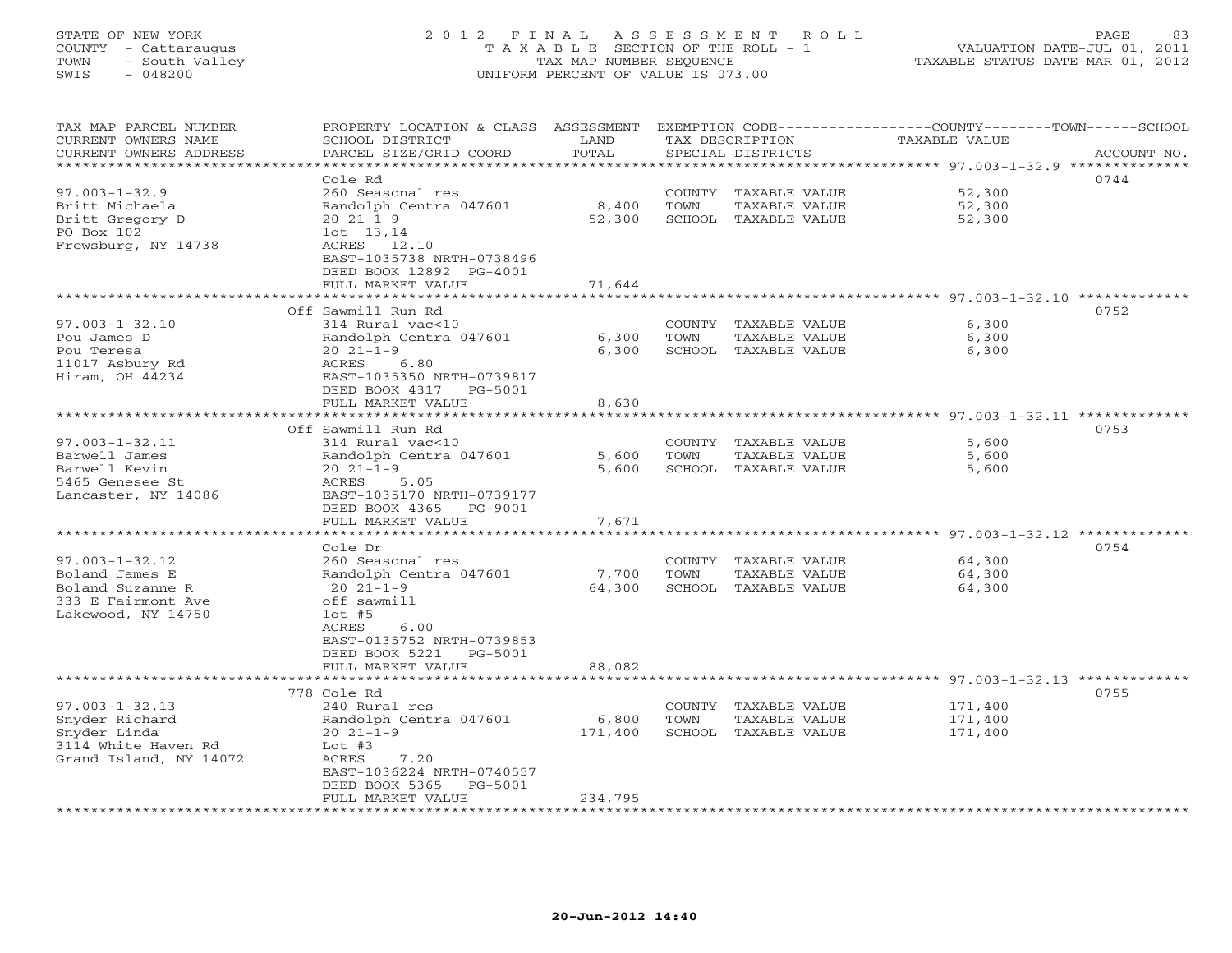# STATE OF NEW YORK 2 0 1 2 F I N A L A S S E S S M E N T R O L L PAGE 84 COUNTY - Cattaraugus T A X A B L E SECTION OF THE ROLL - 1 VALUATION DATE-JUL 01, 2011 TOWN - South Valley TAX MAP NUMBER SEQUENCE TAXABLE STATUS DATE-MAR 01, 2012 SWIS - 048200 UNIFORM PERCENT OF VALUE IS 073.00UNIFORM PERCENT OF VALUE IS 073.00

| TAX MAP PARCEL NUMBER<br>CURRENT OWNERS NAME              | PROPERTY LOCATION & CLASS ASSESSMENT<br>SCHOOL DISTRICT<br>PARCEL SIZE/GRID COORD | LAND<br>TOTAL    | TAX DESCRIPTION                               | EXEMPTION CODE-----------------COUNTY-------TOWN-----SCHOOL<br>TAXABLE VALUE<br>ACCOUNT NO. |
|-----------------------------------------------------------|-----------------------------------------------------------------------------------|------------------|-----------------------------------------------|---------------------------------------------------------------------------------------------|
| CURRENT OWNERS ADDRESS<br>**************************      |                                                                                   |                  | SPECIAL DISTRICTS                             |                                                                                             |
|                                                           | 870 Cole (off Sawmill RunRd)                                                      |                  |                                               | 0757                                                                                        |
| $97.003 - 1 - 32.14$                                      | 260 Seasonal res                                                                  |                  | COUNTY TAXABLE VALUE                          | 68,600                                                                                      |
| Tavano Joseph                                             | Randolph Centra 047601                                                            | 6,700            | TOWN<br>TAXABLE VALUE                         | 68,600                                                                                      |
| Tavano Kimberlee                                          | $20, 21 - 1 - 9$                                                                  | 68,600           | SCHOOL TAXABLE VALUE                          | 68,600                                                                                      |
| 4000 Montcalm Cres                                        | $1$ ot #6                                                                         |                  |                                               |                                                                                             |
| Niagara Falls, Ont., Canada                               | ACRES<br>7.70                                                                     |                  |                                               |                                                                                             |
| $L2q$ 6 $L8$                                              | EAST-1036074 NRTH-0739673                                                         |                  |                                               |                                                                                             |
|                                                           | DEED BOOK 13747 PG-4001                                                           |                  |                                               |                                                                                             |
|                                                           | FULL MARKET VALUE                                                                 | 93,973           |                                               |                                                                                             |
|                                                           | Gurnsey Hollow Rd (Off)                                                           |                  |                                               | 0020                                                                                        |
| $97.003 - 1 - 34$                                         | 260 Seasonal res                                                                  |                  | COUNTY TAXABLE VALUE                          | 16,800                                                                                      |
| Kessler Frederick A                                       | Randolph Centra 047601                                                            | 4,000            | TOWN<br>TAXABLE VALUE                         | 16,800                                                                                      |
| Kessler Karl W                                            | 21 01 09                                                                          | 16,800           | SCHOOL TAXABLE VALUE                          | 16,800                                                                                      |
| Erik; Nuwer Kenneth                                       | FRNT 142.00 DPTH                                                                  |                  | FD820 Fire                                    | 16,800 TO                                                                                   |
| 137 Winspear Rd                                           | 1.01<br>ACRES                                                                     |                  |                                               |                                                                                             |
| Elma, NY 14059                                            | EAST-1034893 NRTH-0740343                                                         |                  |                                               |                                                                                             |
|                                                           | DEED BOOK 00980 PG-00767                                                          |                  |                                               |                                                                                             |
|                                                           | FULL MARKET VALUE                                                                 | 23,014           |                                               |                                                                                             |
|                                                           |                                                                                   |                  |                                               | 0008                                                                                        |
| $97.003 - 1 - 38$                                         | Gurnsey Hollow Rd (Off)<br>312 Vac w/imprv                                        |                  | COUNTY TAXABLE VALUE                          | 22,300                                                                                      |
| Baker John R                                              | Randolph Centra 047601                                                            | 21,800           | TOWN<br>TAXABLE VALUE                         | 22,300                                                                                      |
| 4416 Freeman Rd                                           | 28 01 09                                                                          | 22,300           | SCHOOL TAXABLE VALUE                          | 22,300                                                                                      |
| Orchard Park, NY 14127                                    | ACRES 37.47                                                                       |                  | FD820 Fire                                    | 22,300 TO                                                                                   |
|                                                           | EAST-1031367 NRTH-0736842                                                         |                  |                                               |                                                                                             |
|                                                           | DEED BOOK 00984 PG-00034                                                          |                  |                                               |                                                                                             |
|                                                           | FULL MARKET VALUE                                                                 | 30,548           |                                               |                                                                                             |
|                                                           | ******************                                                                | **************** |                                               | ******************************** 97.003-1-40 *********                                      |
| $97.003 - 1 - 40$                                         | Gurnsey Hollow Rd (Off)<br>910 Priv forest                                        |                  |                                               | 0143                                                                                        |
| Oak Hill Timber Holdings LLC                              | Randolph Centra 047601                                                            | 66,700           | COUNTY TAXABLE VALUE<br>TOWN<br>TAXABLE VALUE | 66,700<br>66,700                                                                            |
| 3556 Lakeshore Rd Ste 620                                 | 28 01 09                                                                          | 66,700           | SCHOOL TAXABLE VALUE                          | 66,700                                                                                      |
| Buffalo, NY 14219                                         | ACRES 84.72                                                                       |                  | FD820 Fire                                    | 66,700 TO                                                                                   |
|                                                           | EAST-1031371 NRTH-0739332                                                         |                  |                                               |                                                                                             |
|                                                           | DEED BOOK 1018<br>$PG-112$                                                        |                  |                                               |                                                                                             |
|                                                           | FULL MARKET VALUE                                                                 | 91,370           |                                               |                                                                                             |
|                                                           |                                                                                   |                  |                                               |                                                                                             |
|                                                           | Gurnsey Hollow Rd (Off)                                                           |                  |                                               | 0144                                                                                        |
| $97.003 - 1 - 41$                                         | 910 Priv forest                                                                   |                  | COUNTY TAXABLE VALUE                          | 44,100                                                                                      |
| Oak Hill Timber Holdings LLC<br>3556 Lakeshore Rd Ste 620 | Randolph Centra 047601<br>29 01 09                                                | 44,100<br>44,100 | TOWN<br>TAXABLE VALUE<br>SCHOOL TAXABLE VALUE | 44,100<br>44,100                                                                            |
| Buffalo, NY 14219                                         | ACRES<br>72.92                                                                    |                  | FD820 Fire                                    | 44,100 TO                                                                                   |
|                                                           | EAST-1031387 NRTH-0741086                                                         |                  |                                               |                                                                                             |
|                                                           | DEED BOOK 1018<br>$PG-114$                                                        |                  |                                               |                                                                                             |
|                                                           | FULL MARKET VALUE                                                                 | 60,411           |                                               |                                                                                             |
|                                                           |                                                                                   |                  |                                               |                                                                                             |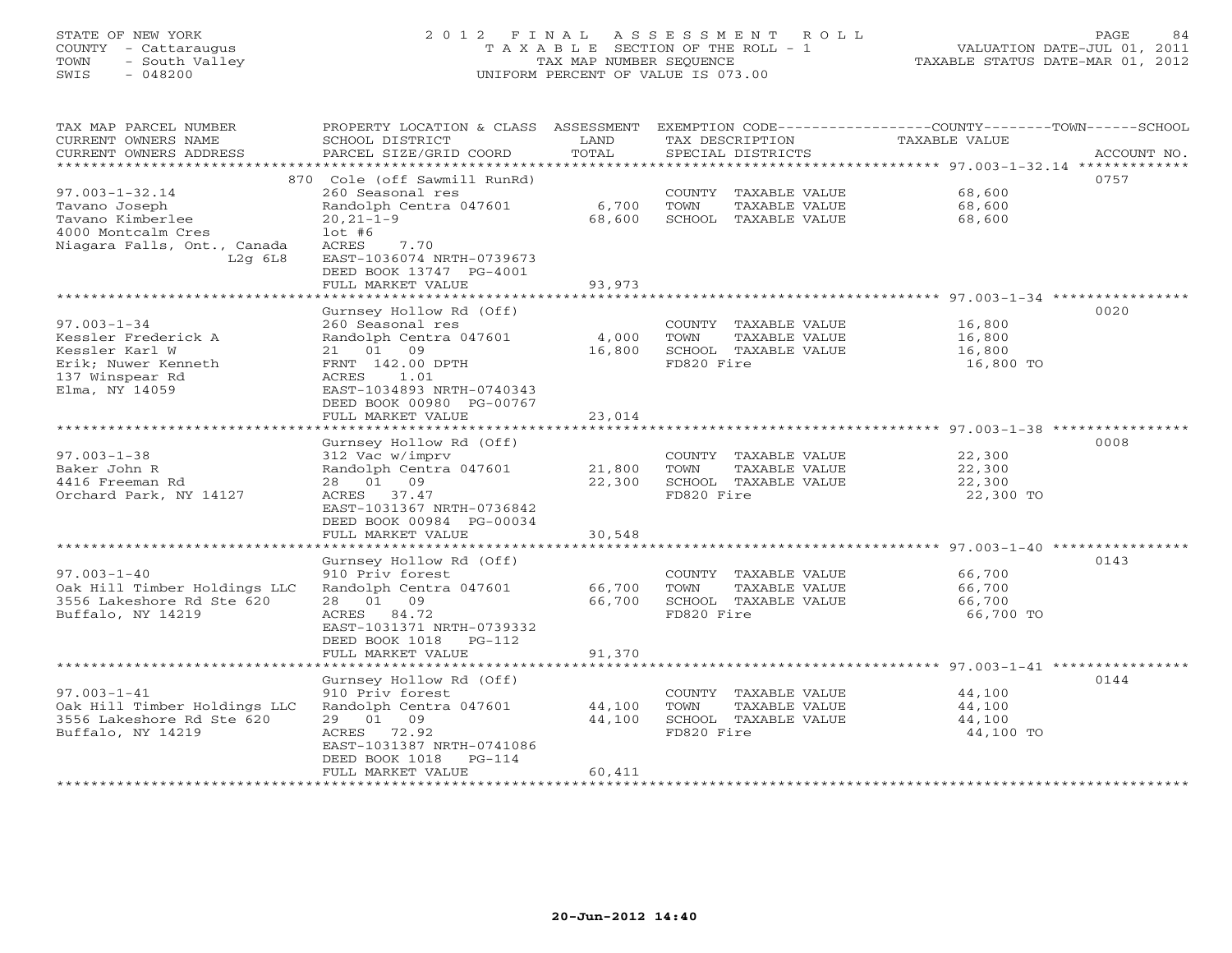## STATE OF NEW YORK 2 0 1 2 F I N A L A S S E S S M E N T R O L L PAGE 85 COUNTY - Cattaraugus T A X A B L E SECTION OF THE ROLL - 1 VALUATION DATE-JUL 01, 2011 TOWN - South Valley TAX MAP NUMBER SEQUENCE TAXABLE STATUS DATE-MAR 01, 2012 SWIS - 048200 UNIFORM PERCENT OF VALUE IS 073.00UNIFORM PERCENT OF VALUE IS 073.00

| TAX MAP PARCEL NUMBER<br>CURRENT OWNERS NAME        | PROPERTY LOCATION & CLASS ASSESSMENT EXEMPTION CODE----------------COUNTY-------TOWN------SCHOOL<br>SCHOOL DISTRICT | LAND<br>TOTAL | TAX DESCRIPTION                               | TAXABLE VALUE                                          |                    |
|-----------------------------------------------------|---------------------------------------------------------------------------------------------------------------------|---------------|-----------------------------------------------|--------------------------------------------------------|--------------------|
| CURRENT OWNERS ADDRESS<br>************************* | PARCEL SIZE/GRID COORD                                                                                              |               | SPECIAL DISTRICTS                             |                                                        | ACCOUNT NO.        |
|                                                     | 737 W Perimeter Rd                                                                                                  |               |                                               |                                                        | 0048               |
| $97.004 - 1 - 1$                                    | 210 1 Family Res                                                                                                    |               | RES STAR 41854                                | $\circ$                                                | $\Omega$<br>22,500 |
| Sheaffer Craig S                                    | Randolph Centra 047601                                                                                              | 5,400         | COUNTY TAXABLE VALUE                          | 99,700                                                 |                    |
| Sheaffer Sharon L                                   | 05 01 09                                                                                                            | 99,700        | TOWN<br>TAXABLE VALUE                         | 99,700                                                 |                    |
| 737 W Perimeter Rd                                  | former red wing                                                                                                     |               | SCHOOL TAXABLE VALUE                          | 77,200                                                 |                    |
| Frewsburg, NY 14738                                 | 1.45<br>ACRES<br>EAST-1042536 NRTH-0739863<br>DEED BOOK 861<br>PG-00164                                             |               | FD820 Fire                                    | 99,700 TO                                              |                    |
|                                                     | FULL MARKET VALUE                                                                                                   | 136,575       |                                               |                                                        |                    |
|                                                     |                                                                                                                     |               |                                               |                                                        |                    |
|                                                     | 741 W Perimeter Rd                                                                                                  |               |                                               |                                                        | 0233               |
| $97.004 - 1 - 2.1$                                  | 485 >1use sm bld                                                                                                    |               | COUNTY TAXABLE VALUE                          | 50,900                                                 |                    |
| Grabowski Cynthia A                                 | Randolph Centra 047601                                                                                              | 3,100         | TOWN<br>TAXABLE VALUE                         | 50,900                                                 |                    |
| McGill Lori A                                       | 05 01 09                                                                                                            | 50,900        | SCHOOL TAXABLE VALUE                          | 50,900                                                 |                    |
| 741 W Perimeter Rd                                  | FRNT 226.00 DPTH 119.00                                                                                             |               | FD820 Fire                                    | 50,900 TO                                              |                    |
| Frewsburg, NY 14738                                 | BANK<br>017                                                                                                         |               |                                               |                                                        |                    |
|                                                     | EAST-1042771 NRTH-0739862                                                                                           |               |                                               |                                                        |                    |
|                                                     | DEED BOOK 9892 PG-5001                                                                                              |               |                                               |                                                        |                    |
|                                                     | FULL MARKET VALUE                                                                                                   | 69,726        |                                               |                                                        |                    |
|                                                     |                                                                                                                     |               |                                               |                                                        | 0756               |
| $97.004 - 1 - 2.2$                                  | 747 W Perimeter Rd<br>421 Restaurant                                                                                |               |                                               | 163,900                                                |                    |
| Wrights Den                                         | Randolph Centra 047601                                                                                              | 2,900         | COUNTY TAXABLE VALUE<br>TOWN<br>TAXABLE VALUE | 163,900                                                |                    |
| RD 3 Dalrymple Rd                                   | $5 - 1 - 9$                                                                                                         | 163,900       | SCHOOL TAXABLE VALUE                          | 163,900                                                |                    |
| Sugar Grove, PA 16350                               | ACRES<br>0.73                                                                                                       |               |                                               |                                                        |                    |
|                                                     | EAST-1043232 NRTH-0739804                                                                                           |               |                                               |                                                        |                    |
|                                                     | DEED BOOK 5604<br>PG-5002                                                                                           |               |                                               |                                                        |                    |
|                                                     | FULL MARKET VALUE                                                                                                   | 224,521       |                                               |                                                        |                    |
|                                                     | ***********************                                                                                             |               |                                               | ****************************** 97.004-1-3.1 ********** |                    |
|                                                     | 767B W Perimenter Rd                                                                                                |               |                                               |                                                        | 0040               |
| $97.004 - 1 - 3.1$                                  | 210 1 Family Res                                                                                                    |               | 41834<br>SR STAR                              | $\circ$                                                | $\Omega$<br>37,320 |
| Brillian Lanny L                                    | Randolph Centra 047601                                                                                              | 4,500         | COUNTY TAXABLE VALUE                          | 109,500                                                |                    |
| Brillian Sandra L                                   | 05 01 09                                                                                                            | 109,500       | TOWN<br>TAXABLE VALUE                         | 109,500                                                |                    |
| 767B W Perimenter Rd                                | ACRES<br>1.82                                                                                                       |               | SCHOOL TAXABLE VALUE                          | 72,180                                                 |                    |
| Frewsburg, NY 14738                                 | EAST-1043887 NRTH-0740037                                                                                           |               | FD820 Fire                                    | 109,500 TO                                             |                    |
|                                                     | DEED BOOK 00963 PG-00701                                                                                            |               |                                               |                                                        |                    |
|                                                     | FULL MARKET VALUE                                                                                                   | 150,000       |                                               |                                                        |                    |
|                                                     | *************************                                                                                           |               |                                               |                                                        |                    |
|                                                     | Nys Rte 394                                                                                                         |               |                                               |                                                        | 0550               |
| $97.004 - 1 - 3.2$                                  | 314 Rural vac<10                                                                                                    |               | COUNTY TAXABLE VALUE                          | 600                                                    |                    |
| Burch Ronald                                        | Randolph Centra 047601                                                                                              | 600           | <b>TOWN</b><br>TAXABLE VALUE                  | 600                                                    |                    |
| Burch Emma J                                        | 05 01<br>09                                                                                                         | 600           | SCHOOL TAXABLE VALUE                          | 600                                                    |                    |
| 775 W Perimeter Rd                                  | FRNT 100.00 DPTH 170.00                                                                                             |               | FD820 Fire                                    | 600 TO                                                 |                    |
| Frewsburg, NY 14738                                 | EAST-1044031 NRTH-0740257                                                                                           |               |                                               |                                                        |                    |
|                                                     | DEED BOOK 837<br>PG-00935                                                                                           |               |                                               |                                                        |                    |
|                                                     | FULL MARKET VALUE                                                                                                   | 822           |                                               |                                                        |                    |
|                                                     |                                                                                                                     |               |                                               |                                                        |                    |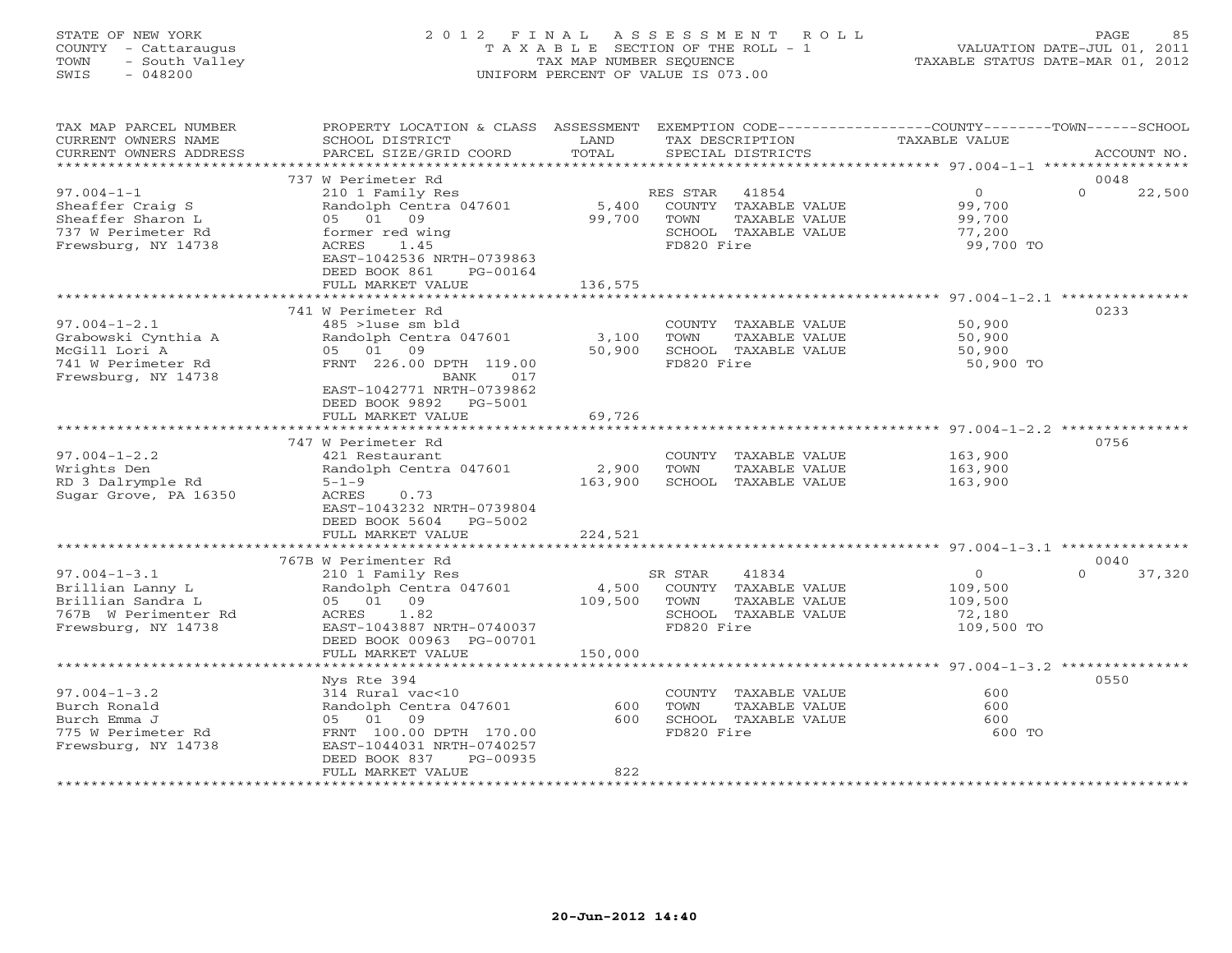# STATE OF NEW YORK 2 0 1 2 F I N A L A S S E S S M E N T R O L L PAGE 86 COUNTY - Cattaraugus T A X A B L E SECTION OF THE ROLL - 1 VALUATION DATE-JUL 01, 2011 TOWN - South Valley TAX MAP NUMBER SEQUENCE TAXABLE STATUS DATE-MAR 01, 2012 SWIS - 048200 UNIFORM PERCENT OF VALUE IS 073.00UNIFORM PERCENT OF VALUE IS 073.00

| TAX MAP PARCEL NUMBER<br>CURRENT OWNERS NAME<br>CURRENT OWNERS ADDRESS | PROPERTY LOCATION & CLASS ASSESSMENT<br>SCHOOL DISTRICT<br>PARCEL SIZE/GRID COORD | LAND<br>TOTAL | EXEMPTION CODE-----------------COUNTY-------TOWN------SCHOOL<br>TAX DESCRIPTION<br>SPECIAL DISTRICTS | TAXABLE VALUE | ACCOUNT NO. |          |
|------------------------------------------------------------------------|-----------------------------------------------------------------------------------|---------------|------------------------------------------------------------------------------------------------------|---------------|-------------|----------|
| *************************                                              |                                                                                   |               |                                                                                                      |               |             |          |
|                                                                        | 767B W Perimeter Rd                                                               |               |                                                                                                      |               | 0360        |          |
| $97.004 - 1 - 4$                                                       | 210 1 Family Res                                                                  |               | COUNTY TAXABLE VALUE                                                                                 | 103,800       |             |          |
| Sebastiano Michael J                                                   | Randolph Centra 047601                                                            | 4,200         | TOWN<br>TAXABLE VALUE                                                                                | 103,800       |             |          |
| 18026 State Rd                                                         | 05 01 09                                                                          | 103,800       | SCHOOL TAXABLE VALUE                                                                                 | 103,800       |             |          |
| N. Royalton, OH 44133                                                  | FRNT 220.00 DPTH 168.50                                                           |               | FD820 Fire                                                                                           | 103,800 TO    |             |          |
|                                                                        | EAST-1043869 NRTH-0740262                                                         |               |                                                                                                      |               |             |          |
|                                                                        | DEED BOOK 11005 PG-6001                                                           |               |                                                                                                      |               |             |          |
|                                                                        | FULL MARKET VALUE                                                                 | 142,192       |                                                                                                      |               |             |          |
|                                                                        |                                                                                   |               |                                                                                                      |               |             |          |
|                                                                        | 773 W Perimeter Rd                                                                |               |                                                                                                      |               | 0315        |          |
| $97.004 - 1 - 5.1$                                                     |                                                                                   |               | 41122                                                                                                | 9,000         | $\Omega$    |          |
|                                                                        | 210 1 Family Res                                                                  |               | WVET CO                                                                                              |               |             | $\Omega$ |
| Putnam Jon B                                                           | Randolph Centra 047601                                                            |               | 41834<br>4,000 SR STAR                                                                               | $\circ$       | $\Omega$    | 46,650   |
| Putnam Karen E                                                         | 05 01 09                                                                          | 61,700        | COUNTY TAXABLE VALUE                                                                                 | 52,700        |             |          |
| 773 W Perimeter Rd                                                     | 1.00<br>ACRES                                                                     |               | TOWN<br>TAXABLE VALUE                                                                                | 61,700        |             |          |
| Frewsburg, NY 14738-9604                                               | EAST-1044119 NRTH-0739938                                                         |               | SCHOOL TAXABLE VALUE                                                                                 | 15,050        |             |          |
|                                                                        | DEED BOOK 877<br>PG-00772                                                         |               | FD820 Fire                                                                                           | 61,700 TO     |             |          |
|                                                                        | FULL MARKET VALUE                                                                 | 84,521        |                                                                                                      |               |             |          |
|                                                                        |                                                                                   |               |                                                                                                      |               |             |          |
|                                                                        | W Perimeter Rd                                                                    |               |                                                                                                      |               | 0511        |          |
| $97.004 - 1 - 5.2$                                                     | 260 Seasonal res                                                                  |               | COUNTY TAXABLE VALUE                                                                                 | 38,000        |             |          |
| Weingart Zoe L                                                         | Randolph Centra 047601                                                            | 2,400         | TOWN<br>TAXABLE VALUE                                                                                | 38,000        |             |          |
| Weingart Vernon                                                        | 05 01 09                                                                          | 38,000        | SCHOOL TAXABLE VALUE                                                                                 | 38,000        |             |          |
| 8084 Diagonal Rd                                                       | FRNT 68.00 DPTH 184.00                                                            |               | FD820 Fire                                                                                           | 38,000 TO     |             |          |
| Streetsboro, OH 44241                                                  | EAST-1043972 NRTH-0739930                                                         |               |                                                                                                      |               |             |          |
|                                                                        | DEED BOOK 14612 PG-2001                                                           |               |                                                                                                      |               |             |          |
|                                                                        | FULL MARKET VALUE                                                                 | 52,055        |                                                                                                      |               |             |          |
|                                                                        |                                                                                   |               |                                                                                                      |               |             |          |
|                                                                        | 775 W Perimeter Rd (Off)                                                          |               |                                                                                                      |               | 0042        |          |
| $97.004 - 1 - 6$                                                       | 210 1 Family Res                                                                  |               | 41834<br>SR STAR                                                                                     | $\circ$       | $\Omega$    | 46,650   |
| Burch Ronald                                                           | Randolph Centra 047601                                                            | 3,400         | COUNTY TAXABLE VALUE                                                                                 | 52,000        |             |          |
| Burch Emma J                                                           | 05 01 09                                                                          | 52,000        | TOWN<br>TAXABLE VALUE                                                                                | 52,000        |             |          |
| 775 W Perimeter Rd                                                     | FRNT 140.00 DPTH 180.00                                                           |               | SCHOOL TAXABLE VALUE                                                                                 | 5,350         |             |          |
| Frewsburg, NY 14738                                                    |                                                                                   |               | FD820 Fire                                                                                           | 52,000 TO     |             |          |
|                                                                        | EAST-1044152 NRTH-0740142                                                         |               |                                                                                                      |               |             |          |
|                                                                        | DEED BOOK 703<br>PG-01175                                                         |               |                                                                                                      |               |             |          |
|                                                                        | FULL MARKET VALUE                                                                 | 71,233        |                                                                                                      |               |             |          |
|                                                                        |                                                                                   |               |                                                                                                      |               |             |          |
|                                                                        | 777 W Perimeter Rd (Off)                                                          |               |                                                                                                      |               | 0356        |          |
| $97.004 - 1 - 7$                                                       | 210 1 Family Res                                                                  |               | COUNTY TAXABLE VALUE                                                                                 | 46,300        |             |          |
| Thurston Douglas                                                       | Randolph Centra 047601                                                            | 3,100         | TOWN<br>TAXABLE VALUE                                                                                | 46,300        |             |          |
| Thurston Julie                                                         | 05 01 09                                                                          | 46,300        | SCHOOL TAXABLE VALUE                                                                                 | 46,300        |             |          |
| 5576 Johns Terr                                                        | FRNT 100.00 DPTH 230.00                                                           |               | FD820 Fire                                                                                           | 46,300 TO     |             |          |
| Hamburg, NY 14075                                                      | EAST-1044200 NRTH-0740284                                                         |               |                                                                                                      |               |             |          |
|                                                                        | DEED BOOK 8909<br>PG-7005                                                         |               |                                                                                                      |               |             |          |
|                                                                        | FULL MARKET VALUE                                                                 | 63,425        |                                                                                                      |               |             |          |
|                                                                        |                                                                                   |               |                                                                                                      |               |             |          |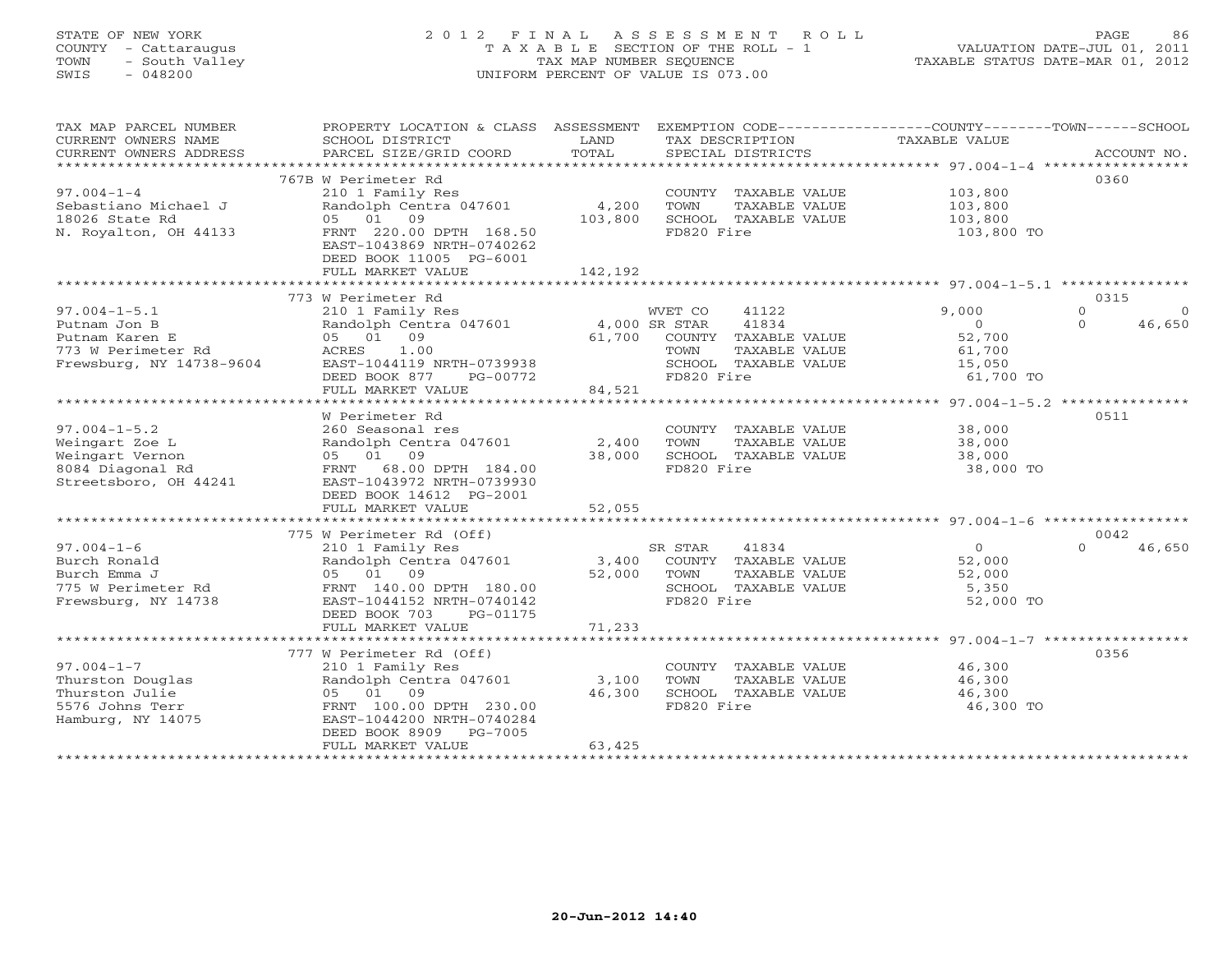# STATE OF NEW YORK 2 0 1 2 F I N A L A S S E S S M E N T R O L L PAGE 87 COUNTY - Cattaraugus T A X A B L E SECTION OF THE ROLL - 1 VALUATION DATE-JUL 01, 2011 TOWN - South Valley TAX MAP NUMBER SEQUENCE TAXABLE STATUS DATE-MAR 01, 2012 SWIS - 048200 UNIFORM PERCENT OF VALUE IS 073.00UNIFORM PERCENT OF VALUE IS 073.00

| TAX MAP PARCEL NUMBER<br>CURRENT OWNERS NAME<br>CURRENT OWNERS ADDRESS | SCHOOL DISTRICT<br>PARCEL SIZE/GRID COORD                                                    | LAND<br>TOTAL | TAX DESCRIPTION<br>SPECIAL DISTRICTS | PROPERTY LOCATION & CLASS ASSESSMENT EXEMPTION CODE----------------COUNTY-------TOWN------SCHOOL<br><b>TAXABLE VALUE</b><br>ACCOUNT NO. |
|------------------------------------------------------------------------|----------------------------------------------------------------------------------------------|---------------|--------------------------------------|-----------------------------------------------------------------------------------------------------------------------------------------|
|                                                                        |                                                                                              |               |                                      |                                                                                                                                         |
| $97.004 - 1 - 8.1$                                                     | W Perimeter Rd<br>314 Rural vac<10                                                           |               | COUNTY TAXABLE VALUE                 | 0057<br>5,100                                                                                                                           |
| Barrett Ronald H                                                       | Randolph Centra 047601                                                                       | 5,100         | TOWN<br>TAXABLE VALUE                | 5,100                                                                                                                                   |
| 918 Walnut St<br>Erie, PA 16502                                        | 05 01 09<br>ACRES<br>2.42 BANK<br>017<br>EAST-1044452 NRTH-0739953<br>DEED BOOK 1011 PG-1182 | 5,100         | SCHOOL TAXABLE VALUE<br>FD820 Fire   | 5,100<br>5,100 TO                                                                                                                       |
|                                                                        | FULL MARKET VALUE<br>********************                                                    | 6,986         |                                      |                                                                                                                                         |
|                                                                        |                                                                                              |               |                                      | ************************ 97.004-1-8.2 **********                                                                                        |
| $97.004 - 1 - 8.2$                                                     | W Perimeter Rd<br>314 Rural vac<10                                                           |               | COUNTY TAXABLE VALUE                 | 0600<br>300                                                                                                                             |
| Thurston Douglas                                                       | Randolph Centra 047601                                                                       | 300           | TAXABLE VALUE<br>TOWN                | 300                                                                                                                                     |
| Thurston Julie                                                         | 05 01<br>09                                                                                  | 300           | SCHOOL TAXABLE VALUE                 | 300                                                                                                                                     |
| 5576 Johns Terr                                                        | FRNT 100.00 DPTH 90.00                                                                       |               | FD820 Fire                           | 300 TO                                                                                                                                  |
| Hamburg, NY 14075                                                      | EAST-1044268 NRTH-0740181<br>DEED BOOK 8909 PG-7005<br>FULL MARKET VALUE                     | 411           |                                      |                                                                                                                                         |
|                                                                        |                                                                                              |               |                                      |                                                                                                                                         |
|                                                                        | W Perimeter Rd                                                                               |               |                                      | 0055                                                                                                                                    |
| $97.004 - 1 - 9$                                                       | 312 Vac w/imprv                                                                              |               | COUNTY TAXABLE VALUE                 | 7,500                                                                                                                                   |
| Barrett Ronald J                                                       | Randolph Centra 047601                                                                       | 4,500         | TOWN<br>TAXABLE VALUE                | 7,500                                                                                                                                   |
| 3407 Plank Rd                                                          | 05 01 09                                                                                     | 7,500         | SCHOOL TAXABLE VALUE                 | 7,500                                                                                                                                   |
| Livonia, NY 14487                                                      | ACRES<br>1.61                                                                                |               | FD820 Fire                           | 7,500 TO                                                                                                                                |
|                                                                        | EAST-1044418 NRTH-0740185                                                                    |               |                                      |                                                                                                                                         |
|                                                                        | DEED BOOK 3962<br>PG-6001                                                                    |               |                                      |                                                                                                                                         |
|                                                                        | FULL MARKET VALUE                                                                            | 10,274        |                                      |                                                                                                                                         |
|                                                                        |                                                                                              |               |                                      |                                                                                                                                         |
|                                                                        | W Perimeter Rd                                                                               |               |                                      | 0241                                                                                                                                    |
| $97.004 - 1 - 10$                                                      | 210 1 Family Res                                                                             |               | COUNTY TAXABLE VALUE                 | 72,300                                                                                                                                  |
| Barrett Ronald H                                                       | Randolph Centra 047601                                                                       | 3,800         | TOWN<br>TAXABLE VALUE                | 72,300                                                                                                                                  |
| 918 Walnut St Apt                                                      | 05 01 09                                                                                     | 72,300        | SCHOOL TAXABLE VALUE                 | 72,300                                                                                                                                  |
| Erie, PA 16502                                                         | FRNT 175.00 DPTH 200.00<br>017<br>BANK                                                       |               | FD820 Fire                           | 72,300 TO                                                                                                                               |
|                                                                        | EAST-1044652 NRTH-0740222                                                                    |               |                                      |                                                                                                                                         |
|                                                                        | DEED BOOK 1011 PG-1182                                                                       |               |                                      |                                                                                                                                         |
|                                                                        | FULL MARKET VALUE                                                                            | 99,041        |                                      |                                                                                                                                         |
|                                                                        | W Perimeter Rd (Off)                                                                         |               |                                      | 0171                                                                                                                                    |
| $97.004 - 1 - 11$                                                      | 910 Priv forest                                                                              |               | COUNTY TAXABLE VALUE                 | 85,100                                                                                                                                  |
| Cherry Springs LLC                                                     | Randolph Centra 047601                                                                       | 85,100        | TOWN<br>TAXABLE VALUE                | 85,100                                                                                                                                  |
| Hancock Forest Management                                              | 05 01 09                                                                                     | 85,100        | SCHOOL TAXABLE VALUE                 | 85,100                                                                                                                                  |
| 13950 Ballantyne Corporate PlS ACRES 131.54                            |                                                                                              |               | FD820 Fire                           | 85,100 TO                                                                                                                               |
| Charlotte, NC 28277                                                    | EAST-1044659 NRTH-0742339                                                                    |               |                                      |                                                                                                                                         |
|                                                                        | DEED BOOK 4366<br>PG-6003                                                                    |               |                                      |                                                                                                                                         |
|                                                                        | FULL MARKET VALUE                                                                            | 116,575       |                                      |                                                                                                                                         |
|                                                                        |                                                                                              |               |                                      |                                                                                                                                         |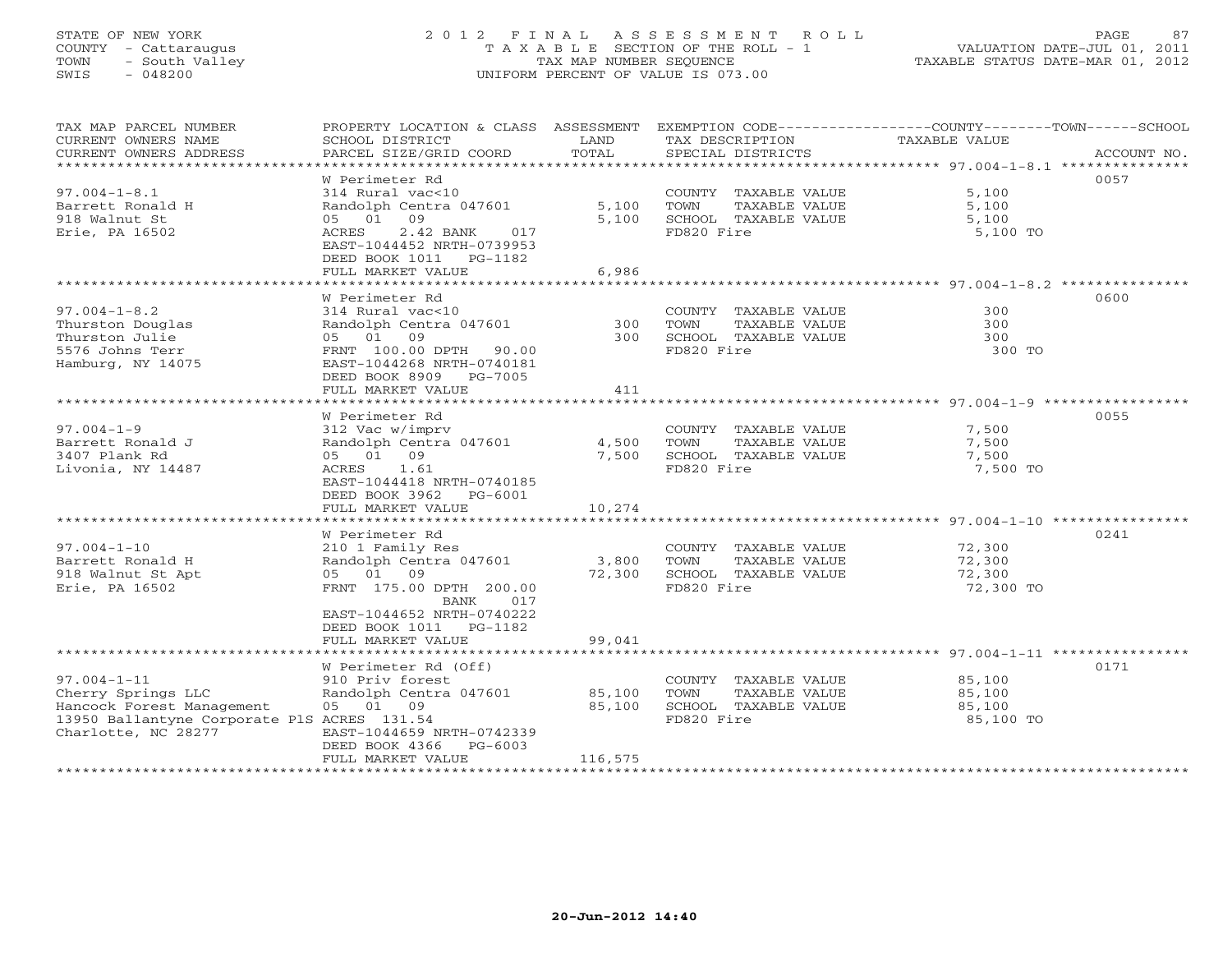# STATE OF NEW YORK 2 0 1 2 F I N A L A S S E S S M E N T R O L L PAGE 88 COUNTY - Cattaraugus T A X A B L E SECTION OF THE ROLL - 1 VALUATION DATE-JUL 01, 2011 TOWN - South Valley TAX MAP NUMBER SEQUENCE TAXABLE STATUS DATE-MAR 01, 2012 SWIS - 048200 UNIFORM PERCENT OF VALUE IS 073.00UNIFORM PERCENT OF VALUE IS 073.00

| TAX MAP PARCEL NUMBER<br>CURRENT OWNERS NAME    | PROPERTY LOCATION & CLASS ASSESSMENT<br>SCHOOL DISTRICT | LAND                    | TAX DESCRIPTION                    | EXEMPTION CODE-----------------COUNTY-------TOWN------SCHOOL<br>TAXABLE VALUE |
|-------------------------------------------------|---------------------------------------------------------|-------------------------|------------------------------------|-------------------------------------------------------------------------------|
| CURRENT OWNERS ADDRESS<br>********************* | PARCEL SIZE/GRID COORD                                  | TOTAL                   | SPECIAL DISTRICTS                  | ACCOUNT NO.                                                                   |
|                                                 | Gurnsey Hollow Rd                                       |                         |                                    | 0202                                                                          |
| $105.002 - 1 - 1.1$                             | 312 Vac w/imprv                                         |                         | COUNTY TAXABLE VALUE               | 16,300                                                                        |
| Skyline Secondaries, Inc.                       | Frewsburg Centr 062401                                  | 8,500                   | TAXABLE VALUE<br>TOWN              | 16,300                                                                        |
| PO Box 118                                      | 51 01 09                                                | 16,300                  | SCHOOL TAXABLE VALUE               | 16,300                                                                        |
| Dagus Mines, PA 15831                           | 6.60<br>ACRES                                           |                         | FD820 Fire                         | 16,300 TO                                                                     |
|                                                 | EAST-1020778 NRTH-0734406                               |                         |                                    |                                                                               |
|                                                 | DEED BOOK 4611<br>PG-5000                               |                         |                                    |                                                                               |
|                                                 | FULL MARKET VALUE                                       | 22,329                  |                                    |                                                                               |
|                                                 | *********************************                       | **************          |                                    | ******************** 105.002-1-1.2 *********                                  |
|                                                 | 12795 Gurnsey Hollow Rd (Off)                           |                         |                                    | 0204                                                                          |
| $105.002 - 1 - 1.2$                             | 260 Seasonal res                                        |                         | COUNTY TAXABLE VALUE               | 50,200                                                                        |
| Wiatrowski Lynn M                               | Frewsburg Centr 062401<br>09                            | 7,200                   | TAXABLE VALUE<br>TOWN              | 50,200                                                                        |
| 188 North St                                    | 51 01<br>ACRES<br>5.00                                  | 50,200                  | SCHOOL TAXABLE VALUE<br>FD820 Fire | 50,200                                                                        |
| Buffalo, NY 14201                               | EAST-1021977 NRTH-0733580                               |                         |                                    | 50,200 TO                                                                     |
|                                                 | DEED BOOK 00951 PG-01100                                |                         |                                    |                                                                               |
|                                                 | FULL MARKET VALUE                                       | 68,767                  |                                    |                                                                               |
|                                                 |                                                         |                         |                                    |                                                                               |
|                                                 | 12990 Gurnsey Hollow Rd                                 |                         |                                    | 0604                                                                          |
| $105.002 - 1 - 1.3$                             | 240 Rural res                                           |                         | COUNTY TAXABLE VALUE               | 246,000                                                                       |
| Weaver Don S Jr                                 | Frewsburg Centr 062401                                  | 9,600                   | TOWN<br>TAXABLE VALUE              | 246,000                                                                       |
| 6 Nottingham Cir                                | 51 01 09                                                | 246,000                 | SCHOOL TAXABLE VALUE               | 246,000                                                                       |
| Jamestown, NY 14701                             | ACRES<br>9.80                                           |                         | FD820 Fire                         | 246,000 TO                                                                    |
|                                                 | EAST-1018728 NRTH-0736006                               |                         |                                    |                                                                               |
|                                                 | DEED BOOK 4694 PG-4001                                  |                         |                                    |                                                                               |
|                                                 | FULL MARKET VALUE<br>*************************          | 336,986<br>************ |                                    |                                                                               |
|                                                 | 12802 Gurnsey Hollow Rd                                 |                         |                                    | 0605                                                                          |
| $105.002 - 1 - 1.4$                             | 270 Mfg housing                                         |                         | COUNTY TAXABLE VALUE               | 11,700                                                                        |
| Moran Patricia B                                | Frewsburg Centr 062401                                  | 5,900                   | TOWN<br>TAXABLE VALUE              | 11,700                                                                        |
| 25 Cherry St Apt 407                            | 01 09<br>43/51                                          | 11,700                  | SCHOOL TAXABLE VALUE               | 11,700                                                                        |
| Frewsburg, NY 14738                             | 4.90<br>ACRES                                           |                         | FD820 Fire                         | 11,700 TO                                                                     |
|                                                 | EAST-1022175 NRTH-0734831                               |                         |                                    |                                                                               |
|                                                 | DEED BOOK 4082<br>PG-2001                               |                         |                                    |                                                                               |
|                                                 | FULL MARKET VALUE                                       | 16,027                  |                                    |                                                                               |
|                                                 |                                                         |                         |                                    |                                                                               |
|                                                 | 1 Gurnsey Hollow Rd                                     |                         |                                    | 0611                                                                          |
| $105.002 - 1 - 1.5$                             | 312 Vac w/imprv                                         |                         | COUNTY TAXABLE VALUE               | 9,700                                                                         |
| Bakowski Janine L                               | Frewsburg Centr 062401                                  | 8,300                   | TOWN<br>TAXABLE VALUE              | 9,700                                                                         |
| Baetzhold Daniel P                              | 51 01 09                                                | 9,700                   | SCHOOL TAXABLE VALUE               | 9,700                                                                         |
| 196 St. Mary's St                               | Sawmill Run Sub Div                                     |                         | FD820 Fire                         | 9,700 TO                                                                      |
| Lancaster, NY 14086                             | Phase Ii<br>ACRES<br>7.16                               |                         |                                    |                                                                               |
|                                                 | EAST-1018748 NRTH-0734911                               |                         |                                    |                                                                               |
|                                                 | $PG-273$<br>DEED BOOK 1018                              |                         |                                    |                                                                               |
|                                                 | FULL MARKET VALUE                                       | 13,288                  |                                    |                                                                               |
|                                                 |                                                         |                         |                                    |                                                                               |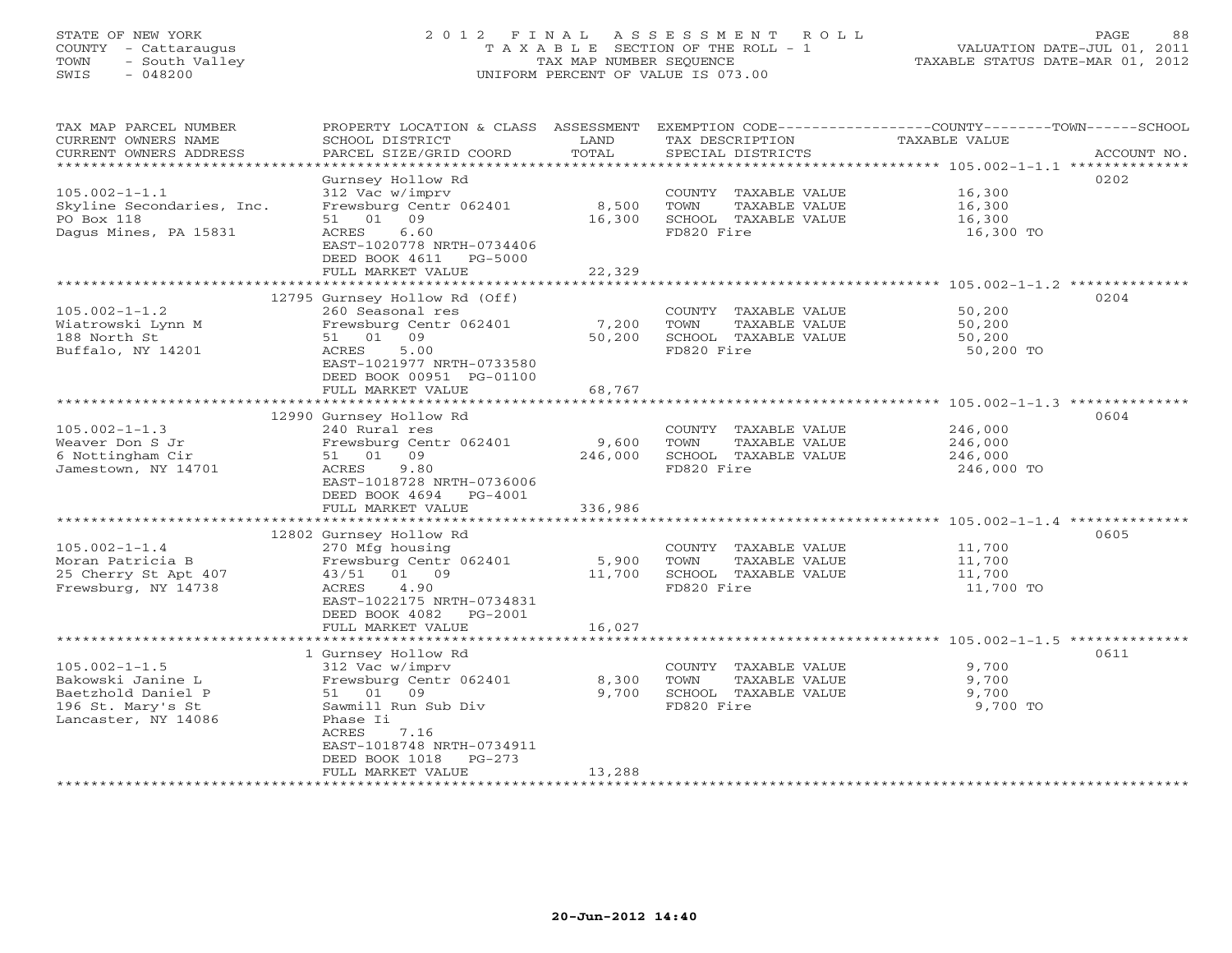# STATE OF NEW YORK 2 0 1 2 F I N A L A S S E S S M E N T R O L L PAGE 89 COUNTY - Cattaraugus T A X A B L E SECTION OF THE ROLL - 1 VALUATION DATE-JUL 01, 2011 TOWN - South Valley TAX MAP NUMBER SEQUENCE TAXABLE STATUS DATE-MAR 01, 2012 SWIS - 048200 UNIFORM PERCENT OF VALUE IS 073.00UNIFORM PERCENT OF VALUE IS 073.00

| 0614<br>Gurnsey Hollow Rd<br>$105.002 - 1 - 1.6$<br>210 1 Family Res<br>48,200<br>COUNTY TAXABLE VALUE<br>Frewsburg Centr 062401<br>9,200<br>48,200<br>Rosbrook Mary D<br>TOWN<br>TAXABLE VALUE<br>51 01 09<br>52 15th St<br>48,200<br>SCHOOL TAXABLE VALUE<br>48,200<br>9.05<br>FD820 Fire<br>Buffalo, NY 14213<br>ACRES<br>48,200 TO<br>EAST-1019045 NRTH-0735982<br>DEED BOOK 00918 PG-00305<br>FULL MARKET VALUE<br>66,027<br>*********************<br>0615<br>Gurnsey Hollow Rd (Off)<br>$105.002 - 1 - 1.7$<br>240 Rural res<br>57,400<br>COUNTY TAXABLE VALUE<br>Cochran Steven<br>Frewsburg Centr 062401<br>12,400<br>TOWN<br>TAXABLE VALUE<br>57,400<br>1452 D'angelo Dr<br>51 01 09<br>57,400<br>SCHOOL TAXABLE VALUE<br>57,400 |
|-------------------------------------------------------------------------------------------------------------------------------------------------------------------------------------------------------------------------------------------------------------------------------------------------------------------------------------------------------------------------------------------------------------------------------------------------------------------------------------------------------------------------------------------------------------------------------------------------------------------------------------------------------------------------------------------------------------------------------------------|
|                                                                                                                                                                                                                                                                                                                                                                                                                                                                                                                                                                                                                                                                                                                                           |
|                                                                                                                                                                                                                                                                                                                                                                                                                                                                                                                                                                                                                                                                                                                                           |
|                                                                                                                                                                                                                                                                                                                                                                                                                                                                                                                                                                                                                                                                                                                                           |
|                                                                                                                                                                                                                                                                                                                                                                                                                                                                                                                                                                                                                                                                                                                                           |
|                                                                                                                                                                                                                                                                                                                                                                                                                                                                                                                                                                                                                                                                                                                                           |
|                                                                                                                                                                                                                                                                                                                                                                                                                                                                                                                                                                                                                                                                                                                                           |
|                                                                                                                                                                                                                                                                                                                                                                                                                                                                                                                                                                                                                                                                                                                                           |
|                                                                                                                                                                                                                                                                                                                                                                                                                                                                                                                                                                                                                                                                                                                                           |
| N Tonawanda, NY 14120<br>ACRES 15.40<br>FD820 Fire<br>57,400 TO                                                                                                                                                                                                                                                                                                                                                                                                                                                                                                                                                                                                                                                                           |
| EAST-1019713 NRTH-0736230                                                                                                                                                                                                                                                                                                                                                                                                                                                                                                                                                                                                                                                                                                                 |
| DEED BOOK 00966 PG-00684                                                                                                                                                                                                                                                                                                                                                                                                                                                                                                                                                                                                                                                                                                                  |
| FULL MARKET VALUE<br>78,630                                                                                                                                                                                                                                                                                                                                                                                                                                                                                                                                                                                                                                                                                                               |
| Gurnsey Hollow Rd (Off)<br>0616                                                                                                                                                                                                                                                                                                                                                                                                                                                                                                                                                                                                                                                                                                           |
| $105.002 - 1 - 1.8$<br>260 Seasonal res<br>COUNTY TAXABLE VALUE<br>35,500                                                                                                                                                                                                                                                                                                                                                                                                                                                                                                                                                                                                                                                                 |
| Nowicki Marc<br>Frewsburg Centr 062401<br>9,500<br>TOWN<br>TAXABLE VALUE<br>35,500                                                                                                                                                                                                                                                                                                                                                                                                                                                                                                                                                                                                                                                        |
| 51 01 09<br>Nowicki Maureen G<br>SCHOOL TAXABLE VALUE<br>35,500<br>35,500                                                                                                                                                                                                                                                                                                                                                                                                                                                                                                                                                                                                                                                                 |
| 430 Washington Hwy<br>FD820 Fire<br>35,500 TO<br>ACRES<br>9.59                                                                                                                                                                                                                                                                                                                                                                                                                                                                                                                                                                                                                                                                            |
| Amherst, NY 14226<br>EAST-1020328 NRTH-0736210                                                                                                                                                                                                                                                                                                                                                                                                                                                                                                                                                                                                                                                                                            |
| DEED BOOK 00974 PG-01061                                                                                                                                                                                                                                                                                                                                                                                                                                                                                                                                                                                                                                                                                                                  |
| 48,630<br>FULL MARKET VALUE                                                                                                                                                                                                                                                                                                                                                                                                                                                                                                                                                                                                                                                                                                               |
| 0617                                                                                                                                                                                                                                                                                                                                                                                                                                                                                                                                                                                                                                                                                                                                      |
| 4 S Sylvann Glenn<br>$105.002 - 1 - 1.9$<br>260 Seasonal res<br>87,000<br>COUNTY TAXABLE VALUE                                                                                                                                                                                                                                                                                                                                                                                                                                                                                                                                                                                                                                            |
| Hartson Randall L<br>Frewsburg Centr 062401<br>87,000<br>7,700<br>TOWN<br>TAXABLE VALUE                                                                                                                                                                                                                                                                                                                                                                                                                                                                                                                                                                                                                                                   |
| 87,000<br>Hartson Diane M<br>51 01 09<br>SCHOOL TAXABLE VALUE<br>87,000                                                                                                                                                                                                                                                                                                                                                                                                                                                                                                                                                                                                                                                                   |
| 4 S Sylvan Glenn<br>FD820 Fire<br>(land Contract)<br>87,000 TO                                                                                                                                                                                                                                                                                                                                                                                                                                                                                                                                                                                                                                                                            |
| Frewsburg, NY 14738<br>ACRES<br>6.05                                                                                                                                                                                                                                                                                                                                                                                                                                                                                                                                                                                                                                                                                                      |
| EAST-1019940 NRTH-0735663                                                                                                                                                                                                                                                                                                                                                                                                                                                                                                                                                                                                                                                                                                                 |
| DEED BOOK 1028 PG-369                                                                                                                                                                                                                                                                                                                                                                                                                                                                                                                                                                                                                                                                                                                     |
| 119,178<br>FULL MARKET VALUE                                                                                                                                                                                                                                                                                                                                                                                                                                                                                                                                                                                                                                                                                                              |
| 0618                                                                                                                                                                                                                                                                                                                                                                                                                                                                                                                                                                                                                                                                                                                                      |
| 12946 Gurnsey Hollow Rd<br>$105.002 - 1 - 1.10$<br>210 1 Family Res<br>CVET CO<br>41132<br>15,000<br>$\Omega$<br>$\circ$                                                                                                                                                                                                                                                                                                                                                                                                                                                                                                                                                                                                                  |
| Frewsburg Centr 062401<br>8,600 DVET CO<br>Miller David J<br>41142<br>7,260<br>$\Omega$<br>$\Omega$                                                                                                                                                                                                                                                                                                                                                                                                                                                                                                                                                                                                                                       |
| 51 01 09<br>Miller Katherine<br>72,600 SR STAR<br>41834<br>$\Omega$<br>$\Omega$<br>46,650                                                                                                                                                                                                                                                                                                                                                                                                                                                                                                                                                                                                                                                 |
| 50,340<br>12946 Gurnsey Hollow Rd<br>ACRES<br>7.85<br>COUNTY TAXABLE VALUE                                                                                                                                                                                                                                                                                                                                                                                                                                                                                                                                                                                                                                                                |
| Frewsburg, NY 14738<br>EAST-1019358 NRTH-0735558<br>TOWN<br>TAXABLE VALUE<br>72,600                                                                                                                                                                                                                                                                                                                                                                                                                                                                                                                                                                                                                                                       |
| 25,950<br>DEED BOOK 901<br>SCHOOL TAXABLE VALUE<br>PG-01162                                                                                                                                                                                                                                                                                                                                                                                                                                                                                                                                                                                                                                                                               |
| FD820 Fire<br>FULL MARKET VALUE<br>99,452<br>72,600 TO                                                                                                                                                                                                                                                                                                                                                                                                                                                                                                                                                                                                                                                                                    |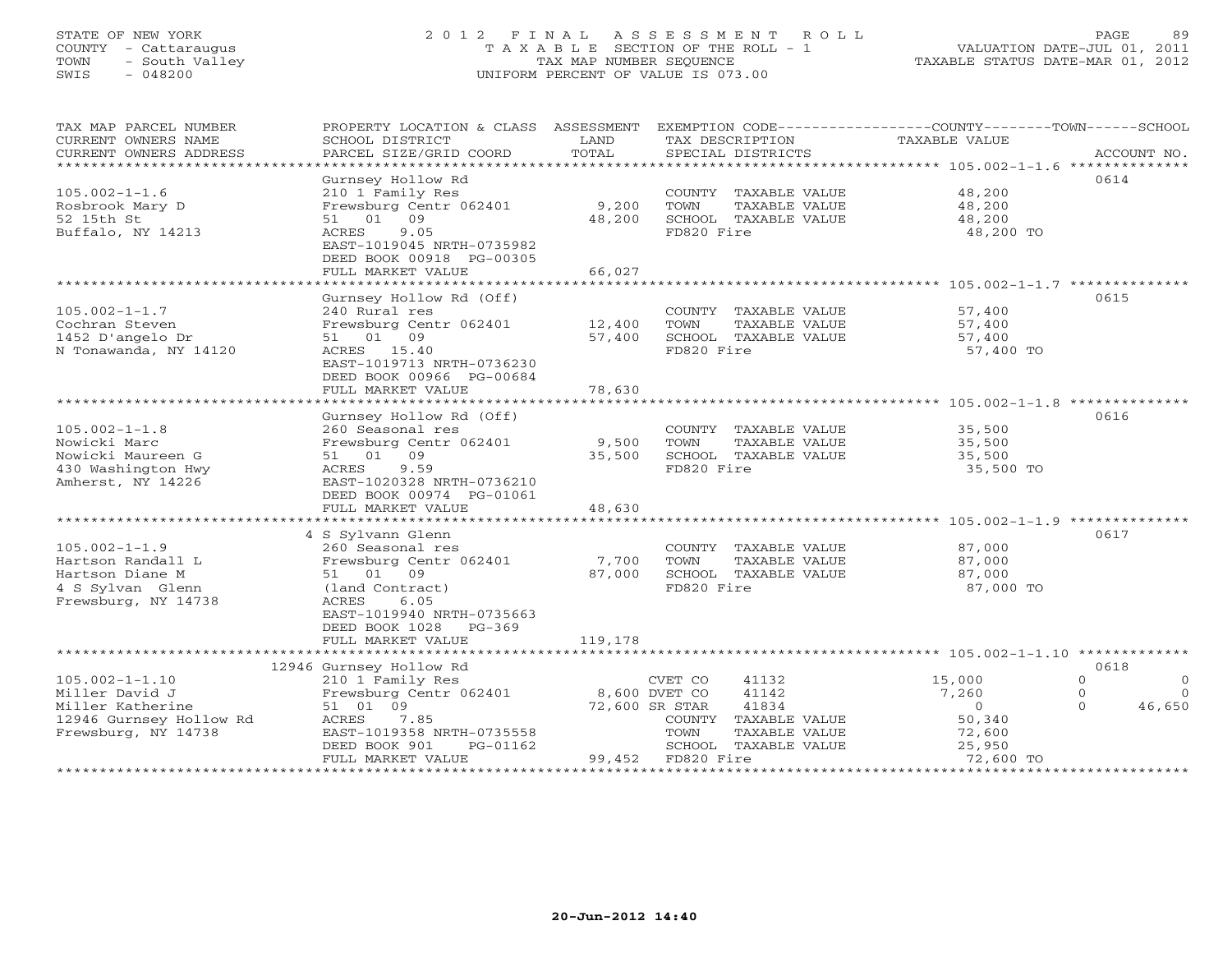## STATE OF NEW YORK 2 0 1 2 F I N A L A S S E S S M E N T R O L L PAGE 90 COUNTY - Cattaraugus T A X A B L E SECTION OF THE ROLL - 1 VALUATION DATE-JUL 01, 2011 TOWN - South Valley TAX MAP NUMBER SEQUENCE TAXABLE STATUS DATE-MAR 01, 2012 SWIS - 048200 UNIFORM PERCENT OF VALUE IS 073.00UNIFORM PERCENT OF VALUE IS 073.00

| TAX MAP PARCEL NUMBER<br>CURRENT OWNERS NAME   | PROPERTY LOCATION & CLASS ASSESSMENT<br>SCHOOL DISTRICT | LAND            | TAX DESCRIPTION                               | EXEMPTION CODE----------------COUNTY-------TOWN------SCHOOL<br>TAXABLE VALUE |
|------------------------------------------------|---------------------------------------------------------|-----------------|-----------------------------------------------|------------------------------------------------------------------------------|
| CURRENT OWNERS ADDRESS                         | PARCEL SIZE/GRID COORD                                  | TOTAL           | SPECIAL DISTRICTS                             | ACCOUNT NO.                                                                  |
| *********************                          |                                                         |                 |                                               |                                                                              |
|                                                | Gurnsey Hollow Rd                                       |                 |                                               | 0619                                                                         |
| $105.002 - 1 - 1.11$                           | 260 Seasonal res                                        |                 | COUNTY TAXABLE VALUE                          | 38,100                                                                       |
| O Donnell<br>(L/U) William P                   | Frewsburg Centr 062401                                  | 7,100           | TOWN<br>TAXABLE VALUE                         | 38,100                                                                       |
| O Donnell (L/U) Nancy L                        | 51 01 09                                                | 38,100          | SCHOOL TAXABLE VALUE                          | 38,100                                                                       |
| 12254 Nice Rd                                  | ACRES<br>4.90                                           |                 | FD820 Fire                                    | 38,100 TO                                                                    |
| Akron, NY 14001                                | EAST-1019832 NRTH-0735258                               |                 |                                               |                                                                              |
|                                                | DEED BOOK 16350 PG-7001                                 |                 |                                               |                                                                              |
|                                                | FULL MARKET VALUE<br>***************************        | 52,192          |                                               |                                                                              |
|                                                |                                                         |                 |                                               |                                                                              |
|                                                | 12904 Gurnsey Hollow Rd                                 |                 |                                               | 0620                                                                         |
| $105.002 - 1 - 1.12$                           | 210 1 Family Res                                        |                 | 41854<br>RES STAR                             | 22,500<br>$\overline{O}$<br>$\Omega$                                         |
| Mucikowsky Michael                             | Frewsburg Centr 062401                                  | 7,600           | COUNTY TAXABLE VALUE                          | 75,000                                                                       |
| Mucikowsky Marjorie                            | 51 01 09                                                | 75,000          | TOWN<br>TAXABLE VALUE                         | 75,000                                                                       |
| 12904 Gurnsey Hollow Rd<br>Frewsburg, NY 14738 | 5.85<br>ACRES<br>EAST-1020309 NRTH-0735185              |                 | SCHOOL TAXABLE VALUE<br>FD820 Fire            | 52,500<br>75,000 TO                                                          |
|                                                | DEED BOOK 898<br>PG-00571                               |                 |                                               |                                                                              |
|                                                | FULL MARKET VALUE                                       | 102,740         |                                               |                                                                              |
|                                                |                                                         |                 |                                               |                                                                              |
|                                                | Gurnsey Hollow Rd                                       |                 |                                               | 0638                                                                         |
| $105.002 - 1 - 1.13$                           | 314 Rural vac<10                                        |                 | COUNTY TAXABLE VALUE                          | 7,300                                                                        |
| Wiatrowski Lynn M                              | Frewsburg Centr 062401                                  | 7,300           | TOWN<br>TAXABLE VALUE                         | 7,300                                                                        |
| 188 North St                                   | 09<br>51 01                                             | 7,300           | SCHOOL TAXABLE VALUE                          | 7,300                                                                        |
| Buffalo, NY 14201                              | Lot $16$                                                |                 | FD820 Fire                                    | 7,300 TO                                                                     |
|                                                | ACRES<br>5.20                                           |                 |                                               |                                                                              |
|                                                | EAST-1022244 NRTH-0733784                               |                 |                                               |                                                                              |
|                                                | DEED BOOK 00951 PG-01100                                |                 |                                               |                                                                              |
|                                                | FULL MARKET VALUE                                       | 10,000          |                                               |                                                                              |
|                                                |                                                         |                 |                                               |                                                                              |
|                                                | 12809 Gurnsey Hollow Rd                                 |                 |                                               | 0643                                                                         |
| $105.002 - 1 - 1.14$                           | 210 1 Family Res                                        |                 | RES STAR<br>41854                             | $\overline{0}$<br>$\Omega$<br>22,500                                         |
| Lippert Gregory S                              | Frewsburg Centr 062401                                  | 7,600           | COUNTY TAXABLE VALUE                          | 58,600                                                                       |
| Lippert Dolores                                | 51 01 09                                                | 58,600          | TOWN<br>TAXABLE VALUE                         | 58,600                                                                       |
| 12809 Gurnsey Hollow Rd                        | Sawmill Run Sub Div                                     |                 | SCHOOL TAXABLE VALUE                          | 36,100                                                                       |
| Frewsburg, NY 14738                            | Phase Ii                                                |                 | FD820 Fire                                    | 58,600 TO                                                                    |
|                                                | 5.89 BANK<br>ACRES<br>032                               |                 |                                               |                                                                              |
|                                                | EAST-1021823 NRTH-0734049                               |                 |                                               |                                                                              |
|                                                | DEED BOOK 00968 PG-00052                                |                 |                                               |                                                                              |
|                                                | FULL MARKET VALUE<br>**************************         | 80,274          |                                               |                                                                              |
|                                                |                                                         |                 |                                               |                                                                              |
|                                                | 17825 Gurnsey Hollow Rd                                 |                 |                                               | 0644                                                                         |
| $105.002 - 1 - 1.15$                           | 260 Seasonal res                                        |                 | COUNTY TAXABLE VALUE                          | 54,400                                                                       |
| Rogers Michael C<br>Rogers Sandra              | Frewsburg Centr 062401<br>51 01 09                      | 7,800<br>54,400 | TOWN<br>TAXABLE VALUE<br>SCHOOL TAXABLE VALUE | 54,400<br>54,400                                                             |
| 6518 Creek Hollow Dr                           | Sawmill Run Sub Div                                     |                 | FD820 Fire                                    | 54,400 TO                                                                    |
| Lockport, NY 14094                             | Phase Ii                                                |                 |                                               |                                                                              |
|                                                | ACRES<br>6.10                                           |                 |                                               |                                                                              |
|                                                | EAST-1021502 NRTH-0734196                               |                 |                                               |                                                                              |
|                                                | DEED BOOK 00927 PG-00652                                |                 |                                               |                                                                              |
|                                                | FULL MARKET VALUE                                       | 74,521          |                                               |                                                                              |
|                                                | ******************                                      |                 |                                               |                                                                              |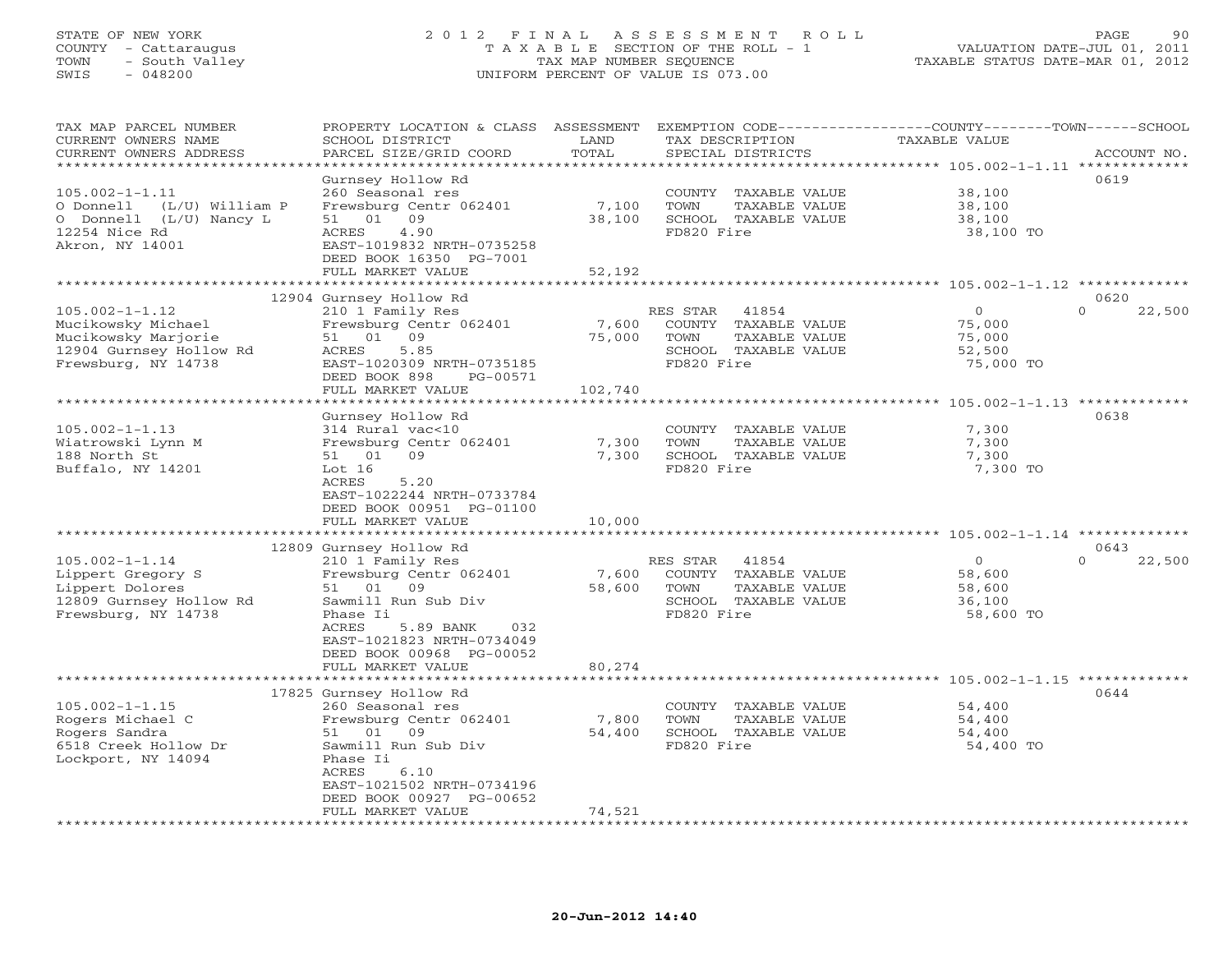## STATE OF NEW YORK 2 0 1 2 F I N A L A S S E S S M E N T R O L L PAGE 91 COUNTY - Cattaraugus T A X A B L E SECTION OF THE ROLL - 1 VALUATION DATE-JUL 01, 2011 TOWN - South Valley TAX MAP NUMBER SEQUENCE TAXABLE STATUS DATE-MAR 01, 2012 SWIS - 048200 UNIFORM PERCENT OF VALUE IS 073.00UNIFORM PERCENT OF VALUE IS 073.00

| TAX MAP PARCEL NUMBER<br>CURRENT OWNERS NAME<br>CURRENT OWNERS ADDRESS<br>***********************    | PROPERTY LOCATION & CLASS ASSESSMENT<br>SCHOOL DISTRICT<br>PARCEL SIZE/GRID COORD                                                                                                                           | LAND<br>TOTAL                        | TAX DESCRIPTION<br>SPECIAL DISTRICTS                                                                                | EXEMPTION CODE-----------------COUNTY-------TOWN------SCHOOL<br><b>TAXABLE VALUE</b> | ACCOUNT NO.                                      |
|------------------------------------------------------------------------------------------------------|-------------------------------------------------------------------------------------------------------------------------------------------------------------------------------------------------------------|--------------------------------------|---------------------------------------------------------------------------------------------------------------------|--------------------------------------------------------------------------------------|--------------------------------------------------|
| $105.002 - 1 - 1.16$<br>Dreher Paul R<br>Dreher Melody J<br>17 S SYLVAN GLENN<br>FREWSBURG, NY 14738 | 17 S Sylvan Glenn<br>210 1 Family Res<br>Frewsburg Centr 062401<br>51 01 09<br>Sawmill Run Sub Div<br>Phase Ii<br>ACRES 17.85<br>EAST-1021042 NRTH-0733770<br>DEED BOOK 00982 PG-00836<br>FULL MARKET VALUE | 13,600 RES STAR<br>83,700<br>114,658 | WVET CO<br>41122<br>41854<br>COUNTY<br>TAXABLE VALUE<br>TOWN<br>TAXABLE VALUE<br>SCHOOL TAXABLE VALUE<br>FD820 Fire | 9,000<br>$\Omega$<br>74,700<br>83,700<br>61,200<br>83,700 TO                         | 0645<br>$\circ$<br>$\circ$<br>$\Omega$<br>22,500 |
|                                                                                                      |                                                                                                                                                                                                             |                                      |                                                                                                                     |                                                                                      |                                                  |
| $105.002 - 1 - 1.17$<br>Glazier Kenneth H<br>341 E 5th St<br>Jamestown, NY 14701                     | 260 Sylvan Glen South<br>312 Vac w/imprv<br>Frewsburg Centr 062401<br>51 01<br>09<br>Sawmill Run Sub Div<br>Lot $#18$<br>ACRES<br>12.19                                                                     | 10,800<br>15,100                     | COUNTY TAXABLE VALUE<br>TOWN<br>TAXABLE VALUE<br>SCHOOL TAXABLE VALUE<br>FD820 Fire                                 | 15,100<br>15,100<br>15,100<br>15,100 TO                                              | 0646                                             |
|                                                                                                      | EAST-1020132 NRTH-0734362<br>DEED BOOK 17327 PG-4001<br>FULL MARKET VALUE                                                                                                                                   | 20,685                               |                                                                                                                     |                                                                                      |                                                  |
| $105.002 - 1 - 1.18$<br>Schwanz David A<br>Schwanz Darla J<br>8121 Sisson Hwy<br>Eden, NY 14057      | 19 Gurnsey Hollow Rd<br>260 Seasonal res<br>Frewsburg Centr 062401<br>51 01 09<br>Sawmill Run Sub Div<br>Phase Ii<br>ACRES<br>9.47<br>EAST-1019707 NRTH-0734631<br>DEED BOOK 00946 PG-01138                 | 9,400<br>38,400                      | COUNTY TAXABLE VALUE<br>TOWN<br>TAXABLE VALUE<br>SCHOOL TAXABLE VALUE<br>FD820 Fire                                 | 38,400<br>38,400<br>38,400<br>38,400 TO                                              | 0647                                             |
|                                                                                                      | FULL MARKET VALUE                                                                                                                                                                                           | 52,603                               |                                                                                                                     |                                                                                      |                                                  |
| $105.002 - 1 - 1.19$<br>Miller Thomas G<br>492 North St<br>Conewango Valley, NY 14726                | 20 Gurnsey Hollow Rd<br>240 Rural res<br>Frewsburg Centr 062401<br>51 01<br>09<br>Sawmill Run Sub Div<br>Phase Ii                                                                                           | 8,200<br>68,200                      | 41854<br>RES STAR<br>COUNTY TAXABLE VALUE<br>TOWN<br>TAXABLE VALUE<br>SCHOOL TAXABLE VALUE<br>FD820 Fire            | $\circ$<br>68,200<br>68,200<br>45,700<br>68,200 TO                                   | 0648<br>$\cap$<br>22,500                         |
|                                                                                                      | ACRES<br>6.93 BANK<br>005<br>EAST-1019289 NRTH-0734949<br>DEED BOOK 998<br>$PG-387$<br>FULL MARKET VALUE                                                                                                    | 93,425                               |                                                                                                                     |                                                                                      |                                                  |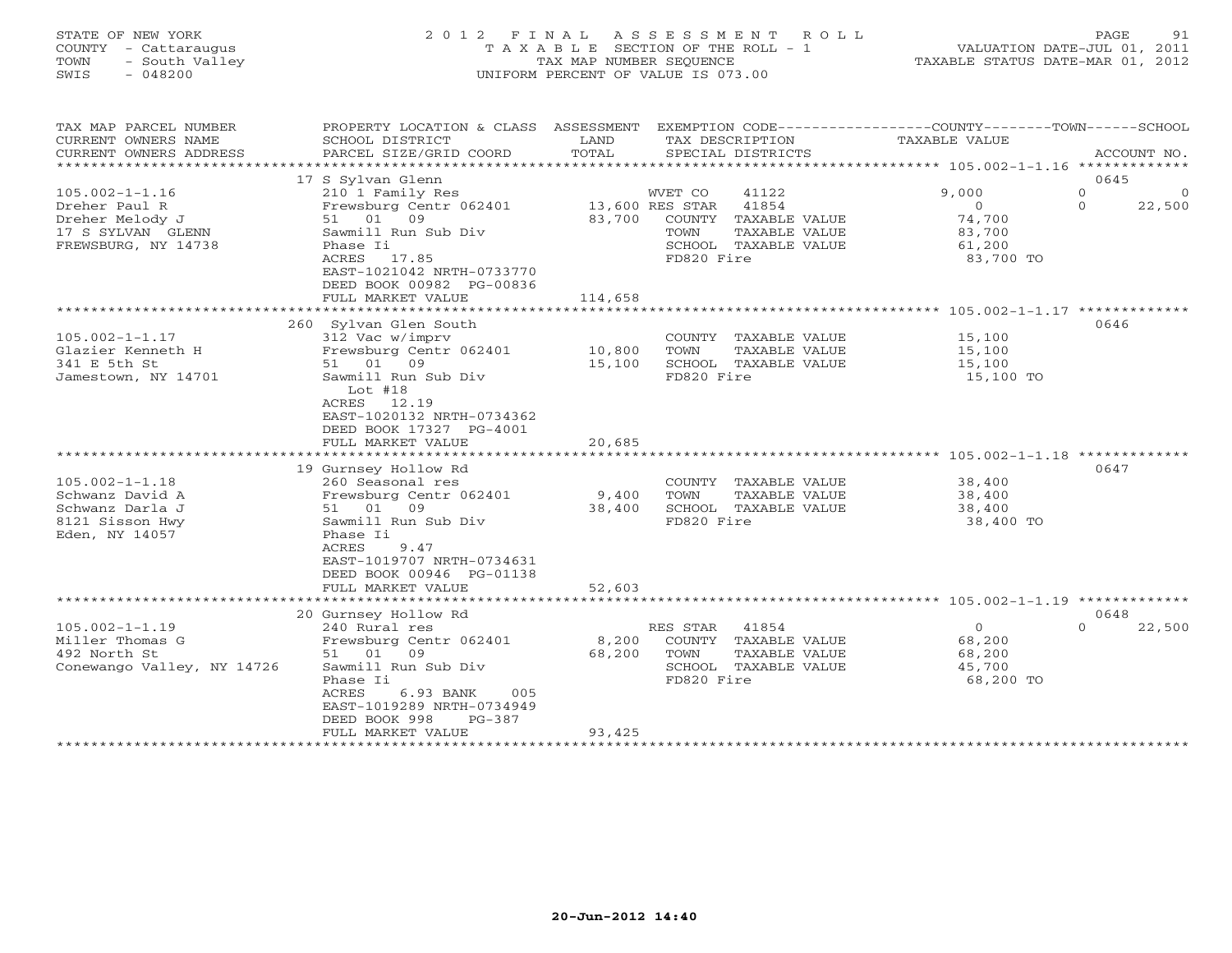## STATE OF NEW YORK 2 0 1 2 F I N A L A S S E S S M E N T R O L L PAGE 92 COUNTY - Cattaraugus T A X A B L E SECTION OF THE ROLL - 1 VALUATION DATE-JUL 01, 2011 TOWN - South Valley TAX MAP NUMBER SEQUENCE TAXABLE STATUS DATE-MAR 01, 2012 SWIS - 048200 UNIFORM PERCENT OF VALUE IS 073.00UNIFORM PERCENT OF VALUE IS 073.00

| TAX MAP PARCEL NUMBER<br>CURRENT OWNERS NAME<br>CURRENT OWNERS ADDRESS | PROPERTY LOCATION & CLASS<br>SCHOOL DISTRICT<br>PARCEL SIZE/GRID COORD | ASSESSMENT<br>LAND<br>TOTAL | TAX DESCRIPTION<br>SPECIAL DISTRICTS | EXEMPTION CODE-----------------COUNTY-------TOWN------SCHOOL<br><b>TAXABLE VALUE</b><br>ACCOUNT NO. |  |
|------------------------------------------------------------------------|------------------------------------------------------------------------|-----------------------------|--------------------------------------|-----------------------------------------------------------------------------------------------------|--|
| ***********************                                                |                                                                        |                             |                                      |                                                                                                     |  |
|                                                                        | 2 Gurnsey Hollow Rd (Off)                                              |                             |                                      | 0649                                                                                                |  |
| $105.002 - 1 - 1.20$                                                   | 260 Seasonal res                                                       |                             | COUNTY TAXABLE VALUE                 | 42,300                                                                                              |  |
| Rucci Raffaele                                                         | Frewsburg Centr 062401                                                 | 9,300                       | TOWN<br>TAXABLE VALUE                | 42,300                                                                                              |  |
| Rucci Andrea                                                           | 01<br>51<br>09                                                         | 42,300                      | SCHOOL TAXABLE VALUE                 | 42,300                                                                                              |  |
| 36550 Aurora Rd                                                        | Sawmill Run Sd                                                         |                             | FD820 Fire                           | 42,300 TO                                                                                           |  |
| Solon, OH 44139                                                        | Lot 2                                                                  |                             |                                      |                                                                                                     |  |
|                                                                        | ACRES<br>9.22                                                          |                             |                                      |                                                                                                     |  |
|                                                                        | EAST-1018882 NRTH-0734258                                              |                             |                                      |                                                                                                     |  |
|                                                                        | DEED BOOK 6162<br>PG-8001                                              |                             |                                      |                                                                                                     |  |
|                                                                        | FULL MARKET VALUE                                                      | 57,945                      |                                      |                                                                                                     |  |
|                                                                        | * * * * * * * * * * * * * * * * *                                      | ********                    |                                      | *********************** 105.002-1-1.21 *************                                                |  |
|                                                                        | 3 Gurnsey Hollow Rd                                                    |                             |                                      | 0650                                                                                                |  |
| $105.002 - 1 - 1.21$                                                   | 322 Rural vac>10                                                       |                             | COUNTY TAXABLE VALUE                 | 8,100                                                                                               |  |
| Schwanekamp David B                                                    | Frewsburg Centr 062401                                                 | 8,100                       | TOWN<br>TAXABLE VALUE                | 8,100                                                                                               |  |
| Schwanekamp Julie                                                      | 51 01<br>09                                                            | 8,100                       | SCHOOL TAXABLE VALUE                 | 8,100                                                                                               |  |
| 5498 Stilwell Rd                                                       | Gurnsey Hollow Sub Div                                                 |                             | FD820 Fire                           | 8,100 TO                                                                                            |  |
| Hamburg, NY 14075                                                      | Phase Ii                                                               |                             |                                      |                                                                                                     |  |
|                                                                        | 6.74<br>ACRES                                                          |                             |                                      |                                                                                                     |  |
|                                                                        | EAST-1019285 NRTH-0733637                                              |                             |                                      |                                                                                                     |  |
|                                                                        | DEED BOOK 00994 PG-00972                                               |                             |                                      |                                                                                                     |  |
|                                                                        | FULL MARKET VALUE                                                      | 11,096                      |                                      |                                                                                                     |  |
|                                                                        |                                                                        |                             |                                      | *************** 105.002-1-1.23 ******                                                               |  |
|                                                                        | 5 Gurnsey Hollow Rd                                                    |                             |                                      | 0652                                                                                                |  |
| $105.002 - 1 - 1.23$                                                   | 312 Vac w/imprv                                                        |                             | COUNTY<br>TAXABLE VALUE              | 7,800                                                                                               |  |
| Schwanekamp Dale                                                       | Frewsburg Centr 062401                                                 | 7,300                       | TOWN<br>TAXABLE VALUE                | 7,800                                                                                               |  |
| Schwanekamp Kathleen                                                   | 01<br>09<br>51                                                         | 7,800                       | SCHOOL TAXABLE VALUE                 | 7,800                                                                                               |  |
| 7012 Taylor Rd                                                         | Guirnsey Sub Div                                                       |                             | FD820 Fire                           | 7,800 TO                                                                                            |  |
| Hamburg, NY 14075                                                      | Phase Ii                                                               |                             |                                      |                                                                                                     |  |
|                                                                        | 5.21<br>ACRES                                                          |                             |                                      |                                                                                                     |  |
|                                                                        | EAST-1019629 NRTH-0733685                                              |                             |                                      |                                                                                                     |  |
|                                                                        | DEED BOOK 00994 PG-00975                                               |                             |                                      |                                                                                                     |  |
|                                                                        | FULL MARKET VALUE                                                      | 10,685                      |                                      |                                                                                                     |  |
|                                                                        | **********************                                                 | *************               |                                      | ****************************** 105.002-1-1.24 *************                                         |  |
|                                                                        | 6 Gurnsey Hollow Rd                                                    |                             |                                      | 0653                                                                                                |  |
| $105.002 - 1 - 1.24$                                                   | 260 Seasonal res                                                       |                             | COUNTY TAXABLE VALUE                 | 37,600                                                                                              |  |
| Schwanekamp Dale                                                       | Frewsburg Centr 062401                                                 | 7,600                       | TOWN<br>TAXABLE VALUE                | 37,600                                                                                              |  |
| Schwanekamp Kathleen                                                   | 01<br>09<br>51                                                         | 37,600                      | SCHOOL TAXABLE VALUE                 | 37,600                                                                                              |  |
| 7012 Taylor Rd                                                         | Sawmill Run Sub Div                                                    |                             | FD820 Fire                           | 37,600 TO                                                                                           |  |
| Hamburg, NY 14075                                                      | Phase Ii                                                               |                             |                                      |                                                                                                     |  |
|                                                                        | ACRES<br>5.72                                                          |                             |                                      |                                                                                                     |  |
|                                                                        | EAST-1019952 NRTH-0733618                                              |                             |                                      |                                                                                                     |  |
|                                                                        | DEED BOOK 00968 PG-00269                                               |                             |                                      |                                                                                                     |  |
|                                                                        | FULL MARKET VALUE                                                      | 51,507                      |                                      |                                                                                                     |  |
|                                                                        |                                                                        |                             |                                      |                                                                                                     |  |

#### **20-Jun-2012 14:40**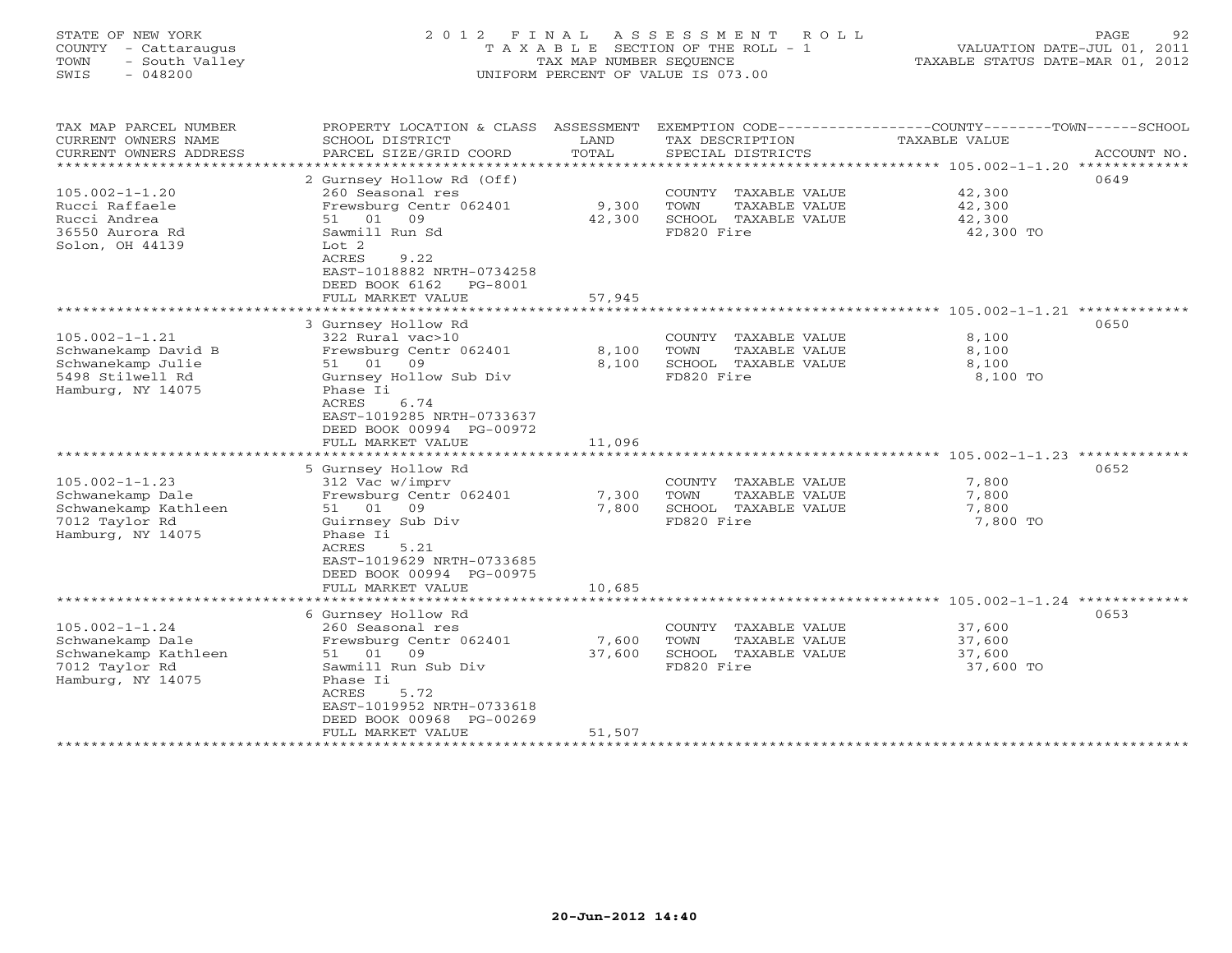# STATE OF NEW YORK 2 0 1 2 F I N A L A S S E S S M E N T R O L L PAGE 93 COUNTY - Cattaraugus T A X A B L E SECTION OF THE ROLL - 1 VALUATION DATE-JUL 01, 2011 TOWN - South Valley TAX MAP NUMBER SEQUENCE TAXABLE STATUS DATE-MAR 01, 2012 SWIS - 048200 UNIFORM PERCENT OF VALUE IS 073.00UNIFORM PERCENT OF VALUE IS 073.00

| TAX MAP PARCEL NUMBER<br>CURRENT OWNERS NAME                                                             | PROPERTY LOCATION & CLASS ASSESSMENT<br>SCHOOL DISTRICT                                                                                                                                   | LAND             | TAX DESCRIPTION                                                                                                | EXEMPTION CODE-----------------COUNTY-------TOWN------SCHOOL<br><b>TAXABLE VALUE</b> |                    |
|----------------------------------------------------------------------------------------------------------|-------------------------------------------------------------------------------------------------------------------------------------------------------------------------------------------|------------------|----------------------------------------------------------------------------------------------------------------|--------------------------------------------------------------------------------------|--------------------|
| CURRENT OWNERS ADDRESS                                                                                   | PARCEL SIZE/GRID COORD                                                                                                                                                                    | TOTAL            | SPECIAL DISTRICTS                                                                                              |                                                                                      | ACCOUNT NO.        |
|                                                                                                          | 7 Gurnsey Hollow Rd                                                                                                                                                                       |                  |                                                                                                                |                                                                                      | 0654               |
| $105.002 - 1 - 1.25$<br>Chaba Gene M<br>59 Arcacia Dr<br>West Amherst, NY 14228-1936                     | 260 Seasonal res<br>Frewsburg Centr 062401<br>51 01 09<br>Sawmill Run Sub Div<br>Phase Ii<br><b>ACRES</b><br>5.23<br>EAST-1020406 NRTH-0733558                                            | 7,300<br>32,400  | COUNTY<br>TAXABLE VALUE<br>TOWN<br>TAXABLE VALUE<br>SCHOOL TAXABLE VALUE<br>FD820 Fire                         | 32,400<br>32,400<br>32,400<br>32,400 TO                                              |                    |
|                                                                                                          | DEED BOOK 00989 PG-01155<br>FULL MARKET VALUE                                                                                                                                             | 44,384           |                                                                                                                |                                                                                      |                    |
|                                                                                                          | *******************                                                                                                                                                                       |                  |                                                                                                                |                                                                                      |                    |
|                                                                                                          | 8 Gurnsey Hollow Rd                                                                                                                                                                       |                  |                                                                                                                |                                                                                      | 0655               |
| $105.002 - 1 - 1.26$<br>Ramaley John H<br>Ramaley Susie J<br>PO Box 386<br>Frewsburg, NY 14738           | 260 Seasonal res<br>Frewsburg Centr 062401<br>01<br>09<br>51<br>Sawmill Run Sub Div<br>Phase Ii<br>12.37<br>ACRES<br>EAST-1018861 NRTH-0733150<br>DEED BOOK 00970 PG-00492                | 10,900<br>39,900 | RES STAR<br>41854<br>COUNTY<br>TAXABLE VALUE<br>TOWN<br>TAXABLE VALUE<br>SCHOOL<br>TAXABLE VALUE<br>FD820 Fire | $\mathbf 0$<br>39,900<br>39,900<br>17,400<br>39,900 TO                               | $\Omega$<br>22,500 |
|                                                                                                          | FULL MARKET VALUE<br>* * * * * * * * * * * * * * * * * *                                                                                                                                  | 54,658           |                                                                                                                | *********************** 105.002-1-1.27 *************                                 |                    |
| $105.002 - 1 - 1.27$<br>Stoness Michael T<br>Stoness Jeanne T<br>89 Cadman Dr<br>Williamsville, NY 14221 | Gurnsey Hollow Rd<br>210 1 Family Res<br>Frewsburg Centr 062401<br>51 01 09<br>Sawmill Run Sub Div<br>Phase Ii<br>ACRES<br>5.32<br>EAST-1019450 NRTH-0732951<br>DEED BOOK 1656<br>PG-8001 | 7,400<br>35,200  | COUNTY<br>TAXABLE VALUE<br>TOWN<br>TAXABLE VALUE<br>SCHOOL TAXABLE VALUE<br>FD820 Fire                         | 35,200<br>35,200<br>35,200<br>35,200 TO                                              | 0656               |
|                                                                                                          | FULL MARKET VALUE                                                                                                                                                                         | 48,219           |                                                                                                                |                                                                                      |                    |
|                                                                                                          | *****************<br>10 Gurnsey Hollow Rd                                                                                                                                                 | *********        |                                                                                                                | **************** 105.002-1-1.28 *************                                        | 0657               |
| $105.002 - 1 - 1.28$<br>Moses Charles W Jr<br>10 Sylvan Glen South<br>Frewsburg, NY 14738                | 240 Rural res<br>Frewsburg Centr 062401<br>51 01 09<br>Gurnsey Sub Div.<br>Sylvan Glen<br>ACRES<br>5.45 BANK<br>017<br>EAST-1019927 NRTH-0733013<br>DEED BOOK 00987 PG-00331              | 7,400<br>84,100  | COUNTY<br>TAXABLE VALUE<br>TOWN<br>TAXABLE VALUE<br>SCHOOL TAXABLE VALUE<br>FD820 Fire                         | 84,100<br>84,100<br>84,100<br>84,100 TO                                              |                    |
|                                                                                                          | FULL MARKET VALUE                                                                                                                                                                         | 115,205          |                                                                                                                |                                                                                      |                    |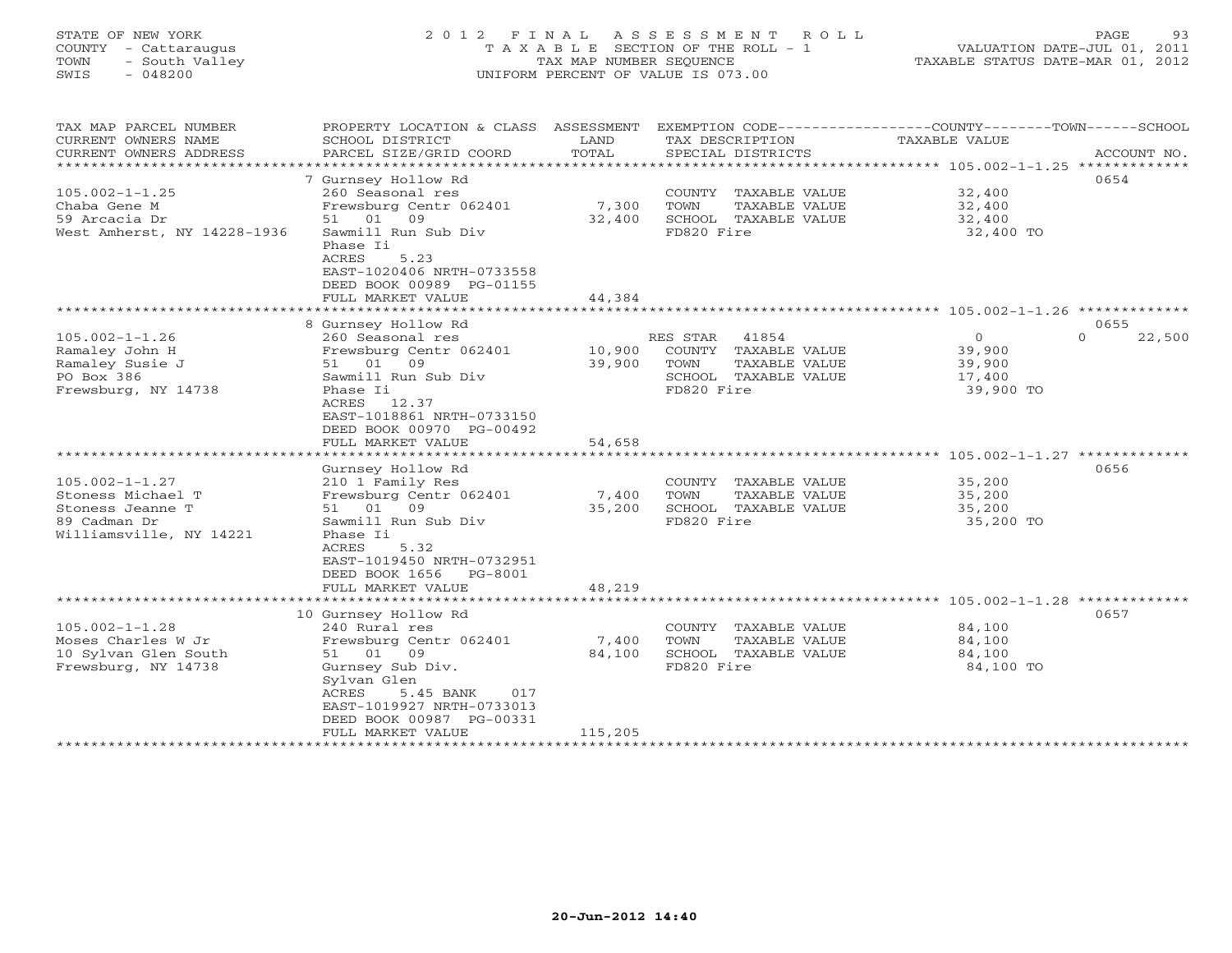## STATE OF NEW YORK 2 0 1 2 F I N A L A S S E S S M E N T R O L L PAGE 94 COUNTY - Cattaraugus T A X A B L E SECTION OF THE ROLL - 1 VALUATION DATE-JUL 01, 2011 TOWN - South Valley TAX MAP NUMBER SEQUENCE TAXABLE STATUS DATE-MAR 01, 2012 SWIS - 048200 UNIFORM PERCENT OF VALUE IS 073.00UNIFORM PERCENT OF VALUE IS 073.00

| TAX MAP PARCEL NUMBER<br>CURRENT OWNERS NAME          | PROPERTY LOCATION & CLASS ASSESSMENT<br>SCHOOL DISTRICT | LAND                | EXEMPTION CODE-----------------COUNTY-------TOWN------SCHOOL<br>TAX DESCRIPTION | TAXABLE VALUE                                              |             |
|-------------------------------------------------------|---------------------------------------------------------|---------------------|---------------------------------------------------------------------------------|------------------------------------------------------------|-------------|
| CURRENT OWNERS ADDRESS<br>**********************      | PARCEL SIZE/GRID COORD                                  | TOTAL               | SPECIAL DISTRICTS                                                               |                                                            | ACCOUNT NO. |
| $105.002 - 1 - 1.29$                                  | 11 Gurnsey Hollow Rd<br>260 Seasonal res                |                     | COUNTY TAXABLE VALUE                                                            | 39,500                                                     | 0658        |
| Carlino Paul C                                        | Frewsburg Centr 062401                                  | 8,500               | TOWN<br>TAXABLE VALUE                                                           | 39,500                                                     |             |
| Carlino Constance                                     | 01<br>09<br>51                                          | 39,500              | SCHOOL TAXABLE VALUE                                                            | 39,500                                                     |             |
| 6602 Royal Parkway South<br>Lockport, NY 14094        | Sawmill Run Sub Div<br>Phase Ii<br><b>ACRES</b><br>7.52 |                     | FD820 Fire                                                                      | 39,500 TO                                                  |             |
|                                                       | EAST-1020454 NRTH-0732981<br>DEED BOOK 00971 PG-00596   |                     |                                                                                 |                                                            |             |
|                                                       | FULL MARKET VALUE                                       | 54,110              |                                                                                 |                                                            |             |
|                                                       | *******************                                     | ********            |                                                                                 | ******************** 105.002-1-1.30 *************          |             |
| $105.002 - 1 - 1.30$                                  | 12 Gurnsey Hollow Rd<br>322 Rural vac>10                |                     | COUNTY TAXABLE VALUE                                                            | 11,800                                                     | 0659        |
| Dreher Paul R                                         | Frewsburg Centr 062401                                  | 11,800              | TOWN<br>TAXABLE VALUE                                                           | 11,800                                                     |             |
| Dreher Melody J                                       | 51 01 09                                                | 11,800              | SCHOOL TAXABLE VALUE                                                            | 11,800                                                     |             |
| 17 Sylvan Glen<br>Frewsburg, NY 14738                 | Sawmill Run Sub Div<br>Phase Ii                         |                     | FD820 Fire                                                                      | 11,800 TO                                                  |             |
|                                                       | ACRES 14.10                                             |                     |                                                                                 |                                                            |             |
|                                                       | EAST-1021214 NRTH-0733054                               |                     |                                                                                 |                                                            |             |
|                                                       | DEED BOOK 17526 PG-6003<br>FULL MARKET VALUE            | 16,164              |                                                                                 |                                                            |             |
|                                                       |                                                         |                     |                                                                                 | ***************************** 105.002-1-1.32 ************* |             |
|                                                       | Gurnsey Hollow Rd                                       |                     |                                                                                 |                                                            | 0662        |
| $105.002 - 1 - 1.32$<br>Sawmill Run Prop Owners Assoc | 314 Rural vac<10<br>Frewsburg Centr 062401              | 5,900               | COUNTY TAXABLE VALUE<br>TOWN<br>TAXABLE VALUE                                   | 5,900<br>5,900                                             |             |
| 7012 Taylor Rd                                        | 51 01 09                                                | 5,900               | SCHOOL TAXABLE VALUE                                                            | 5,900                                                      |             |
| Hamburg, NY 14075-6834                                | 3.35<br>ACRES                                           |                     | FD820 Fire                                                                      | 5,900 TO                                                   |             |
|                                                       | EAST-1019841 NRTH-0733840<br>DEED BOOK 00927 PG-01151   |                     |                                                                                 |                                                            |             |
|                                                       | FULL MARKET VALUE<br>******************                 | 8,082<br>********** |                                                                                 | ********************* 105.002-1-1.33 *************         |             |
|                                                       | Gurnsey Hollow Rd (Off)                                 |                     |                                                                                 |                                                            | 0689        |
| $105.002 - 1 - 1.33$                                  | 314 Rural vac<10                                        |                     | COUNTY TAXABLE VALUE                                                            | 5,800                                                      |             |
| Rucci Raffaele<br>Rucci Andrea                        | Frewsburg Centr 062401<br>01<br>09<br>51                | 5,800<br>5,800      | TOWN<br>TAXABLE VALUE<br>SCHOOL TAXABLE VALUE                                   | 5,800<br>5,800                                             |             |
| 36550 Aurora Rd                                       | 6.28<br>ACRES                                           |                     | FD820 Fire                                                                      | 5,800 TO                                                   |             |
| Solon, OH 44139                                       | EAST-1019026 NRTH-0733856                               |                     |                                                                                 |                                                            |             |
|                                                       | DEED BOOK 6162<br>PG-8001<br>FULL MARKET VALUE          | 7,945               |                                                                                 |                                                            |             |
|                                                       |                                                         |                     |                                                                                 |                                                            |             |
| $105.002 - 1 - 1.34$                                  | Gurnsey Hollow Rd<br>314 Rural vac<10                   |                     | COUNTY TAXABLE VALUE                                                            | 13,000                                                     | 0740        |
| Rogers Michael C                                      | Frewsburg Centr 062401                                  | 13,000              | TOWN<br>TAXABLE VALUE                                                           | 13,000                                                     |             |
| Rogers Sandra L                                       | 51/1/9                                                  | 13,000              | SCHOOL TAXABLE VALUE                                                            | 13,000                                                     |             |
| 6518 Creek Hollow Dr<br>Lockport, NY 14094            | ACRES<br>4.35<br>EAST-1021248 NRTH-0734337              |                     |                                                                                 |                                                            |             |
|                                                       | DEED BOOK 1378<br>$PG-4001$                             |                     |                                                                                 |                                                            |             |
|                                                       | FULL MARKET VALUE                                       | 17,808              |                                                                                 |                                                            |             |
|                                                       |                                                         |                     |                                                                                 |                                                            |             |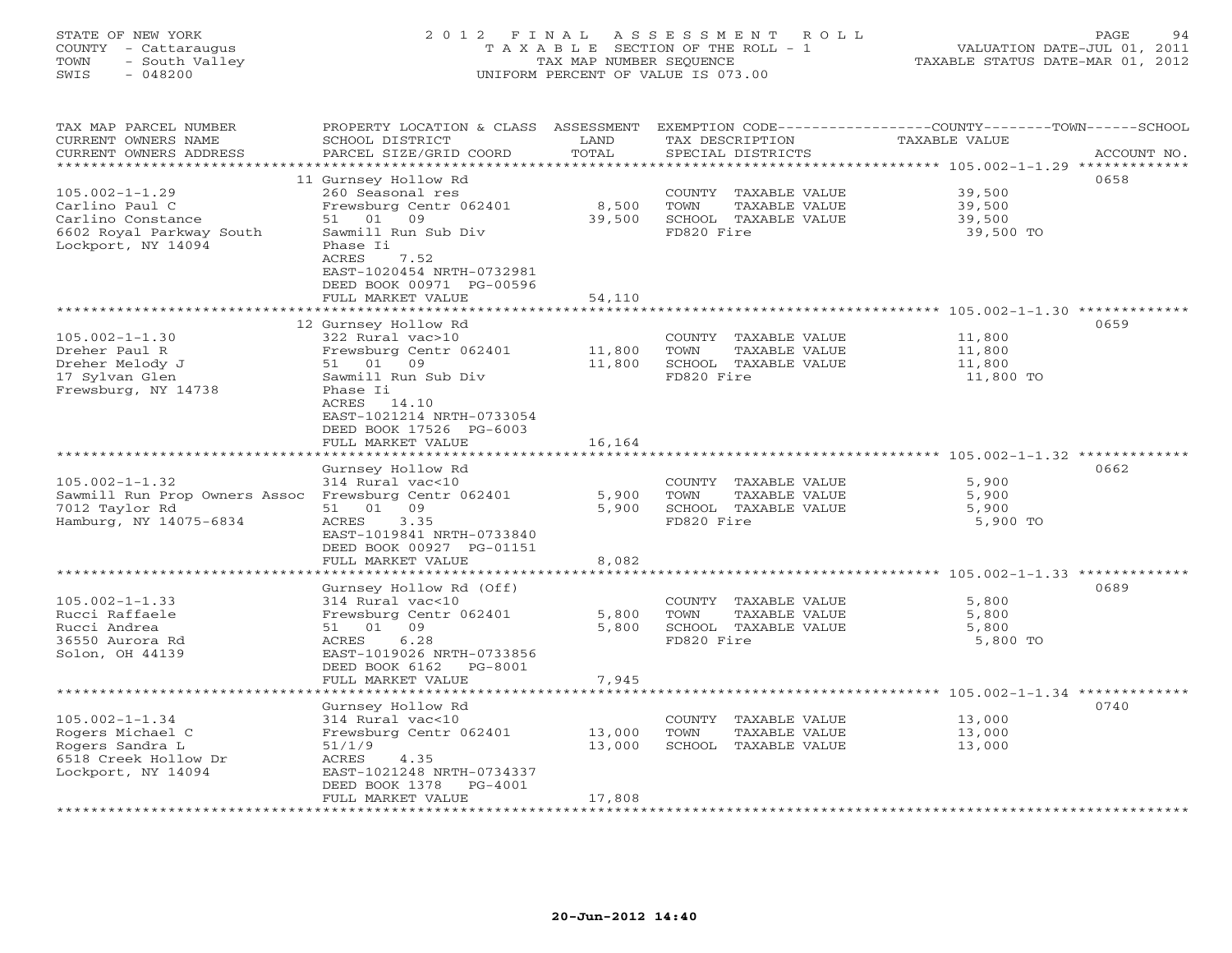# STATE OF NEW YORK 2 0 1 2 F I N A L A S S E S S M E N T R O L L PAGE 95 COUNTY - Cattaraugus T A X A B L E SECTION OF THE ROLL - 1 VALUATION DATE-JUL 01, 2011 TOWN - South Valley TAX MAP NUMBER SEQUENCE TAXABLE STATUS DATE-MAR 01, 2012 SWIS - 048200 UNIFORM PERCENT OF VALUE IS 073.00UNIFORM PERCENT OF VALUE IS 073.00

| TAX MAP PARCEL NUMBER   | PROPERTY LOCATION & CLASS ASSESSMENT |              |            |                      | EXEMPTION CODE-----------------COUNTY-------TOWN------SCHOOL |                    |
|-------------------------|--------------------------------------|--------------|------------|----------------------|--------------------------------------------------------------|--------------------|
| CURRENT OWNERS NAME     | SCHOOL DISTRICT                      | LAND         |            | TAX DESCRIPTION      | TAXABLE VALUE                                                |                    |
| CURRENT OWNERS ADDRESS  | PARCEL SIZE/GRID COORD               | TOTAL        |            | SPECIAL DISTRICTS    |                                                              | ACCOUNT NO.        |
| **********************  |                                      |              |            |                      |                                                              |                    |
|                         | 12810 Gurnsey Hollow Rd              |              |            |                      |                                                              | 0738               |
| $105.002 - 1 - 1.35$    | 210 1 Family Res                     |              |            | COUNTY TAXABLE VALUE | 23,200                                                       |                    |
| Proper Joseph P         | Frewsburg Centr 062401               | 7,100        | TOWN       | TAXABLE VALUE        | 23,200                                                       |                    |
| Proper Lisa             | 43 51/1/9                            | 23,200       |            | SCHOOL TAXABLE VALUE | 23,200                                                       |                    |
| 56 Eagle St             | ACRES<br>4.90                        |              |            |                      |                                                              |                    |
| Jamestown, NY 14701     | EAST-1022018 NRTH-0734902            |              |            |                      |                                                              |                    |
|                         | DEED BOOK 16900 PG-5001              |              |            |                      |                                                              |                    |
|                         | FULL MARKET VALUE                    | 31,781       |            |                      |                                                              |                    |
|                         | *************************            | ************ |            |                      |                                                              |                    |
|                         | 12770 Gurnsey Hollow Rd              |              |            |                      |                                                              | 0746               |
| $105.002 - 1 - 1.36$    | 240 Rural res                        |              | RES STAR   | 41854                | $\circ$                                                      | 22,500<br>$\Omega$ |
| Witherington Ian G      | Frewsburg Centr 062401               | 24,200       |            | COUNTY TAXABLE VALUE | 91,800                                                       |                    |
| Witherington Holly      | 43/51<br>01 09                       | 91,800       | TOWN       | TAXABLE VALUE        | 91,800                                                       |                    |
| 12770 Gurnsey Hollow Rd | ACRES 51.50 BANK<br>032              |              |            | SCHOOL TAXABLE VALUE | 69,300                                                       |                    |
| Frewsburg, NY 14738     | EAST-1022020 NRTH-0735712            |              | FD820 Fire |                      | 91,800 TO                                                    |                    |
|                         | DEED BOOK 4082<br>PG-2001            |              |            |                      |                                                              |                    |
|                         | FULL MARKET VALUE                    | 125,753      |            |                      |                                                              |                    |
|                         |                                      |              |            |                      |                                                              |                    |
|                         | Gurnsey Hollow Rd                    |              |            |                      |                                                              | 0747               |
| $105.002 - 1 - 1.37$    | 322 Rural vac>10                     |              |            | COUNTY TAXABLE VALUE | 27,500                                                       |                    |
| Swanson Mark A          | Frewsburg Centr 062401               | 27,500       | TOWN       | TAXABLE VALUE        | 27,500                                                       |                    |
| Swanson Betsy K         | 51 1 9                               | 27,500       |            | SCHOOL TAXABLE VALUE | 27,500                                                       |                    |
| 7098 Felton Rd          | ACRES 45.45                          |              |            |                      |                                                              |                    |
| Mayville, NY 14757      | EAST-1021034 NRTH-0735717            |              |            |                      |                                                              |                    |
|                         | DEED BOOK 4611<br>PG-5002            |              |            |                      |                                                              |                    |
|                         | FULL MARKET VALUE                    | 37,671       |            |                      |                                                              |                    |
|                         |                                      |              |            |                      |                                                              |                    |
|                         | Gurnsey Hollow Rd                    |              |            |                      |                                                              | 0017               |
| $105.002 - 1 - 2$       | 910 Priv forest                      |              |            | COUNTY TAXABLE VALUE | 58,000                                                       |                    |
| Bargar David G          | Randolph Centra 047601               | 58,000       | TOWN       | TAXABLE VALUE        | 58,000                                                       |                    |
| 11 Sunset Ave           | 43 01 09                             | 58,000       |            | SCHOOL TAXABLE VALUE | 58,000                                                       |                    |
| Lakewood, NY 14750      | ACRES 97.96                          |              | FD820 Fire |                      | 58,000 TO                                                    |                    |
|                         | EAST-1023462 NRTH-0735440            |              |            |                      |                                                              |                    |
|                         | DEED BOOK 790<br>PG-01121            |              |            |                      |                                                              |                    |
|                         | FULL MARKET VALUE                    | 79,452       |            |                      |                                                              |                    |
|                         |                                      |              |            |                      |                                                              |                    |
|                         | 12759 Gurnsey Hollow Rd              |              |            |                      |                                                              | 0353               |
| $105.002 - 1 - 4$       | 210 1 Family Res                     |              | RES STAR   | 41854                | $\circ$                                                      | $\Omega$<br>22,500 |
| Lasota Karen E          | Frewsburg Centr 062401               | 16,800       |            | COUNTY TAXABLE VALUE | 52,800                                                       |                    |
| 12759 Gurnsey Hollow Rd | 43 01 09                             | 52,800       | TOWN       | TAXABLE VALUE        | 52,800                                                       |                    |
| Frewsburg, NY 14738     | ACRES<br>24.10                       |              |            | SCHOOL TAXABLE VALUE | 30,300                                                       |                    |
|                         | EAST-1022452 NRTH-0733434            |              | FD820 Fire |                      | 52,800 TO                                                    |                    |
|                         | DEED BOOK 844<br>PG-01033            |              |            |                      |                                                              |                    |
|                         | FULL MARKET VALUE                    | 72,329       |            |                      |                                                              |                    |
|                         |                                      |              |            |                      |                                                              |                    |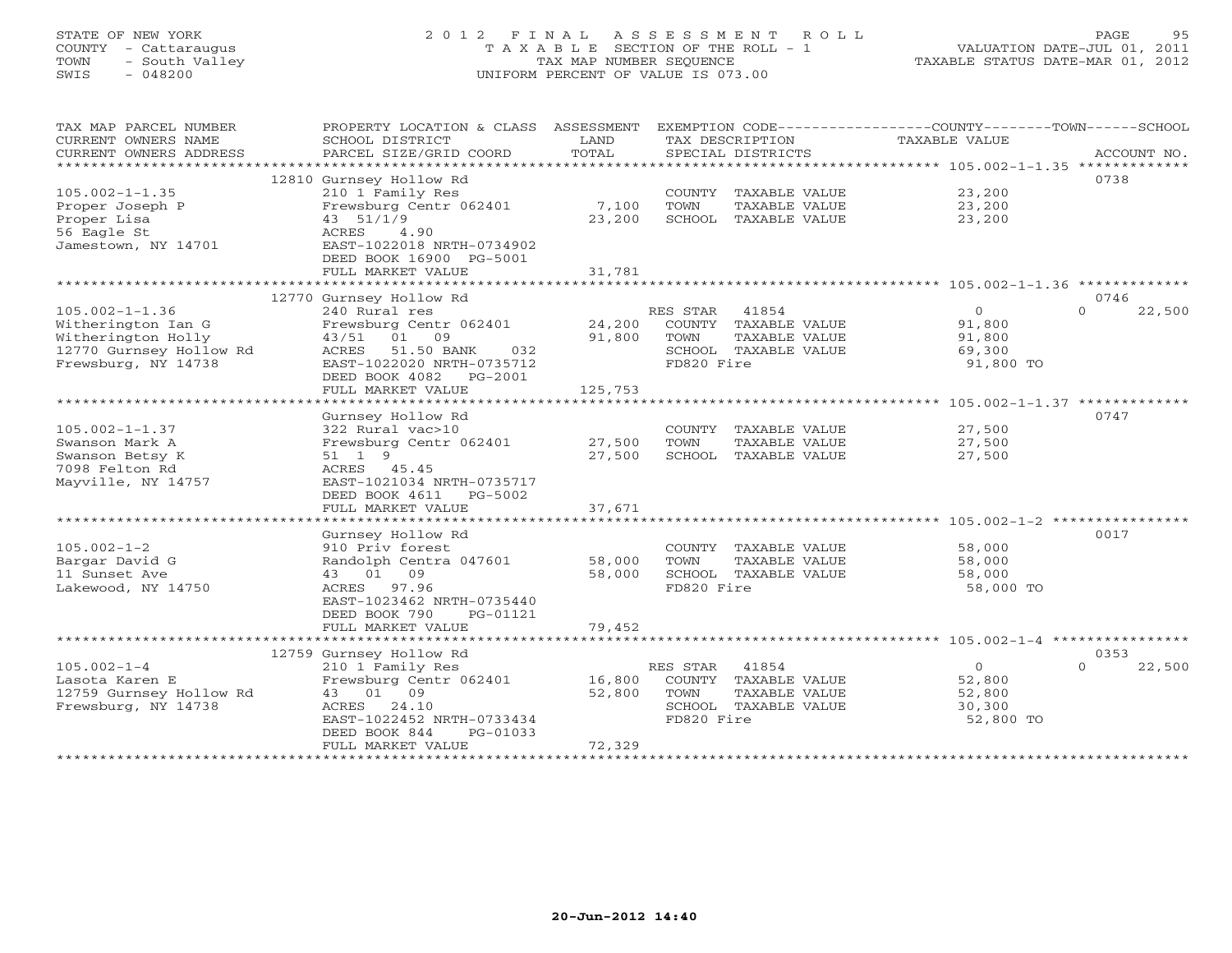# STATE OF NEW YORK 2 0 1 2 F I N A L A S S E S S M E N T R O L L PAGE 96 COUNTY - Cattaraugus T A X A B L E SECTION OF THE ROLL - 1 VALUATION DATE-JUL 01, 2011 TOWN - South Valley TAX MAP NUMBER SEQUENCE TAXABLE STATUS DATE-MAR 01, 2012 SWIS - 048200 UNIFORM PERCENT OF VALUE IS 073.00UNIFORM PERCENT OF VALUE IS 073.00

| TAX MAP PARCEL NUMBER<br>CURRENT OWNERS NAME<br>CURRENT OWNERS ADDRESS | PROPERTY LOCATION & CLASS ASSESSMENT<br>SCHOOL DISTRICT<br>PARCEL SIZE/GRID COORD              | LAND<br>TOTAL | TAX DESCRIPTION<br>SPECIAL DISTRICTS | EXEMPTION CODE-----------------COUNTY-------TOWN------SCHOOL<br>TAXABLE VALUE<br>ACCOUNT NO. |
|------------------------------------------------------------------------|------------------------------------------------------------------------------------------------|---------------|--------------------------------------|----------------------------------------------------------------------------------------------|
| *************************                                              |                                                                                                |               |                                      |                                                                                              |
|                                                                        | Gurnsey Hollow Rd                                                                              |               |                                      | 0091                                                                                         |
| $105.002 - 1 - 5$                                                      | 322 Rural vac>10                                                                               |               | COUNTY TAXABLE VALUE                 | 9,700                                                                                        |
| Dibble Paul Living                                                     | Frewsburg Centr 062401                                                                         | 9,700         | TOWN<br>TAXABLE VALUE                | 9,700                                                                                        |
| Dibble Ann V                                                           | 43 01 09                                                                                       | 9,700         | SCHOOL TAXABLE VALUE                 | 9,700                                                                                        |
| 464 Hunt Rd W<br>Jamestown, NY 14701                                   | pipeline takes 1.68 ac<br>ACRES 11.76<br>EAST-1023514 NRTH-0733697<br>DEED BOOK 00930 PG-01188 |               | FD820 Fire                           | 9,700 TO                                                                                     |
|                                                                        | FULL MARKET VALUE                                                                              | 13,288        |                                      |                                                                                              |
|                                                                        |                                                                                                |               |                                      |                                                                                              |
|                                                                        | Gurnsey Hollow Rd                                                                              |               |                                      | 0244                                                                                         |
| $105.002 - 1 - 6$                                                      | 312 Vac w/imprv                                                                                |               | COUNTY TAXABLE VALUE                 | 79,800                                                                                       |
| Hall Herbert E                                                         | Frewsburg Centr 062401                                                                         | 76,700        | TOWN<br>TAXABLE VALUE                | 79,800                                                                                       |
| Hall Linda A                                                           | 43 01 09                                                                                       | 79,800        | SCHOOL TAXABLE VALUE                 | 79,800                                                                                       |
| 1139 Sheree Dr                                                         | ACRES 113.69                                                                                   |               | FD820 Fire                           | 79,800 TO                                                                                    |
| Grand Island, NY 14072                                                 | EAST-1024757 NRTH-0733371                                                                      |               |                                      |                                                                                              |
|                                                                        | DEED BOOK 1027 PG-56                                                                           |               |                                      |                                                                                              |
|                                                                        | FULL MARKET VALUE                                                                              | 109,315       |                                      |                                                                                              |
|                                                                        |                                                                                                |               |                                      |                                                                                              |
|                                                                        | Gurnsey Hollow Rd                                                                              |               |                                      | 0464                                                                                         |
| $105.002 - 1 - 7.1$                                                    | 260 Seasonal res                                                                               |               | COUNTY TAXABLE VALUE                 | 19,800                                                                                       |
| Burnett John                                                           | Randolph Centra 047601 13,400                                                                  |               | TOWN<br>TAXABLE VALUE                | 19,800                                                                                       |
| Burnett Janet M                                                        | 43 01 09                                                                                       | 19,800        | SCHOOL TAXABLE VALUE                 | 19,800                                                                                       |
| 4754 Davis Rd                                                          | ACRES 17.40                                                                                    |               | FD820 Fire                           | 19,800 TO                                                                                    |
| Perry, OH 44081                                                        | EAST-1024899 NRTH-0734920                                                                      |               |                                      |                                                                                              |
|                                                                        | DEED BOOK 00950 PG-00027                                                                       |               |                                      |                                                                                              |
|                                                                        | FULL MARKET VALUE                                                                              | 27,123        |                                      |                                                                                              |
|                                                                        |                                                                                                |               |                                      |                                                                                              |
|                                                                        | 12662 Gurnsey Hollow Rd                                                                        |               |                                      | 0670                                                                                         |
| $105.002 - 1 - 7.2$                                                    | 210 1 Family Res                                                                               |               | RES STAR 41854                       | 22,500<br>$\overline{0}$<br>$\Omega$                                                         |
| Rozewicz Paul                                                          | Randolph Centra 047601                                                                         | 5,200         | COUNTY TAXABLE VALUE                 | 73,900                                                                                       |
| PO Box 22                                                              | 43 01 09                                                                                       | 73,900        | TOWN<br>TAXABLE VALUE                | 73,900                                                                                       |
| Frewsburg, NY 14738                                                    | 2.55<br>ACRES                                                                                  |               | SCHOOL TAXABLE VALUE                 | 51,400                                                                                       |
|                                                                        | EAST-1024505 NRTH-0734658                                                                      |               | FD820 Fire                           | 73,900 TO                                                                                    |
|                                                                        | DEED BOOK 2598 PG-8003                                                                         |               |                                      |                                                                                              |
|                                                                        | FULL MARKET VALUE                                                                              | 101,233       |                                      |                                                                                              |
|                                                                        |                                                                                                |               |                                      |                                                                                              |
|                                                                        | Gurnsey Hollow Rd                                                                              |               |                                      | 0671                                                                                         |
| $105.002 - 1 - 7.3$                                                    | 210 1 Family Res                                                                               |               | COUNTY TAXABLE VALUE                 | 48,800                                                                                       |
| Biggie Donald H                                                        | Randolph Centra 047601                                                                         | 8,600         | TOWN<br>TAXABLE VALUE                | 48,800                                                                                       |
| Biggie Virginia                                                        | 43 01 09                                                                                       | 48,800        | SCHOOL TAXABLE VALUE                 | 48,800                                                                                       |
| 159 Marjorie Dr                                                        | FRNT 470.00 DPTH 150.00                                                                        |               | FD820 Fire                           | 48,800 TO                                                                                    |
| Buffalo, NY 14223                                                      | EAST-1024680 NRTH-0734332                                                                      |               |                                      |                                                                                              |
|                                                                        | DEED BOOK 1774 PG-5001                                                                         |               |                                      |                                                                                              |
|                                                                        | FULL MARKET VALUE                                                                              | 66,849        |                                      |                                                                                              |
|                                                                        |                                                                                                |               | *********************************    |                                                                                              |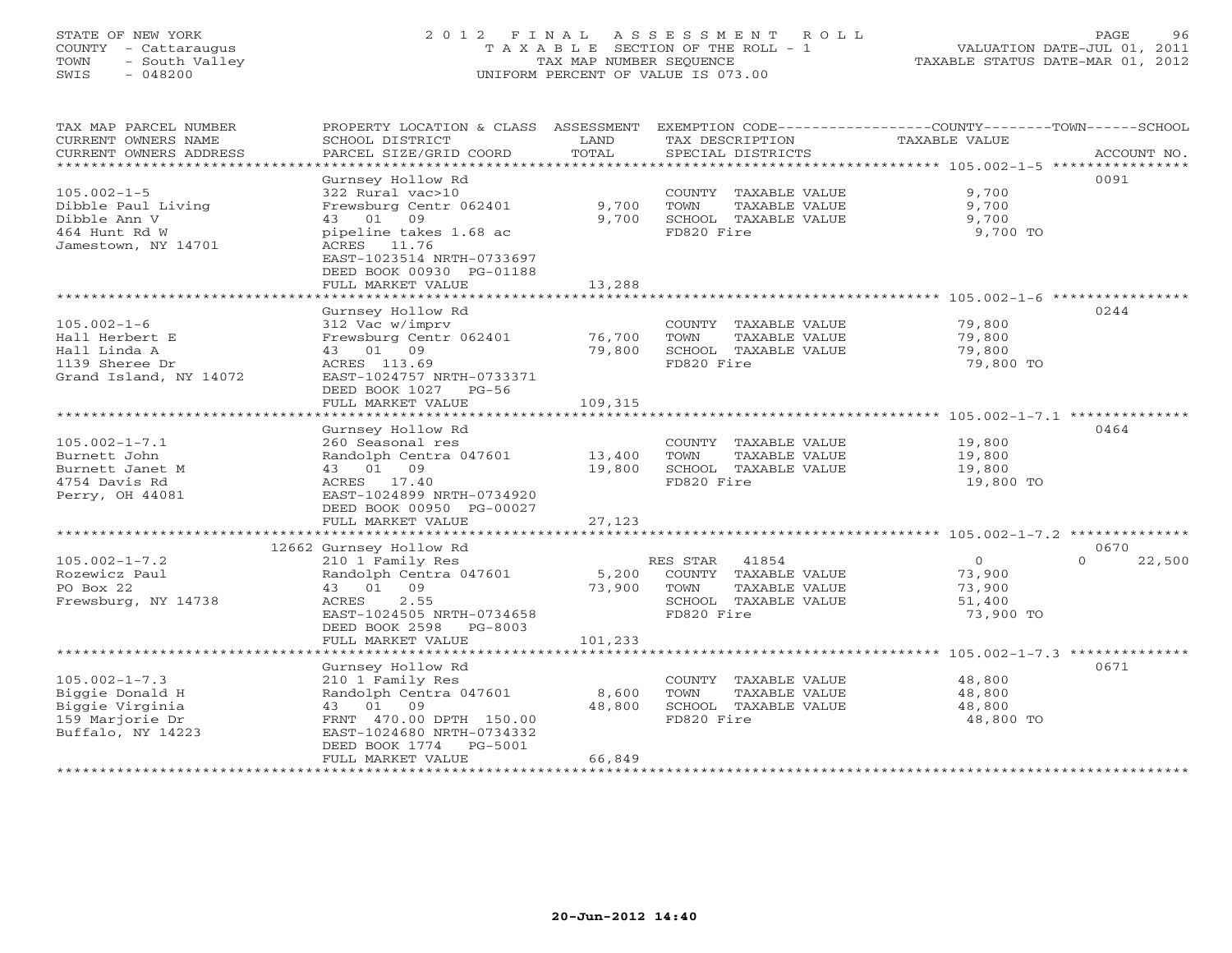# STATE OF NEW YORK 2 0 1 2 F I N A L A S S E S S M E N T R O L L PAGE 97 COUNTY - Cattaraugus T A X A B L E SECTION OF THE ROLL - 1 VALUATION DATE-JUL 01, 2011 TOWN - South Valley TAX MAP NUMBER SEQUENCE TAXABLE STATUS DATE-MAR 01, 2012 SWIS - 048200 UNIFORM PERCENT OF VALUE IS 073.00UNIFORM PERCENT OF VALUE IS 073.00

| TAX MAP PARCEL NUMBER<br>CURRENT OWNERS NAME<br>CURRENT OWNERS ADDRESS                                       | PROPERTY LOCATION & CLASS ASSESSMENT<br>SCHOOL DISTRICT<br>PARCEL SIZE/GRID COORD                                                                                                          | LAND<br>TOTAL                       | EXEMPTION CODE-----------------COUNTY-------TOWN------SCHOOL<br>TAX DESCRIPTION<br>SPECIAL DISTRICTS             | TAXABLE VALUE                                                       | ACCOUNT NO.                                        |
|--------------------------------------------------------------------------------------------------------------|--------------------------------------------------------------------------------------------------------------------------------------------------------------------------------------------|-------------------------------------|------------------------------------------------------------------------------------------------------------------|---------------------------------------------------------------------|----------------------------------------------------|
| **********************                                                                                       |                                                                                                                                                                                            |                                     |                                                                                                                  |                                                                     |                                                    |
| $105.002 - 1 - 8.1$<br>Faust Carey L<br>12606 Gurnsey Hollow Rd<br>Frewsburg, NY 14738                       | 12595 Gurnsey Hollow Rd<br>314 Rural vac<10<br>Randolph Centra 047601<br>43 01<br>09<br>2.45<br>ACRES<br>EAST-1025860 NRTH-0734453<br>DEED BOOK 7023 PG-9003<br>FULL MARKET VALUE          | 4,900<br>4,900<br>6,712             | COUNTY TAXABLE VALUE<br>TOWN<br>TAXABLE VALUE<br>SCHOOL TAXABLE VALUE<br>FD820 Fire                              | 4,900<br>4,900<br>4,900<br>4,900 TO                                 | 0268                                               |
|                                                                                                              |                                                                                                                                                                                            |                                     |                                                                                                                  |                                                                     |                                                    |
| $105.002 - 1 - 8.2$<br>Faust Carey L<br>12606 Gurnsey Hollow Rd<br>Frewsburg, NY 14738                       | 12606 Gurnsey Hollow Rd<br>210 1 Family Res<br>Randolph Centra 047601<br>43 01 09<br>$L/p$ 967-1142<br>Ff 325.00<br>ACRES<br>5.40<br>EAST-1025415 NRTH-0735008<br>DEED BOOK 00993 PG-00634 | 7,400<br>62,500                     | RES STAR<br>41854<br>COUNTY TAXABLE VALUE<br>TOWN<br>TAXABLE VALUE<br>SCHOOL TAXABLE VALUE<br>FD820 Fire         | $\overline{0}$<br>62,500<br>62,500<br>40,000<br>62,500 TO           | 0688<br>$\Omega$<br>22,500                         |
|                                                                                                              | FULL MARKET VALUE                                                                                                                                                                          | 85,616                              |                                                                                                                  |                                                                     |                                                    |
|                                                                                                              |                                                                                                                                                                                            |                                     |                                                                                                                  |                                                                     |                                                    |
| $105.002 - 1 - 8.3$<br>Faust Ernest K<br>12580 Gurnsey Hollow Rd<br>Frewsburg, NY 14738                      | 12580 Gurnsey Hollow Rd<br>240 Rural res<br>Randolph Centra 047601<br>43 01 09<br>Ff 800.00<br>ACRES 11.20<br>EAST-1025938 NRTH-0735062<br>DEED BOOK 00993 PG-00636<br>FULL MARKET VALUE   | 10,300 RES STAR<br>61,800<br>84,658 | CVET CO<br>41132<br>41854<br>COUNTY TAXABLE VALUE<br>TOWN<br>TAXABLE VALUE<br>SCHOOL TAXABLE VALUE<br>FD820 Fire | 15,000<br>$\overline{0}$<br>46,800<br>61,800<br>39,300<br>61,800 TO | 0696<br>$\Omega$<br>$\Omega$<br>$\Omega$<br>22,500 |
|                                                                                                              |                                                                                                                                                                                            |                                     |                                                                                                                  | ********************* 105.002-1-9 *************                     |                                                    |
| $105.002 - 1 - 9$<br>Bargar David G<br>11 Sunset Ave<br>Lakewood, NY 14750                                   | Gurnsey Hollow Rd<br>910 Priv forest<br>Randolph Centra 047601<br>43 01 09<br>ACRES 49.23<br>EAST-1025407 NRTH-0735958<br>DEED BOOK 790<br>PG-01121                                        | 27,600<br>27,600                    | COUNTY TAXABLE VALUE<br>TOWN<br>TAXABLE VALUE<br>SCHOOL TAXABLE VALUE<br>FD820 Fire                              | 27,600<br>27,600<br>27,600<br>27,600 TO                             | 0018                                               |
|                                                                                                              | FULL MARKET VALUE                                                                                                                                                                          | 37,808                              |                                                                                                                  |                                                                     |                                                    |
|                                                                                                              | 12516 Gurnsey Hollow Rd                                                                                                                                                                    |                                     |                                                                                                                  |                                                                     | 0098                                               |
| $105.002 - 1 - 10$<br>Ackerman Clayton<br>Ackerman Suzanne<br>12516 Gurnsey Hollow Rd<br>Frewsburg, NY 14738 | 210 1 Family Res<br>Randolph Centra 047601<br>35 01 09<br>ACRES 39.74<br>EAST-1026756 NRTH-0735382<br>DEED BOOK 00991 PG-01147<br>FULL MARKET VALUE                                        | 22,400 SR STAR<br>87,400<br>119,726 | 41122<br>WVET CO<br>41834<br>COUNTY TAXABLE VALUE<br>TAXABLE VALUE<br>TOWN<br>SCHOOL TAXABLE VALUE<br>FD820 Fire | 9,000<br>$\circ$<br>78,400<br>87,400<br>40,750<br>87,400 TO         | $\Omega$<br>- 0<br>46,650<br>$\Omega$              |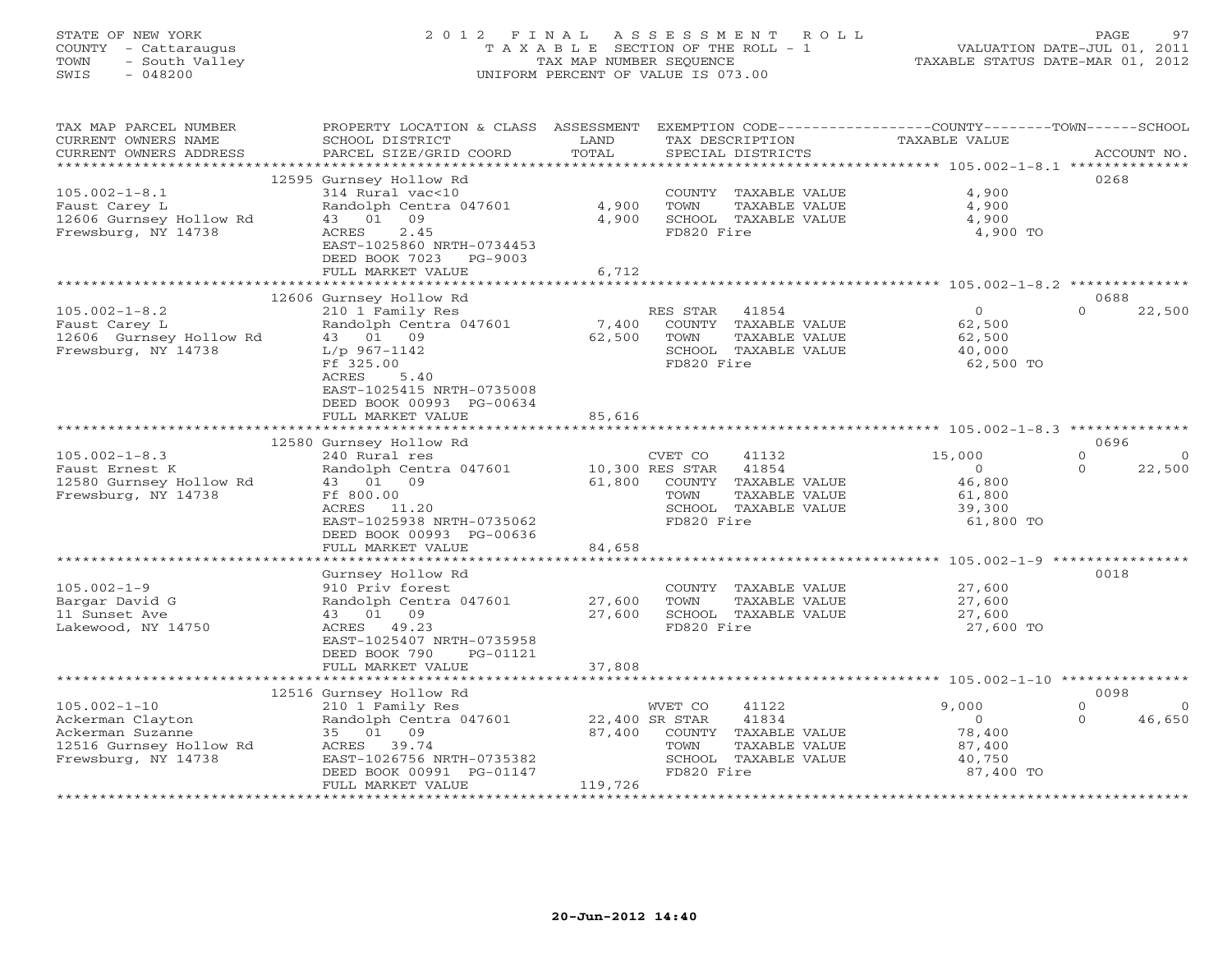# STATE OF NEW YORK 2 0 1 2 F I N A L A S S E S S M E N T R O L L PAGE 98 COUNTY - Cattaraugus T A X A B L E SECTION OF THE ROLL - 1 VALUATION DATE-JUL 01, 2011 TOWN - South Valley TAX MAP NUMBER SEQUENCE TAXABLE STATUS DATE-MAR 01, 2012 SWIS - 048200 UNIFORM PERCENT OF VALUE IS 073.00UNIFORM PERCENT OF VALUE IS 073.00

| TAX MAP PARCEL NUMBER                           | PROPERTY LOCATION & CLASS ASSESSMENT      |               | EXEMPTION CODE-----------------COUNTY-------TOWN------SCHOOL |                      |                    |
|-------------------------------------------------|-------------------------------------------|---------------|--------------------------------------------------------------|----------------------|--------------------|
| CURRENT OWNERS NAME<br>CURRENT OWNERS ADDRESS   | SCHOOL DISTRICT<br>PARCEL SIZE/GRID COORD | LAND<br>TOTAL | TAX DESCRIPTION<br>SPECIAL DISTRICTS                         | <b>TAXABLE VALUE</b> | ACCOUNT NO.        |
|                                                 |                                           |               |                                                              |                      |                    |
|                                                 | Gurnsey Hollow Rd                         |               |                                                              |                      | 0456               |
| $105.002 - 1 - 11.1$                            | 314 Rural vac<10                          |               | COUNTY TAXABLE VALUE                                         | 9,400                |                    |
| Morey Bernard G                                 | Randolph Centra 047601                    | 9,400         | TOWN<br>TAXABLE VALUE                                        | 9,400                |                    |
| 214 Casey Rd                                    | 35 01 09                                  | 9,400         | SCHOOL TAXABLE VALUE                                         | 9,400                |                    |
| East Amherst, NY 14051                          | ACRES<br>9.33                             |               | FD820 Fire                                                   | 9,400 TO             |                    |
|                                                 | EAST-1027339 NRTH-0735867                 |               |                                                              |                      |                    |
|                                                 | DEED BOOK 00991 PG-00945                  |               |                                                              |                      |                    |
|                                                 | FULL MARKET VALUE                         | 12,877        |                                                              |                      |                    |
|                                                 | Gurnsey Hollow Rd                         |               |                                                              |                      | 0521               |
| $105.002 - 1 - 11.4$                            | 312 Vac w/imprv                           |               | COUNTY TAXABLE VALUE                                         | 39,700               |                    |
| Ventry Jeffery                                  | Randolph Centra 047601                    | 23,200        | TOWN<br>TAXABLE VALUE                                        | 39,700               |                    |
| 5155 Townline Rd                                | 35 01 09                                  | 39,700        | SCHOOL TAXABLE VALUE                                         | 39,700               |                    |
| Sanborn, NY 14132                               | ACRES 39.00                               |               | FD820 Fire                                                   | 39,700 TO            |                    |
|                                                 | EAST-1028024 NRTH-0735383                 |               |                                                              |                      |                    |
|                                                 | DEED BOOK 1029 PG-678                     |               |                                                              |                      |                    |
|                                                 | FULL MARKET VALUE                         | 54,384        |                                                              |                      |                    |
|                                                 |                                           |               |                                                              |                      |                    |
|                                                 | Gurnsey Hollow Rd                         |               |                                                              |                      | 0518               |
| $105.002 - 1 - 11.6$                            | 240 Rural res                             |               | RES STAR<br>41854                                            | $\circ$              | 22,500<br>$\Omega$ |
| Sugg Raymond F                                  | Randolph Centra 047601                    | 9,800         | COUNTY TAXABLE VALUE                                         | 76,900               |                    |
| Ferrara Jaymie                                  | 35 01 09                                  | 76,900        | TOWN<br>TAXABLE VALUE                                        | 76,900               |                    |
| 12497 Guernsey Hollow Rd<br>Frewsburg, NY 14738 | ACRES 10.19<br>EAST-1027399 NRTH-0734738  |               | SCHOOL TAXABLE VALUE<br>FD820 Fire                           | 54,400<br>76,900 TO  |                    |
|                                                 | DEED BOOK 00946 PG-00058                  |               |                                                              |                      |                    |
|                                                 | FULL MARKET VALUE                         | 105,342       |                                                              |                      |                    |
|                                                 |                                           |               |                                                              |                      |                    |
|                                                 | Gurnsey Hollow Rd                         |               |                                                              |                      | 0355               |
| $105.002 - 1 - 12$                              | 910 Priv forest                           |               | COUNTY TAXABLE VALUE                                         | 112,100              |                    |
| Mick Bruce                                      | Randolph Centra 047601                    | 112,100       | TOWN<br>TAXABLE VALUE                                        | 112,100              |                    |
| Mick Wayne                                      | 35 01 09                                  | 112,100       | SCHOOL TAXABLE VALUE                                         | 112,100              |                    |
| 12232 Lowell Rd                                 | ACRES 185.78                              |               | FD820 Fire                                                   | 112,100 TO           |                    |
| Corry, PA 16407                                 | EAST-1028415 NRTH-0733885                 |               |                                                              |                      |                    |
|                                                 | DEED BOOK 00915 PG-00539                  |               |                                                              |                      |                    |
|                                                 | FULL MARKET VALUE                         | 153,562       |                                                              |                      |                    |
|                                                 | 12404 Gurnsey Hollow Rd                   |               |                                                              |                      | 0153               |
| $105.002 - 1 - 13.1$                            | 270 Mfg housing                           |               | RES STAR 41854                                               | $\circ$              | $\Omega$<br>22,500 |
| Edmister Thomas R                               | Randolph Centra 047601                    | 7,200         | COUNTY TAXABLE VALUE                                         | 27,600               |                    |
| 12404 Gurnsey Hollow Rd                         | 35 01 09                                  | 27,600        | TOWN<br>TAXABLE VALUE                                        | 27,600               |                    |
| Frewsburg, NY 14738                             | ACRES<br>5.05                             |               | SCHOOL TAXABLE VALUE                                         | 5,100                |                    |
|                                                 | EAST-1029179 NRTH-0736329                 |               | FD820 Fire                                                   | 27,600 TO            |                    |
|                                                 | DEED BOOK 00955 PG-00431                  |               |                                                              |                      |                    |
|                                                 | FULL MARKET VALUE                         | 37,808        |                                                              |                      |                    |
|                                                 |                                           |               |                                                              |                      |                    |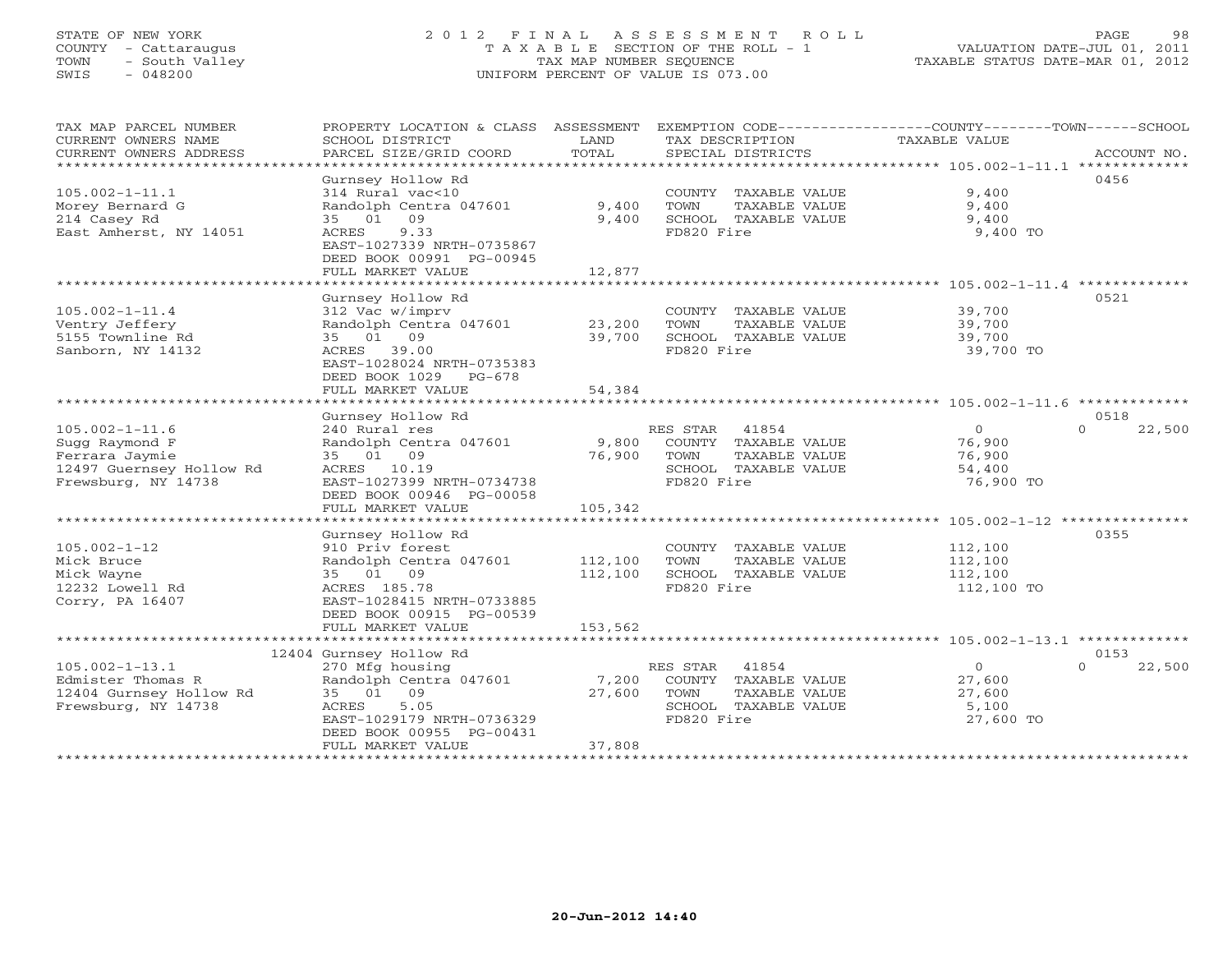# STATE OF NEW YORK 2 0 1 2 F I N A L A S S E S S M E N T R O L L PAGE 99 COUNTY - Cattaraugus T A X A B L E SECTION OF THE ROLL - 1 VALUATION DATE-JUL 01, 2011 TOWN - South Valley TAX MAP NUMBER SEQUENCE TAXABLE STATUS DATE-MAR 01, 2012 SWIS - 048200 UNIFORM PERCENT OF VALUE IS 073.00UNIFORM PERCENT OF VALUE IS 073.00

| TAX MAP PARCEL NUMBER<br>CURRENT OWNERS NAME<br>CURRENT OWNERS ADDRESS<br>******************    | PROPERTY LOCATION & CLASS ASSESSMENT<br>SCHOOL DISTRICT<br>PARCEL SIZE/GRID COORD<br>***************                                                                                                       | LAND<br>TOTAL                               | TAX DESCRIPTION<br>SPECIAL DISTRICTS                                                | EXEMPTION CODE-----------------COUNTY-------TOWN------SCHOOL<br>TAXABLE VALUE<br>ACCOUNT NO. |
|-------------------------------------------------------------------------------------------------|------------------------------------------------------------------------------------------------------------------------------------------------------------------------------------------------------------|---------------------------------------------|-------------------------------------------------------------------------------------|----------------------------------------------------------------------------------------------|
| $105.002 - 1 - 13.2$<br>Ventry Jeffrey<br>5155 Townline Rd<br>Sanborn, NY 14132                 | Gurnsey Hollow Rd<br>260 Seasonal res<br>Randolph Centra 047601<br>35 01 09<br>1.80<br>ACRES<br>EAST-1028539 NRTH-0735722<br>DEED BOOK 00920 PG-00742<br>FULL MARKET VALUE                                 | 4,600<br>48,500<br>66,438                   | COUNTY TAXABLE VALUE<br>TOWN<br>TAXABLE VALUE<br>SCHOOL TAXABLE VALUE<br>FD820 Fire | 0635<br>48,500<br>48,500<br>48,500<br>48,500 TO                                              |
| $105.002 - 1 - 13.3$<br>Ventry Robert L<br>4851 Meyers Hill Rd<br>Ransomville, NY 14131         | Gurnsey Hollow Rd<br>270 Mfg housing<br>Randolph Centra 047601<br>09<br>35 01<br>2.35<br>ACRES<br>EAST-1029046 NRTH-0735962<br>DEED BOOK 00924 PG-00151<br>FULL MARKET VALUE<br>************************** | 5,100<br>20,600<br>28,219<br>************** | COUNTY TAXABLE VALUE<br>TOWN<br>TAXABLE VALUE<br>SCHOOL TAXABLE VALUE<br>FD820 Fire | 0640<br>20,600<br>20,600<br>20,600<br>20,600 TO                                              |
| $105.002 - 1 - 13.4$<br>Campuzano Hugo F<br>579 Fifty-Ninth St Apt 1<br>West New York, NJ 07093 | Gurnsey Hollow Rd<br>314 Rural vac<10<br>Randolph Centra 047601<br>35 01 09<br>4.50<br>ACRES<br>EAST-1029565 NRTH-0736074<br>DEED BOOK 00938 PG-00729                                                      | 6,800<br>6,800                              | COUNTY TAXABLE VALUE<br>TOWN<br>TAXABLE VALUE<br>SCHOOL TAXABLE VALUE<br>FD820 Fire | 0677<br>6,800<br>6,800<br>6,800<br>6,800 TO                                                  |
|                                                                                                 | FULL MARKET VALUE                                                                                                                                                                                          | 9,315                                       |                                                                                     |                                                                                              |
| $105.002 - 1 - 13.5$<br>Ventry Jeffrey<br>5515 Townline Rd<br>Sanborn, NY 14132                 | Gurnsey Hollow Rd<br>314 Rural vac<10<br>Randolph Centra 047601<br>35 01 09<br>5.10<br>ACRES<br>EAST-1028617 NRTH-0736173<br>DEED BOOK 00944 PG-01025<br>FULL MARKET VALUE                                 | 7,500<br>7,500<br>10,274                    | COUNTY TAXABLE VALUE<br>TOWN<br>TAXABLE VALUE<br>SCHOOL TAXABLE VALUE<br>FD820 Fire | 0676<br>7,500<br>7,500<br>7,500<br>7,500 TO                                                  |
|                                                                                                 |                                                                                                                                                                                                            |                                             |                                                                                     |                                                                                              |
| $105.002 - 1 - 15$<br>Niles Peary<br>Niles Bruce<br>4335 Miller Hill Rd<br>Russell, PA 16345    | Brown Run Rd<br>322 Rural vac>10<br>Randolph Centra 047601<br>34 01 09<br>22.95<br>ACRES<br>EAST-1027353 NRTH-0732226<br>DEED BOOK 878<br>PG-00784<br>FULL MARKET VALUE                                    | 16,200<br>16,200<br>22,192                  | COUNTY TAXABLE VALUE<br>TOWN<br>TAXABLE VALUE<br>SCHOOL TAXABLE VALUE<br>FD820 Fire | 0281<br>16,200<br>16,200<br>16,200<br>16,200 TO                                              |
|                                                                                                 | *************************                                                                                                                                                                                  |                                             |                                                                                     |                                                                                              |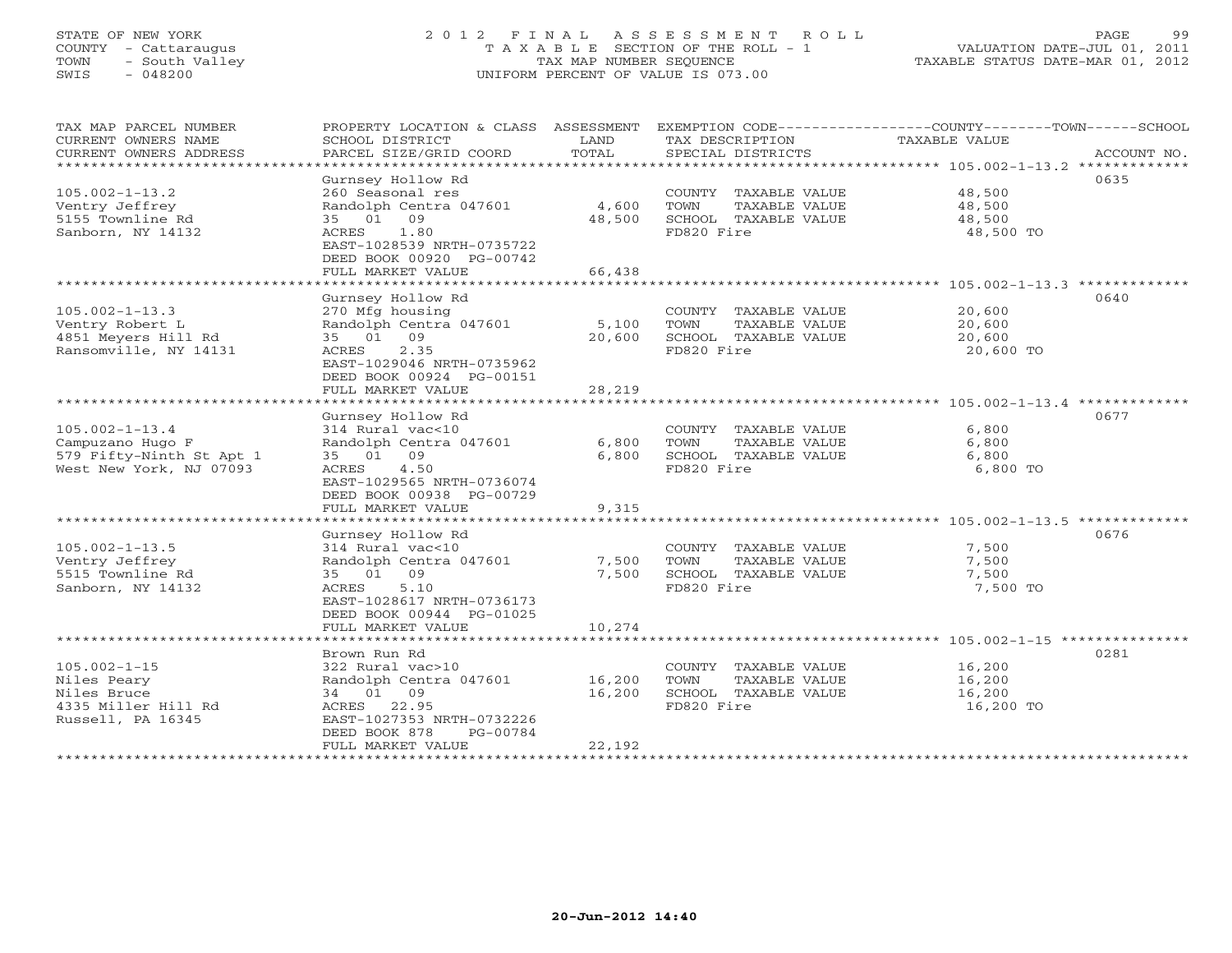# STATE OF NEW YORK 2 0 1 2 F I N A L A S S E S S M E N T R O L L PAGE 100 COUNTY - Cattaraugus T A X A B L E SECTION OF THE ROLL - 1 VALUATION DATE-JUL 01, 2011 TOWN - South Valley TAX MAP NUMBER SEQUENCE TAXABLE STATUS DATE-MAR 01, 2012 SWIS - 048200 UNIFORM PERCENT OF VALUE IS 073.00UNIFORM PERCENT OF VALUE IS 073.00

| TAX MAP PARCEL NUMBER<br>CURRENT OWNERS NAME<br>CURRENT OWNERS ADDRESS<br>***********************  | PROPERTY LOCATION & CLASS ASSESSMENT<br>SCHOOL DISTRICT<br>PARCEL SIZE/GRID COORD                                                                                        | LAND<br>TOTAL               | TAX DESCRIPTION<br>SPECIAL DISTRICTS                                                | EXEMPTION CODE-----------------COUNTY-------TOWN------SCHOOL<br>TAXABLE VALUE<br>ACCOUNT NO. |
|----------------------------------------------------------------------------------------------------|--------------------------------------------------------------------------------------------------------------------------------------------------------------------------|-----------------------------|-------------------------------------------------------------------------------------|----------------------------------------------------------------------------------------------|
| $105.002 - 1 - 17$<br>Wagner Millwork Inc.<br>4060 Gaskill Rd<br>Owego, NY 13827                   | Brown Run Rd<br>910 Priv forest<br>Randolph Centra 047601<br>34 01 09<br>ACRES 52.89<br>EAST-1027592 NRTH-0731173<br>DEED BOOK 5711 PG-2002<br>FULL MARKET VALUE         | 47,100<br>47,100<br>64,521  | COUNTY TAXABLE VALUE<br>TOWN<br>TAXABLE VALUE<br>SCHOOL TAXABLE VALUE<br>FD820 Fire | 0258<br>47,100<br>47,100<br>47,100<br>47,100 TO                                              |
|                                                                                                    | *******************                                                                                                                                                      | ************                |                                                                                     |                                                                                              |
| $105.002 - 1 - 18$<br>Wagner Millwork Inc.<br>4060 Gaskill Rd<br>Owego, NY 13827                   | Brown Run Rd<br>910 Priv forest<br>Randolph Centra 047601<br>34 01 09<br>ACRES 134.00<br>EAST-1028683 NRTH-0729512<br>DEED BOOK 5711 PG-2002<br>FULL MARKET VALUE        | 83,200<br>83,200<br>113,973 | COUNTY TAXABLE VALUE<br>TOWN<br>TAXABLE VALUE<br>SCHOOL TAXABLE VALUE<br>FD820 Fire | 0257<br>83,200<br>83,200<br>83,200<br>83,200 TO                                              |
|                                                                                                    |                                                                                                                                                                          |                             |                                                                                     |                                                                                              |
| $105.002 - 1 - 20$<br>Wagner Millwork Inc.<br>4060 Gaskill Rd<br>Owego, NY 13827                   | Brown Run Rd<br>910 Priv forest<br>Randolph Centra 047601<br>34 01<br>09<br>ACRES 25.00<br>EAST-1026605 NRTH-0729550<br>DEED BOOK 5711 PG-2002<br>FULL MARKET VALUE      | 18,700<br>18,700<br>25,616  | COUNTY TAXABLE VALUE<br>TOWN<br>TAXABLE VALUE<br>SCHOOL TAXABLE VALUE<br>FD820 Fire | 0256<br>18,700<br>18,700<br>18,700<br>18,700 TO                                              |
|                                                                                                    |                                                                                                                                                                          |                             |                                                                                     |                                                                                              |
| $105.002 - 1 - 21$<br>Heffley Keith A<br>Heffley Cheryl L<br>195 Glade Run Rd<br>Renfrew, PA 16053 | 12625 Brown Run Rd<br>210 1 Family Res<br>Randolph Centra 047601<br>42 01 09<br>Camp<br>FRNT 250.00 DPTH 225.00<br>EAST-1025747 NRTH-0730589<br>DEED BOOK 00978 PG-00004 | 5,100<br>24,700             | COUNTY TAXABLE VALUE<br>TAXABLE VALUE<br>TOWN<br>SCHOOL TAXABLE VALUE<br>FD820 Fire | 0190<br>24,700<br>24,700<br>24,700<br>24,700 TO                                              |
|                                                                                                    | FULL MARKET VALUE                                                                                                                                                        | 33,836                      |                                                                                     |                                                                                              |
|                                                                                                    | Brown Run Rd                                                                                                                                                             |                             |                                                                                     | 0280                                                                                         |
| $105.002 - 1 - 22$<br>Niles Bruce Adminst<br>4335 Miller Hill Rd<br>Russell, PA 16345              | 210 1 Family Res<br>Randolph Centra 047601<br>42 01 09<br>ACRES<br>6.50<br>EAST-1026099 NRTH-0730502<br>DEED BOOK 00977 PG-01187<br>FULL MARKET VALUE                    | 8,100<br>42,700<br>58,493   | COUNTY TAXABLE VALUE<br>TOWN<br>TAXABLE VALUE<br>SCHOOL TAXABLE VALUE<br>FD820 Fire | 42,700<br>42,700<br>42,700<br>42,700 TO                                                      |
|                                                                                                    |                                                                                                                                                                          |                             |                                                                                     |                                                                                              |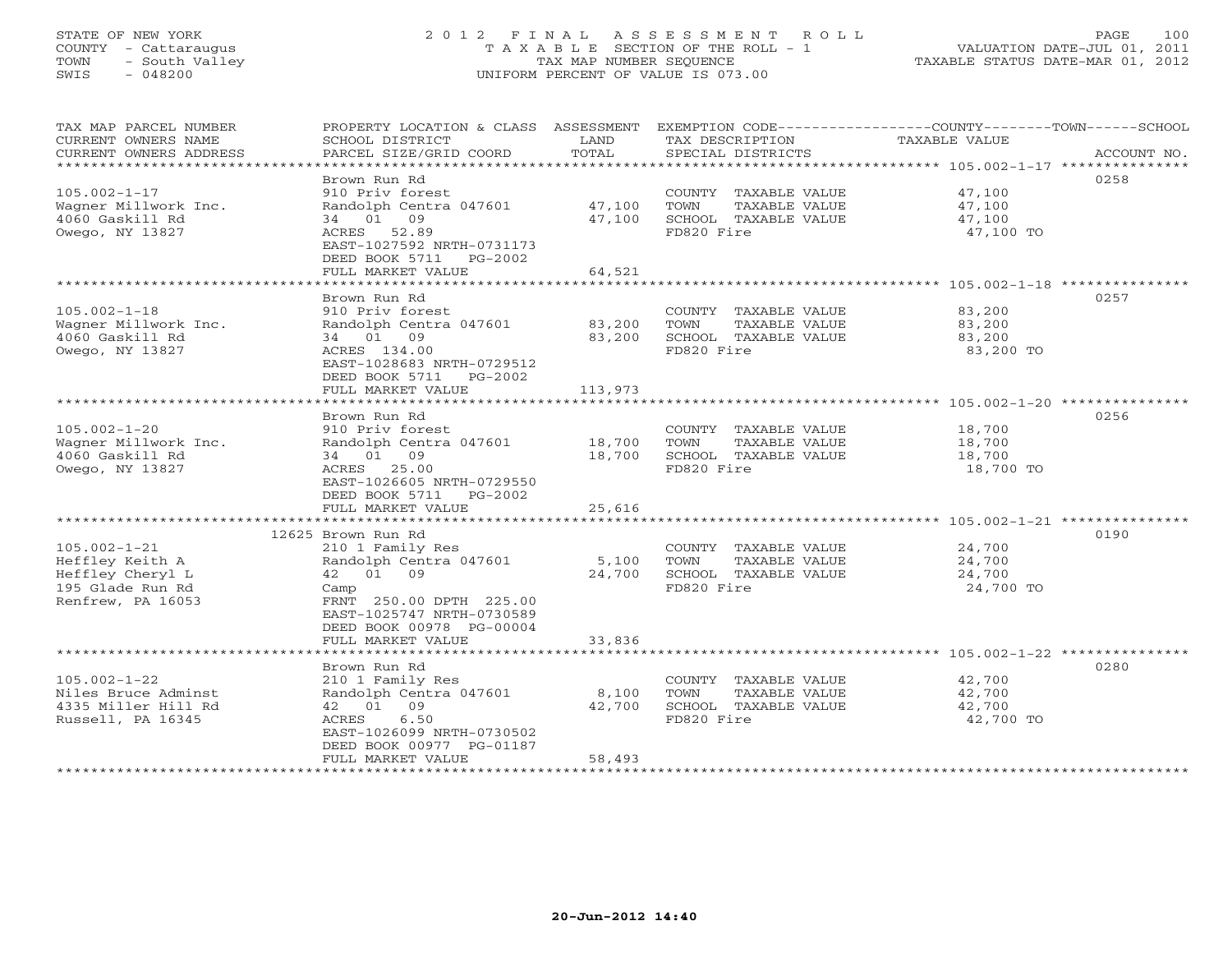# STATE OF NEW YORK 2 0 1 2 F I N A L A S S E S S M E N T R O L L PAGE 101 COUNTY - Cattaraugus T A X A B L E SECTION OF THE ROLL - 1 VALUATION DATE-JUL 01, 2011 TOWN - South Valley TAX MAP NUMBER SEQUENCE TAXABLE STATUS DATE-MAR 01, 2012 SWIS - 048200 UNIFORM PERCENT OF VALUE IS 073.00UNIFORM PERCENT OF VALUE IS 073.00

| TAX MAP PARCEL NUMBER     |                                               |         |                               | PROPERTY LOCATION & CLASS ASSESSMENT EXEMPTION CODE----------------COUNTY-------TOWN------SCHOOL |
|---------------------------|-----------------------------------------------|---------|-------------------------------|--------------------------------------------------------------------------------------------------|
| CURRENT OWNERS NAME       | SCHOOL DISTRICT                               | LAND    | TAX DESCRIPTION TAXABLE VALUE |                                                                                                  |
| CURRENT OWNERS ADDRESS    | PARCEL SIZE/GRID COORD                        | TOTAL   | SPECIAL DISTRICTS             | ACCOUNT NO.                                                                                      |
| ***********************   |                                               |         |                               |                                                                                                  |
|                           | Brown Run Rd                                  |         |                               | 0101                                                                                             |
| $105.002 - 1 - 23$        | 910 Priv forest                               |         | COUNTY TAXABLE VALUE          | 33,700                                                                                           |
| Chagrin Land Ltd Ptnrship | Randolph Centra 047601                        | 33,700  | TOWN<br>TAXABLE VALUE         | 33,700                                                                                           |
| Chautaugua Rd             | 42 01 09                                      | 33,700  | SCHOOL TAXABLE VALUE          | 33,700                                                                                           |
| PO Box 67                 | ACRES 42.70                                   |         | FD820 Fire                    | 33,700 TO                                                                                        |
| Endeavor, PA 16322        | EAST-1025733 NRTH-0729561                     |         |                               |                                                                                                  |
|                           | DEED BOOK 8710 PG-2003                        |         |                               |                                                                                                  |
|                           |                                               |         |                               |                                                                                                  |
|                           | FULL MARKET VALUE                             | 46,164  |                               |                                                                                                  |
|                           |                                               |         |                               |                                                                                                  |
|                           | Brown Run Rd                                  |         |                               | 0050                                                                                             |
| $105.002 - 1 - 24.1$      | 910 Priv forest                               |         | COUNTY TAXABLE VALUE          | 29,100                                                                                           |
| Chagrin Land Ltd Ptnrship | Randolph Centra 047601                        | 29,100  | TAXABLE VALUE<br>TOWN         | 29,100                                                                                           |
| Chautaugua Rd             | 42 01 09                                      | 29,100  | SCHOOL TAXABLE VALUE          | 29,100                                                                                           |
| PO Box 67                 | ACRES 36.33                                   |         | FD820 Fire                    | 29,100 TO                                                                                        |
| Endeavor, PA 16322        | EAST-1024785 NRTH-0729560                     |         |                               |                                                                                                  |
|                           | DEED BOOK 8710 PG-2003                        |         |                               |                                                                                                  |
|                           | FULL MARKET VALUE                             | 39,863  |                               |                                                                                                  |
|                           |                                               |         |                               |                                                                                                  |
|                           |                                               |         |                               |                                                                                                  |
|                           | 12625 Brown Run Rd                            |         |                               | 0505                                                                                             |
| $105.002 - 1 - 24.2$      | 210 1 Family Res                              |         | COUNTY TAXABLE VALUE 54,700   |                                                                                                  |
| Graef Russel A            | Randolph Centra 047601                        | 7,100   | TOWN<br>TAXABLE VALUE         | 54,700                                                                                           |
| PO Box 16353              | 42 01 09                                      | 54,700  | SCHOOL TAXABLE VALUE          | 54, 700<br>54, 700                                                                               |
| Rocky River, OH 44116     | 4.88<br>ACRES                                 |         | FD820 Fire                    | 54,700 TO                                                                                        |
|                           | EAST-1024543 NRTH-0730414                     |         |                               |                                                                                                  |
|                           | DEED BOOK 12611 PG-9001                       |         |                               |                                                                                                  |
|                           | FULL MARKET VALUE                             | 74,932  |                               |                                                                                                  |
|                           |                                               |         |                               |                                                                                                  |
|                           | Brown Run Rd                                  |         |                               | 0015                                                                                             |
| $105.002 - 1 - 25$        | 910 Priv forest                               |         | COUNTY TAXABLE VALUE          | 77,100                                                                                           |
| Bargar Douglas C          |                                               |         |                               |                                                                                                  |
|                           | Randolph Centra 047601                        | 77,100  | TOWN<br>TAXABLE VALUE         | 77,100                                                                                           |
| 94 Lovall Ave             | 42 01 09                                      | 77,100  | SCHOOL TAXABLE VALUE          | 77,100                                                                                           |
| Jamestown, NY 14701-2709  | ACRES 93.73                                   |         | FD820 Fire                    | 77,100 TO                                                                                        |
|                           | EAST-1025256 NRTH-0731680                     |         |                               |                                                                                                  |
|                           | DEED BOOK 770<br>PG-00226                     |         |                               |                                                                                                  |
|                           | FULL MARKET VALUE                             | 105,616 |                               |                                                                                                  |
|                           |                                               |         |                               |                                                                                                  |
|                           | Brown Run Rd                                  |         |                               | 0126                                                                                             |
| $105.002 - 1 - 26$        | 910 Priv forest                               |         | COUNTY TAXABLE VALUE          | 36,900                                                                                           |
| Koch Darryl M             | Frewsburg Centr 062401 36,900                 |         | TOWN<br>TAXABLE VALUE         | 36,900                                                                                           |
| Noll Kim                  | 42 01 09                                      | 36,900  | SCHOOL TAXABLE VALUE          | 36,900                                                                                           |
| 56 Majestic Ln            | ACRES 45.48                                   |         | FD820 Fire                    | 36,900 TO                                                                                        |
| Sinking Spring, PA 19608  | EAST-1023738 NRTH-0731624                     |         |                               |                                                                                                  |
|                           |                                               |         |                               |                                                                                                  |
|                           | DEED BOOK 5972<br>PG-8001                     |         |                               |                                                                                                  |
|                           | FULL MARKET VALUE<br>************************ | 50,548  |                               |                                                                                                  |
|                           |                                               |         |                               |                                                                                                  |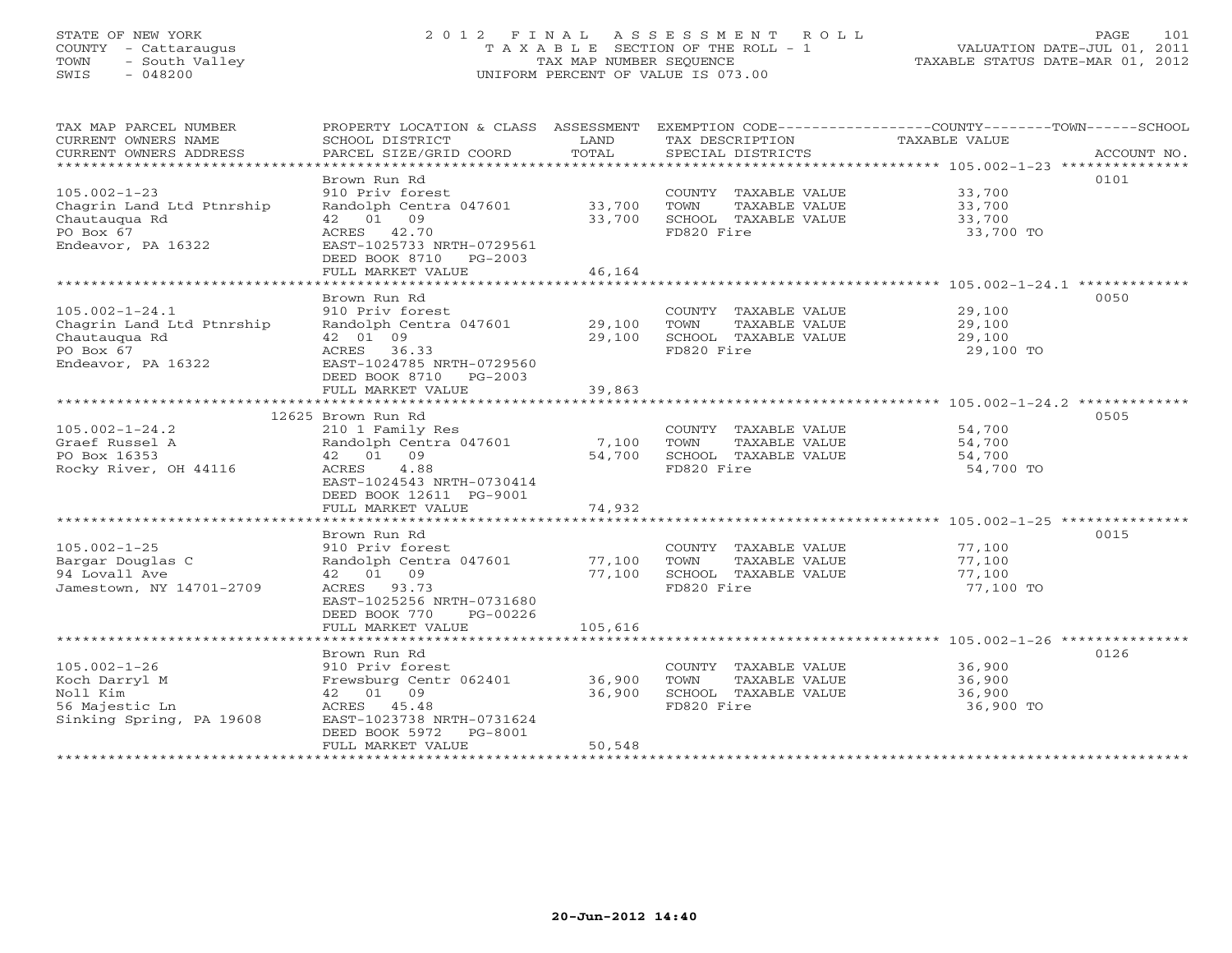# STATE OF NEW YORK 2 0 1 2 F I N A L A S S E S S M E N T R O L L PAGE 102 COUNTY - Cattaraugus T A X A B L E SECTION OF THE ROLL - 1 VALUATION DATE-JUL 01, 2011 TOWN - South Valley TAX MAP NUMBER SEQUENCE TAXABLE STATUS DATE-MAR 01, 2012 SWIS - 048200 UNIFORM PERCENT OF VALUE IS 073.00UNIFORM PERCENT OF VALUE IS 073.00

| CURRENT OWNERS NAME<br>SCHOOL DISTRICT<br>LAND<br>TAX DESCRIPTION<br>TAXABLE VALUE<br>TOTAL<br>CURRENT OWNERS ADDRESS<br>PARCEL SIZE/GRID COORD<br>SPECIAL DISTRICTS<br>ACCOUNT NO.<br>*************************<br>12791 Brown Run Rd<br>0306<br>$105.002 - 1 - 27.1$<br>210 1 Family Res<br>SR STAR<br>41834<br>$\overline{0}$<br>$\Omega$<br>46,650<br>Frewsburg Centr 062401<br>5,400<br>COUNTY TAXABLE VALUE<br>Akeley-Lang Eileen E<br>58,000<br>12791 Brown Run Rd<br>50 01 09<br>58,000<br>TOWN<br>TAXABLE VALUE<br>58,000<br>Frewsburg, NY 14738<br>2.75<br>SCHOOL TAXABLE VALUE<br>ACRES<br>11,350<br>EAST-1021940 NRTH-0729985<br>FD820 Fire<br>58,000 TO<br>DEED BOOK 15074 PG-7001 |
|-------------------------------------------------------------------------------------------------------------------------------------------------------------------------------------------------------------------------------------------------------------------------------------------------------------------------------------------------------------------------------------------------------------------------------------------------------------------------------------------------------------------------------------------------------------------------------------------------------------------------------------------------------------------------------------------------|
|                                                                                                                                                                                                                                                                                                                                                                                                                                                                                                                                                                                                                                                                                                 |
|                                                                                                                                                                                                                                                                                                                                                                                                                                                                                                                                                                                                                                                                                                 |
|                                                                                                                                                                                                                                                                                                                                                                                                                                                                                                                                                                                                                                                                                                 |
|                                                                                                                                                                                                                                                                                                                                                                                                                                                                                                                                                                                                                                                                                                 |
|                                                                                                                                                                                                                                                                                                                                                                                                                                                                                                                                                                                                                                                                                                 |
|                                                                                                                                                                                                                                                                                                                                                                                                                                                                                                                                                                                                                                                                                                 |
|                                                                                                                                                                                                                                                                                                                                                                                                                                                                                                                                                                                                                                                                                                 |
|                                                                                                                                                                                                                                                                                                                                                                                                                                                                                                                                                                                                                                                                                                 |
|                                                                                                                                                                                                                                                                                                                                                                                                                                                                                                                                                                                                                                                                                                 |
| 79,452<br>FULL MARKET VALUE                                                                                                                                                                                                                                                                                                                                                                                                                                                                                                                                                                                                                                                                     |
|                                                                                                                                                                                                                                                                                                                                                                                                                                                                                                                                                                                                                                                                                                 |
| 12778 Brown Run Rd<br>0484                                                                                                                                                                                                                                                                                                                                                                                                                                                                                                                                                                                                                                                                      |
| $105.002 - 1 - 27.2$<br>240 Rural res<br>COUNTY TAXABLE VALUE<br>130,700                                                                                                                                                                                                                                                                                                                                                                                                                                                                                                                                                                                                                        |
| 31,700<br>Ruhlman Jason R<br>Frewsburg Centr 062401<br>TOWN<br>TAXABLE VALUE<br>130,700                                                                                                                                                                                                                                                                                                                                                                                                                                                                                                                                                                                                         |
| 12778 Brown Run Rd<br>42/50<br>01 09<br>130,700<br>SCHOOL TAXABLE VALUE<br>130,700                                                                                                                                                                                                                                                                                                                                                                                                                                                                                                                                                                                                              |
| Frewsburg, NY 14738<br>ACRES 83.74 BANK<br>FD820 Fire<br>017<br>130,700 TO                                                                                                                                                                                                                                                                                                                                                                                                                                                                                                                                                                                                                      |
| EAST-1022312 NRTH-0731489                                                                                                                                                                                                                                                                                                                                                                                                                                                                                                                                                                                                                                                                       |
| DEED BOOK 14723 PG-5001                                                                                                                                                                                                                                                                                                                                                                                                                                                                                                                                                                                                                                                                         |
| 179,041<br>FULL MARKET VALUE                                                                                                                                                                                                                                                                                                                                                                                                                                                                                                                                                                                                                                                                    |
|                                                                                                                                                                                                                                                                                                                                                                                                                                                                                                                                                                                                                                                                                                 |
| 12708 Brown Run Rd<br>0539                                                                                                                                                                                                                                                                                                                                                                                                                                                                                                                                                                                                                                                                      |
| $\cap$<br>$105.002 - 1 - 27.3$<br>240 Rural res<br>SR STAR<br>41834<br>$\Omega$<br>46,650                                                                                                                                                                                                                                                                                                                                                                                                                                                                                                                                                                                                       |
| 12,000<br>94,600<br>Fellows John E<br>Frewsburg Centr 062401<br>COUNTY TAXABLE VALUE                                                                                                                                                                                                                                                                                                                                                                                                                                                                                                                                                                                                            |
| 42 01 09<br>94,600<br>TOWN<br>Fellows Sandra L<br>TAXABLE VALUE<br>94,600                                                                                                                                                                                                                                                                                                                                                                                                                                                                                                                                                                                                                       |
| SCHOOL TAXABLE VALUE<br>120 Barrett Ave<br>ACRES 14.50<br>47,950                                                                                                                                                                                                                                                                                                                                                                                                                                                                                                                                                                                                                                |
| EAST-1023149 NRTH-0731443<br>FD820 Fire<br>94,600 TO<br>Jamestown, NY 14701                                                                                                                                                                                                                                                                                                                                                                                                                                                                                                                                                                                                                     |
| DEED BOOK 16997 PG-6001                                                                                                                                                                                                                                                                                                                                                                                                                                                                                                                                                                                                                                                                         |
| 129,589<br>FULL MARKET VALUE                                                                                                                                                                                                                                                                                                                                                                                                                                                                                                                                                                                                                                                                    |
|                                                                                                                                                                                                                                                                                                                                                                                                                                                                                                                                                                                                                                                                                                 |
| 0551<br>Brown Run Rd<br>$105.002 - 1 - 27.4$<br>15,200<br>322 Rural vac>10                                                                                                                                                                                                                                                                                                                                                                                                                                                                                                                                                                                                                      |
| COUNTY TAXABLE VALUE<br>Frewsburg Centr 062401<br>15,200<br>TOWN<br>TAXABLE VALUE                                                                                                                                                                                                                                                                                                                                                                                                                                                                                                                                                                                                               |
| Lang George A Jr<br>15,200<br>Lang Thomas G<br>01 09<br>15,200<br>SCHOOL TAXABLE VALUE<br>42/50<br>15,200                                                                                                                                                                                                                                                                                                                                                                                                                                                                                                                                                                                       |
| 20.90<br>FD820 Fire<br>Ainsworth Pet Nutrition<br>ACRES<br>15,200 TO                                                                                                                                                                                                                                                                                                                                                                                                                                                                                                                                                                                                                            |
| Lang Richard-Richard Jr<br>EAST-1022729 NRTH-0729495                                                                                                                                                                                                                                                                                                                                                                                                                                                                                                                                                                                                                                            |
| PO Box 451<br>DEED BOOK 00856 PG-01039                                                                                                                                                                                                                                                                                                                                                                                                                                                                                                                                                                                                                                                          |
| 20,822<br>Meadville, PA 16335<br>FULL MARKET VALUE                                                                                                                                                                                                                                                                                                                                                                                                                                                                                                                                                                                                                                              |
|                                                                                                                                                                                                                                                                                                                                                                                                                                                                                                                                                                                                                                                                                                 |
| 12815 Brown Run Rd<br>0664                                                                                                                                                                                                                                                                                                                                                                                                                                                                                                                                                                                                                                                                      |
| $105.002 - 1 - 27.5$<br>240 Rural res<br>AG DIST<br>41720<br>4,503<br>4,503<br>4,503                                                                                                                                                                                                                                                                                                                                                                                                                                                                                                                                                                                                            |
| Frewsburg Centr 062401<br>16,400 RES STAR<br>41854<br>0<br>22,500<br>Lodestro Larry R<br>$\Omega$                                                                                                                                                                                                                                                                                                                                                                                                                                                                                                                                                                                               |
| Lodestro Cynthia L<br>50 01 09<br>196,500<br>COUNTY TAXABLE VALUE<br>191,997                                                                                                                                                                                                                                                                                                                                                                                                                                                                                                                                                                                                                    |
| 12815 Brown Run Rd<br>ACRES<br>23.35<br>TOWN<br>TAXABLE VALUE<br>191,997                                                                                                                                                                                                                                                                                                                                                                                                                                                                                                                                                                                                                        |
| Frewsburg, NY 14738<br>EAST-1021967 NRTH-0729376<br>SCHOOL TAXABLE VALUE<br>169,497                                                                                                                                                                                                                                                                                                                                                                                                                                                                                                                                                                                                             |
| FD820 Fire<br>196,500 TO<br>DEED BOOK 15436 PG-3003                                                                                                                                                                                                                                                                                                                                                                                                                                                                                                                                                                                                                                             |
| FULL MARKET VALUE<br>269,178<br>MAY BE SUBJECT TO PAYMENT                                                                                                                                                                                                                                                                                                                                                                                                                                                                                                                                                                                                                                       |
| UNDER AGDIST LAW TIL 2016                                                                                                                                                                                                                                                                                                                                                                                                                                                                                                                                                                                                                                                                       |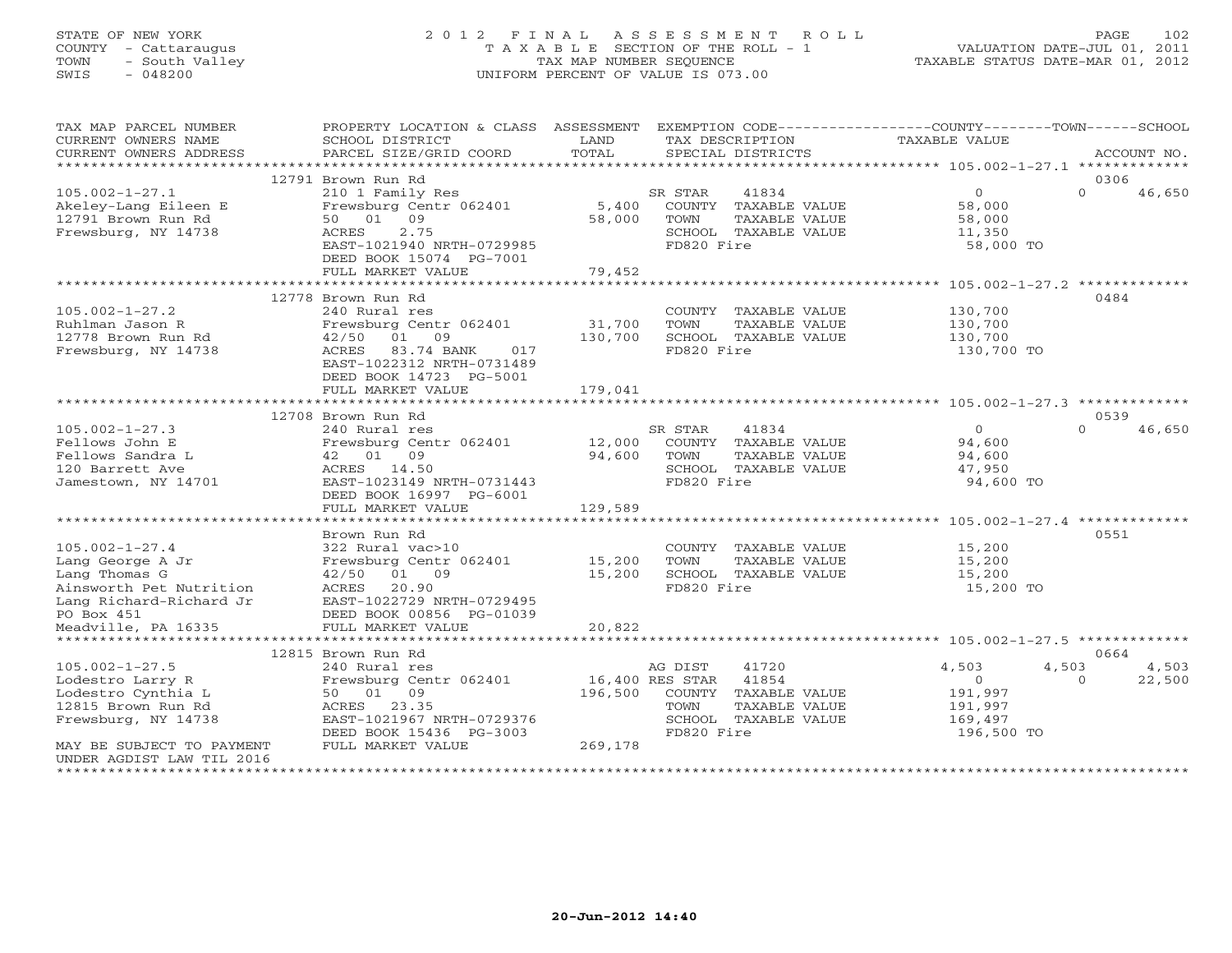# STATE OF NEW YORK 2 0 1 2 F I N A L A S S E S S M E N T R O L L PAGE 103 COUNTY - Cattaraugus T A X A B L E SECTION OF THE ROLL - 1 VALUATION DATE-JUL 01, 2011 TOWN - South Valley TAX MAP NUMBER SEQUENCE TAXABLE STATUS DATE-MAR 01, 2012 SWIS - 048200 UNIFORM PERCENT OF VALUE IS 073.00UNIFORM PERCENT OF VALUE IS 073.00

| TAX MAP PARCEL NUMBER<br>CURRENT OWNERS NAME<br>CURRENT OWNERS ADDRESS | PROPERTY LOCATION & CLASS ASSESSMENT<br>SCHOOL DISTRICT<br>PARCEL SIZE/GRID COORD | LAND<br>TOTAL | TAX DESCRIPTION<br>SPECIAL DISTRICTS | EXEMPTION CODE-----------------COUNTY-------TOWN------SCHOOL<br>TAXABLE VALUE<br>ACCOUNT NO. |
|------------------------------------------------------------------------|-----------------------------------------------------------------------------------|---------------|--------------------------------------|----------------------------------------------------------------------------------------------|
| ******************************                                         |                                                                                   |               |                                      |                                                                                              |
|                                                                        | Brown Run Rd                                                                      |               |                                      | 0317                                                                                         |
| $105.002 - 1 - 28$                                                     | 910 Priv forest                                                                   |               | COUNTY TAXABLE VALUE                 | 42,400                                                                                       |
| Moynihan Nancy R                                                       | Frewsburg Centr 062401                                                            | 42,400        | TOWN<br>TAXABLE VALUE                | 42,400                                                                                       |
| Rask Curtis & David                                                    | 42 01 09                                                                          | 42,400        | SCHOOL TAXABLE VALUE                 | 42,400                                                                                       |
| 12211 Chewning Ln                                                      | ACRES 50.84                                                                       |               | FD820 Fire                           | 42,400 TO                                                                                    |
| Fredericksburg, VA 22407                                               | EAST-1023693 NRTH-0729622                                                         |               |                                      |                                                                                              |
|                                                                        | DEED BOOK 3828 PG-3005                                                            |               |                                      |                                                                                              |
|                                                                        | FULL MARKET VALUE                                                                 | 58,082        |                                      |                                                                                              |
|                                                                        |                                                                                   |               |                                      |                                                                                              |
|                                                                        | Brown Run Rd                                                                      |               |                                      | 0203                                                                                         |
| $105.002 - 1 - 29.1$                                                   | 322 Rural vac>10                                                                  |               | COUNTY TAXABLE VALUE                 | 13,000                                                                                       |
| Remmy Robert A                                                         | Frewsburg Centr 062401                                                            | 13,000        | TAXABLE VALUE<br>TOWN                | 13,000                                                                                       |
| 23 Lynette Ln                                                          | 50 01 09                                                                          |               |                                      |                                                                                              |
|                                                                        |                                                                                   | 13,000        | SCHOOL TAXABLE VALUE                 | 13,000                                                                                       |
| Amherst, NY 14228                                                      | ACRES 16.60                                                                       |               | FD820 Fire                           | 13,000 TO                                                                                    |
|                                                                        | EAST-1020942 NRTH-0731342                                                         |               |                                      |                                                                                              |
|                                                                        | DEED BOOK 14402 PG-5001                                                           |               |                                      |                                                                                              |
|                                                                        | FULL MARKET VALUE                                                                 | 17,808        |                                      |                                                                                              |
|                                                                        |                                                                                   |               |                                      |                                                                                              |
|                                                                        | Brown Run Rd                                                                      |               |                                      | 0548                                                                                         |
| $105.002 - 1 - 29.2$                                                   | 314 Rural vac<10                                                                  |               | COUNTY TAXABLE VALUE                 | 6,800                                                                                        |
| Peterson Michael C                                                     | Frewsburg Centr 062401                                                            | 6,800         | TOWN<br>TAXABLE VALUE                | 6,800                                                                                        |
| 2850 Mitchell Rd                                                       | 50 01 09                                                                          | 6,800         | SCHOOL TAXABLE VALUE                 | 6,800                                                                                        |
| Jamestown, NY 14701                                                    | 4.55<br>ACRES                                                                     |               | FD820 Fire                           | 6,800 TO                                                                                     |
|                                                                        | EAST-1020998 NRTH-0729712                                                         |               |                                      |                                                                                              |
|                                                                        | DEED BOOK 15307 PG-2001                                                           |               |                                      |                                                                                              |
|                                                                        | FULL MARKET VALUE                                                                 | 9,315         |                                      |                                                                                              |
|                                                                        | *********************                                                             | ***********   |                                      | ************************** 105.002-1-29.3 *************                                      |
|                                                                        | Brown Run Rd                                                                      |               |                                      | 0629                                                                                         |
| $105.002 - 1 - 29.3$                                                   | 312 Vac w/imprv                                                                   |               | COUNTY TAXABLE VALUE                 | 10,200                                                                                       |
| Peterson Michael C                                                     | Frewsburg Centr 062401                                                            | 6,900         | TAXABLE VALUE<br>TOWN                | 10,200                                                                                       |
| 2850 Mitchell Rd                                                       | 50 01 09                                                                          | 10,200        | SCHOOL TAXABLE VALUE                 | 10,200                                                                                       |
| Jamestown, NY 14701                                                    | ACRES<br>4.60                                                                     |               | FD820 Fire                           | 10,200 TO                                                                                    |
|                                                                        | EAST-1021377 NRTH-0729761                                                         |               |                                      |                                                                                              |
|                                                                        | DEED BOOK 906<br>PG-00977                                                         |               |                                      |                                                                                              |
|                                                                        | FULL MARKET VALUE                                                                 | 13,973        |                                      |                                                                                              |
|                                                                        |                                                                                   |               |                                      |                                                                                              |
|                                                                        | Brown Run Rd                                                                      |               |                                      | 0678                                                                                         |
| $105.002 - 1 - 29.4$                                                   | 260 Seasonal res                                                                  |               | COUNTY TAXABLE VALUE                 | 24,800                                                                                       |
| Remmy Robert A                                                         | Frewsburg Centr 062401                                                            | 16,800        | TAXABLE VALUE<br>TOWN                | 24,800                                                                                       |
| 23 Lynette Ln                                                          | 50 01 09                                                                          | 24,800        | SCHOOL TAXABLE VALUE                 | 24,800                                                                                       |
| Amherst, NY 14228                                                      | ACRES 16.00                                                                       |               | FD820 Fire                           | 24,800 TO                                                                                    |
|                                                                        | EAST-1021192 NRTH-0731383                                                         |               |                                      |                                                                                              |
|                                                                        | DEED BOOK 14402 PG-5001                                                           |               |                                      |                                                                                              |
|                                                                        | FULL MARKET VALUE                                                                 | 33,973        |                                      |                                                                                              |
| * * * * * * * * * * * * * * * * * *                                    |                                                                                   |               |                                      |                                                                                              |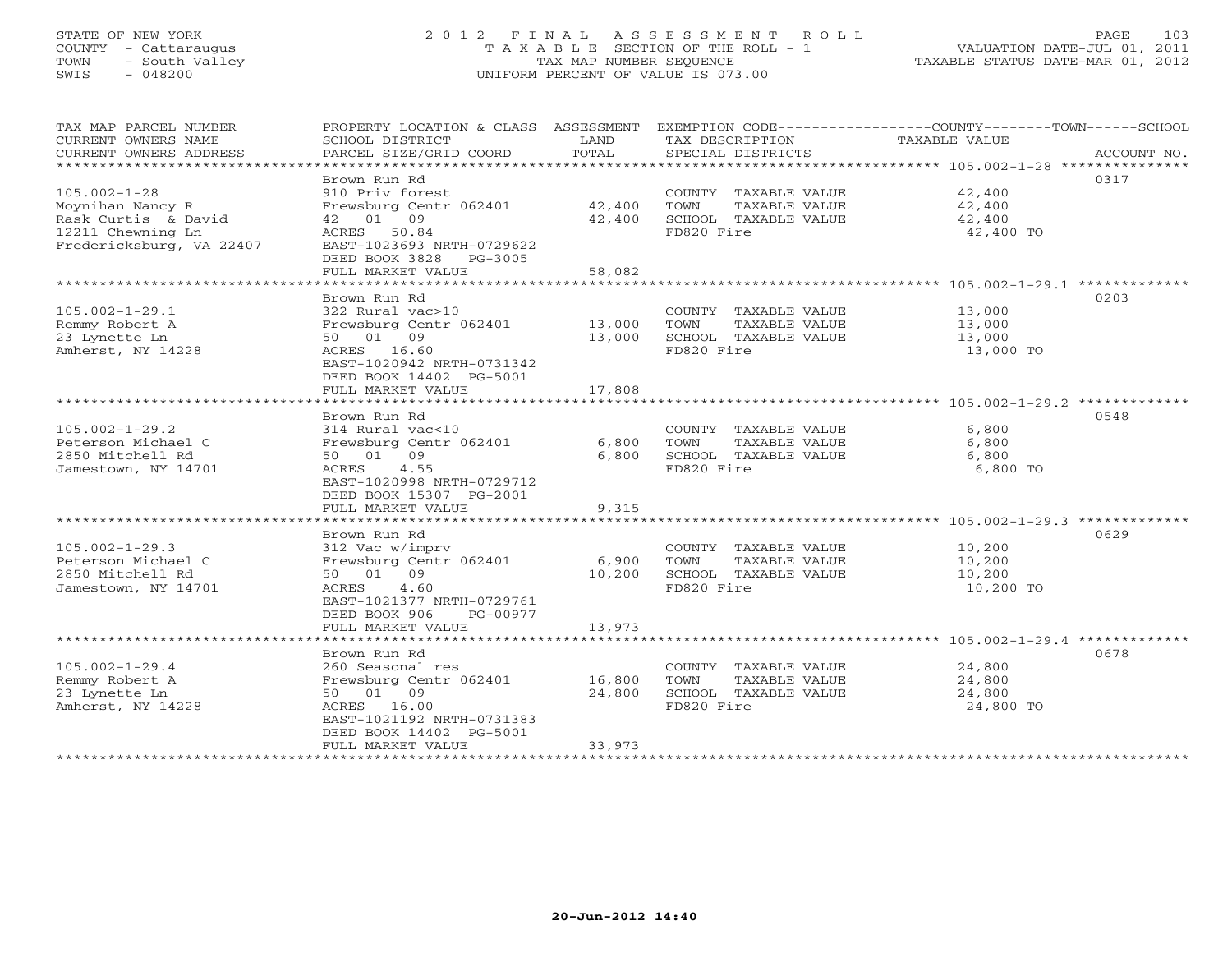# STATE OF NEW YORK 2 0 1 2 F I N A L A S S E S S M E N T R O L L PAGE 104 COUNTY - Cattaraugus T A X A B L E SECTION OF THE ROLL - 1 VALUATION DATE-JUL 01, 2011 TOWN - South Valley TAX MAP NUMBER SEQUENCE TAXABLE STATUS DATE-MAR 01, 2012 SWIS - 048200 UNIFORM PERCENT OF VALUE IS 073.00

| TAX MAP PARCEL NUMBER  | PROPERTY LOCATION & CLASS ASSESSMENT EXEMPTION CODE---------------COUNTY-------TOWN------SCHOOL |                              |                                    |                      |             |
|------------------------|-------------------------------------------------------------------------------------------------|------------------------------|------------------------------------|----------------------|-------------|
| CURRENT OWNERS NAME    | SCHOOL DISTRICT                                                                                 | LAND                         | TAX DESCRIPTION                    | <b>TAXABLE VALUE</b> |             |
| CURRENT OWNERS ADDRESS | PARCEL SIZE/GRID COORD                                                                          | TOTAL                        | SPECIAL DISTRICTS                  |                      | ACCOUNT NO. |
|                        |                                                                                                 |                              |                                    |                      |             |
|                        | Brown Run Rd                                                                                    |                              |                                    |                      | 0665        |
| $105.002 - 1 - 29.5$   | 260 Seasonal res                                                                                |                              | COUNTY TAXABLE VALUE               | 21,500               |             |
| Stinner Stephan R      | Frewsburg Centr 062401                                                                          | 12,700                       | TOWN<br>TAXABLE VALUE              | 21,500               |             |
| 71 Sawmill Run         | 50 01 09                                                                                        | 21,500                       | SCHOOL TAXABLE VALUE               | 21,500               |             |
| Grand Island, NY 14072 | ACRES 15.90                                                                                     |                              | FD820 Fire                         | 21,500 TO            |             |
|                        | EAST-1021454 NRTH-0731402                                                                       |                              |                                    |                      |             |
|                        | DEED BOOK 00936 PG-00494                                                                        |                              |                                    |                      |             |
|                        | FULL MARKET VALUE<br>*********************                                                      | 29,452<br>****************** |                                    |                      |             |
|                        | Brown Run Rd                                                                                    |                              |                                    |                      | 0205        |
| $105.002 - 1 - 30$     | 314 Rural vac<10                                                                                |                              | COUNTY TAXABLE VALUE               | 4,600                |             |
| Lang Thomas G          | Frewsburg Centr 062401                                                                          | 4,600                        | TOWN<br>TAXABLE VALUE              | 4,600                |             |
| Lang Richard Sr        | 50 01 09                                                                                        | 4,600                        |                                    | 4,600                |             |
| D                      | ACRES<br>1.71                                                                                   |                              | SCHOOL TAXABLE VALUE<br>FD820 Fire | 4,600 TO             |             |
| PO Box 451             | EAST-1020665 NRTH-0729654                                                                       |                              |                                    |                      |             |
| Meadville, PA 16335    | DEED BOOK 873<br>PG-00739                                                                       |                              |                                    |                      |             |
|                        | FULL MARKET VALUE                                                                               | 6,301                        |                                    |                      |             |
|                        |                                                                                                 |                              |                                    |                      |             |
|                        | Brown Run Rd                                                                                    |                              |                                    |                      | 0267        |
| $105.002 - 1 - 31$     | 322 Rural vac>10                                                                                |                              | COUNTY TAXABLE VALUE               | 12,900               |             |
| Lang Realty Company    | Frewsburg Centr 062401                                                                          | 12,900                       | TAXABLE VALUE<br>TOWN              | 12,900               |             |
| PO Box 451             | 50 01 09                                                                                        | 12,900                       | SCHOOL TAXABLE VALUE               | 12,900               |             |
| Meadville, PA 16335    | ACRES 16.42                                                                                     |                              | FD820 Fire                         | 12,900 TO            |             |
|                        | EAST-1021035 NRTH-0729122                                                                       |                              |                                    |                      |             |
|                        | DEED BOOK 851<br>PG-00546                                                                       |                              |                                    |                      |             |
|                        | FULL MARKET VALUE                                                                               | 17,671                       |                                    |                      |             |
|                        |                                                                                                 |                              |                                    |                      |             |
|                        | Robin Hill Rd                                                                                   |                              |                                    |                      | 0238        |
| $105.002 - 1 - 32$     | 314 Rural vac<10                                                                                |                              | COUNTY TAXABLE VALUE               | 8,900                |             |
| Dads Products Co Inc   | Frewsburg Centr 062401                                                                          | 8,900                        | TOWN<br>TAXABLE VALUE              | 8,900                |             |
| PO Box 451             | 50 01 09                                                                                        | 8,900                        | SCHOOL TAXABLE VALUE               | 8,900                |             |
| Meadville, PA 16335    | 8.45<br>ACRES                                                                                   |                              | FD820 Fire                         | 8,900 TO             |             |
|                        | EAST-1020232 NRTH-0729133                                                                       |                              |                                    |                      |             |
|                        | DEED BOOK 00931 PG-00599                                                                        |                              |                                    |                      |             |
|                        | FULL MARKET VALUE                                                                               | 12,192                       |                                    |                      |             |
|                        |                                                                                                 |                              |                                    |                      |             |
|                        | Robin Hill Rd                                                                                   |                              |                                    |                      | 0319        |
| $105.002 - 1 - 33.1$   | 314 Rural vac<10                                                                                |                              | COUNTY TAXABLE VALUE               | 4,300                |             |
| Bero Micheal R         | Frewsburg Centr 062401                                                                          | 4,300                        | TOWN<br>TAXABLE VALUE              | 4,300                |             |
| Bero Dorothy M         | 50 01 09                                                                                        | 4,300                        | SCHOOL TAXABLE VALUE               | 4,300                |             |
| 20 Cedar St            | FRNT 175.00 DPTH                                                                                |                              | FD820 Fire                         | 4,300 TO             |             |
| Warren, PA 16365       | ACRES 1.35                                                                                      |                              |                                    |                      |             |
|                        | EAST-1020390 NRTH-0729631<br>DEED BOOK 16579 PG-9001                                            |                              |                                    |                      |             |
|                        | FULL MARKET VALUE                                                                               | 5,890                        |                                    |                      |             |
|                        |                                                                                                 |                              |                                    |                      |             |
|                        |                                                                                                 |                              |                                    |                      |             |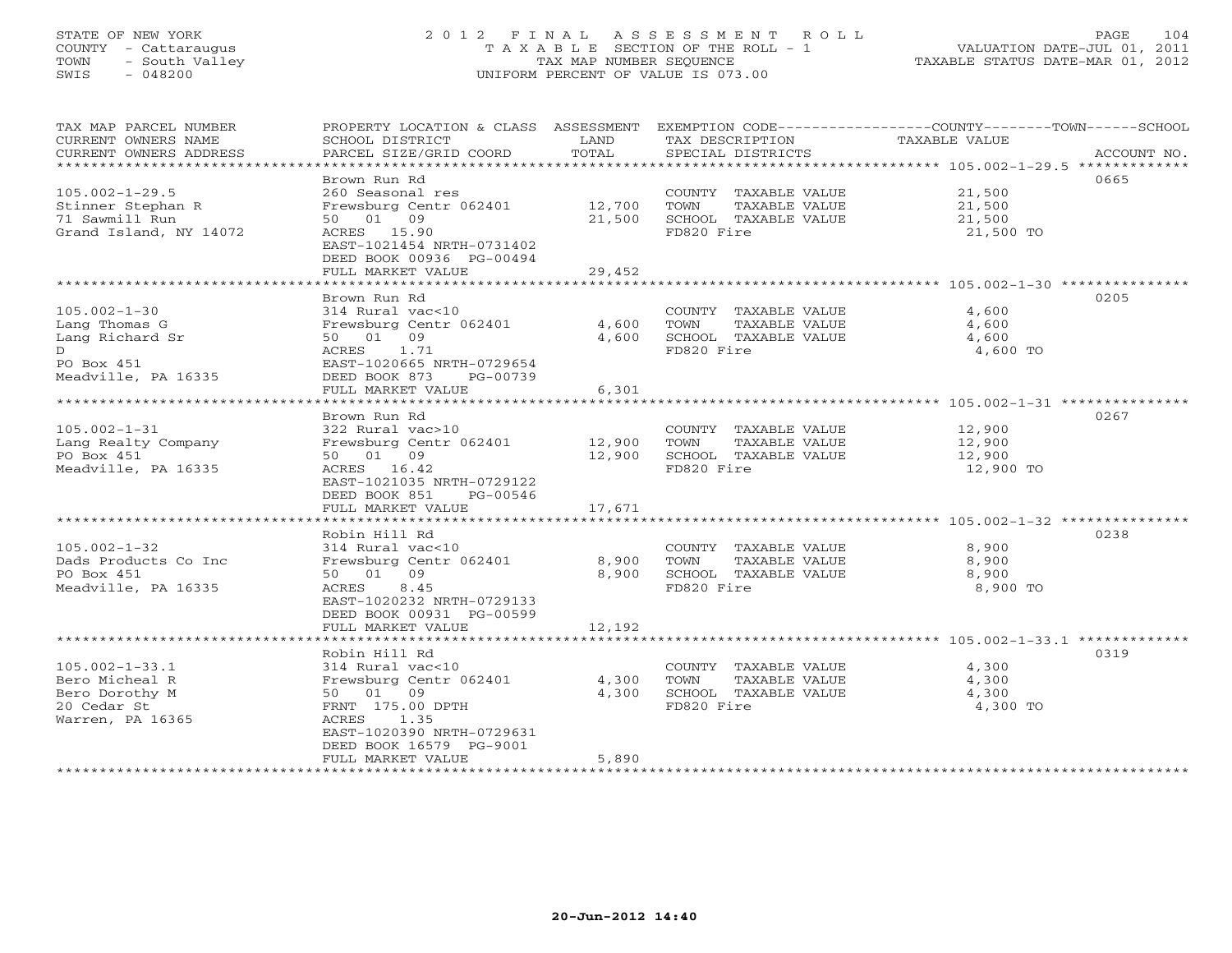# STATE OF NEW YORK 2 0 1 2 F I N A L A S S E S S M E N T R O L L PAGE 105 COUNTY - Cattaraugus T A X A B L E SECTION OF THE ROLL - 1 VALUATION DATE-JUL 01, 2011 TOWN - South Valley TAX MAP NUMBER SEQUENCE TAXABLE STATUS DATE-MAR 01, 2012 SWIS - 048200 UNIFORM PERCENT OF VALUE IS 073.00UNIFORM PERCENT OF VALUE IS 073.00

| TAX MAP PARCEL NUMBER<br>CURRENT OWNERS NAME<br>CURRENT OWNERS ADDRESS | PROPERTY LOCATION & CLASS ASSESSMENT<br>SCHOOL DISTRICT<br>PARCEL SIZE/GRID COORD | LAND<br>TOTAL | TAX DESCRIPTION<br>SPECIAL DISTRICTS | EXEMPTION CODE-----------------COUNTY-------TOWN------SCHOOL<br>TAXABLE VALUE<br>ACCOUNT NO. |
|------------------------------------------------------------------------|-----------------------------------------------------------------------------------|---------------|--------------------------------------|----------------------------------------------------------------------------------------------|
| *************************                                              |                                                                                   |               |                                      |                                                                                              |
|                                                                        | Brown Run Rd                                                                      |               |                                      | 0690                                                                                         |
| $105.002 - 1 - 33.2$                                                   | 260 Seasonal res                                                                  |               | COUNTY TAXABLE VALUE                 | 30,200                                                                                       |
| Bero Michael R                                                         | Frewsburg Centr 062401                                                            | 5,600         | TOWN<br>TAXABLE VALUE                | 30,200                                                                                       |
| 20 Ceder St                                                            | 50 01 09                                                                          | 30,200        | SCHOOL TAXABLE VALUE                 | 30,200                                                                                       |
| Warren, PA 16365                                                       | FRNT 330.00 DPTH<br>ACRES<br>3.00<br>EAST-1020129 NRTH-0729695                    |               | FD820 Fire                           | 30,200 TO                                                                                    |
|                                                                        | DEED BOOK 00975 PG-00976                                                          |               |                                      |                                                                                              |
|                                                                        | FULL MARKET VALUE                                                                 | 41,370        |                                      |                                                                                              |
|                                                                        |                                                                                   |               |                                      |                                                                                              |
|                                                                        | Brown Run Rd                                                                      |               |                                      | 0010                                                                                         |
| $105.002 - 1 - 34$                                                     | 105 Vac farmland                                                                  |               | COUNTY TAXABLE VALUE                 | 9,650                                                                                        |
| Anderson Wesley E                                                      | Frewsburg Centr 062401                                                            | 9,650         | TOWN<br>TAXABLE VALUE                | 9,650                                                                                        |
| Robbin Hill Rd                                                         | 50 01 09                                                                          | 9,650         | SCHOOL TAXABLE VALUE                 | 9,650                                                                                        |
| Frewsburg, NY 14738                                                    | ACRES 25.66<br>EAST-1019212 NRTH-0729147                                          |               | FD820 Fire                           | 9,650 TO                                                                                     |
|                                                                        | DEED BOOK 15743 PG-4001                                                           |               |                                      |                                                                                              |
|                                                                        | FULL MARKET VALUE                                                                 | 13,219        |                                      |                                                                                              |
| **************************                                             |                                                                                   |               |                                      |                                                                                              |
|                                                                        | Robin Hill Rd                                                                     |               |                                      | 0335                                                                                         |
| $105.002 - 1 - 35.1$                                                   | 322 Rural vac>10                                                                  |               | COUNTY TAXABLE VALUE                 | 23,800                                                                                       |
| Colburn Gordon R                                                       | Frewsburg Centr 062401                                                            | 23,800        | TOWN<br>TAXABLE VALUE                | 23,800                                                                                       |
| Colburn Shirley                                                        | 50/1/9                                                                            | 23,800        | SCHOOL TAXABLE VALUE                 | 23,800                                                                                       |
| 359 Plantation Dr                                                      | ACRES 45.20                                                                       |               | FD820 Fire                           | 23,800 TO                                                                                    |
| Aiken, SC 29803                                                        | EAST-1020464 NRTH-0731475                                                         |               |                                      |                                                                                              |
|                                                                        | DEED BOOK 753<br>$PG-563$                                                         |               |                                      |                                                                                              |
|                                                                        | FULL MARKET VALUE                                                                 | 32,603        |                                      |                                                                                              |
|                                                                        | 57 Robin Hill Rd                                                                  |               |                                      | 0727                                                                                         |
| $105.002 - 1 - 35.2$                                                   | 210 1 Family Res                                                                  |               | RES STAR 41854                       | 22,500<br>$\overline{0}$<br>$\Omega$                                                         |
| Joslyn Kelley K                                                        | Frewsburg Centr 062401                                                            | 8,500         | COUNTY TAXABLE VALUE                 | 79,500                                                                                       |
| 57 Robin Hill Rd                                                       | 50/1/9                                                                            | 79,500        | TAXABLE VALUE<br>TOWN                | 79,500                                                                                       |
| Frewsburg, NY 14738                                                    | ACRES<br>7.65                                                                     |               | SCHOOL TAXABLE VALUE                 | 57,000                                                                                       |
|                                                                        | EAST-1020185 NRTH-0730380                                                         |               | FD820 Fire                           | 79,500 TO                                                                                    |
|                                                                        | DEED BOOK 1012 PG-661                                                             |               |                                      |                                                                                              |
|                                                                        | FULL MARKET VALUE                                                                 | 108,904       |                                      |                                                                                              |
|                                                                        |                                                                                   |               |                                      | 0009                                                                                         |
| $105.002 - 1 - 36.1$                                                   | Brown Run Rd<br>241 Rural res&ag                                                  |               | COUNTY TAXABLE VALUE                 | 42,400                                                                                       |
| Anderson Wesley E                                                      | Frewsburg Centr 062401                                                            | 22,400        | TOWN<br>TAXABLE VALUE                | 42,400                                                                                       |
| Robbin Hill Rd                                                         | 50 01 09                                                                          | 42,400        | SCHOOL TAXABLE VALUE                 | 42,400                                                                                       |
| Frewsburg, NY 14738                                                    | ACRES 31.69                                                                       |               | FD820 Fire                           | 42,400 TO                                                                                    |
|                                                                        | EAST-1019096 NRTH-0729987                                                         |               |                                      |                                                                                              |
|                                                                        | DEED BOOK 15743 PG-4001                                                           |               |                                      |                                                                                              |
|                                                                        | FULL MARKET VALUE                                                                 | 58,082        |                                      |                                                                                              |
|                                                                        |                                                                                   |               |                                      |                                                                                              |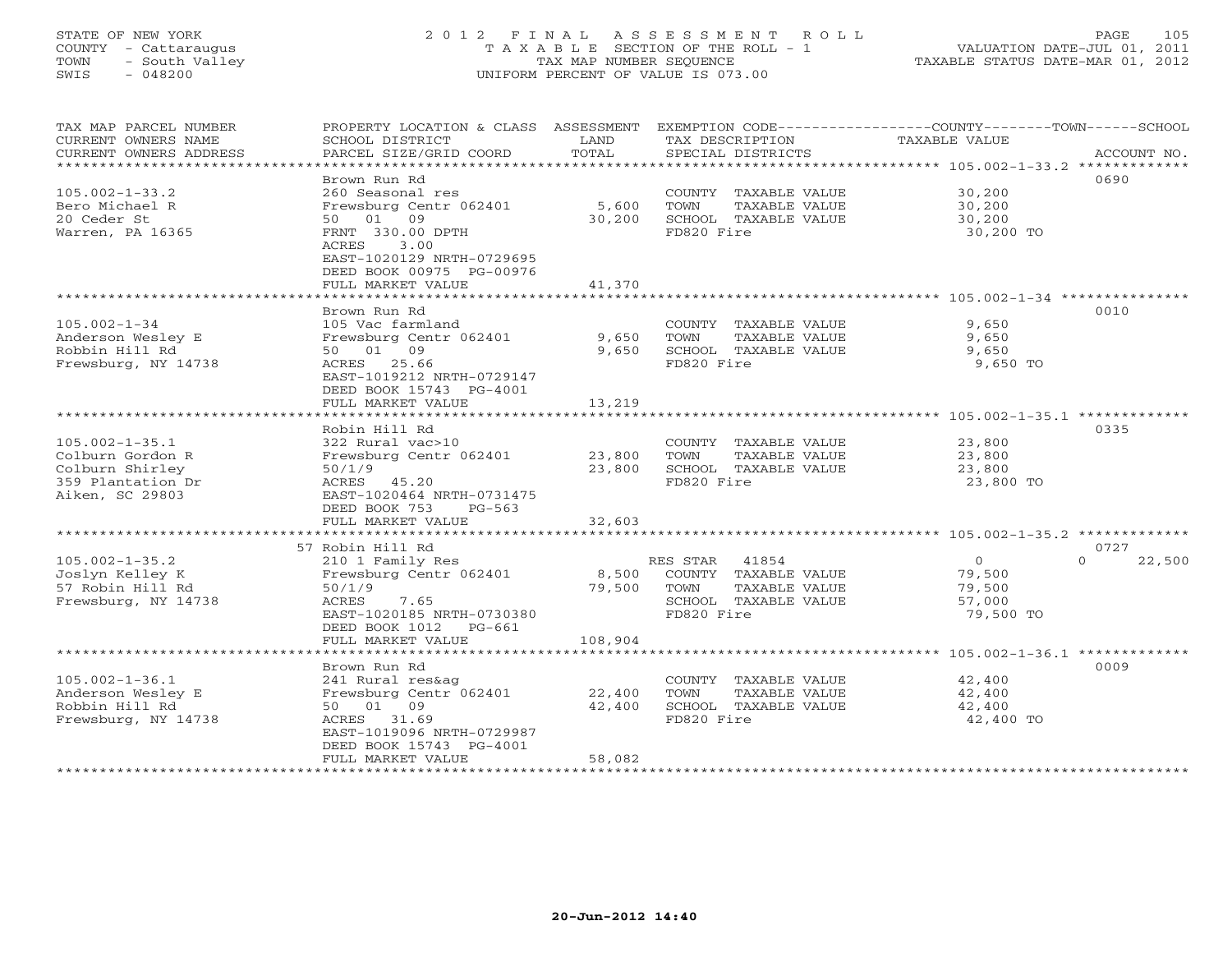## STATE OF NEW YORK 2 0 1 2 F I N A L A S S E S S M E N T R O L L PAGE 106 COUNTY - Cattaraugus T A X A B L E SECTION OF THE ROLL - 1 VALUATION DATE-JUL 01, 2011 TOWN - South Valley TAX MAP NUMBER SEQUENCE TAXABLE STATUS DATE-MAR 01, 2012 SWIS - 048200 UNIFORM PERCENT OF VALUE IS 073.00UNIFORM PERCENT OF VALUE IS 073.00

| TAX MAP PARCEL NUMBER<br>CURRENT OWNERS NAME                                                                            | PROPERTY LOCATION & CLASS ASSESSMENT<br>SCHOOL DISTRICT                                                                                                                      | LAND                       | TAX DESCRIPTION TAXABLE VALUE                                                                            | EXEMPTION CODE-----------------COUNTY-------TOWN------SCHOOL |                            |
|-------------------------------------------------------------------------------------------------------------------------|------------------------------------------------------------------------------------------------------------------------------------------------------------------------------|----------------------------|----------------------------------------------------------------------------------------------------------|--------------------------------------------------------------|----------------------------|
| CURRENT OWNERS ADDRESS                                                                                                  | PARCEL SIZE/GRID COORD                                                                                                                                                       | TOTAL                      | SPECIAL DISTRICTS                                                                                        |                                                              | ACCOUNT NO.                |
| $105.002 - 1 - 36.2$<br>Anderson Wesley E<br>RR Robin Hill Rd<br>Frewsburg, NY 14738                                    | Brown Run Rd<br>105 Vac farmland<br>Frewsburg Centr 062401<br>50 01 09<br>ACRES 52.29<br>EAST-1019583 NRTH-0731421<br>DEED BOOK 1011 PG-317                                  | 18,200<br>18,200           | COUNTY TAXABLE VALUE<br>TOWN<br>TAXABLE VALUE<br>SCHOOL TAXABLE VALUE<br>FD820 Fire                      | 18,200<br>18,200<br>18,200<br>18,200 TO                      | 0501                       |
|                                                                                                                         | FULL MARKET VALUE                                                                                                                                                            | 24,932                     |                                                                                                          |                                                              |                            |
|                                                                                                                         |                                                                                                                                                                              |                            |                                                                                                          |                                                              |                            |
| $105.002 - 1 - 36.3$<br>Anderson Wesley E<br>RR Robin Hill Rd<br>Frewsburg, NY 14738                                    | Brown Run Rd<br>210 1 Family Res<br>Frewsburg Centr 062401<br>50 01 09<br>ACRES 1.50<br>EAST-1018995 NRTH-0730735<br>DEED BOOK 1011 PG-317                                   | 4,400<br>85,400            | RES STAR<br>41854<br>COUNTY TAXABLE VALUE<br>TOWN<br>TAXABLE VALUE<br>SCHOOL TAXABLE VALUE<br>FD820 Fire | $\overline{0}$<br>85,400<br>85,400<br>62,900<br>85,400 TO    | 0502<br>$\Omega$<br>22,500 |
|                                                                                                                         |                                                                                                                                                                              |                            |                                                                                                          |                                                              |                            |
| $105.002 - 1 - 37.1$<br>Richardson Virginia A<br>Richardson Charles J<br>122 Robbin Hill Rd<br>Frewsburg, NY 14738-9235 | Brown Run Rd<br>210 1 Family Res<br>Frewsburg Centr 062401 6,300 COUNTY TAXABLE VALUE<br>50 01 09<br>ACRES<br>3.85<br>EAST-1018744 NRTH-0731067<br>DEED BOOK 893<br>PG-01026 | 72,200                     | RES STAR<br>41854<br>TOWN<br>TAXABLE VALUE<br>SCHOOL TAXABLE VALUE<br>FD820 Fire                         | $\bigcirc$<br>72,200<br>72,200<br>49,700<br>72,200 TO        | 0383<br>$\Omega$<br>22,500 |
|                                                                                                                         | FULL MARKET VALUE                                                                                                                                                            | 98,904                     |                                                                                                          |                                                              |                            |
| $105.002 - 1 - 37.2$<br>Cornish Harold<br>6723 Route 958<br>Bear Lake, PA 16402                                         | Brown Run Rd<br>322 Rural vac>10<br>Frewsburg Centr 062401<br>50 01 09<br>ACRES 14.25<br>EAST-1018903 NRTH-0732365<br>DEED BOOK 996<br>PG-496<br>FULL MARKET VALUE           | 11,800<br>11,800<br>16,164 | COUNTY TAXABLE VALUE<br>TOWN<br>TAXABLE VALUE<br>SCHOOL TAXABLE VALUE<br>FD820 Fire                      | 11,800<br>11,800<br>11,800<br>11,800 TO                      | 0601                       |
|                                                                                                                         | *************************                                                                                                                                                    | **************             |                                                                                                          |                                                              |                            |
| $105.002 - 1 - 37.3$<br>Jones Jack S Sr<br>Jones Pauline M<br>287 Robin Hill Rd<br>Frewsburg, NY 14738                  | Brown Run Rd<br>312 Vac w/imprv<br>Frewsburg Centr 062401<br>11.25<br>ACRES<br>EAST-1018886 NRTH-0731682<br>DEED BOOK 1962    PG-7001<br>FULL MARKET VALUE                   | 10,300<br>29,300<br>40,137 | COUNTY TAXABLE VALUE<br>TAXABLE VALUE<br>TOWN<br>SCHOOL TAXABLE VALUE<br>FD820 Fire                      | 29,300<br>29,300<br>29,300<br>29,300 TO                      | 0741                       |
|                                                                                                                         |                                                                                                                                                                              |                            |                                                                                                          |                                                              |                            |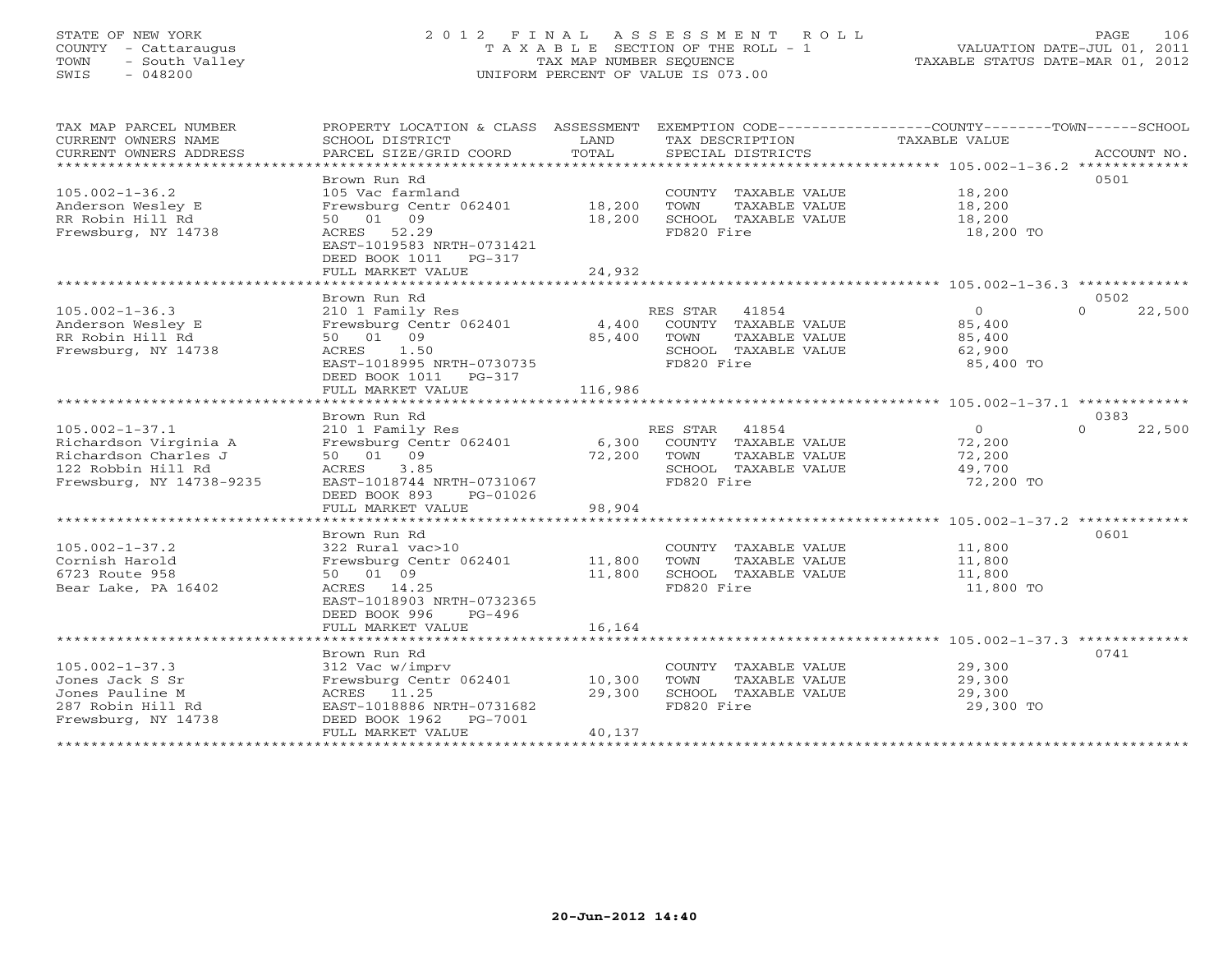# STATE OF NEW YORK 2 0 1 2 F I N A L A S S E S S M E N T R O L L PAGE 107 COUNTY - Cattaraugus T A X A B L E SECTION OF THE ROLL - 1 VALUATION DATE-JUL 01, 2011 TOWN - South Valley TAX MAP NUMBER SEQUENCE TAXABLE STATUS DATE-MAR 01, 2012 SWIS - 048200 UNIFORM PERCENT OF VALUE IS 073.00UNIFORM PERCENT OF VALUE IS 073.00

| TAX MAP PARCEL NUMBER<br>CURRENT OWNERS NAME<br>CURRENT OWNERS ADDRESS<br>************************* | PROPERTY LOCATION & CLASS ASSESSMENT<br>SCHOOL DISTRICT<br>PARCEL SIZE/GRID COORD | LAND<br>TOTAL    | EXEMPTION CODE-----------------COUNTY-------TOWN------SCHOOL<br>TAX DESCRIPTION<br>SPECIAL DISTRICTS | TAXABLE VALUE       | ACCOUNT NO.        |
|-----------------------------------------------------------------------------------------------------|-----------------------------------------------------------------------------------|------------------|------------------------------------------------------------------------------------------------------|---------------------|--------------------|
|                                                                                                     |                                                                                   |                  |                                                                                                      |                     |                    |
| $106.001 - 1 - 1$<br>Oak Hill Timber Holdings LLC                                                   | Brown Run Rd<br>910 Priv forest<br>Randolph Centra 047601                         | 72,300           | COUNTY TAXABLE VALUE<br>TAXABLE VALUE<br>TOWN                                                        | 72,300<br>72,300    | 0151               |
| 3556 Lakeshore Rd Ste 620<br>Buffalo, NY 14219                                                      | 27 01 09<br>ACRES 93.34<br>EAST-1030957 NRTH-0734507<br>DEED BOOK 1018 PG-115     | 72,300           | SCHOOL TAXABLE VALUE<br>FD820 Fire                                                                   | 72,300<br>72,300 TO |                    |
|                                                                                                     | FULL MARKET VALUE                                                                 | 99,041           |                                                                                                      |                     |                    |
|                                                                                                     |                                                                                   |                  |                                                                                                      |                     |                    |
|                                                                                                     | Brown Run Rd (Off)                                                                |                  |                                                                                                      |                     | 0145               |
| $106.001 - 1 - 2$                                                                                   | 910 Priv forest                                                                   |                  | COUNTY TAXABLE VALUE                                                                                 | 89,700              |                    |
| Oak Hill Timber Holdings LLC                                                                        | Randolph Centra 047601                                                            | 89,700           | TOWN<br>TAXABLE VALUE                                                                                | 89,700              |                    |
| 3556 Lakeshore Rd Ste 620                                                                           | 27 01 09                                                                          | 89,700           | SCHOOL TAXABLE VALUE                                                                                 | 89,700              |                    |
| Buffalo, NY 14219                                                                                   | ACRES 147.28<br>EAST-1032859 NRTH-0735211<br>DEED BOOK 1018 PG-117                |                  | FD820 Fire                                                                                           | 89,700 TO           |                    |
|                                                                                                     | FULL MARKET VALUE                                                                 | 122,877          |                                                                                                      |                     |                    |
|                                                                                                     |                                                                                   |                  |                                                                                                      |                     |                    |
|                                                                                                     | Nys Rte $394$ (Off)                                                               |                  |                                                                                                      |                     | 0686               |
| $106.001 - 1 - 5.2$                                                                                 | 210 1 Family Res                                                                  |                  | 41854<br>RES STAR                                                                                    | $\overline{O}$      | $\Omega$<br>22,500 |
| Militello Edwin                                                                                     | Randolph Centra 047601                                                            | 13,500           | COUNTY TAXABLE VALUE                                                                                 | 95,600              |                    |
| 411 W Perimeter Rd                                                                                  | 19 01 09                                                                          | 95,600           | TAXABLE VALUE<br>TOWN                                                                                | 95,600              |                    |
| Frewsburg, NY 14738                                                                                 | ACRES 17.50<br>EAST-1037106 NRTH-0735555                                          |                  | SCHOOL TAXABLE VALUE<br>FD820 Fire                                                                   | 73,100<br>95,600 TO |                    |
|                                                                                                     | DEED BOOK 00963 PG-00309<br>FULL MARKET VALUE                                     | 130,959          |                                                                                                      |                     |                    |
|                                                                                                     |                                                                                   |                  |                                                                                                      |                     |                    |
|                                                                                                     | Nys Rte 394 (Off)                                                                 |                  |                                                                                                      |                     | 0022               |
| $106.001 - 1 - 6$                                                                                   | 260 Seasonal res                                                                  |                  | COUNTY TAXABLE VALUE                                                                                 | 21,600              |                    |
| Berg Viola E                                                                                        | Randolph Centra 047601                                                            | 8,500            | TOWN<br>TAXABLE VALUE                                                                                | 21,600              |                    |
| 27 Harlem Ave                                                                                       | 19 01 09                                                                          | 21,600           | SCHOOL TAXABLE VALUE                                                                                 | 21,600              |                    |
| Lakewood, NY 14750                                                                                  | ACRES<br>7.66                                                                     |                  | FD820 Fire                                                                                           | 21,600 TO           |                    |
|                                                                                                     | EAST-1036668 NRTH-0734658<br>DEED BOOK 00955 PG-00837                             |                  |                                                                                                      |                     |                    |
|                                                                                                     | FULL MARKET VALUE                                                                 | 29,589           |                                                                                                      |                     |                    |
|                                                                                                     |                                                                                   |                  |                                                                                                      |                     |                    |
|                                                                                                     | Nys Rte 394 (Off)                                                                 |                  |                                                                                                      |                     | 0378               |
| $106.001 - 1 - 7$                                                                                   | 322 Rural vac>10                                                                  |                  | COUNTY TAXABLE VALUE                                                                                 | 11,700              |                    |
| Magoon Leland G<br>2959 Route 426                                                                   | Randolph Centra 047601<br>19 01 09                                                | 11,700<br>11,700 | TOWN<br>TAXABLE VALUE<br>SCHOOL TAXABLE VALUE                                                        | 11,700<br>11,700    |                    |
|                                                                                                     |                                                                                   |                  |                                                                                                      |                     |                    |
| Findley Lake, NY 14736                                                                              | ACRES 14.09<br>EAST-1036854 NRTH-0735017<br>DEED BOOK 261<br>PG-4002              |                  | FD820 Fire                                                                                           | 11,700 TO           |                    |
|                                                                                                     | FULL MARKET VALUE                                                                 | 16,027           |                                                                                                      |                     |                    |
|                                                                                                     |                                                                                   |                  |                                                                                                      |                     |                    |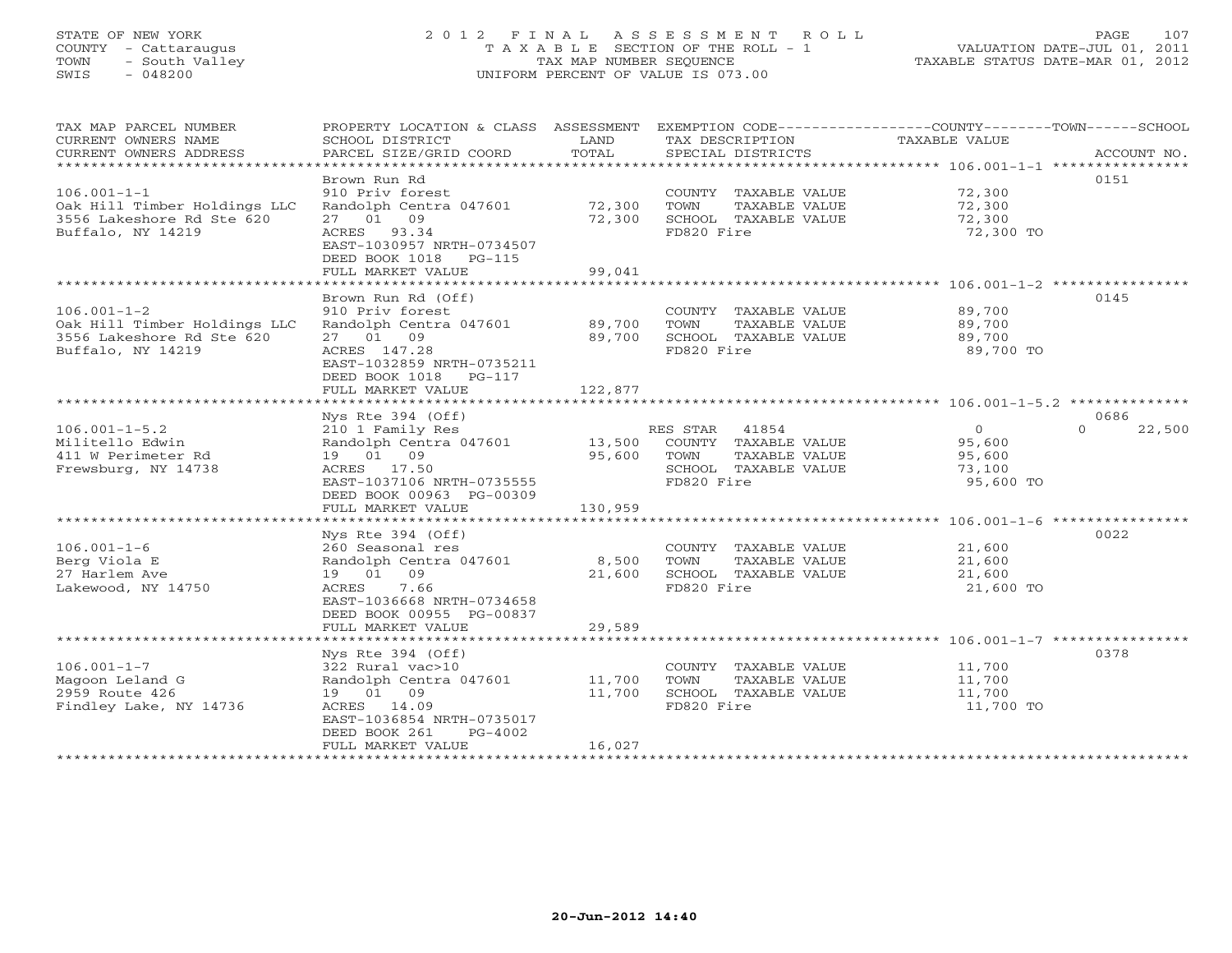# STATE OF NEW YORK 2 0 1 2 F I N A L A S S E S S M E N T R O L L PAGE 108 COUNTY - Cattaraugus T A X A B L E SECTION OF THE ROLL - 1 VALUATION DATE-JUL 01, 2011 TOWN - South Valley TAX MAP NUMBER SEQUENCE TAXABLE STATUS DATE-MAR 01, 2012 SWIS - 048200 UNIFORM PERCENT OF VALUE IS 073.00UNIFORM PERCENT OF VALUE IS 073.00

| TOTAL<br>CURRENT OWNERS ADDRESS<br>PARCEL SIZE/GRID COORD<br>ACCOUNT NO.<br>SPECIAL DISTRICTS                                                                           |  |
|-------------------------------------------------------------------------------------------------------------------------------------------------------------------------|--|
| *************************                                                                                                                                               |  |
| 0198<br>Nys Rte 394                                                                                                                                                     |  |
| $106.001 - 1 - 8$<br>210 1 Family Res<br>COUNTY TAXABLE VALUE<br>45,300                                                                                                 |  |
| Wieczorek James<br>Randolph Centra 047601<br>8,300<br>TOWN<br>TAXABLE VALUE<br>45,300                                                                                   |  |
| Wieczorek Cynthia<br>19 01 09<br>45,300<br>SCHOOL TAXABLE VALUE<br>45,300                                                                                               |  |
| FD820 Fire<br>4703 Clinton St<br>FRNT 186.50 DPTH<br>45,300 TO                                                                                                          |  |
| West Seneca, NY 14224<br>7.22<br>ACRES                                                                                                                                  |  |
| EAST-1036986 NRTH-0735283                                                                                                                                               |  |
| DEED BOOK 00965 PG-00872                                                                                                                                                |  |
| FULL MARKET VALUE<br>62,055                                                                                                                                             |  |
|                                                                                                                                                                         |  |
| 423 W Perimeter Rd<br>0347                                                                                                                                              |  |
| $\circ$<br>46,650<br>$106.001 - 1 - 9$<br>271 Mfg housings<br>SR STAR<br>41834<br>$\Omega$                                                                              |  |
| Siller John<br>Randolph Centra 047601<br>17,000<br>COUNTY TAXABLE VALUE<br>51,600                                                                                       |  |
| Siller James J<br>19 01 09<br>51,600<br>TOWN<br>TAXABLE VALUE<br>51,600                                                                                                 |  |
| ACRES 17.53<br>423 W Perimeter Rd<br>SCHOOL TAXABLE VALUE<br>4,950                                                                                                      |  |
| Frewsburg, NY 14738<br>EAST-1037523 NRTH-0735687<br>FD820 Fire<br>51,600 TO                                                                                             |  |
| DEED BOOK 10501 PG-2002                                                                                                                                                 |  |
| FULL MARKET VALUE<br>70,685                                                                                                                                             |  |
|                                                                                                                                                                         |  |
| 0218<br>Nys Rte 394                                                                                                                                                     |  |
| $106.001 - 1 - 10$<br>260 Seasonal res<br>22,800<br>COUNTY TAXABLE VALUE                                                                                                |  |
| 11,200<br>Stenander Syvia L<br>Randolph Centra 047601<br>TOWN<br>TAXABLE VALUE<br>22,800<br>19  01  09<br>22,800<br>Stenander Larry R<br>SCHOOL TAXABLE VALUE<br>22,800 |  |
| FD820 Fire<br>648 Prosser Hill Rd<br>ACRES 13.00<br>22,800 TO                                                                                                           |  |
| Jamestown, NY 14701<br>EAST-1038124 NRTH-0735669                                                                                                                        |  |
| DEED BOOK 14496 PG-4004                                                                                                                                                 |  |
| FULL MARKET VALUE<br>31,233                                                                                                                                             |  |
|                                                                                                                                                                         |  |
| 443 W Perimeter Rd<br>0320                                                                                                                                              |  |
| 47,500<br>$106.001 - 1 - 11$<br>210 1 Family Res<br>COUNTY TAXABLE VALUE                                                                                                |  |
| Randolph Centra 047601<br>3,400<br>TOWN<br>47,500<br>Siller Kenneth F<br>TAXABLE VALUE                                                                                  |  |
| 10535 Keller Rd<br>11 01 09<br>47,500<br>SCHOOL TAXABLE VALUE<br>47,500                                                                                                 |  |
| Clarence, NY 14031<br>FRNT 120.00 DPTH 330.00                                                                                                                           |  |
| EAST-1038469 NRTH-0735183                                                                                                                                               |  |
| DEED BOOK 12996 PG-2002                                                                                                                                                 |  |
| FULL MARKET VALUE<br>65,068                                                                                                                                             |  |
| *************************<br>* * * * * * * * * * * * * *                                                                                                                |  |
| 451 W Perimeter Rd<br>0255                                                                                                                                              |  |
| $106.001 - 1 - 12$<br>210 1 Family Res<br>COUNTY TAXABLE VALUE<br>18,500                                                                                                |  |
| Reger Patrick M<br>Randolph Centra 047601<br>3,100<br>TAXABLE VALUE<br>TOWN<br>18,500                                                                                   |  |
| Reger Patricia E<br>18,500<br>11 01 09<br>SCHOOL TAXABLE VALUE<br>18,500                                                                                                |  |
| 451 W Perimeter Rd<br>FRNT 100.00 DPTH 300.00<br>FD820 Fire<br>18,500 TO                                                                                                |  |
| Frewsburg, NY 14738<br>EAST-1038582 NRTH-0735207<br>DEED BOOK 1019 PG-644                                                                                               |  |
| 25,342<br>FULL MARKET VALUE                                                                                                                                             |  |
|                                                                                                                                                                         |  |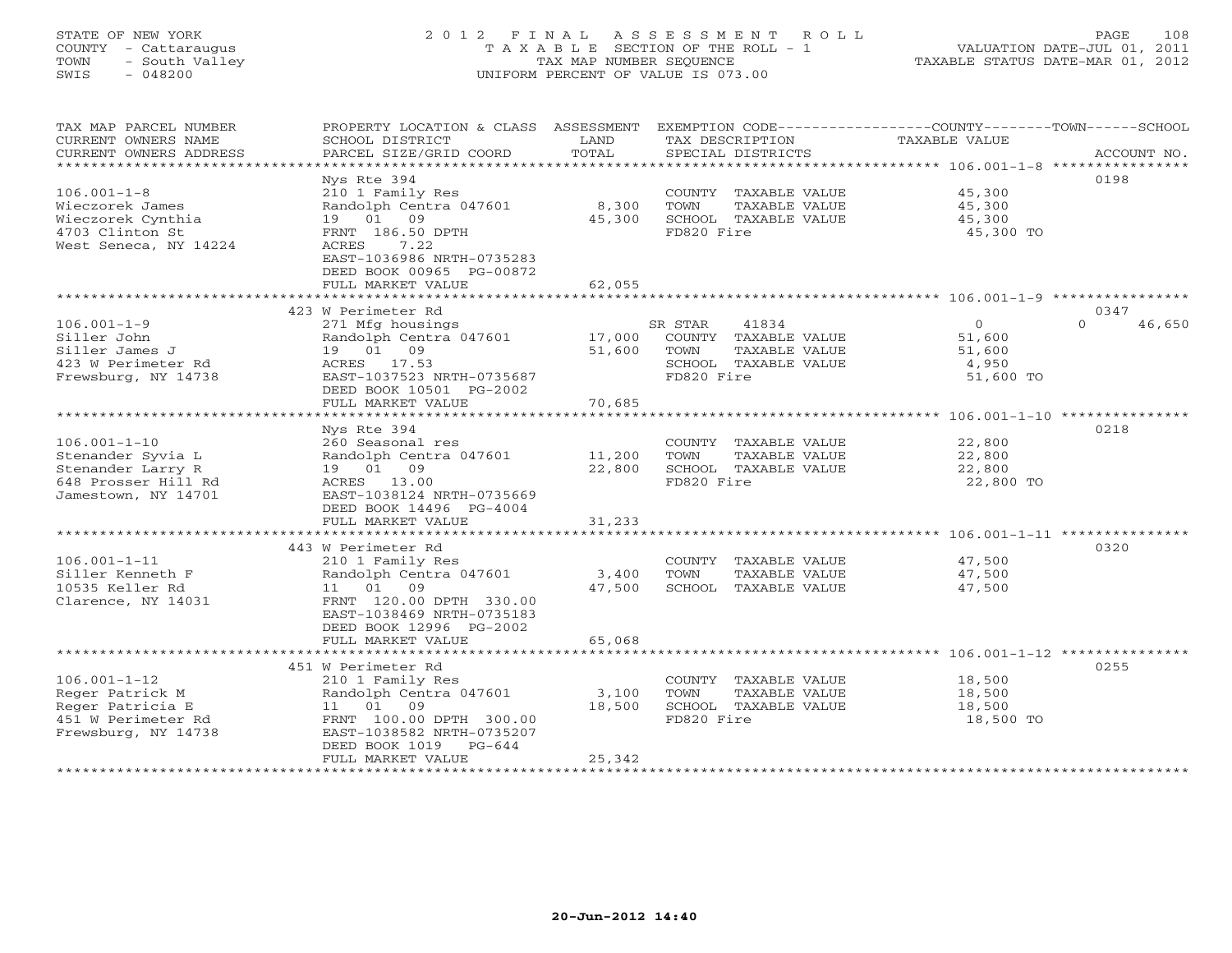## STATE OF NEW YORK 2 0 1 2 F I N A L A S S E S S M E N T R O L L PAGE 109 COUNTY - Cattaraugus T A X A B L E SECTION OF THE ROLL - 1 VALUATION DATE-JUL 01, 2011 TOWN - South Valley TAX MAP NUMBER SEQUENCE TAXABLE STATUS DATE-MAR 01, 2012 SWIS - 048200 UNIFORM PERCENT OF VALUE IS 073.00UNIFORM PERCENT OF VALUE IS 073.00

| TAX MAP PARCEL NUMBER                               |                                                        |        | PROPERTY LOCATION & CLASS ASSESSMENT EXEMPTION CODE----------------COUNTY-------TOWN------SCHOOL |                            |             |
|-----------------------------------------------------|--------------------------------------------------------|--------|--------------------------------------------------------------------------------------------------|----------------------------|-------------|
| CURRENT OWNERS NAME                                 | SCHOOL DISTRICT                                        | LAND   | TAX DESCRIPTION                                                                                  | TAXABLE VALUE              |             |
| CURRENT OWNERS ADDRESS<br>************************* | PARCEL SIZE/GRID COORD                                 | TOTAL  | SPECIAL DISTRICTS                                                                                |                            | ACCOUNT NO. |
|                                                     | 461 West Perimeter Rd                                  |        |                                                                                                  |                            | 0254        |
| $106.001 - 1 - 13$                                  | 210 1 Family Res                                       |        | RES STAR 41854                                                                                   | $\Omega$<br>$\overline{0}$ | 22,500      |
| Moeller Paula                                       | Randolph Centra 047601                                 |        | 4,300 COUNTY TAXABLE VALUE                                                                       | 61,300                     |             |
| 461 West Perimeter Rd                               | 11 01 09                                               | 61,300 | TOWN<br>TAXABLE VALUE                                                                            | 61,300                     |             |
| Frewsburg, NY 14738                                 | 1.35<br>ACRES                                          |        | SCHOOL TAXABLE VALUE                                                                             | 38,800                     |             |
|                                                     | EAST-1038795 NRTH-0735255                              |        | FD820 Fire                                                                                       | 61,300 TO                  |             |
|                                                     | DEED BOOK 914<br>PG-00040                              |        |                                                                                                  |                            |             |
|                                                     | FULL MARKET VALUE                                      | 83,973 |                                                                                                  |                            |             |
|                                                     |                                                        |        |                                                                                                  |                            |             |
| $106.001 - 1 - 14$                                  | Nys Rte 394                                            |        |                                                                                                  |                            | 0313        |
| Pierce Donald S                                     | 322 Rural vac>10<br>Randolph Centra 047601             | 7,600  | COUNTY TAXABLE VALUE<br>TOWN<br>TAXABLE VALUE                                                    | 7,600<br>7,600             |             |
| Pierce David H                                      | 11 01 09                                               | 7,600  | SCHOOL TAXABLE VALUE                                                                             | 7,600                      |             |
| 3191 Burnside Rd                                    | ACRES 12.79                                            |        | FD820 Fire                                                                                       | 7,600 TO                   |             |
| Johnstown, OH 43031                                 | EAST-1038724 NRTH-0735793                              |        |                                                                                                  |                            |             |
|                                                     | DEED BOOK 875<br>PG-00288                              |        |                                                                                                  |                            |             |
|                                                     | FULL MARKET VALUE                                      | 10,411 |                                                                                                  |                            |             |
|                                                     |                                                        |        |                                                                                                  |                            |             |
|                                                     | Nys Rte 394                                            |        |                                                                                                  |                            | 0062        |
| $106.001 - 1 - 15$                                  | 314 Rural vac<10                                       |        | COUNTY TAXABLE VALUE                                                                             | 5,700                      |             |
| Mora Jose                                           | Randolph Centra 047601                                 | 5,700  | TOWN<br>TAXABLE VALUE                                                                            | 5,700                      |             |
| 363 Lenox Ave Apt 4A<br>New York, NY 10027          | 11 01 09<br>FRNT 330.00 DPTH 134.00                    | 5,700  | SCHOOL TAXABLE VALUE<br>FD820 Fire                                                               | 5,700<br>5,700 TO          |             |
|                                                     | EAST-1039146 NRTH-0735304                              |        |                                                                                                  |                            |             |
|                                                     | DEED BOOK 9929 PG-7001                                 |        |                                                                                                  |                            |             |
|                                                     | FULL MARKET VALUE                                      | 7,808  |                                                                                                  |                            |             |
|                                                     |                                                        |        |                                                                                                  |                            |             |
|                                                     | Nys Rte 394                                            |        |                                                                                                  |                            | 0054        |
| $106.001 - 1 - 16$                                  | 260 Seasonal res                                       |        | COUNTY TAXABLE VALUE                                                                             | 19,200                     |             |
| Scheffler John                                      | Randolph Centra 047601                                 | 3,200  | TOWN<br>TAXABLE VALUE                                                                            | 19,200                     |             |
| Scheffler Deborah                                   | 11 01 09                                               | 19,200 | SCHOOL TAXABLE VALUE                                                                             | 19,200                     |             |
| 3746 Broadway                                       | FRNT 330.00 DPTH 41.00                                 |        | FD820 Fire                                                                                       | 19,200 TO                  |             |
| Cheektowaga, NY 14227                               | EAST-1039438 NRTH-0735329<br>DEED BOOK 906<br>PG-00724 |        |                                                                                                  |                            |             |
|                                                     | FULL MARKET VALUE                                      | 26,301 |                                                                                                  |                            |             |
|                                                     |                                                        |        |                                                                                                  |                            |             |
|                                                     | Nys Rte 394                                            |        |                                                                                                  |                            | 0296        |
| $106.001 - 1 - 17.1$                                | 240 Rural res                                          |        | COUNTY TAXABLE VALUE                                                                             | 59,900                     |             |
| Nagel Lawrence J                                    | Randolph Centra 047601                                 | 14,900 | TOWN<br>TAXABLE VALUE                                                                            | 59,900                     |             |
| Nagel Sandra J                                      | 11 01 09                                               | 59,900 | SCHOOL TAXABLE VALUE                                                                             | 59,900                     |             |
| 591 Maple Rd                                        | ACRES 20.35                                            |        | FD820 Fire                                                                                       | 59,900 TO                  |             |
| Easr Aurora, NY 14052                               | EAST-1039564 NRTH-0735774                              |        |                                                                                                  |                            |             |
|                                                     | DEED BOOK 1019<br>PG-1112                              |        |                                                                                                  |                            |             |
|                                                     | FULL MARKET VALUE<br>***********************           | 82,055 |                                                                                                  |                            |             |
|                                                     |                                                        |        |                                                                                                  |                            |             |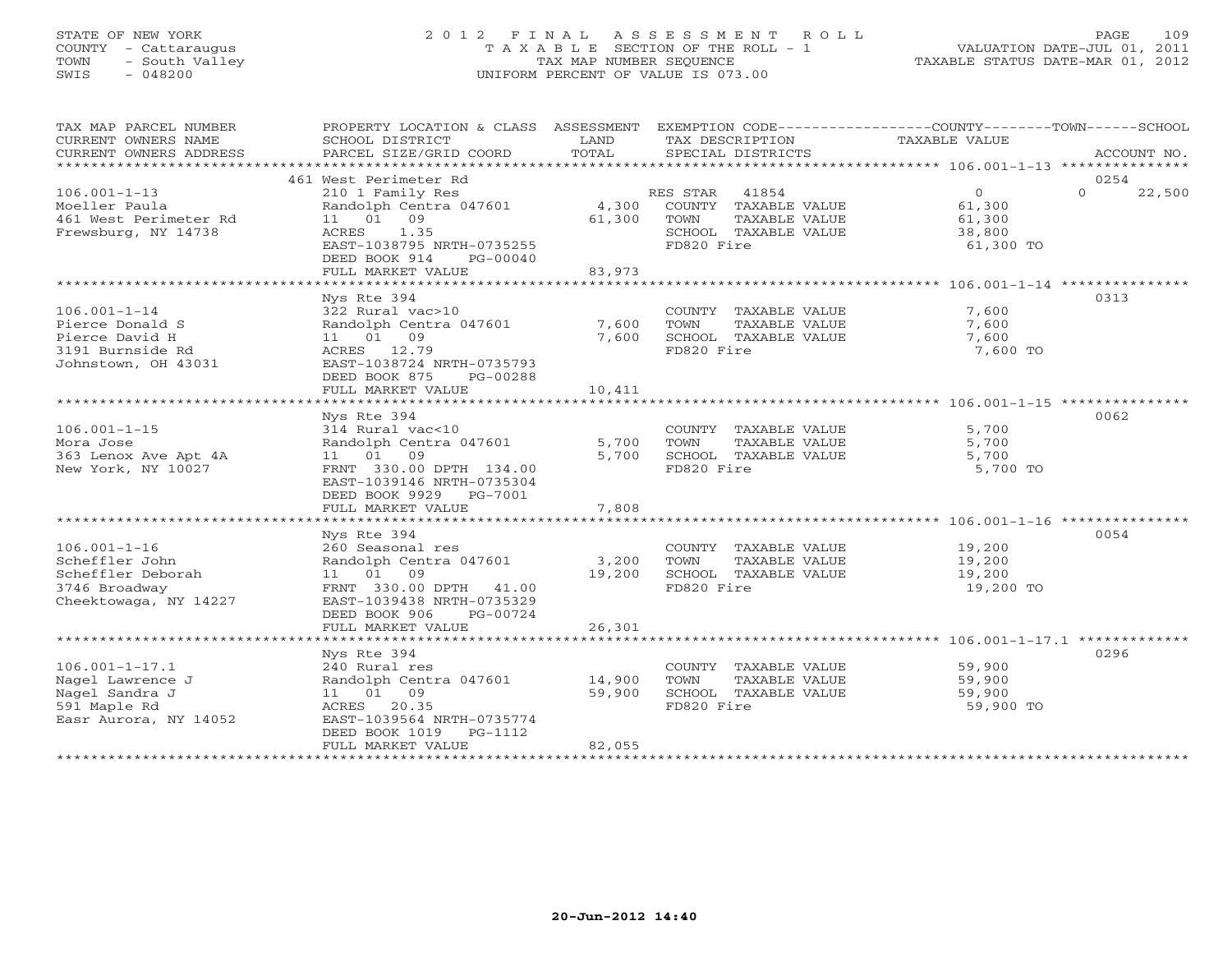## STATE OF NEW YORK 2 0 1 2 F I N A L A S S E S S M E N T R O L L PAGE 110 COUNTY - Cattaraugus T A X A B L E SECTION OF THE ROLL - 1 VALUATION DATE-JUL 01, 2011 TOWN - South Valley TAX MAP NUMBER SEQUENCE TAXABLE STATUS DATE-MAR 01, 2012 SWIS - 048200 UNIFORM PERCENT OF VALUE IS 073.00UNIFORM PERCENT OF VALUE IS 073.00

| TAX MAP PARCEL NUMBER<br>CURRENT OWNERS NAME<br>CURRENT OWNERS ADDRESS<br>*************************        | PROPERTY LOCATION & CLASS ASSESSMENT<br>SCHOOL DISTRICT<br>PARCEL SIZE/GRID COORD                                                                                                | LAND<br>TOTAL              | TAX DESCRIPTION<br>SPECIAL DISTRICTS                                                                                               | EXEMPTION CODE-----------------COUNTY-------TOWN------SCHOOL<br><b>TAXABLE VALUE</b> | ACCOUNT NO.                               |
|------------------------------------------------------------------------------------------------------------|----------------------------------------------------------------------------------------------------------------------------------------------------------------------------------|----------------------------|------------------------------------------------------------------------------------------------------------------------------------|--------------------------------------------------------------------------------------|-------------------------------------------|
| $106.001 - 1 - 17.2$<br>Burch Mark E<br>Burch Kathy A<br>569 West Perimeter Rd<br>Frewsberg, NY 14738      | W Perimeter Rd<br>312 Vac w/imprv<br>Randolph Centra 047601<br>11 01 09<br>FRNT 115.00 DPTH 487.61<br>EAST-1040454 NRTH-0736162<br>DEED BOOK 00992 PG-01138<br>FULL MARKET VALUE | 3,300<br>4,800<br>6,575    | COUNTY TAXABLE VALUE<br>TOWN<br>TAXABLE VALUE<br>SCHOOL TAXABLE VALUE<br>FD820 Fire                                                | 4,800<br>4,800<br>4,800<br>4,800 TO                                                  | 0607                                      |
|                                                                                                            | 543 W Perimeter Rd                                                                                                                                                               |                            |                                                                                                                                    |                                                                                      | 0608                                      |
| $106.001 - 1 - 17.3$<br>Dewitt Gerald H<br>Dewitt Judith A<br>543 West Perimeter Rd<br>Frewsburg, NY 14738 | 210 1 Family Res<br>Randolph Centra 047601<br>11 01 09<br>ACRES<br>3.05<br>EAST-1040144 NRTH-0736021<br>DEED BOOK 999<br>$PG-1002$<br>FULL MARKET VALUE                          | 85,600<br>117,260          | 41122<br>WVET CO<br>5,600 RES STAR<br>41854<br>COUNTY TAXABLE VALUE<br>TAXABLE VALUE<br>TOWN<br>SCHOOL TAXABLE VALUE<br>FD820 Fire | 9,000<br>$\mathbf{0}$<br>76,600<br>85,600<br>63,100<br>85,600 TO                     | $\Omega$<br>$\circ$<br>$\Omega$<br>22,500 |
|                                                                                                            |                                                                                                                                                                                  |                            |                                                                                                                                    |                                                                                      |                                           |
|                                                                                                            | 551 West Perimeter Rd                                                                                                                                                            |                            |                                                                                                                                    |                                                                                      | 0612                                      |
| $106.001 - 1 - 17.4$<br>Sanford Gerald<br>551 W Perimeter Rd<br>Frewsburg, NY 14738                        | 270 Mfg housing<br>Randolph Centra 047601<br>11 01<br>09<br>1.24<br>ACRES<br>EAST-1040332 NRTH-0736094<br>DEED BOOK 894<br>$PG-00041$                                            | 4,200<br>36,500            | SR STAR<br>41834<br>COUNTY TAXABLE VALUE<br>TAXABLE VALUE<br>TOWN<br>SCHOOL TAXABLE VALUE<br>FD820 Fire                            | $\circ$<br>36,500<br>36,500<br>$\Omega$<br>36,500 TO                                 | $\Omega$<br>36,500                        |
|                                                                                                            | FULL MARKET VALUE                                                                                                                                                                | 50,000                     |                                                                                                                                    |                                                                                      |                                           |
|                                                                                                            |                                                                                                                                                                                  |                            |                                                                                                                                    |                                                                                      |                                           |
| $106.001 - 1 - 18$<br>Roberts Keith<br>741 W Perimeter Rd<br>Frewsburg, NY 14738                           | 546 W Perimeter Rd<br>240 Rural res<br>Randolph Centra 047601<br>11 01 09<br>ACRES 37.25<br>EAST-1041185 NRTH-0735032<br>DEED BOOK 11409 PG-6003                                 | 21,800<br>92,500           | 41854<br>RES STAR<br>COUNTY TAXABLE VALUE<br>TOWN<br>TAXABLE VALUE<br>SCHOOL TAXABLE VALUE<br>FD820 Fire                           | $\circ$<br>92,500<br>92,500<br>70,000<br>92,500 TO                                   | 0298<br>$\Omega$<br>22,500                |
|                                                                                                            | FULL MARKET VALUE                                                                                                                                                                | 126,712                    |                                                                                                                                    |                                                                                      |                                           |
|                                                                                                            |                                                                                                                                                                                  |                            |                                                                                                                                    |                                                                                      |                                           |
| $106.001 - 1 - 19$<br>Siller John<br>Siller James J<br>423 W Perimeter Rd<br>Frewsburg, NY 14738           | 423 W Perimeter Rd<br>270 Mfg housing<br>Randolph Centra 047601<br>11 01 09<br>24.80<br>ACRES<br>EAST-1040883 NRTH-0734590<br>DEED BOOK 10501 PG-2002<br>FULL MARKET VALUE       | 17,100<br>28,400<br>38,904 | COUNTY TAXABLE VALUE<br>TOWN<br>TAXABLE VALUE<br>SCHOOL TAXABLE VALUE<br>FD820 Fire                                                | 28,400<br>28,400<br>28,400<br>28,400 TO                                              | 0227                                      |
| ********************                                                                                       |                                                                                                                                                                                  |                            |                                                                                                                                    |                                                                                      |                                           |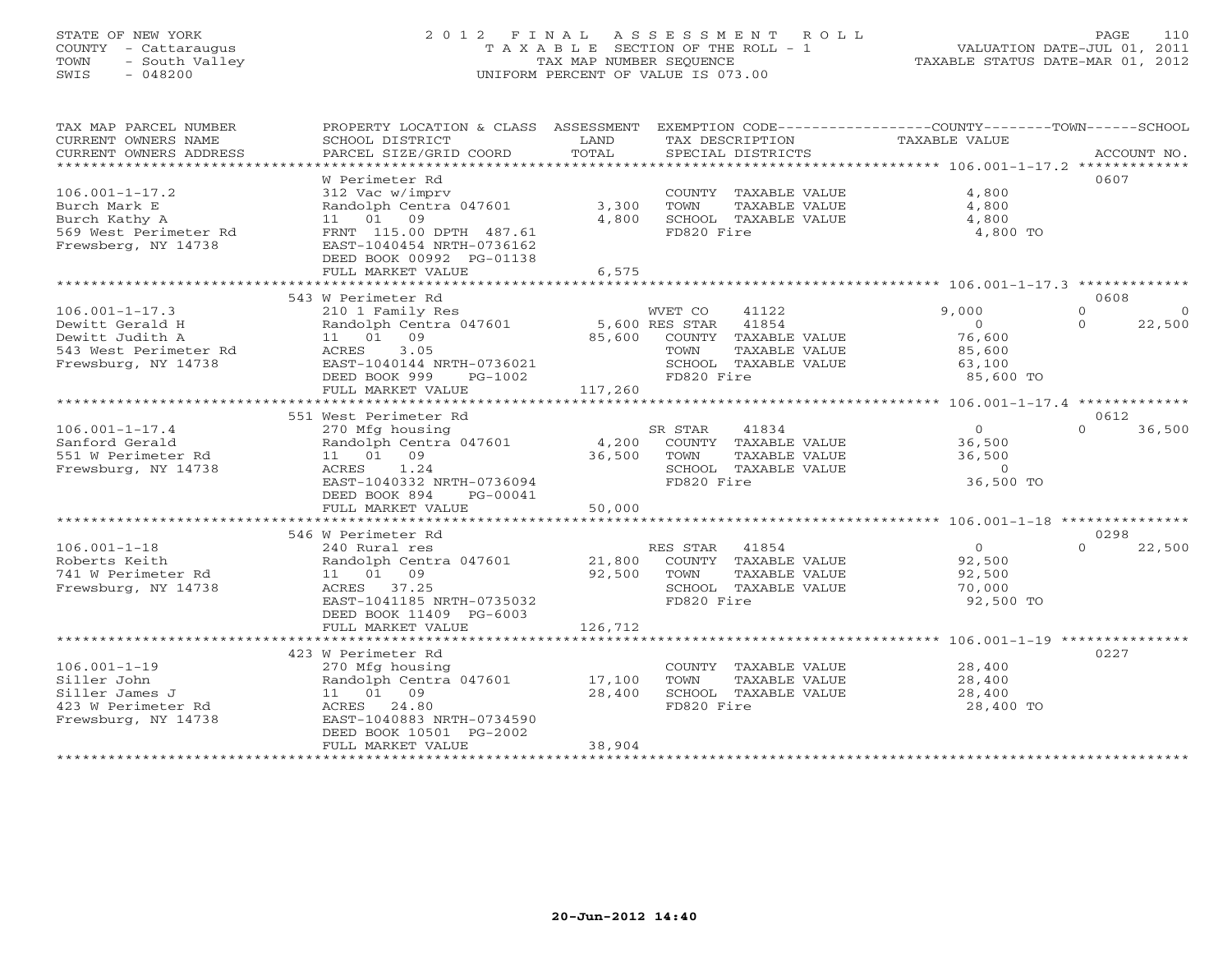## STATE OF NEW YORK 2 0 1 2 F I N A L A S S E S S M E N T R O L L PAGE 111 COUNTY - Cattaraugus T A X A B L E SECTION OF THE ROLL - 1 VALUATION DATE-JUL 01, 2011 TOWN - South Valley TAX MAP NUMBER SEQUENCE TAXABLE STATUS DATE-MAR 01, 2012 SWIS - 048200 UNIFORM PERCENT OF VALUE IS 073.00UNIFORM PERCENT OF VALUE IS 073.00

| TAX MAP PARCEL NUMBER<br>CURRENT OWNERS NAME | PROPERTY LOCATION & CLASS ASSESSMENT<br>SCHOOL DISTRICT | LAND   | TAX DESCRIPTION       | EXEMPTION CODE-----------------COUNTY-------TOWN------SCHOOL<br>TAXABLE VALUE |
|----------------------------------------------|---------------------------------------------------------|--------|-----------------------|-------------------------------------------------------------------------------|
| CURRENT OWNERS ADDRESS                       | PARCEL SIZE/GRID COORD                                  | TOTAL  | SPECIAL DISTRICTS     | ACCOUNT NO.                                                                   |
| *****************                            |                                                         |        |                       |                                                                               |
|                                              | Nys Rte 394                                             |        |                       | 0184                                                                          |
| $106.001 - 1 - 20$                           | 260 Seasonal res                                        |        | COUNTY TAXABLE VALUE  | 27,500                                                                        |
| Juliano William J                            | Randolph Centra 047601                                  | 4,600  | TOWN<br>TAXABLE VALUE | 27,500                                                                        |
| 17231 Rock Creek Rd                          | 09<br>11 01                                             | 27,500 | SCHOOL TAXABLE VALUE  | 27,500                                                                        |
| Thompson, OH 44086                           | 1.70<br>ACRES                                           |        | FD820 Fire            | 27,500 TO                                                                     |
|                                              | EAST-1039843 NRTH-0735202<br>DEED BOOK 6997 PG-8002     |        |                       |                                                                               |
|                                              | FULL MARKET VALUE                                       | 37,671 |                       |                                                                               |
|                                              | **********************************                      |        |                       |                                                                               |
|                                              | Nys Rte 394                                             |        |                       | 0325                                                                          |
| $106.001 - 1 - 21$                           | 260 Seasonal res                                        |        | COUNTY TAXABLE VALUE  | 24,400                                                                        |
| Rusiniak Ruth                                | Randolph Centra 047601                                  | 3,400  | TAXABLE VALUE<br>TOWN | 24,400                                                                        |
| 25 Center St                                 | 11 01 09                                                | 24,400 | SCHOOL TAXABLE VALUE  | 24,400                                                                        |
| Cheektowaga, NY 14227                        | FRNT 130.00 DPTH 255.00                                 |        | FD820 Fire            | 24,400 TO                                                                     |
|                                              | EAST-1039564 NRTH-0735120                               |        |                       |                                                                               |
|                                              | DEED BOOK 673<br>PG-00534                               |        |                       |                                                                               |
|                                              | FULL MARKET VALUE                                       | 33,425 |                       |                                                                               |
|                                              |                                                         |        |                       |                                                                               |
|                                              | 11566 Luce Dr                                           |        |                       | 0350                                                                          |
| $106.001 - 1 - 22$                           | 210 1 Family Res                                        |        | COUNTY TAXABLE VALUE  | 36,600                                                                        |
| Dormann William                              | Randolph Centra 047601                                  | 3,600  | TOWN<br>TAXABLE VALUE | 36,600                                                                        |
| Dormann Nancy                                | 11 01 09                                                | 36,600 | SCHOOL TAXABLE VALUE  | 36,600                                                                        |
| 287 Bennett Rd                               | FRNT 175.00 DPTH 166.00                                 |        | FD820 Fire            | 36,600 TO                                                                     |
| Cheettowaga, NY 14227                        | EAST-1039681 NRTH-0734738                               |        |                       |                                                                               |
|                                              | DEED BOOK 3767 PG-3001                                  |        |                       |                                                                               |
|                                              | FULL MARKET VALUE                                       | 50,137 |                       |                                                                               |
|                                              |                                                         |        |                       |                                                                               |
|                                              | 11566 Nys Rte 394                                       |        |                       | 0186                                                                          |
| $106.001 - 1 - 23$                           | 270 Mfg housing                                         |        | COUNTY TAXABLE VALUE  | 6,100                                                                         |
| Dormann William                              | Randolph Centra 047601                                  | 4,100  | TOWN<br>TAXABLE VALUE | 6,100                                                                         |
| Dormann Nancy                                | 11 01 09                                                | 6,100  | SCHOOL TAXABLE VALUE  | 6,100                                                                         |
| 289 Bennett Rd                               | A. 1.043<br>ACRES<br>1.17                               |        | FD820 Fire            | 6,100 TO                                                                      |
| Cheektowaga, NY 14227                        |                                                         |        |                       |                                                                               |
|                                              | EAST-1040063 NRTH-0734518                               |        |                       |                                                                               |
|                                              | DEED BOOK 14682 PG-8001<br>FULL MARKET VALUE            | 8,356  |                       |                                                                               |
|                                              |                                                         |        |                       |                                                                               |
|                                              | Nys Rte 394                                             |        |                       | 0321                                                                          |
| $106.001 - 1 - 24$                           | 270 Mfg housing                                         |        | COUNTY TAXABLE VALUE  | 12,700                                                                        |
| Rusiniak Leah                                | Randolph Centra 047601                                  | 4,000  | TOWN<br>TAXABLE VALUE | 12,700                                                                        |
| PO Box 884                                   | 11 01 09                                                | 12,700 | SCHOOL TAXABLE VALUE  | 12,700                                                                        |
| Buffalo, NY 14225                            | ACRES<br>1.05                                           |        | FD820 Fire            | 12,700 TO                                                                     |
|                                              | EAST-1040044 NRTH-0734220                               |        |                       |                                                                               |
|                                              | DEED BOOK 1590<br>PG-5001                               |        |                       |                                                                               |
|                                              | FULL MARKET VALUE                                       | 17,397 |                       |                                                                               |
|                                              |                                                         |        |                       |                                                                               |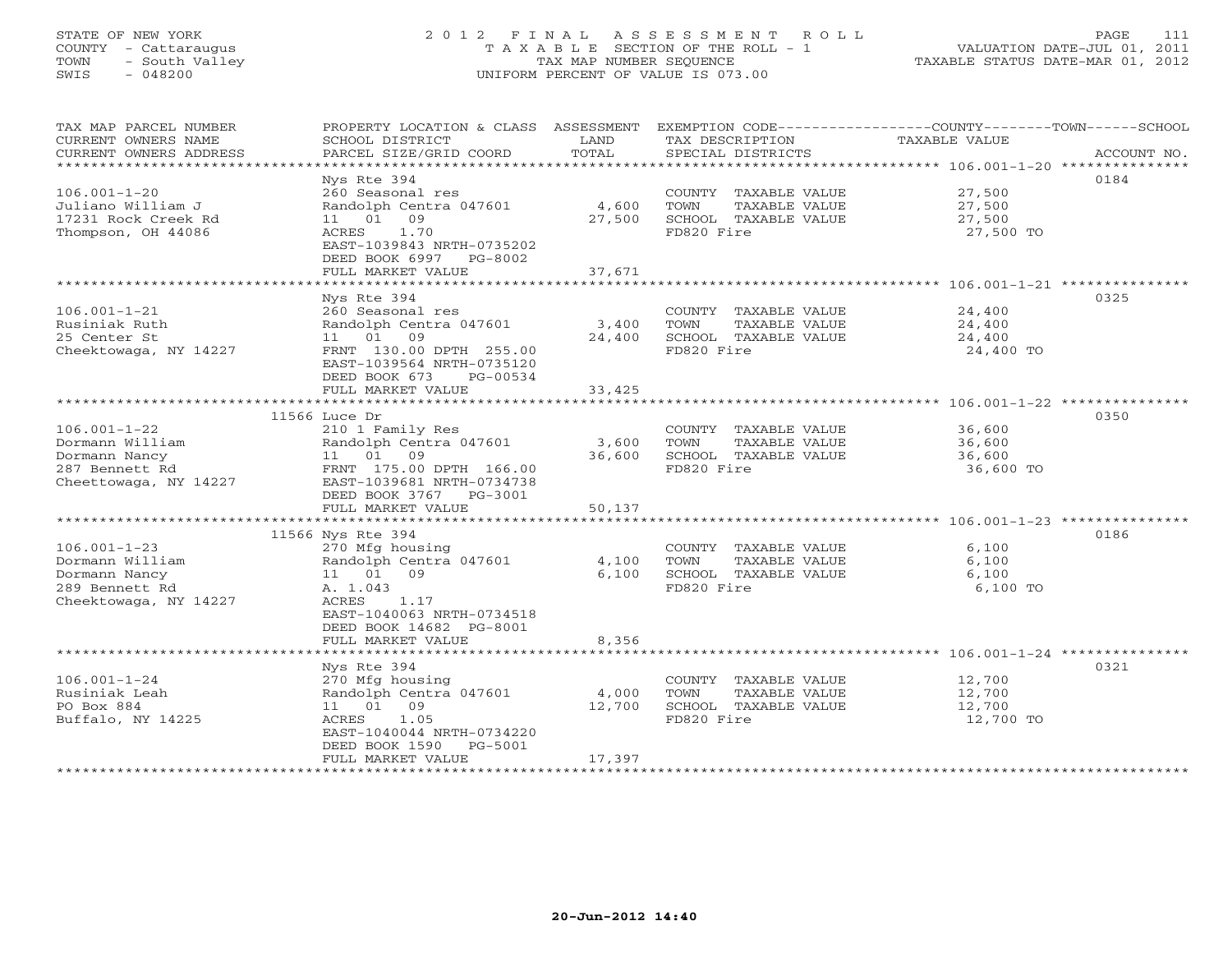## STATE OF NEW YORK 2 0 1 2 F I N A L A S S E S S M E N T R O L L PAGE 112 COUNTY - Cattaraugus T A X A B L E SECTION OF THE ROLL - 1 VALUATION DATE-JUL 01, 2011 TOWN - South Valley TAX MAP NUMBER SEQUENCE TAXABLE STATUS DATE-MAR 01, 2012 SWIS - 048200 UNIFORM PERCENT OF VALUE IS 073.00UNIFORM PERCENT OF VALUE IS 073.00

| TAX MAP PARCEL NUMBER<br>CURRENT OWNERS NAME<br>CURRENT OWNERS ADDRESS                               | PROPERTY LOCATION & CLASS ASSESSMENT<br>SCHOOL DISTRICT<br>PARCEL SIZE/GRID COORD                                                                                        | LAND<br>TOTAL             | EXEMPTION CODE----------------COUNTY-------TOWN------SCHOOL<br>TAX DESCRIPTION<br>SPECIAL DISTRICTS      | TAXABLE VALUE                                             | ACCOUNT NO.        |
|------------------------------------------------------------------------------------------------------|--------------------------------------------------------------------------------------------------------------------------------------------------------------------------|---------------------------|----------------------------------------------------------------------------------------------------------|-----------------------------------------------------------|--------------------|
| $106.001 - 1 - 25$<br>Rusiniak David<br>Dundon Elizbeth<br>70 Old Lake Avenue<br>Lancaster, NY 14086 | Luce Dr<br>210 1 Family Res<br>Randolph Centra 047601<br>11 01 09<br>2.01<br>ACRES<br>EAST-1040093 NRTH-0734099<br>DEED BOOK 1007 PG-1040<br>FULL MARKET VALUE           | 4,800<br>58,500<br>80,137 | COUNTY TAXABLE VALUE<br>TOWN<br>TAXABLE VALUE<br>SCHOOL TAXABLE VALUE<br>FD820 Fire                      | 58,500<br>58,500<br>58,500<br>58,500 TO                   | 0007               |
| $106.001 - 1 - 26$                                                                                   | Brown Run Rd (Off)<br>260 Seasonal res                                                                                                                                   |                           | COUNTY TAXABLE VALUE                                                                                     | 29,900                                                    | 0225               |
| Frank Jeffrey<br>Frank Dawn<br>104 Carol Dr<br>Cheektowaga, NY 14215                                 | Randolph Centra 047601<br>11 01 09<br>1.67 BANK<br>ACRES<br>017<br>EAST-1039954 NRTH-0734449<br>DEED BOOK 1020 PG-410                                                    | 4,500<br>29,900           | TOWN<br>TAXABLE VALUE<br>SCHOOL TAXABLE VALUE<br>FD820 Fire                                              | 29,900<br>29,900<br>29,900 TO                             |                    |
|                                                                                                      | FULL MARKET VALUE                                                                                                                                                        | 40,959                    |                                                                                                          |                                                           | 0369               |
| $106.001 - 1 - 27.1$<br>Grabowski Cynthia A<br>McGill Lori<br>25 Center Ave<br>Buffalo, NY 14227     | 4 Luce Dr<br>260 Seasonal res<br>Randolph Centra 047601<br>11 01 09<br>FRNT 200.00 DPTH 166.00<br>EAST-1039740 NRTH-0734537<br>DEED BOOK 319<br>PG-6001                  | 3,800<br>61,200           | RES STAR<br>41854<br>COUNTY TAXABLE VALUE<br>TOWN<br>TAXABLE VALUE<br>SCHOOL TAXABLE VALUE<br>FD820 Fire | $\overline{0}$<br>61,200<br>61,200<br>38,700<br>61,200 TO | 22,500<br>$\Omega$ |
|                                                                                                      | FULL MARKET VALUE                                                                                                                                                        | 83,836                    |                                                                                                          |                                                           |                    |
| $106.001 - 1 - 27.3$<br>Sisson Franklin<br>Sisson Kathleen<br>585 Winspear Rd<br>Elma, NY 14059      | 11548 Luce Dr<br>210 1 Family Res<br>Randolph Centra 047601<br>11 01 09<br>1.07<br>ACRES<br>EAST-1039834 NRTH-0734325<br>DEED BOOK 00985 PG-00043                        | 4,100<br>56,000           | COUNTY TAXABLE VALUE<br>TOWN<br>TAXABLE VALUE<br>SCHOOL TAXABLE VALUE<br>FD820 Fire                      | 56,000<br>56,000<br>56,000<br>56,000 TO                   | 0609               |
|                                                                                                      | FULL MARKET VALUE<br>**************************                                                                                                                          | 76,712                    |                                                                                                          |                                                           |                    |
| $106.001 - 1 - 28.2$<br>Eichler Paul Robert<br>803 Remington Dr #1<br>North Tonawanda, NY 14120      | 11575 Luce Dr<br>270 Mfg housing<br>Randolph Centra 047601<br>11 01<br>09<br>1.00<br>ACRES<br>EAST-1039456 NRTH-0734628<br>PG-788<br>DEED BOOK 1004<br>FULL MARKET VALUE | 4,000<br>18,900<br>25,890 | COUNTY TAXABLE VALUE<br>TOWN<br>TAXABLE VALUE<br>SCHOOL TAXABLE VALUE<br>FD820 Fire                      | 18,900<br>18,900<br>18,900<br>18,900 TO                   | 0722               |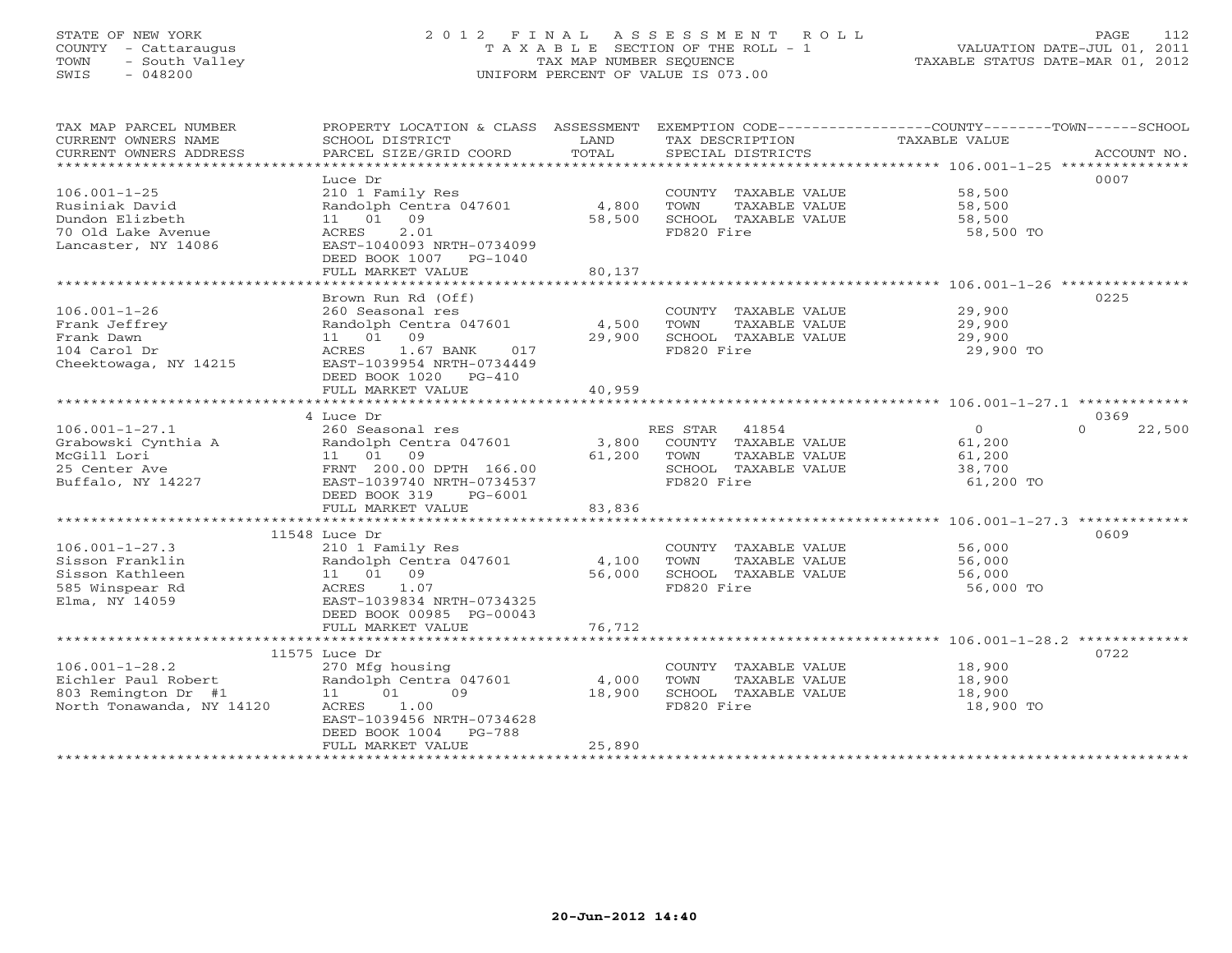## STATE OF NEW YORK 2 0 1 2 F I N A L A S S E S S M E N T R O L L PAGE 113 COUNTY - Cattaraugus T A X A B L E SECTION OF THE ROLL - 1 VALUATION DATE-JUL 01, 2011 TOWN - South Valley TAX MAP NUMBER SEQUENCE TAXABLE STATUS DATE-MAR 01, 2012 SWIS - 048200 UNIFORM PERCENT OF VALUE IS 073.00UNIFORM PERCENT OF VALUE IS 073.00

| TAX MAP PARCEL NUMBER  | PROPERTY LOCATION & CLASS ASSESSMENT |               |                             | EXEMPTION CODE-----------------COUNTY-------TOWN------SCHOOL |             |
|------------------------|--------------------------------------|---------------|-----------------------------|--------------------------------------------------------------|-------------|
| CURRENT OWNERS NAME    | SCHOOL DISTRICT                      | LAND          | TAX DESCRIPTION             | TAXABLE VALUE                                                |             |
| CURRENT OWNERS ADDRESS | PARCEL SIZE/GRID COORD               | TOTAL         | SPECIAL DISTRICTS           |                                                              | ACCOUNT NO. |
| ********************** |                                      |               |                             |                                                              |             |
|                        | Luce Dr                              |               |                             |                                                              | 0046        |
| $106.001 - 1 - 29$     | 270 Mfg housing                      |               | COUNTY TAXABLE VALUE        | 25,600                                                       |             |
| Kolipinski Sharon A    | Randolph Centra 047601               | 4,400         | TOWN<br>TAXABLE VALUE       | 25,600                                                       |             |
| 6278 Shimer Dr         | 11 01<br>09                          | 25,600        | SCHOOL TAXABLE VALUE        | 25,600                                                       |             |
| Lockport, NY 14094     | FRNT 250.00 DPTH 135.00              |               | FD820 Fire                  | 25,600 TO                                                    |             |
|                        | EAST-1039740 NRTH-0734029            |               |                             |                                                              |             |
|                        | DEED BOOK 15580 PG-4002              |               |                             |                                                              |             |
|                        | FULL MARKET VALUE                    | 35,068        |                             |                                                              |             |
|                        |                                      |               |                             |                                                              |             |
|                        | Luce Dr                              |               |                             |                                                              | 0232        |
| $106.001 - 1 - 30.1$   | 910 Priv forest                      |               | COUNTY TAXABLE VALUE        | 53,800                                                       |             |
| Luce Revie Gregory     | Randolph Centra 047601               | 53,800        | TOWN<br>TAXABLE VALUE       | 53,800                                                       |             |
| 17 Rogers St           | 10/11 01 09                          | 53,800        | SCHOOL TAXABLE VALUE        | 53,800                                                       |             |
| Frewsburg, NY 14738    | ACRES 77.00                          |               | FD820 Fire                  | 53,800 TO                                                    |             |
|                        | EAST-1040761 NRTH-0733294            |               |                             |                                                              |             |
|                        | DEED BOOK 998<br>PG-1165             |               |                             |                                                              |             |
|                        | FULL MARKET VALUE                    | 73,699        |                             |                                                              |             |
|                        |                                      |               |                             |                                                              |             |
|                        | Luce Dr                              |               |                             |                                                              | 0476        |
| $106.001 - 1 - 30.2$   | 314 Rural vac<10                     |               | COUNTY TAXABLE VALUE        | 3,900                                                        |             |
| Rusiniak David         | Randolph Centra 047601               | 3,900         | TOWN<br>TAXABLE VALUE       | 3,900                                                        |             |
| Dundon Elizabeth       | 11 01 09                             | 3,900         | SCHOOL TAXABLE VALUE        | 3,900                                                        |             |
| 70 Old Lake Ave        | road maintained by prop o            |               | FD820 Fire                  | 3,900 TO                                                     |             |
| Lancaster, NY 14086    | FRNT 180.00 DPTH 255.60              |               |                             |                                                              |             |
|                        | EAST-1040045 NRTH-0733889            |               |                             |                                                              |             |
|                        | DEED BOOK 1007 PG-1040               |               |                             |                                                              |             |
|                        | FULL MARKET VALUE                    | 5,342         |                             |                                                              |             |
|                        | Nys Rte 394                          |               |                             |                                                              | 0234        |
| $106.001 - 1 - 30.3$   | 312 Vac w/imprv                      |               | COUNTY TAXABLE VALUE        | 9,100                                                        |             |
| Luce Revie Gregory     | Randolph Centra 047601               | 4,000         | TOWN<br>TAXABLE VALUE       | 9,100                                                        |             |
| 17 Rogers St           | 11 01 09                             | 9,100         | SCHOOL TAXABLE VALUE        | 9,100                                                        |             |
| Frewsburg, NY 14738    | 2.73<br>ACRES                        |               | FD820 Fire                  | 9,100 TO                                                     |             |
|                        | EAST-1039372 NRTH-0734919            |               |                             |                                                              |             |
|                        | DEED BOOK 998<br>PG-1165             |               |                             |                                                              |             |
|                        | FULL MARKET VALUE                    | 12,466        |                             |                                                              |             |
|                        |                                      |               |                             |                                                              |             |
|                        | 470 W Perimeter Rd                   |               |                             |                                                              | 0509        |
| $106.001 - 1 - 30.4$   | 210 1 Family Res                     |               | CLERGY<br>41400             | 1,500<br>1,500                                               | 1,500       |
| Wangler William O      | Randolph Centra 047601               | 4,000 SR STAR | 41834                       | $\overline{0}$<br>$\Omega$                                   | 46,650      |
| PO Box 38              | 11 01 09                             |               | 53,700 COUNTY TAXABLE VALUE | 52,200                                                       |             |
| Frewsburg, NY 14738    | FRNT 182.00 DPTH 301.00              |               | TOWN<br>TAXABLE VALUE       | 52,200                                                       |             |
|                        | EAST-1039203 NRTH-0735039            |               | SCHOOL TAXABLE VALUE        | 5,550                                                        |             |
|                        | DEED BOOK 784<br>PG-01109            |               | FD820 Fire                  | 53,700 TO                                                    |             |
|                        | FULL MARKET VALUE                    | 73,562        |                             |                                                              |             |
|                        |                                      |               |                             |                                                              |             |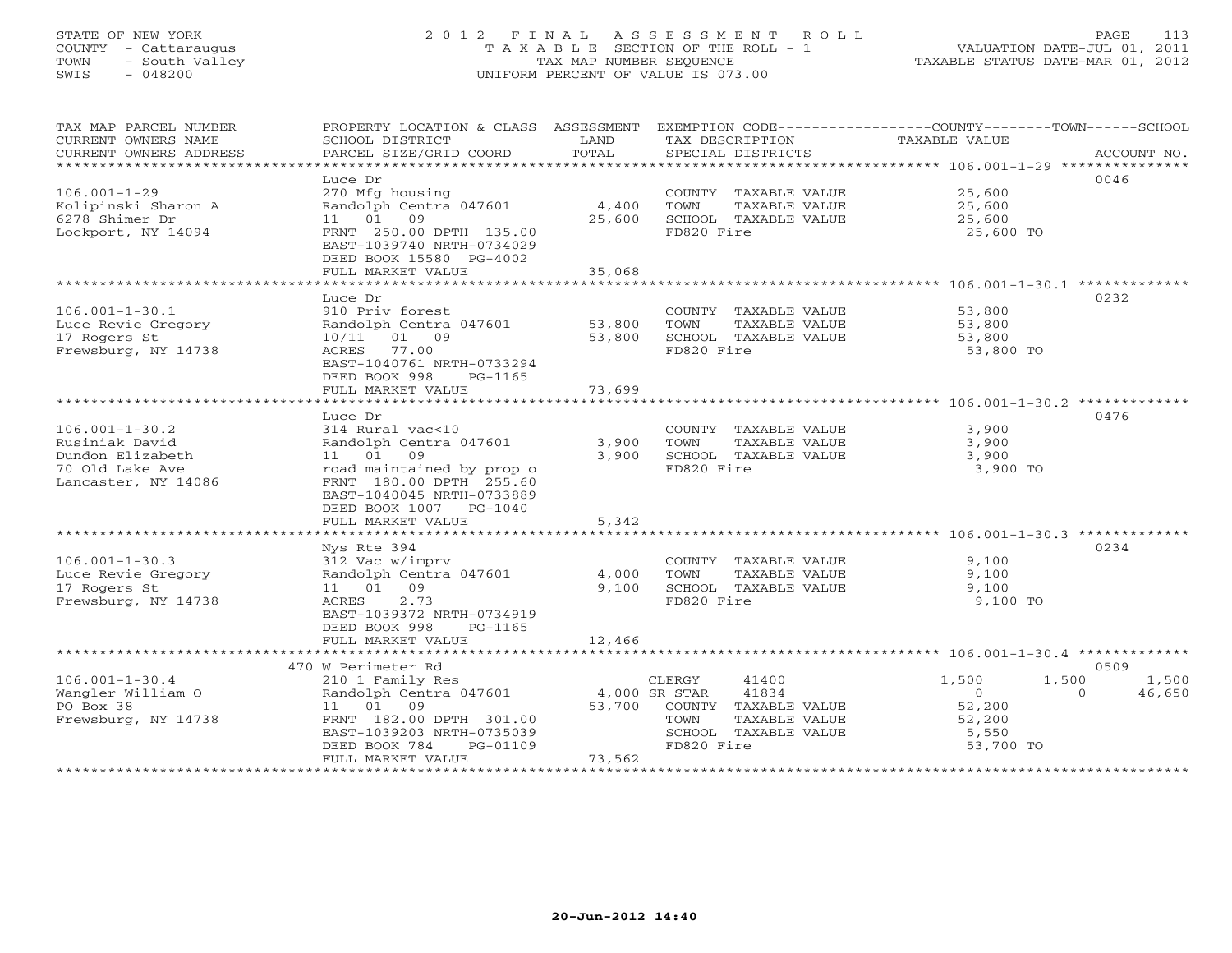# STATE OF NEW YORK 2 0 1 2 F I N A L A S S E S S M E N T R O L L PAGE 114 COUNTY - Cattaraugus T A X A B L E SECTION OF THE ROLL - 1 VALUATION DATE-JUL 01, 2011 TOWN - South Valley TAX MAP NUMBER SEQUENCE TAXABLE STATUS DATE-MAR 01, 2012 SWIS - 048200 UNIFORM PERCENT OF VALUE IS 073.00

| PROPERTY LOCATION & CLASS ASSESSMENT<br>SCHOOL DISTRICT<br>PARCEL SIZE/GRID COORD                                                                                          | LAND<br>TOTAL                                                     | TAX DESCRIPTION<br>SPECIAL DISTRICTS                                                | EXEMPTION CODE-----------------COUNTY-------TOWN------SCHOOL<br>TAXABLE VALUE<br>ACCOUNT NO. |
|----------------------------------------------------------------------------------------------------------------------------------------------------------------------------|-------------------------------------------------------------------|-------------------------------------------------------------------------------------|----------------------------------------------------------------------------------------------|
| Luce Dr<br>312 Vac w/imprv<br>Randolph Centra 047601<br>11 01 09<br>FRNT 179.00 DPTH 130.00<br>EAST-1039615 NRTH-0734905<br>DEED BOOK 812<br>PG-00221<br>FULL MARKET VALUE | 3,300<br>5,300<br>7,260                                           | COUNTY TAXABLE VALUE<br>TOWN<br>TAXABLE VALUE<br>SCHOOL TAXABLE VALUE<br>FD820 Fire | 0541<br>5,300<br>5,300<br>5,300<br>5,300 TO                                                  |
| Nys Rte 394                                                                                                                                                                |                                                                   |                                                                                     | 0455                                                                                         |
| 314 Rural vac<10<br>11  01  09<br>1.63<br>ACRES<br>EAST-1039812 NRTH-0734937<br>DEED BOOK 1302 PG-4001                                                                     | 4,500<br>4,500                                                    | COUNTY TAXABLE VALUE<br>TOWN<br>TAXABLE VALUE<br>SCHOOL TAXABLE VALUE<br>FD820 Fire | 4,500<br>4,500<br>4,500<br>4,500 TO                                                          |
|                                                                                                                                                                            |                                                                   |                                                                                     |                                                                                              |
| Brown Run Rd<br>314 Rural vac<10<br>Randolph Centra 047601<br>11 01 09<br>ACRES<br>1.50<br>EAST-1040075 NRTH-0735005                                                       | 4,400<br>4,400                                                    | COUNTY TAXABLE VALUE<br>TOWN<br>TAXABLE VALUE<br>SCHOOL TAXABLE VALUE<br>FD820 Fire | 0613<br>4,400<br>4,400<br>4,400<br>4,400 TO                                                  |
| FULL MARKET VALUE                                                                                                                                                          | 6,027                                                             |                                                                                     |                                                                                              |
| Luce Dr<br>210 1 Family Res<br>Randolph Centra 047601<br>11 01 09<br>ACRES<br>5.29<br>EAST-1040288 NRTH-0733741<br>DEED BOOK 900<br>PG-01139                               | 7,300<br>50,000                                                   | COUNTY TAXABLE VALUE<br>TOWN<br>TAXABLE VALUE<br>SCHOOL TAXABLE VALUE<br>FD820 Fire | 0622<br>50,000<br>50,000<br>50,000<br>50,000 TO                                              |
| FULL MARKET VALUE                                                                                                                                                          | 68,493                                                            |                                                                                     |                                                                                              |
|                                                                                                                                                                            |                                                                   |                                                                                     | 0328                                                                                         |
| 322 Rural vac>10<br>11 01 09<br>ACRES 41.10<br>EAST-1039085 NRTH-0733405<br>DEED BOOK 10157 PG-2002<br>FULL MARKET VALUE                                                   | 23,800<br>23,800<br>32,603                                        | COUNTY TAXABLE VALUE<br>TAXABLE VALUE<br>TOWN<br>SCHOOL TAXABLE VALUE<br>FD820 Fire | 23,800<br>23,800<br>23,800<br>23,800 TO                                                      |
|                                                                                                                                                                            | FULL MARKET VALUE<br>DEED BOOK 1302 PG-4001<br>450 W Perimeter Rd | Randolph Centra 047601<br>6,164<br>Randolph Centra 047601                           | * * * * * * * * * * * * *                                                                    |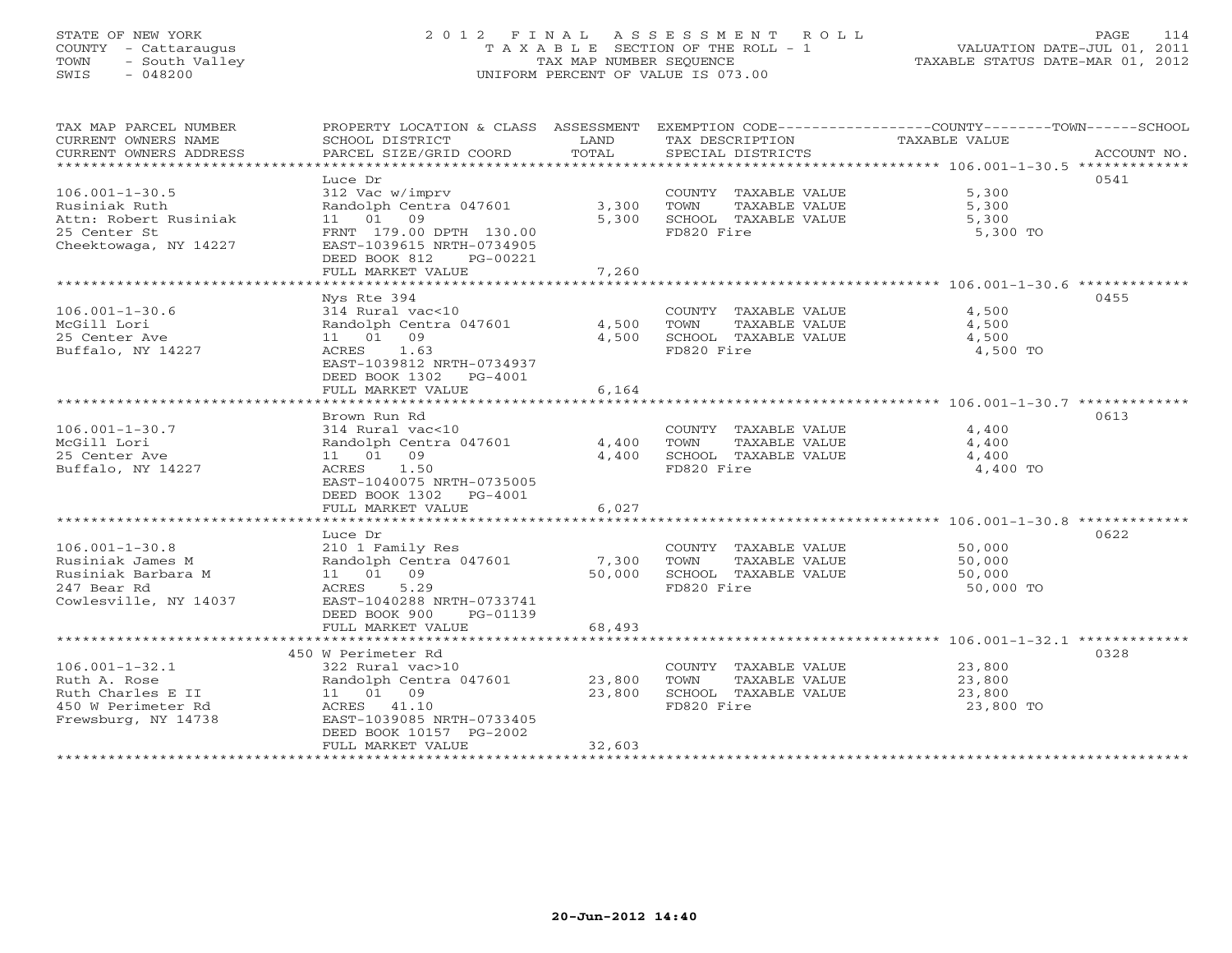## STATE OF NEW YORK 2 0 1 2 F I N A L A S S E S S M E N T R O L L PAGE 115 COUNTY - Cattaraugus T A X A B L E SECTION OF THE ROLL - 1 VALUATION DATE-JUL 01, 2011 TOWN - South Valley TAX MAP NUMBER SEQUENCE TAXABLE STATUS DATE-MAR 01, 2012 SWIS - 048200 UNIFORM PERCENT OF VALUE IS 073.00UNIFORM PERCENT OF VALUE IS 073.00

| TAX MAP PARCEL NUMBER<br>CURRENT OWNERS NAME<br>CURRENT OWNERS ADDRESS | PROPERTY LOCATION & CLASS ASSESSMENT<br>SCHOOL DISTRICT<br>PARCEL SIZE/GRID COORD | LAND<br>TOTAL   | EXEMPTION CODE-----------------COUNTY-------TOWN------SCHOOL<br>TAX DESCRIPTION<br>SPECIAL DISTRICTS | TAXABLE VALUE              | ACCOUNT NO.                |
|------------------------------------------------------------------------|-----------------------------------------------------------------------------------|-----------------|------------------------------------------------------------------------------------------------------|----------------------------|----------------------------|
| *************************                                              |                                                                                   |                 |                                                                                                      |                            |                            |
| $106.001 - 1 - 32.2$                                                   | 456 W Perimeter (off 394) Rd<br>210 1 Family Res                                  |                 | RES STAR<br>41854                                                                                    | $\overline{0}$             | 0468<br>$\Omega$<br>22,500 |
| Garfield Michael F<br>Garfield Betsy O<br>PO Box 34                    | Randolph Centra 047601<br>09<br>11 01<br>2.65<br>ACRES                            | 5,300<br>82,300 | COUNTY TAXABLE VALUE<br>TOWN<br>TAXABLE VALUE<br>SCHOOL TAXABLE VALUE                                | 82,300<br>82,300<br>59,800 |                            |
| Frewsburg, NY 14738                                                    | EAST-1039042 NRTH-0734754<br>DEED BOOK 8245 PG-8001                               |                 | FD820 Fire                                                                                           | 82,300 TO                  |                            |
|                                                                        | FULL MARKET VALUE                                                                 | 112,740         |                                                                                                      |                            |                            |
|                                                                        |                                                                                   |                 |                                                                                                      |                            |                            |
|                                                                        | 450 W Perimeter Rd                                                                |                 |                                                                                                      |                            | 0173                       |
| $106.001 - 1 - 32.3$<br>Ruth Timothy D                                 | 314 Rural vac<10<br>Randolph Centra 047601                                        | 4,100           | COUNTY TAXABLE VALUE<br>TOWN<br>TAXABLE VALUE                                                        | 4,100<br>4,100             |                            |
| 2424 N Maple Ave                                                       | 11 01 09                                                                          | 4,100           | SCHOOL TAXABLE VALUE                                                                                 | 4,100                      |                            |
| Ashville, NY 14710                                                     | 43000 Sq Ft                                                                       |                 | FD820 Fire                                                                                           | 4,100 TO                   |                            |
|                                                                        | ACRES<br>1.13<br>EAST-1038501 NRTH-0734241<br>DEED BOOK 10157 PG-2001             |                 |                                                                                                      |                            |                            |
|                                                                        | FULL MARKET VALUE                                                                 | 5,616           |                                                                                                      |                            |                            |
|                                                                        | ****************************                                                      |                 |                                                                                                      |                            |                            |
|                                                                        | 450 W Perimeter Rd                                                                |                 |                                                                                                      |                            | 0499                       |
| $106.001 - 1 - 32.4$                                                   | 260 Seasonal res                                                                  |                 | COUNTY TAXABLE VALUE                                                                                 | 18,100                     |                            |
| Ruth Timothy D                                                         | Randolph Centra 047601                                                            | 3,100           | TOWN<br>TAXABLE VALUE                                                                                | 18,100                     |                            |
| 2424 N Maple                                                           | 11 01 09                                                                          | 18,100          | SCHOOL TAXABLE VALUE                                                                                 | 18,100                     |                            |
| Ashville, NY 14710                                                     | FRNT 130.00 DPTH 160.00<br>EAST-1038501 NRTH-0734463<br>DEED BOOK 00942 PG-00270  |                 | FD820 Fire                                                                                           | 18,100 TO                  |                            |
|                                                                        | FULL MARKET VALUE                                                                 | 24,795          |                                                                                                      |                            |                            |
|                                                                        |                                                                                   |                 |                                                                                                      |                            |                            |
|                                                                        | 444 Nys Rte 394 (Off)                                                             |                 |                                                                                                      |                            | 0623                       |
| $106.001 - 1 - 32.5$                                                   | 210 1 Family Res                                                                  |                 | RES STAR 41854                                                                                       | $\circ$                    | $\Omega$<br>22,500         |
| Ruth Charles E II                                                      | Randolph Centra 047601                                                            | 8,400           | COUNTY TAXABLE VALUE                                                                                 | 83,400                     |                            |
| Ruth Mary D                                                            | 11 01 09                                                                          | 83,400          | TOWN<br>TAXABLE VALUE                                                                                | 83,400                     |                            |
| 444 Perimeter Rd                                                       | 7.25<br>ACRES                                                                     |                 | SCHOOL TAXABLE VALUE                                                                                 | 60,900                     |                            |
| Frewsburg, NY 14738                                                    | EAST-1038872 NRTH-0734321<br>DEED BOOK 00980 PG-00184                             |                 | FD820 Fire                                                                                           | 83,400 TO                  |                            |
|                                                                        | FULL MARKET VALUE                                                                 | 114,247         |                                                                                                      |                            |                            |
|                                                                        | 11555 Luce Dr                                                                     |                 |                                                                                                      |                            | 0723                       |
| $106.001 - 1 - 32.6$                                                   | 210 1 Family Res                                                                  |                 | RES STAR<br>41854                                                                                    | $\circ$                    | $\Omega$<br>22,500         |
| Kraatz William M                                                       | Randolph Centra 047601                                                            | 8,600           | COUNTY TAXABLE VALUE                                                                                 | 107,400                    |                            |
| Kraatz Colleen                                                         | 11 01<br>09                                                                       | 107,400         | TOWN<br>TAXABLE VALUE                                                                                | 107,400                    |                            |
| 11555 Luce Dr 1                                                        | dbl wide                                                                          |                 | SCHOOL TAXABLE VALUE                                                                                 | 84,900                     |                            |
| Frewsburg, NY 14738                                                    | ACRES<br>6.70                                                                     |                 | FD820 Fire                                                                                           | 107,400 TO                 |                            |
|                                                                        | EAST-1039468 NRTH-0734323                                                         |                 |                                                                                                      |                            |                            |
|                                                                        | DEED BOOK 1004<br>PG-790                                                          |                 |                                                                                                      |                            |                            |
|                                                                        | FULL MARKET VALUE                                                                 | 147,123         |                                                                                                      |                            |                            |
|                                                                        |                                                                                   |                 |                                                                                                      |                            |                            |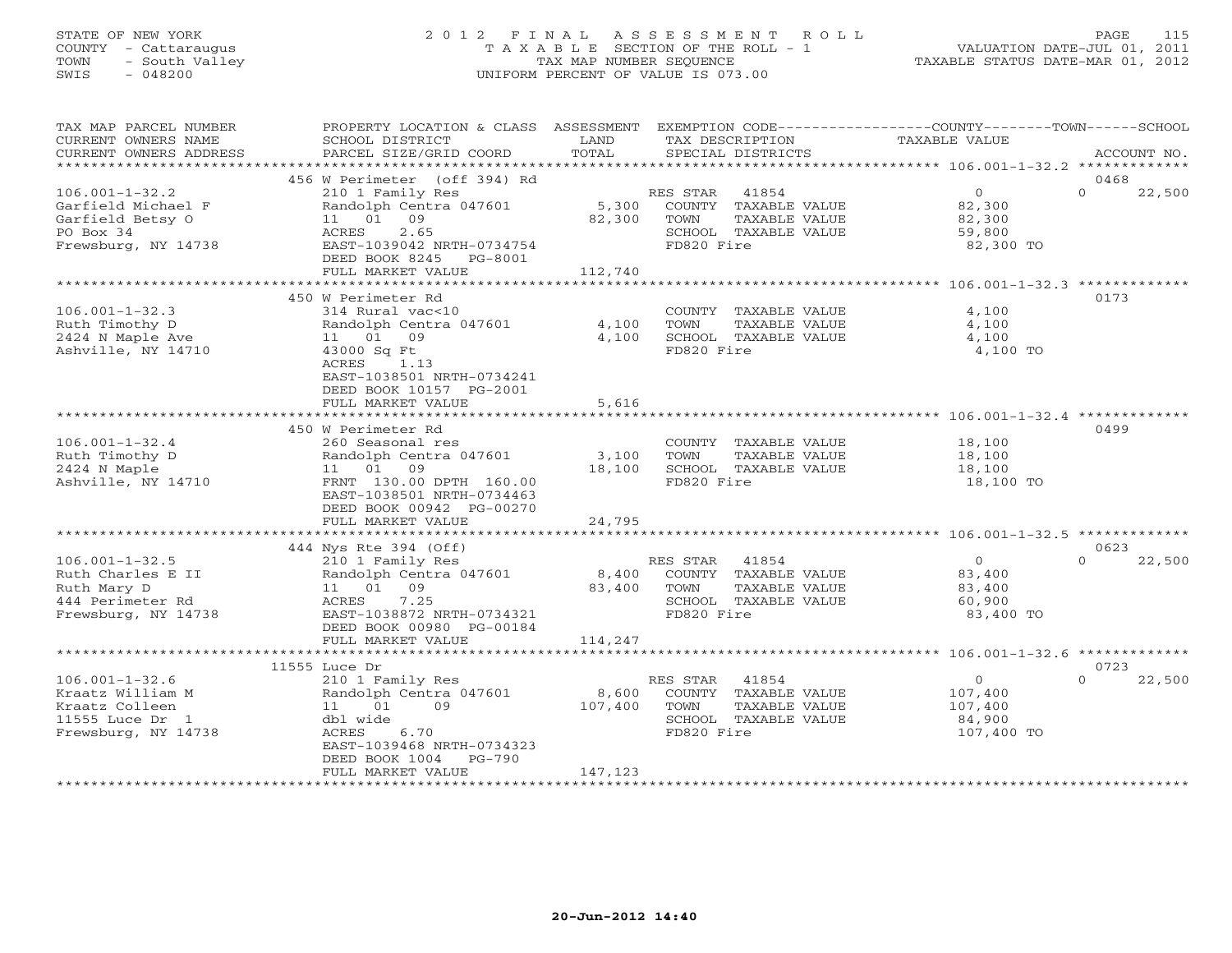# STATE OF NEW YORK 2 0 1 2 F I N A L A S S E S S M E N T R O L L PAGE 116 COUNTY - Cattaraugus T A X A B L E SECTION OF THE ROLL - 1 VALUATION DATE-JUL 01, 2011 TOWN - South Valley TAX MAP NUMBER SEQUENCE TAXABLE STATUS DATE-MAR 01, 2012 SWIS - 048200 UNIFORM PERCENT OF VALUE IS 073.00

| TAX MAP PARCEL NUMBER<br>CURRENT OWNERS NAME<br>CURRENT OWNERS ADDRESS | PROPERTY LOCATION & CLASS ASSESSMENT EXEMPTION CODE---------------COUNTY-------TOWN------SCHOOL<br>SCHOOL DISTRICT<br>PARCEL SIZE/GRID COORD | LAND<br>TOTAL | TAX DESCRIPTION TAXABLE VALUE<br>SPECIAL DISTRICTS                           |                                    | ACCOUNT NO.                            |
|------------------------------------------------------------------------|----------------------------------------------------------------------------------------------------------------------------------------------|---------------|------------------------------------------------------------------------------|------------------------------------|----------------------------------------|
|                                                                        | 450 W Perimeter Rd                                                                                                                           |               |                                                                              |                                    | 0761                                   |
| $106.001 - 1 - 32.8$<br>Ruth A. Rose                                   | 240 Rural res<br>Randolph Centra 047601 6,500 SR STAR                                                                                        |               | AGED C/T/S 41800<br>41834                                                    | 42,400<br>$\overline{0}$           | 42,400<br>42,400<br>$\Omega$<br>42,400 |
| Ruth Charles E II<br>450 W Perimeter Rd<br>Frewsburg, NY 14738         | 11 01 09<br>4.15<br>ACRES<br>EAST-1038681 NRTH-0734806                                                                                       |               | 84,800 COUNTY TAXABLE VALUE<br>TAXABLE VALUE<br>TOWN<br>SCHOOL TAXABLE VALUE | 42,400<br>42,400<br>$\overline{0}$ |                                        |
|                                                                        | DEED BOOK 10157 PG-2002<br>FULL MARKET VALUE                                                                                                 | 116,164       | FD820 Fire                                                                   | 84,800 TO                          |                                        |
|                                                                        | 466 W Perimeter Rd                                                                                                                           |               |                                                                              |                                    | 0094                                   |
| $106.001 - 1 - 33$                                                     | 210 1 Family Res                                                                                                                             |               | RES STAR 41854                                                               | $\overline{0}$                     | $\Omega$<br>22,500                     |
| Pache Robert                                                           | Randolph Centra 047601                                                                                                                       |               | 3,800 COUNTY TAXABLE VALUE                                                   | 67,800                             |                                        |
| 145 Homewood Ave                                                       | 11 01 09                                                                                                                                     | 67,800        | TAXABLE VALUE<br>TOWN                                                        | 67,800                             |                                        |
| Cheektowaga, NY 14227                                                  | FRNT 165.00 DPTH 233.00                                                                                                                      |               | SCHOOL TAXABLE VALUE                                                         | 45,300                             |                                        |
|                                                                        | EAST-1039022 NRTH-0735002                                                                                                                    |               | FD820 Fire                                                                   | 67,800 TO                          |                                        |
|                                                                        | DEED BOOK 1554 PG-8001                                                                                                                       |               |                                                                              |                                    |                                        |
|                                                                        | FULL MARKET VALUE                                                                                                                            | 92,877        |                                                                              |                                    |                                        |
|                                                                        |                                                                                                                                              |               |                                                                              |                                    |                                        |
|                                                                        | W.Perimeter Rd                                                                                                                               |               |                                                                              |                                    | 0092                                   |
| $106.001 - 1 - 34$                                                     | 312 Vac w/imprv                                                                                                                              |               | COUNTY TAXABLE VALUE                                                         | 11,000                             |                                        |
| Ruth Charles E II                                                      | Randolph Centra 047601                                                                                                                       | 3,200         | TAXABLE VALUE<br>TOWN                                                        | 11,000                             |                                        |
| 444 W Perimeter Rd                                                     | 11  01  09                                                                                                                                   | 11,000        | SCHOOL TAXABLE VALUE                                                         | 11,000                             |                                        |
| Frewsburg, NY 14738                                                    | FRNT 150.00 DPTH 140.00<br>EAST-1038487 NRTH-0734876                                                                                         |               | FD820 Fire                                                                   | 11,000 TO                          |                                        |
|                                                                        | DEED BOOK 6360 PG-3001                                                                                                                       |               |                                                                              |                                    |                                        |
|                                                                        | FULL MARKET VALUE                                                                                                                            | 15,068        |                                                                              |                                    |                                        |
|                                                                        |                                                                                                                                              |               |                                                                              |                                    |                                        |
|                                                                        | Nys Rte 394                                                                                                                                  |               |                                                                              |                                    | 0326                                   |
| $106.001 - 2 - 3.1$                                                    | 910 Priv forest                                                                                                                              |               | COUNTY TAXABLE VALUE                                                         | 53,200                             |                                        |
| Loveless Mark C                                                        | Randolph Centra 047601 53,200                                                                                                                |               | TAXABLE VALUE<br>TOWN                                                        | 53,200                             |                                        |
| Lindsly Lori J                                                         | 18  01  09                                                                                                                                   | 53,200        | SCHOOL TAXABLE VALUE                                                         | 53,200                             |                                        |
| 5305 W Fancy Tract Rd<br>Machias, NY 14101                             | ACRES 58.44<br>EAST-1035825 NRTH-0729770<br>DEED BOOK 6647 PG-7005                                                                           |               | FD820 Fire                                                                   | 53,200 TO                          |                                        |
|                                                                        | FULL MARKET VALUE                                                                                                                            | 72,877        |                                                                              |                                    |                                        |
|                                                                        |                                                                                                                                              |               |                                                                              |                                    |                                        |
|                                                                        | Nys Rte 394 (Off)                                                                                                                            |               |                                                                              |                                    | 0573                                   |
| $106.001 - 2 - 3.2$                                                    | 260 Seasonal res                                                                                                                             |               | COUNTY TAXABLE VALUE                                                         | 57,600                             |                                        |
| Boublis Jerome S                                                       | Randolph Centra 047601 4,500                                                                                                                 |               | TAXABLE VALUE<br>TOWN                                                        | 57,600                             |                                        |
| 3424 Mckinley Pkwy Apt L1                                              | 18  01  09                                                                                                                                   | 57,600        | SCHOOL TAXABLE VALUE                                                         | 57,600                             |                                        |
| Blasdell, NY 14209                                                     | ACRES<br>1.67<br>EAST-1036198 NRTH-0731498                                                                                                   |               | FD820 Fire                                                                   | 57,600 TO                          |                                        |
|                                                                        | DEED BOOK 852<br>PG-01100<br>FULL MARKET VALUE                                                                                               | 78,904        |                                                                              |                                    |                                        |
| ************************                                               |                                                                                                                                              |               |                                                                              |                                    |                                        |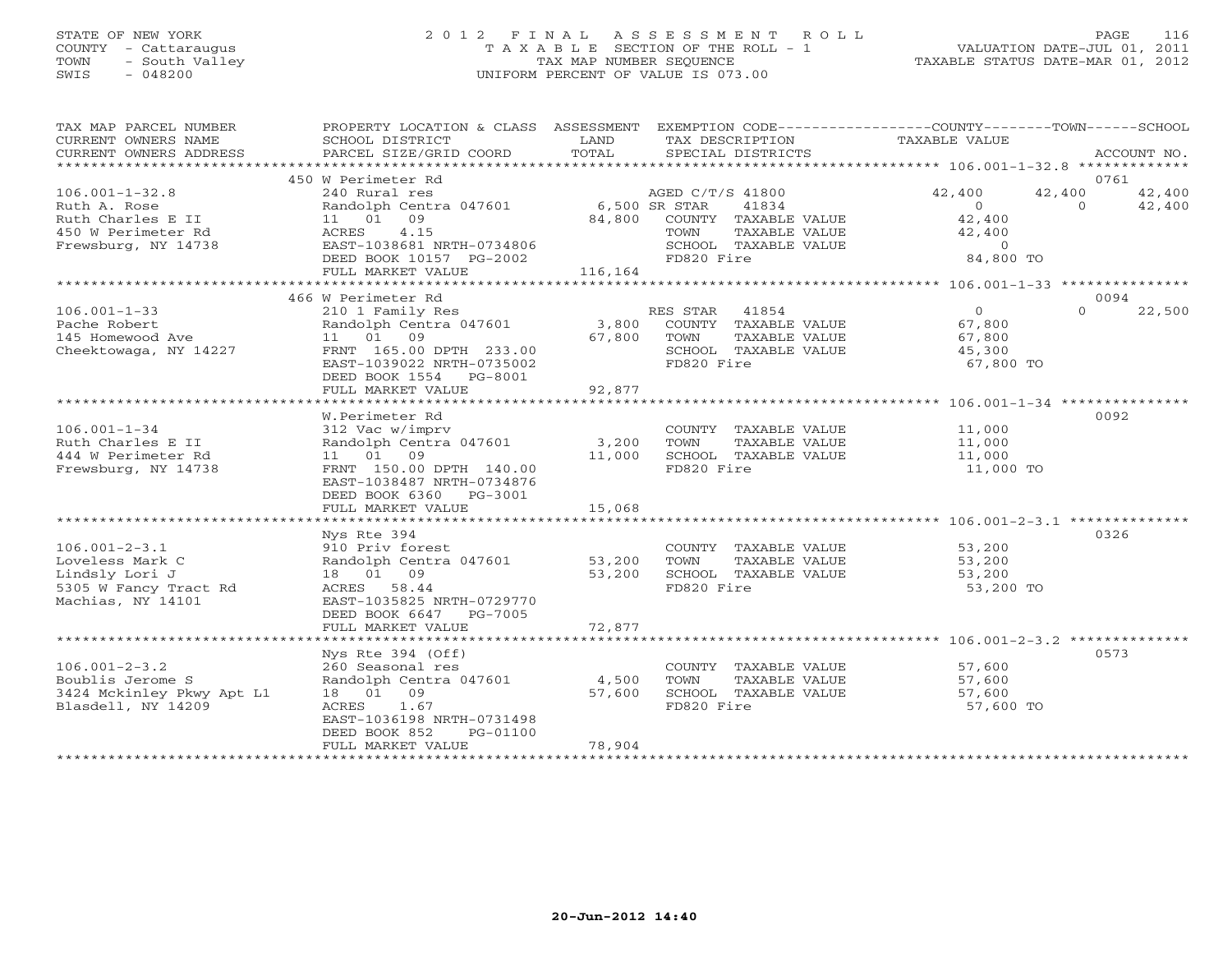## STATE OF NEW YORK 2 0 1 2 F I N A L A S S E S S M E N T R O L L PAGE 117 COUNTY - Cattaraugus T A X A B L E SECTION OF THE ROLL - 1 VALUATION DATE-JUL 01, 2011 TOWN - South Valley TAX MAP NUMBER SEQUENCE TAXABLE STATUS DATE-MAR 01, 2012 SWIS - 048200 UNIFORM PERCENT OF VALUE IS 073.00UNIFORM PERCENT OF VALUE IS 073.00

| TAX MAP PARCEL NUMBER<br>CURRENT OWNERS NAME<br>CURRENT OWNERS ADDRESS                                              | PROPERTY LOCATION & CLASS ASSESSMENT<br>SCHOOL DISTRICT<br>PARCEL SIZE/GRID COORD                                                                               | LAND<br>TOTAL           | TAX DESCRIPTION<br>SPECIAL DISTRICTS                                                | EXEMPTION CODE-----------------COUNTY-------TOWN------SCHOOL<br><b>TAXABLE VALUE</b> | ACCOUNT NO. |
|---------------------------------------------------------------------------------------------------------------------|-----------------------------------------------------------------------------------------------------------------------------------------------------------------|-------------------------|-------------------------------------------------------------------------------------|--------------------------------------------------------------------------------------|-------------|
| **********************<br>$106.001 - 2 - 3.3$                                                                       | $Nys$ Rte 394 (Off)<br>260 Seasonal res                                                                                                                         |                         | COUNTY TAXABLE VALUE                                                                | 23,800                                                                               | 0574        |
| Miller Michael J<br>330 Como Park Blvd<br>Cheektowaga, NY 14227                                                     | Randolph Centra 047601<br>18 01 09<br>ACRES<br>1.16                                                                                                             | 4,100<br>23,800         | TOWN<br>TAXABLE VALUE<br>SCHOOL TAXABLE VALUE<br>FD820 Fire                         | 23,800<br>23,800<br>23,800 TO                                                        |             |
|                                                                                                                     | EAST-1036275 NRTH-0731736<br>DEED BOOK 873<br>PG-00758<br>FULL MARKET VALUE<br>***************************                                                      | 32,603<br>************* |                                                                                     |                                                                                      |             |
|                                                                                                                     | Miller Mtn. (off w perimet                                                                                                                                      |                         |                                                                                     |                                                                                      | 0575        |
| $106.001 - 2 - 3.4$<br>Balko (2/3 int) Robert P<br>Carey (1/3 int) Michael R<br>940 Davis Rd                        | 314 Rural vac<10<br>Randolph Centra 047601<br>18  01  09<br>lot 4                                                                                               | 4,200<br>4,200          | COUNTY TAXABLE VALUE<br>TOWN<br>TAXABLE VALUE<br>SCHOOL TAXABLE VALUE<br>FD820 Fire | 4,200<br>4,200<br>4,200<br>4,200 TO                                                  |             |
| E. Aurora, NY 14052                                                                                                 | ACRES<br>5.40<br>EAST-1036100 NRTH-0732222<br>DEED BOOK 13168 PG-5001<br>FULL MARKET VALUE                                                                      | 5,753                   |                                                                                     |                                                                                      |             |
|                                                                                                                     |                                                                                                                                                                 |                         |                                                                                     |                                                                                      |             |
| $106.001 - 2 - 3.5$<br>Balko (2/3 int) Robert P<br>Carey (1/3 int) Michael R<br>940 Davis Rd<br>E. Aurora, NY 14052 | Miller Mt ( off w.perimete<br>281 Multiple res<br>Randolph Centra 047601<br>18  01  09<br>ACRES<br>6.59<br>EAST-1035745 NRTH-0732107<br>DEED BOOK 13168 PG-5001 | 8,000<br>69,000         | COUNTY TAXABLE VALUE<br>TOWN<br>TAXABLE VALUE<br>SCHOOL TAXABLE VALUE<br>FD820 Fire | 69,000<br>69,000<br>69,000<br>69,000 TO                                              | 0576        |
|                                                                                                                     | FULL MARKET VALUE                                                                                                                                               | 94,521                  |                                                                                     |                                                                                      |             |
|                                                                                                                     | Nys Rte $394$ (Off)                                                                                                                                             |                         |                                                                                     |                                                                                      | 0577        |
| $106.001 - 2 - 3.6$<br>Siller James D<br>Siller Patricia A<br>185 Stony Rd<br>Lancaster, NY 14086                   | 270 Mfg housing<br>Randolph Centra 047601<br>18  01  09<br>ACRES 10.61<br>EAST-1035676 NRTH-0731607<br>DEED BOOK 890<br>PG-00715                                | 10,000<br>35,300        | COUNTY TAXABLE VALUE<br>TOWN<br>TAXABLE VALUE<br>SCHOOL TAXABLE VALUE<br>FD820 Fire | 35,300<br>35,300<br>35,300<br>35,300 TO                                              |             |
|                                                                                                                     | FULL MARKET VALUE                                                                                                                                               | 48,356                  |                                                                                     |                                                                                      |             |
|                                                                                                                     | Nys Rte 394 (Off)                                                                                                                                               |                         |                                                                                     |                                                                                      | 0579        |
| $106.001 - 2 - 3.8$<br>Schmidt George<br>Schmidt Rachel<br>161 Cimarand Dr<br>Williamsville, NY 14222               | 260 Seasonal res<br>Randolph Centra 047601<br>18 01 09<br>5.00<br>ACRES<br>EAST-1036139 NRTH-0731079<br>DEED BOOK 00988 PG-00118                                | 7,200<br>35,300         | COUNTY TAXABLE VALUE<br>TOWN<br>TAXABLE VALUE<br>SCHOOL TAXABLE VALUE<br>FD820 Fire | 35,300<br>35,300<br>35,300<br>35,300 TO                                              |             |
| ******************                                                                                                  | FULL MARKET VALUE                                                                                                                                               | 48,356                  |                                                                                     |                                                                                      |             |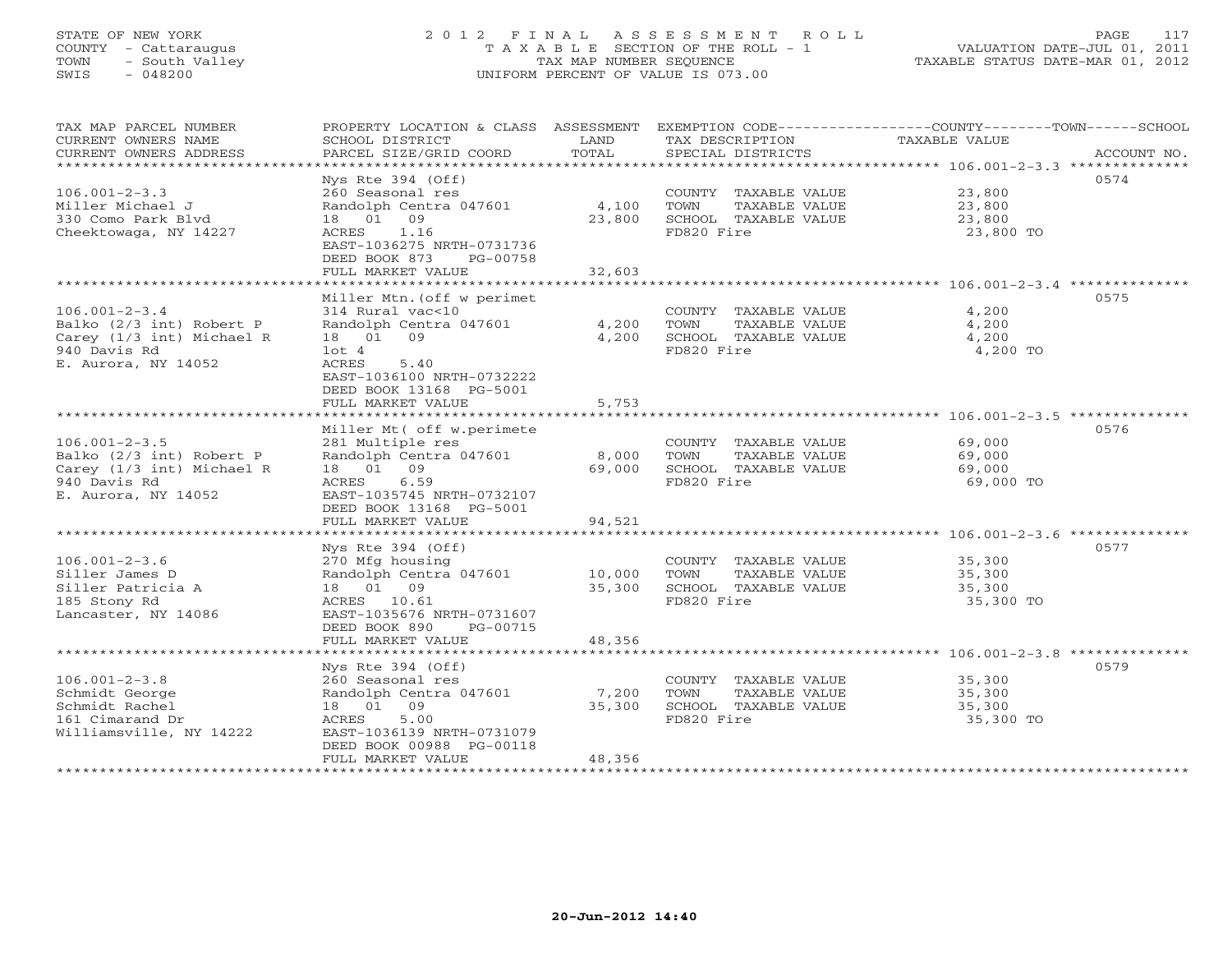## STATE OF NEW YORK 2 0 1 2 F I N A L A S S E S S M E N T R O L L PAGE 118 COUNTY - Cattaraugus T A X A B L E SECTION OF THE ROLL - 1 VALUATION DATE-JUL 01, 2011 TOWN - South Valley TAX MAP NUMBER SEQUENCE TAXABLE STATUS DATE-MAR 01, 2012 SWIS - 048200 UNIFORM PERCENT OF VALUE IS 073.00UNIFORM PERCENT OF VALUE IS 073.00

| TAX MAP PARCEL NUMBER<br>CURRENT OWNERS NAME      | PROPERTY LOCATION & CLASS ASSESSMENT<br>SCHOOL DISTRICT | LAND   | TAX DESCRIPTION                    | EXEMPTION CODE----------------COUNTY-------TOWN------SCHOOL<br>TAXABLE VALUE |
|---------------------------------------------------|---------------------------------------------------------|--------|------------------------------------|------------------------------------------------------------------------------|
| CURRENT OWNERS ADDRESS<br>*********************** | PARCEL SIZE/GRID COORD                                  | TOTAL  | SPECIAL DISTRICTS                  | ACCOUNT NO.                                                                  |
|                                                   | Stateline Rd                                            |        |                                    | 0584                                                                         |
| $106.001 - 2 - 3.9$                               | 314 Rural vac<10                                        |        | COUNTY TAXABLE VALUE               | 3,200                                                                        |
| Rusiniak Richard J                                | Randolph Centra 047601                                  | 3,200  | TOWN<br>TAXABLE VALUE              | 3,200                                                                        |
| Rusiniak Patricia                                 | 18  01  09                                              | 3,200  | SCHOOL TAXABLE VALUE               | 3,200                                                                        |
| 45 Indian Rd                                      | FRNT 111.76 DPTH 224.61                                 |        | FD820 Fire                         | 3,200 TO                                                                     |
| Cheektowaga, NY 14227                             | EAST-1036312 NRTH-0729446                               |        |                                    |                                                                              |
|                                                   | DEED BOOK 865<br>PG-00889                               |        |                                    |                                                                              |
|                                                   | FULL MARKET VALUE                                       | 4,384  |                                    |                                                                              |
|                                                   | 154 W Perimeter Rd                                      |        |                                    | 0500                                                                         |
| $106.001 - 2 - 5$                                 |                                                         |        |                                    |                                                                              |
|                                                   | 240 Rural res                                           |        | COUNTY TAXABLE VALUE               | 68,000                                                                       |
| Wiatrowski Gregory<br>Wiatrowski Sharon           | Randolph Centra 047601<br>18 01 09                      | 15,000 | TOWN<br>TAXABLE VALUE              | 68,000                                                                       |
| 34 Keicher Rd                                     |                                                         | 68,000 | SCHOOL TAXABLE VALUE<br>FD820 Fire | 68,000                                                                       |
|                                                   | mfg.logs<br>ACRES 20.67                                 |        |                                    | 68,000 TO                                                                    |
| Depew, NY 14043                                   | EAST-1036682 NRTH-0731603                               |        |                                    |                                                                              |
|                                                   | DEED BOOK 00985 PG-00611                                |        |                                    |                                                                              |
|                                                   | FULL MARKET VALUE                                       | 93,151 |                                    |                                                                              |
|                                                   |                                                         |        |                                    |                                                                              |
|                                                   | Nys Rte 394                                             |        |                                    | 0125                                                                         |
| $106.001 - 2 - 6$                                 | 260 Seasonal res                                        |        | COUNTY TAXABLE VALUE               | 20,800                                                                       |
| Williams Craig                                    | Randolph Centra 047601                                  | 4,500  | TOWN<br>TAXABLE VALUE              | 20,800                                                                       |
| 9120 Lapp Rd                                      | 18 01 09                                                | 20,800 | SCHOOL TAXABLE VALUE               | 20,800                                                                       |
| Clarance Center, NY 14032                         | ACRES 1.63                                              |        | FD820 Fire                         | 20,800 TO                                                                    |
|                                                   | EAST-1036413 NRTH-0731000                               |        |                                    |                                                                              |
|                                                   | DEED BOOK 1008 PG-427                                   |        |                                    |                                                                              |
|                                                   | FULL MARKET VALUE                                       | 28,493 |                                    |                                                                              |
|                                                   |                                                         |        |                                    | ********************** 106.001-2-7 ****************                          |
|                                                   | W Perimeter Rd                                          |        |                                    | 0039                                                                         |
| $106.001 - 2 - 7$                                 | 260 Seasonal res                                        |        | COUNTY TAXABLE VALUE               | 25,400                                                                       |
| Buczek Ted S Jr                                   | Randolph Centra 047601                                  | 7,000  | TOWN<br>TAXABLE VALUE              | 25,400                                                                       |
| 38889 Berkeley Ln                                 | 18  01  09                                              | 25,400 | SCHOOL TAXABLE VALUE               | 25,400                                                                       |
| Moreland Hills, OH 44022-1119                     | 4.81<br>ACRES                                           |        | FD820 Fire                         | 25,400 TO                                                                    |
|                                                   | EAST-1036898 NRTH-0730897                               |        |                                    |                                                                              |
|                                                   | DEED BOOK 00929 PG-00657                                |        |                                    |                                                                              |
|                                                   | FULL MARKET VALUE                                       | 34,795 |                                    |                                                                              |
|                                                   |                                                         |        |                                    |                                                                              |
|                                                   | Stateline Rd                                            |        |                                    | 0197                                                                         |
| $106.001 - 2 - 11$                                | 260 Seasonal res                                        |        | COUNTY TAXABLE VALUE               | 37,900                                                                       |
| Kammire Frederick A                               | Randolph Centra 047601                                  | 4,900  | TOWN<br>TAXABLE VALUE              | 37,900                                                                       |
| 13738 Elise Rd                                    | 18  01  09                                              | 37,900 | SCHOOL TAXABLE VALUE               | 37,900                                                                       |
| Conifer, CO 80433                                 | 2.15<br>ACRES                                           |        | FD820 Fire                         | 37,900 TO                                                                    |
|                                                   | EAST-1037444 NRTH-0730063                               |        |                                    |                                                                              |
|                                                   | DEED BOOK 00930 PG-01190                                |        |                                    |                                                                              |
|                                                   | FULL MARKET VALUE                                       | 51,918 |                                    |                                                                              |
|                                                   |                                                         |        |                                    |                                                                              |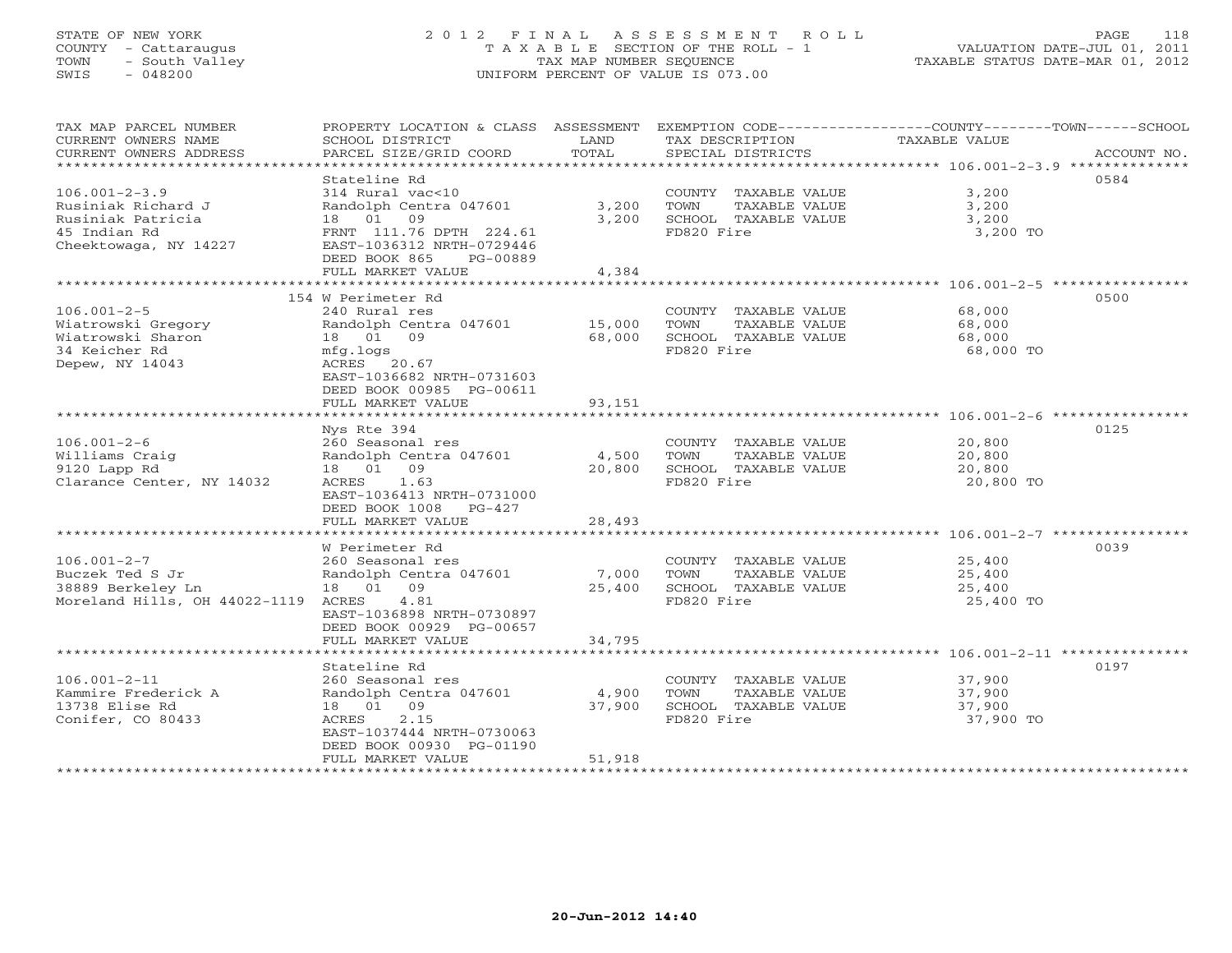## STATE OF NEW YORK 2 0 1 2 F I N A L A S S E S S M E N T R O L L PAGE 119 COUNTY - Cattaraugus T A X A B L E SECTION OF THE ROLL - 1 VALUATION DATE-JUL 01, 2011 TOWN - South Valley TAX MAP NUMBER SEQUENCE TAXABLE STATUS DATE-MAR 01, 2012 SWIS - 048200 UNIFORM PERCENT OF VALUE IS 073.00UNIFORM PERCENT OF VALUE IS 073.00

| TAX MAP PARCEL NUMBER<br>CURRENT OWNERS NAME<br>CURRENT OWNERS ADDRESS                                     | PROPERTY LOCATION & CLASS ASSESSMENT<br>SCHOOL DISTRICT<br>PARCEL SIZE/GRID COORD                                                                          | LAND<br>TOTAL    | TAX DESCRIPTION<br>SPECIAL DISTRICTS                                                                    | EXEMPTION CODE-----------------COUNTY-------TOWN------SCHOOL<br>TAXABLE VALUE<br>ACCOUNT NO. |
|------------------------------------------------------------------------------------------------------------|------------------------------------------------------------------------------------------------------------------------------------------------------------|------------------|---------------------------------------------------------------------------------------------------------|----------------------------------------------------------------------------------------------|
| *********************                                                                                      |                                                                                                                                                            |                  |                                                                                                         |                                                                                              |
| $106.001 - 2 - 12$<br>Ponce John                                                                           | West Perimeter Rd<br>270 Mfg housing<br>Randolph Centra 047601                                                                                             | 5,700            | COUNTY TAXABLE VALUE<br>TOWN<br>TAXABLE VALUE                                                           | 0384<br>22,600<br>22,600                                                                     |
| Surdej Michael<br>453 Plymouth St<br>Buffalo, NY 14213                                                     | 18 01<br>09<br>by state line rd<br>3.07<br>ACRES<br>EAST-1036800 NRTH-0730351<br>DEED BOOK 8880<br>PG-7001<br>FULL MARKET VALUE                            | 22,600<br>30,959 | SCHOOL TAXABLE VALUE<br>FD820 Fire                                                                      | 22,600<br>22,600 TO                                                                          |
|                                                                                                            |                                                                                                                                                            |                  |                                                                                                         |                                                                                              |
| $106.001 - 2 - 13$<br>Wilda L. Phillips Revocable Tr Randolph Centra 047601                                | West Perimeter Rd<br>314 Rural vac<10                                                                                                                      | 3,000            | COUNTY TAXABLE VALUE<br>TOWN<br>TAXABLE VALUE                                                           | 0314<br>3,000<br>3,000                                                                       |
| 3595 Frawood Dr<br>Uniontown, OH 44685                                                                     | 09<br>18 01<br>FRNT 100.00 DPTH 210.00<br>EAST-1036455 NRTH-0730518<br>DEED BOOK 17423 PG-4001<br>FULL MARKET VALUE                                        | 3.000<br>4,110   | SCHOOL TAXABLE VALUE<br>FD820 Fire                                                                      | 3,000<br>3,000 TO                                                                            |
|                                                                                                            | *********************                                                                                                                                      |                  |                                                                                                         | ·************************ 106.001-2-14.1 *************                                       |
|                                                                                                            | Stateline Rd                                                                                                                                               |                  |                                                                                                         | 0385                                                                                         |
| $106.001 - 2 - 14.1$<br>Rusiniak Richard J<br>Rusiniak Patricia M<br>45 Indian Rd<br>Cheektowaga, NY 14227 | 270 Mfg housing<br>Randolph Centra 047601<br>09<br>18 01<br>ACRES<br>8.05<br>EAST-1036636 NRTH-0730019<br>DEED BOOK 910<br>PG-01153                        | 8,700<br>25,400  | COUNTY TAXABLE VALUE<br>TAXABLE VALUE<br>TOWN<br>SCHOOL TAXABLE VALUE<br>FD820 Fire                     | 25,400<br>25,400<br>25,400<br>25,400 TO                                                      |
|                                                                                                            | FULL MARKET VALUE                                                                                                                                          | 34,795           |                                                                                                         |                                                                                              |
|                                                                                                            | **********************                                                                                                                                     |                  |                                                                                                         | ********************* 106.001-2-14.2 *************                                           |
|                                                                                                            | 31 Stateline Rd                                                                                                                                            |                  |                                                                                                         | 0472                                                                                         |
| $106.001 - 2 - 14.2$<br>Ring Gail P<br>Ring Eugene R<br>31 Stateline Rd<br>Frewsburg, NY 14738             | 210 1 Family Res<br>Randolph Centra 047601<br>18 01 09<br>FRNT 110.00 DPTH 224.00<br>EAST-1036575 NRTH-0729530<br>DEED BOOK 1003<br>$PG-179$               | 3,200<br>40,000  | SR STAR<br>41834<br>COUNTY TAXABLE VALUE<br>TOWN<br>TAXABLE VALUE<br>SCHOOL TAXABLE VALUE<br>FD820 Fire | $\circ$<br>$\Omega$<br>40,000<br>40,000<br>40,000<br>$\overline{0}$<br>40,000 TO             |
|                                                                                                            | FULL MARKET VALUE                                                                                                                                          | 54,795           |                                                                                                         |                                                                                              |
|                                                                                                            | *******************                                                                                                                                        | ************     |                                                                                                         |                                                                                              |
| $106.001 - 2 - 14.3$<br>Rusiniak Richard J<br>Rusiniak Patricia<br>45 Indian Rd<br>Cheektowaga, NY 14227   | Stateline Rd<br>270 Mfg housing<br>Randolph Centra 047601<br>18 01 09<br>FRNT 128.00 DPTH 150.00<br>EAST-1036416 NRTH-0729421<br>DEED BOOK 865<br>PG-00889 | 3,000<br>11,900  | COUNTY TAXABLE VALUE<br><b>TOWN</b><br>TAXABLE VALUE<br>SCHOOL TAXABLE VALUE<br>FD820 Fire              | 0560<br>11,900<br>11,900<br>11,900<br>11,900 TO                                              |
|                                                                                                            | FULL MARKET VALUE<br>*******************                                                                                                                   | 16,301           |                                                                                                         |                                                                                              |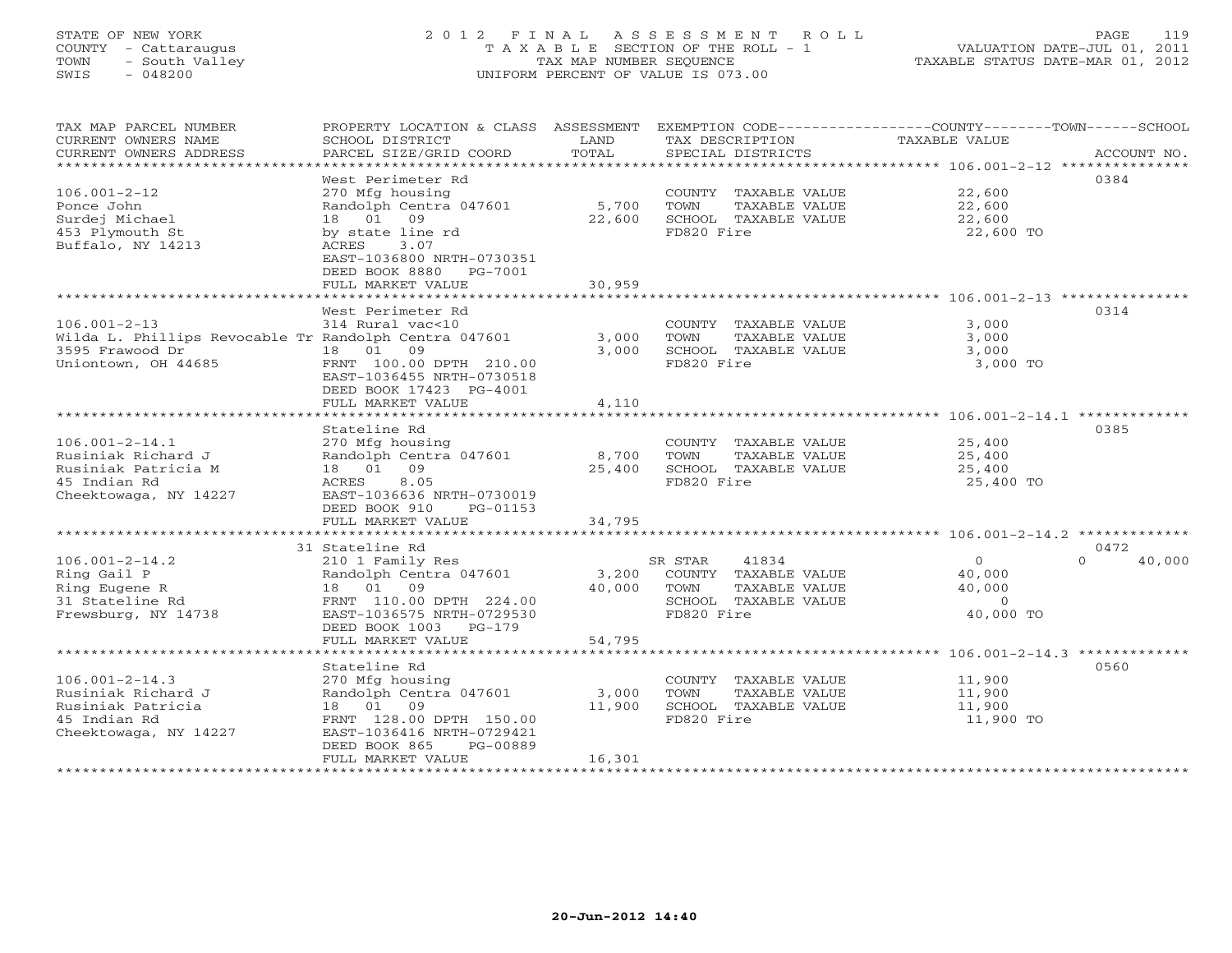## STATE OF NEW YORK 2 0 1 2 F I N A L A S S E S S M E N T R O L L PAGE 120 COUNTY - Cattaraugus T A X A B L E SECTION OF THE ROLL - 1 VALUATION DATE-JUL 01, 2011 TOWN - South Valley TAX MAP NUMBER SEQUENCE TAXABLE STATUS DATE-MAR 01, 2012 SWIS - 048200 UNIFORM PERCENT OF VALUE IS 073.00UNIFORM PERCENT OF VALUE IS 073.00

| TAX MAP PARCEL NUMBER<br>CURRENT OWNERS NAME<br>CURRENT OWNERS ADDRESS                      | PROPERTY LOCATION & CLASS ASSESSMENT<br>SCHOOL DISTRICT<br>PARCEL SIZE/GRID COORD                                                                                                 | LAND<br>TOTAL             | TAX DESCRIPTION<br>SPECIAL DISTRICTS                                                       | EXEMPTION CODE-----------------COUNTY-------TOWN------SCHOOL<br>TAXABLE VALUE<br>ACCOUNT NO. |
|---------------------------------------------------------------------------------------------|-----------------------------------------------------------------------------------------------------------------------------------------------------------------------------------|---------------------------|--------------------------------------------------------------------------------------------|----------------------------------------------------------------------------------------------|
| $106.001 - 2 - 14.4$<br>Williams Dale R<br>8997 East Eden Rd<br>Eden, NY 14057              | Stateline Rd<br>260 Seasonal res<br>Randolph Centra 047601 8,400<br>18  01  09<br>7.30<br>ACRES<br>EAST-1036701 NRTH-0728811<br>DEED BOOK 00952 PG-00152<br>FULL MARKET VALUE     | 32,500<br>44,521          | COUNTY TAXABLE VALUE<br>TAXABLE VALUE<br>TOWN<br>SCHOOL TAXABLE VALUE<br>FD820 Fire        | 0561<br>32,500<br>32,500<br>32,500<br>32,500 TO                                              |
|                                                                                             |                                                                                                                                                                                   |                           |                                                                                            |                                                                                              |
| $106.001 - 2 - 14.5$<br>Rice George<br>Rice Henrietta M<br>61 W Lane<br>Frewsburg, NY 14738 | Stateline Rd<br>314 Rural vac<10<br>Randolph Centra 047601<br>18  01  09<br>FRNT 258.70 DPTH 252.50<br>EAST-1036879 NRTH-0729736<br>DEED BOOK 16297 PG-9001<br>FULL MARKET VALUE  | 5,300<br>5,300<br>7,260   | COUNTY TAXABLE VALUE 5,300<br>TOWN<br>TAXABLE VALUE<br>SCHOOL TAXABLE VALUE<br>FD820 Fire  | 0562<br>5,300<br>5,300<br>5,300 TO                                                           |
|                                                                                             |                                                                                                                                                                                   |                           |                                                                                            |                                                                                              |
| $106.001 - 2 - 15$<br>Rice George<br>Rice Henrietta M<br>61 W Lane<br>Frewsburg, NY 14738   | Stateline Rd<br>270 Mfg housing<br>Randolph Centra 047601<br>18  01  09<br>FRNT 100.00 DPTH 200.00<br>EAST-1037000 NRTH-0729818<br>DEED BOOK 16297 PG-9001                        | 3,000<br>13,300           | COUNTY TAXABLE VALUE 13,300<br>TOWN<br>TAXABLE VALUE<br>SCHOOL TAXABLE VALUE<br>FD820 Fire | 0090<br>13,300<br>13,300<br>13,300 TO                                                        |
|                                                                                             | FULL MARKET VALUE                                                                                                                                                                 | 18,219                    |                                                                                            |                                                                                              |
|                                                                                             |                                                                                                                                                                                   |                           |                                                                                            |                                                                                              |
| $106.001 - 2 - 16$<br>Bommer William D<br>760 Seneca Creek Rd<br>West Seneca, NY 14224      | 37 Stateline Rd<br>270 Mfg housing<br>Randolph Centra 047601<br>18 01 09<br>FRNT 240.00 DPTH 208.10<br>EAST-1036704 NRTH-0729613<br>DEED BOOK 00929 PG-00418<br>FULL MARKET VALUE | 4,700<br>21,200<br>29,041 | COUNTY TAXABLE VALUE<br>TOWN<br>TAXABLE VALUE<br>SCHOOL TAXABLE VALUE<br>FD820 Fire        | 0043<br>21,200<br>21,200<br>21,200<br>21,200 TO                                              |
|                                                                                             |                                                                                                                                                                                   |                           |                                                                                            |                                                                                              |
| $106.001 - 2 - 17$<br>Rosenberg Don E<br>9 Bink St Lwr<br>Cheektowaga, NY 14227             | Stateline Rd<br>314 Rural vac<10<br>Randolph Centra 047601<br>18  01  09<br>3.84<br>ACRES<br>EAST-1036897 NRTH-0729304<br>DEED BOOK 875<br>PG-00484<br>FULL MARKET VALUE          | 6,300<br>6,300<br>8,630   | COUNTY TAXABLE VALUE<br>TOWN<br>TAXABLE VALUE<br>SCHOOL TAXABLE VALUE<br>FD820 Fire        | 0021<br>6,300<br>6,300<br>6,300<br>6,300 TO                                                  |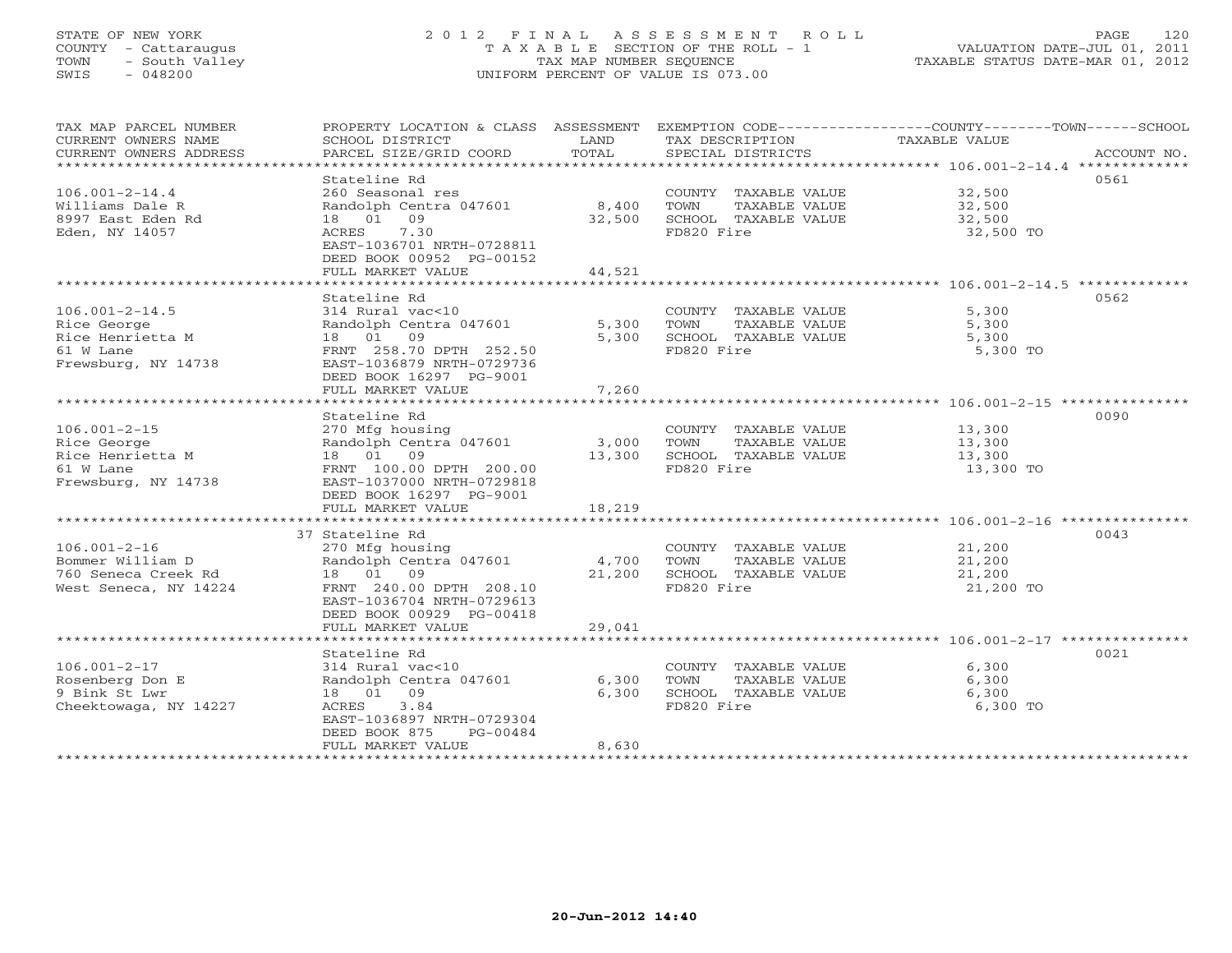## STATE OF NEW YORK 2 0 1 2 F I N A L A S S E S S M E N T R O L L PAGE 121 COUNTY - Cattaraugus T A X A B L E SECTION OF THE ROLL - 1 VALUATION DATE-JUL 01, 2011 TOWN - South Valley TAX MAP NUMBER SEQUENCE TAXABLE STATUS DATE-MAR 01, 2012 SWIS - 048200 UNIFORM PERCENT OF VALUE IS 073.00UNIFORM PERCENT OF VALUE IS 073.00

| TAX MAP PARCEL NUMBER<br>CURRENT OWNERS NAME  | PROPERTY LOCATION & CLASS ASSESSMENT<br>SCHOOL DISTRICT | LAND   |                      |               | EXEMPTION CODE-----------------COUNTY-------TOWN------SCHOOL<br>TAX DESCRIPTION TAXABLE VALUE |          |             |
|-----------------------------------------------|---------------------------------------------------------|--------|----------------------|---------------|-----------------------------------------------------------------------------------------------|----------|-------------|
| CURRENT OWNERS ADDRESS PARCEL SIZE/GRID COORD |                                                         | TOTAL  | SPECIAL DISTRICTS    |               |                                                                                               |          | ACCOUNT NO. |
|                                               |                                                         |        |                      |               |                                                                                               |          |             |
|                                               | 29 Stateline Rd                                         |        |                      |               |                                                                                               | 0465     |             |
| $106.001 - 2 - 18$                            | 260 Seasonal res                                        |        | COUNTY TAXABLE VALUE |               | 20,300                                                                                        |          |             |
| Barley Paul G                                 | Randolph Centra 047601                                  | 3,300  | TOWN                 | TAXABLE VALUE | 20,300                                                                                        |          |             |
| 265 Cimarand Ct                               | 18 01 09                                                | 20,300 | SCHOOL TAXABLE VALUE |               | 20,300                                                                                        |          |             |
| Getzville, NY 14068                           | FRNT 115.00 DPTH 375.00                                 |        | FD820 Fire           |               | 20,300 TO                                                                                     |          |             |
|                                               | EAST-1036702 NRTH-0729262                               |        |                      |               |                                                                                               |          |             |
|                                               | DEED BOOK 908<br>PG-00841                               |        |                      |               |                                                                                               |          |             |
|                                               | FULL MARKET VALUE                                       | 27,808 |                      |               |                                                                                               |          |             |
|                                               |                                                         |        |                      |               |                                                                                               |          |             |
|                                               | 30 Stateline Rd                                         |        |                      |               |                                                                                               | 0300     |             |
| $106.001 - 2 - 19$                            | 270 Mfg housing                                         |        | RES STAR<br>41854    |               | $\circ$                                                                                       | $\Omega$ | 22,500      |
| Hulings Robert J Sr                           | Randolph Centra 047601                                  | 5,500  | COUNTY               | TAXABLE VALUE | 33,000                                                                                        |          |             |
| 30 Stateline Rd                               | 09<br>18 01                                             | 33,000 | TOWN                 | TAXABLE VALUE | 33,000                                                                                        |          |             |
| Frewsburg, NY 14738                           | 2.93<br>ACRES                                           |        | SCHOOL               | TAXABLE VALUE | 10,500                                                                                        |          |             |
|                                               | EAST-1036569 NRTH-0728971                               |        | FD820 Fire           |               | 33,000 TO                                                                                     |          |             |
|                                               | DEED BOOK 8799<br>PG-3001                               |        |                      |               |                                                                                               |          |             |
|                                               | FULL MARKET VALUE                                       | 45,205 |                      |               |                                                                                               |          |             |
|                                               |                                                         |        |                      |               |                                                                                               |          |             |
|                                               | 61 W Lane Rd                                            |        |                      |               |                                                                                               | 0463     |             |
| $106.001 - 2 - 20$                            | 270 Mfg housing                                         |        | COUNTY TAXABLE VALUE |               | 17,300                                                                                        |          |             |
| Rice George                                   | Randolph Centra 047601                                  | 3,100  | TOWN                 | TAXABLE VALUE | 17,300                                                                                        |          |             |
| Rice Henrietta                                | 18 01 09                                                | 17,300 | SCHOOL               | TAXABLE VALUE | 17,300                                                                                        |          |             |
| 61 W Lane Rd                                  | FRNT 100.00 DPTH 236.61                                 |        | FD820 Fire           |               | 17,300 TO                                                                                     |          |             |
| Frewsburg, NY 14738                           | EAST-1036366 NRTH-0729574                               |        |                      |               |                                                                                               |          |             |
|                                               | DEED BOOK 00919 PG-00136                                |        |                      |               |                                                                                               |          |             |
|                                               | FULL MARKET VALUE                                       | 23,699 |                      |               |                                                                                               |          |             |
|                                               |                                                         |        |                      |               |                                                                                               |          |             |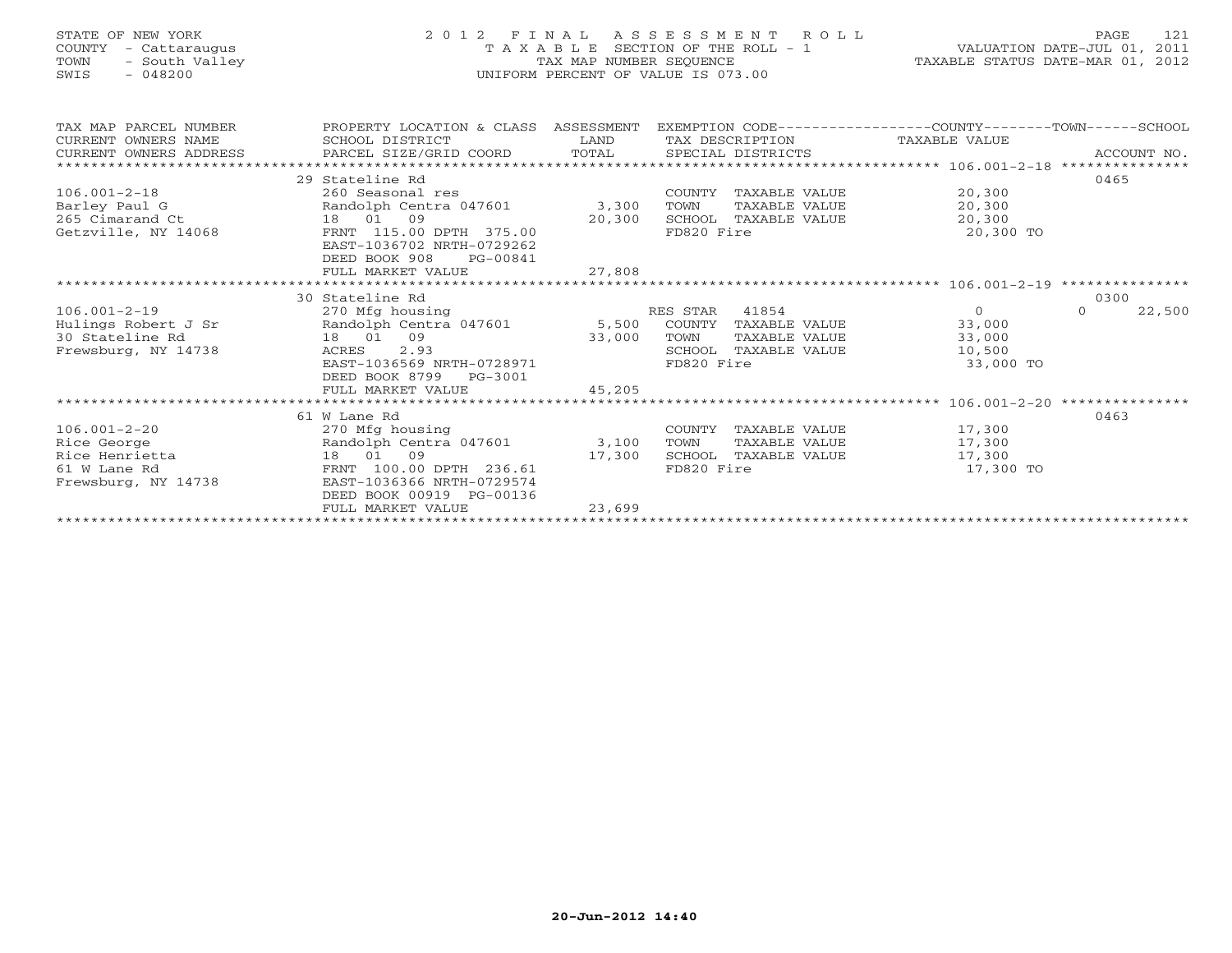| STATE OF NEW YORK      | 2012 FINAL ASSESSMENT ROLL            |                                  | PAGE            | 122 |
|------------------------|---------------------------------------|----------------------------------|-----------------|-----|
| COUNTY - Cattaraugus   | T A X A B L E SECTION OF THE ROLL - 1 | VALUATION DATE-JUL 01, 2011      |                 |     |
| - South Valley<br>TOWN |                                       | TAXABLE STATUS DATE-MAR 01, 2012 |                 |     |
| SWIS<br>$-048200$      |                                       |                                  | RPS150/V04/L015 |     |
|                        | UNIFORM PERCENT OF VALUE IS 073.00    | CURRENT DATE 6/20/2012           |                 |     |
|                        |                                       |                                  |                 |     |

### R O L L S U B S E C T I O N - - T O T A L S

#### \*\*\* S P E C I A L D I S T R I C T S U M M A R Y \*\*\*

|            |               | TOTAL   | EXTENSTON | <b>EXTENSION</b> | AD VALOREM   | <b>EXEMPT</b> | TAXABLE   |
|------------|---------------|---------|-----------|------------------|--------------|---------------|-----------|
| CODE       | DISTRICT NAME | PARCELS | TYPE      | VALUE            | <b>VALUE</b> | AMOUNT        | VALUE     |
|            |               |         |           |                  |              |               |           |
| FD820 Fire |               |         | 572 TOTAL |                  | 22986,350    |               | 22986,350 |

## \*\*\* S C H O O L D I S T R I C T S U M M A R Y \*\*\*

| CODE             | DISTRICT NAME                         | TOTAL<br>PARCELS | ASSESSED<br>LAND     | ASSESSED<br>TOTAL     | EXEMPT<br>AMOUNT | TOTAL<br>TAXABLE      | STAR<br>AMOUNT      | STAR<br>TAXABLE       |
|------------------|---------------------------------------|------------------|----------------------|-----------------------|------------------|-----------------------|---------------------|-----------------------|
| 047601<br>062401 | Randolph Central<br>Frewsburg Central | 467<br>133       | 8398,500<br>2125,950 | 18816,200<br>5050,450 | 122,420<br>4,503 | 18693,780<br>5045,947 | 2118,620<br>655,750 | 16575,160<br>4390,197 |
|                  | $SUB - TO T AL$                       | 600              | 10524,450            | 23866,650             | 126,923          | 23739,727             | 2774,370            | 20965,357             |
|                  | TOTAL                                 | 600              | 10524,450            | 23866,650             | 126,923          | 23739,727             | 2774,370            | 20965,357             |

### \*\*\* S Y S T E M C O D E S S U M M A R Y \*\*\*

### NO SYSTEM EXEMPTIONS AT THIS LEVEL

### \*\*\* E X E M P T I O N S U M M A R Y \*\*\*

|       |              | TOTAL   |         |         |          |
|-------|--------------|---------|---------|---------|----------|
| CODE  | DESCRIPTION  | PARCELS | COUNTY  | TOWN    | SCHOOL   |
| 41121 | WVET C/T     |         | 9,000   |         |          |
| 41122 | WVET CO      | 11      | 87,705  |         |          |
| 41132 | CVET CO      | 6       | 79,225  |         |          |
| 41142 | DVET CO      |         | 7,260   |         |          |
| 41400 | CLERGY       |         | 1,500   | 1,500   | 1,500    |
| 41720 | AG DIST      |         | 4,503   | 4,503   | 4,503    |
| 41800 | AGED $C/T/S$ |         | 56,538  | 61,250  | 61,250   |
| 41810 | AGED C/T/S   |         | 10,550  | 10,550  | 10,550   |
| 41834 | SR STAR      | 22      |         |         | 923,770  |
| 41844 | SR ST MH     |         |         |         | 21,100   |
| 41854 | RES STAR     | 82      |         |         | 1829,500 |
| 47460 | FOREST/A74   | 2       | 49,120  | 49,120  | 49,120   |
|       | TOTAL        | 131     | 305,401 | 126,923 | 2901,293 |
|       |              |         |         |         |          |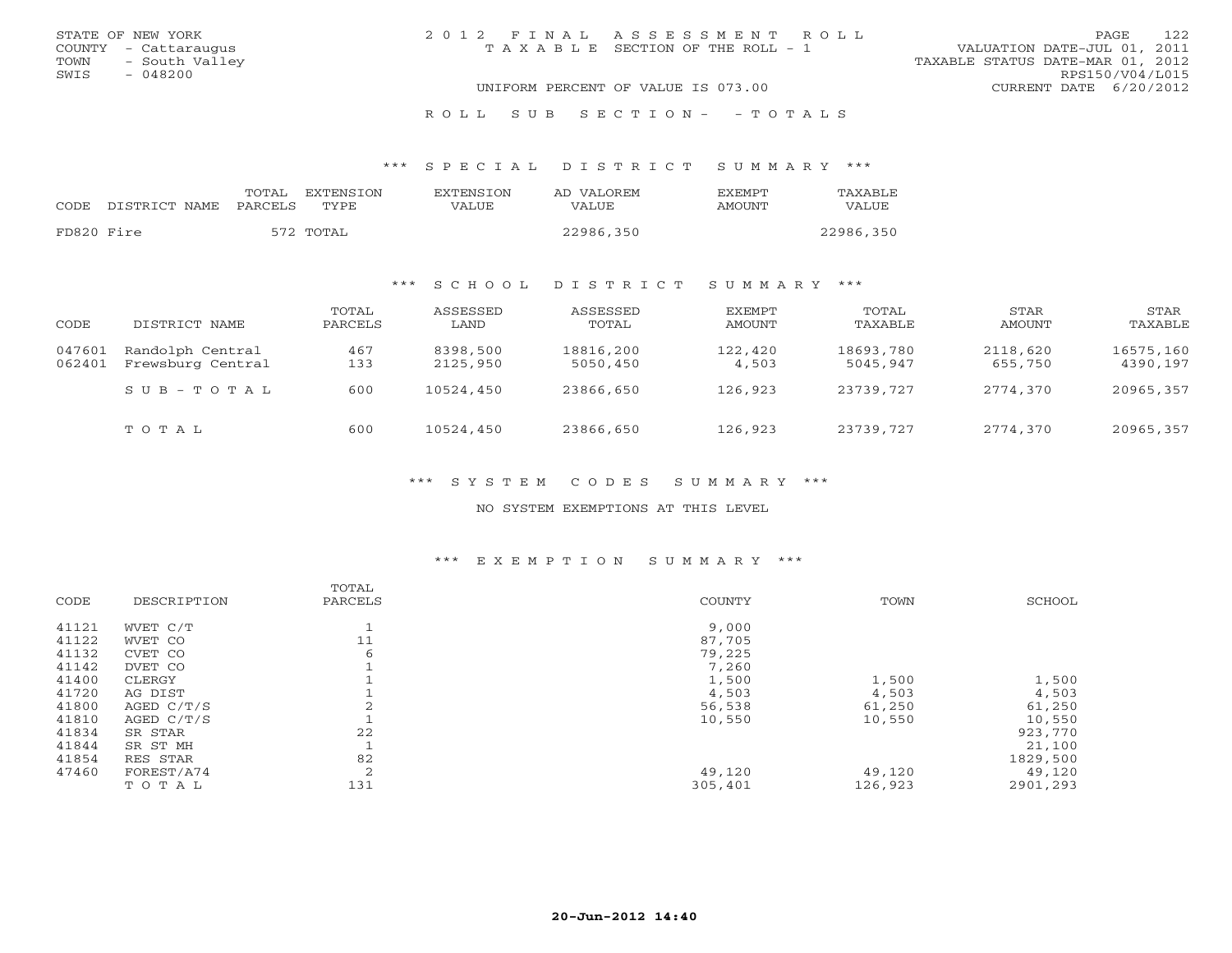|      | STATE OF NEW YORK    | 2012 FINAL ASSESSMENT ROLL            | PAGE.                            | 123 |
|------|----------------------|---------------------------------------|----------------------------------|-----|
|      | COUNTY - Cattaraugus | T A X A B L E SECTION OF THE ROLL - 1 | VALUATION DATE-JUL 01, 2011      |     |
| TOWN | - South Valley       |                                       | TAXABLE STATUS DATE-MAR 01, 2012 |     |
| SWIS | $-048200$            |                                       | RPS150/V04/L015                  |     |
|      |                      | UNIFORM PERCENT OF VALUE IS 073.00    | CURRENT DATE 6/20/2012           |     |
|      |                      |                                       |                                  |     |

### \*\*\* G R A N D T O T A L S \*\*\*

R O L L S U B S E C T I O N - - T O T A L S

| ROLL | TOTAL   |                                                                                                                                                                                                                                                                                                                                                                                          | CCFCCFL       | TAXABLE | TAXABLE   | TAXABLE   | STAR           |
|------|---------|------------------------------------------------------------------------------------------------------------------------------------------------------------------------------------------------------------------------------------------------------------------------------------------------------------------------------------------------------------------------------------------|---------------|---------|-----------|-----------|----------------|
| SEC  | PARCELS | ∟AND                                                                                                                                                                                                                                                                                                                                                                                     | TOTAL         | COUNTY  | TOWN      | SCHOOL    | <b>TAXABLF</b> |
|      | 500     | $\bigcap$ $\bigcap$ $\bigcap$ $\bigcap$ $\bigcap$ $\bigcap$ $\bigcap$ $\bigcap$ $\bigcap$ $\bigcap$ $\bigcap$ $\bigcap$ $\bigcap$ $\bigcap$ $\bigcap$ $\bigcap$ $\bigcap$ $\bigcap$ $\bigcap$ $\bigcap$ $\bigcap$ $\bigcap$ $\bigcap$ $\bigcap$ $\bigcap$ $\bigcap$ $\bigcap$ $\bigcap$ $\bigcap$ $\bigcap$ $\bigcap$ $\bigcap$ $\bigcap$ $\bigcap$ $\bigcap$ $\bigcap$ $\bigcap$<br>450 | . 650<br>3866 | 219     | 23739 727 | 23739 727 | $20965$        |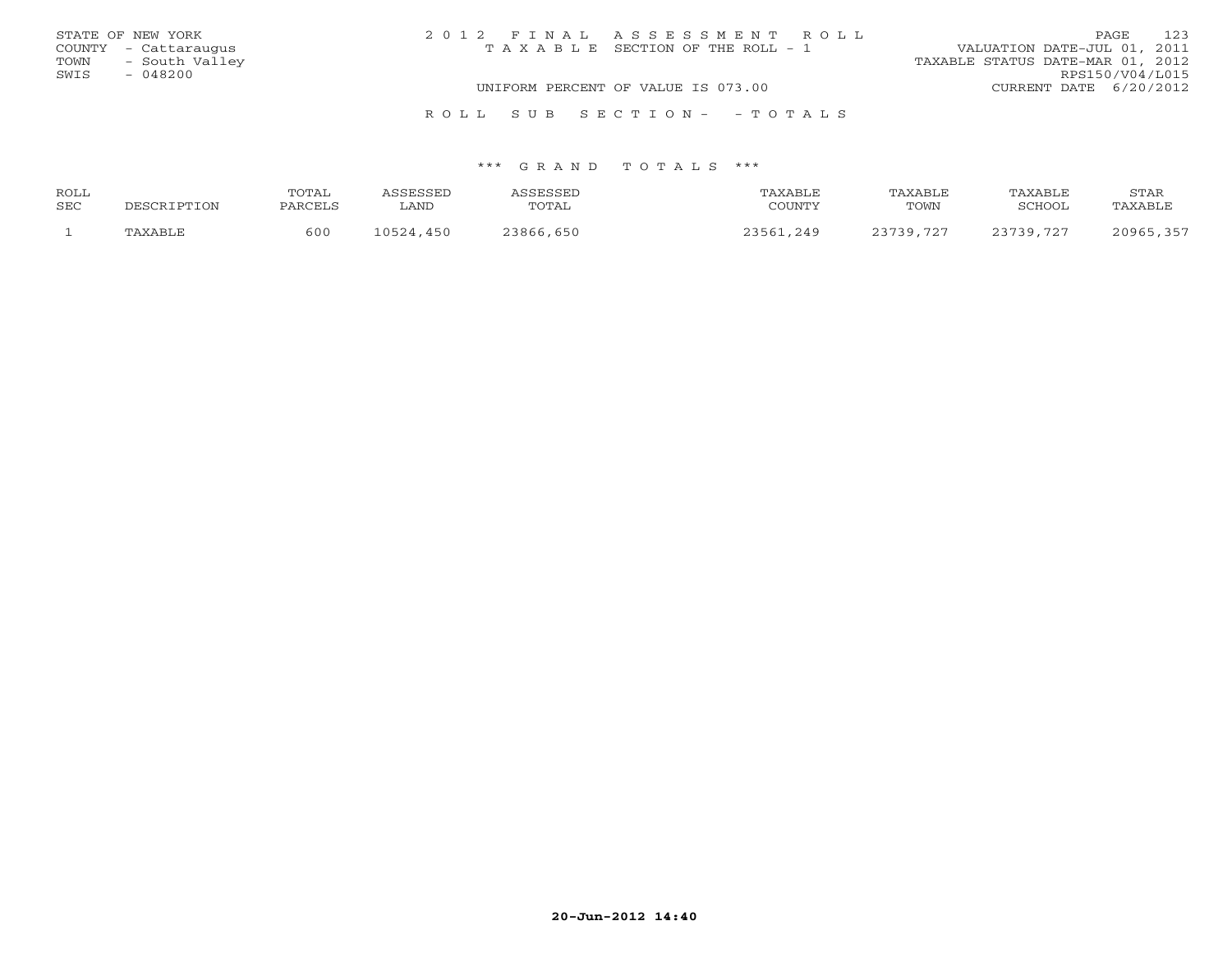| STATE OF NEW YORK<br>COUNTY<br>- Cattaraugus<br>- South Valley<br>TOWN<br>- 048200<br>SWIS |                 |                                                                                    | 2012 FINAL ASSESSMENT ROLL<br>T A X A B L E SECTION OF THE ROLL - 1<br>TAX MAP NUMBER SEOUENCE<br>UNIFORM PERCENT OF VALUE IS 073.00 | SUB-SECT - 1 VALUATION DATE-JUL 01, 2011     | 124<br>PAGE<br>TAXABLE STATUS DATE-MAR 01, 2012 |
|--------------------------------------------------------------------------------------------|-----------------|------------------------------------------------------------------------------------|--------------------------------------------------------------------------------------------------------------------------------------|----------------------------------------------|-------------------------------------------------|
| TAX MAP PARCEL NUMBER<br>CURRENT OWNERS NAME<br>CURRENT OWNERS ADDRESS                     | SCHOOL DISTRICT | ASSESSMENT<br>PROPERTY LOCATION & CLASS<br>LAND<br>PARCEL SIZE/GRID COORD<br>TOTAL | EXEMPTION CODE--<br>TAX DESCRIPTION<br>SPECIAL DISTRICTS                                                                             | ---------------COUNTY------<br>TAXABLE VALUE | -SCHOOL<br>- TOWN-<br>ACCOUNT NO.               |

\*\*\*\*\*\*\*\*\*\*\*\*\*\*\*\*\*\*\*\*\*\*\*\*\*\*\*\*\*\*\*\*\*\*\*\*\*\*\*\*\*\*\*\*\*\*\*\*\*\*\*\*\*\*\*\*\*\*\*\*\*\*\*\*\*\*\*\*\*\*\*\*\*\*\*\*\*\*\*\*\*\*\*\*\*\*\*\*\*\*\*\*\*\*\*\*\*\*\*\*\*\*\* 87.004-1-4./1 \*\*\*\*\*\*\*\*\*\*\*\*\*\*

\*\*\*\*\*\*\*\*\*\*\*\*\*\*\*\*\*\*\*\*\*\*\*\*\*\*\*\*\*\*\*\*\*\*\*\*\*\*\*\*\*\*\*\*\*\*\*\*\*\*\*\*\*\*\*\*\*\*\*\*\*\*\*\*\*\*\*\*\*\*\*\*\*\*\*\*\*\*\*\*\*\*\*\*\*\*\*\*\*\*\*\*\*\*\*\*\*\*\*\*\*\*\* 96.002-1-37./1 \*\*\*\*\*\*\*\*\*\*\*\*\*

87.004-1-4./1 733 Gas well COUNTY TAXABLE VALUE 752 Energy Corp. of America Randolph Centra 047601 0 TOWN TAXABLE VALUE 752<br>501 56th. Street S.E 463 MCF

96.002-1-37./1 733 Gas well COUNTY TAXABLE VALUE 3,459 EnerVest Operating,LLC Frewsburg Centr 062401 0 TOWN TAXABLE VALUE 3,459 300 Capitol St Ste 200 Mcf 650 3,459 SCHOOL TAXABLE VALUE 3,459 microscopic of the contract of the service of the service of the service of the service of the service of the s<br>Charleston, WV 25301 API 17723 FD820 Fire FD820 Fire 3,459 TO

Example 12 Solution of the U.S. Equation of the Charleston, WV 25304 API 17016 API 17016 FORE 752 SCHOOL TAX

FULL MARKET VALUE

Gas Well Off Bone Run Rd

 NRTH-0749560FULL MARKET VALUE 4,738

ACRES 0.01

ACRES 0.01

FULL MARKET VALUE 1,030

Gas Well Off Little Bone

 EAST-1025029 NRTH-0760063DEED BOOK 13696 PG-3001

17016 Fenton Well #1 0542

 $17723$  Annis,  $r \neq 1$  0543

752 TO

|                        | off Bone Run Rd           |       |        |               |       | 0768 |
|------------------------|---------------------------|-------|--------|---------------|-------|------|
| 96.002-1-37.4/1        | 733 Gas well              |       | COUNTY | TAXABLE VALUE | 4,958 |      |
| EnerVest Operating LLC | Frewsburg Centr 062401    |       | TOWN   | TAXABLE VALUE | 4,958 |      |
| 300 Capitol St Ste 200 | Annis R1                  | 4,958 | SCHOOL | TAXABLE VALUE | 4,958 |      |
| Charleston, WV 25301   | Well# 31009177230000      |       |        |               |       |      |
|                        | 0.01<br>ACRES             |       |        |               |       |      |
|                        | EAST-1019422 NRTH-0748760 |       |        |               |       |      |
|                        | FULL MARKET VALUE         | 6,792 |        |               |       |      |
|                        |                           |       |        |               |       |      |
|                        |                           |       |        |               |       |      |
|                        |                           |       |        |               |       |      |
|                        |                           |       |        |               |       |      |
|                        |                           |       |        |               |       |      |
|                        |                           |       |        |               |       |      |
|                        |                           |       |        |               |       |      |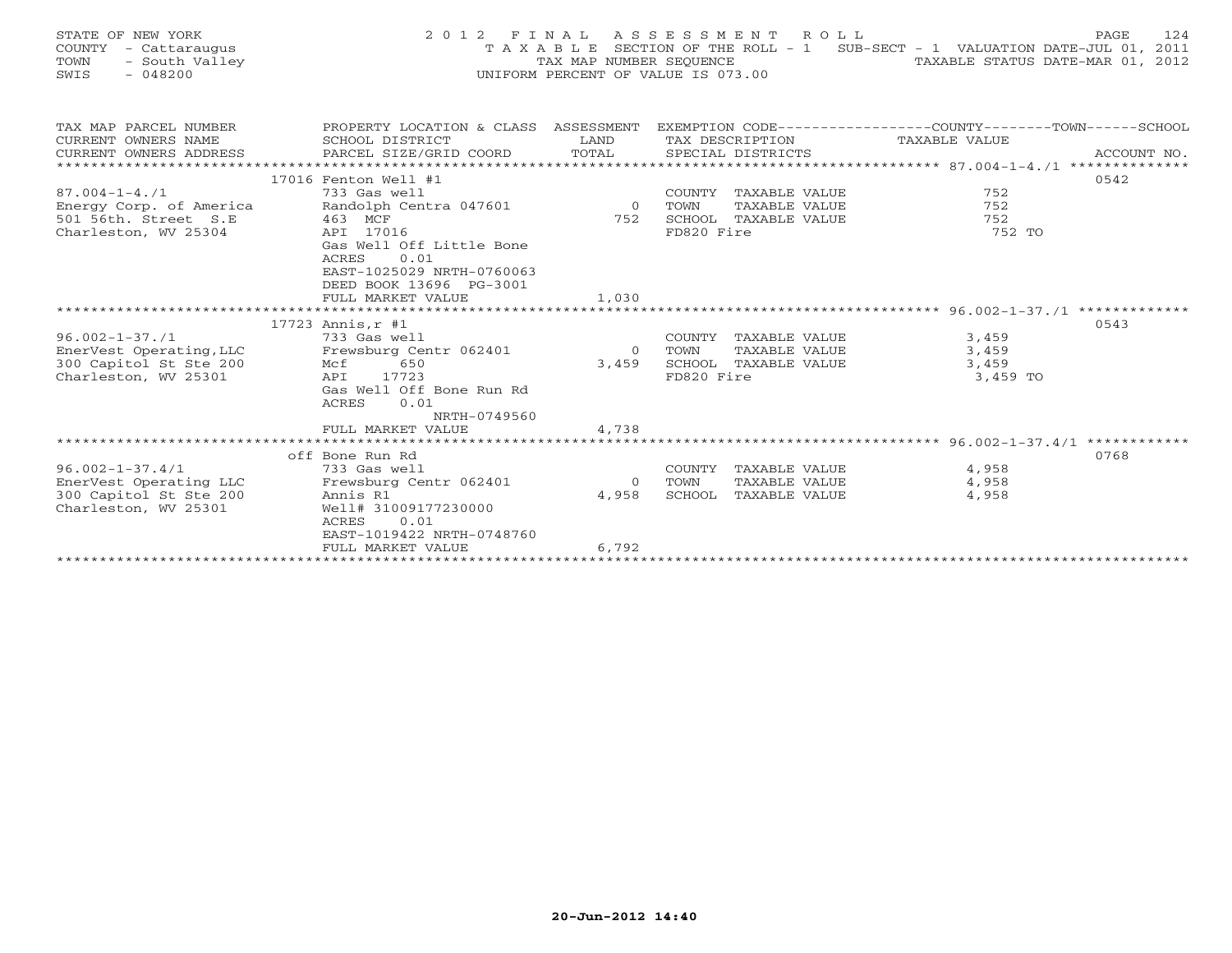|      | STATE OF NEW YORK    | 2012 FINAL ASSESSMENT ROLL |                                                                                |                                  |                        | PAGE. | 125 |
|------|----------------------|----------------------------|--------------------------------------------------------------------------------|----------------------------------|------------------------|-------|-----|
|      | COUNTY - Cattaraugus |                            | T A X A B L E SECTION OF THE ROLL - 1 SUB-SECT - 1 VALUATION DATE-JUL 01, 2011 |                                  |                        |       |     |
| TOWN | - South Valley       |                            |                                                                                | TAXABLE STATUS DATE-MAR 01, 2012 |                        |       |     |
| SWIS | - 048200             |                            |                                                                                |                                  | RPS150/V04/L015        |       |     |
|      |                      |                            | UNIFORM PERCENT OF VALUE IS 073.00                                             |                                  | CURRENT DATE 6/20/2012 |       |     |
|      |                      |                            |                                                                                |                                  |                        |       |     |

#### R O L L S U B S E C T I O N - 1 - T O T A L S

### \*\*\* S P E C I A L D I S T R I C T S U M M A R Y \*\*\*

|            | CODE DISTRICT NAME | PARCELS TYPE | TOTAL EXTENSION | EXTENSION<br>VALUE. | AD VALOREM<br>VALUE | <b>EXEMPT</b><br>AMOUNT | TAXABLE<br>VALUE |
|------------|--------------------|--------------|-----------------|---------------------|---------------------|-------------------------|------------------|
| FD820 Fire |                    |              | 2 TOTAL         |                     | 4,211               |                         | 4,211            |

### \*\*\* S C H O O L D I S T R I C T S U M M A R Y \*\*\*

| CODE             | DISTRICT NAME                         | TOTAL<br>PARCELS | ASSESSED<br>LAND | ASSESSED<br>TOTAL | <b>EXEMPT</b><br>AMOUNT | TOTAL<br>TAXABLE | STAR<br>AMOUNT | <b>STAR</b><br>TAXABLE |
|------------------|---------------------------------------|------------------|------------------|-------------------|-------------------------|------------------|----------------|------------------------|
| 047601<br>062401 | Randolph Central<br>Frewsburg Central | ∠                |                  | 752<br>8,417      |                         | 752<br>8,417     |                | 752<br>8,417           |
|                  | $SUB - TO TAL$                        |                  |                  | 9,169             |                         | 9,169            |                | 9,169                  |
|                  | TOTAL                                 |                  |                  | 9,169             |                         | 9,169            |                | 9,169                  |

\*\*\* S Y S T E M C O D E S S U M M A R Y \*\*\*

NO SYSTEM EXEMPTIONS AT THIS LEVEL

\*\*\* E X E M P T I O N S U M M A R Y \*\*\*

NO EXEMPTIONS AT THIS LEVEL

| ROLL |             | <b>TOTAL</b> | SSESSEL | ASSESSED | 'AXABLE         | TAXABLE | TAXABLE       | STAR   |
|------|-------------|--------------|---------|----------|-----------------|---------|---------------|--------|
| SEC  | DESCRIPTION | PARCELS      | LAND    | TOTAL    | COUNTY          | TOWN    | <b>RCHOOL</b> | AXABLI |
|      | 'AXABLE     |              |         | ,169     | 16 <sup>c</sup> | 169     | . 169.        | 169    |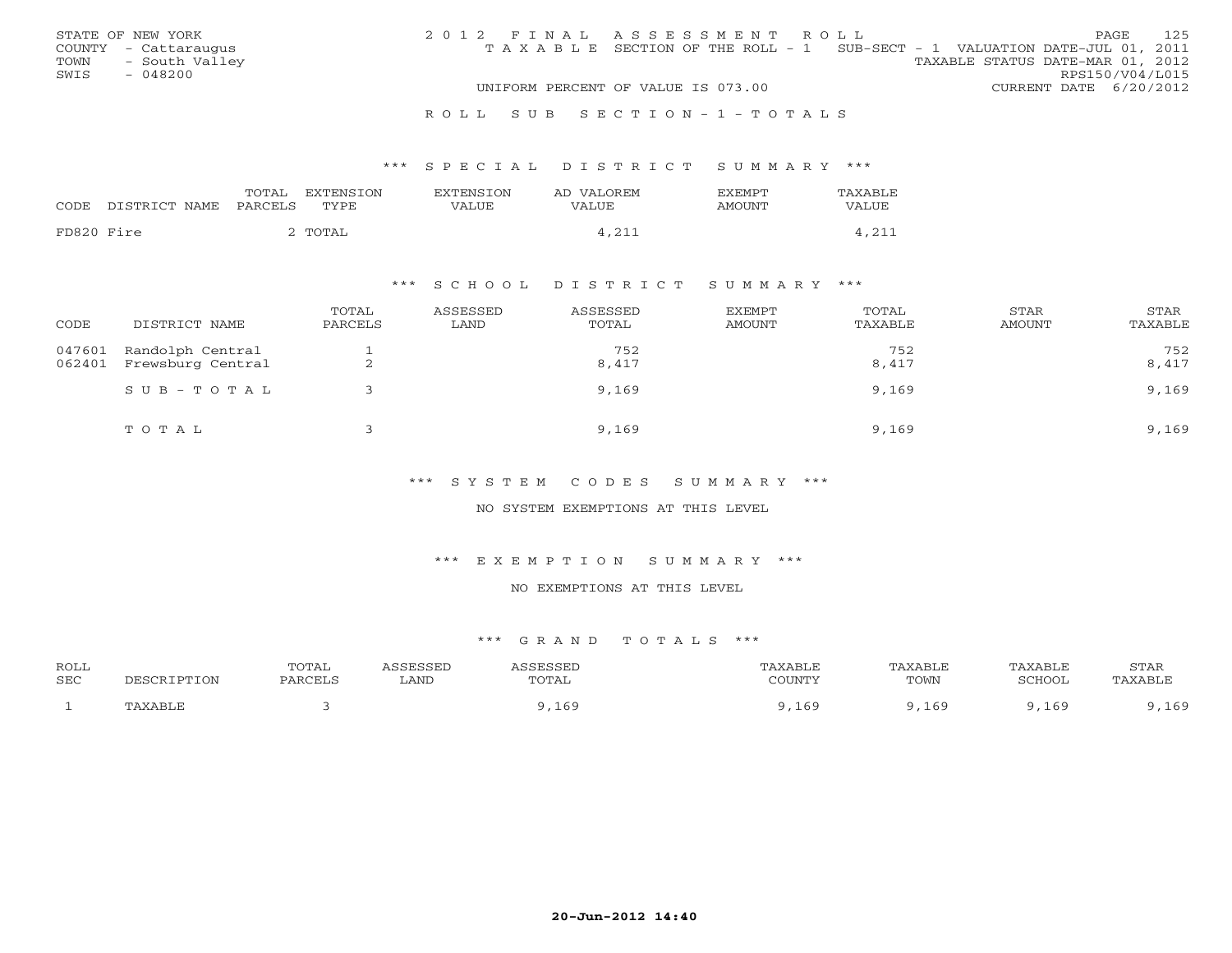| STATE OF NEW YORK<br>COUNTY<br>- Cattaraugus<br>- South Valley<br>TOWN<br>SWIS<br>$-048200$ |                           |            | 2012 FINAL ASSESSMENT ROLL<br>UNIFORM PERCENT OF VALUE IS 073.00 | T A X A B L E SECTION OF THE ROLL - 1 SUB-SECT - 2 VALUATION DATE-JUL 01,<br>TAX MAP NUMBER SEQUENCE TAN TAXABLE STATUS DATE-MAR 01, 2012 | 126<br>PAGE<br>2011 |
|---------------------------------------------------------------------------------------------|---------------------------|------------|------------------------------------------------------------------|-------------------------------------------------------------------------------------------------------------------------------------------|---------------------|
| TAX MAP PARCEL NUMBER                                                                       | PROPERTY LOCATION & CLASS | ASSESSMENT |                                                                  | EXEMPTION CODE----------------COUNTY-------TOWN------SCHOOL                                                                               |                     |
| CURRENT OWNERS NAME                                                                         | SCHOOL DISTRICT           | LAND       | TAX DESCRIPTION                                                  | TAXABLE VALUE                                                                                                                             |                     |
| CURRENT OWNERS ADDRESS                                                                      | PARCEL SIZE/GRID COORD    | TOTAL      | SPECIAL DISTRICTS                                                |                                                                                                                                           | ACCOUNT NO.         |
|                                                                                             |                           |            |                                                                  |                                                                                                                                           | **************      |
|                                                                                             | 12595 Gurnsey Hollow Rd   |            |                                                                  |                                                                                                                                           | 0763                |
| $105.002 - 1 - 8.4$                                                                         | 210 1 Family Res          |            | TAXABLE VALUE<br>COUNTY                                          | 49,400                                                                                                                                    |                     |
| Faust Christopher                                                                           | Randolph Centra 047601    | 8,400      | TAXABLE VALUE<br>TOWN                                            | 49,400                                                                                                                                    |                     |
| 12595 Gurney Hollow Rd                                                                      | $43 - 1 - 9$              | 49,400     | SCHOOL<br>TAXABLE VALUE                                          | 49,400                                                                                                                                    |                     |
| Frewsburg, NY 14738                                                                         | 7.85<br>ACRES             |            |                                                                  |                                                                                                                                           |                     |
|                                                                                             | EAST-1025973 NRTH-0734460 |            |                                                                  |                                                                                                                                           |                     |
|                                                                                             | DEED BOOK 17400 PG-9002   |            |                                                                  |                                                                                                                                           |                     |
|                                                                                             | FULL MARKET VALUE         | 67.671     |                                                                  |                                                                                                                                           |                     |
|                                                                                             |                           |            |                                                                  |                                                                                                                                           |                     |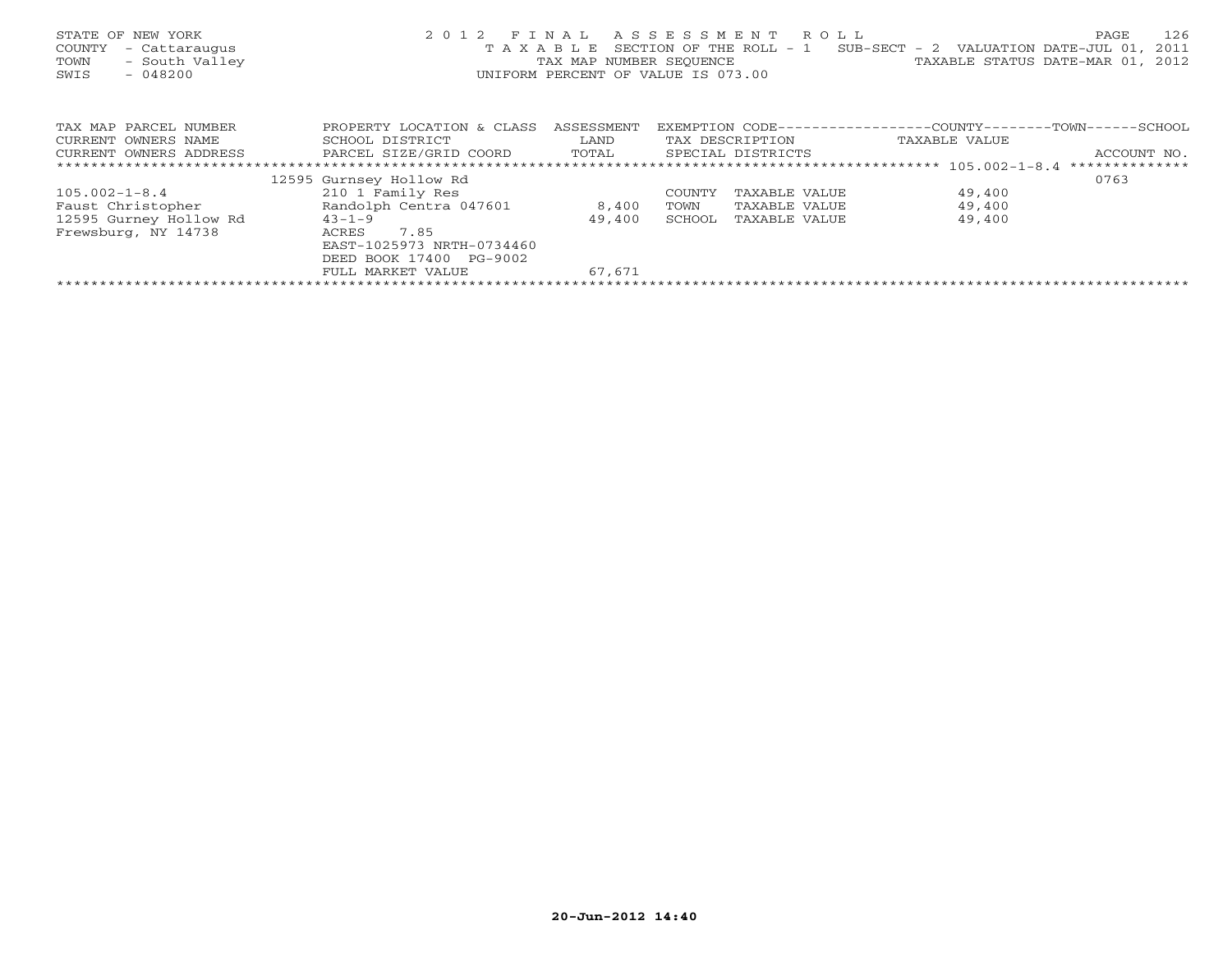|      | STATE OF NEW YORK    | 2012 FINAL ASSESSMENT ROLL |                                                                                |                                  |                        | <b>PAGE</b> | 127 |
|------|----------------------|----------------------------|--------------------------------------------------------------------------------|----------------------------------|------------------------|-------------|-----|
|      | COUNTY - Cattaraugus |                            | T A X A B L E SECTION OF THE ROLL - 1 SUB-SECT - 2 VALUATION DATE-JUL 01, 2011 |                                  |                        |             |     |
|      | TOWN - South Valley  |                            |                                                                                | TAXABLE STATUS DATE-MAR 01, 2012 |                        |             |     |
| SWIS | - 048200             |                            |                                                                                |                                  | RPS150/V04/L015        |             |     |
|      |                      |                            | UNIFORM PERCENT OF VALUE IS 073.00                                             |                                  | CURRENT DATE 6/20/2012 |             |     |
|      |                      |                            |                                                                                |                                  |                        |             |     |

#### R O L L S U B S E C T I O N - 2 - T O T A L S

### \*\*\* S P E C I A L D I S T R I C T S U M M A R Y \*\*\*

|               |      | $\mathcal{N}$<br>€NP | . IVI |  |
|---------------|------|----------------------|-------|--|
| $\sim$ $\sim$ | IVI. | m.<br>◡              |       |  |

#### NO SPECIAL DISTRICTS AT THIS LEVEL

### \*\*\* S C H O O L D I S T R I C T S U M M A R Y \*\*\*

| CODE   | DISTRICT NAME    | TOTAL<br>PARCELS | ASSESSED<br>LAND | ASSESSED<br>TOTAL | <b>EXEMPT</b><br><b>AMOUNT</b> | TOTAL<br>TAXABLE | STAR<br>AMOUNT | STAR<br>TAXABLE |
|--------|------------------|------------------|------------------|-------------------|--------------------------------|------------------|----------------|-----------------|
| 047601 | Randolph Central |                  | 8,400            | 49,400            |                                | 49,400           |                | 49,400          |
|        | SUB-TOTAL        |                  | 8,400            | 49,400            |                                | 49,400           |                | 49,400          |
|        | TOTAL            |                  | 8,400            | 49,400            |                                | 49,400           |                | 49,400          |

### \*\*\* S Y S T E M C O D E S S U M M A R Y \*\*\*

### NO SYSTEM EXEMPTIONS AT THIS LEVEL

## \*\*\* E X E M P T I O N S U M M A R Y \*\*\*

### NO EXEMPTIONS AT THIS LEVEL

| <b>ROLL</b> |           | TOTAL                                     |      |       |        |      | TAXABI F | STAR                    |
|-------------|-----------|-------------------------------------------|------|-------|--------|------|----------|-------------------------|
| SEC         | $\tau$ on | $\cap$ $\cap$ $\cap$ $\cap$ $\cap$ $\cap$ | LAND | TOTAL | COUNTY | TOWN | SCHOOL   | TAXARLF                 |
|             |           |                                           | 100  | .400  | 400    | ,400 | 400      | $\land$ $\land$ $\land$ |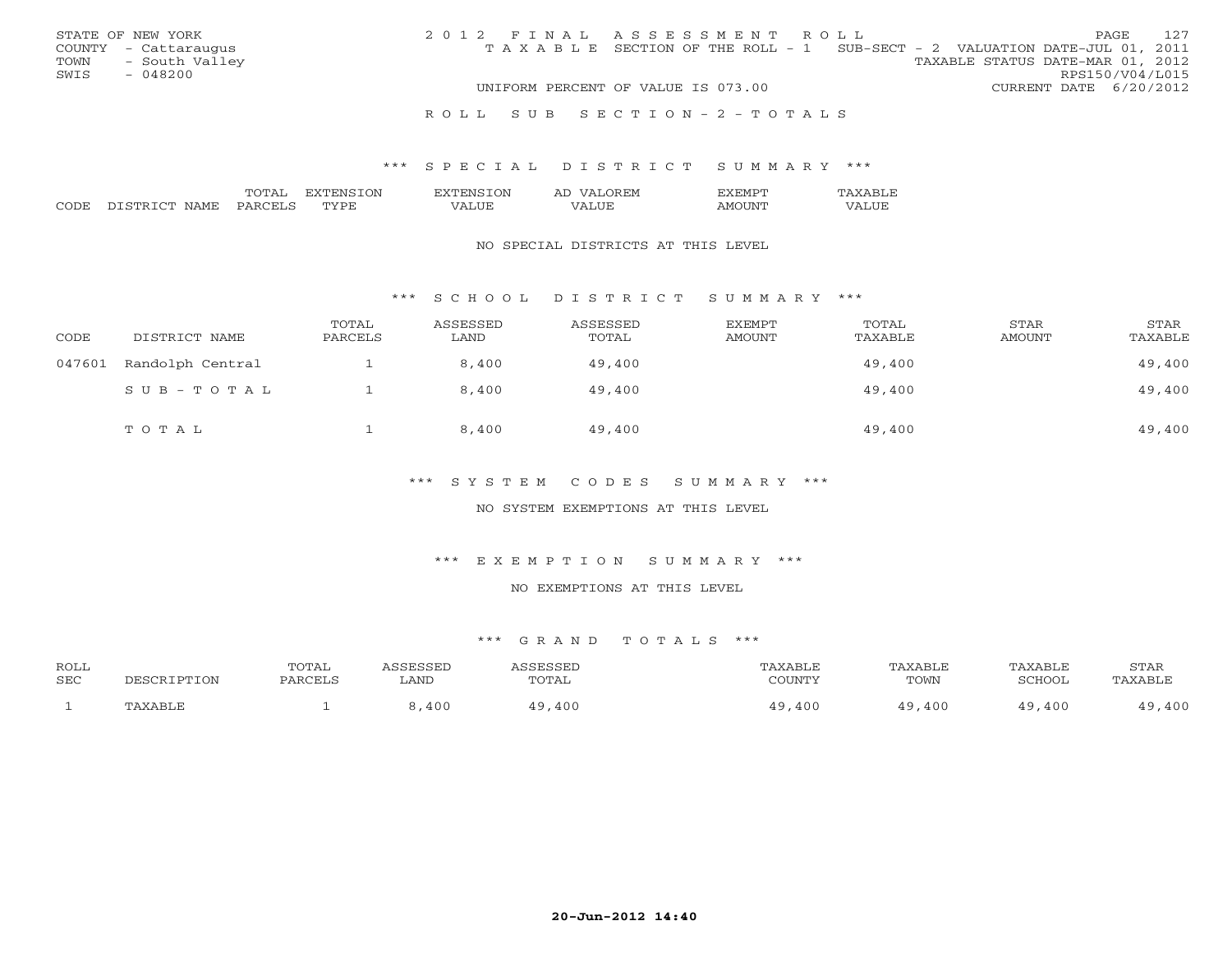## STATE OF NEW YORK 2 0 1 2 F I N A L A S S E S S M E N T R O L L PAGE 128 COUNTY - Cattaraugus T A X A B L E SECTION OF THE ROLL - 1 SUB-SECT - 3 VALUATION DATE-JUL 01, 2011 TOWN - South Valley TAX MAP NUMBER SEQUENCE TAXABLE STATUS DATE-MAR 01, 2012 SWIS - 048200 UNIFORM PERCENT OF VALUE IS 073.00

| TAX MAP PARCEL NUMBER   |                                            |             | PROPERTY LOCATION & CLASS ASSESSMENT EXEMPTION CODE----------------COUNTY-------TOWN------SCHOOL |                     |                      |
|-------------------------|--------------------------------------------|-------------|--------------------------------------------------------------------------------------------------|---------------------|----------------------|
| CURRENT OWNERS NAME     | SCHOOL DISTRICT                            | LAND        | TAX DESCRIPTION                                                                                  | TAXABLE VALUE       |                      |
| CURRENT OWNERS ADDRESS  | PARCEL SIZE/GRID COORD                     | TOTAL       | SPECIAL DISTRICTS                                                                                |                     | ACCOUNT NO.          |
|                         |                                            |             |                                                                                                  |                     |                      |
|                         | Bone Run Rd                                |             |                                                                                                  |                     | 0429                 |
| $97.001 - 1 - 3$        | 942 Co. reforest                           |             | XMPT CTY 33302                                                                                   | 53,600              | $\Omega$<br>$\Omega$ |
| Catt Co Forest          | Randolph Centra 047601                     |             | 53,600 COUNTY TAXABLE VALUE<br>53,600 TOWN TAXABLE VALUE                                         | $\Omega$            |                      |
| Attn: Co Treasurer      | 31 01 09<br>Fred Seitz Lot #16             |             |                                                                                                  | 53,600              |                      |
| 303 Court St            |                                            |             | SCHOOL TAXABLE VALUE                                                                             | 53,600              |                      |
| Little Valley, NY 14755 | ACRES 100.00 BANK B                        |             | FD820 Fire                                                                                       | 53,600 TO           |                      |
|                         | EAST-1032943 NRTH-0750213                  |             |                                                                                                  |                     |                      |
|                         | DEED BOOK 321<br>PG-00093                  |             |                                                                                                  |                     |                      |
|                         | FULL MARKET VALUE<br>*******************   | 73,425      |                                                                                                  |                     |                      |
|                         |                                            |             |                                                                                                  |                     |                      |
|                         | Nys Rte 394                                |             |                                                                                                  |                     | 0433<br>$\Omega$     |
| $97.004 - 1 - 12$       | 942 Co. reforest<br>Randolph Centra 047601 |             | XMPT CTY 33302                                                                                   | 55,300<br>$\Omega$  |                      |
| Catt Co Forest          | $\frac{1}{2}$                              |             | 55,300 COUNTY TAXABLE VALUE                                                                      |                     |                      |
| Attn: Co Treasurer      | 05 01 09                                   | 55,300 TOWN | TAXABLE VALUE                                                                                    | 55,300              |                      |
| 303 Court St            | Bj Mclinden Lot #14<br>ACRES 103.20 BANK B |             | SCHOOL TAXABLE VALUE<br>FD820 Fire                                                               | 55,300<br>55,300 TO |                      |
| Little Valley, NY 14755 | EAST-1045839 NRTH-0741708                  |             |                                                                                                  |                     |                      |
|                         | DEED BOOK 356 PG-00118                     |             |                                                                                                  |                     |                      |
|                         | FULL MARKET VALUE                          | 75,753      |                                                                                                  |                     |                      |
|                         |                                            |             |                                                                                                  |                     |                      |
|                         | Brown Run Rd                               |             |                                                                                                  |                     | 0432                 |
| $105.002 - 1 - 16$      | 942 Co. reforest                           |             | XMPT CTY 33302                                                                                   | 57,300              | $\Omega$             |
| Catt Co Forest          | Randolph Centra 047601                     |             | 57,300 COUNTY TAXABLE VALUE                                                                      | $\circ$             |                      |
| Attn: Co Treasurer      |                                            |             | 57,300 TOWN<br>TAXABLE VALUE                                                                     | 57,300              |                      |
| 303 Court St            | 34    01    09<br>Joe Crandall Lot #13     |             | SCHOOL TAXABLE VALUE                                                                             | 57,300              |                      |
| Little Valley, NY 14755 | ACRES 106.87 BANK B                        |             | FD820 Fire                                                                                       | 57,300 TO           |                      |
|                         | EAST-1029365 NRTH-0731464                  |             |                                                                                                  |                     |                      |
|                         | DEED BOOK 321 PG-00636                     |             |                                                                                                  |                     |                      |
|                         | FULL MARKET VALUE                          | 78,493      |                                                                                                  |                     |                      |
|                         |                                            |             |                                                                                                  |                     |                      |
|                         | Brown Run Rd                               |             |                                                                                                  |                     | 0428                 |
| $105.002 - 1 - 19$      | 942 Co. reforest                           |             | XMPT CTY 33302                                                                                   | 13,300              | $\cap$               |
| Catt Co Forest          | Randolph Centra 047601                     |             | 13,300 COUNTY TAXABLE VALUE                                                                      | $\circ$             |                      |
| Attn: County Treasurer  | 34 01 09                                   |             | 13,300 TOWN<br>TAXABLE VALUE                                                                     | 13,300              |                      |
| 303 Court St            | Niles Schonmaker Lot #15                   |             | SCHOOL TAXABLE VALUE                                                                             | 13,300              |                      |
| Little Valley, NY 14755 | ACRES 21.30 BANK B                         |             | FD820 Fire                                                                                       | 13,300 TO           |                      |
|                         | EAST-1026528 NRTH-0731542                  |             |                                                                                                  |                     |                      |
|                         | DEED BOOK 321 PG-00415                     |             |                                                                                                  |                     |                      |
|                         | FULL MARKET VALUE                          | 18,219      |                                                                                                  |                     |                      |
|                         |                                            |             |                                                                                                  |                     |                      |
|                         | West Perimeter Rd                          |             |                                                                                                  |                     | 0435                 |
| $106.001 - 2 - 21$      | 942 Co. reforest                           |             | XMPT CTY 33302                                                                                   | 40,200              | $\Omega$             |
| Catt Co Forest          | Randolph Centra 047601                     |             | 40,200 COUNTY TAXABLE VALUE                                                                      | $\overline{0}$      |                      |
| Attn: Co Treasurer      | 18 01 09                                   |             | 40,200 TOWN<br>TAXABLE VALUE                                                                     | 40,200              |                      |
| 303 Court St            | E. Birch Lot #20                           |             | SCHOOL TAXABLE VALUE                                                                             | 40,200              |                      |
| Little Valley, NY 14755 | ACRES 75.00 BANK B                         |             | FD820 Fire                                                                                       | 40,200 TO           |                      |
|                         | EAST-1034844 NRTH-0729982                  |             |                                                                                                  |                     |                      |
|                         | DEED BOOK 390<br>PG-00402                  |             |                                                                                                  |                     |                      |
|                         | FULL MARKET VALUE                          | 55,068      |                                                                                                  |                     |                      |
|                         |                                            |             |                                                                                                  |                     |                      |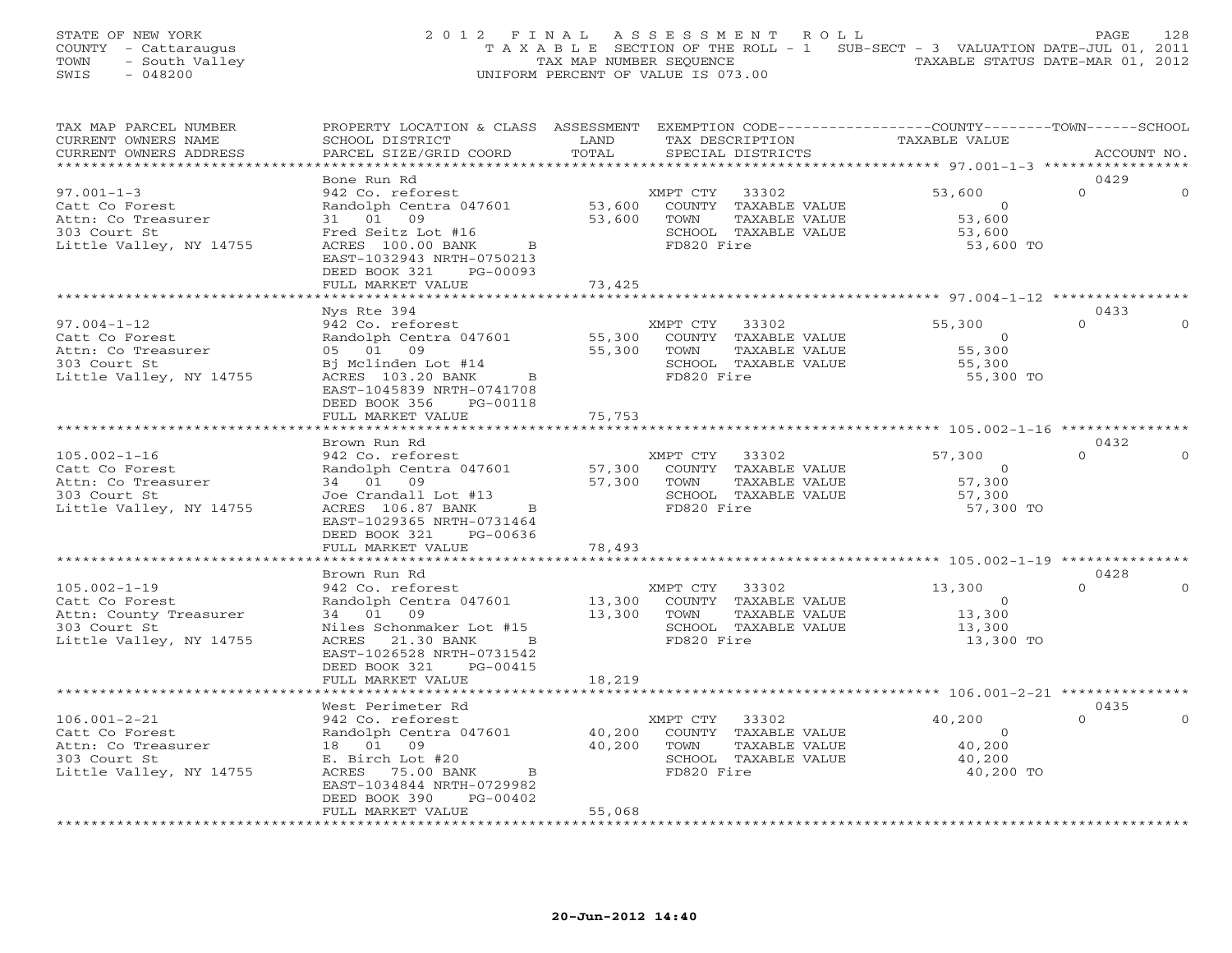## STATE OF NEW YORK 2012 FINAL ASSESSMENT ROLL PAGE 129 COUNTY - Cattaraugus T A X A B L E SECTION OF THE ROLL - 1 SUB-SECT - 3 VALUATION DATE-JUL 01, 2011 TOWN - South Valley TAX MAP NUMBER SEQUENCE TAXABLE STATUS DATE-MAR 01, 2012 SWIS - 048200 UNIFORM PERCENT OF VALUE IS 073.00

| TAX MAP PARCEL NUMBER                                                                                                                                                                                                                                                                                                                                                                                                                                                                | PROPERTY LOCATION & CLASS ASSESSMENT EXEMPTION CODE---------------COUNTY-------TOWN------SCHOOL |        |                |                                                                           |          |          |
|--------------------------------------------------------------------------------------------------------------------------------------------------------------------------------------------------------------------------------------------------------------------------------------------------------------------------------------------------------------------------------------------------------------------------------------------------------------------------------------|-------------------------------------------------------------------------------------------------|--------|----------------|---------------------------------------------------------------------------|----------|----------|
|                                                                                                                                                                                                                                                                                                                                                                                                                                                                                      |                                                                                                 |        |                |                                                                           |          |          |
|                                                                                                                                                                                                                                                                                                                                                                                                                                                                                      |                                                                                                 |        |                |                                                                           |          |          |
| $\begin{tabular}{lllllll} \multicolumn{2}{c}{\textbf{CURRENT}} & \multicolumn{2}{c}{\textbf{WMERS}} & \multicolumn{2}{c}{\textbf{NAME}} & \multicolumn{2}{c}{\textbf{SCHOUT}} & \multicolumn{2}{c}{\textbf{CORD}} & \multicolumn{2}{c}{\textbf{LAND}} & \multicolumn{2}{c}{\textbf{TAX} \textbf{DESCRIPTION}} & \multicolumn{2}{c}{\textbf{TAXABLE} \textbf{ VALUE}} & \multicolumn{2}{c}{\textbf{NALUE}} \\ & & & & & & & & \\ \multicolumn{2}{c}{\textbf{CURRENT}} & \multicolumn$ |                                                                                                 |        |                |                                                                           |          |          |
|                                                                                                                                                                                                                                                                                                                                                                                                                                                                                      | Nys Rte 394 (Off)                                                                               |        |                |                                                                           | 0431     |          |
|                                                                                                                                                                                                                                                                                                                                                                                                                                                                                      |                                                                                                 |        |                | 67,500                                                                    | $\Omega$ | $\Omega$ |
|                                                                                                                                                                                                                                                                                                                                                                                                                                                                                      |                                                                                                 |        |                |                                                                           |          |          |
|                                                                                                                                                                                                                                                                                                                                                                                                                                                                                      |                                                                                                 |        |                |                                                                           |          |          |
|                                                                                                                                                                                                                                                                                                                                                                                                                                                                                      |                                                                                                 |        |                |                                                                           |          |          |
| 106.001-2-22<br>Catt Co Forest Bandolph Centra 047601 67,500<br>Attn: Co Treasurer 26 01 09<br>303 Court St Michael Smith Lot #17<br>Little Valley, NY 14755 ACRES 126.00 BANK<br>CALLE CONTERNABLE VALUE 67,500<br>26 01 09<br>26 01 09<br>26                                                                                                                                                                                                                                       |                                                                                                 |        |                | SCHOOL TAXABLE VALUE 67,500<br>FD820 Fire 67,500 TO                       |          |          |
|                                                                                                                                                                                                                                                                                                                                                                                                                                                                                      | EAST-1032633 NRTH-0730593                                                                       |        |                |                                                                           |          |          |
|                                                                                                                                                                                                                                                                                                                                                                                                                                                                                      | DEED BOOK 356 PG-00012                                                                          |        |                |                                                                           |          |          |
|                                                                                                                                                                                                                                                                                                                                                                                                                                                                                      | FULL MARKET VALUE                                                                               | 92,466 |                |                                                                           |          |          |
|                                                                                                                                                                                                                                                                                                                                                                                                                                                                                      |                                                                                                 |        |                |                                                                           |          |          |
|                                                                                                                                                                                                                                                                                                                                                                                                                                                                                      | Nys Rte 394 (Off)                                                                               |        |                |                                                                           | 0430     |          |
| 106.001-2-23<br>Catt Co Forest Bandolph Centra 047601 45,400 COUNTY TAXABLE VALUE<br>Attn: Co Treasurer 26 01 09 45,400 TOWN TAXABLE VALUE 45,400<br>303 Court St Hiram Scott Lot #18 503 Count St Hiram Scott Lot #18 503 Count St                                                                                                                                                                                                                                                  |                                                                                                 |        |                |                                                                           | $\Omega$ |          |
|                                                                                                                                                                                                                                                                                                                                                                                                                                                                                      |                                                                                                 |        |                |                                                                           |          |          |
|                                                                                                                                                                                                                                                                                                                                                                                                                                                                                      |                                                                                                 |        |                |                                                                           |          |          |
|                                                                                                                                                                                                                                                                                                                                                                                                                                                                                      |                                                                                                 |        |                |                                                                           |          |          |
|                                                                                                                                                                                                                                                                                                                                                                                                                                                                                      |                                                                                                 |        |                | TOWN TAXABLE VALUE<br>SCHOOL TAXABLE VALUE 45,400<br>TROOL Fire 45,400 TO |          |          |
|                                                                                                                                                                                                                                                                                                                                                                                                                                                                                      | EAST-1031391 NRTH-0729469                                                                       |        |                |                                                                           |          |          |
|                                                                                                                                                                                                                                                                                                                                                                                                                                                                                      | DEED BOOK 356 PG-00011                                                                          |        |                |                                                                           |          |          |
|                                                                                                                                                                                                                                                                                                                                                                                                                                                                                      | FULL MARKET VALUE                                                                               | 62,192 |                |                                                                           |          |          |
|                                                                                                                                                                                                                                                                                                                                                                                                                                                                                      |                                                                                                 |        |                |                                                                           |          |          |
|                                                                                                                                                                                                                                                                                                                                                                                                                                                                                      | Nys Rte 394 (Off)                                                                               |        |                |                                                                           | 0434     |          |
| 106.001-2-25 942 Co. reforest                                                                                                                                                                                                                                                                                                                                                                                                                                                        |                                                                                                 |        | XMPT CTY 33302 | 26,800                                                                    | $\cap$   |          |
| Catt Co Forest and Db Centra 047601 26,800 COUNTY TAXABLE VALUE 0<br>Attn: Co Treasurer 26 01 09 26,800 TOWN TAXABLE VALUE 26,800<br>303 Court St Jesse Martin Lot #19 26,800 SCHOOL TAXABLE VALUE 26,800 COUNTY STAXABLE VALUE 26                                                                                                                                                                                                                                                   |                                                                                                 |        |                |                                                                           |          |          |
|                                                                                                                                                                                                                                                                                                                                                                                                                                                                                      |                                                                                                 |        |                |                                                                           |          |          |
|                                                                                                                                                                                                                                                                                                                                                                                                                                                                                      |                                                                                                 |        |                |                                                                           |          |          |
|                                                                                                                                                                                                                                                                                                                                                                                                                                                                                      |                                                                                                 |        |                | 26,800 TO                                                                 |          |          |
|                                                                                                                                                                                                                                                                                                                                                                                                                                                                                      | EAST-1033337 NRTH-0729077                                                                       |        |                |                                                                           |          |          |
|                                                                                                                                                                                                                                                                                                                                                                                                                                                                                      | DEED BOOK 246 PG-00526                                                                          |        |                |                                                                           |          |          |
|                                                                                                                                                                                                                                                                                                                                                                                                                                                                                      | FULL MARKET VALUE                                                                               | 36,712 |                |                                                                           |          |          |
|                                                                                                                                                                                                                                                                                                                                                                                                                                                                                      |                                                                                                 |        |                |                                                                           |          |          |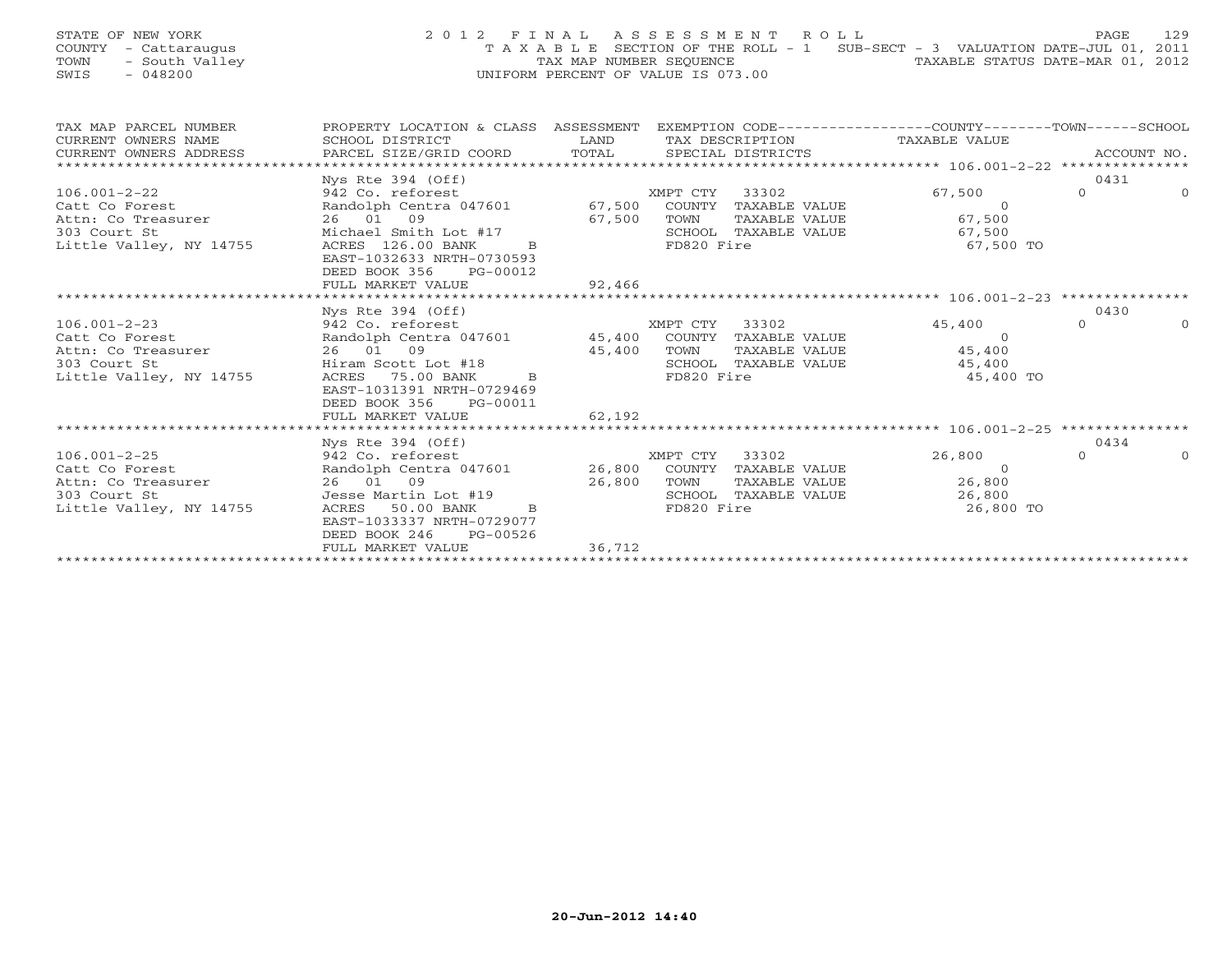|      | STATE OF NEW YORK    | 2012 FINAL ASSESSMENT ROLL |                                                                                |                                  |                        | PAGE | 130 |
|------|----------------------|----------------------------|--------------------------------------------------------------------------------|----------------------------------|------------------------|------|-----|
|      | COUNTY - Cattaraugus |                            | T A X A B L E SECTION OF THE ROLL - 1 SUB-SECT - 3 VALUATION DATE-JUL 01, 2011 |                                  |                        |      |     |
| TOWN | - South Valley       |                            |                                                                                | TAXABLE STATUS DATE-MAR 01, 2012 |                        |      |     |
| SWIS | - 048200             |                            |                                                                                |                                  | RPS150/V04/L015        |      |     |
|      |                      |                            | UNIFORM PERCENT OF VALUE IS 073.00                                             |                                  | CURRENT DATE 6/20/2012 |      |     |
|      |                      |                            |                                                                                |                                  |                        |      |     |

#### R O L L S U B S E C T I O N - 3 - T O T A L S

### \*\*\* S P E C I A L D I S T R I C T S U M M A R Y \*\*\*

| CODE       | DISTRICT NAME | TOTAL<br>PARCELS | EXTENSION<br>TYPE | <b>EXTENSION</b><br>VALUE | AD VALOREM<br>VALUE | <b>EXEMPT</b><br>AMOUNT | TAXABLE<br>VALUE |
|------------|---------------|------------------|-------------------|---------------------------|---------------------|-------------------------|------------------|
| FD820 Fire |               |                  | 8 TOTAL           |                           | 359,400             |                         | 359,400          |

## \*\*\* S C H O O L D I S T R I C T S U M M A R Y \*\*\*

| CODE   | DISTRICT NAME    | TOTAL<br>PARCELS | ASSESSED<br>LAND | ASSESSED<br>TOTAL | EXEMPT<br>AMOUNT | TOTAL<br>TAXABLE | <b>STAR</b><br>AMOUNT | STAR<br>TAXABLE |
|--------|------------------|------------------|------------------|-------------------|------------------|------------------|-----------------------|-----------------|
| 047601 | Randolph Central | 8                | 359,400          | 359,400           |                  | 359,400          |                       | 359,400         |
|        | SUB-TOTAL        |                  | 359,400          | 359,400           |                  | 359,400          |                       | 359,400         |
|        | TOTAL            | 8                | 359,400          | 359,400           |                  | 359,400          |                       | 359,400         |

### \*\*\* S Y S T E M C O D E S S U M M A R Y \*\*\*

### NO SYSTEM EXEMPTIONS AT THIS LEVEL

#### \*\*\* E X E M P T I O N S U M M A R Y \*\*\*

| CODE  | DESCRIPTION       | TOTAL<br>PARCELS | COUNTY             | TOWN | SCHOOL |
|-------|-------------------|------------------|--------------------|------|--------|
| 33302 | XMPT CTY<br>TOTAL |                  | 359,400<br>359,400 |      |        |

| ROLL<br>SEC | DESCRIPTION | TOTAL<br>PARCELS | <i><b>\SSESSED</b></i><br>LAND | <i><b>SSESSED</b></i><br>TOTAL | TAXABLE<br>COUNTY | TAXABLE<br>TOWN | TAXABLE<br>SCHOOL | STAR<br>TAXABLE |
|-------------|-------------|------------------|--------------------------------|--------------------------------|-------------------|-----------------|-------------------|-----------------|
|             | TAXABLE     |                  | 359,400                        | 359<br>$.59$ , $400$           |                   | 359<br>9,400    | 359,400           | 250<br>,400     |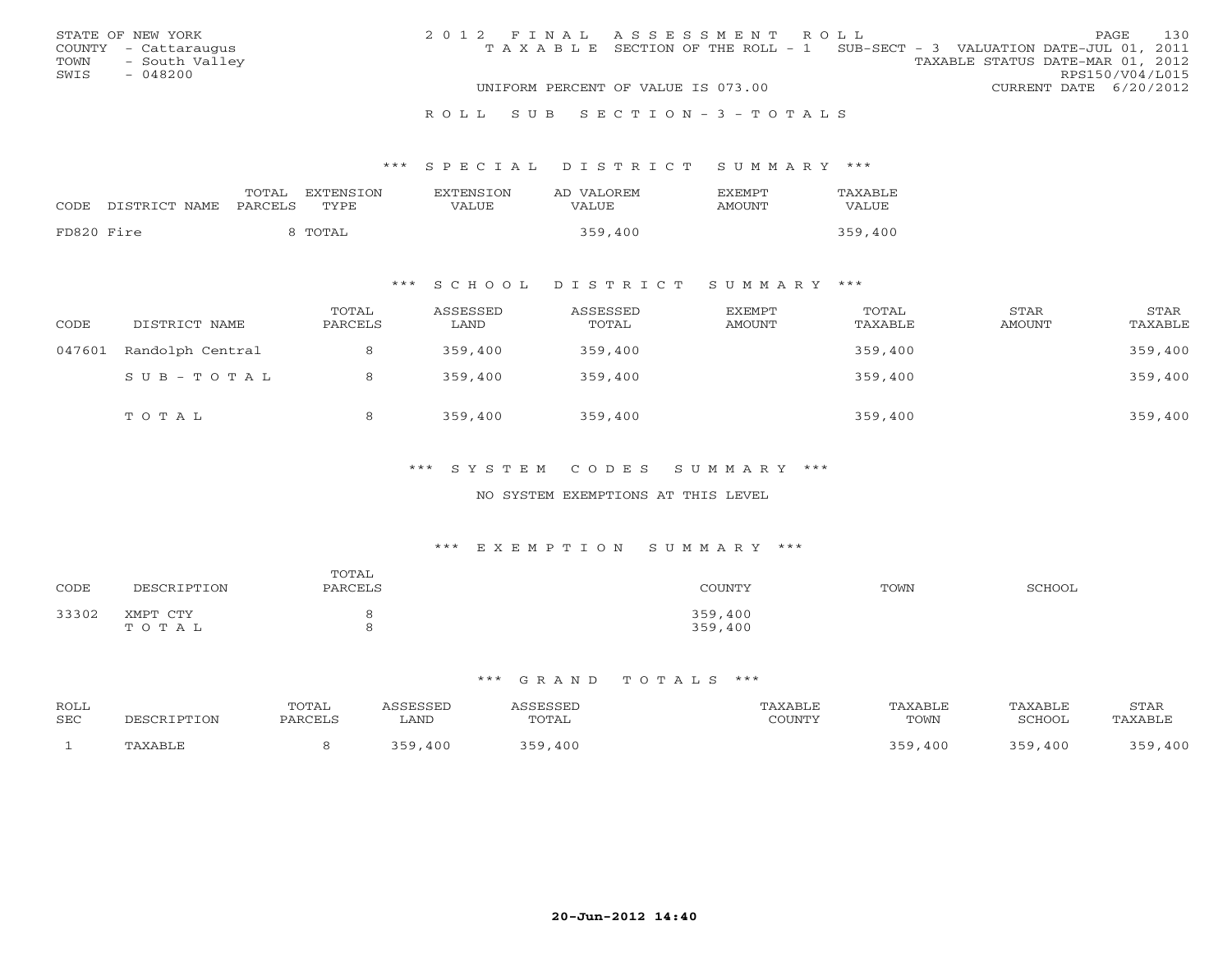|      | STATE OF NEW YORK    | 2012 FINAL ASSESSMENT ROLL |                                       |                                  | PAGE            | 131 |
|------|----------------------|----------------------------|---------------------------------------|----------------------------------|-----------------|-----|
|      | COUNTY - Cattaraugus |                            | T A X A B L E SECTION OF THE ROLL - 1 | VALUATION DATE-JUL 01, 2011      |                 |     |
| TOWN | - South Valley       |                            |                                       | TAXABLE STATUS DATE-MAR 01, 2012 |                 |     |
| SWIS | - 048200             |                            | UNIFORM PERCENT OF VALUE IS 073.00    |                                  | RPS150/V04/L015 |     |
|      |                      |                            |                                       | CURRENT DATE 6/20/2012           |                 |     |
|      |                      |                            |                                       |                                  |                 |     |

R O L L S E C T I O N T O T A L S

\*\*\* S P E C I A L D I S T R I C T S U M M A R Y \*\*\*

|            |               | TOTAL   | <b>EXTENSION</b> | <b>EXTENSION</b> | AD VALOREM | <b>EXEMPT</b> | TAXABLE   |
|------------|---------------|---------|------------------|------------------|------------|---------------|-----------|
| CODE       | DISTRICT NAME | PARCELS | <b>TYPE</b>      | VALUE            | VALUE      | AMOUNT        | VALUE     |
| FD820 Fire |               |         | 582 TOTAL        |                  | 23349,961  |               | 23349,961 |

### \*\*\* S C H O O L D I S T R I C T S U M M A R Y \*\*\*

| CODE             | DISTRICT NAME                         | TOTAL<br>PARCELS | ASSESSED<br>LAND     | ASSESSED<br>TOTAL     | <b>EXEMPT</b><br>AMOUNT | TOTAL<br>TAXABLE      | STAR<br>AMOUNT      | STAR<br>TAXABLE       |
|------------------|---------------------------------------|------------------|----------------------|-----------------------|-------------------------|-----------------------|---------------------|-----------------------|
| 047601<br>062401 | Randolph Central<br>Frewsburg Central | 477<br>135       | 8766,300<br>2125,950 | 19225,752<br>5058,867 | 122,420<br>4,503        | 19103,332<br>5054,364 | 2118,620<br>655,750 | 16984,712<br>4398,614 |
|                  | $S$ U B - T O T A L                   | 612              | 10892,250            | 24284,619             | 126,923                 | 24157,696             | 2774,370            | 21383,326             |
|                  | TOTAL                                 | 612              | 10892,250            | 24284,619             | 126,923                 | 24157,696             | 2774,370            | 21383,326             |

\*\*\* S Y S T E M C O D E S S U M M A R Y \*\*\*

NO SYSTEM EXEMPTIONS AT THIS LEVEL

## \*\*\* E X E M P T I O N S U M M A R Y \*\*\*

|       |              | TOTAL   |         |        |          |
|-------|--------------|---------|---------|--------|----------|
| CODE  | DESCRIPTION  | PARCELS | COUNTY  | TOWN   | SCHOOL   |
| 33302 | XMPT CTY     | 8       | 359,400 |        |          |
| 41121 | WVET C/T     |         | 9,000   |        |          |
| 41122 | WVET CO      | 11      | 87,705  |        |          |
| 41132 | CVET CO      | 6       | 79,225  |        |          |
| 41142 | DVET CO      |         | 7,260   |        |          |
| 41400 | CLERGY       |         | 1,500   | 1,500  | 1,500    |
| 41720 | AG DIST      |         | 4,503   | 4,503  | 4,503    |
| 41800 | AGED C/T/S   |         | 56,538  | 61,250 | 61,250   |
| 41810 | AGED $C/T/S$ |         | 10,550  | 10,550 | 10,550   |
| 41834 | SR STAR      | 22      |         |        | 923,770  |
| 41844 | SR ST MH     |         |         |        | 21,100   |
| 41854 | RES STAR     | 82      |         |        | 1829,500 |
| 47460 | FOREST/A74   | 2       | 49,120  | 49,120 | 49,120   |
|       |              |         |         |        |          |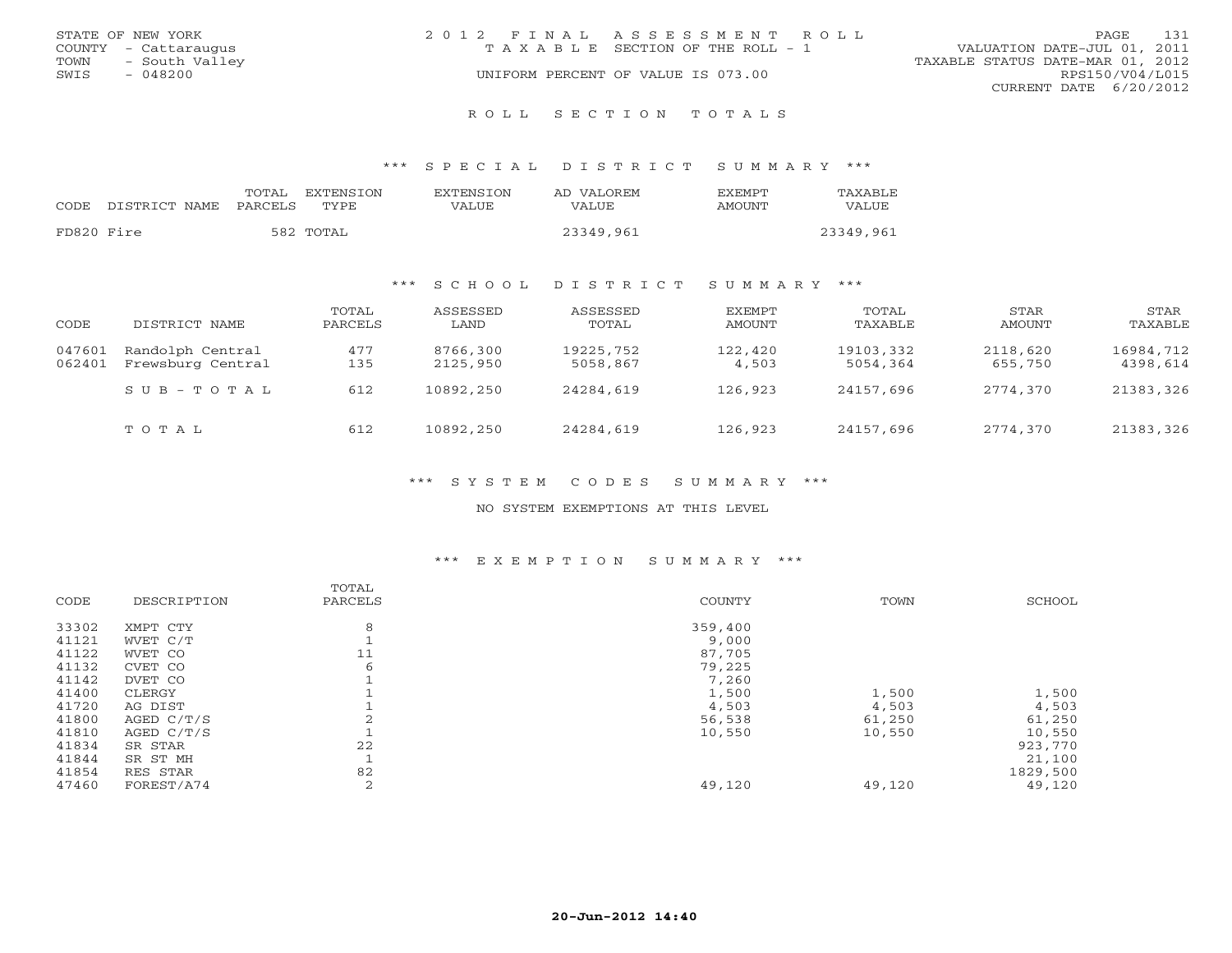| STATE OF NEW YORK    | 2012 FINAL ASSESSMENT ROLL            | 132<br>PAGE                      |
|----------------------|---------------------------------------|----------------------------------|
| COUNTY - Cattaraugus | T A X A B L E SECTION OF THE ROLL - 1 | VALUATION DATE-JUL 01, 2011      |
| TOWN - South Valley  |                                       | TAXABLE STATUS DATE-MAR 01, 2012 |
| $-048200$<br>SWIS    | UNIFORM PERCENT OF VALUE IS 073.00    | RPS150/V04/L015                  |
|                      |                                       | CURRENT DATE 6/20/2012           |
|                      | ROLL SECTION TOTALS                   |                                  |

### \*\*\* E X E M P T I O N S U M M A R Y \*\*\*

| CODE | NFC.         | mom <del>a</del> t<br>:UTAL | COUNTY                                                  | TOWN                   | CCTTOO      |
|------|--------------|-----------------------------|---------------------------------------------------------|------------------------|-------------|
|      | <b>ሰ ጥ</b> አ | 20                          | 561<br>$\Omega$ $\Omega$ $\Omega$ $\Omega$ <sup>4</sup> | $\alpha$<br>126<br>--- | 2001<br>203 |

| ROLL<br>SEC | DESCRIPTION | TOTAL<br>PARCELS | <i><b>\SSESSED</b></i><br>LAND | ASSESSED<br>TOTAL | TAXABLE<br>COUNTY | TAXABLE<br>TOWN | TAXABLE<br>SCHOOL | STAR<br>TAXABLE |
|-------------|-------------|------------------|--------------------------------|-------------------|-------------------|-----------------|-------------------|-----------------|
|             | TAXABLE     | 612              | 10892,250                      | 24284,619         | 23619,818         | 24157,696       | 24157,696         | 21383,326       |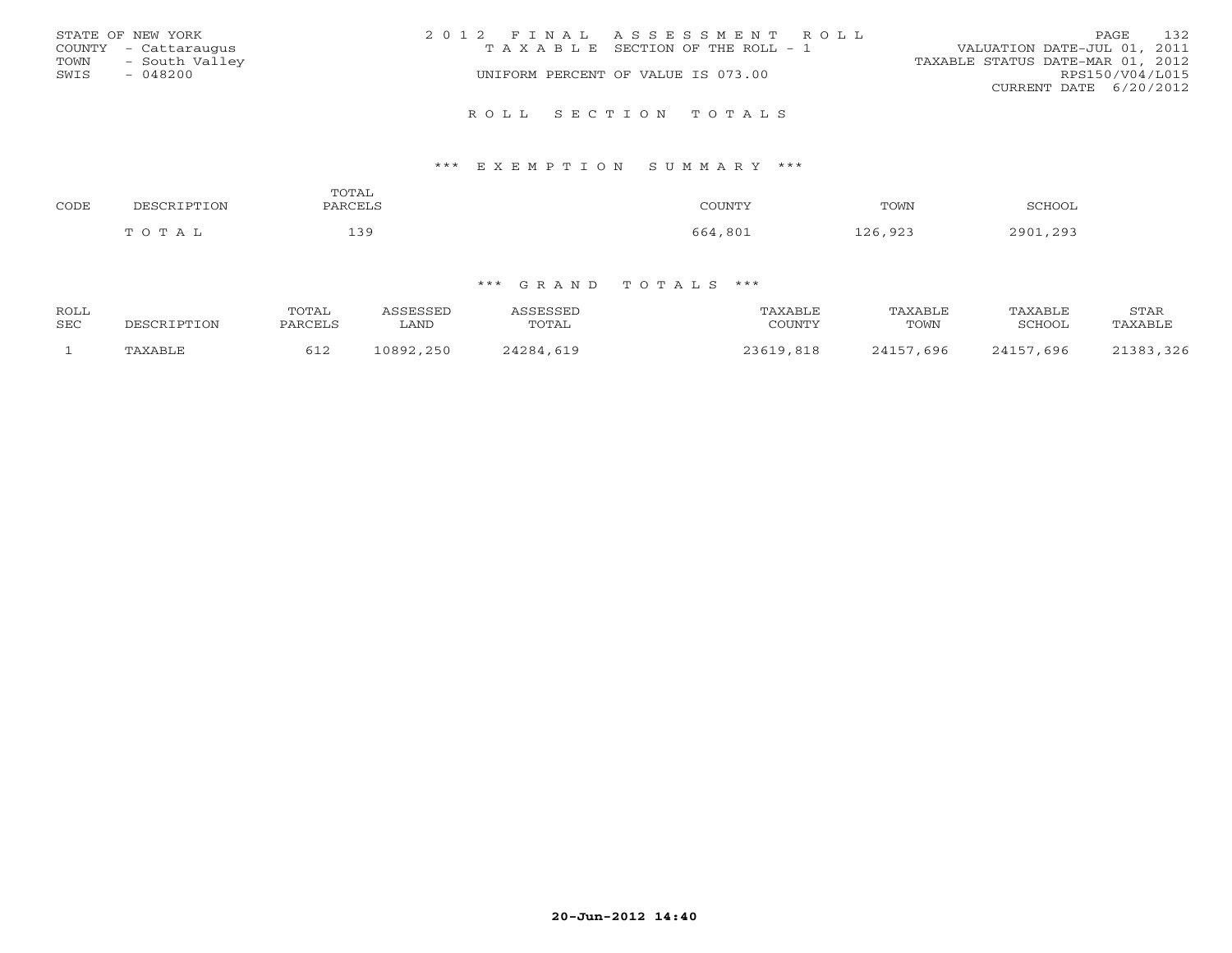| STATE OF NEW YORK<br>COUNTY - Cattaraugus<br>- South Valley<br>TOWN<br>SWIS<br>$-048200$                                                                      | ROLL SUB-SECT - C- SECTION 532-C RPTL ALLEGANY STATE PARK TAXABLE STATUS DATE-MAR 01, 2012                                                                                                                                                             | TAX MAP NUMBER SEQUENCE                         | 2012 FINAL ASSESSMENT ROLL<br>STATE OWNED LAND SECTION OF THE ROLL - 3 SUB-SECT - C VALUATION DATE-JUL 01, 2011<br>UNIFORM PERCENT OF VALUE IS 073.00 |                                             | PAGE<br>133 |
|---------------------------------------------------------------------------------------------------------------------------------------------------------------|--------------------------------------------------------------------------------------------------------------------------------------------------------------------------------------------------------------------------------------------------------|-------------------------------------------------|-------------------------------------------------------------------------------------------------------------------------------------------------------|---------------------------------------------|-------------|
| TAX MAP PARCEL NUMBER<br>CURRENT OWNERS NAME<br>CURRENT OWNERS ADDRESS<br>***********************                                                             | PROPERTY LOCATION & CLASS ASSESSMENT<br>SCHOOL DISTRICT<br>PARCEL SIZE/GRID COORD                                                                                                                                                                      | LAND<br>TOTAL                                   | EXEMPTION CODE-----------------COUNTY-------TOWN------SCHOOL<br>TAX DESCRIPTION<br>SPECIAL DISTRICTS                                                  | TAXABLE VALUE                               | ACCOUNT NO. |
| $106.000 - 1 - 1$<br>State Of New York<br>Attn: County Treasurer<br>Cattaraugus County<br>303 Court St<br>Little Valley, NY 14755                             | 402 Nys Rte 280<br>932 Forest s532b<br>Randolph Centra 047601<br>25 01 08<br>Allegany St Park<br>Prop 37 Ex 3.26A Hwy<br>ACRES 110.87 BANK<br>D<br>EAST-1051841 NRTH-0735039<br>DEED BOOK 304<br>PG-00306<br>FULL MARKET VALUE                         | 270,900<br>270,900<br>371,096                   | COUNTY TAXABLE VALUE<br>TAXABLE VALUE<br>TOWN<br>SCHOOL TAXABLE VALUE<br>FD820 Fire                                                                   | 270,900<br>270,900<br>270,900<br>270,900 TO | 0160101     |
|                                                                                                                                                               |                                                                                                                                                                                                                                                        |                                                 |                                                                                                                                                       |                                             |             |
| $106.000 - 1 - 2$<br>State Of New York<br>Attn: County Treasurer<br>Cattaraugus County<br>303 Court St<br>Little Valley, NY 14755                             | 406 Nys Rte 280<br>932 Forest s532b<br>Randolph Centra 047601<br>25 01 08<br>Prop 318 Ex 0.92A Hwy<br>Allegany St Park<br>ACRES 55.90 BANK<br>D<br>EAST-1051887 NRTH-0736753<br>DEED BOOK 661<br>PG-00133<br>FULL MARKET VALUE                         | 89,600<br>89,600<br>122,740                     | COUNTY TAXABLE VALUE<br>TOWN<br>TAXABLE VALUE<br>SCHOOL TAXABLE VALUE<br>FD820 Fire                                                                   | 89,600<br>89,600<br>89,600<br>89,600 TO     | 0193101     |
| $106.000 - 1 - 3$<br>State Of New York<br>Attn: County Treasurer<br>Cattaraugus County<br>303 Court St<br>Little Valley, NY 14755                             | 403 Nys Rte 280 (Off)<br>932 Forest s532b<br>Randolph Centra 047601<br>25 01 08<br>Allegany St Park<br>Prop 101<br>ACRES 43.30 BANK<br>D<br>EAST-1052638 NRTH-0736345<br>DEED BOOK 315<br>PG-00361<br>FULL MARKET VALUE<br>*************************** | 108,100<br>108,100<br>148,082<br>************** | COUNTY TAXABLE VALUE<br>TOWN<br>TAXABLE VALUE<br>SCHOOL TAXABLE VALUE<br>FD820 Fire                                                                   | 108,100<br>108,100<br>108,100<br>108,100 TO | 0170001     |
| $106.000 - 1 - 4$<br>State Of New York<br>Attn: County Treasurer<br>Cattaraugus County<br>303 Court St<br>Little Valley, NY 14755<br>************************ | 401 Nys Rte 280 (Off)<br>932 Forest s532b<br>Randolph Centra 047601<br>25 01 08<br>Allegaay St Park<br>Prop 37<br>ACRES 90.99 BANK<br>D<br>EAST-1054389 NRTH-0738062<br>PG-00306<br>DEED BOOK 304<br>FULL MARKET VALUE                                 | 199,600<br>199,600<br>273,425                   | COUNTY TAXABLE VALUE<br>TOWN<br>TAXABLE VALUE<br>SCHOOL TAXABLE VALUE<br>FD820 Fire                                                                   | 199,600<br>199,600<br>199,600<br>199,600 TO | 0150001     |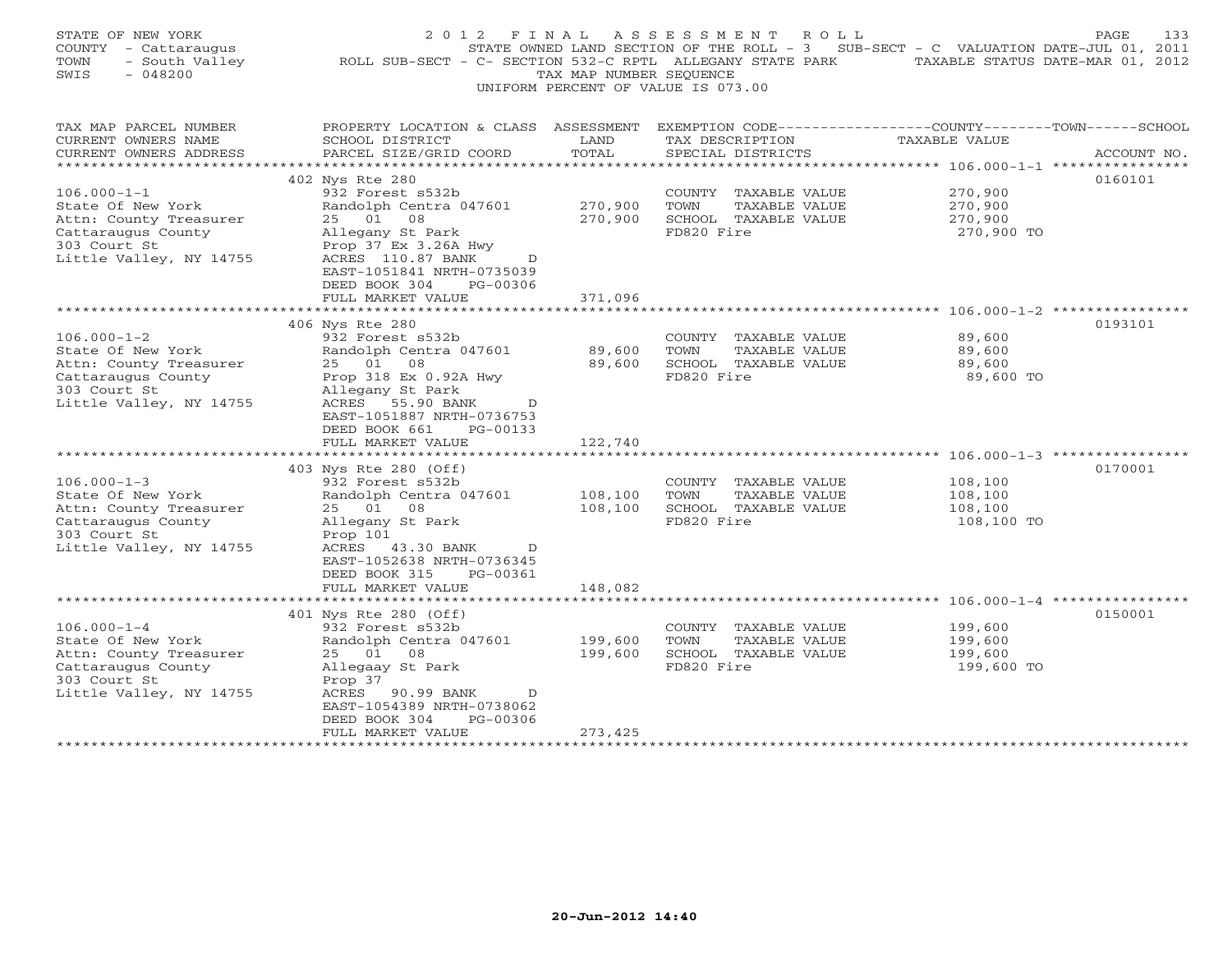| STATE OF NEW YORK<br>COUNTY - Cattaraugus<br>- South Valley<br>TOWN<br>SWIS<br>$-048200$                                          | 2012 FINAL<br>ROLL SUB-SECT - C- SECTION 532-C RPTL ALLEGANY STATE PARK TAXABLE STATUS DATE-MAR 01, 2012                                                                                                                     | TAX MAP NUMBER SEQUENCE                         | ASSESSMENT ROLL<br>STATE OWNED LAND SECTION OF THE ROLL - 3 SUB-SECT - C VALUATION DATE-JUL 01, 2011<br>UNIFORM PERCENT OF VALUE IS 073.00 |                                                 | PAGE<br>134 |
|-----------------------------------------------------------------------------------------------------------------------------------|------------------------------------------------------------------------------------------------------------------------------------------------------------------------------------------------------------------------------|-------------------------------------------------|--------------------------------------------------------------------------------------------------------------------------------------------|-------------------------------------------------|-------------|
| TAX MAP PARCEL NUMBER<br>CURRENT OWNERS NAME<br>CURRENT OWNERS ADDRESS<br>********************                                    | PROPERTY LOCATION & CLASS ASSESSMENT EXEMPTION CODE---------------COUNTY-------TOWN------SCHOOL<br>SCHOOL DISTRICT<br>PARCEL SIZE/GRID COORD                                                                                 | LAND<br>TOTAL                                   | TAX DESCRIPTION<br>SPECIAL DISTRICTS                                                                                                       | TAXABLE VALUE                                   | ACCOUNT NO. |
| $106.000 - 1 - 5$<br>State Of New York<br>Attn: County Treasurer<br>Cattaraugus County<br>303 Court St<br>Little Valley, NY 14755 | 404 Nys Rte 280 (Off)<br>932 Forest s532b<br>Randolph Centra 047601<br>25 01 08<br>Allegany St Park<br>Prop 127<br>ACRES 41.50 BANK<br>$\Box$<br>EAST-1054312 NRTH-0736293<br>DEED BOOK 325<br>PG-00468<br>FULL MARKET VALUE | 94,800<br>94,800<br>129,863                     | COUNTY TAXABLE VALUE<br>TAXABLE VALUE<br>TOWN<br>SCHOOL TAXABLE VALUE<br>FD820 Fire                                                        | 94,800<br>94,800<br>94,800<br>94,800 TO         | 0180001     |
| $106.000 - 1 - 6$                                                                                                                 | **************************<br>397 Nys Rte 280 (Off)<br>932 Forest s532b                                                                                                                                                      |                                                 | COUNTY TAXABLE VALUE                                                                                                                       | 961,900                                         | 0120001     |
| State Of New York<br>Attn: County Treasurer<br>Cattaraugus County<br>303 Court St<br>Little Valley, NY 14755                      | Randolph Centra 047601<br>23 01<br>08<br>Allegany St Park<br>Prop 11<br>ACRES 300.00 BANK<br>$\overline{D}$<br>EAST-1057968 NRTH-0738747<br>DEED BOOK 300<br>PG-00072                                                        | 961,900<br>961,900                              | TOWN<br>TAXABLE VALUE<br>SCHOOL TAXABLE VALUE<br>FD820 Fire                                                                                | 961,900<br>961,900<br>961,900 TO                |             |
|                                                                                                                                   | FULL MARKET VALUE<br>******************************                                                                                                                                                                          | 1317,671<br>* * * * * * * * * * * * * *         |                                                                                                                                            |                                                 |             |
| $106.000 - 1 - 7$<br>State Of New York<br>Attn: County Treasurer<br>Cattaraugus County<br>303 Court St<br>Little Valley, NY 14755 | 398 Nys Rte 280 (Off)<br>932 Forest s532b<br>Randolph Centra 047601<br>23 01 08<br>Allegany St Park<br>Prop 1<br>ACRES 415.00 BANK<br>D<br>EAST-1057727 NRTH-0735834<br>DEED BOOK 286<br>PG-00263                            | 1068,700<br>1068,700                            | COUNTY TAXABLE VALUE<br>TAXABLE VALUE<br>TOWN<br>SCHOOL TAXABLE VALUE<br>FD820 Fire                                                        | 1068,700<br>1068,700<br>1068,700<br>1068,700 TO | 0130001     |
|                                                                                                                                   | FULL MARKET VALUE<br>*********************                                                                                                                                                                                   | 1463,973<br>************                        |                                                                                                                                            |                                                 |             |
| $106.000 - 1 - 8$<br>State Of New York<br>Attn: County Treasurer<br>Cattaraugus County<br>303 Court St<br>Little Valley, NY 14755 | 396 Nys Rte 280 (Off)<br>932 Forest s532b<br>Randolph Centra 047601<br>22 01 08<br>Allegany St Park<br>Prop 1<br>ACRES 743.00 BANK<br>D<br>EAST-1057742 NRTH-0731153<br>PG-00263<br>DEED BOOK 286                            | 1486,900<br>1486,900                            | COUNTY TAXABLE VALUE<br>TOWN<br>TAXABLE VALUE<br>SCHOOL TAXABLE VALUE<br>FD820 Fire                                                        | 1486,900<br>1486,900<br>1486,900<br>1486,900 TO | 0110001     |
| **********************                                                                                                            | FULL MARKET VALUE<br>***************************                                                                                                                                                                             | 2036,849<br>* * * * * * * * * * * * * * * * * * |                                                                                                                                            |                                                 |             |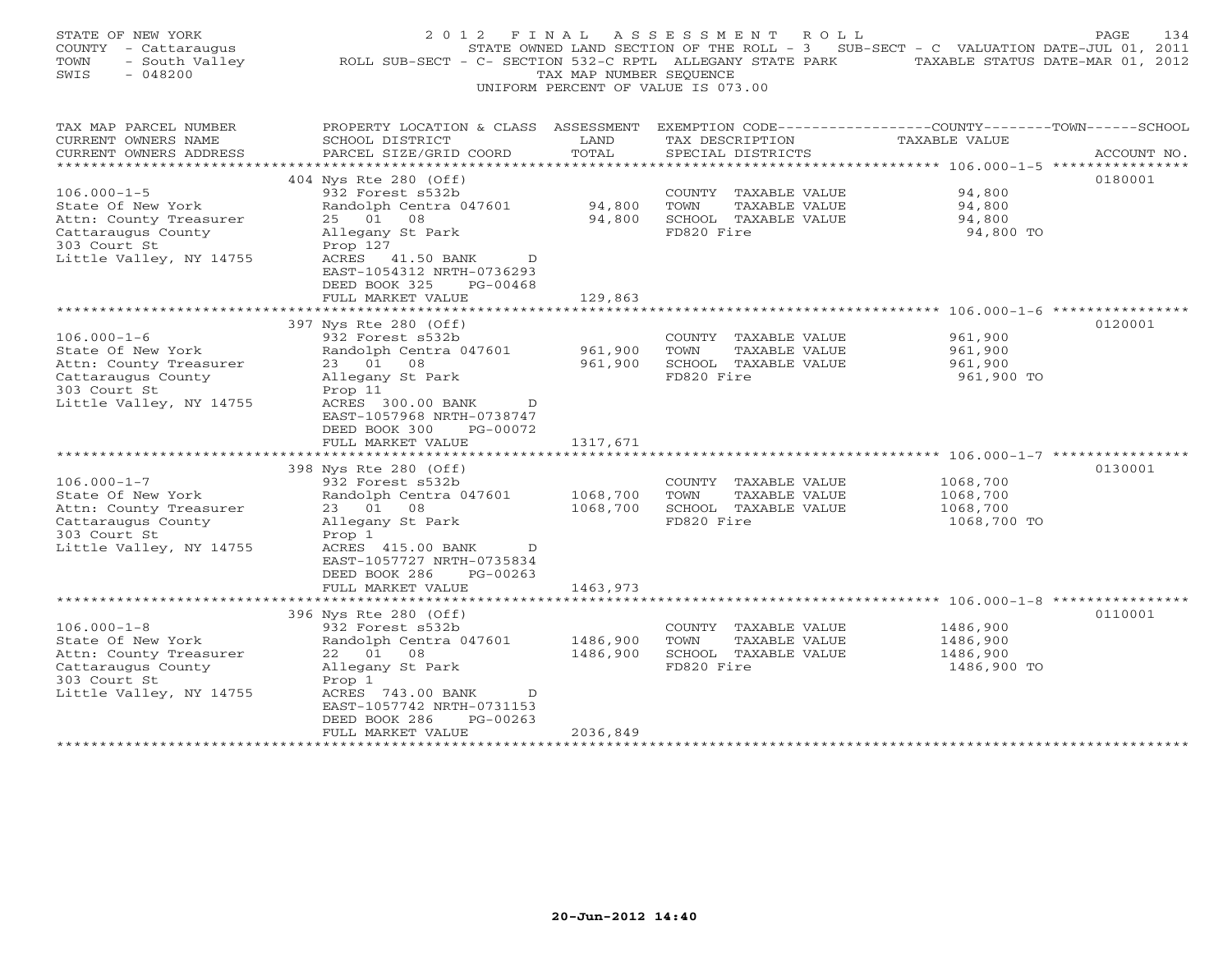| STATE OF NEW YORK<br>COUNTY - Cattaraugus<br>TOWN<br>- South Valley<br>$-048200$<br>SWIS | 2 0 1 2<br>ROLL SUB-SECT - C- SECTION 532-C RPTL ALLEGANY STATE PARK              | FINAL<br>TAX MAP NUMBER SEQUENCE   | ASSESSMENT<br>ROLL<br>UNIFORM PERCENT OF VALUE IS 073.00 | STATE OWNED LAND SECTION OF THE ROLL - 3 SUB-SECT - C VALUATION DATE-JUL 01, 2011<br>TAXABLE STATUS DATE-MAR 01, 2012 | 135<br>PAGE |
|------------------------------------------------------------------------------------------|-----------------------------------------------------------------------------------|------------------------------------|----------------------------------------------------------|-----------------------------------------------------------------------------------------------------------------------|-------------|
| TAX MAP PARCEL NUMBER<br>CURRENT OWNERS NAME<br>CURRENT OWNERS ADDRESS                   | PROPERTY LOCATION & CLASS ASSESSMENT<br>SCHOOL DISTRICT<br>PARCEL SIZE/GRID COORD | LAND<br>TOTAL                      | TAX DESCRIPTION<br>SPECIAL DISTRICTS                     | EXEMPTION CODE-----------------COUNTY-------TOWN------SCHOOL<br>TAXABLE VALUE                                         | ACCOUNT NO. |
|                                                                                          |                                                                                   |                                    |                                                          |                                                                                                                       |             |
| $106.000 - 1 - 9$                                                                        | 130 Nys Rte 280<br>932 Forest s532b                                               |                                    | COUNTY TAXABLE VALUE                                     | 125,000                                                                                                               | 0140701     |
| State Of New York                                                                        | Randolph Centra 047601                                                            | 125,000                            | TOWN<br>TAXABLE VALUE                                    | 125,000                                                                                                               |             |
| Attn: County Treasurer                                                                   | 24 01 08                                                                          | 125,000                            | SCHOOL TAXABLE VALUE                                     | 125,000                                                                                                               |             |
| Cattaraugus County                                                                       | ACRES 165.00 BANK<br>D                                                            |                                    | FD820 Fire                                               | 125,000 TO                                                                                                            |             |
| 303 Court St                                                                             | EAST-1052957 NRTH-0729850                                                         |                                    |                                                          |                                                                                                                       |             |
| Little Valley, NY 14755                                                                  | DEED BOOK 829<br>PG-00599                                                         |                                    |                                                          |                                                                                                                       |             |
|                                                                                          | FULL MARKET VALUE                                                                 | 171,233<br>************            |                                                          |                                                                                                                       |             |
|                                                                                          | 365 Nys Rte 280                                                                   |                                    |                                                          |                                                                                                                       | 0140601     |
| $106.000 - 1 - 11$                                                                       | 932 Forest s532b                                                                  |                                    | COUNTY TAXABLE VALUE                                     | 5,600                                                                                                                 |             |
| State Of New York                                                                        | Randolph Centra 047601                                                            | 5,600                              | TOWN<br>TAXABLE VALUE                                    | 5,600                                                                                                                 |             |
| Attn: County Treasurer                                                                   | 24 01 08                                                                          | 5,600                              | SCHOOL TAXABLE VALUE                                     | 5,600                                                                                                                 |             |
| Cattaraugus County                                                                       | ACRES 10.00 BANK<br>D                                                             |                                    | FD820 Fire                                               | 5,600 TO                                                                                                              |             |
| 303 Court St                                                                             | EAST-1050711 NRTH-0729899                                                         |                                    |                                                          |                                                                                                                       |             |
| Little Valley, NY 14755                                                                  | DEED BOOK 829<br>PG-00940<br>FULL MARKET VALUE                                    | 7,671                              |                                                          |                                                                                                                       |             |
|                                                                                          | *******************                                                               | ************                       |                                                          | ************************* 106.000-1-17 **************                                                                 |             |
|                                                                                          | 357 Nys Rte 280 (Off)                                                             |                                    |                                                          |                                                                                                                       | 0140501     |
| $106.000 - 1 - 17$                                                                       | 932 Forest s532b                                                                  |                                    | COUNTY TAXABLE VALUE                                     | 120,900                                                                                                               |             |
| State Of New York                                                                        | Randolph Centra 047601                                                            | 120,900                            | TOWN<br>TAXABLE VALUE                                    | 120,900                                                                                                               |             |
| Attn: County Treasurer                                                                   | 24<br>01<br>08                                                                    | 120,900                            | SCHOOL TAXABLE VALUE                                     | 120,900                                                                                                               |             |
| Cattaraugus County                                                                       | ACRES 100.00 BANK<br>D                                                            |                                    | FD820 Fire                                               | 120,900 TO                                                                                                            |             |
| 303 Court St                                                                             | EAST-1052517 NRTH-0731087                                                         |                                    |                                                          |                                                                                                                       |             |
| Little Valley, NY 14755                                                                  | DEED BOOK 832<br>PG-00322<br>FULL MARKET VALUE                                    | 165,616                            |                                                          |                                                                                                                       |             |
|                                                                                          |                                                                                   |                                    |                                                          | ********** 106.000-1-18 ***********                                                                                   |             |
|                                                                                          | 399 Nys Rte 280 (Off)                                                             |                                    |                                                          |                                                                                                                       | 0140001     |
| $106.000 - 1 - 18$                                                                       | 932 Forest s532b                                                                  |                                    | COUNTY TAXABLE VALUE                                     | 480,800                                                                                                               |             |
| State Of New York                                                                        | Randolph Centra 047601                                                            | 480,800                            | TOWN<br>TAXABLE VALUE                                    | 480,800                                                                                                               |             |
| Attn: County Treasurer                                                                   | 24 01 08                                                                          | 480,800                            | SCHOOL TAXABLE VALUE                                     | 480,800                                                                                                               |             |
| Cattaraugus County                                                                       | Allegany St Park                                                                  |                                    | FD820 Fire                                               | 480,800 TO                                                                                                            |             |
| 303 Court St<br>Little Valley, NY 14755                                                  | Prop 1<br>ACRES 312.00 BANK<br>D                                                  |                                    |                                                          |                                                                                                                       |             |
|                                                                                          | EAST-1052559 NRTH-0732893                                                         |                                    |                                                          |                                                                                                                       |             |
|                                                                                          | DEED BOOK 286<br>$PG-00263$                                                       |                                    |                                                          |                                                                                                                       |             |
|                                                                                          | FULL MARKET VALUE                                                                 | 658,630                            |                                                          |                                                                                                                       |             |
|                                                                                          | *******************                                                               | * * * * * * * * * *                |                                                          |                                                                                                                       |             |
|                                                                                          | 405 Nys Rte 280 (Off)                                                             |                                    |                                                          |                                                                                                                       | 0190001     |
| $106.000 - 1 - 19$                                                                       | 932 Forest s532b                                                                  |                                    | COUNTY TAXABLE VALUE                                     | 107,100                                                                                                               |             |
| State Of New York<br>Attn: County Treasurer                                              | Randolph Centra 047601<br>25 01 08                                                | 107,100<br>107,100                 | TOWN<br>TAXABLE VALUE<br>SCHOOL TAXABLE VALUE            | 107,100<br>107,100                                                                                                    |             |
| Cattaraugus County                                                                       | Allegany St Park                                                                  |                                    | FD820 Fire                                               | 107,100 TO                                                                                                            |             |
| 303 Court St                                                                             | Prop 106                                                                          |                                    |                                                          |                                                                                                                       |             |
| Little Valley, NY 14755                                                                  | ACRES<br>54.34 BANK<br>$\mathbb D$                                                |                                    |                                                          |                                                                                                                       |             |
|                                                                                          | EAST-1054289 NRTH-0735003                                                         |                                    |                                                          |                                                                                                                       |             |
|                                                                                          | DEED BOOK 318<br>PG-00141                                                         |                                    |                                                          |                                                                                                                       |             |
| *********************                                                                    | FULL MARKET VALUE<br>* * * * * * * * * * * * * * * * * * *                        | 146,712<br>* * * * * * * * * * * * |                                                          |                                                                                                                       |             |
|                                                                                          |                                                                                   |                                    |                                                          |                                                                                                                       |             |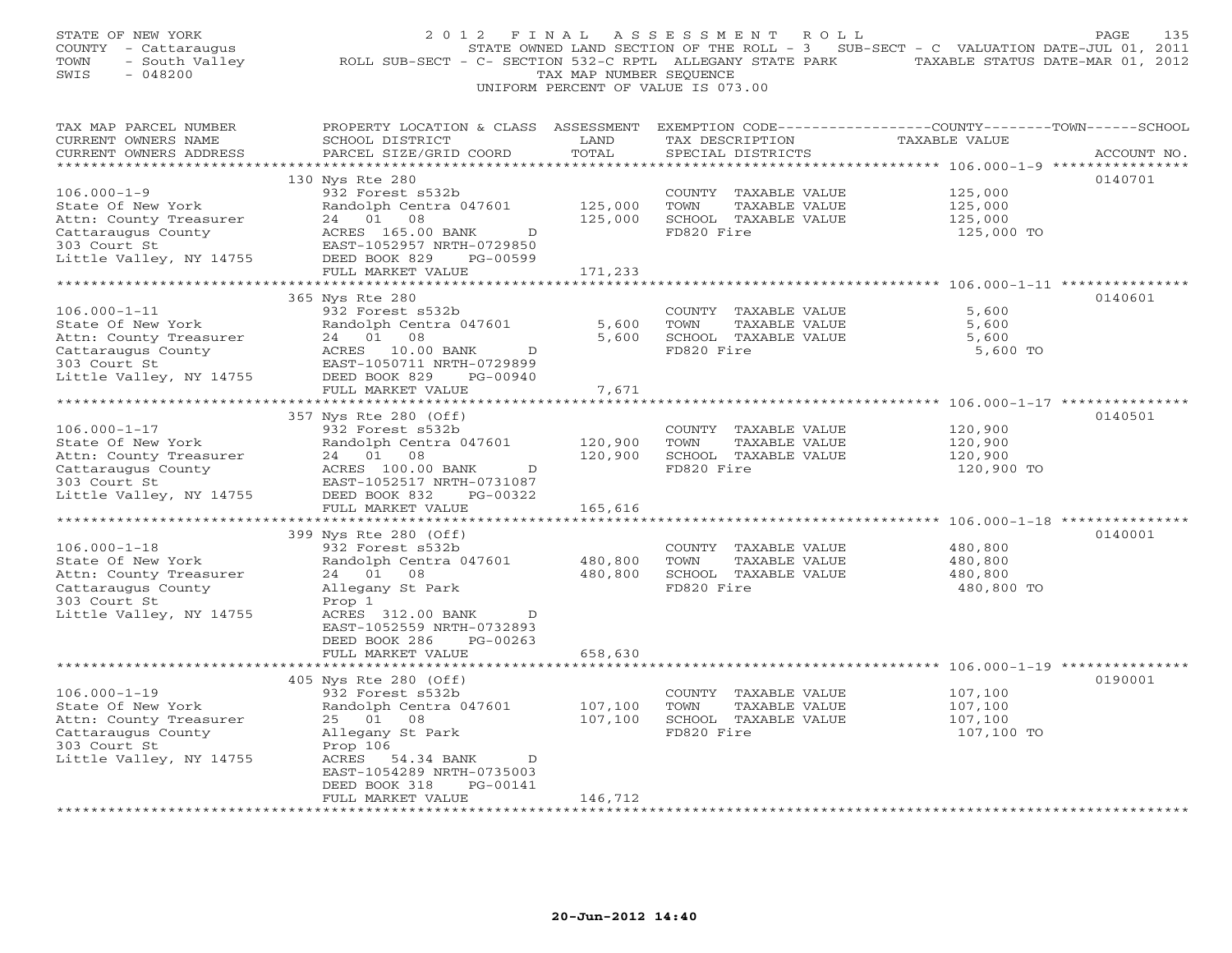| STATE OF NEW YORK<br>COUNTY<br>- Cattaraugus<br>- South Valley<br>TOWN<br>SWIS<br>$-048200$ | 2 0 1 2<br>ROLL SUB-SECT - C- SECTION 532-C RPTL | FINAL<br>TAX MAP NUMBER SEQUENCE | A S S E S S M E N T A O L L<br>ALLEGANY STATE PARK<br>UNIFORM PERCENT OF VALUE IS 073.00 | 136<br>PAGE<br>STATE OWNED LAND SECTION OF THE ROLL - $3$ SUB-SECT - C VALUATION DATE-JUL 01,<br>2011<br>TAXABLE STATUS DATE-MAR 01,<br>2012 |
|---------------------------------------------------------------------------------------------|--------------------------------------------------|----------------------------------|------------------------------------------------------------------------------------------|----------------------------------------------------------------------------------------------------------------------------------------------|
| TAX MAP PARCEL NUMBER                                                                       | PROPERTY LOCATION & CLASS ASSESSMENT             |                                  |                                                                                          | EXEMPTION CODE-----------------COUNTY-------TOWN------SCHOOL                                                                                 |
| CURRENT OWNERS NAME                                                                         | SCHOOL DISTRICT                                  | LAND                             | TAX DESCRIPTION                                                                          | TAXABLE VALUE                                                                                                                                |
| CURRENT OWNERS ADDRESS                                                                      | PARCEL SIZE/GRID COORD                           | TOTAL                            | SPECIAL DISTRICTS                                                                        | ACCOUNT NO.                                                                                                                                  |
|                                                                                             |                                                  |                                  |                                                                                          |                                                                                                                                              |
|                                                                                             | 400 Nys Rte 280                                  |                                  |                                                                                          | 0143001                                                                                                                                      |
| $106.000 - 1 - 21$                                                                          | 932 Forest s532b                                 |                                  | COUNTY<br>TAXABLE VALUE                                                                  | 8,200                                                                                                                                        |
| State Of New York                                                                           | Randolph Centra 047601                           | 8,200                            | TAXABLE VALUE<br>TOWN                                                                    | 8,200                                                                                                                                        |
| Attn: County Treasurer                                                                      | 24 01 08                                         | 8,200                            | SCHOOL<br>TAXABLE VALUE                                                                  | 8,200                                                                                                                                        |
|                                                                                             |                                                  |                                  | FD820 Fire                                                                               | 8,200 TO                                                                                                                                     |
| 303 Court St                                                                                | Prop 323                                         |                                  |                                                                                          |                                                                                                                                              |
| Little Valley, NY 14755                                                                     | ACRES 19.23 BANK<br><sup>D</sup>                 |                                  |                                                                                          |                                                                                                                                              |
|                                                                                             | EAST-1050292 NRTH-0730100                        |                                  |                                                                                          |                                                                                                                                              |
|                                                                                             | DEED BOOK 666<br>PG-00171                        |                                  |                                                                                          |                                                                                                                                              |
|                                                                                             | FULL MARKET VALUE                                | 11,233                           |                                                                                          |                                                                                                                                              |
|                                                                                             |                                                  |                                  |                                                                                          |                                                                                                                                              |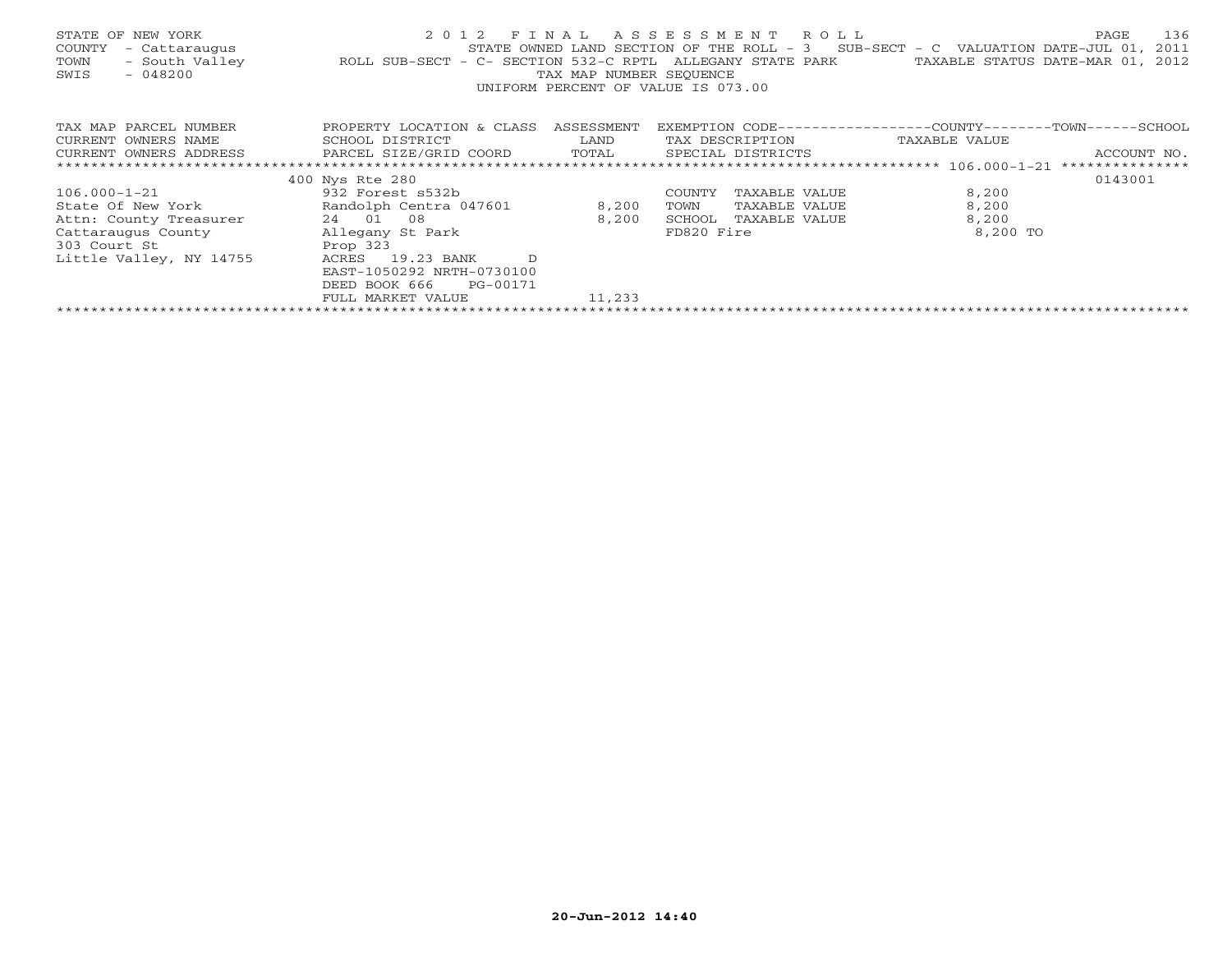|      | STATE OF NEW YORK    | 2012 FINAL ASSESSMENT ROLL                                                                    |                        | <b>PAGE</b> | 137 |
|------|----------------------|-----------------------------------------------------------------------------------------------|------------------------|-------------|-----|
|      | COUNTY - Cattaraugus | STATE OWNED LAND SECTION OF THE ROLL - 3 SUB-SECT - C VALUATION DATE-JUL 01, 2011             |                        |             |     |
| TOWN | - South Valley       | TAXABLE STATUS DATE-MAR 01, 2012<br>ROLL SUB-SECT - C- SECTION 532-C RPTL ALLEGANY STATE PARK |                        |             |     |
| SWIS | $-048200$            |                                                                                               | RPS150/V04/L015        |             |     |
|      |                      |                                                                                               | CURRENT DATE 6/20/2012 |             |     |
|      |                      | UNIFORM PERCENT OF VALUE IS 073.00                                                            |                        |             |     |

## R O L L S U B S E C T I O N - C - T O T A L S

#### \*\*\* S P E C I A L D I S T R I C T S U M M A R Y \*\*\*

|            |               | TOTAL   | <b>EXTENSION</b> | <b>EXTENSION</b> | AD VALOREM | <b>EXEMPT</b> | TAXABLE  |
|------------|---------------|---------|------------------|------------------|------------|---------------|----------|
| CODE       | DISTRICT NAME | PARCELS | TYPE             | VALUE            | VALUE      | AMOUNT        | VALUE    |
|            |               |         |                  |                  |            |               |          |
| FD820 Fire |               |         | 14 TOTAL         |                  | 5128,100   |               | 5128,100 |

### \*\*\* S C H O O L D I S T R I C T S U M M A R Y \*\*\*

| CODE   | DISTRICT NAME    | TOTAL<br>PARCELS | ASSESSED<br>LAND | ASSESSED<br>TOTAL | EXEMPT<br>AMOUNT | TOTAL<br>TAXABLE | STAR<br>AMOUNT | STAR<br>TAXABLE |
|--------|------------------|------------------|------------------|-------------------|------------------|------------------|----------------|-----------------|
| 047601 | Randolph Central | 14               | 5128,100         | 5128,100          |                  | 5128,100         |                | 5128,100        |
|        | SUB-TOTAL        | 14               | 5128,100         | 5128,100          |                  | 5128,100         |                | 5128,100        |
|        | TOTAL            | 14               | 5128,100         | 5128,100          |                  | 5128,100         |                | 5128,100        |

### \*\*\* S Y S T E M C O D E S S U M M A R Y \*\*\*

### NO SYSTEM EXEMPTIONS AT THIS LEVEL

#### \*\*\* E X E M P T I O N S U M M A R Y \*\*\*

#### NO EXEMPTIONS AT THIS LEVEL

| <b>ROLL</b><br><b>SEC</b> | DESCRIPTION         | TOTAL<br>PARCELS | <i><b>\SSESSED</b></i><br>∟AND | ASSESSED<br>TOTAL | TAXABLE<br>COUNTY | TAXABLE<br>TOWN | TAXABLE<br>SCHOOL | STAR<br>TAXABLE |
|---------------------------|---------------------|------------------|--------------------------------|-------------------|-------------------|-----------------|-------------------|-----------------|
|                           | OWNED LAND<br>STATE |                  | 5128,100                       | 5128,100          | 5128,100          | 5128,100        | 5128,100          | 5128,100        |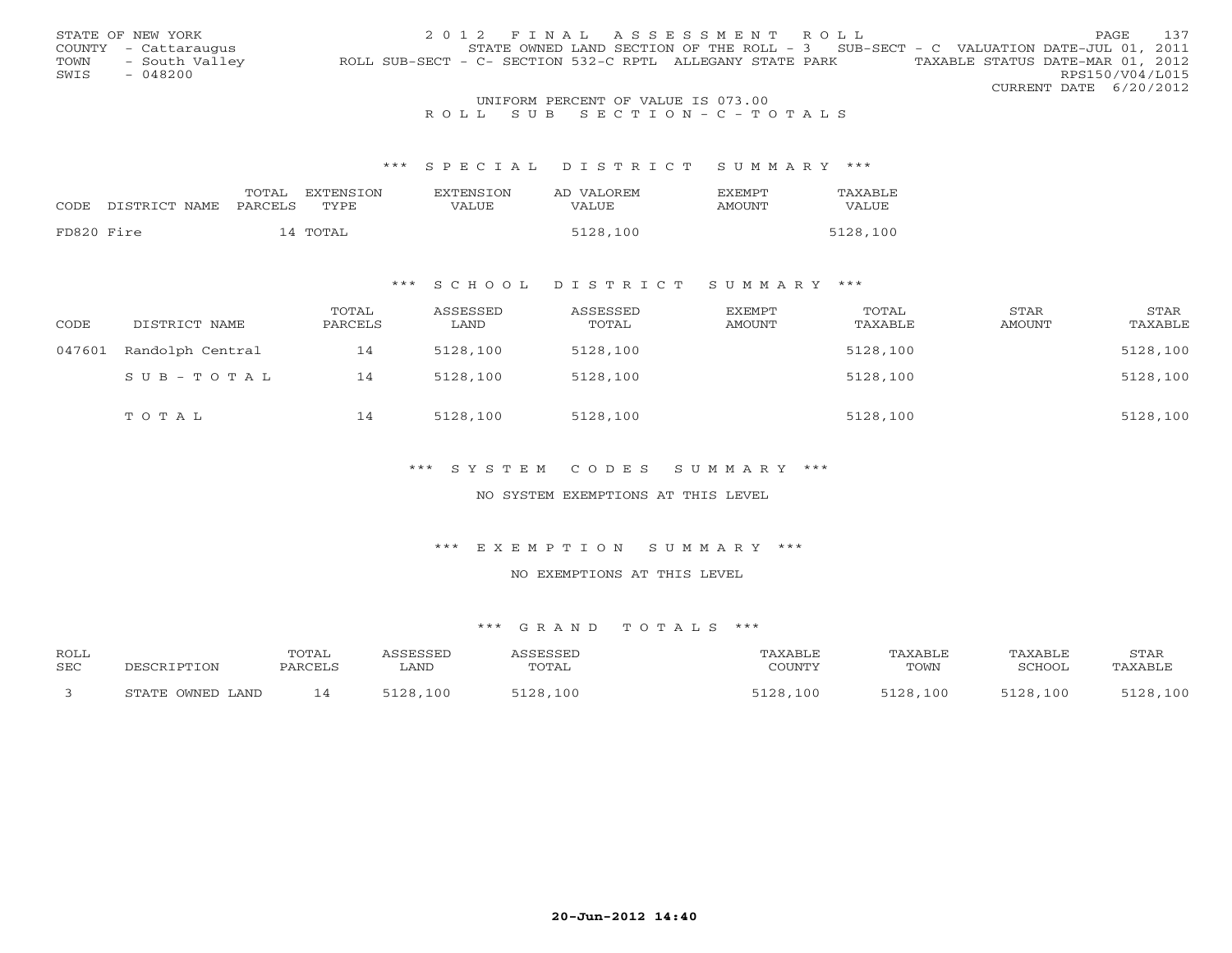| STATE OF NEW YORK<br>COUNTY<br>- Cattaraugus<br>- South Valley<br>TOWN<br>$-048200$<br>SWIS                                                              | 2 0 1 2<br>ROLL SUB-SECT - N- SECTION 534                                                                                                                                                                                                                           | FINAL<br>STATE OWNED LAND SECTION OF THE ROLL - 3<br>TAX MAP NUMBER SEQUENCE<br>UNIFORM PERCENT OF VALUE IS 073.00<br>UNIFORM PERCENT OF VALUE IS 073.00 | ASSESSMENT<br>RPTL REFORESTATION         |                                                                                 | R O L L | SUB-SECT - N VALUATION DATE-JUL 01, 2011<br>TAXABLE STATUS DATE-MAR 01, 2012  | PAGE                            | 138 |
|----------------------------------------------------------------------------------------------------------------------------------------------------------|---------------------------------------------------------------------------------------------------------------------------------------------------------------------------------------------------------------------------------------------------------------------|----------------------------------------------------------------------------------------------------------------------------------------------------------|------------------------------------------|---------------------------------------------------------------------------------|---------|-------------------------------------------------------------------------------|---------------------------------|-----|
| TAX MAP PARCEL NUMBER<br>CURRENT OWNERS NAME                                                                                                             | PROPERTY LOCATION & CLASS ASSESSMENT<br>SCHOOL DISTRICT                                                                                                                                                                                                             | LAND                                                                                                                                                     |                                          | TAX DESCRIPTION                                                                 |         | EXEMPTION CODE-----------------COUNTY-------TOWN------SCHOOL<br>TAXABLE VALUE |                                 |     |
| CURRENT OWNERS ADDRESS<br>**************                                                                                                                 | PARCEL SIZE/GRID COORD                                                                                                                                                                                                                                              | TOTAL                                                                                                                                                    |                                          | SPECIAL DISTRICTS                                                               |         | ***************** 88.003-1-9.2 ****************                               | ACCOUNT NO.                     |     |
|                                                                                                                                                          | 535 Pierce Run Rd (Off)                                                                                                                                                                                                                                             |                                                                                                                                                          |                                          |                                                                                 |         |                                                                               | 0280101                         |     |
| $88.003 - 1 - 9.2$<br>State Of New York<br>Attn: County Treasurer<br>Cattaraugus County<br>303 Court St                                                  | 932 Forest s532b<br>Randolph Centra 047601<br>17 01 09<br>Catt Reforest-Prop S<br>Anna Moore                                                                                                                                                                        | 600<br>600                                                                                                                                               | STATE C<br>TOWN<br>FD820 Fire            | 32252<br>COUNTY TAXABLE VALUE<br>TAXABLE VALUE<br>SCHOOL TAXABLE VALUE          |         | 600<br>$\circ$<br>600<br>600<br>600 TO                                        | $\Omega$                        |     |
| Little Valley, NY 14755                                                                                                                                  | ACRES<br>$1.00$ BANK<br>D<br>EAST-1042654 NRTH-0756068<br>DEED BOOK 788<br>$PG-00421$<br>FULL MARKET VALUE                                                                                                                                                          | 822                                                                                                                                                      |                                          |                                                                                 |         |                                                                               |                                 |     |
|                                                                                                                                                          | 417 Phillips Brook Rd                                                                                                                                                                                                                                               |                                                                                                                                                          |                                          |                                                                                 |         |                                                                               | 0280006                         |     |
| $88.003 - 1 - 11$<br>State Of New York<br>Attn: County Treasurer<br>Cattaraugus County<br>303 Court St<br>Little Valley, NY 14755<br>$88.003 - 1 - 15.1$ | 932 Forest s532b<br>Randolph Centra 047601<br>16/23/25/24/31/32<br>01 09 Catt Reforest<br>Prop H<br>ACRES 1268.00 BANK<br>$\mathbb{D}$<br>EAST-1036328 NRTH-0753916<br>DEED BOOK 392<br>PG-00372<br>FULL MARKET VALUE<br>134 Little Bone Run Rd<br>932 Forest s532b | 2936,900<br>2936,900<br>4023,151                                                                                                                         | STATE C<br>TOWN<br>FD820 Fire<br>STATE C | 32252<br>COUNTY TAXABLE VALUE<br>TAXABLE VALUE<br>SCHOOL TAXABLE VALUE<br>32252 |         | 2936,900<br>$\overline{0}$<br>2936,900<br>2936,900<br>2936,900 TO<br>12,900   | $\Omega$<br>0281001<br>$\Omega$ |     |
| State Of New York<br>Attn: County Treasurer<br>Cattaraugus County<br>303 Court St<br>Little Valley, NY 14755                                             | Randolph Centra 047601<br>32 01 09<br>Catt Reforest<br>Project 68.1<br>ACRES 39.55 BANK<br>D<br>EAST-1033206 NRTH-0754624<br>DEED BOOK 895<br>PG-00593<br>FULL MARKET VALUE                                                                                         | 12,900<br>12,900<br>17,671                                                                                                                               | TOWN<br>FD820 Fire                       | COUNTY TAXABLE VALUE<br>TAXABLE VALUE<br>SCHOOL TAXABLE VALUE                   |         | $\circ$<br>12,900<br>12,900<br>12,900 TO                                      |                                 |     |
|                                                                                                                                                          | * * * * * * * * * * * * * * * * * * *                                                                                                                                                                                                                               |                                                                                                                                                          |                                          |                                                                                 |         |                                                                               |                                 |     |
| $88.003 - 1 - 15.2$<br>State Of New York<br>Attn: County Treasurer<br>Cattaraugus County<br>303 Court St<br>Little Valley, NY 14755                      | 580 Little Bone Run Rd<br>932 Forest s532b<br>Randolph Centra 047601<br>32<br>01<br>09<br>Catt Reforest<br>Proj 68.2 Prop U<br>ACRES<br>9.50 BANK<br>D<br>EAST-1033132 NRTH-0752644<br>DEED BOOK 897<br>PG-00842                                                    | 6,100<br>6,100                                                                                                                                           | STATE C<br>TOWN<br>FD820 Fire            | 32252<br>COUNTY TAXABLE VALUE<br>TAXABLE VALUE<br>SCHOOL TAXABLE VALUE          |         | 6,100<br>$\circ$<br>6.100<br>6,100<br>6,100 TO                                | 0282001<br>$\Omega$             |     |
|                                                                                                                                                          | FULL MARKET VALUE                                                                                                                                                                                                                                                   | 8,356                                                                                                                                                    |                                          |                                                                                 |         |                                                                               |                                 |     |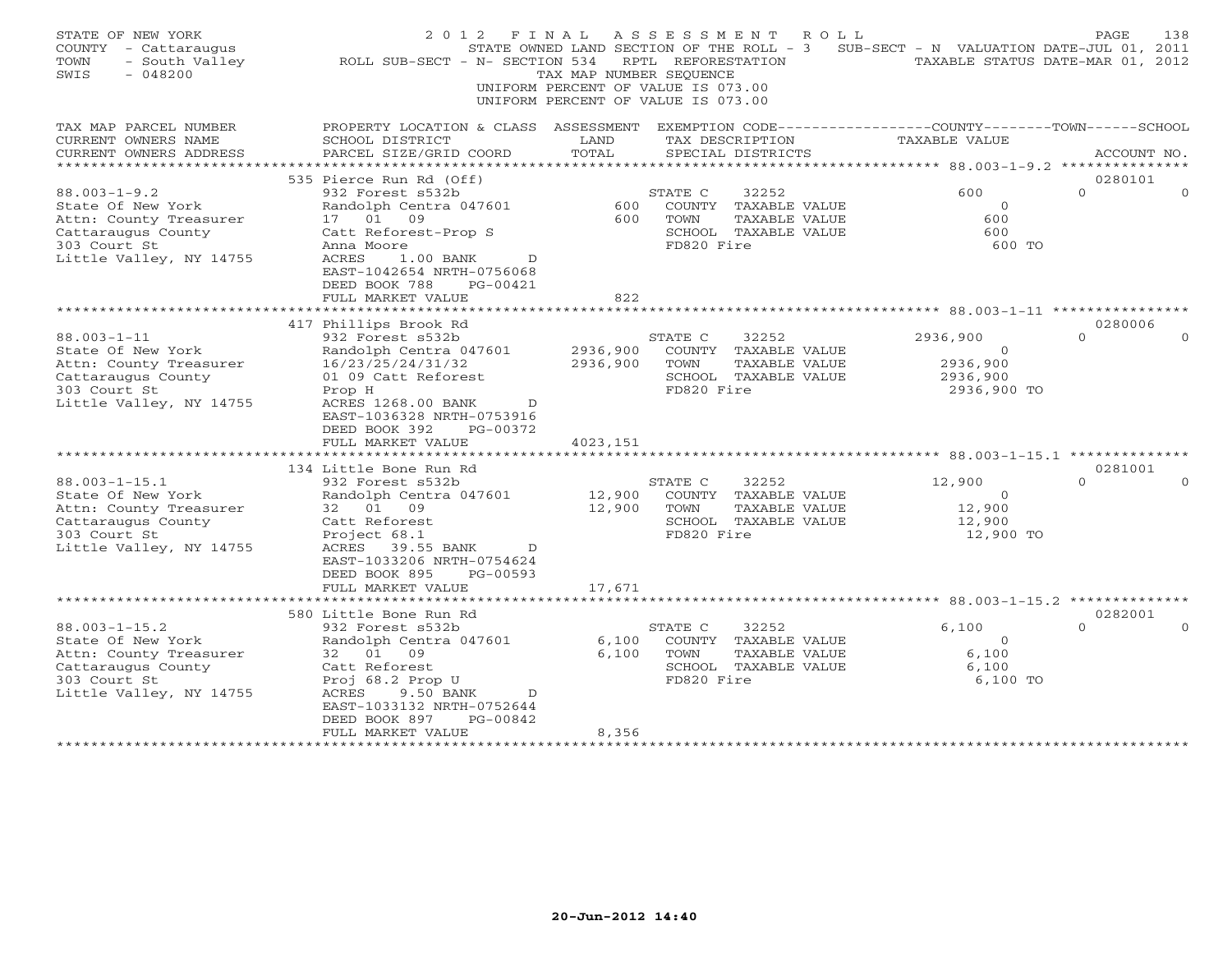| STATE OF NEW YORK<br>COUNTY - Cattaraugus<br>- South Valley<br>TOWN<br>SWIS<br>$-048200$ | 2012 FINAL<br>ROLL SUB-SECT - N- SECTION 534                                                    | TAX MAP NUMBER SEOUENCE<br>UNIFORM PERCENT OF VALUE IS 073.00<br>UNIFORM PERCENT OF VALUE IS 073.00 | RPTL REFORESTATION | ASSESSMENT ROLL<br>STATE OWNED LAND SECTION OF THE ROLL - 3 | SUB-SECT - N VALUATION DATE-JUL 01, 2011<br>TAXABLE STATUS DATE-MAR 01, 2012 | PAGE                | 139      |
|------------------------------------------------------------------------------------------|-------------------------------------------------------------------------------------------------|-----------------------------------------------------------------------------------------------------|--------------------|-------------------------------------------------------------|------------------------------------------------------------------------------|---------------------|----------|
| TAX MAP PARCEL NUMBER                                                                    | PROPERTY LOCATION & CLASS ASSESSMENT                                                            |                                                                                                     |                    |                                                             | EXEMPTION CODE-----------------COUNTY-------TOWN-----SCHOOL                  |                     |          |
| CURRENT OWNERS NAME                                                                      | SCHOOL DISTRICT                                                                                 | LAND                                                                                                |                    | TAX DESCRIPTION                                             | TAXABLE VALUE                                                                |                     |          |
| CURRENT OWNERS ADDRESS<br>**********************                                         | PARCEL SIZE/GRID COORD                                                                          | TOTAL                                                                                               |                    | SPECIAL DISTRICTS                                           |                                                                              | ACCOUNT NO.         |          |
|                                                                                          |                                                                                                 |                                                                                                     |                    |                                                             |                                                                              |                     |          |
| $88.004 - 1 - 1$                                                                         | 427 Pierce Run Rd<br>932 Forest s532b                                                           |                                                                                                     | STATE C            | 32252                                                       | 190,500                                                                      | 0380001<br>$\Omega$ | $\Omega$ |
| State Of New York                                                                        | Randolph Centra 047601                                                                          | 190,500                                                                                             |                    | COUNTY TAXABLE VALUE                                        | $\Omega$                                                                     |                     |          |
| Attn: County Treasurer                                                                   | 09<br>09 01                                                                                     | 190,500                                                                                             | TOWN               | TAXABLE VALUE                                               | 190,500                                                                      |                     |          |
| Cattaraugus County                                                                       | Catt Reforest                                                                                   |                                                                                                     |                    | SCHOOL TAXABLE VALUE                                        | 190,500                                                                      |                     |          |
| 303 Court St                                                                             | Prop K                                                                                          |                                                                                                     | FD820 Fire         |                                                             | 190,500 TO                                                                   |                     |          |
| Little Valley, NY 14755                                                                  | ACRES<br>76.00 BANK<br>$\mathbb{D}$<br>EAST-1043177 NRTH-0757928<br>DEED BOOK 377<br>PG-00571   |                                                                                                     |                    |                                                             |                                                                              |                     |          |
|                                                                                          | FULL MARKET VALUE                                                                               | 260,959                                                                                             |                    |                                                             |                                                                              |                     |          |
|                                                                                          |                                                                                                 | ************                                                                                        |                    |                                                             |                                                                              |                     |          |
|                                                                                          | 415 Oak Hill Rd                                                                                 |                                                                                                     |                    |                                                             |                                                                              | 0260001             |          |
| $96.002 - 2 - 9$                                                                         | 932 Forest s532b                                                                                |                                                                                                     | STATE C            | 32252                                                       | 73,200                                                                       | $\Omega$            |          |
| State Of New York                                                                        | Randolph Centra 047601                                                                          | 73,200                                                                                              |                    | COUNTY TAXABLE VALUE                                        | $\circ$                                                                      |                     |          |
| Attn: County Treasurer                                                                   | 38 01<br>09                                                                                     | 73,200                                                                                              | TOWN               | TAXABLE VALUE                                               | 73,200                                                                       |                     |          |
| Cattaraugus County                                                                       | Catt Reforest                                                                                   |                                                                                                     |                    | SCHOOL TAXABLE VALUE                                        | 73,200                                                                       |                     |          |
| 303 Court St                                                                             | Prop F                                                                                          |                                                                                                     | FD820 Fire         |                                                             | 73,200 TO                                                                    |                     |          |
| Little Valley, NY 14755                                                                  | ACRES<br>67.00 BANK<br>$\mathbb{D}$<br>EAST-1028810 NRTH-0747402<br>DEED BOOK 345<br>$PG-00245$ |                                                                                                     |                    |                                                             |                                                                              |                     |          |
|                                                                                          | FULL MARKET VALUE                                                                               | 100,274                                                                                             |                    |                                                             |                                                                              |                     |          |
|                                                                                          |                                                                                                 |                                                                                                     |                    |                                                             | *********************** 97.001-1-10 ****************                         |                     |          |
|                                                                                          | 416 Bone Run Rd                                                                                 |                                                                                                     |                    |                                                             |                                                                              | 0270002             |          |
| $97.001 - 1 - 10$                                                                        | 932 Forest s532b                                                                                |                                                                                                     | STATE C            | 32252                                                       | 835,500                                                                      | $\Omega$            |          |
| State Of New York                                                                        | Randolph Centra 047601                                                                          | 835,500                                                                                             |                    | COUNTY TAXABLE VALUE                                        | $\circ$                                                                      |                     |          |
| Attn: County Treasurer                                                                   | 14/15 01 09                                                                                     | 835,500                                                                                             | TOWN               | TAXABLE VALUE                                               | 835,500                                                                      |                     |          |
| Cattaraugus County<br>303 Court St                                                       | Catt Reforest<br>Prop G                                                                         |                                                                                                     | FD820 Fire         | SCHOOL TAXABLE VALUE                                        | 835,500<br>835,500 TO                                                        |                     |          |
| Little Valley, NY 14755                                                                  | ACRES 376.03 BANK<br>$\mathbb{D}$                                                               |                                                                                                     |                    |                                                             |                                                                              |                     |          |
|                                                                                          | EAST-1040549 NRTH-0748658                                                                       |                                                                                                     |                    |                                                             |                                                                              |                     |          |
|                                                                                          | DEED BOOK 349<br>PG-00546                                                                       |                                                                                                     |                    |                                                             |                                                                              |                     |          |
|                                                                                          | FULL MARKET VALUE                                                                               | 1144,521                                                                                            |                    |                                                             |                                                                              |                     |          |
|                                                                                          | **************************                                                                      |                                                                                                     |                    |                                                             |                                                                              |                     |          |
|                                                                                          | Sawmill Run Rd                                                                                  |                                                                                                     |                    |                                                             |                                                                              | 0240203             |          |
| $97.001 - 1 - 14$                                                                        | 932 Forest s532b                                                                                |                                                                                                     | STATE C            | 32252                                                       | 276,000                                                                      | $\Omega$            |          |
| State Of New York                                                                        | Randolph Centra 047601                                                                          | 276,000                                                                                             |                    | COUNTY TAXABLE VALUE                                        | $\Omega$                                                                     |                     |          |
| Attn: County Treasurer                                                                   | Lot 14 Proposal D                                                                               | 276,000                                                                                             | TOWN               | TAXABLE VALUE                                               | 276,000                                                                      |                     |          |
| Cattaraugus County                                                                       | ACRES 75.00                                                                                     |                                                                                                     |                    | SCHOOL TAXABLE VALUE                                        | 276,000                                                                      |                     |          |
| 303 Court St                                                                             | EAST-1039997 NRTH-0744605                                                                       |                                                                                                     | FD820 Fire         |                                                             | 276,000 TO                                                                   |                     |          |
| Little Valley, NY 14755                                                                  | FULL MARKET VALUE                                                                               | 378,082                                                                                             |                    |                                                             |                                                                              |                     |          |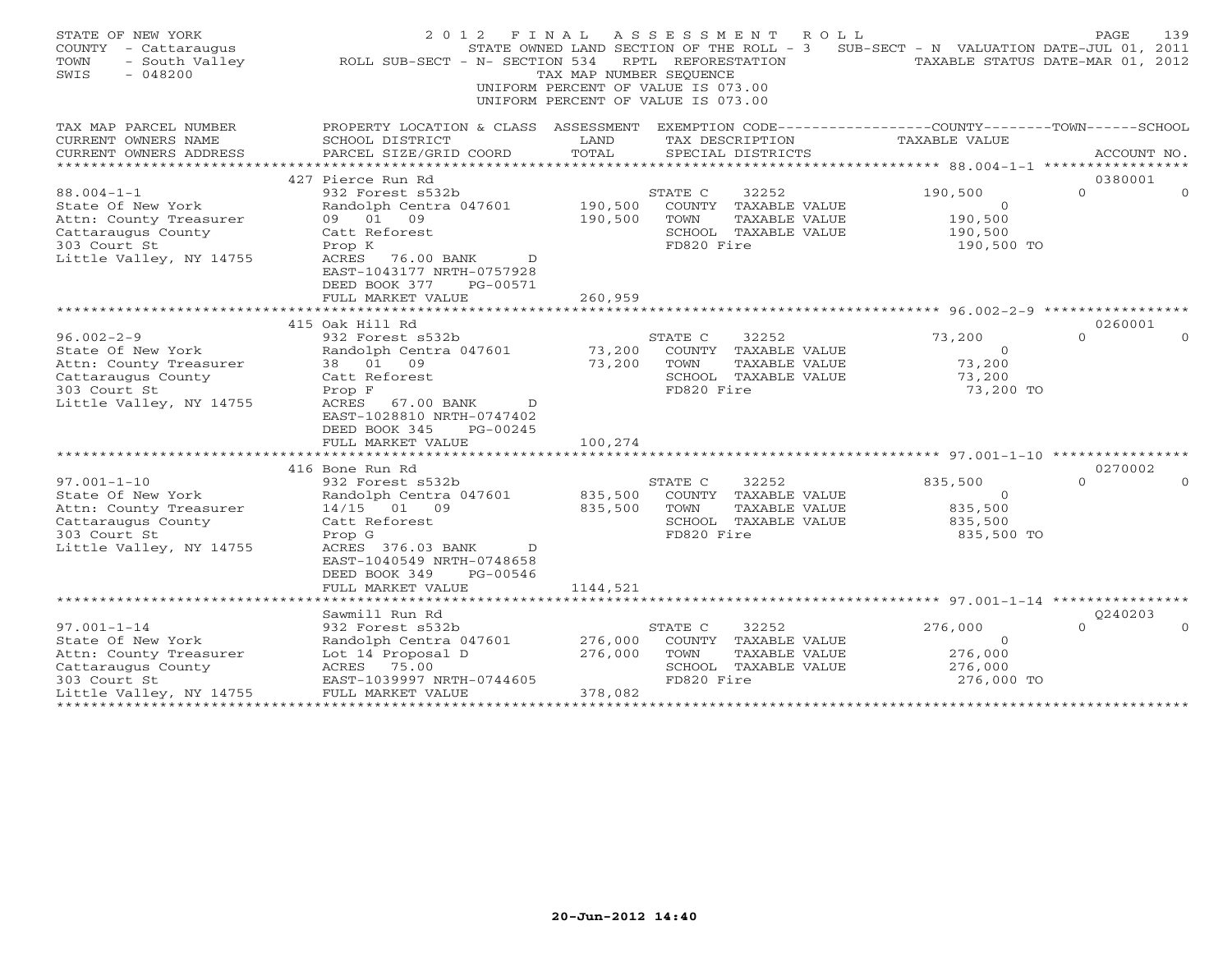| STATE OF NEW YORK<br>COUNTY - Cattaraugus<br>- South Valley<br>TOWN<br>SWIS<br>$-048200$ | 2012 FINAL<br>ROLL SUB-SECT - N- SECTION 534                                                  | TAX MAP NUMBER SEQUENCE<br>UNIFORM PERCENT OF VALUE IS 073.00<br>UNIFORM PERCENT OF VALUE IS 073.00 | A S S E S S M E N T<br>RPTL REFORESTATION | ROLL<br>STATE OWNED LAND SECTION OF THE ROLL - 3 | SUB-SECT - N VALUATION DATE-JUL 01, 2011<br>TAXABLE STATUS DATE-MAR 01, 2012  | PAGE                | 140 |
|------------------------------------------------------------------------------------------|-----------------------------------------------------------------------------------------------|-----------------------------------------------------------------------------------------------------|-------------------------------------------|--------------------------------------------------|-------------------------------------------------------------------------------|---------------------|-----|
| TAX MAP PARCEL NUMBER<br>CURRENT OWNERS NAME                                             | PROPERTY LOCATION & CLASS ASSESSMENT<br>SCHOOL DISTRICT                                       | LAND                                                                                                |                                           | TAX DESCRIPTION                                  | EXEMPTION CODE-----------------COUNTY-------TOWN------SCHOOL<br>TAXABLE VALUE |                     |     |
| CURRENT OWNERS ADDRESS<br>*******************                                            | PARCEL SIZE/GRID COORD                                                                        | TOTAL                                                                                               |                                           | SPECIAL DISTRICTS                                |                                                                               | ACCOUNT NO.         |     |
|                                                                                          | 410 Sawmill Run Rd                                                                            |                                                                                                     |                                           |                                                  |                                                                               | 0210004             |     |
| $97.001 - 1 - 20$                                                                        | 932 Forest s532b                                                                              |                                                                                                     | STATE C                                   | 32252                                            | 490,000                                                                       | $\Omega$            |     |
| State Of New York                                                                        | Randolph Centra 047601                                                                        | 490,000                                                                                             |                                           | COUNTY TAXABLE VALUE                             | $\circ$                                                                       |                     |     |
| Attn: County Treasurer                                                                   | 22/29/30 01 09                                                                                | 490,000                                                                                             | TOWN                                      | TAXABLE VALUE                                    | 490,000                                                                       |                     |     |
| Cattaraugus County                                                                       | Catt Reforest                                                                                 |                                                                                                     |                                           | SCHOOL TAXABLE VALUE                             | 490,000                                                                       |                     |     |
| 303 Court St                                                                             | Prop A                                                                                        |                                                                                                     | FD820 Fire                                |                                                  | 490,000 TO                                                                    |                     |     |
| Little Valley, NY 14755                                                                  | ACRES 299.67 BANK<br>$\Box$<br>EAST-1035384 NRTH-0745232<br>DEED BOOK 326<br>PG-00346         |                                                                                                     |                                           |                                                  |                                                                               |                     |     |
|                                                                                          | FULL MARKET VALUE                                                                             | 671,233                                                                                             |                                           |                                                  |                                                                               |                     |     |
|                                                                                          |                                                                                               |                                                                                                     |                                           |                                                  |                                                                               |                     |     |
|                                                                                          | 411 Sawmill Run Rd                                                                            |                                                                                                     |                                           |                                                  |                                                                               | 0220004             |     |
| $97.001 - 1 - 42$                                                                        | 932 Forest s532b                                                                              |                                                                                                     | STATE C                                   | 32252                                            | 439,800                                                                       | $\Omega$            |     |
| State Of New York                                                                        | Randolph Centra 047601                                                                        | 439,800                                                                                             |                                           | COUNTY TAXABLE VALUE                             | $\overline{0}$                                                                |                     |     |
| Attn: County Treasurer                                                                   | 29/30/38<br>01 09<br>Catt Refoest                                                             | 439,800                                                                                             | TOWN                                      | TAXABLE VALUE<br>SCHOOL TAXABLE VALUE            | 439,800                                                                       |                     |     |
| Cattaraugus County<br>303 Court St                                                       | Prop B                                                                                        |                                                                                                     | FD820 Fire                                |                                                  | 439,800<br>439,800 TO                                                         |                     |     |
| Little Valley, NY 14755                                                                  | ACRES 338.00 BANK<br>$\overline{D}$<br>EAST-1030928 NRTH-0745408<br>DEED BOOK 326<br>PG-00343 |                                                                                                     |                                           |                                                  |                                                                               |                     |     |
|                                                                                          | FULL MARKET VALUE<br>***********************                                                  | 602,466                                                                                             |                                           |                                                  |                                                                               |                     |     |
|                                                                                          |                                                                                               |                                                                                                     |                                           |                                                  |                                                                               | 0230001             |     |
| $97.001 - 1 - 44$                                                                        | 412 Sawmill Run Rd (Off)<br>932 Forest s532b                                                  |                                                                                                     | STATE C                                   | 32252                                            | 64,200                                                                        | $\cap$              |     |
| State Of New York                                                                        | Randolph Centra 047601                                                                        | 64,200                                                                                              |                                           | COUNTY TAXABLE VALUE                             | $\Omega$                                                                      |                     |     |
| Attn: County Treasurer                                                                   | 30 01 09                                                                                      | 64,200                                                                                              | TOWN                                      | TAXABLE VALUE                                    | 64,200                                                                        |                     |     |
| Cattaraugus County                                                                       | Catt Reforest                                                                                 |                                                                                                     |                                           | SCHOOL TAXABLE VALUE                             | 64,200                                                                        |                     |     |
| 303 Court St                                                                             | Prop C                                                                                        |                                                                                                     | FD820 Fire                                |                                                  | 64,200 TO                                                                     |                     |     |
| Little Valley, NY 14755                                                                  | ACRES<br>47.00 BANK<br>D<br>EAST-1034003 NRTH-0745602<br>DEED BOOK 326<br>PG-00342            |                                                                                                     |                                           |                                                  |                                                                               |                     |     |
|                                                                                          | FULL MARKET VALUE                                                                             | 87,945                                                                                              |                                           |                                                  |                                                                               |                     |     |
|                                                                                          |                                                                                               |                                                                                                     |                                           |                                                  | ********************************* 97.003-1-1 ******************               |                     |     |
|                                                                                          | 414 Sawmill Run Rd                                                                            |                                                                                                     |                                           |                                                  |                                                                               | 0250003<br>$\Omega$ |     |
| $97.003 - 1 - 1$<br>State Of New York                                                    | 932 Forest s532b                                                                              | 639,200                                                                                             | STATE C                                   | 32252<br>COUNTY TAXABLE VALUE                    | 639,200<br>$\circ$                                                            |                     |     |
| Attn: County Treasurer                                                                   | Randolph Centra 047601<br>20/28/29 01<br>09                                                   | 639,200                                                                                             | TOWN                                      | TAXABLE VALUE                                    | 639,200                                                                       |                     |     |
| Cattaraugus County                                                                       | Catt Reforest                                                                                 |                                                                                                     |                                           | SCHOOL TAXABLE VALUE                             | 639,200                                                                       |                     |     |
| 303 Court St                                                                             | Prop E                                                                                        |                                                                                                     | FD820 Fire                                |                                                  | 639,200 TO                                                                    |                     |     |
| Little Valley, NY 14755                                                                  | ACRES 464.22 BANK<br>D                                                                        |                                                                                                     |                                           |                                                  |                                                                               |                     |     |
|                                                                                          | EAST-1033051 NRTH-0739668                                                                     |                                                                                                     |                                           |                                                  |                                                                               |                     |     |
|                                                                                          | DEED BOOK 338<br>PG-00521                                                                     |                                                                                                     |                                           |                                                  |                                                                               |                     |     |
|                                                                                          | FULL MARKET VALUE                                                                             | 875,616                                                                                             |                                           |                                                  |                                                                               |                     |     |
|                                                                                          |                                                                                               |                                                                                                     |                                           |                                                  |                                                                               |                     |     |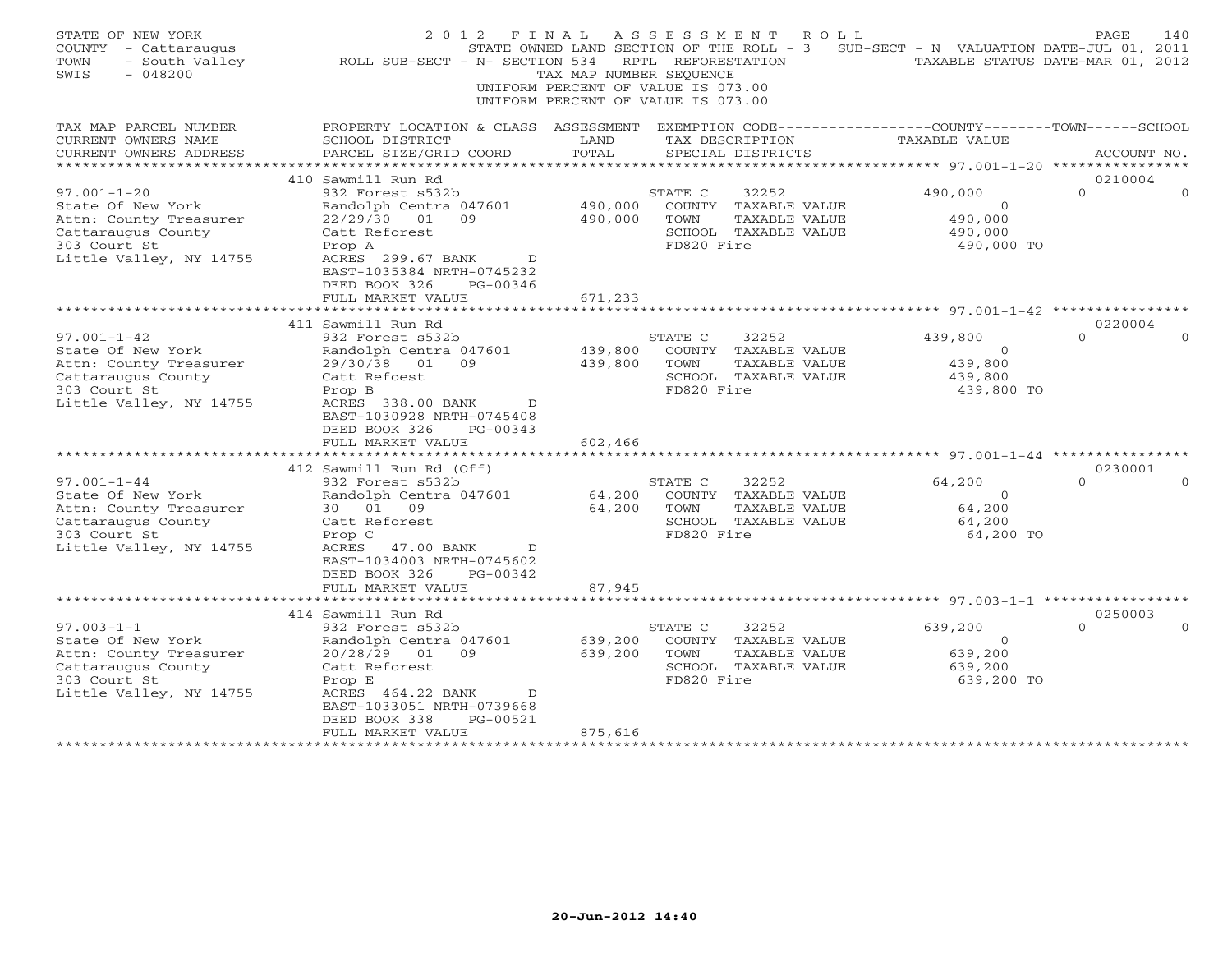| TAX MAP PARCEL NUMBER<br>EXEMPTION CODE-----------------COUNTY-------TOWN------SCHOOL<br>PROPERTY LOCATION & CLASS ASSESSMENT<br>CURRENT OWNERS NAME<br>SCHOOL DISTRICT<br>LAND<br>TAX DESCRIPTION<br><b>TAXABLE VALUE</b><br>TOTAL<br>CURRENT OWNERS ADDRESS<br>PARCEL SIZE/GRID COORD<br>SPECIAL DISTRICTS<br>ACCOUNT NO.<br>**********************<br>413 Sawmill Run Rd<br>0240103<br>$97.003 - 1 - 24$<br>932 Forest s532b<br>274,300<br>$\Omega$<br>STATE C<br>32252<br>Randolph Centra 047601<br>274,300<br>State Of New York<br>COUNTY TAXABLE VALUE<br>$\Omega$<br>Attn: County Treasurer<br>05/13/14 01<br>09<br>274,300<br>TOWN<br>TAXABLE VALUE<br>274,300<br>Cattaraugus County<br>SCHOOL TAXABLE VALUE<br>Catt Reforest-Prop D<br>274,300<br>303 Court St<br>ACRES 210.90 BANK<br>FD820 Fire<br>274,300 TO<br>$\overline{D}$ | STATE OF NEW YORK<br>COUNTY - Cattaraugus<br>- South Valley<br>TOWN<br>$-048200$<br>SWIS | 2012 FINAL<br>ROLL SUB-SECT - N- SECTION 534 | TAX MAP NUMBER SEQUENCE | A S S E S S M E N T<br>R O L L<br>STATE OWNED LAND SECTION OF THE ROLL - 3 SUB-SECT - N VALUATION DATE-JUL 01, 2011<br>RPTL REFORESTATION<br>UNIFORM PERCENT OF VALUE IS 073.00<br>UNIFORM PERCENT OF VALUE IS 073.00 | TAXABLE STATUS DATE-MAR 01, 2012 | PAGE | 141      |
|--------------------------------------------------------------------------------------------------------------------------------------------------------------------------------------------------------------------------------------------------------------------------------------------------------------------------------------------------------------------------------------------------------------------------------------------------------------------------------------------------------------------------------------------------------------------------------------------------------------------------------------------------------------------------------------------------------------------------------------------------------------------------------------------------------------------------------------------|------------------------------------------------------------------------------------------|----------------------------------------------|-------------------------|-----------------------------------------------------------------------------------------------------------------------------------------------------------------------------------------------------------------------|----------------------------------|------|----------|
|                                                                                                                                                                                                                                                                                                                                                                                                                                                                                                                                                                                                                                                                                                                                                                                                                                            |                                                                                          |                                              |                         |                                                                                                                                                                                                                       |                                  |      |          |
|                                                                                                                                                                                                                                                                                                                                                                                                                                                                                                                                                                                                                                                                                                                                                                                                                                            |                                                                                          |                                              |                         |                                                                                                                                                                                                                       |                                  |      |          |
|                                                                                                                                                                                                                                                                                                                                                                                                                                                                                                                                                                                                                                                                                                                                                                                                                                            |                                                                                          |                                              |                         |                                                                                                                                                                                                                       |                                  |      |          |
|                                                                                                                                                                                                                                                                                                                                                                                                                                                                                                                                                                                                                                                                                                                                                                                                                                            |                                                                                          |                                              |                         |                                                                                                                                                                                                                       |                                  |      |          |
|                                                                                                                                                                                                                                                                                                                                                                                                                                                                                                                                                                                                                                                                                                                                                                                                                                            |                                                                                          |                                              |                         |                                                                                                                                                                                                                       |                                  |      | $\Omega$ |
|                                                                                                                                                                                                                                                                                                                                                                                                                                                                                                                                                                                                                                                                                                                                                                                                                                            |                                                                                          |                                              |                         |                                                                                                                                                                                                                       |                                  |      |          |
|                                                                                                                                                                                                                                                                                                                                                                                                                                                                                                                                                                                                                                                                                                                                                                                                                                            |                                                                                          |                                              |                         |                                                                                                                                                                                                                       |                                  |      |          |
|                                                                                                                                                                                                                                                                                                                                                                                                                                                                                                                                                                                                                                                                                                                                                                                                                                            |                                                                                          |                                              |                         |                                                                                                                                                                                                                       |                                  |      |          |
| Little Valley, NY 14755<br>EAST-1042633 NRTH-0742026                                                                                                                                                                                                                                                                                                                                                                                                                                                                                                                                                                                                                                                                                                                                                                                       |                                                                                          |                                              |                         |                                                                                                                                                                                                                       |                                  |      |          |
| DEED BOOK 349<br>PG-00542                                                                                                                                                                                                                                                                                                                                                                                                                                                                                                                                                                                                                                                                                                                                                                                                                  |                                                                                          |                                              |                         |                                                                                                                                                                                                                       |                                  |      |          |
| FULL MARKET VALUE<br>375,753                                                                                                                                                                                                                                                                                                                                                                                                                                                                                                                                                                                                                                                                                                                                                                                                               |                                                                                          |                                              |                         |                                                                                                                                                                                                                       |                                  |      |          |
| ********************<br>************************* 105.002-1-14 *********                                                                                                                                                                                                                                                                                                                                                                                                                                                                                                                                                                                                                                                                                                                                                                   |                                                                                          |                                              |                         |                                                                                                                                                                                                                       |                                  |      |          |
| 426 Gurnsey Hollow Rd<br>0370001                                                                                                                                                                                                                                                                                                                                                                                                                                                                                                                                                                                                                                                                                                                                                                                                           |                                                                                          |                                              |                         |                                                                                                                                                                                                                       |                                  |      |          |
| $105.002 - 1 - 14$<br>932 Forest s532b<br>$\Omega$<br>STATE C<br>32252<br>107,600                                                                                                                                                                                                                                                                                                                                                                                                                                                                                                                                                                                                                                                                                                                                                          |                                                                                          |                                              |                         |                                                                                                                                                                                                                       |                                  |      | $\Omega$ |
| State Of New York<br>Randolph Centra 047601<br>107,600<br>COUNTY TAXABLE VALUE<br>$\Omega$<br>107,600<br>107,600<br>35 01 09<br>TOWN<br>TAXABLE VALUE                                                                                                                                                                                                                                                                                                                                                                                                                                                                                                                                                                                                                                                                                      |                                                                                          |                                              |                         |                                                                                                                                                                                                                       |                                  |      |          |
| Attn: County Treasurer<br>Cattaraugus County<br>Catt Reforest<br>SCHOOL TAXABLE VALUE<br>107,600                                                                                                                                                                                                                                                                                                                                                                                                                                                                                                                                                                                                                                                                                                                                           |                                                                                          |                                              |                         |                                                                                                                                                                                                                       |                                  |      |          |
| FD820 Fire<br>303 Court St<br>Prop L<br>107,600 TO                                                                                                                                                                                                                                                                                                                                                                                                                                                                                                                                                                                                                                                                                                                                                                                         |                                                                                          |                                              |                         |                                                                                                                                                                                                                       |                                  |      |          |
| Little Valley, NY 14755<br>ACRES<br>50.00 BANK<br>D                                                                                                                                                                                                                                                                                                                                                                                                                                                                                                                                                                                                                                                                                                                                                                                        |                                                                                          |                                              |                         |                                                                                                                                                                                                                       |                                  |      |          |
| EAST-1030151 NRTH-0734496                                                                                                                                                                                                                                                                                                                                                                                                                                                                                                                                                                                                                                                                                                                                                                                                                  |                                                                                          |                                              |                         |                                                                                                                                                                                                                       |                                  |      |          |
| DEED BOOK 368<br>PG-00374                                                                                                                                                                                                                                                                                                                                                                                                                                                                                                                                                                                                                                                                                                                                                                                                                  |                                                                                          |                                              |                         |                                                                                                                                                                                                                       |                                  |      |          |
| 147,397<br>FULL MARKET VALUE                                                                                                                                                                                                                                                                                                                                                                                                                                                                                                                                                                                                                                                                                                                                                                                                               |                                                                                          |                                              |                         |                                                                                                                                                                                                                       |                                  |      |          |
| * * * * * * * * * * * * * * * * * * * *                                                                                                                                                                                                                                                                                                                                                                                                                                                                                                                                                                                                                                                                                                                                                                                                    |                                                                                          |                                              |                         |                                                                                                                                                                                                                       |                                  |      |          |
| 0340001<br>Brown Run Rd<br>$\Omega$                                                                                                                                                                                                                                                                                                                                                                                                                                                                                                                                                                                                                                                                                                                                                                                                        |                                                                                          |                                              |                         |                                                                                                                                                                                                                       |                                  |      |          |
| $106.001 - 1 - 3$<br>932 Forest s532b<br>32252<br>174,100<br>STATE C<br>State Of New York<br>Randolph Centra 047601<br>174,100<br>COUNTY TAXABLE VALUE<br>$\circ$                                                                                                                                                                                                                                                                                                                                                                                                                                                                                                                                                                                                                                                                          |                                                                                          |                                              |                         |                                                                                                                                                                                                                       |                                  |      |          |
| Attn: County Treasurer<br>174,100<br>TAXABLE VALUE<br>174,100<br>27 01 09<br>TOWN                                                                                                                                                                                                                                                                                                                                                                                                                                                                                                                                                                                                                                                                                                                                                          |                                                                                          |                                              |                         |                                                                                                                                                                                                                       |                                  |      |          |
| SCHOOL TAXABLE VALUE<br>Cattaraugus County<br>Catt Reforest<br>174,100                                                                                                                                                                                                                                                                                                                                                                                                                                                                                                                                                                                                                                                                                                                                                                     |                                                                                          |                                              |                         |                                                                                                                                                                                                                       |                                  |      |          |
| FD820 Fire<br>174,100 TO<br>303 Court St<br>Prop $F - 0423$                                                                                                                                                                                                                                                                                                                                                                                                                                                                                                                                                                                                                                                                                                                                                                                |                                                                                          |                                              |                         |                                                                                                                                                                                                                       |                                  |      |          |
| Little Valley, NY 14755<br>ACRES 100.00 BANK<br>$\mathbb{D}$                                                                                                                                                                                                                                                                                                                                                                                                                                                                                                                                                                                                                                                                                                                                                                               |                                                                                          |                                              |                         |                                                                                                                                                                                                                       |                                  |      |          |
| EAST-1032880 NRTH-0733308                                                                                                                                                                                                                                                                                                                                                                                                                                                                                                                                                                                                                                                                                                                                                                                                                  |                                                                                          |                                              |                         |                                                                                                                                                                                                                       |                                  |      |          |
| DEED BOOK 334<br>PG-00576                                                                                                                                                                                                                                                                                                                                                                                                                                                                                                                                                                                                                                                                                                                                                                                                                  |                                                                                          |                                              |                         |                                                                                                                                                                                                                       |                                  |      |          |
| FULL MARKET VALUE<br>238,493                                                                                                                                                                                                                                                                                                                                                                                                                                                                                                                                                                                                                                                                                                                                                                                                               |                                                                                          |                                              |                         |                                                                                                                                                                                                                       |                                  |      |          |
| ************ 106.001-1-4 **************<br>0320101                                                                                                                                                                                                                                                                                                                                                                                                                                                                                                                                                                                                                                                                                                                                                                                         |                                                                                          |                                              |                         |                                                                                                                                                                                                                       |                                  |      |          |
| Nys Rte 394<br>$106.001 - 1 - 4$<br>932 Forest s532b<br>STATE C<br>32252<br>385,400<br>$\Omega$                                                                                                                                                                                                                                                                                                                                                                                                                                                                                                                                                                                                                                                                                                                                            |                                                                                          |                                              |                         |                                                                                                                                                                                                                       |                                  |      |          |
| State Of New York<br>385,400<br>Randolph Centra 047601<br>COUNTY TAXABLE VALUE<br>$\Omega$                                                                                                                                                                                                                                                                                                                                                                                                                                                                                                                                                                                                                                                                                                                                                 |                                                                                          |                                              |                         |                                                                                                                                                                                                                       |                                  |      |          |
| Attn: County Treasurer<br>19  01  09<br>385,400<br>TOWN<br>TAXABLE VALUE<br>385,400                                                                                                                                                                                                                                                                                                                                                                                                                                                                                                                                                                                                                                                                                                                                                        |                                                                                          |                                              |                         |                                                                                                                                                                                                                       |                                  |      |          |
| Cattaraugus County<br>Catt Reforest - 0421<br>SCHOOL TAXABLE VALUE<br>385,400                                                                                                                                                                                                                                                                                                                                                                                                                                                                                                                                                                                                                                                                                                                                                              |                                                                                          |                                              |                         |                                                                                                                                                                                                                       |                                  |      |          |
| 303 Court St<br>FD820 Fire<br>Prop D Ex 3.68Ac Hwy<br>385,400 TO                                                                                                                                                                                                                                                                                                                                                                                                                                                                                                                                                                                                                                                                                                                                                                           |                                                                                          |                                              |                         |                                                                                                                                                                                                                       |                                  |      |          |
| Little Valley, NY 14755<br>ACRES 171.32 BANK<br>$\mathbb{D}$                                                                                                                                                                                                                                                                                                                                                                                                                                                                                                                                                                                                                                                                                                                                                                               |                                                                                          |                                              |                         |                                                                                                                                                                                                                       |                                  |      |          |
| EAST-1035267 NRTH-0734436                                                                                                                                                                                                                                                                                                                                                                                                                                                                                                                                                                                                                                                                                                                                                                                                                  |                                                                                          |                                              |                         |                                                                                                                                                                                                                       |                                  |      |          |
| DEED BOOK 334<br>PG-00568                                                                                                                                                                                                                                                                                                                                                                                                                                                                                                                                                                                                                                                                                                                                                                                                                  |                                                                                          |                                              |                         |                                                                                                                                                                                                                       |                                  |      |          |
| FULL MARKET VALUE<br>527,945                                                                                                                                                                                                                                                                                                                                                                                                                                                                                                                                                                                                                                                                                                                                                                                                               |                                                                                          |                                              |                         |                                                                                                                                                                                                                       |                                  |      |          |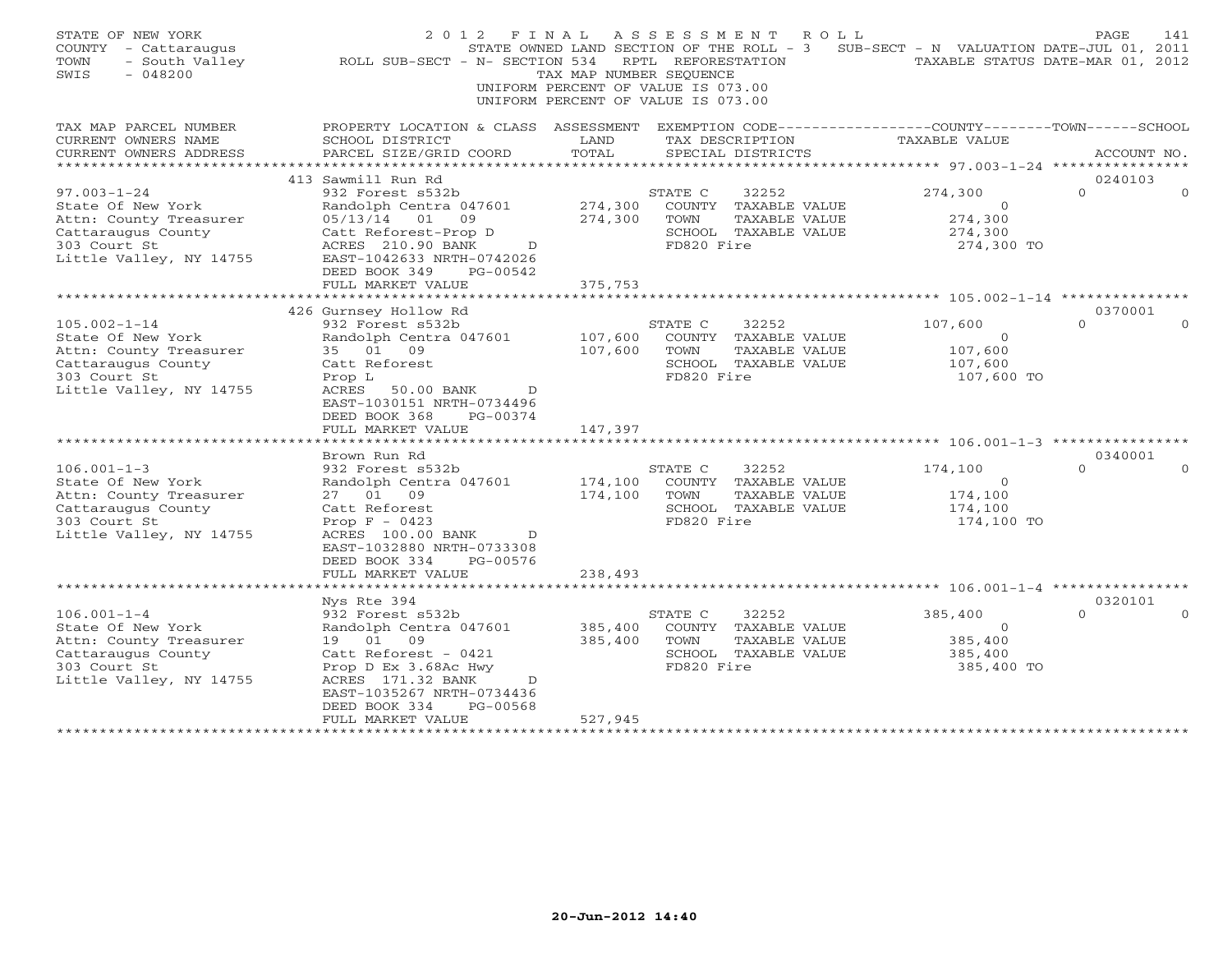| STATE OF NEW YORK<br>COUNTY - Cattaraugus<br>- South Valley<br>TOWN<br>$-048200$<br>SWIS | 2012 FINAL<br>ROLL SUB-SECT - N- SECTION 534                                                            | TAX MAP NUMBER SEQUENCE | ASSESSMENT<br>STATE OWNED LAND SECTION OF THE ROLL - 3<br>RPTL REFORESTATION<br>UNIFORM PERCENT OF VALUE IS 073.00<br>UNIFORM PERCENT OF VALUE IS 073.00 | ROLL                 | SUB-SECT - N VALUATION DATE-JUL 01, 2011<br>TAXABLE STATUS DATE-MAR 01, 2012 | PAGE        | 142 |
|------------------------------------------------------------------------------------------|---------------------------------------------------------------------------------------------------------|-------------------------|----------------------------------------------------------------------------------------------------------------------------------------------------------|----------------------|------------------------------------------------------------------------------|-------------|-----|
| TAX MAP PARCEL NUMBER                                                                    | PROPERTY LOCATION & CLASS ASSESSMENT EXEMPTION CODE----------------COUNTY-------TOWN------SCHOOL        |                         |                                                                                                                                                          |                      |                                                                              |             |     |
| CURRENT OWNERS NAME<br>CURRENT OWNERS ADDRESS                                            | SCHOOL DISTRICT<br>PARCEL SIZE/GRID COORD                                                               | LAND<br>TOTAL           | TAX DESCRIPTION<br>SPECIAL DISTRICTS                                                                                                                     |                      | TAXABLE VALUE                                                                | ACCOUNT NO. |     |
| * * * * * * * * * * * * *                                                                |                                                                                                         |                         |                                                                                                                                                          |                      |                                                                              |             |     |
|                                                                                          | Nys Rte 394                                                                                             |                         |                                                                                                                                                          |                      |                                                                              | 0350101     |     |
| $106.001 - 1 - 36$                                                                       | 932 Forest s532b                                                                                        |                         | STATE C                                                                                                                                                  | 32252                | 16,800                                                                       | $\Omega$    |     |
| State Of New York                                                                        | Randolph Centra 047601                                                                                  | 16,800                  |                                                                                                                                                          | COUNTY TAXABLE VALUE | $\circ$                                                                      |             |     |
| Attn: County Treasurer                                                                   | 19 01<br>09                                                                                             | 16,800                  | TOWN                                                                                                                                                     | TAXABLE VALUE        | 16,800                                                                       |             |     |
| Cattaraugus County<br>303 Court St                                                       | Catt Reforest -0424<br>Prop J Ex .90Ac Hwy                                                              |                         | FD820 Fire                                                                                                                                               | SCHOOL TAXABLE VALUE | 16,800<br>16,800 TO                                                          |             |     |
| Little Valley, NY 14755                                                                  | ACRES 10.40 BANK<br>$\Box$<br>EAST-1036457 NRTH-0734227<br>DEED BOOK 334<br>PG-00571                    |                         |                                                                                                                                                          |                      |                                                                              |             |     |
|                                                                                          | FULL MARKET VALUE                                                                                       | 23,014                  |                                                                                                                                                          |                      |                                                                              |             |     |
|                                                                                          | Nys Rte 394                                                                                             |                         |                                                                                                                                                          |                      |                                                                              | 0300101     |     |
| $106.001 - 1 - 37$                                                                       | 932 Forest s532b                                                                                        |                         | STATE C                                                                                                                                                  | 32252                | 151,500                                                                      | $\Omega$    |     |
| State Of New York                                                                        | Randolph Centra 047601                                                                                  | 151,500                 |                                                                                                                                                          | COUNTY TAXABLE VALUE | $\overline{0}$                                                               |             |     |
| Attn: County Treasurer                                                                   | 19 01<br>09                                                                                             | 151,500                 | TOWN                                                                                                                                                     | TAXABLE VALUE        | 151,500                                                                      |             |     |
| Cattaraugus County                                                                       | Catt Reforest - 0419                                                                                    |                         |                                                                                                                                                          | SCHOOL TAXABLE VALUE | 151,500                                                                      |             |     |
| 303 Court St<br>Little Valley, NY 14755                                                  | Prop B Ex 3.21Ac Hwy<br>ACRES 86.23 BANK<br>D<br>EAST-1037472 NRTH-0733431<br>DEED BOOK 334<br>PG-00569 |                         | FD820 Fire                                                                                                                                               |                      | 151,500 TO                                                                   |             |     |
|                                                                                          | FULL MARKET VALUE                                                                                       | 207,534                 |                                                                                                                                                          |                      |                                                                              |             |     |
|                                                                                          | Brown Run Rd                                                                                            |                         |                                                                                                                                                          |                      |                                                                              | 0290001     |     |
| $106.001 - 2 - 1$                                                                        | 932 Forest s532b                                                                                        |                         | STATE C                                                                                                                                                  | 32252                | 56,200                                                                       | $\Omega$    |     |
| State Of New York                                                                        | Randolph Centra 047601                                                                                  | 56,200                  |                                                                                                                                                          | COUNTY TAXABLE VALUE | $\overline{0}$                                                               |             |     |
| Attn: County Treasurer                                                                   | 26 01 09                                                                                                | 56,200                  | TOWN                                                                                                                                                     | TAXABLE VALUE        | 56,200                                                                       |             |     |
| Cattaraugus County                                                                       | Catt Reforest - 0418                                                                                    |                         |                                                                                                                                                          | SCHOOL TAXABLE VALUE | 56,200                                                                       |             |     |
| 303 Court St<br>Little Valley, NY 14755                                                  | Prop A<br>ACRES<br>76.30 BANK<br>$\mathbb{D}$<br>EAST-1032079 NRTH-0732024<br>DEED BOOK 334<br>PG-00574 |                         | FD820 Fire                                                                                                                                               |                      | 56,200 TO                                                                    |             |     |
|                                                                                          | FULL MARKET VALUE<br>* * * * * * * * * * * * * * * * * * * *                                            | 76,986                  |                                                                                                                                                          |                      |                                                                              |             |     |
|                                                                                          | Nys Rte 394                                                                                             |                         |                                                                                                                                                          |                      |                                                                              | 0310001     |     |
| $106.001 - 2 - 2$                                                                        | 932 Forest s532b                                                                                        |                         | STATE C                                                                                                                                                  | 32252                | 33,000                                                                       | $\Omega$    |     |
| State Of New York                                                                        | Randolph Centra 047601                                                                                  | 33,000                  |                                                                                                                                                          | COUNTY TAXABLE VALUE | $\overline{0}$                                                               |             |     |
| Attn: County Treasurer                                                                   | 00<br>18<br>00                                                                                          | 33,000                  | TOWN                                                                                                                                                     | TAXABLE VALUE        | 33,000                                                                       |             |     |
| Cattaraugus County                                                                       | Catt Reforest - 0420                                                                                    |                         |                                                                                                                                                          | SCHOOL TAXABLE VALUE | 33,000                                                                       |             |     |
| 303 Court St                                                                             | Prop C Ex 6.14Ac Hwy                                                                                    |                         | FD820 Fire                                                                                                                                               |                      | 33,000 TO                                                                    |             |     |
| Little Valley, NY 14755                                                                  | ACRES 19.28 BANK<br>D                                                                                   |                         |                                                                                                                                                          |                      |                                                                              |             |     |
|                                                                                          | EAST-1034807 NRTH-0731948<br>PG-00567<br>DEED BOOK 334                                                  |                         |                                                                                                                                                          |                      |                                                                              |             |     |
|                                                                                          | FULL MARKET VALUE                                                                                       | 45,205                  |                                                                                                                                                          |                      |                                                                              |             |     |
|                                                                                          |                                                                                                         |                         |                                                                                                                                                          |                      |                                                                              |             |     |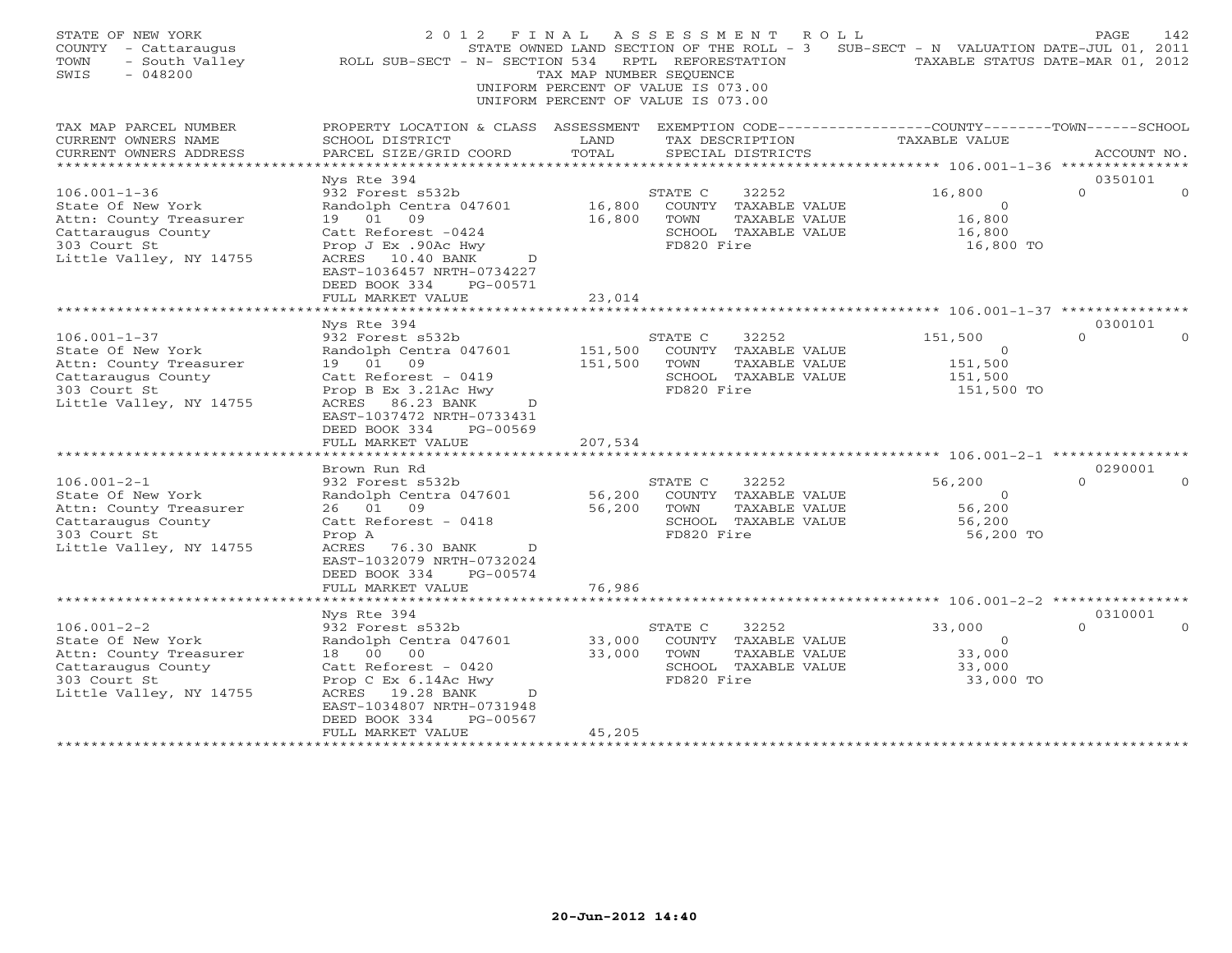| STATE OF NEW YORK<br>COUNTY - Cattaraugus<br>- South Valley<br>TOWN<br>$-048200$<br>SWIS                                           | 2 0 1 2<br>ROLL SUB-SECT - N- SECTION 534                                                                                                                                                                                       | TAX MAP NUMBER SEQUENCE     | FINAL ASSESSMENT ROLL<br>STATE OWNED LAND SECTION OF THE ROLL - 3<br>RPTL REFORESTATION<br>UNIFORM PERCENT OF VALUE IS 073.00<br>UNIFORM PERCENT OF VALUE IS 073.00 | SUB-SECT - N VALUATION DATE-JUL 01, 2011            | 143<br>PAGE<br>TAXABLE STATUS DATE-MAR 01, 2012 |
|------------------------------------------------------------------------------------------------------------------------------------|---------------------------------------------------------------------------------------------------------------------------------------------------------------------------------------------------------------------------------|-----------------------------|---------------------------------------------------------------------------------------------------------------------------------------------------------------------|-----------------------------------------------------|-------------------------------------------------|
| TAX MAP PARCEL NUMBER<br>CURRENT OWNERS NAME<br>CURRENT OWNERS ADDRESS<br>*********************                                    | PROPERTY LOCATION & CLASS ASSESSMENT<br>SCHOOL DISTRICT<br>PARCEL SIZE/GRID COORD                                                                                                                                               | LAND<br>TOTAL               | EXEMPTION CODE-----------------COUNTY-------TOWN------SCHOOL<br>TAX DESCRIPTION<br>SPECIAL DISTRICTS                                                                | TAXABLE VALUE                                       | ACCOUNT NO.                                     |
| $106.001 - 2 - 4$<br>State Of New York<br>Attn: County Treasurer<br>Cattaraugus County<br>303 Court St<br>Little Valley, NY 14755  | Nys Rte $394$ (Off)<br>932 Forest s532b<br>Randolph Centra 047601<br>18 01 09<br>Catt Reforest<br>Project 42<br>2.05 BANK<br>ACRES<br>D<br>EAST-1036698 NRTH-0732363<br>DEED BOOK 841<br>PG-01092<br>FULL MARKET VALUE          | 4,800<br>4,800<br>6,575     | STATE C<br>32252<br>COUNTY TAXABLE VALUE<br>TOWN<br>TAXABLE VALUE<br>SCHOOL TAXABLE VALUE<br>FD820 Fire                                                             | 4,800<br>$\Omega$<br>4,800<br>4,800<br>4,800 TO     | 0370501<br>$\circ$<br>$\Omega$                  |
| $106.001 - 2 - 8$<br>State Of New York<br>Attn: County Treasurer<br>Cattaraugus County<br>303 Court St<br>Little Valley, NY 14755  | Stateline Rd<br>932 Forest s532b<br>Randolph Centra 047601<br>18 01 09<br>Catt Reforest -0425<br>Prop K Ex 6.60 Ac Hwy<br>ACRES 120.10 BANK<br>D<br>EAST-1037743 NRTH-0730473<br>DEED BOOK 353<br>PG-00231<br>FULL MARKET VALUE | 86,300<br>86,300<br>118,219 | STATE C<br>32252<br>COUNTY TAXABLE VALUE<br>TOWN<br>TAXABLE VALUE<br>SCHOOL TAXABLE VALUE<br>FD820 Fire                                                             | 86,300<br>$\Omega$<br>86,300<br>86,300<br>86,300 TO | 0360101<br>$\Omega$<br>$\Omega$                 |
| $106.001 - 2 - 24$<br>State Of New York<br>Attn: County Treasurer<br>Cattaraugus County<br>303 Court St<br>Little Valley, NY 14755 | Brown Run Rd (Off)<br>932 Forest s532b<br>Randolph Centra 047601<br>26 01 09<br>Catt Reforest - 0422<br>Prop E<br>24.48 BANK<br>ACRES<br>D<br>EAST-1033354 NRTH-0731583<br>DEED BOOK 334<br>PG-00572<br>FULL MARKET VALUE       | 29,000<br>29,000<br>39,726  | STATE C<br>32252<br>COUNTY TAXABLE VALUE<br>TOWN<br>TAXABLE VALUE<br>SCHOOL TAXABLE VALUE<br>FD820 Fire                                                             | 29,000<br>$\Omega$<br>29,000<br>29,000<br>29,000 TO | 0330001<br>$\Omega$<br>$\Omega$                 |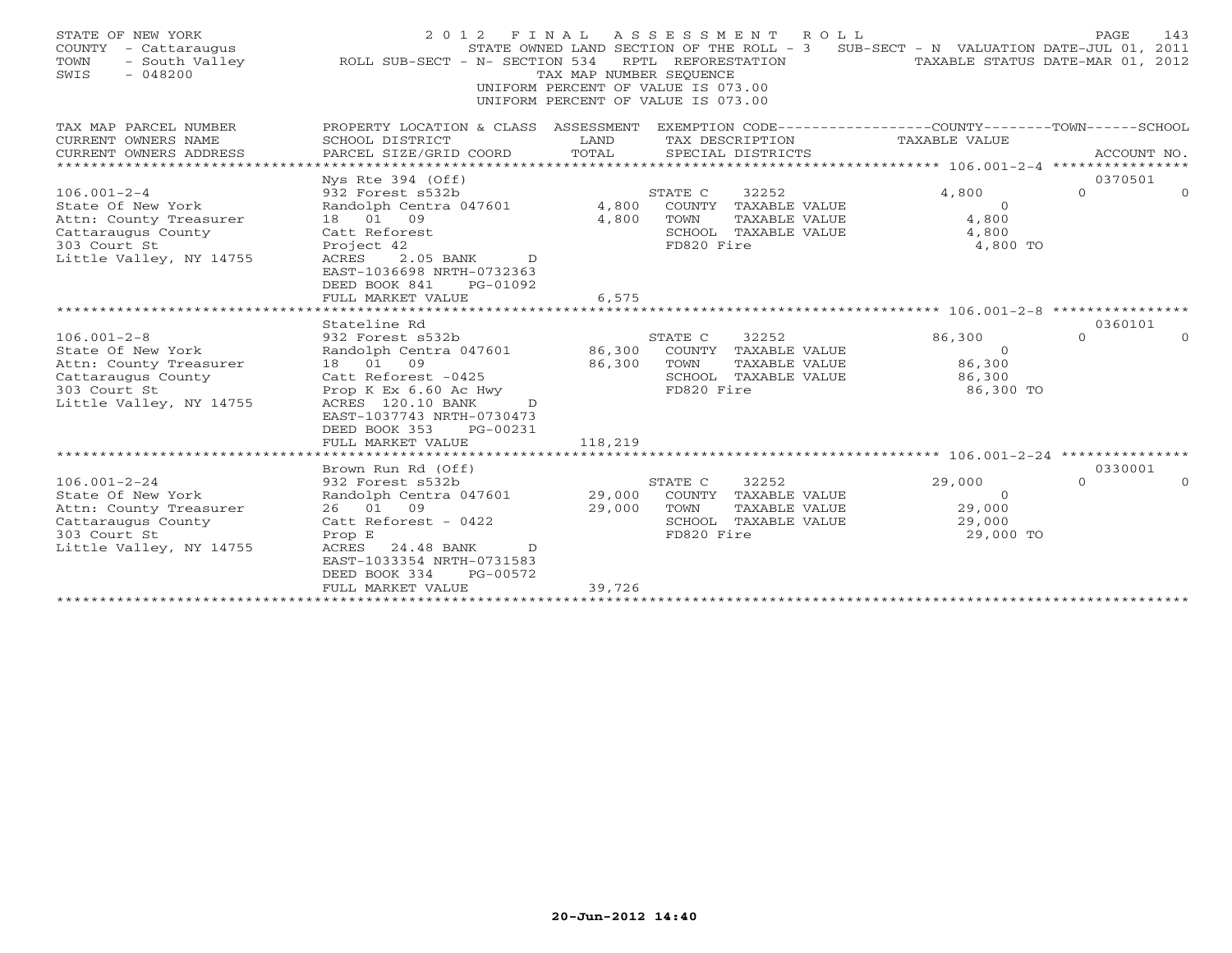|      | STATE OF NEW YORK    |                                                   | 2012 FINAL ASSESSMENT ROLL                                                          | <b>PAGE</b>                      | 144 |
|------|----------------------|---------------------------------------------------|-------------------------------------------------------------------------------------|----------------------------------|-----|
|      | COUNTY - Cattaraugus |                                                   | STATE OWNED LAND SECTION OF THE ROLL - $3$ SUB-SECT - N VALUATION DATE-JUL 01, 2011 |                                  |     |
| TOWN | - South Valley       | ROLL SUB-SECT - N- SECTION 534 RPTL REFORESTATION |                                                                                     | TAXABLE STATUS DATE-MAR 01, 2012 |     |
| SWIS | - 048200             |                                                   |                                                                                     | RPS150/V04/L015                  |     |
|      |                      |                                                   |                                                                                     | CURRENT DATE 6/20/2012           |     |
|      |                      |                                                   | INITEOPM DEPOEME OF WAITE TO 073 00                                                 |                                  |     |

# UNIFORM PERCENT OF VALUE IS 073.00<br>R O L L S U B S E C T I O N – N – T O T A L S

### \*\*\* S P E C I A L D I S T R I C T S U M M A R Y \*\*\*

|            |               | TOTAL   | EXTENSION | <b>EXTENSION</b> | AD VALOREM   | <b>EXEMPT</b> | TAXABLE  |
|------------|---------------|---------|-----------|------------------|--------------|---------------|----------|
| CODE       | DISTRICT NAME | PARCELS | TYPE      | VALUE            | <b>VALUE</b> | AMOUNT        | VALUE    |
|            |               |         |           |                  |              |               |          |
| FD820 Fire |               |         | 23 TOTAL  |                  | 7283,900     |               | 7283,900 |

### \*\*\* S C H O O L D I S T R I C T S U M M A R Y \*\*\*

| CODE   | DISTRICT NAME    | TOTAL<br>PARCELS | ASSESSED<br>LAND | ASSESSED<br>TOTAL | EXEMPT<br>AMOUNT | TOTAL<br>TAXABLE | <b>STAR</b><br>AMOUNT | STAR<br>TAXABLE |
|--------|------------------|------------------|------------------|-------------------|------------------|------------------|-----------------------|-----------------|
| 047601 | Randolph Central | 23               | 7283,900         | 7283,900          |                  | 7283,900         |                       | 7283,900        |
|        | SUB-TOTAL        | 23               | 7283,900         | 7283,900          |                  | 7283,900         |                       | 7283,900        |
|        | TOTAL            | 23               | 7283,900         | 7283,900          |                  | 7283,900         |                       | 7283,900        |

### \*\*\* S Y S T E M C O D E S S U M M A R Y \*\*\*

### NO SYSTEM EXEMPTIONS AT THIS LEVEL

### \*\*\* E X E M P T I O N S U M M A R Y \*\*\*

|       | DESCRIPTION      | TOTAL    | COUNTY               | TOWN |        |
|-------|------------------|----------|----------------------|------|--------|
| CODE  |                  | PARCELS  |                      |      | SCHOOL |
| 32252 | STATE C<br>TOTAL | 23<br>23 | 7283,900<br>7283,900 |      |        |

| ROLL<br><b>SEC</b> | DECAD.               | <b>TOTAL</b><br>PARCEL:   | SSESSED<br>LAND | SSESSEL<br><b>TOTAL</b> | CCTINTM17 | TAXABLE<br>TOWN | TAXABLE<br>SCHOOL | STAR<br>TAXABLE |
|--------------------|----------------------|---------------------------|-----------------|-------------------------|-----------|-----------------|-------------------|-----------------|
|                    | OWNED LAND<br>STATE. | $\sim$ $\sim$<br><u>.</u> | ,900<br>7002    | 7002<br>. 900           |           | 7702<br>.900    | 720.<br>900       | 700'<br>,900    |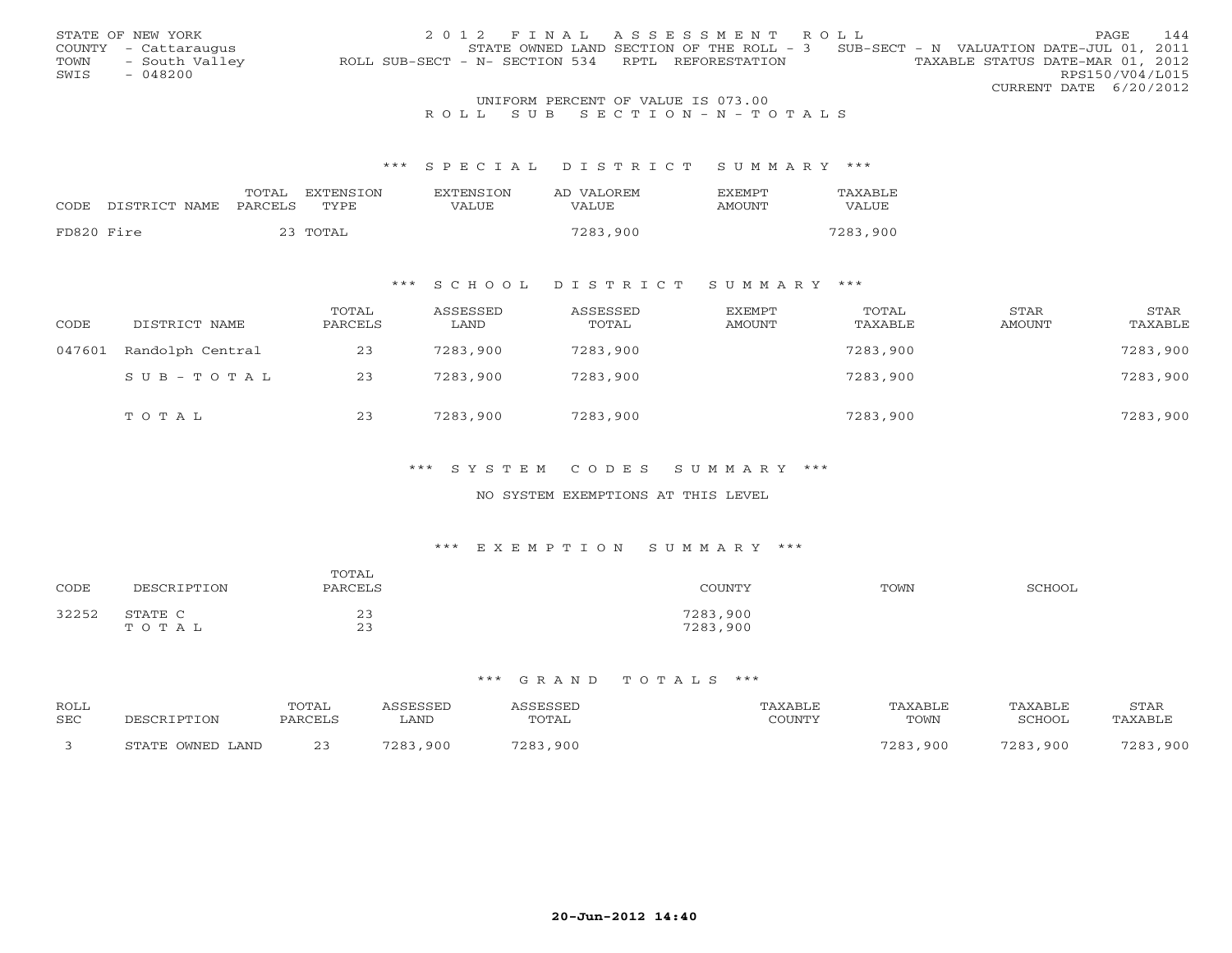| STATE OF NEW YORK<br>COUNTY<br>- Cattaraugus<br>TOWN<br>$-048200$<br>SWIS | 2012 FINAL ASSESSMENT ROLL<br>- South Valley <b>1.2008 ROLL SUB-SECT - S- SECTION 536-B RPTL</b> SCHOOL TAXABLE ONLY TAXABLE STATUS DATE-MAR 01, 2012 | TAX MAP NUMBER SEQUENCE<br>UNIFORM PERCENT OF VALUE IS 073.00<br>UNIFORM PERCENT OF VALUE IS 073.00 |                 |                      | STATE OWNED LAND SECTION OF THE ROLL - 3 SUB-SECT - S VALUATION DATE-JUL 01, 2011 |                | 145<br>PAGE |
|---------------------------------------------------------------------------|-------------------------------------------------------------------------------------------------------------------------------------------------------|-----------------------------------------------------------------------------------------------------|-----------------|----------------------|-----------------------------------------------------------------------------------|----------------|-------------|
| TAX MAP PARCEL NUMBER                                                     | PROPERTY LOCATION & CLASS ASSESSMENT EXEMPTION CODE---------------COUNTY-------TOWN------SCHOOL                                                       |                                                                                                     |                 |                      |                                                                                   |                |             |
| CURRENT OWNERS NAME                                                       | SCHOOL DISTRICT                                                                                                                                       | LAND                                                                                                |                 |                      | TAX DESCRIPTION TAXABLE VALUE                                                     |                |             |
| CURRENT OWNERS ADDRESS                                                    | PARCEL SIZE/GRID COORD TOTAL SPECIAL DISTRICTS                                                                                                        |                                                                                                     |                 |                      |                                                                                   |                | ACCOUNT NO. |
| *******************                                                       |                                                                                                                                                       |                                                                                                     |                 |                      |                                                                                   |                |             |
|                                                                           | 436 Sawmill Run Rd                                                                                                                                    |                                                                                                     |                 |                      |                                                                                   |                | 0400501     |
| $96.004 - 1 - 20.1$                                                       | 932 Forest s532b                                                                                                                                      |                                                                                                     | STATE C/T 32301 |                      | 580,700                                                                           | 580,700        | $\Omega$    |
| State Of New York                                                         | Randolph Centra 047601 580,700                                                                                                                        |                                                                                                     | COUNTY          | TAXABLE VALUE        | $\overline{0}$                                                                    |                |             |
| Attn: County Treasurer 45/46 01 09                                        |                                                                                                                                                       | 580,700                                                                                             | TOWN            | TAXABLE VALUE        | $\Omega$                                                                          |                |             |
| Cattaraugus County                                                        | Mutiple Use                                                                                                                                           |                                                                                                     |                 | SCHOOL TAXABLE VALUE | 580,700                                                                           |                |             |
| 303 Court St                                                              | Prop K                                                                                                                                                |                                                                                                     | FD820 Fire      |                      |                                                                                   | 0 <sub>0</sub> |             |
| Little Valley, NY 14755                                                   | ACRES 237.00 BANK D                                                                                                                                   |                                                                                                     |                 | 580,700 EX           |                                                                                   |                |             |
|                                                                           | EAST-1025565 NRTH-0743081                                                                                                                             |                                                                                                     |                 |                      |                                                                                   |                |             |
|                                                                           | DEED BOOK 631<br>PG-00265                                                                                                                             |                                                                                                     |                 |                      |                                                                                   |                |             |
|                                                                           | FULL MARKET VALUE                                                                                                                                     | 795,479                                                                                             |                 |                      |                                                                                   |                |             |
|                                                                           |                                                                                                                                                       |                                                                                                     |                 |                      |                                                                                   |                |             |
|                                                                           | 567 Bone Run Rd                                                                                                                                       |                                                                                                     |                 |                      |                                                                                   |                | 0420001     |
| $97.001 - 1 - 45$                                                         | 961 State park                                                                                                                                        |                                                                                                     | STATE C/T 32301 |                      | 74,300                                                                            | 74,300         | $\Omega$    |
| State Of New York                                                         | Randolph Centra 047601 74,300 COUNTY TAXABLE VALUE                                                                                                    |                                                                                                     |                 |                      | $\overline{O}$                                                                    |                |             |
| Attn: County Treasurer                                                    | 23 01 09                                                                                                                                              | 74,300                                                                                              | TOWN            | TAXABLE VALUE        | $\Omega$                                                                          |                |             |
| Cattaraugus County                                                        | Multiple Use<br>Catt 2.1A                                                                                                                             |                                                                                                     | SCHOOL          | TAXABLE VALUE        | 74,300                                                                            |                |             |
| 303 Court St                                                              |                                                                                                                                                       |                                                                                                     | FD820 Fire      |                      |                                                                                   | $0$ TO         |             |
| Little Valley, NY 14755                                                   | ACRES 133.98 BANK D                                                                                                                                   |                                                                                                     |                 | 74,300 EX            |                                                                                   |                |             |
|                                                                           | EAST-1036330 NRTH-0750102                                                                                                                             |                                                                                                     |                 |                      |                                                                                   |                |             |
|                                                                           | DEED BOOK 625<br>PG-00071                                                                                                                             |                                                                                                     |                 |                      |                                                                                   |                |             |
|                                                                           | FULL MARKET VALUE<br>**************************                                                                                                       | 101,781                                                                                             |                 |                      |                                                                                   |                |             |
|                                                                           |                                                                                                                                                       |                                                                                                     |                 |                      |                                                                                   |                |             |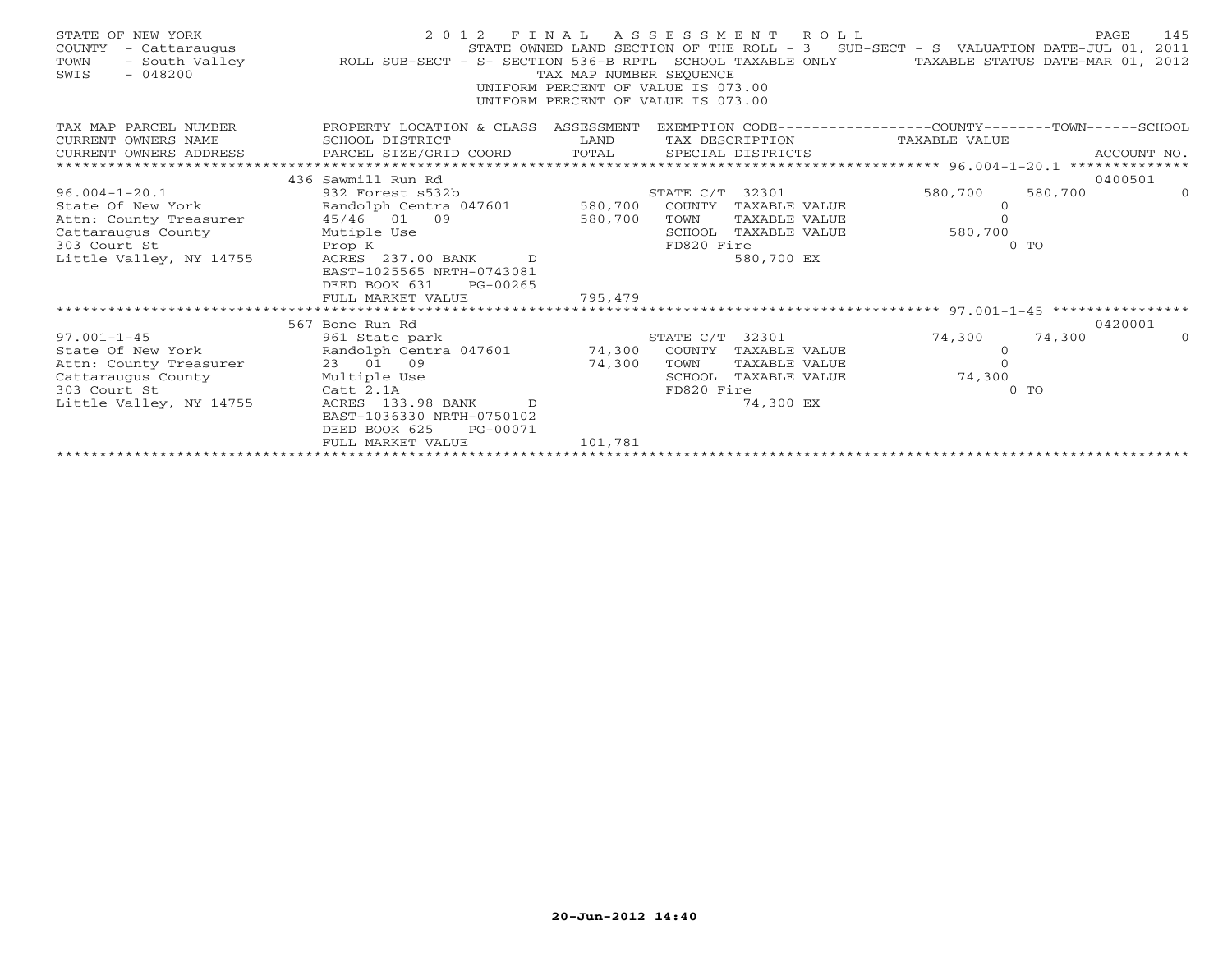|      | STATE OF NEW YORK                  |                                                           |  |  | 2012 FINAL ASSESSMENT ROLL |  |                                                                                   |                        | <b>PAGE</b> | - 146 |
|------|------------------------------------|-----------------------------------------------------------|--|--|----------------------------|--|-----------------------------------------------------------------------------------|------------------------|-------------|-------|
|      | COUNTY - Cattaraugus               |                                                           |  |  |                            |  | STATE OWNED LAND SECTION OF THE ROLL - 3 SUB-SECT - S VALUATION DATE-JUL 01, 2011 |                        |             |       |
| TOWN | - South Valley                     | ROLL SUB-SECT - S- SECTION 536-B RPTL SCHOOL TAXABLE ONLY |  |  |                            |  | TAXABLE STATUS DATE-MAR 01, 2012                                                  |                        |             |       |
| SWIS | $-048200$                          |                                                           |  |  |                            |  |                                                                                   | RPS150/V04/L015        |             |       |
|      |                                    |                                                           |  |  |                            |  |                                                                                   | CURRENT DATE 6/20/2012 |             |       |
|      | UNIFORM PERCENT OF VALUE IS 073.00 |                                                           |  |  |                            |  |                                                                                   |                        |             |       |

## R O L L S U B S E C T I O N - S - T O T A L S

#### \*\*\* S P E C I A L D I S T R I C T S U M M A R Y \*\*\*

|            |                                 | TOTAL | EXTENSION | <b>EXTENSION</b> | AD VALOREM | <b>FXFMPT</b> | <b>TAXABLE</b> |
|------------|---------------------------------|-------|-----------|------------------|------------|---------------|----------------|
|            | CODE DISTRICT NAME PARCELS TYPE |       |           | VALUE            | VALUE      | AMOUNT        | VALUE          |
|            |                                 |       |           |                  |            |               |                |
| FD820 Fire |                                 |       | ? TOTAL   |                  | 655,000    | 655,000       |                |

## \*\*\* S C H O O L D I S T R I C T S U M M A R Y \*\*\*

| CODE   | DISTRICT NAME    | TOTAL<br>PARCELS | ASSESSED<br>LAND | ASSESSED<br>TOTAL | EXEMPT<br>AMOUNT | TOTAL<br>TAXABLE | STAR<br>AMOUNT | STAR<br>TAXABLE |
|--------|------------------|------------------|------------------|-------------------|------------------|------------------|----------------|-----------------|
| 047601 | Randolph Central | ∠                | 655,000          | 655,000           |                  | 655,000          |                | 655,000         |
|        | SUB-TOTAL        | ∠                | 655,000          | 655,000           |                  | 655,000          |                | 655,000         |
|        | TOTAL            | ∠                | 655,000          | 655,000           |                  | 655,000          |                | 655,000         |

## \*\*\* S Y S T E M C O D E S S U M M A R Y \*\*\*

#### NO SYSTEM EXEMPTIONS AT THIS LEVEL

#### \*\*\* E X E M P T I O N S U M M A R Y \*\*\*

| CODE  | DESCRIPTION        | TOTAL<br>PARCELS | COUNTY             | TOWN               | SCHOOL |
|-------|--------------------|------------------|--------------------|--------------------|--------|
| 32301 | STATE C/T<br>TOTAL |                  | 655,000<br>655,000 | 655,000<br>655,000 |        |

| ROLL<br>SEC | DESCRIPTION      | TOTAL<br>PARCELS | <i><b>ISSESSED</b></i><br>LAND | <i><b>\SSESSEL</b></i><br>TOTAL | "AXABLE<br>COUNTY | TAXABLE<br>TOWN | TAXABLE<br>SCHOOL | STAR<br>TAXABLE |
|-------------|------------------|------------------|--------------------------------|---------------------------------|-------------------|-----------------|-------------------|-----------------|
|             | STATE OWNED LAND | <u>_</u>         | 000                            | 655<br>655,000                  |                   |                 | .000              | ,000            |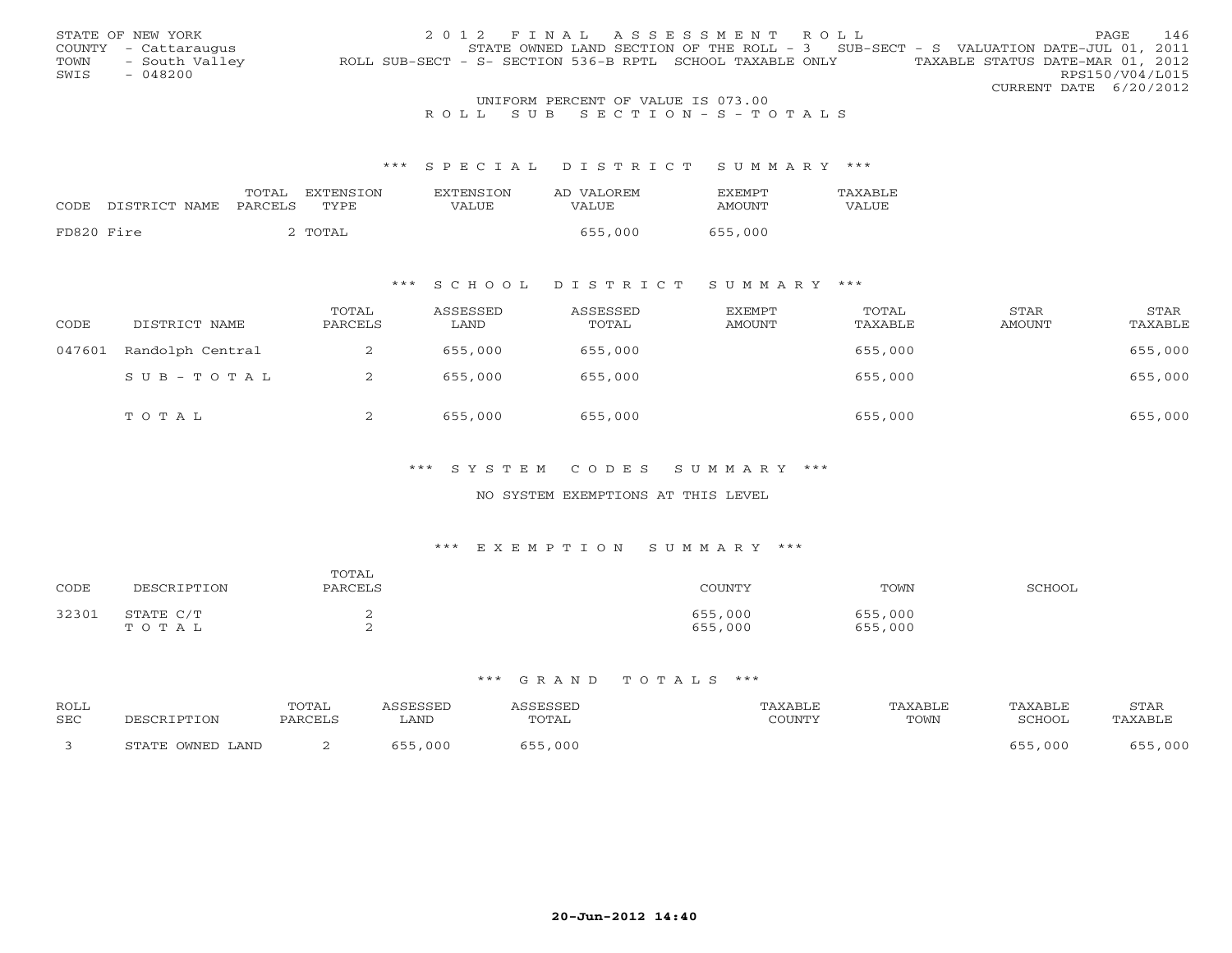| STATE OF NEW YORK<br>COUNTY<br>- Cattaraugus<br>- South Valley<br>TOWN<br>$-048200$<br>SWIS | 2 0 1 2<br>ROLL SUB-SECT - Y- SECTION 545 |               | RPTL<br>TAX MAP NUMBER SEOUENCE<br>UNIFORM PERCENT OF VALUE IS 073.00<br>UNIFORM PERCENT OF VALUE IS 073.00 |                  | FINAL ASSESSMENT ROLL<br>TRANSITION ASSESSMENTS | STATE OWNED LAND SECTION OF THE ROLL - $3$ SUB-SECT - Y VALUATION DATE-JUL 01,<br>TAXABLE STATUS DATE-MAR 01, 2012 |          | 147<br>PAGE<br>2011 |
|---------------------------------------------------------------------------------------------|-------------------------------------------|---------------|-------------------------------------------------------------------------------------------------------------|------------------|-------------------------------------------------|--------------------------------------------------------------------------------------------------------------------|----------|---------------------|
| TAX MAP PARCEL NUMBER                                                                       | PROPERTY LOCATION & CLASS ASSESSMENT      |               |                                                                                                             |                  |                                                 | EXEMPTION CODE-----------------COUNTY-------TOWN------SCHOOL                                                       |          |                     |
| CURRENT OWNERS NAME                                                                         | SCHOOL DISTRICT                           |               | LAND                                                                                                        |                  | TAX DESCRIPTION                                 | TAXABLE VALUE                                                                                                      |          |                     |
| CURRENT OWNERS ADDRESS                                                                      | PARCEL SIZE/GRID COORD                    |               | TOTAL                                                                                                       |                  | SPECIAL DISTRICTS                               |                                                                                                                    |          | ACCOUNT NO.         |
|                                                                                             | County Transition Assessment              |               |                                                                                                             |                  |                                                 |                                                                                                                    |          | 8000001             |
| $333.000 - 82 - 1$                                                                          | 993 Transition t                          |               |                                                                                                             | CNTY TAXBL 50006 |                                                 | $\Omega$                                                                                                           | 21,540   | 21,540              |
| State Of New York                                                                           | Randolph Centra 047601                    |               |                                                                                                             |                  | 0 COUNTY TAXABLE VALUE                          | 21,540                                                                                                             |          |                     |
| Attn: County Treasurer                                                                      | ACRES 0.01 BANK                           | $\Gamma$      | 21,540                                                                                                      | TOWN             | TAXABLE VALUE                                   | $\circ$                                                                                                            |          |                     |
| Cattaraugus County                                                                          | FULL MARKET VALUE                         |               | 29,507                                                                                                      |                  | SCHOOL TAXABLE VALUE                            | $\mathbf{0}$                                                                                                       |          |                     |
| 303 Court St                                                                                |                                           |               |                                                                                                             |                  |                                                 |                                                                                                                    |          |                     |
| Little Valley, NY 14755                                                                     |                                           |               |                                                                                                             |                  |                                                 |                                                                                                                    |          |                     |
|                                                                                             |                                           |               |                                                                                                             |                  |                                                 |                                                                                                                    |          |                     |
|                                                                                             | Town Transition Assessment                |               |                                                                                                             |                  |                                                 |                                                                                                                    |          | 8000002             |
| $333.000 - 82 - 2$                                                                          | 993 Transition t                          |               |                                                                                                             | TOWN TAXBL 50005 |                                                 | 52,130                                                                                                             | $\Omega$ | 52,130              |
| State Of New York                                                                           | Randolph Centra 047601                    |               | $\Omega$                                                                                                    |                  | COUNTY TAXABLE VALUE                            | $\Omega$                                                                                                           |          |                     |
| Attn: County Treasurer                                                                      | ACRES 0.01 BANK                           | $\mathcal{D}$ | 52,130                                                                                                      | TOWN             | TAXABLE VALUE                                   | 52,130                                                                                                             |          |                     |
| Cattaraugus County                                                                          | FULL MARKET VALUE                         |               | 71,411                                                                                                      |                  | SCHOOL TAXABLE VALUE                            | $\Omega$                                                                                                           |          |                     |
| 303 Court St<br>Little Valley, NY 14755                                                     |                                           |               |                                                                                                             | FD820 Fire       |                                                 | 52,130 TO                                                                                                          |          |                     |
|                                                                                             |                                           |               |                                                                                                             |                  |                                                 |                                                                                                                    |          |                     |
|                                                                                             | SCHOOL Transition Assessment              |               |                                                                                                             |                  |                                                 |                                                                                                                    |          | 8047601             |
| $333.000 - 82 - 3$                                                                          | 993 Transition t                          |               |                                                                                                             | SCHL TAXBL 50001 |                                                 | 54,880                                                                                                             | 54,880   | $\cap$              |
| State Of New York                                                                           | Randolph Centra 047601                    |               |                                                                                                             |                  | 0 COUNTY TAXABLE VALUE                          | $\circ$                                                                                                            |          |                     |
| Attn: County Treasurer                                                                      | $0.01$ BANK<br>ACRES                      | $\Gamma$      | 54,880                                                                                                      | TOWN             | TAXABLE VALUE                                   | $\Omega$                                                                                                           |          |                     |
| Cattaraugus County                                                                          | FULL MARKET VALUE                         |               | 75,178                                                                                                      |                  | SCHOOL TAXABLE VALUE                            | 54,880                                                                                                             |          |                     |
| 303 Court St                                                                                |                                           |               |                                                                                                             |                  |                                                 |                                                                                                                    |          |                     |
| Little Valley, NY 14755                                                                     |                                           |               |                                                                                                             |                  |                                                 |                                                                                                                    |          |                     |
|                                                                                             |                                           |               |                                                                                                             |                  |                                                 |                                                                                                                    |          |                     |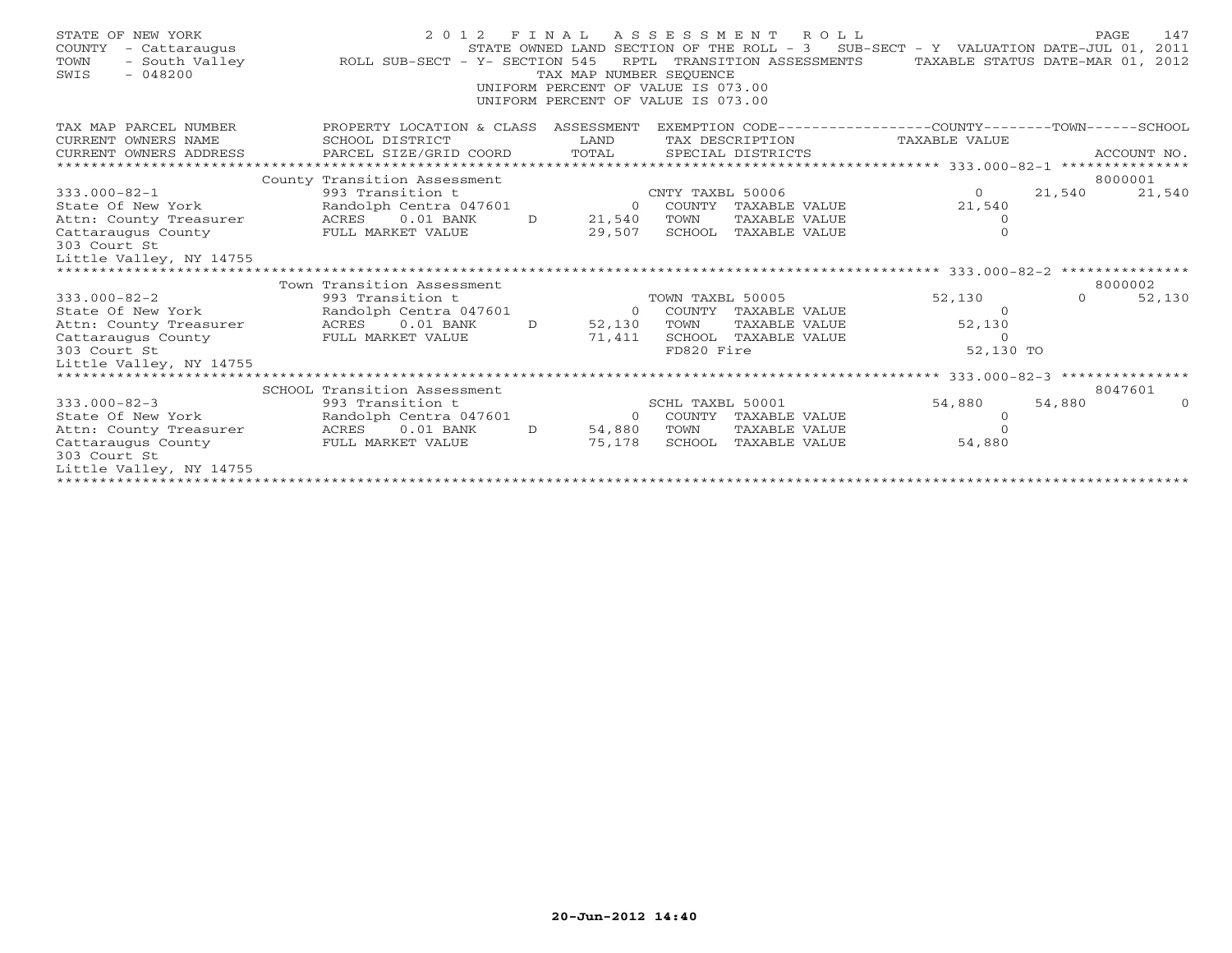|      | STATE OF NEW YORK                  | 2012 FINAL ASSESSMENT ROLL                                                                     | PAGE | 148             |  |  |  |
|------|------------------------------------|------------------------------------------------------------------------------------------------|------|-----------------|--|--|--|
|      | COUNTY - Cattaraugus               | STATE OWNED LAND SECTION OF THE ROLL - 3 SUB-SECT - Y VALUATION DATE-JUL 01, 2011              |      |                 |  |  |  |
| TOWN | - South Valley                     | TAXABLE STATUS DATE-MAR 01, 2012<br>ROLL SUB-SECT - Y- SECTION 545 RPTL TRANSITION ASSESSMENTS |      |                 |  |  |  |
| SWIS | $-048200$                          |                                                                                                |      | RPS150/V04/L015 |  |  |  |
|      |                                    | CURRENT DATE 6/20/2012                                                                         |      |                 |  |  |  |
|      | UNIFORM PERCENT OF VALUE IS 073.00 |                                                                                                |      |                 |  |  |  |

## R O L L S U B S E C T I O N - Y - T O T A L S

#### \*\*\* S P E C I A L D I S T R I C T S U M M A R Y \*\*\*

|                       | TOTAL<br><b>EXTENSION</b> | <b>EXTENSION</b> | AD VALOREM | 7.XFMPT | TAXABLE |
|-----------------------|---------------------------|------------------|------------|---------|---------|
| CODE<br>DISTRICT NAME | PARCELS<br>TVPE           | VALUE            | VALUE      | AMOUNT  | VALUE   |
| FD820 Fire            | ™∩™∆⊺                     |                  | 52,130     |         | 52,130  |

## \*\*\* S C H O O L D I S T R I C T S U M M A R Y \*\*\*

| CODE   | DISTRICT NAME    | TOTAL<br>PARCELS | ASSESSED<br>LAND | ASSESSED<br>TOTAL | EXEMPT<br>AMOUNT | TOTAL<br>TAXABLE | STAR<br>AMOUNT | STAR<br>TAXABLE |
|--------|------------------|------------------|------------------|-------------------|------------------|------------------|----------------|-----------------|
| 047601 | Randolph Central |                  |                  | 128,550           | 73,670           | 54,880           |                | 54,880          |
|        | SUB-TOTAL        |                  |                  | 128,550           | 73,670           | 54,880           |                | 54,880          |
|        | TOTAL            |                  |                  | 128,550           | 73,670           | 54,880           |                | 54,880          |

## \*\*\* S Y S T E M C O D E S S U M M A R Y \*\*\*

| CODE  | DESCRIPTION | TOTAL<br>PARCELS | <b>COUNTY</b> | TOWN   | SCHOOL |
|-------|-------------|------------------|---------------|--------|--------|
| 50001 | SCHL TAXBL  |                  | 54,880        | 54,880 |        |
| 50005 | TOWN TAXBL  |                  | 52,130        |        | 52,130 |
| 50006 | CNTY TAXBL  |                  |               | 21,540 | 21,540 |
|       | тотаь       |                  | 107,010       | 76,420 | 73,670 |

#### \*\*\* E X E M P T I O N S U M M A R Y \*\*\*

NO EXEMPTIONS AT THIS LEVEL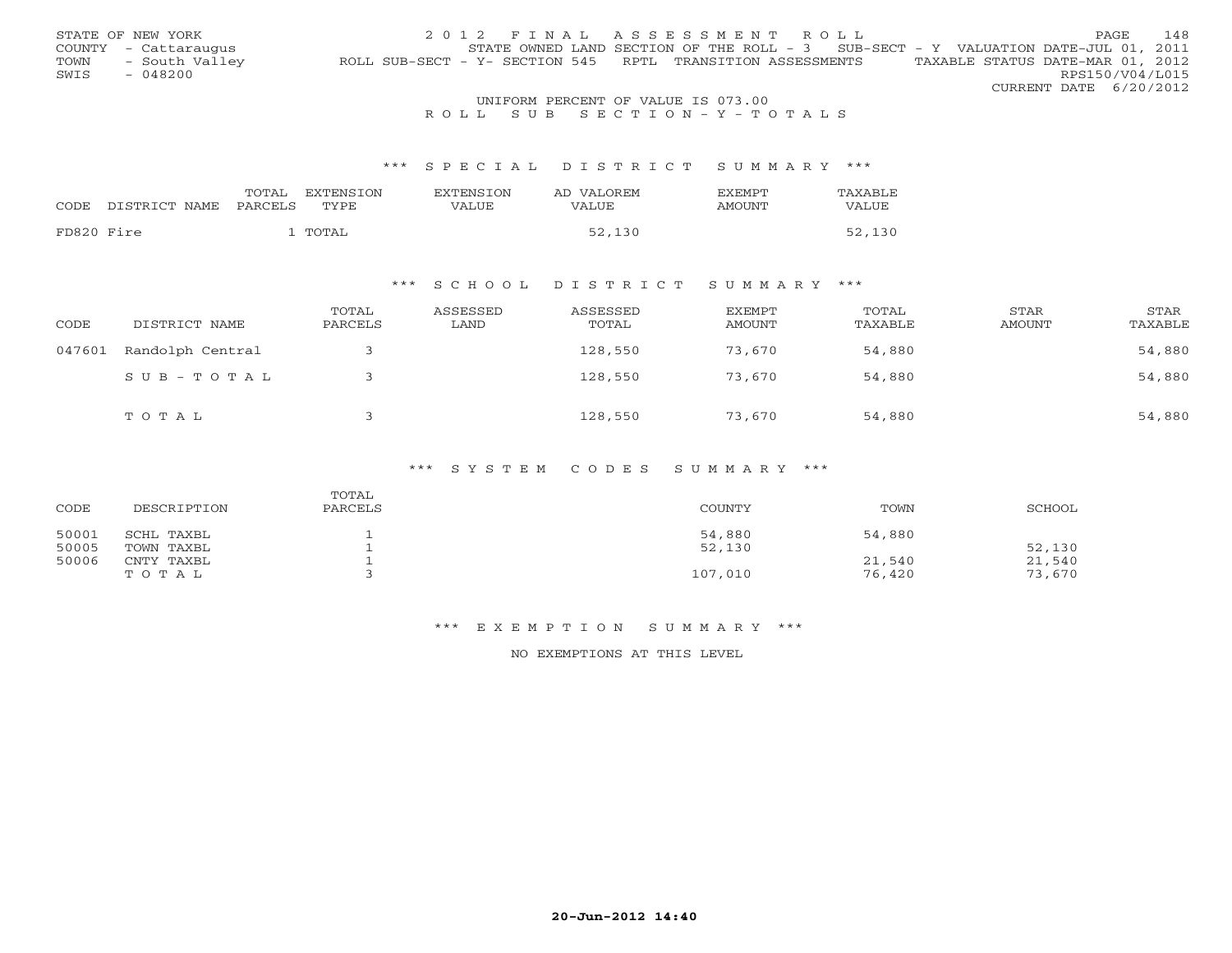|      | STATE OF NEW YORK                  | 2012 FINAL ASSESSMENT ROLL                                                                     | PAGE.           | 149 |  |  |  |
|------|------------------------------------|------------------------------------------------------------------------------------------------|-----------------|-----|--|--|--|
|      | COUNTY - Cattaraugus               | STATE OWNED LAND SECTION OF THE ROLL - $3$ SUB-SECT - Y VALUATION DATE-JUL 01, 2011            |                 |     |  |  |  |
| TOWN | - South Valley                     | TAXABLE STATUS DATE-MAR 01, 2012<br>ROLL SUB-SECT - Y- SECTION 545 RPTL TRANSITION ASSESSMENTS |                 |     |  |  |  |
| SWIS | - 048200                           |                                                                                                | RPS150/V04/L015 |     |  |  |  |
|      |                                    | CURRENT DATE 6/20/2012                                                                         |                 |     |  |  |  |
|      | UNIFORM PERCENT OF VALUE IS 073.00 |                                                                                                |                 |     |  |  |  |

R O L L S U B S E C T I O N - Y - T O T A L S

| ROLL |                  | TOTAL   | <i>L</i> CCFCCFD |             | TAXABLE | TAXABLE | TAXABLE | STAR    |
|------|------------------|---------|------------------|-------------|---------|---------|---------|---------|
| SEC  | DESCRIPTION      | PARCELS | LAND             | TOTAL       | COUNTY  | TOWN    | SCHOOL  | TAXABLE |
|      | STATE OWNED LAND |         |                  | . 550<br>ററ | -540    |         | ,880    | ,880    |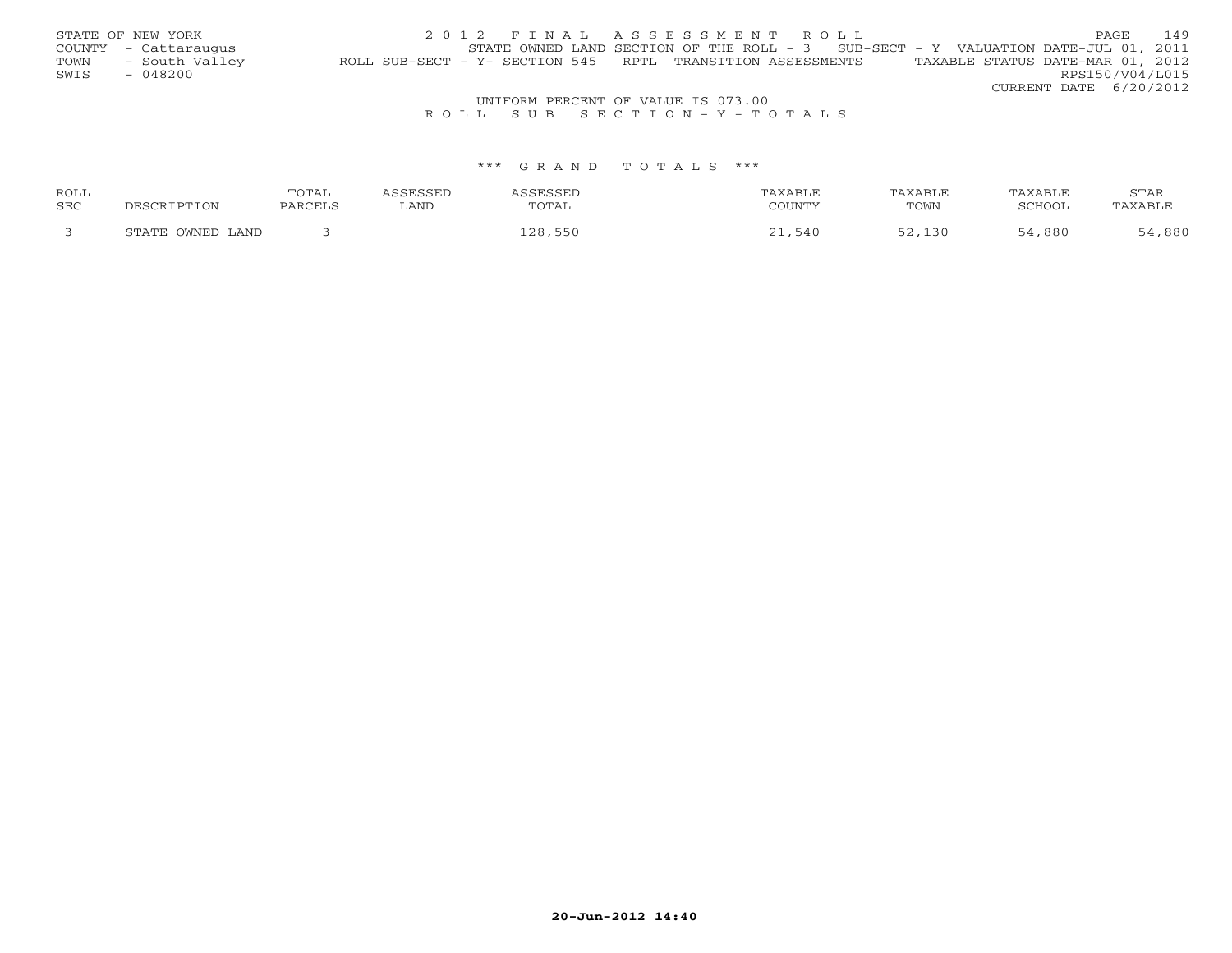|      | STATE OF NEW YORK    | 2012 FINAL ASSESSMENT ROLL               | 150<br>PAGE                      |
|------|----------------------|------------------------------------------|----------------------------------|
|      | COUNTY - Cattaraugus | STATE OWNED LAND SECTION OF THE ROLL - 3 | VALUATION DATE-JUL 01, 2011      |
|      | TOWN - South Valley  |                                          | TAXABLE STATUS DATE-MAR 01, 2012 |
| SWIS | - 048200             |                                          | RPS150/V04/L015                  |
|      |                      | UNIFORM PERCENT OF VALUE IS 073.00       | CURRENT DATE 6/20/2012           |
|      |                      |                                          |                                  |

#### \*\*\* S P E C I A L D I S T R I C T S U M M A R Y \*\*\*

|            | CODE DISTRICT NAME | TOTAL<br>PARCELS | EXTENSTON<br>TYPE | <b>EXTENSION</b><br>VALUE | AD VALOREM<br>VALUE | <b>FXFMPT</b><br>AMOUNT | <b>TAXABLE</b><br>VALUE |
|------------|--------------------|------------------|-------------------|---------------------------|---------------------|-------------------------|-------------------------|
| FD820 Fire |                    |                  | 40 TOTAL          |                           | 13119,130           | 655,000                 | 12464,130               |

R O L L S E C T I O N T O T A L S

## \*\*\* S C H O O L D I S T R I C T S U M M A R Y \*\*\*

| CODE   | DISTRICT NAME    | TOTAL<br>PARCELS | ASSESSED<br>LAND | ASSESSED<br>TOTAL | EXEMPT<br>AMOUNT | TOTAL<br>TAXABLE | STAR<br>AMOUNT | STAR<br>TAXABLE |
|--------|------------------|------------------|------------------|-------------------|------------------|------------------|----------------|-----------------|
| 047601 | Randolph Central | 42               | 13067,000        | 13195,550         | 73,670           | 13121,880        |                | 13121,880       |
|        | $SUB - TO T AL$  | 42               | 13067,000        | 13195,550         | 73,670           | 13121,880        |                | 13121,880       |
|        | TOTAL            | 42               | 13067,000        | 13195,550         | 73,670           | 13121,880        |                | 13121,880       |

## \*\*\* S Y S T E M C O D E S S U M M A R Y \*\*\*

| CODE           | DESCRIPTION              | TOTAL<br>PARCELS | COUNTY           | TOWN             | SCHOOL           |
|----------------|--------------------------|------------------|------------------|------------------|------------------|
| 50001<br>50005 | SCHL TAXBL<br>TOWN TAXBL |                  | 54,880<br>52,130 | 54,880           | 52,130           |
| 50006          | CNTY TAXBL<br>TOTAL      |                  | 107,010          | 21,540<br>76,420 | 21,540<br>73,670 |

| CODE  | DESCRIPTION | TOTAL<br>PARCELS | COUNTY   | TOWN    | SCHOOL |
|-------|-------------|------------------|----------|---------|--------|
| 32252 | STATE C     | 23               | 7283,900 |         |        |
| 32301 | STATE C/T   |                  | 655,000  | 655,000 |        |
|       | TOTAL       | 25               | 7938,900 | 655,000 |        |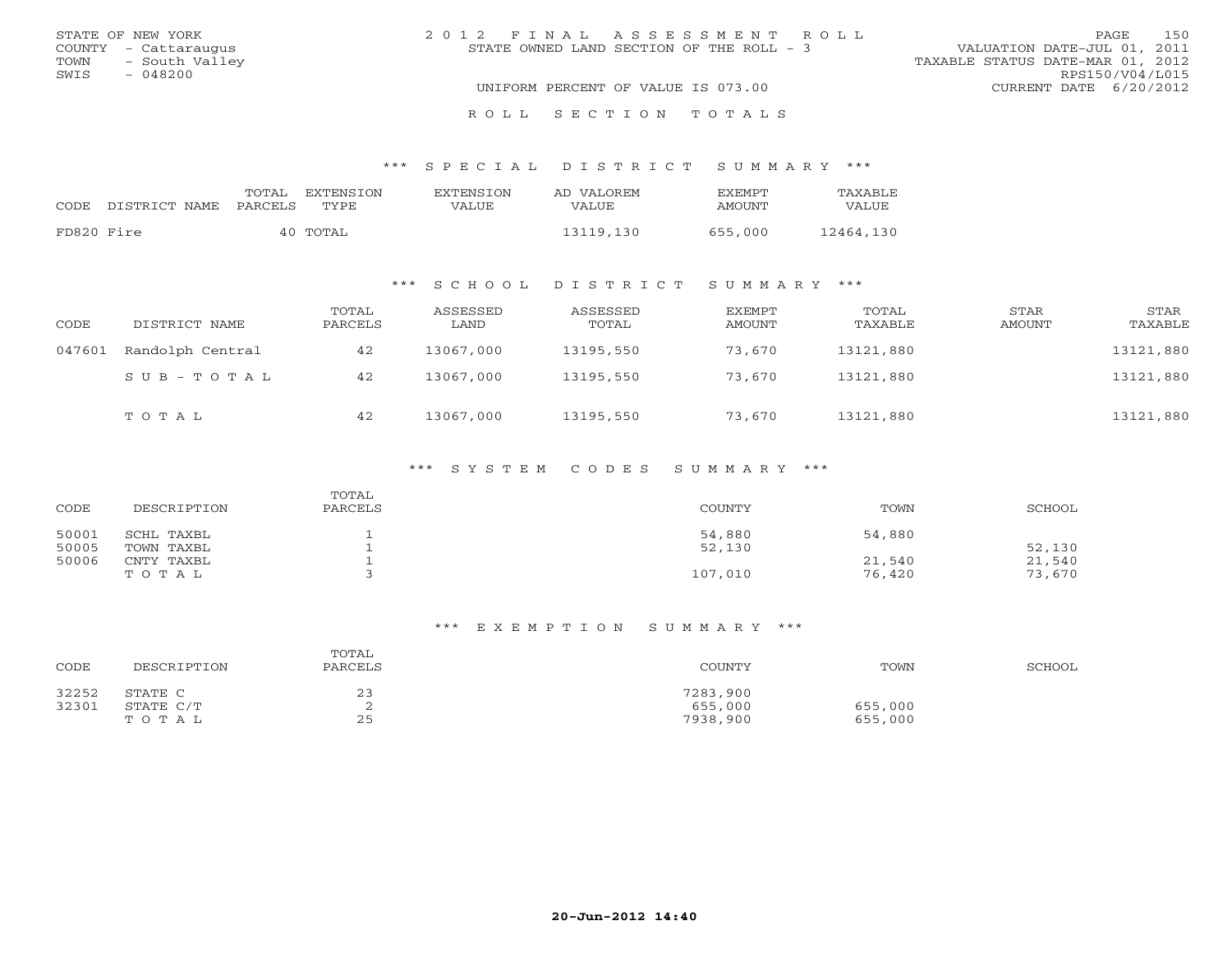|      | STATE OF NEW YORK    | 2012 FINAL ASSESSMENT ROLL                | 151<br>PAGE                      |
|------|----------------------|-------------------------------------------|----------------------------------|
|      | COUNTY - Cattaraugus | STATE OWNED LAND SECTION OF THE ROLL $-3$ | VALUATION DATE-JUL 01, 2011      |
| TOWN | - South Valley       |                                           | TAXABLE STATUS DATE-MAR 01, 2012 |
| SWIS | $-048200$            |                                           | RPS150/V04/L015                  |
|      |                      | UNIFORM PERCENT OF VALUE IS 073.00        | CURRENT DATE 6/20/2012           |
|      |                      | ROLL SECTION TOTALS                       |                                  |

| ROLL |                      | TOTAL   | SSESSED     | <i><b>\SSESSED</b></i> | TAXABLE       | TAXABLE   | TAXABLE   | STAR      |
|------|----------------------|---------|-------------|------------------------|---------------|-----------|-----------|-----------|
| SEC  | ם השפח               | PARCELS | <b>LAND</b> | TOTAL                  | COUNTY        | TOWN      | SCHOOL    | TAXABLE   |
|      | OWNED LAND<br>STATE. | 42      | 13067,000   | 3105<br>550            | , 640<br>5110 | 12464.130 | 13121,880 | 1.121,880 |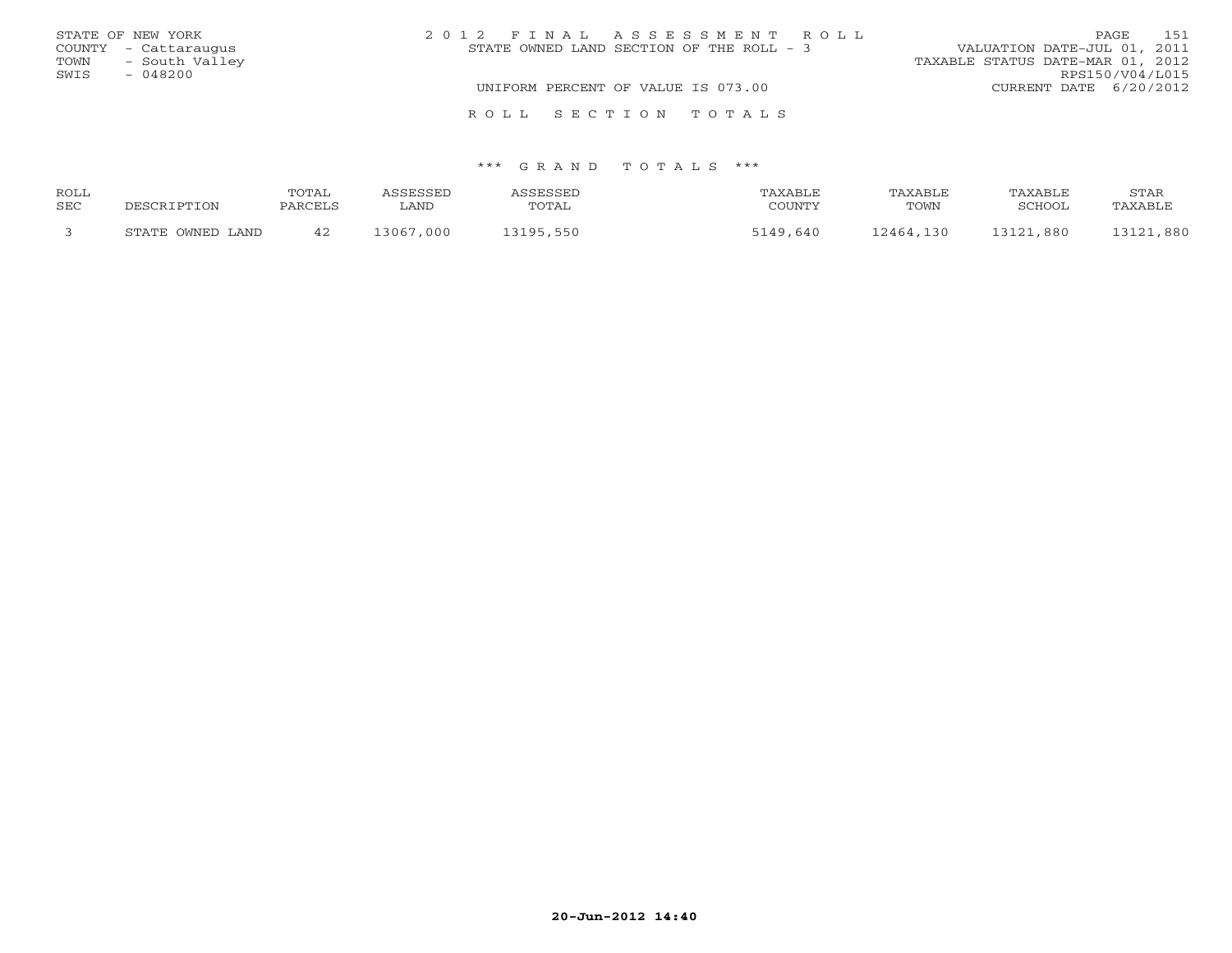## STATE OF NEW YORK 2 0 1 2 F I N A L A S S E S S M E N T R O L L PAGE 152 COUNTY - Cattaraugus SPECIAL FRANCHISE SECTION OF THE ROLL - 5 VALUATION DATE-JUL 01, 2011 TOWN - South Valley TAX MAP NUMBER SEQUENCE TAXABLE STATUS DATE-MAR 01, 2012 SWIS - 048200 UNIFORM PERCENT OF VALUE IS 073.00UNIFORM PERCENT OF VALUE IS 073.00

| TAX MAP PARCEL NUMBER<br>CURRENT OWNERS NAME        | SCHOOL DISTRICT                          | LAND           | TAX DESCRIPTION                               | PROPERTY LOCATION & CLASS ASSESSMENT EXEMPTION CODE---------------COUNTY-------TOWN------SCHOOL<br>TAXABLE VALUE |             |
|-----------------------------------------------------|------------------------------------------|----------------|-----------------------------------------------|------------------------------------------------------------------------------------------------------------------|-------------|
| CURRENT OWNERS ADDRESS                              | PARCEL SIZE/GRID COORD                   | TOTAL          | SPECIAL DISTRICTS                             |                                                                                                                  | ACCOUNT NO. |
| ********************                                |                                          |                |                                               |                                                                                                                  |             |
|                                                     | Special Franchise                        |                |                                               | 0451                                                                                                             |             |
| 582.000-9913-132.350/188                            | 861 Elec & gas                           |                | COUNTY TAXABLE VALUE                          | 137,313                                                                                                          |             |
| National Grid                                       | Randolph Centra 047601                   | $\circ$        | TOWN<br>TAXABLE VALUE                         | 137,313                                                                                                          |             |
| 300 Erie Blvd West                                  | Town Of South Valley                     | 137,313        | SCHOOL TAXABLE VALUE                          | 137,313                                                                                                          |             |
| Syracuse, NY 13202                                  | 0.8600 Randolph                          |                | FD820 Fire                                    | 137,313 TO                                                                                                       |             |
|                                                     | 0.01<br>ACRES                            |                |                                               |                                                                                                                  |             |
|                                                     | FULL MARKET VALUE                        | 188,100        |                                               |                                                                                                                  |             |
|                                                     | Special Franchise                        |                |                                               | 0452                                                                                                             |             |
| 582.000-9913-629./188                               | 866 Telephone                            |                | COUNTY TAXABLE VALUE                          | 128,764                                                                                                          |             |
| Windstream New York Inc.                            | Randolph Centra 047601                   | $\circ$        | TOWN<br>TAXABLE VALUE                         | 128,764                                                                                                          |             |
| Attn: Rash #503-32-1090                             | Town Of South Valley                     | 128,764        | SCHOOL TAXABLE VALUE                          | 128,764                                                                                                          |             |
| PO Box 260888                                       | 0.8600 Randolph                          |                | FD820 Fire                                    | 128,764 TO                                                                                                       |             |
| Plano, TX 75026-0888                                | 0.01<br>ACRES                            |                |                                               |                                                                                                                  |             |
|                                                     | FULL MARKET VALUE                        | 176,389        |                                               |                                                                                                                  |             |
|                                                     |                                          |                |                                               |                                                                                                                  |             |
|                                                     | Special Franchise                        |                |                                               | 0453                                                                                                             |             |
| 582.000-9913-825.150/288                            | 868 Pipeline                             |                | COUNTY TAXABLE VALUE                          | 59,717                                                                                                           |             |
| Kiantone Pipeline Corp                              | Randolph Centra 047601                   | $\circ$        | TOWN<br>TAXABLE VALUE                         | 59,717                                                                                                           |             |
| Attn: United Refining Co Of Pa Town Of South Valley |                                          | 59,717         | SCHOOL TAXABLE VALUE                          | 59,717                                                                                                           |             |
| Attn Real Estate Dept                               | 0.8000 Randolph                          |                | FD820 Fire                                    | 59,717 TO                                                                                                        |             |
| PO Box 599                                          | ACRES<br>0.01                            |                |                                               |                                                                                                                  |             |
| Warren, PA 16365                                    | FULL MARKET VALUE                        | 81,804         |                                               |                                                                                                                  |             |
|                                                     |                                          |                |                                               |                                                                                                                  |             |
| 582.000-9915-132.350/188                            | Special Franchise                        |                |                                               | 0529<br>22,353                                                                                                   |             |
| National Grid                                       | 861 Elec & gas<br>Frewsburg Centr 062401 | $\circ$        | COUNTY TAXABLE VALUE<br>TOWN<br>TAXABLE VALUE | 22,353                                                                                                           |             |
| 300 Erie Blvd West                                  | Town Of South Valley                     | 22,353         | SCHOOL TAXABLE VALUE                          | 22,353                                                                                                           |             |
| Syracuse, NY 13202                                  | $0.1400$ Frewsburg                       |                | FD820 Fire                                    | 22,353 TO                                                                                                        |             |
|                                                     | 0.01<br>ACRES                            |                |                                               |                                                                                                                  |             |
|                                                     | FULL MARKET VALUE                        | 30,621         |                                               |                                                                                                                  |             |
|                                                     |                                          |                |                                               |                                                                                                                  |             |
|                                                     | Special Franchise                        |                |                                               | 0528                                                                                                             |             |
| 582.000-9915-629./188                               | 866 Telephone                            |                | COUNTY TAXABLE VALUE                          | 20,962                                                                                                           |             |
| Windstream New York Inc.                            | Frewsburg Centr 062401                   | $\overline{0}$ | TOWN<br>TAXABLE VALUE                         | 20,962                                                                                                           |             |
| %Rash #503-32-1090                                  | Town Of South Valley                     | 20,962         | SCHOOL TAXABLE VALUE                          | 20,962                                                                                                           |             |
| PO Box 260888                                       | $0.1400$ Frewsburg                       |                | FD820 Fire                                    | 20,962 TO                                                                                                        |             |
| Plano, TX 75026-0888                                | ACRES<br>0.01                            |                |                                               |                                                                                                                  |             |
|                                                     | FULL MARKET VALUE                        | 28,715         |                                               |                                                                                                                  |             |
|                                                     |                                          |                |                                               |                                                                                                                  |             |
|                                                     | Special Franchise                        |                |                                               | 0527                                                                                                             |             |
| 582.000-9915-825.150/288<br>Kiantone Pipeline Corp  | 868 Pipeline<br>Frewsburg Centr 062401   | $\circ$        | COUNTY TAXABLE VALUE<br>TOWN<br>TAXABLE VALUE | 14,929<br>14,929                                                                                                 |             |
| Attn: United Refining Co Of Pa Town Of South Valley |                                          | 14,929         | SCHOOL TAXABLE VALUE                          | 14,929                                                                                                           |             |
| Attn Real Estate Dept                               |                                          |                | FD820 Fire                                    | 14,929 TO                                                                                                        |             |
| PO Box 599                                          | 0.2000 Frewsburg<br>ACRES<br>0.01        |                |                                               |                                                                                                                  |             |
| Warren, PA 16365                                    | FULL MARKET VALUE                        | 20,451         |                                               |                                                                                                                  |             |
|                                                     |                                          |                |                                               |                                                                                                                  |             |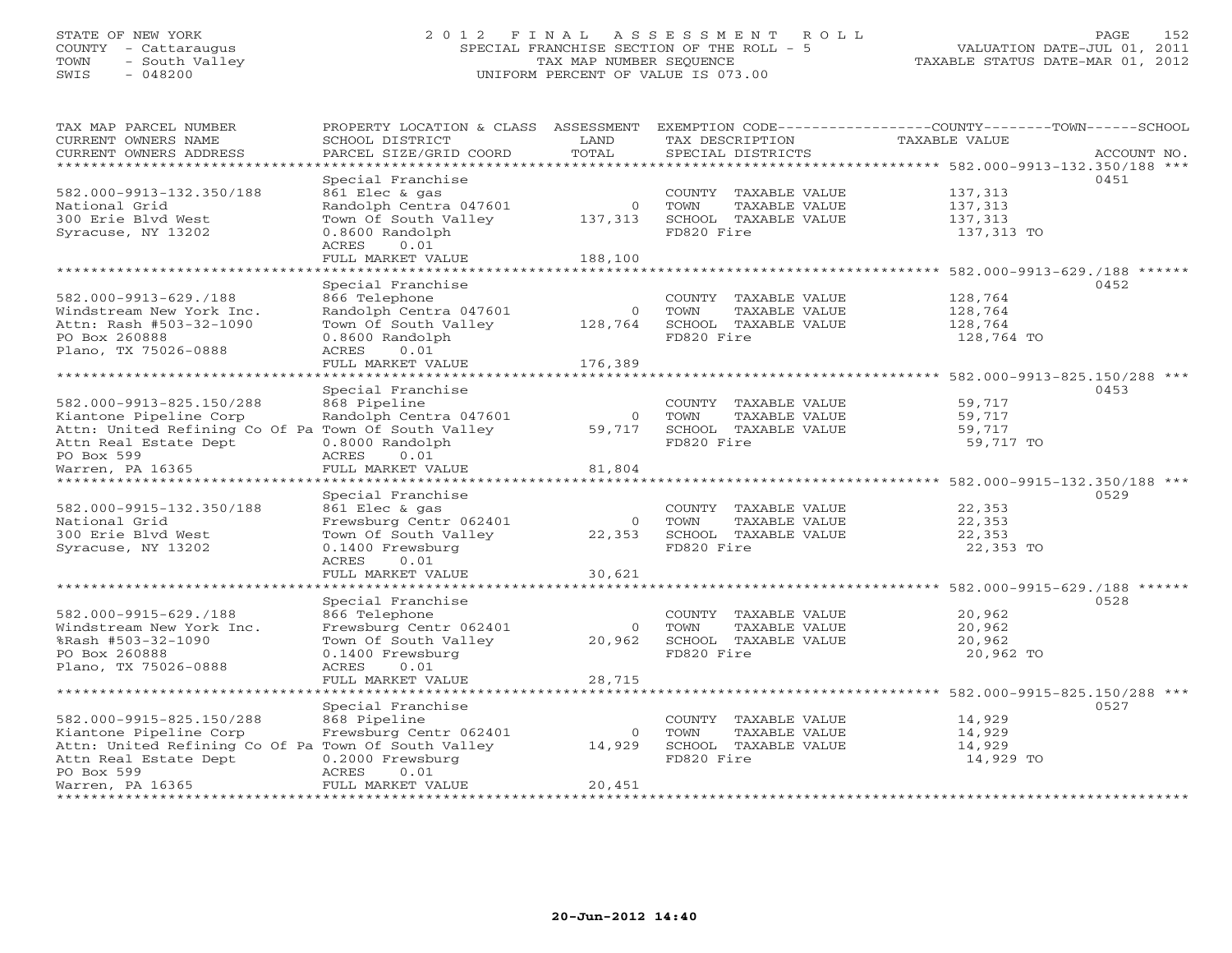|      | STATE OF NEW YORK    | 2012 FINAL ASSESSMENT ROLL                |                                  | PAGE            | 153 |
|------|----------------------|-------------------------------------------|----------------------------------|-----------------|-----|
|      | COUNTY - Cattaraugus | SPECIAL FRANCHISE SECTION OF THE ROLL - 5 | VALUATION DATE-JUL 01, 2011      |                 |     |
|      | TOWN - South Valley  |                                           | TAXABLE STATUS DATE-MAR 01, 2012 |                 |     |
| SWIS | $-048200$            |                                           |                                  | RPS150/V04/L015 |     |
|      |                      | UNIFORM PERCENT OF VALUE IS 073.00        | CURRENT DATE 6/20/2012           |                 |     |
|      |                      |                                           |                                  |                 |     |

#### R O L L S U B S E C T I O N - - T O T A L S

#### \*\*\* S P E C I A L D I S T R I C T S U M M A R Y \*\*\*

|            |                    | TOTAL   | <b>EXTENSION</b> | <b>EXTENSION</b> | AD VALOREM | <b>EXEMPT</b> | TAXABLE |
|------------|--------------------|---------|------------------|------------------|------------|---------------|---------|
|            | CODE DISTRICT NAME | PARCELS | TYPE.            | <b>VALUE</b>     | VALUE      | AMOUNT        | VALUE   |
| FD820 Fire |                    |         | TOTAL            |                  | 384,038    |               | 384,038 |

## \*\*\* S C H O O L D I S T R I C T S U M M A R Y \*\*\*

| CODE             | DISTRICT NAME                         | TOTAL<br>PARCELS | ASSESSED<br>LAND | ASSESSED<br>TOTAL | EXEMPT<br><b>AMOUNT</b> | TOTAL<br>TAXABLE  | STAR<br>AMOUNT | STAR<br>TAXABLE   |
|------------------|---------------------------------------|------------------|------------------|-------------------|-------------------------|-------------------|----------------|-------------------|
| 047601<br>062401 | Randolph Central<br>Frewsburg Central |                  |                  | 325,794<br>58,244 |                         | 325,794<br>58,244 |                | 325,794<br>58,244 |
|                  | $SUB - TO T AL$                       | 6                |                  | 384,038           |                         | 384,038           |                | 384,038           |
|                  | TOTAL                                 | b                |                  | 384,038           |                         | 384,038           |                | 384,038           |

\*\*\* S Y S T E M C O D E S S U M M A R Y \*\*\*

NO SYSTEM EXEMPTIONS AT THIS LEVEL

\*\*\* E X E M P T I O N S U M M A R Y \*\*\*

NO EXEMPTIONS AT THIS LEVEL

| ROLL       |                   | TOTAL   | ASSESSED | ASSESSED | TAXABLE | TAXABLE | TAXABLE | STAR    |
|------------|-------------------|---------|----------|----------|---------|---------|---------|---------|
| <b>SEC</b> | DESCRIPTION       | PARCELS | LAND     | TOTAL    | COUNTY  | TOWN    | SCHOOL  | TAXABLE |
|            | SPECIAL FRANCHISE |         |          | 384,038  | 384,038 | 384,038 | 384,038 | 384,038 |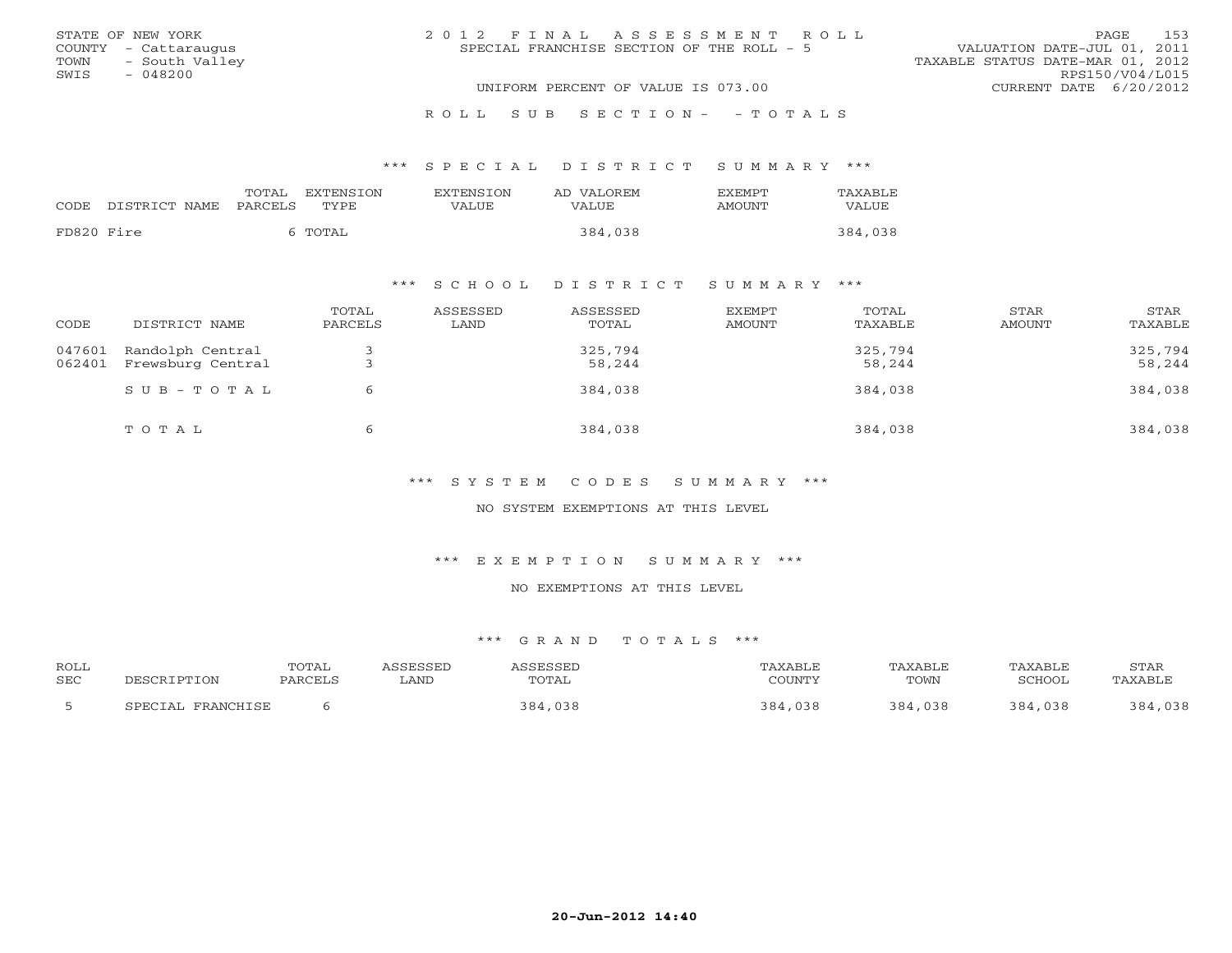|      | STATE OF NEW YORK    | 2012 FINAL ASSESSMENT ROLL                |                                  | PAGE            | 154 |
|------|----------------------|-------------------------------------------|----------------------------------|-----------------|-----|
|      | COUNTY - Cattaraugus | SPECIAL FRANCHISE SECTION OF THE ROLL - 5 | VALUATION DATE-JUL 01, 2011      |                 |     |
| TOWN | - South Valley       |                                           | TAXABLE STATUS DATE-MAR 01, 2012 |                 |     |
| SWIS | - 048200             | UNIFORM PERCENT OF VALUE IS 073.00        |                                  | RPS150/V04/L015 |     |
|      |                      |                                           | CURRENT DATE 6/20/2012           |                 |     |
|      |                      |                                           |                                  |                 |     |

#### R O L L S E C T I O N T O T A L S

#### \*\*\* S P E C I A L D I S T R I C T S U M M A R Y \*\*\*

|            |               | TOTAL   | <b>EXTENSION</b> | <b>EXTENSION</b> | AD VALOREM | F.XFMPT | TAXABLE |
|------------|---------------|---------|------------------|------------------|------------|---------|---------|
| CODE       | DISTRICT NAME | PARCELS | TYPE             | VALUE            | VALUE      | AMOUNT  | VALUE   |
| FD820 Fire |               |         | TOTAL            |                  | 384,038    |         | 384,038 |

### \*\*\* S C H O O L D I S T R I C T S U M M A R Y \*\*\*

| CODE             | DISTRICT NAME                         | TOTAL<br>PARCELS | ASSESSED<br>LAND | ASSESSED<br>TOTAL | EXEMPT<br>AMOUNT | TOTAL<br>TAXABLE  | STAR<br>AMOUNT | STAR<br>TAXABLE   |
|------------------|---------------------------------------|------------------|------------------|-------------------|------------------|-------------------|----------------|-------------------|
| 047601<br>062401 | Randolph Central<br>Frewsburg Central |                  |                  | 325,794<br>58,244 |                  | 325,794<br>58,244 |                | 325,794<br>58,244 |
|                  | $SUB - TO T AL$                       |                  |                  | 384,038           |                  | 384,038           |                | 384,038           |
|                  | TOTAL                                 |                  |                  | 384,038           |                  | 384,038           |                | 384,038           |

\*\*\* S Y S T E M C O D E S S U M M A R Y \*\*\*

NO SYSTEM EXEMPTIONS AT THIS LEVEL

\*\*\* E X E M P T I O N S U M M A R Y \*\*\*

NO EXEMPTIONS AT THIS LEVEL

| ROLL       |                                   | <b>TOTAL</b> | <b>CCFCCFD</b> | CFCCFI       |                     | TAXABLE    | TAXABLE       | STAR         |
|------------|-----------------------------------|--------------|----------------|--------------|---------------------|------------|---------------|--------------|
| <b>SEC</b> |                                   | PARCEL.      | ∟AND           | TOTAL        | $\bigcap$           | TOWN       | <b>TCHOOL</b> |              |
|            | <b>FRANCHICE</b><br><b>CDECTA</b> |              |                | `,03ხ<br>384 | $\cdot$ Q $\Lambda$ | 384<br>038 |               | 384<br>n p o |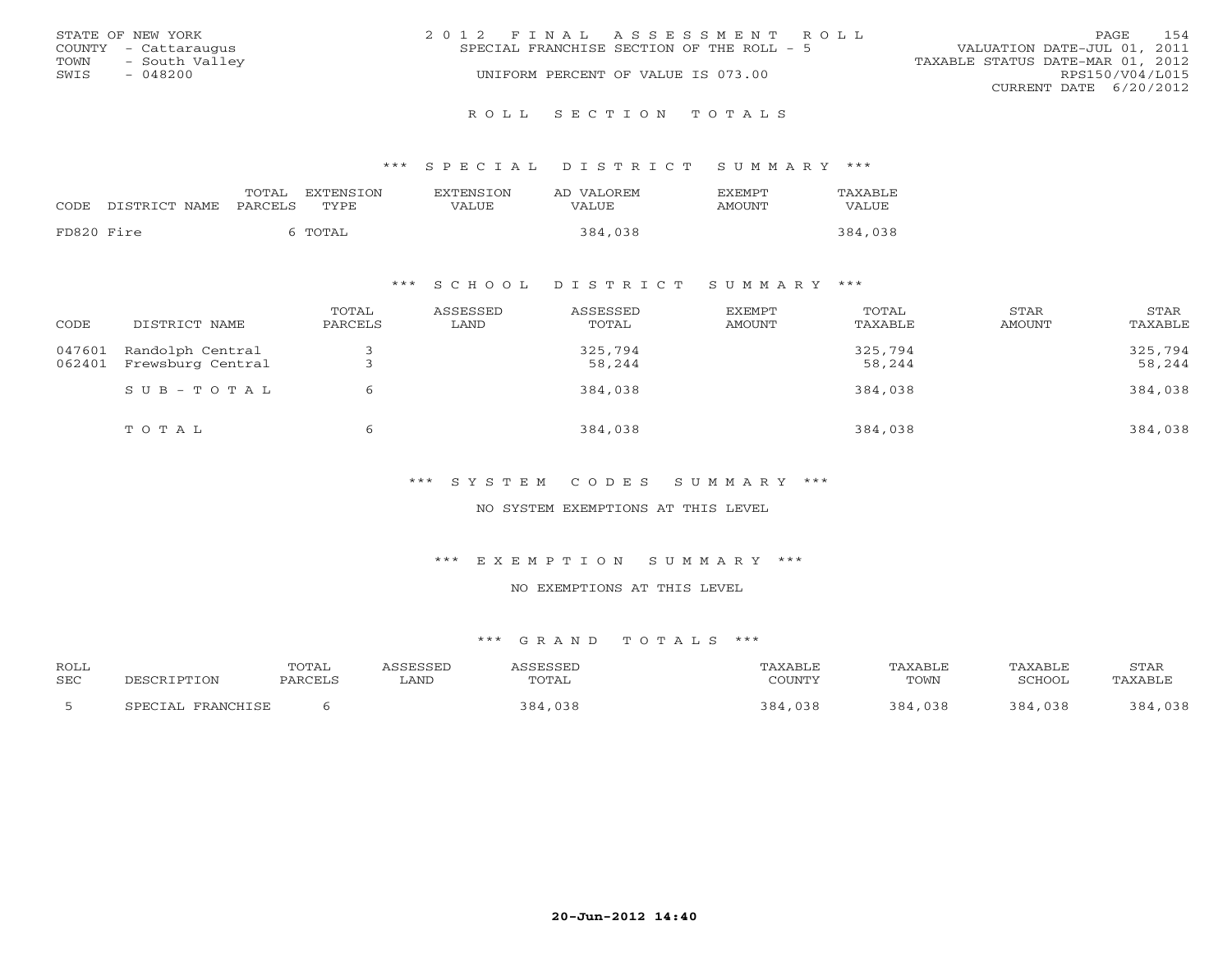# STATE OF NEW YORK 2 0 1 2 F I N A L A S S E S S M E N T R O L L PAGE 155 COUNTY - Cattaraugus UTILITY & R.R. SECTION OF THE ROLL - 6 VALUATION DATE-JUL 01, 2011 TOWN - South Valley TAX MAP NUMBER SEQUENCE TAXABLE STATUS DATE-MAR 01, 2012 SWIS - 048200 UNIFORM PERCENT OF VALUE IS 073.00

| TAX MAP PARCEL NUMBER<br>CURRENT OWNERS NAME<br>CURRENT OWNERS ADDRESS                                                                                               | PROPERTY LOCATION & CLASS ASSESSMENT<br>SCHOOL DISTRICT<br>PARCEL SIZE/GRID COORD                                                                         | T.AND<br>TOTAL               | TAX DESCRIPTION<br>SPECIAL DISTRICTS                                                | EXEMPTION CODE-----------------COUNTY-------TOWN------SCHOOL<br><b>TAXABLE VALUE</b><br>ACCOUNT NO. |
|----------------------------------------------------------------------------------------------------------------------------------------------------------------------|-----------------------------------------------------------------------------------------------------------------------------------------------------------|------------------------------|-------------------------------------------------------------------------------------|-----------------------------------------------------------------------------------------------------|
| ***********************                                                                                                                                              |                                                                                                                                                           |                              |                                                                                     |                                                                                                     |
| 682.000-9913-131.600/188<br>Nys Electric & Gas Corp<br>Attn: Utility Shared Serv Loca Loc #888888<br>Freeport Bldg<br>70 Farm View Dr<br>New Gloucester, ME 04260    | Outside Plant<br>884 Elec Dist Out<br>Frewsburg Centr 062401<br>1.0000 Randolph<br>Elec Dist<br>ACRES<br>0.01                                             | $\circ$<br>1,200             | COUNTY TAXABLE VALUE<br>TOWN<br>TAXABLE VALUE<br>SCHOOL TAXABLE VALUE<br>FD820 Fire | 0449<br>1,200<br>1,200<br>1,200<br>1,200 TO                                                         |
|                                                                                                                                                                      | FULL MARKET VALUE<br>*************************                                                                                                            | 1,644                        |                                                                                     |                                                                                                     |
| *********************<br>682.000-9913-132.350/188<br>Niagara Mohawk Power Corp<br>300 Erie Blyd West                                                                 | Outside Plant<br>884 Elec Dist Out<br>Randolph Centra 047601<br>Loc #888888                                                                               | $\Omega$<br>373,589          | COUNTY TAXABLE VALUE<br>TOWN<br>TAXABLE VALUE<br>SCHOOL TAXABLE VALUE               | 0446<br>373,589<br>373,589<br>373,589                                                               |
| Syracuse, NY 13202                                                                                                                                                   | 0.9326 Randolph<br>Elec Dist<br>ACRES<br>0.01<br>FULL MARKET VALUE                                                                                        | 511,766                      | FD820 Fire                                                                          | 373,589 TO                                                                                          |
|                                                                                                                                                                      | * * * * * * * * * * * * * * * * * *                                                                                                                       | *********                    |                                                                                     | ********************* 682.000-9913-629./188 ******                                                  |
| 682.000-9913-629./188<br>Windstream New York Inc.<br>Attn: Rash #503-32-1090<br>PO Box 260888<br>Plano, TX 75026-0888                                                | Outside Plant<br>836 Telecom. eq.<br>Randolph Centra 047601<br>Loc #888888<br>0.9198 Randolph<br>Poles, Wire Cable, Etc<br>0.01<br>ACRES                  | $\circ$<br>106,058           | COUNTY TAXABLE VALUE<br>TOWN<br>TAXABLE VALUE<br>SCHOOL TAXABLE VALUE<br>FD820 Fire | 0448<br>106,058<br>106,058<br>106,058<br>106,058 TO                                                 |
|                                                                                                                                                                      | FULL MARKET VALUE                                                                                                                                         | 145,285                      |                                                                                     |                                                                                                     |
| *************************<br>682.000-9913-825.150/288<br>Kiantone Pipeline Corp<br>Attn: United Refining Co Of Pa Loc #888888<br>Attn Real Estate Dept<br>PO Box 599 | **********************<br>Outside Plant<br>883 Gas Trans Impr<br>Randolph Centra 047601<br>$0.8000$ Randolph<br>Gas Trans                                 | $\Omega$<br>356,794          | COUNTY TAXABLE VALUE<br>TOWN<br>TAXABLE VALUE<br>SCHOOL TAXABLE VALUE<br>FD820 Fire | 0450<br>356,794<br>356,794<br>356,794<br>356,794 TO                                                 |
| Warren, PA 16365                                                                                                                                                     | 0.01<br>ACRES                                                                                                                                             |                              |                                                                                     |                                                                                                     |
|                                                                                                                                                                      | FULL MARKET VALUE                                                                                                                                         | 488,759                      |                                                                                     |                                                                                                     |
| 682.000-9915-132.350/188<br>Niagara Mohawk Power Corp<br>300 Erie Blvd West<br>Syracuse, NY 13202                                                                    | Outside Plant<br>884 Elec Dist Out<br>Frewsburg Centr 062401<br>Loc #888888<br>0.0674 Frewsburg<br>Elec Dist<br><b>ACRES</b><br>0.01<br>FULL MARKET VALUE | $\Omega$<br>65,617<br>89,886 | COUNTY TAXABLE VALUE<br>TOWN<br>TAXABLE VALUE<br>SCHOOL TAXABLE VALUE<br>FD820 Fire | 0534<br>65,617<br>65,617<br>65,617<br>65,617 TO                                                     |
|                                                                                                                                                                      | ************************************                                                                                                                      |                              |                                                                                     |                                                                                                     |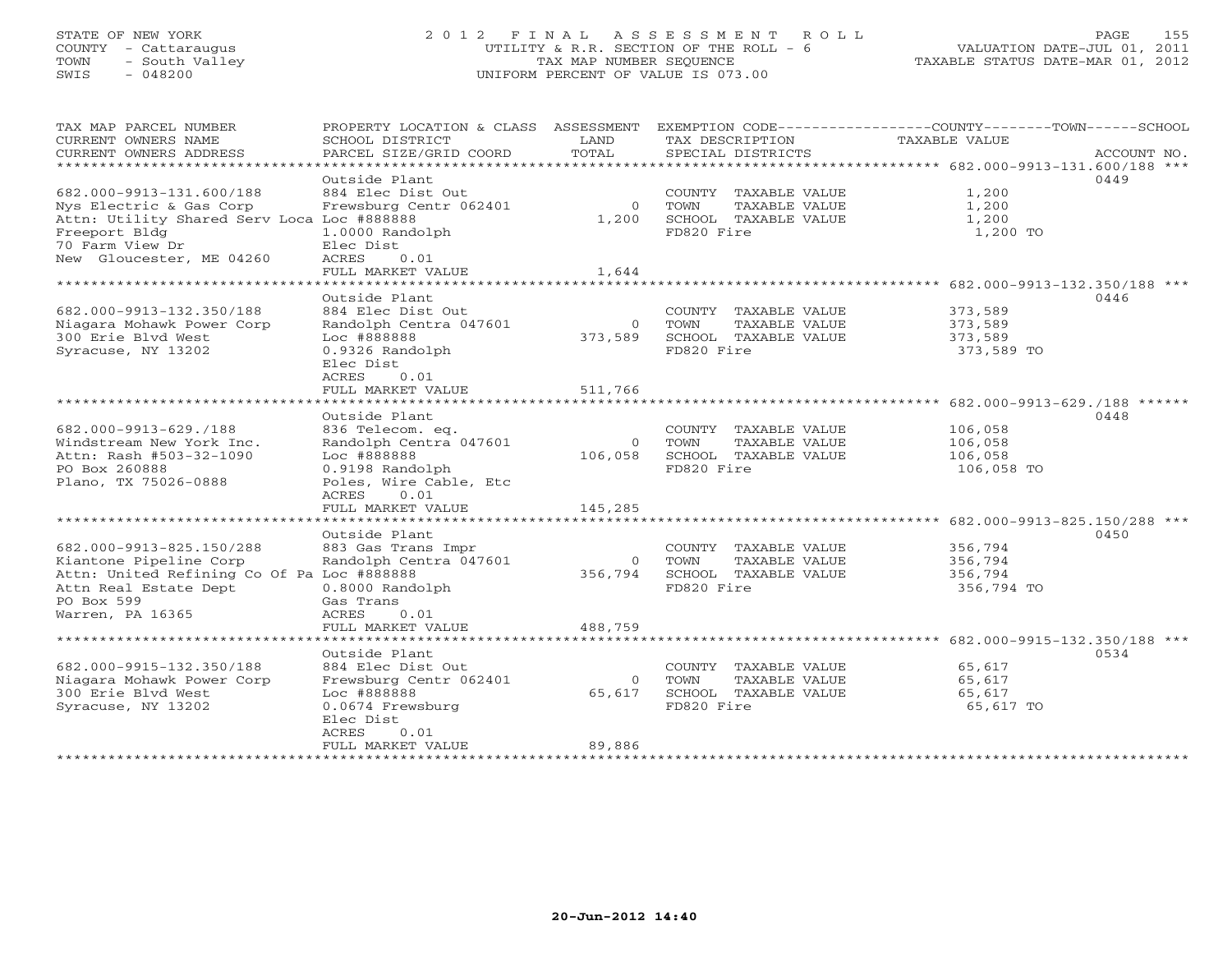## STATE OF NEW YORK 2 0 1 2 F I N A L A S S E S S M E N T R O L L PAGE 156 COUNTY - Cattaraugus UTILITY & R.R. SECTION OF THE ROLL - 6 VALUATION DATE-JUL 01, 2011 TOWN - South Valley TAX MAP NUMBER SEQUENCE TAXABLE STATUS DATE-MAR 01, 2012 SWIS - 048200 UNIFORM PERCENT OF VALUE IS 073.00UNIFORM PERCENT OF VALUE IS 073.00

| TAX MAP PARCEL NUMBER                      | PROPERTY LOCATION & CLASS | ASSESSMENT |            |                   | EXEMPTION CODE----------------COUNTY-------TOWN------SCHOOL |             |
|--------------------------------------------|---------------------------|------------|------------|-------------------|-------------------------------------------------------------|-------------|
| CURRENT OWNERS NAME                        | SCHOOL DISTRICT           | LAND       |            | TAX DESCRIPTION   | TAXABLE VALUE                                               |             |
| CURRENT OWNERS ADDRESS                     | PARCEL SIZE/GRID COORD    | TOTAL      |            | SPECIAL DISTRICTS |                                                             | ACCOUNT NO. |
|                                            |                           |            |            |                   |                                                             |             |
|                                            | Outside Plant             |            |            |                   |                                                             | 0532        |
| 682.000-9915-629./188                      | 836 Telecom. eq.          |            | COUNTY     | TAXABLE VALUE     | 18,628                                                      |             |
| Windstream New York Inc.                   | Frewsburg Centr 062401    | $\circ$    | TOWN       | TAXABLE VALUE     | 18,628                                                      |             |
| Attn: Duff & Phelps                        | Loc #888888               | 18,628     | SCHOOL     | TAXABLE VALUE     | 18,628                                                      |             |
| PO Box 260888                              | 0.0802 Frewsburg          |            | FD820 Fire |                   | 18,628 TO                                                   |             |
| Plano, TX 75026-0888                       | Poles, Wire, Cable, Etc   |            |            |                   |                                                             |             |
|                                            | 0.01<br>ACRES             |            |            |                   |                                                             |             |
|                                            | FULL MARKET VALUE         | 25,518     |            |                   |                                                             |             |
|                                            |                           |            |            |                   | 682.000-9915-825.150/288 ***                                |             |
|                                            | Outside Plant             |            |            |                   |                                                             | 0530        |
| 682.000-9915-825.150/288                   | 883 Gas Trans Impr        |            | COUNTY     | TAXABLE VALUE     | 62,667                                                      |             |
| Kiantone Pipeline Corp                     | Frewsburg Centr 062401    | $\circ$    | TOWN       | TAXABLE VALUE     | 62,667                                                      |             |
| Attn: United Refining Co Of Pa Loc #888888 |                           | 62,667     | SCHOOL     | TAXABLE VALUE     | 62,667                                                      |             |
| Attn Real Estate Dept                      | $0.2000$ Frewsburg        |            | FD820 Fire |                   | 62,667 TO                                                   |             |
| PO Box 599                                 | Gas Trans                 |            |            |                   |                                                             |             |
| Warren, PA 16365                           | 0.01<br>ACRES             |            |            |                   |                                                             |             |
|                                            | FULL MARKET VALUE         | 85,845     |            |                   |                                                             |             |
|                                            |                           |            |            |                   |                                                             |             |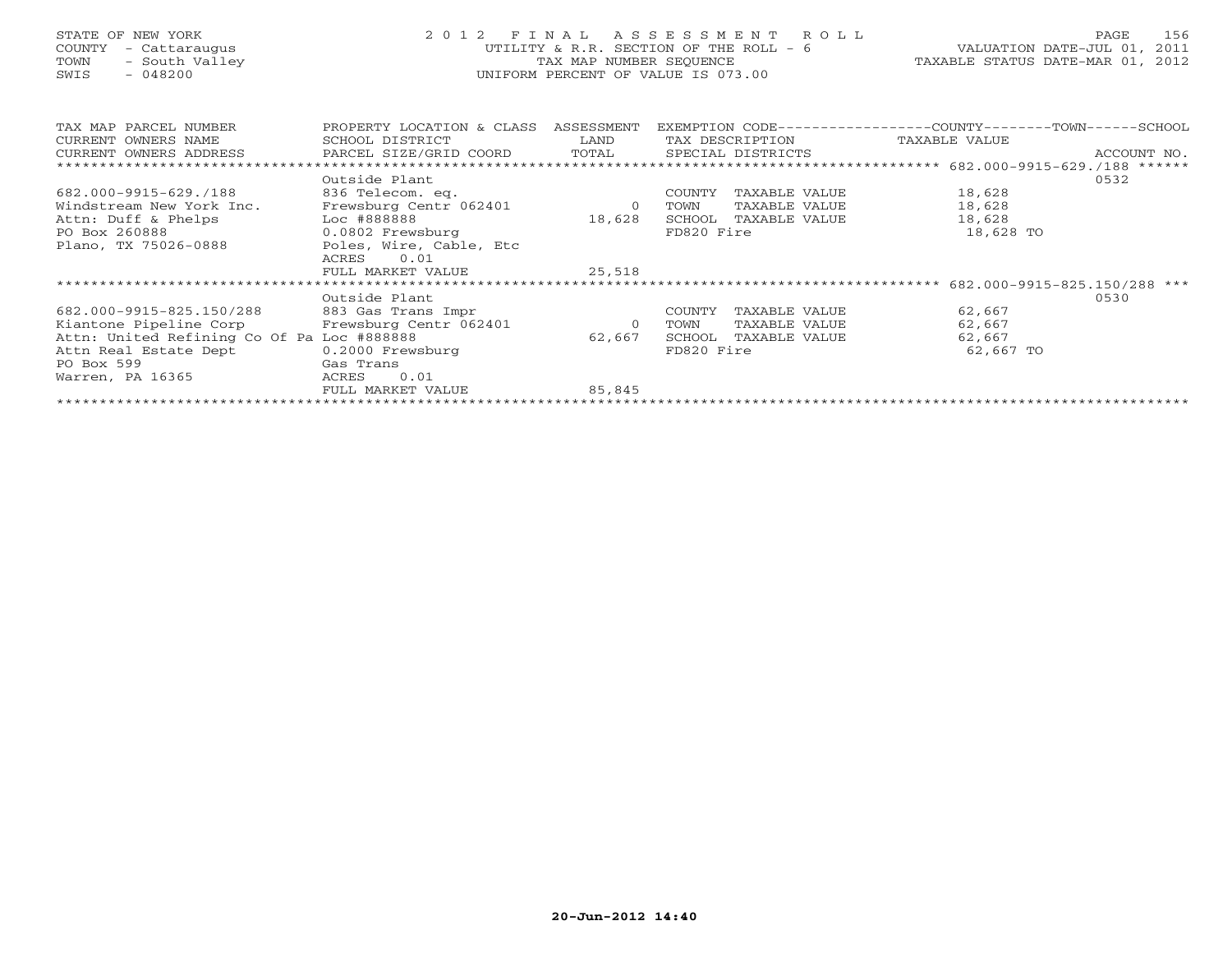| STATE OF NEW YORK      | 2012 FINAL ASSESSMENT ROLL             | 157<br>PAGE                      |
|------------------------|----------------------------------------|----------------------------------|
| COUNTY - Cattaraugus   | UTILITY & R.R. SECTION OF THE ROLL - 6 | VALUATION DATE-JUL 01, 2011      |
| - South Valley<br>TOWN |                                        | TAXABLE STATUS DATE-MAR 01, 2012 |
| SWIS<br>- 048200       |                                        | RPS150/V04/L015                  |
|                        | UNIFORM PERCENT OF VALUE IS 073.00     | CURRENT DATE 6/20/2012           |
|                        |                                        |                                  |

#### R O L L S U B S E C T I O N - - T O T A L S

#### \*\*\* S P E C I A L D I S T R I C T S U M M A R Y \*\*\*

| CODE       | DISTRICT NAME | TOTAL<br><b>PARCELS</b> | EXTENSION<br><b>TYPE</b> | <b>EXTENSION</b><br>VALUE | AD VALOREM<br>VALUE | <b>FXFMPT</b><br>AMOUNT | TAXABLE<br>VALUE |
|------------|---------------|-------------------------|--------------------------|---------------------------|---------------------|-------------------------|------------------|
| FD820 Fire |               |                         | TOTAL                    |                           | 984,553             |                         | 984,553          |

## \*\*\* S C H O O L D I S T R I C T S U M M A R Y \*\*\*

| CODE             | DISTRICT NAME                         | TOTAL<br>PARCELS | ASSESSED<br>LAND | ASSESSED<br>TOTAL  | EXEMPT<br><b>AMOUNT</b> | TOTAL<br>TAXABLE   | STAR<br>AMOUNT | STAR<br>TAXABLE    |
|------------------|---------------------------------------|------------------|------------------|--------------------|-------------------------|--------------------|----------------|--------------------|
| 047601<br>062401 | Randolph Central<br>Frewsburg Central |                  |                  | 836,441<br>148,112 |                         | 836,441<br>148,112 |                | 836,441<br>148,112 |
|                  | SUB-TOTAL                             |                  |                  | 984,553            |                         | 984,553            |                | 984,553            |
|                  | TOTAL                                 |                  |                  | 984,553            |                         | 984,553            |                | 984,553            |

\*\*\* S Y S T E M C O D E S S U M M A R Y \*\*\*

NO SYSTEM EXEMPTIONS AT THIS LEVEL

\*\*\* E X E M P T I O N S U M M A R Y \*\*\*

NO EXEMPTIONS AT THIS LEVEL

| ROLL       |                          | TOTAL   |      |       | $X \triangle K$ . | TAXABLE          | TAXABLE       | STAR                    |
|------------|--------------------------|---------|------|-------|-------------------|------------------|---------------|-------------------------|
| <b>SEC</b> | וסים הר                  | PARCELL | LAND | TOTAL | <b>COUNTY</b>     | TOWN             | <b>"CHOOL</b> |                         |
|            | LITTES & N C<br>" TM T T |         |      | 984   | 981               | 984<br><b>EE</b> | 984<br>.      | 984.<br>$  \sim$<br>553 |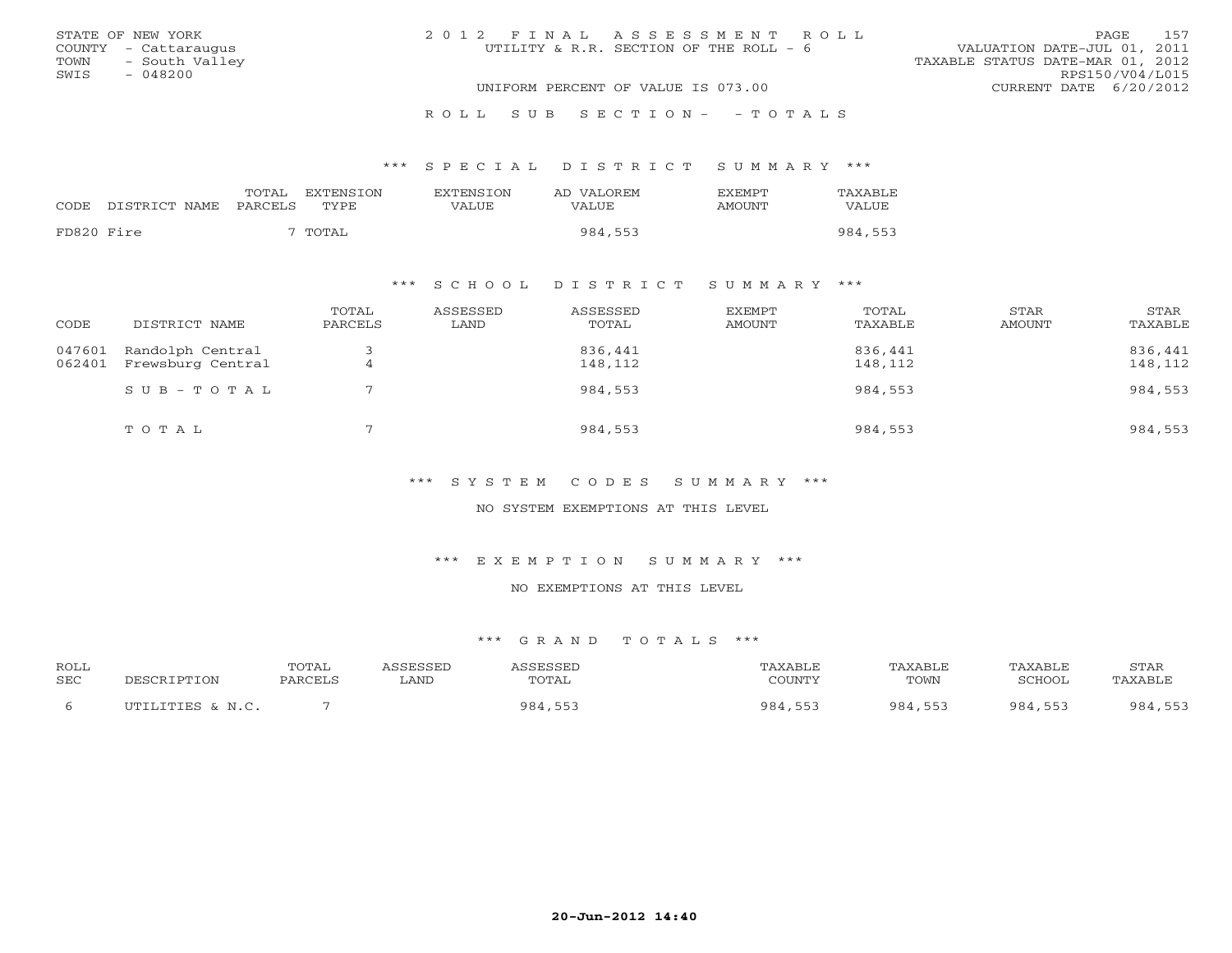|      | STATE OF NEW YORK    | 2012 FINAL ASSESSMENT ROLL |                                        |                                  | PAGE            | 158 |
|------|----------------------|----------------------------|----------------------------------------|----------------------------------|-----------------|-----|
|      | COUNTY - Cattaraugus |                            | UTILITY & R.R. SECTION OF THE ROLL - 6 | VALUATION DATE-JUL 01, 2011      |                 |     |
| TOWN | - South Valley       |                            |                                        | TAXABLE STATUS DATE-MAR 01, 2012 |                 |     |
| SWIS | $-048200$            |                            | UNIFORM PERCENT OF VALUE IS 073.00     |                                  | RPS150/V04/L015 |     |
|      |                      |                            |                                        | CURRENT DATE 6/20/2012           |                 |     |
|      |                      |                            |                                        |                                  |                 |     |

#### R O L L S E C T I O N T O T A L S

#### \*\*\* S P E C I A L D I S T R I C T S U M M A R Y \*\*\*

| TOTAL<br><b>EXTENSION</b><br><b>EXTENSION</b><br><b>FXFMPT</b><br>AD VALOREM | TAXABLE |
|------------------------------------------------------------------------------|---------|
| CODE<br>DISTRICT NAME<br>PARCELS<br>TYPE<br>VALUE<br>VALUE<br>AMOUNT         | VALUE   |
| FD820 Fire<br>TOTAL<br>984,553                                               | 984,553 |

### \*\*\* S C H O O L D I S T R I C T S U M M A R Y \*\*\*

| CODE             | DISTRICT NAME                         | TOTAL<br>PARCELS | ASSESSED<br>LAND | ASSESSED<br>TOTAL  | EXEMPT<br>AMOUNT | TOTAL<br>TAXABLE   | STAR<br>AMOUNT | STAR<br>TAXABLE    |
|------------------|---------------------------------------|------------------|------------------|--------------------|------------------|--------------------|----------------|--------------------|
| 047601<br>062401 | Randolph Central<br>Frewsburg Central | 4                |                  | 836,441<br>148,112 |                  | 836,441<br>148,112 |                | 836,441<br>148,112 |
|                  | $SUB - TO T AL$                       |                  |                  | 984,553            |                  | 984,553            |                | 984,553            |
|                  | TOTAL                                 |                  |                  | 984,553            |                  | 984,553            |                | 984,553            |

\*\*\* S Y S T E M C O D E S S U M M A R Y \*\*\*

NO SYSTEM EXEMPTIONS AT THIS LEVEL

\*\*\* E X E M P T I O N S U M M A R Y \*\*\*

NO EXEMPTIONS AT THIS LEVEL

| ROLL       |                        | TOTAL   |      | CCFCCFT | AXABLF     |         | TAXABLE | STAR    |
|------------|------------------------|---------|------|---------|------------|---------|---------|---------|
| <b>SEC</b> | <b>IPTION</b><br>リヒムしゃ | PARCELL | LAND | TOTAL   | COUNTY     | TOWN    | SCHOOL  | TAXABL. |
|            | UTILITIES & N.C.       |         |      | 984     | 984<br>551 | 984 553 | 984 553 | 984,    |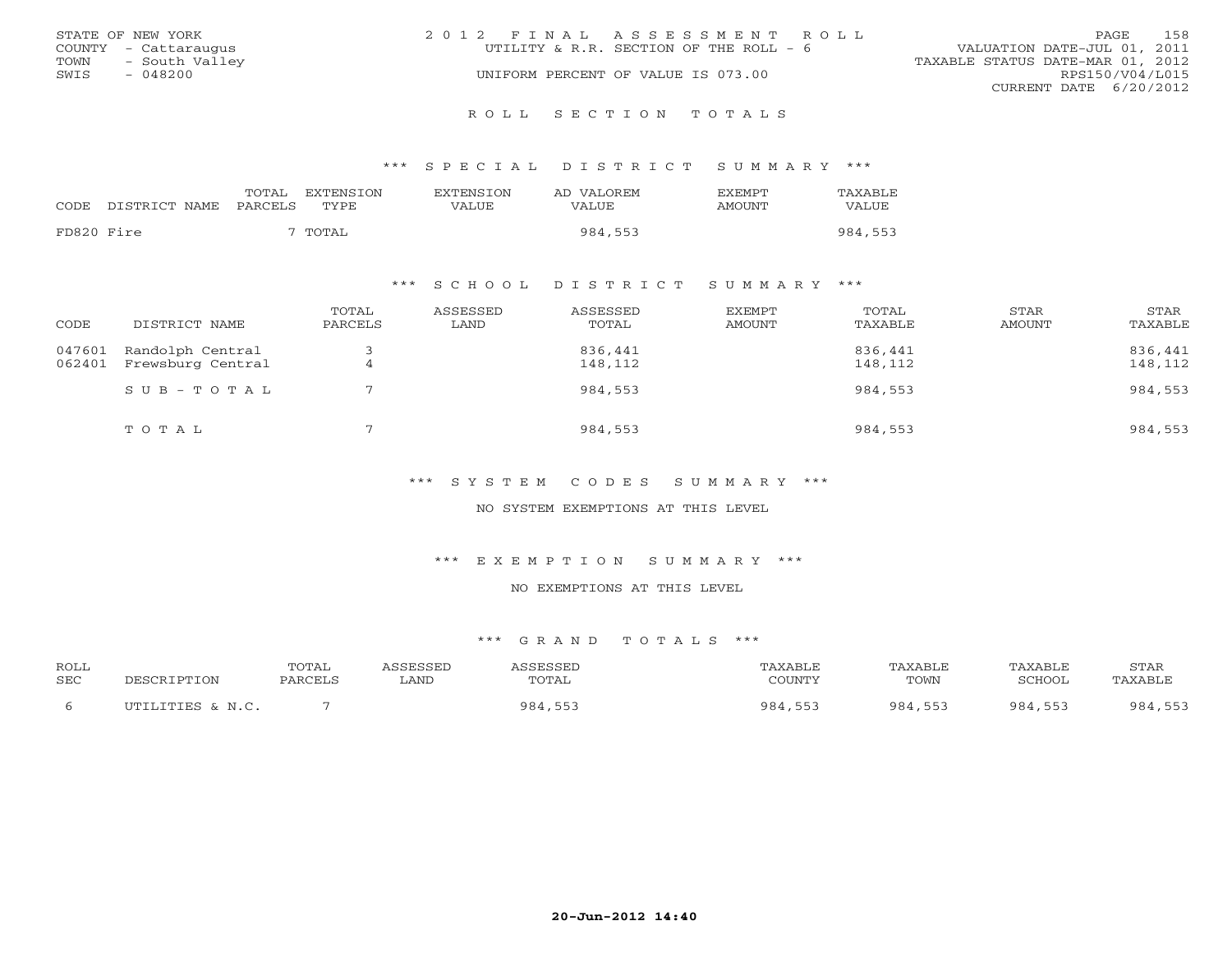# STATE OF NEW YORK 2 0 1 2 F I N A L A S S E S S M E N T R O L L PAGE 159 COUNTY - Cattaraugus WHOLLY EXEMPT SECTION OF THE ROLL - 8 VALUATION DATE-JUL 01, 2011 TOWN - South Valley TAX MAP NUMBER SEQUENCE TAXABLE STATUS DATE-MAR 01, 2012 SWIS - 048200 UNIFORM PERCENT OF VALUE IS 073.00

| TAX MAP PARCEL NUMBER<br>CURRENT OWNERS NAME<br>CURRENT OWNERS ADDRESS<br>************************ | PROPERTY LOCATION & CLASS ASSESSMENT<br>SCHOOL DISTRICT<br>PARCEL SIZE/GRID COORD | LAND<br>TOTAL               | EXEMPTION CODE-----------------COUNTY-------TOWN------SCHOOL<br>TAX DESCRIPTION<br>SPECIAL DISTRICTS | TAXABLE VALUE                                | ACCOUNT NO.        |        |
|----------------------------------------------------------------------------------------------------|-----------------------------------------------------------------------------------|-----------------------------|------------------------------------------------------------------------------------------------------|----------------------------------------------|--------------------|--------|
|                                                                                                    | Sawmill Run Rd                                                                    |                             |                                                                                                      |                                              | 0379               |        |
| $96.004 - 1 - 5$                                                                                   | 322 Rural vac>10                                                                  |                             | WHOLLY EX 50000                                                                                      | 31,300                                       | 31,300             | 31,300 |
| County of Cattaraugus                                                                              | Frewsburg Centr 062401                                                            | 31,300                      | COUNTY TAXABLE VALUE                                                                                 | $\circ$                                      |                    |        |
| 303 Court St                                                                                       | 53 01 09                                                                          | 31,300                      | TOWN<br>TAXABLE VALUE                                                                                | $\Omega$                                     |                    |        |
| Little Valley, NY 14755                                                                            | ACRES 81.72                                                                       |                             | SCHOOL TAXABLE VALUE                                                                                 | $\Omega$                                     |                    |        |
|                                                                                                    | EAST-1020799 NRTH-0742596                                                         |                             | FD820 Fire                                                                                           |                                              | $0$ TO             |        |
|                                                                                                    | DEED BOOK 17561 PG-5003                                                           |                             | 31,300 EX                                                                                            |                                              |                    |        |
|                                                                                                    | FULL MARKET VALUE                                                                 | 42,877                      |                                                                                                      |                                              |                    |        |
|                                                                                                    |                                                                                   |                             | ********************************* 97.001-1-12 ****                                                   |                                              |                    |        |
|                                                                                                    | Bone Run Rd (Off)                                                                 |                             |                                                                                                      |                                              | 0318               |        |
| $97.001 - 1 - 12$                                                                                  | 314 Rural vac<10                                                                  |                             | COUNTY TAXABLE VALUE                                                                                 | 5,200                                        |                    |        |
| County of Cattaraugus<br>303 Court St                                                              | Randolph Centra 047601<br>15 01 09                                                | 5,200<br>5,200              | TOWN<br>TAXABLE VALUE<br>SCHOOL TAXABLE VALUE                                                        | 5,200<br>5,200                               |                    |        |
| Little Valley, NY 14755                                                                            | 2.45<br>ACRES                                                                     |                             | FD820 Fire                                                                                           | 5,200 TO                                     |                    |        |
|                                                                                                    | EAST-1041700 NRTH-0749375                                                         |                             |                                                                                                      |                                              |                    |        |
|                                                                                                    | DEED BOOK 17561 PG-5002                                                           |                             |                                                                                                      |                                              |                    |        |
|                                                                                                    | FULL MARKET VALUE                                                                 | 7,123                       |                                                                                                      |                                              |                    |        |
|                                                                                                    |                                                                                   |                             |                                                                                                      | ********************* 97.002-1-13 ********** |                    |        |
|                                                                                                    | W Perimeter Rd                                                                    |                             |                                                                                                      |                                              | 5002               |        |
| $97.002 - 1 - 13$                                                                                  | 961 State park                                                                    |                             | NYS OWNED 12100                                                                                      | 29,500                                       | 29,500             | 29,500 |
| State Of New York                                                                                  | Randolph Centra 047601                                                            | 29,500                      | COUNTY TAXABLE VALUE                                                                                 | $\mathbf{O}$                                 |                    |        |
| Attn: County Treasurer                                                                             | 44 01 09                                                                          | 29,500                      | TOWN<br>TAXABLE VALUE                                                                                | $\circ$                                      |                    |        |
| Cattaraugus County                                                                                 | ACRES 119.18                                                                      |                             | SCHOOL TAXABLE VALUE                                                                                 | $\Omega$                                     |                    |        |
| 303 Court St                                                                                       | EAST-1052148 NRTH-0747557                                                         |                             | FD820 Fire                                                                                           |                                              | $0$ TO             |        |
| Little Valley, NY 14755<br>*****************************                                           | FULL MARKET VALUE                                                                 | 40,411                      | 29,500 EX                                                                                            |                                              |                    |        |
|                                                                                                    | W Perimeter Rd                                                                    |                             |                                                                                                      |                                              | 0568               |        |
| $97.002 - 1 - 16$                                                                                  | 961 State park                                                                    |                             | NYS OWNED 12100                                                                                      | 154,270                                      | 154,270<br>154,270 |        |
| State Of New York                                                                                  | Randolph Centra 047601                                                            | 154,270                     | COUNTY TAXABLE VALUE                                                                                 | $\Omega$                                     |                    |        |
| Attn: County Treasurer                                                                             | 06 01 09                                                                          | 154,270                     | TOWN<br>TAXABLE VALUE                                                                                | $\Omega$                                     |                    |        |
| Cattaraugus County                                                                                 | ACRES 639.00                                                                      |                             | SCHOOL TAXABLE VALUE                                                                                 |                                              |                    |        |
| 303 Court St                                                                                       | EAST-1045055 NRTH-0745478                                                         |                             | FD820 Fire                                                                                           |                                              | $0$ TO             |        |
| Little Valley, NY 14755                                                                            | FULL MARKET VALUE                                                                 | 211,329                     | 154,270 EX                                                                                           |                                              |                    |        |
|                                                                                                    |                                                                                   |                             |                                                                                                      | ********** 97.003-1-26 ************          |                    |        |
|                                                                                                    | W Perimeter Rd                                                                    |                             |                                                                                                      |                                              | 0566               |        |
| $97.003 - 1 - 26$                                                                                  | 961 State park                                                                    |                             | NYS OWNED 12100                                                                                      | 132,000                                      | 132,000<br>132,000 |        |
| State Of New York                                                                                  | Randolph Centra 047601                                                            | 132,000                     | COUNTY TAXABLE VALUE                                                                                 | $\mathbf{O}$                                 |                    |        |
| Attn: Catt Co Treasurer                                                                            | 05 01 09                                                                          | 132,000                     | TOWN<br>TAXABLE VALUE                                                                                | $\Omega$                                     |                    |        |
| 303 Court St                                                                                       | Multi Use                                                                         |                             | SCHOOL TAXABLE VALUE<br>FD820 Fire                                                                   |                                              | $0$ TO             |        |
| Little Valley, NY 14755                                                                            | ACRES 362.52<br>EAST-1040990 NRTH-0738439                                         |                             | 132,000 EX                                                                                           |                                              |                    |        |
|                                                                                                    | FULL MARKET VALUE                                                                 | 180,822                     |                                                                                                      |                                              |                    |        |
|                                                                                                    | *********************                                                             | * * * * * * * * * * * * * * |                                                                                                      |                                              |                    |        |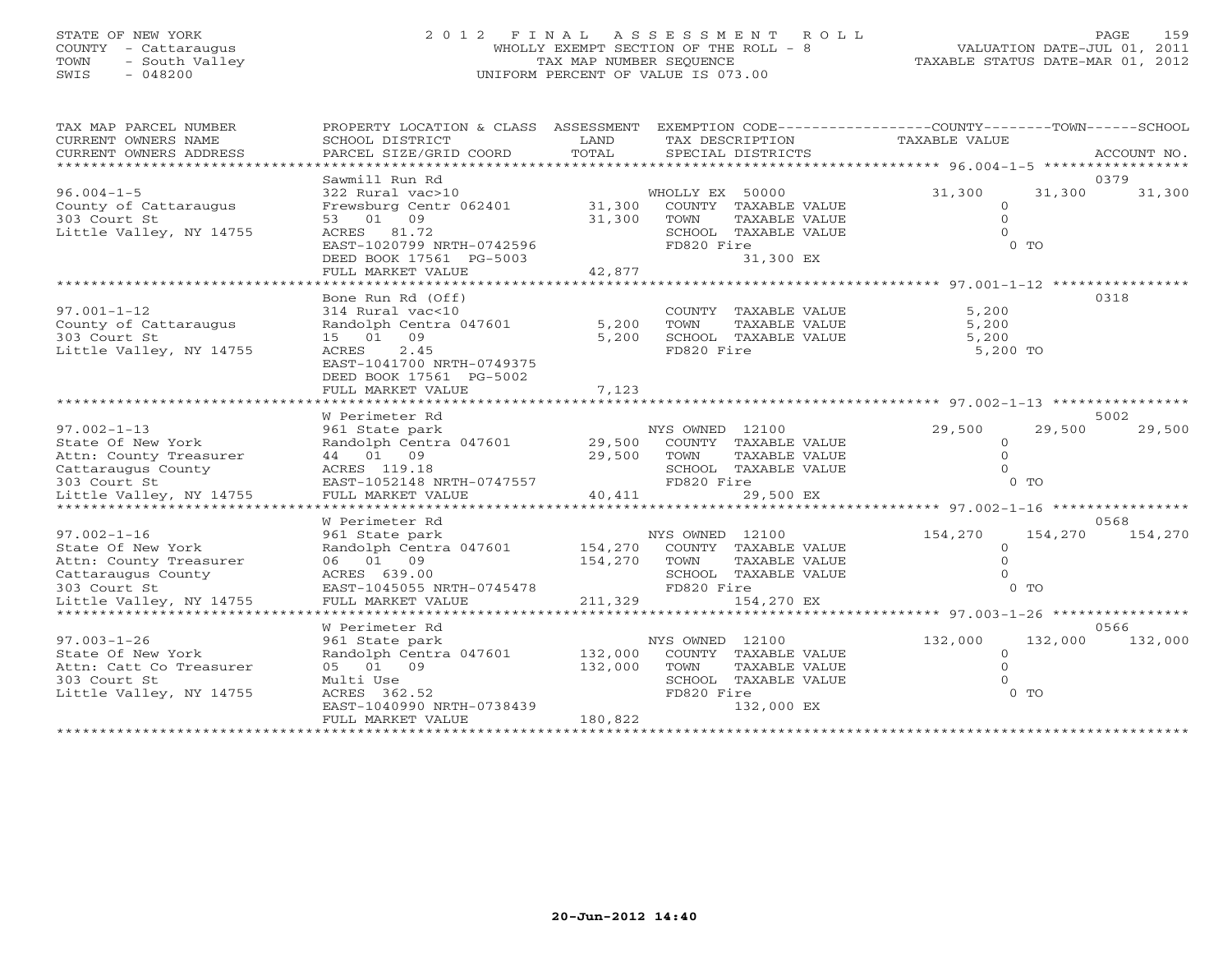# STATE OF NEW YORK 2 0 1 2 F I N A L A S S E S S M E N T R O L L PAGE 160 COUNTY - Cattaraugus WHOLLY EXEMPT SECTION OF THE ROLL - 8 VALUATION DATE-JUL 01, 2011 TOWN - South Valley TAX MAP NUMBER SEQUENCE TAXABLE STATUS DATE-MAR 01, 2012 SWIS - 048200 UNIFORM PERCENT OF VALUE IS 073.00

| TAX MAP PARCEL NUMBER<br>CURRENT OWNERS NAME<br>CURRENT OWNERS ADDRESS | PROPERTY LOCATION & CLASS ASSESSMENT<br>SCHOOL DISTRICT<br>PARCEL SIZE/GRID COORD | LAND<br>TOTAL | TAX DESCRIPTION<br>SPECIAL DISTRICTS  | EXEMPTION CODE-----------------COUNTY-------TOWN------SCHOOL<br>TAXABLE VALUE | ACCOUNT NO. |
|------------------------------------------------------------------------|-----------------------------------------------------------------------------------|---------------|---------------------------------------|-------------------------------------------------------------------------------|-------------|
|                                                                        |                                                                                   |               |                                       |                                                                               |             |
|                                                                        | Gurnsey Hollow Rd (Off)                                                           |               |                                       |                                                                               | 5008        |
| $97.003 - 1 - 42$                                                      | 695 Cemetery                                                                      |               | RELIGIOUS 25110                       | 3,500<br>3,500                                                                | 3,500       |
| Roman Catholic Cemetery                                                | Randolph Centra 047601                                                            | 3,500         | COUNTY TAXABLE VALUE                  | $\circ$                                                                       |             |
| Buffalo, NY                                                            | 28/29 01 09                                                                       | 3,500         | TOWN<br>TAXABLE VALUE                 | $\Omega$                                                                      |             |
|                                                                        | FRNT 137.50 DPTH 250.00                                                           |               | SCHOOL TAXABLE VALUE                  | $\Omega$                                                                      |             |
|                                                                        | EAST-1033852 NRTH-0740213                                                         |               | FD820 Fire                            | $0$ TO                                                                        |             |
|                                                                        | DEED BOOK 217<br>PG-00460                                                         |               | 3,500 EX                              |                                                                               |             |
|                                                                        | FULL MARKET VALUE                                                                 | 4,795         |                                       |                                                                               |             |
|                                                                        |                                                                                   |               |                                       |                                                                               |             |
|                                                                        | Sawmill Run Rd                                                                    |               |                                       |                                                                               | 0572        |
| $97.003 - 1 - 43$                                                      | 652 Govt bldgs                                                                    |               | TOWN-PROP 13500                       | 110,100<br>110,100                                                            | 110,100     |
| Town Of South Valley<br>RD 1                                           | Randolph Centra 047601<br>21 01 09                                                | 6,600         | COUNTY TAXABLE VALUE<br>TOWN          | $\Omega$<br>$\circ$                                                           |             |
| Frewsburg, NY 14738                                                    | ACRES 1.40                                                                        | 110,100       | TAXABLE VALUE<br>SCHOOL TAXABLE VALUE | $\Omega$                                                                      |             |
|                                                                        | EAST-1036526 NRTH-0741079                                                         |               | FD820 Fire                            | 0 <sub>T</sub>                                                                |             |
|                                                                        | DEED BOOK 900<br>PG-00703                                                         |               | 110,100 EX                            |                                                                               |             |
|                                                                        | FULL MARKET VALUE                                                                 | 150,822       |                                       |                                                                               |             |
|                                                                        |                                                                                   |               |                                       |                                                                               |             |
|                                                                        | Cattaraugus Reservation                                                           |               |                                       |                                                                               | 0736        |
| $97.004 - 1 - 13$                                                      | 322 Rural vac>10                                                                  |               | INDIAN-RES 14300                      | 2190,000<br>2190,000                                                          | 2190,000    |
|                                                                        |                                                                                   |               |                                       |                                                                               |             |
| Seneca Nation of Indians                                               |                                                                                   | 2190,000      | COUNTY TAXABLE VALUE                  | $\Omega$                                                                      |             |
| Cattaraugus Reservation                                                | Randolph Centra 047601<br>ACRES 3650.00                                           | 2190,000      | TOWN<br>TAXABLE VALUE                 | $\Omega$                                                                      |             |
| South Valley, NY                                                       | EAST-1047329 NRTH-0740442                                                         |               | SCHOOL TAXABLE VALUE                  |                                                                               |             |
|                                                                        | FULL MARKET VALUE                                                                 | 3000,000      |                                       |                                                                               |             |
|                                                                        |                                                                                   |               |                                       |                                                                               |             |
|                                                                        | Robin Hill Rd                                                                     |               |                                       |                                                                               | 0736        |
| $105.002 - 1 - 36.1/1$                                                 | 833 Radio                                                                         |               | NON-PROFIT 25300                      | 123,400<br>123,400                                                            | 123,400     |
| Family Life Ministries                                                 | Frewsburg Centr 062401                                                            | $\Omega$      | COUNTY TAXABLE VALUE                  | $\mathbf{0}$                                                                  |             |
| Attn: Family Life Network                                              | Leased Land                                                                       | 123,400       | TOWN<br>TAXABLE VALUE                 | $\circ$                                                                       |             |
| PO Box 506                                                             | ACRES<br>0.01                                                                     |               | SCHOOL TAXABLE VALUE                  | $\Omega$                                                                      |             |
| Bath, NY 14810                                                         | FULL MARKET VALUE                                                                 | 169,041       | FD820 Fire                            | $0$ TO                                                                        |             |
|                                                                        |                                                                                   |               | 123,400 EX                            |                                                                               |             |
|                                                                        |                                                                                   |               |                                       |                                                                               |             |
|                                                                        | Nys Rte 280                                                                       |               |                                       |                                                                               | 0569        |
| $106.000 - 1 - 10$                                                     | 932 Forest s532b                                                                  |               | USA-PROP<br>14110                     | 36,700<br>36,700                                                              | 36,700      |
| Us Army Corp Of Engineers                                              | Randolph Centra 047601                                                            | 36,700        | COUNTY TAXABLE VALUE                  | $\circ$                                                                       |             |
| 303 Court St                                                           | 24 01 08                                                                          | 36,700        | TOWN<br>TAXABLE VALUE                 | $\Omega$                                                                      |             |
| Little Valley, NY 14755                                                | ACRES 98.10                                                                       |               | SCHOOL TAXABLE VALUE                  |                                                                               |             |
|                                                                        | EAST-1052456 NRTH-0728659<br>DEED BOOK 666<br>PG-00171                            |               | FD820 Fire<br>36,700 EX               | $0$ TO                                                                        |             |
|                                                                        | FULL MARKET VALUE                                                                 | 50,274        |                                       |                                                                               |             |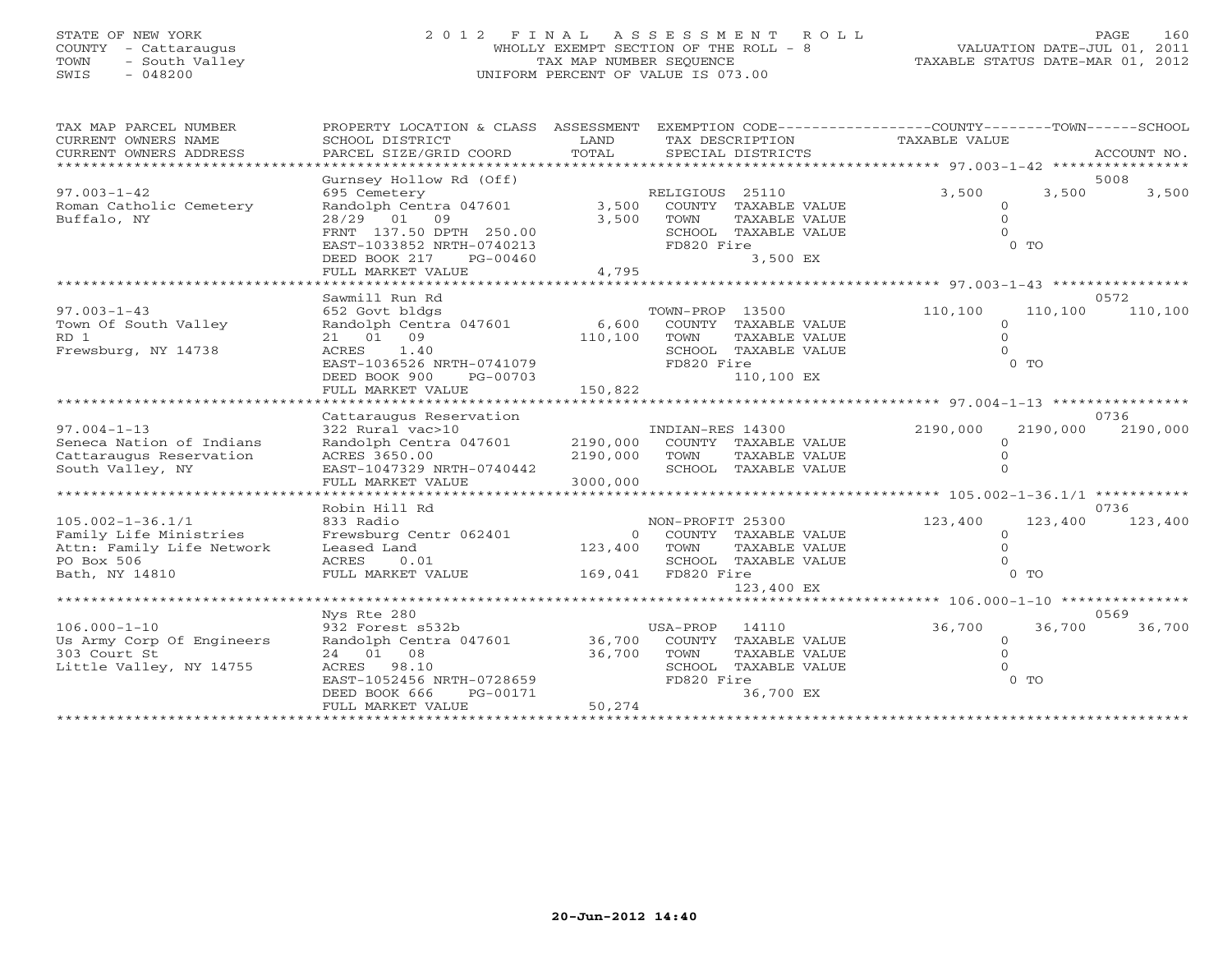## STATE OF NEW YORK 2 0 1 2 F I N A L A S S E S S M E N T R O L L PAGE 161 COUNTY - Cattaraugus WHOLLY EXEMPT SECTION OF THE ROLL - 8 VALUATION DATE-JUL 01, 2011 TOWN - South Valley TAX MAP NUMBER SEQUENCE TAXABLE STATUS DATE-MAR 01, 2012 SWIS - 048200 UNIFORM PERCENT OF VALUE IS 073.00UNIFORM PERCENT OF VALUE IS 073.00

| TAX MAP PARCEL NUMBER                                                                                                                            | PROPERTY LOCATION & CLASS ASSESSMENT     |                                             |                |               | EXEMPTION CODE-----------------COUNTY-------TOWN-----SCHOOL |                |        |
|--------------------------------------------------------------------------------------------------------------------------------------------------|------------------------------------------|---------------------------------------------|----------------|---------------|-------------------------------------------------------------|----------------|--------|
| CURRENT OWNERS NAME                                                                                                                              | SCHOOL DISTRICT                          | LAND                                        |                |               | TAX DESCRIPTION TAXABLE VALUE                               |                |        |
| CURRENT OWNERS ADDRESS                                                                                                                           |                                          |                                             |                |               |                                                             |                |        |
|                                                                                                                                                  |                                          |                                             |                |               |                                                             |                |        |
|                                                                                                                                                  | Nys Rte 280 (Off)                        |                                             |                |               |                                                             |                | 0679   |
| $106.000 - 1 - 20$                                                                                                                               | 932 Forest s532b                         |                                             | USA-PROP 14110 |               | 29,960                                                      | 29,960         | 29,960 |
| Us Army Corp Of Engineers and Olph Centra 047601 29,960 COUNTY TAXABLE VALUE 303 Court St and Reservoir/rd Re Location 29,960 TOWN TAXABLE VALUE |                                          |                                             |                |               |                                                             |                |        |
|                                                                                                                                                  |                                          |                                             |                |               |                                                             |                |        |
| Little Valley, 14755                                                                                                                             | ACRES 74.59<br>EAST-1052256 NRTH-0737629 |                                             | SCHOOL         | TAXABLE VALUE |                                                             |                |        |
|                                                                                                                                                  |                                          |                                             | FD820 Fire     |               |                                                             | 0 <sub>T</sub> |        |
|                                                                                                                                                  | FULL MARKET VALUE                        | 41,041                                      |                | 29,960 EX     |                                                             |                |        |
|                                                                                                                                                  |                                          |                                             |                |               |                                                             |                |        |
|                                                                                                                                                  | N&s Of 395 (Stateline Rd)                |                                             |                |               |                                                             |                | 0667   |
| $106.001 - 2 - 9$                                                                                                                                | 682 Rec facility                         | USA-PROP 14110                              |                |               | 62,700                                                      | 62,700         | 62,700 |
| Us Army Corp Of Engineers Randolph Centra 047601 62,700 COUNTY<br>1205 Kinzua Rd 10 01 09 62,700 TOWN                                            |                                          |                                             |                | TAXABLE VALUE |                                                             |                |        |
|                                                                                                                                                  |                                          | 62,700                                      |                | TAXABLE VALUE |                                                             |                |        |
| Warren, PA 16365-5599                                                                                                                            | Leased To Dec                            |                                             | SCHOOL         | TAXABLE VALUE |                                                             |                |        |
|                                                                                                                                                  | ACRES 194.95                             |                                             | FD820 Fire     |               |                                                             | $0$ TO         |        |
|                                                                                                                                                  | EAST-1039567 NRTH-0730349                |                                             |                | 62,700 EX     |                                                             |                |        |
|                                                                                                                                                  | FULL MARKET VALUE                        | 85,890                                      |                |               |                                                             |                |        |
|                                                                                                                                                  |                                          |                                             |                |               |                                                             |                |        |
|                                                                                                                                                  | N&s Of 394 (Stateline Rd)                |                                             |                |               |                                                             |                | 0668   |
| $106.001 - 2 - 10$                                                                                                                               | 682 Rec facility                         | ne Rd)<br>USA-PROP 14110<br>Cornwww mayarlı |                |               | 29,300                                                      | 29,300         | 29,300 |
| Us Army Corp Of Engineers                                                                                                                        | Randolph Centra 047601 29,300 COUNTY     |                                             |                | TAXABLE VALUE | $\circ$                                                     |                |        |
| 1205 Kinzua Rd                                                                                                                                   | 10 01 09                                 | 29,300                                      | TOWN           | TAXABLE VALUE |                                                             |                |        |
| Warren, PA 16365-5599                                                                                                                            | Leased To Dec                            |                                             | SCHOOL         | TAXABLE VALUE |                                                             |                |        |
|                                                                                                                                                  | ACRES<br>72.69                           |                                             | FD820 Fire     |               |                                                             | $0$ TO         |        |
|                                                                                                                                                  | EAST-1041021 NRTH-0730973                |                                             |                | 29,300 EX     |                                                             |                |        |
|                                                                                                                                                  | FULL MARKET VALUE                        | 40,137                                      |                |               |                                                             |                |        |
|                                                                                                                                                  |                                          |                                             |                |               |                                                             |                |        |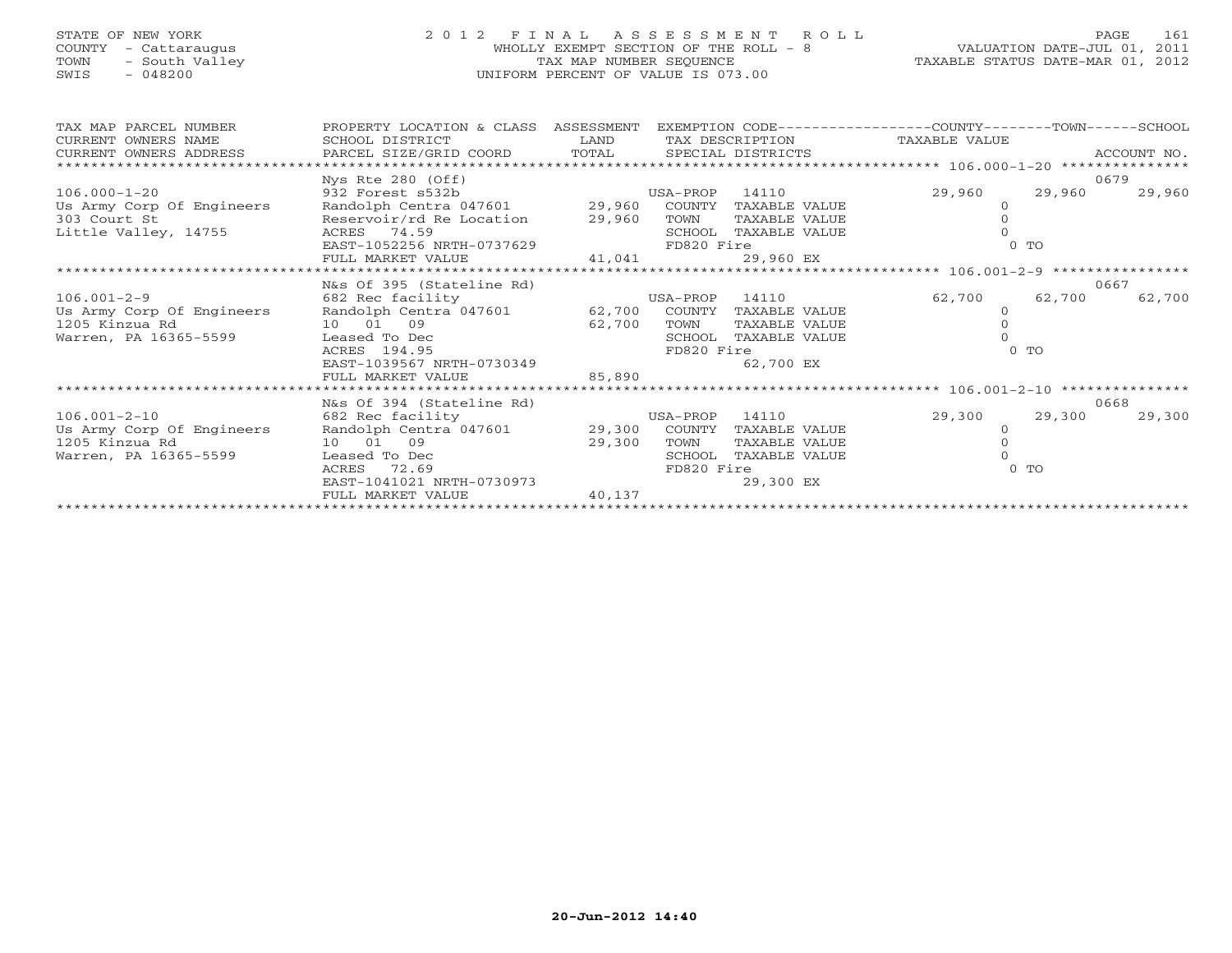|      | STATE OF NEW YORK    | 2012 FINAL ASSESSMENT ROLL            | 162<br>PAGE                      |
|------|----------------------|---------------------------------------|----------------------------------|
|      | COUNTY - Cattaraugus | WHOLLY EXEMPT SECTION OF THE ROLL - 8 | VALUATION DATE-JUL 01, 2011      |
|      | TOWN - South Valley  |                                       | TAXABLE STATUS DATE-MAR 01, 2012 |
| SWIS | - 048200             |                                       | RPS150/V04/L015                  |
|      |                      | UNIFORM PERCENT OF VALUE IS 073.00    | CURRENT DATE 6/20/2012           |
|      |                      |                                       |                                  |

#### R O L L S U B S E C T I O N - - T O T A L S

#### \*\*\* S P E C I A L D I S T R I C T S U M M A R Y \*\*\*

|            | CODE DISTRICT NAME | TOTAL<br>PARCELS | <b>FXTENSTON</b><br>TYPE | <b>EXTENSION</b><br>VALUE | AD VALOREM<br>VALUE. | <b>FXFMPT</b><br>AMOUNT | <b>TAXABLE</b><br>VALUE |
|------------|--------------------|------------------|--------------------------|---------------------------|----------------------|-------------------------|-------------------------|
| FD820 Fire |                    |                  | 12 TOTAL                 |                           | 747,930              | 742,730                 | 5,200                   |

## \*\*\* S C H O O L D I S T R I C T S U M M A R Y \*\*\*

| CODE             | DISTRICT NAME                         | TOTAL<br>PARCELS | ASSESSED<br>LAND   | ASSESSED<br>TOTAL   | <b>EXEMPT</b><br>AMOUNT | TOTAL<br>TAXABLE | STAR<br>AMOUNT | STAR<br>TAXABLE |
|------------------|---------------------------------------|------------------|--------------------|---------------------|-------------------------|------------------|----------------|-----------------|
| 047601<br>062401 | Randolph Central<br>Frewsburg Central | 11<br>2          | 2679,730<br>31,300 | 2783,230<br>154,700 | 2778,030<br>154,700     | 5,200            |                | 5,200           |
|                  | $S \cup B - T \cup T A L$             | 13               | 2711,030           | 2937,930            | 2932,730                | 5,200            |                | 5,200           |
|                  | TOTAL                                 | 13               | 2711,030           | 2937,930            | 2932,730                | 5,200            |                | 5,200           |

#### \*\*\* S Y S T E M C O D E S S U M M A R Y \*\*\*

| CODE  | DESCRIPTION        | TOTAL<br>PARCELS | COUNTY           | TOWN             | <b>SCHOOL</b>    |
|-------|--------------------|------------------|------------------|------------------|------------------|
| 50000 | WHOLLY EX<br>TOTAL |                  | 31,300<br>31,300 | 31,300<br>31,300 | 31,300<br>31,300 |

| CODE  | DESCRIPTION | TOTAL<br>PARCELS | COUNTY   | TOWN     | SCHOOL   |
|-------|-------------|------------------|----------|----------|----------|
| 12100 | NYS OWNED   |                  | 315,770  | 315,770  | 315,770  |
| 13500 | TOWN-PROP   |                  | 110,100  | 110,100  | 110,100  |
| 14110 | USA-PROP    |                  | 158,660  | 158,660  | 158,660  |
| 14300 | INDIAN-RES  |                  | 2190,000 | 2190,000 | 2190,000 |
| 25110 | RELIGIOUS   |                  | 3,500    | 3,500    | 3,500    |
| 25300 | NON-PROFIT  |                  | 123,400  | 123,400  | 123,400  |
|       | TOTAL       |                  | 2901,430 | 2901,430 | 2901,430 |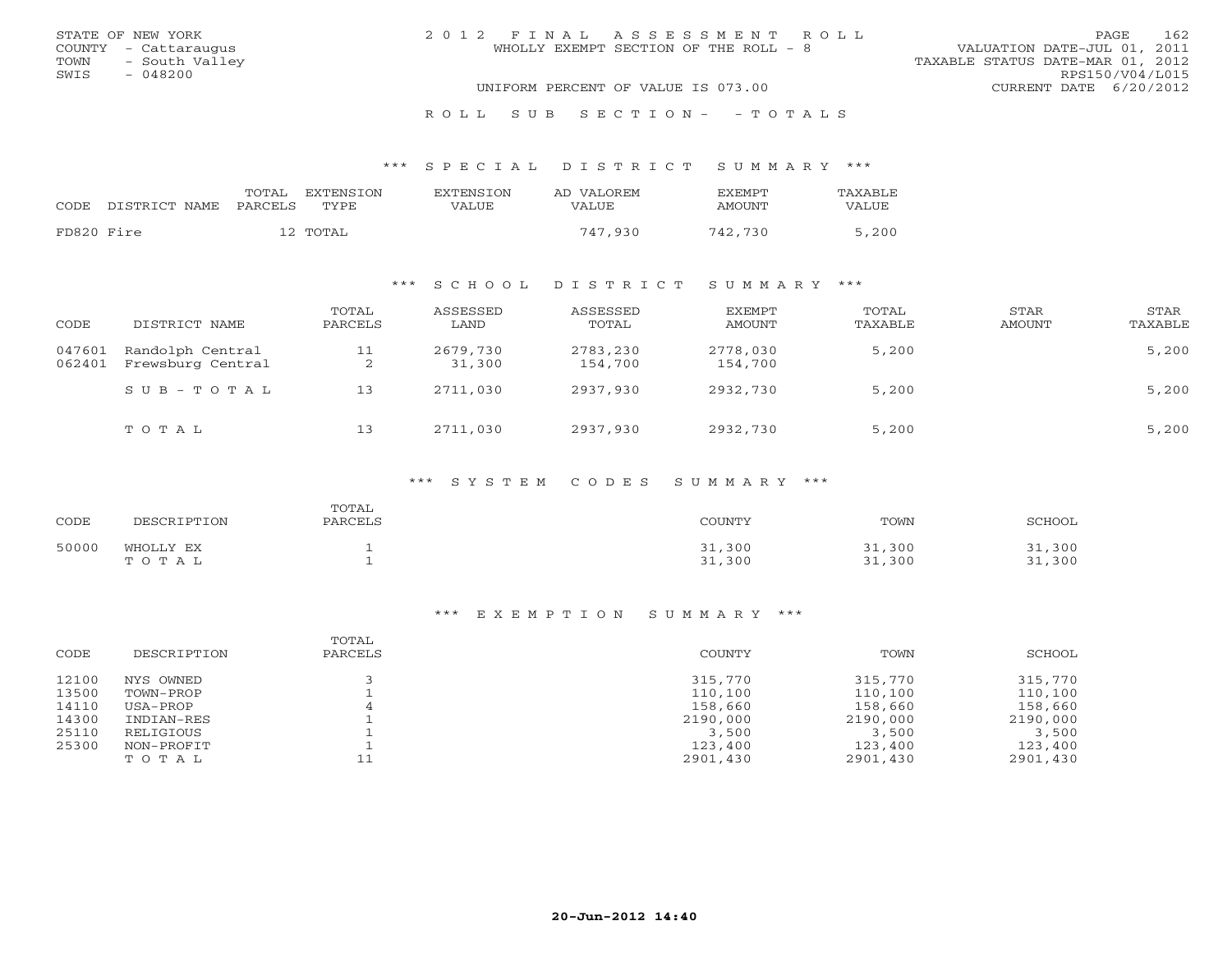|      | STATE OF NEW YORK    | 2012 FINAL ASSESSMENT ROLL            | 163<br>PAGE                      |
|------|----------------------|---------------------------------------|----------------------------------|
|      | COUNTY - Cattaraugus | WHOLLY EXEMPT SECTION OF THE ROLL - 8 | VALUATION DATE-JUL 01, 2011      |
| TOWN | - South Valley       |                                       | TAXABLE STATUS DATE-MAR 01, 2012 |
| SWIS | $-048200$            |                                       | RPS150/V04/L015                  |
|      |                      | UNIFORM PERCENT OF VALUE IS 073.00    | CURRENT DATE 6/20/2012           |
|      |                      | ROLL SUB SECTION- - TOTALS            |                                  |

| ROLL |                 | <b>TOTAL</b>  |      |       |                                   |      | <b>FAXABI</b> F | STAR   |
|------|-----------------|---------------|------|-------|-----------------------------------|------|-----------------|--------|
| SEC  |                 | <b>DADOTT</b> | LAND | TOTAL | $\gamma$ $\cap$ the true $\gamma$ | TOWN | SCHOOL          | AXABL' |
|      | FYFMDT<br>ுப∩ா… |               |      | 936   | 200                               | ,200 | 200<br>, د ب    | ,200   |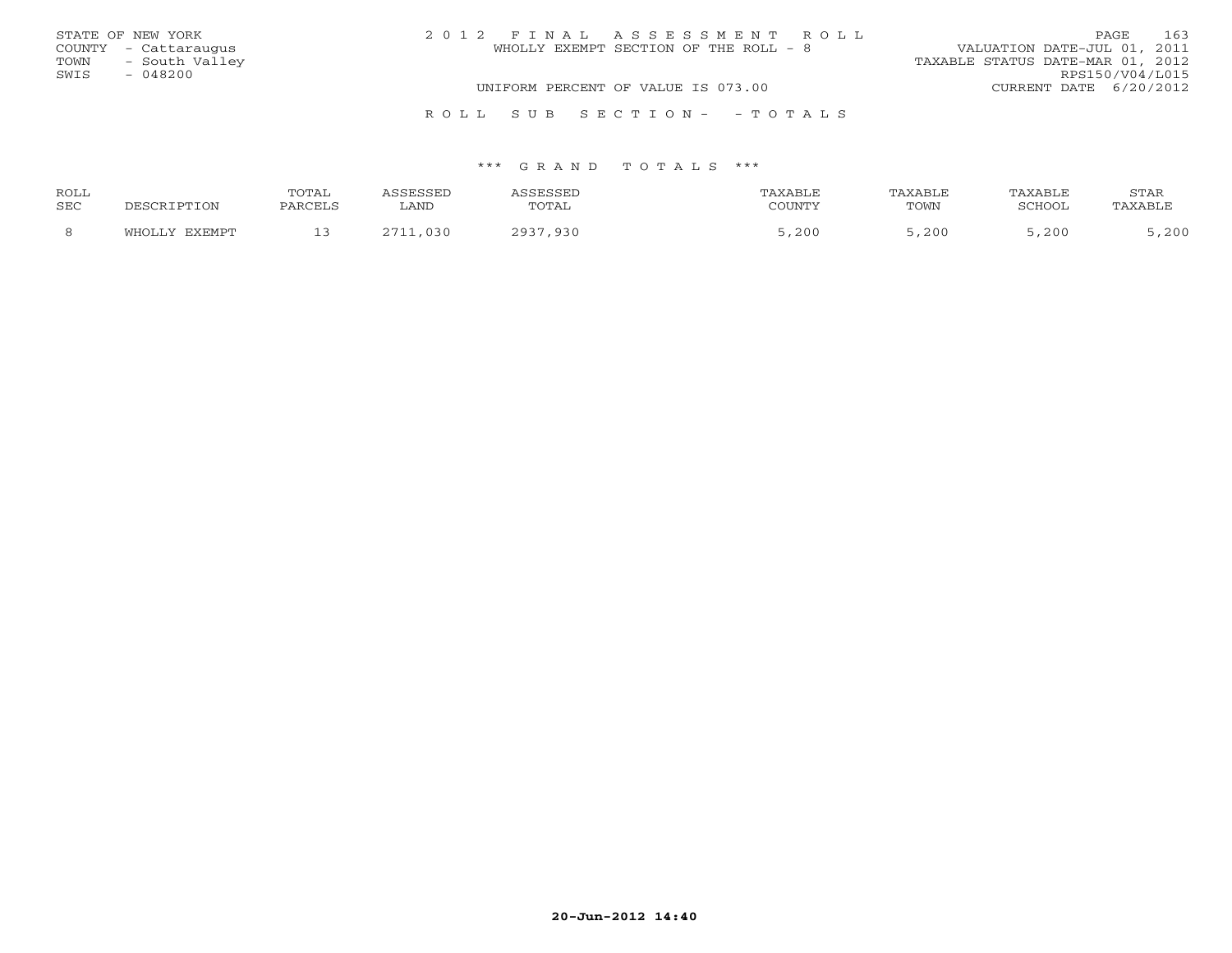|      | STATE OF NEW YORK    | 2012 FINAL ASSESSMENT ROLL |                                       |                                  | PAGE.           | 164 |
|------|----------------------|----------------------------|---------------------------------------|----------------------------------|-----------------|-----|
|      | COUNTY - Cattaraugus |                            | WHOLLY EXEMPT SECTION OF THE ROLL - 8 | VALUATION DATE-JUL 01, 2011      |                 |     |
| TOWN | - South Valley       |                            |                                       | TAXABLE STATUS DATE-MAR 01, 2012 |                 |     |
| SWIS | $-048200$            |                            | UNIFORM PERCENT OF VALUE IS 073.00    |                                  | RPS150/V04/L015 |     |
|      |                      |                            |                                       | CURRENT DATE 6/20/2012           |                 |     |
|      |                      |                            |                                       |                                  |                 |     |

#### R O L L S E C T I O N T O T A L S

#### \*\*\* S P E C I A L D I S T R I C T S U M M A R Y \*\*\*

| CODE       | DISTRICT NAME | TOTAL<br>PARCELS | EXTENSION<br>TYPE. | <b>EXTENSION</b><br>VALUE | AD VALOREM<br>VALUE | <b>FXFMPT</b><br>AMOUNT | <b>TAXABLE</b><br>VALUE |
|------------|---------------|------------------|--------------------|---------------------------|---------------------|-------------------------|-------------------------|
| FD820 Fire |               |                  | 12 TOTAL           |                           | 747,930             | 742,730                 | 5,200                   |

## \*\*\* S C H O O L D I S T R I C T S U M M A R Y \*\*\*

| CODE             | DISTRICT NAME                         | TOTAL<br>PARCELS | ASSESSED<br>LAND   | ASSESSED<br>TOTAL   | <b>EXEMPT</b><br>AMOUNT | TOTAL<br>TAXABLE | STAR<br>AMOUNT | STAR<br>TAXABLE |
|------------------|---------------------------------------|------------------|--------------------|---------------------|-------------------------|------------------|----------------|-----------------|
| 047601<br>062401 | Randolph Central<br>Frewsburg Central | 11<br>∠          | 2679,730<br>31,300 | 2783,230<br>154,700 | 2778,030<br>154,700     | 5,200            |                | 5,200           |
|                  | SUB-TOTAL                             | 13               | 2711,030           | 2937,930            | 2932,730                | 5,200            |                | 5,200           |
|                  | TOTAL                                 | 13               | 2711,030           | 2937,930            | 2932,730                | 5,200            |                | 5,200           |

#### \*\*\* S Y S T E M C O D E S S U M M A R Y \*\*\*

| CODE  | DESCRIPTION        | TOTAL<br>PARCELS | COUNTY           | TOWN             | <b>SCHOOL</b>    |
|-------|--------------------|------------------|------------------|------------------|------------------|
| 50000 | WHOLLY EX<br>TOTAL |                  | 31,300<br>31,300 | 31,300<br>31,300 | 31,300<br>31,300 |

| CODE  | DESCRIPTION | TOTAL<br>PARCELS | COUNTY   | TOWN     | SCHOOL   |
|-------|-------------|------------------|----------|----------|----------|
| 12100 | NYS OWNED   |                  | 315,770  | 315,770  | 315,770  |
| 13500 | TOWN-PROP   |                  | 110,100  | 110,100  | 110,100  |
| 14110 | USA-PROP    |                  | 158,660  | 158,660  | 158,660  |
| 14300 | INDIAN-RES  |                  | 2190,000 | 2190,000 | 2190,000 |
| 25110 | RELIGIOUS   |                  | 3,500    | 3,500    | 3,500    |
| 25300 | NON-PROFIT  |                  | 123,400  | 123,400  | 123,400  |
|       | TOTAL       |                  | 2901,430 | 2901,430 | 2901,430 |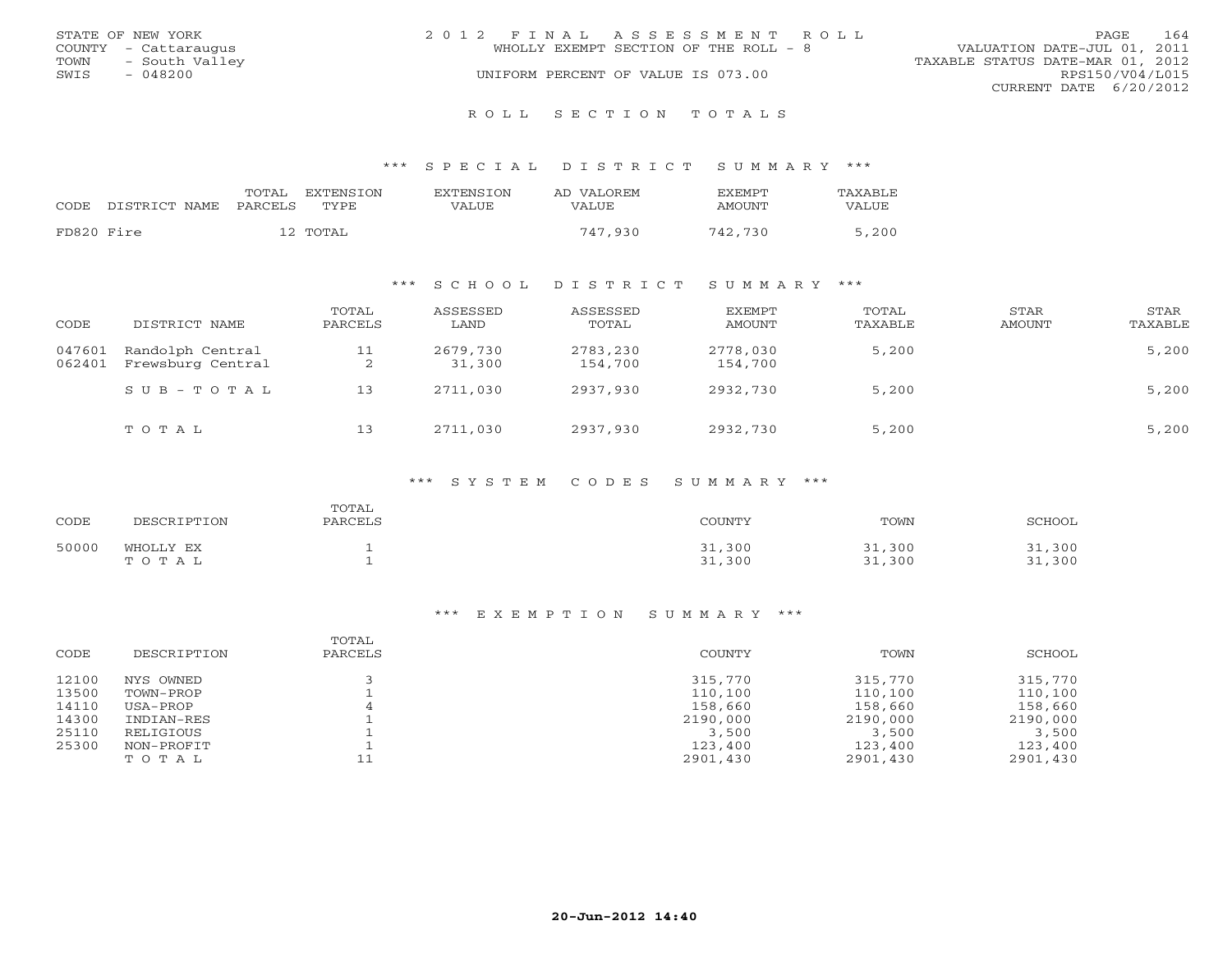|      | STATE OF NEW YORK    | 2012 FINAL ASSESSMENT ROLL            | 165<br>PAGE                      |
|------|----------------------|---------------------------------------|----------------------------------|
|      | COUNTY - Cattaraugus | WHOLLY EXEMPT SECTION OF THE ROLL - 8 | VALUATION DATE-JUL 01, 2011      |
| TOWN | - South Valley       |                                       | TAXABLE STATUS DATE-MAR 01, 2012 |
| SWIS | - 048200             | UNIFORM PERCENT OF VALUE IS 073.00    | RPS150/V04/L015                  |
|      |                      |                                       | CURRENT DATE 6/20/2012           |
|      |                      | ROLL SECTION TOTALS                   |                                  |

| ROLL |                          | <b>TOTAL</b> | SSESSED      | <i><b>\SSESSED</b></i> | TAXABLE | TAXABLE. | TAXABLE | <b>STAR</b> |
|------|--------------------------|--------------|--------------|------------------------|---------|----------|---------|-------------|
| SEC  | DESCRIPTION              | PARCELS      | LAND         | TOTAL                  | COUNTY  | TOWN     | SCHOOL  | PAXABLE     |
|      | <b>EXEMPT</b><br>`√H∩T.ì |              | ,030<br>7711 | 2937,930               | , 200   | ,200     | ,200    | , 200       |
|      |                          |              |              |                        |         |          |         |             |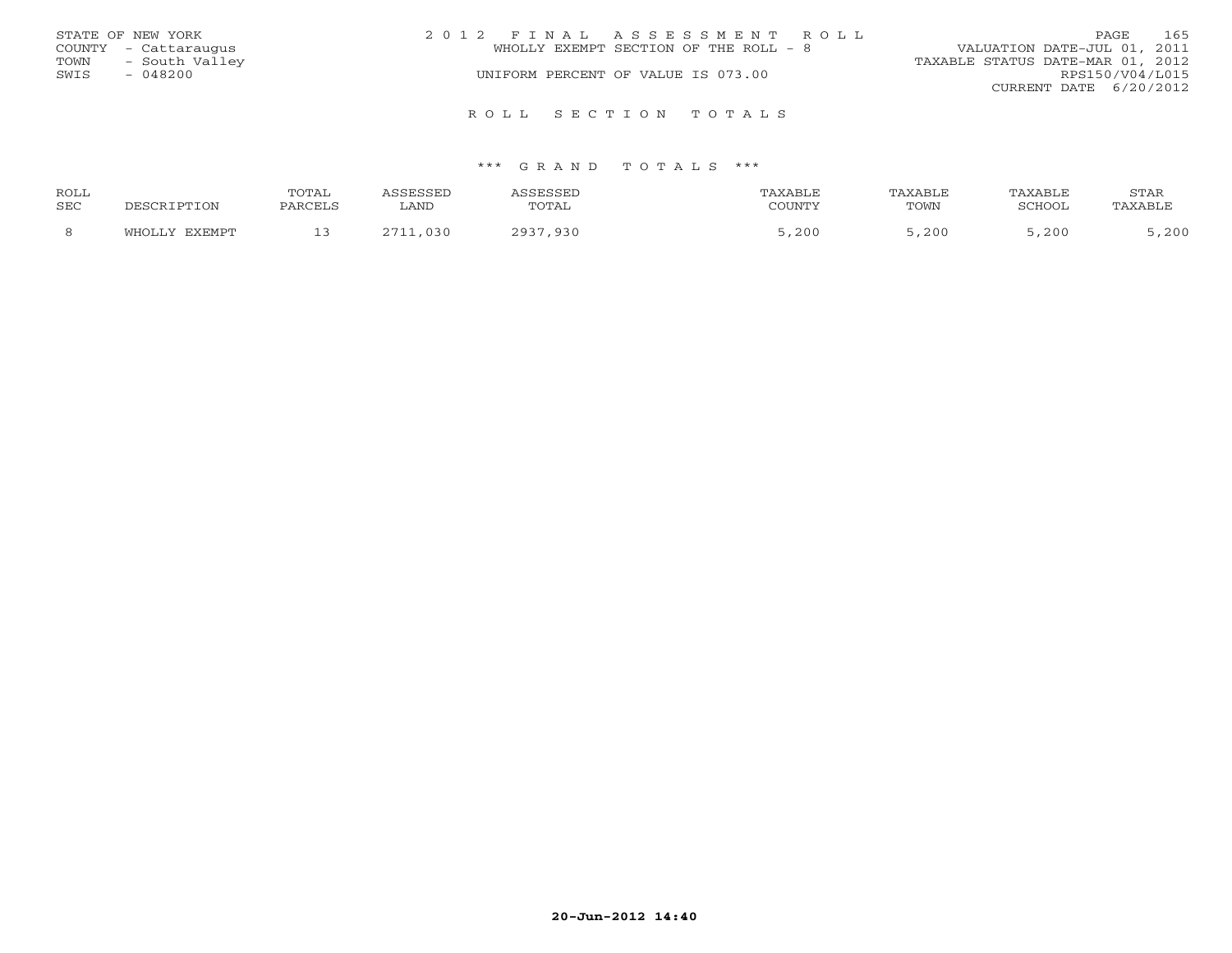| STATE OF NEW YORK      | 2012 FINAL ASSESSMENT ROLL         | 166<br>PAGE.                     |
|------------------------|------------------------------------|----------------------------------|
| COUNTY - Cattaraugus   |                                    | VALUATION DATE-JUL 01, 2011      |
| - South Valley<br>TOWN | SWTS TOTALS                        | TAXABLE STATUS DATE-MAR 01, 2012 |
| 048200<br>SWIS         | UNIFORM PERCENT OF VALUE IS 073.00 | RPS150/V04/L015                  |
|                        |                                    | CURRENT DATE 6/20/2012           |

\*\*\* S P E C I A L D I S T R I C T S U M M A R Y \*\*\*

|            | CODE DISTRICT NAME PARCELS | TOTAL EXTENSION<br>TYPE. | <b>EXTENSION</b><br>VALUE | AD VALOREM<br>VALUE | <b>EXEMPT</b><br>AMOUNT | TAXABLE<br>VALUE |
|------------|----------------------------|--------------------------|---------------------------|---------------------|-------------------------|------------------|
| FD820 Fire |                            | 647 TOTAL                |                           | 38585,612           | 1397.730                | 37187,882        |

## \*\*\* S C H O O L D I S T R I C T S U M M A R Y \*\*\*

| CODE             | DISTRICT NAME                         | TOTAL<br>PARCELS | ASSESSED<br>LAND      | ASSESSED<br>TOTAL     | EXEMPT<br>AMOUNT    | TOTAL<br>TAXABLE      | STAR<br>AMOUNT      | STAR<br>TAXABLE       |
|------------------|---------------------------------------|------------------|-----------------------|-----------------------|---------------------|-----------------------|---------------------|-----------------------|
| 047601<br>062401 | Randolph Central<br>Frewsburg Central | 536<br>144       | 24513,030<br>2157,250 | 36366,767<br>5419,923 | 2974,120<br>159,203 | 33392,647<br>5260,720 | 2118,620<br>655,750 | 31274,027<br>4604,970 |
|                  | $SUB - TO T AL$                       | 680              | 26670,280             | 41786,690             | 3133,323            | 38653,367             | 2774,370            | 35878,997             |
|                  | TOTAL                                 | 680              | 26670,280             | 41786,690             | 3133,323            | 38653,367             | 2774,370            | 35878,997             |

## \*\*\* S Y S T E M C O D E S S U M M A R Y \*\*\*

| CODE  | DESCRIPTION | TOTAL<br>PARCELS | COUNTY  | TOWN    | SCHOOL  |
|-------|-------------|------------------|---------|---------|---------|
| 50000 | WHOLLY EX   |                  | 31,300  | 31,300  | 31,300  |
| 50001 | SCHL TAXBL  |                  | 54,880  | 54,880  |         |
| 50005 | TOWN TAXBL  |                  | 52,130  |         | 52,130  |
| 50006 | CNTY TAXBL  |                  |         | 21,540  | 21,540  |
|       | TOTAL       |                  | 138,310 | 107,720 | 104,970 |

| CODE  | DESCRIPTION | TOTAL<br>PARCELS | COUNTY   | TOWN     | SCHOOL   |
|-------|-------------|------------------|----------|----------|----------|
| 12100 | NYS OWNED   |                  | 315,770  | 315,770  | 315,770  |
| 13500 | TOWN-PROP   |                  | 110,100  | 110,100  | 110,100  |
| 14110 | USA-PROP    |                  | 158,660  | 158,660  | 158,660  |
| 14300 | INDIAN-RES  |                  | 2190,000 | 2190,000 | 2190,000 |
| 25110 | RELIGIOUS   |                  | 3,500    | 3,500    | 3,500    |
| 25300 | NON-PROFIT  |                  | 123,400  | 123,400  | 123,400  |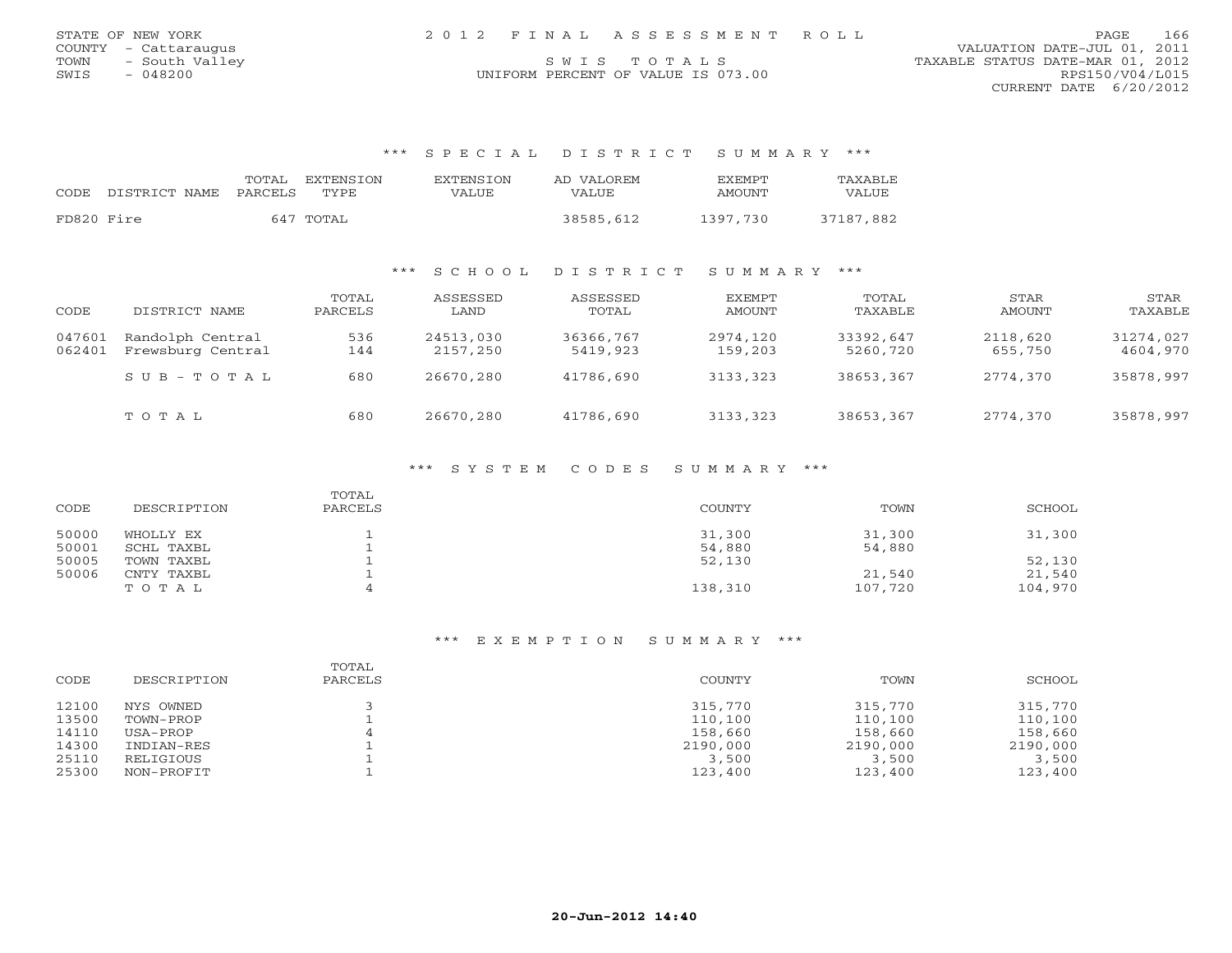| STATE OF NEW YORK |  | 2012 FINAL ASSESSMENT ROLL | PAGE 167 |  |
|-------------------|--|----------------------------|----------|--|
|                   |  |                            |          |  |

TOWN - South Valley (SWIST OT A L S) SUIS TO TAL S TO TAL S TOWN - SOUTH VALLEY AND DATE-MAR 01, 2012<br>SWIS - 048200 MIFORM PERCENT OF VALUE IS 073.00 (RPS150/V04/L015 UNIFORM PERCENT OF VALUE IS 073.00

 COUNTY - Cattaraugus VALUATION DATE-JUL 01, 2011 CURRENT DATE 6/20/2012

### \*\*\* E X E M P T I O N S U M M A R Y \*\*\*

|       |              | TOTAL   |           |          |          |
|-------|--------------|---------|-----------|----------|----------|
| CODE  | DESCRIPTION  | PARCELS | COUNTY    | TOWN     | SCHOOL   |
| 32252 | STATE C      | 23      | 7283,900  |          |          |
| 32301 | STATE C/T    | 2       | 655,000   | 655,000  |          |
| 33302 | XMPT CTY     | 8       | 359,400   |          |          |
| 41121 | WVET C/T     |         | 9,000     |          |          |
| 41122 | WVET CO      | 11      | 87,705    |          |          |
| 41132 | CVET CO      | 6       | 79,225    |          |          |
| 41142 | DVET CO      |         | 7,260     |          |          |
| 41400 | CLERGY       |         | 1,500     | 1,500    | 1,500    |
| 41720 | AG DIST      |         | 4,503     | 4,503    | 4,503    |
| 41800 | AGED C/T/S   |         | 56,538    | 61,250   | 61,250   |
| 41810 | AGED $C/T/S$ |         | 10,550    | 10,550   | 10,550   |
| 41834 | SR STAR      | 22      |           |          | 923,770  |
| 41844 | SR ST MH     |         |           |          | 21,100   |
| 41854 | RES STAR     | 82      |           |          | 1829,500 |
| 47460 | FOREST/A74   | 2       | 49,120    | 49,120   | 49,120   |
|       | TOTAL        | 175     | 11505,131 | 3683,353 | 5802,723 |

| ROLL<br><b>SEC</b> | DESCRIPTION       | TOTAL<br>PARCELS | ASSESSED<br>LAND | ASSESSED<br>TOTAL | TAXABLE<br>COUNTY | TAXABLE<br>TOWN | TAXABLE<br>SCHOOL | STAR<br>TAXABLE |
|--------------------|-------------------|------------------|------------------|-------------------|-------------------|-----------------|-------------------|-----------------|
| $\mathbf{1}$       | TAXABLE           | 612              | 10892,250        | 24284,619         | 23619,818         | 24157,696       | 24157,696         | 21383,326       |
| 3                  | STATE OWNED LAND  | 42               | 13067,000        | 13195,550         | 5149,640          | 12464,130       | 13121,880         | 13121,880       |
| 5                  | SPECIAL FRANCHISE | 6                |                  | 384,038           | 384,038           | 384,038         | 384,038           | 384,038         |
| 6                  | UTILITIES & N.C.  | 7                |                  | 984,553           | 984,553           | 984,553         | 984,553           | 984,553         |
| 8                  | WHOLLY EXEMPT     | 13               | 2711,030         | 2937,930          | 5,200             | 5,200           | 5,200             | 5,200           |
| $\star$            | TOTAL<br>SUB      | 680              | 26670,280        | 41786,690         | 30143,249         | 37995,617       | 38653,367         | 35878,997       |
| $***$              | GRAND TOTAL       | 680              | 26670,280        | 41786,690         | 30143.249         | 37995,617       | 38653,367         | 35878,997       |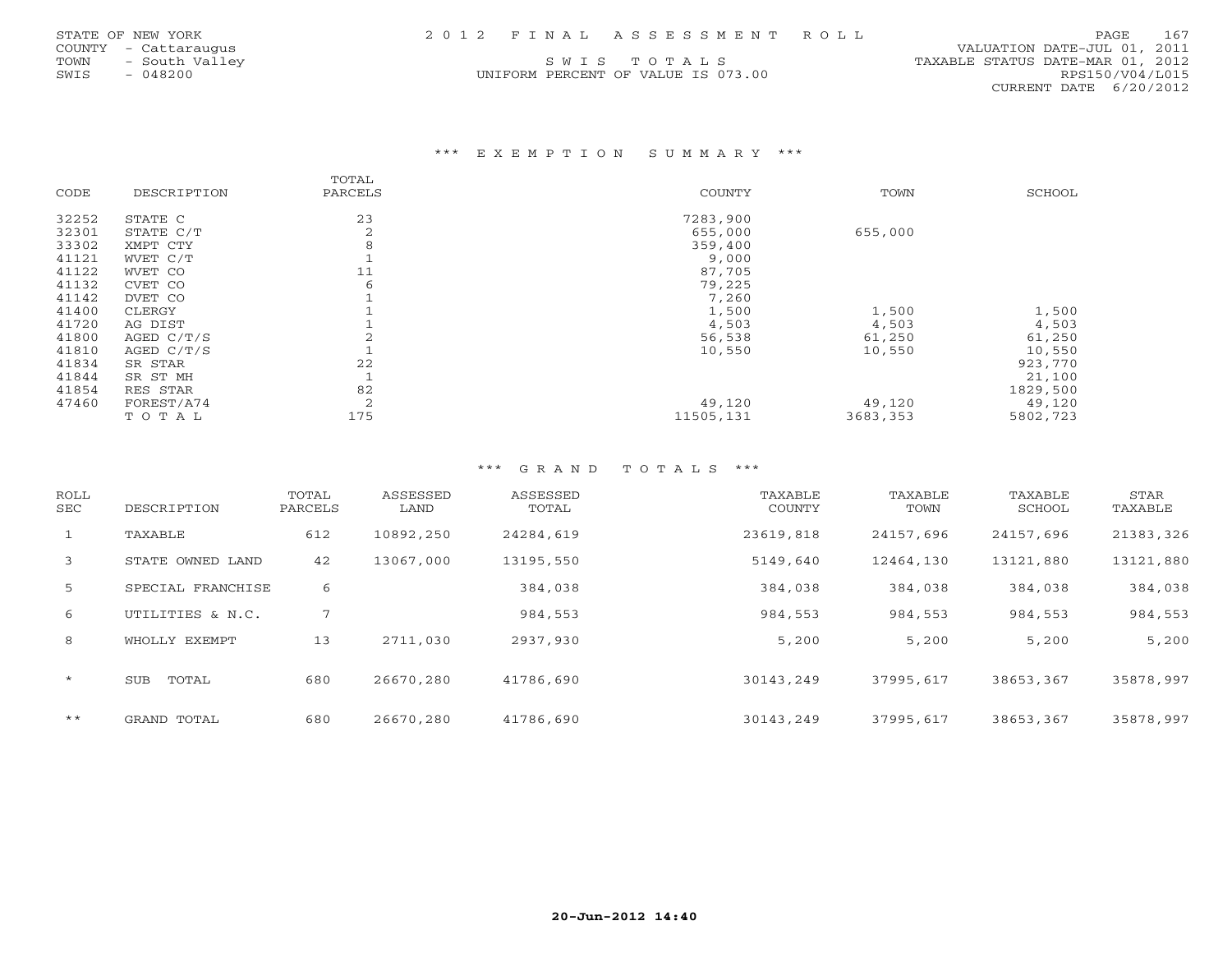| STATE OF NEW YORK      | 2012 FINAL ASSESSMENT ROLL         | 168<br>PAGE                      |
|------------------------|------------------------------------|----------------------------------|
| COUNTY - Cattaraugus   | TOWN TOTALS                        | VALUATION DATE-JUL 01, 2011      |
| - South Valley<br>TOWN |                                    | TAXABLE STATUS DATE-MAR 01, 2012 |
| 0482<br>SWIS           | UNIFORM PERCENT OF VALUE IS 073.00 | RPS150/V04/L015                  |
|                        |                                    | CURRENT DATE 6/20/2012           |

#### \*\*\* S P E C I A L D I S T R I C T S U M M A R Y \*\*\*

| CODE.      | DISTRICT NAME | TOTAL<br>PARCELS | EXTENSTON<br>TYPE. | <b>EXTENSION</b><br>VALUE | AD VALOREM<br>VALUE | <b>FXFMPT</b><br>AMOUNT | TAXABLE<br>VALUE |
|------------|---------------|------------------|--------------------|---------------------------|---------------------|-------------------------|------------------|
| FD820 Fire |               |                  | 647 TOTAL          |                           | 38585,612           | 1397.730                | 37187,882        |

#### \*\*\* S C H O O L D I S T R I C T S U M M A R Y \*\*\*

| CODE             | DISTRICT NAME                         | TOTAL<br>PARCELS | ASSESSED<br>LAND      | ASSESSED<br>TOTAL     | EXEMPT<br>AMOUNT    | TOTAL<br>TAXABLE      | STAR<br>AMOUNT      | STAR<br>TAXABLE       |
|------------------|---------------------------------------|------------------|-----------------------|-----------------------|---------------------|-----------------------|---------------------|-----------------------|
| 047601<br>062401 | Randolph Central<br>Frewsburg Central | 536<br>144       | 24513,030<br>2157,250 | 36366,767<br>5419,923 | 2974,120<br>159,203 | 33392,647<br>5260,720 | 2118,620<br>655,750 | 31274,027<br>4604,970 |
|                  | $SUB - TO T AL$                       | 680              | 26670,280             | 41786,690             | 3133,323            | 38653,367             | 2774,370            | 35878,997             |
|                  | TOTAL                                 | 680              | 26670,280             | 41786,690             | 3133,323            | 38653,367             | 2774,370            | 35878,997             |

## \*\*\* S Y S T E M C O D E S S U M M A R Y \*\*\*

| CODE  | DESCRIPTION | TOTAL<br>PARCELS | COUNTY  | TOWN    | SCHOOL  |
|-------|-------------|------------------|---------|---------|---------|
| 50000 | WHOLLY EX   |                  | 31,300  | 31,300  | 31,300  |
| 50001 | SCHL TAXBL  |                  | 54,880  | 54,880  |         |
| 50005 | TOWN TAXBL  |                  | 52,130  |         | 52,130  |
| 50006 | CNTY TAXBL  |                  |         | 21,540  | 21,540  |
|       | TOTAL       |                  | 138,310 | 107,720 | 104,970 |

| CODE  | DESCRIPTION | TOTAL<br>PARCELS | COUNTY   | TOWN     | SCHOOL   |
|-------|-------------|------------------|----------|----------|----------|
| 12100 | NYS OWNED   |                  | 315,770  | 315,770  | 315,770  |
| 13500 | TOWN-PROP   |                  | 110,100  | 110,100  | 110,100  |
| 14110 | USA-PROP    |                  | 158,660  | 158,660  | 158,660  |
| 14300 | INDIAN-RES  |                  | 2190,000 | 2190,000 | 2190,000 |
| 25110 | RELIGIOUS   |                  | 3,500    | 3,500    | 3,500    |
| 25300 | NON-PROFIT  |                  | 123,400  | 123,400  | 123,400  |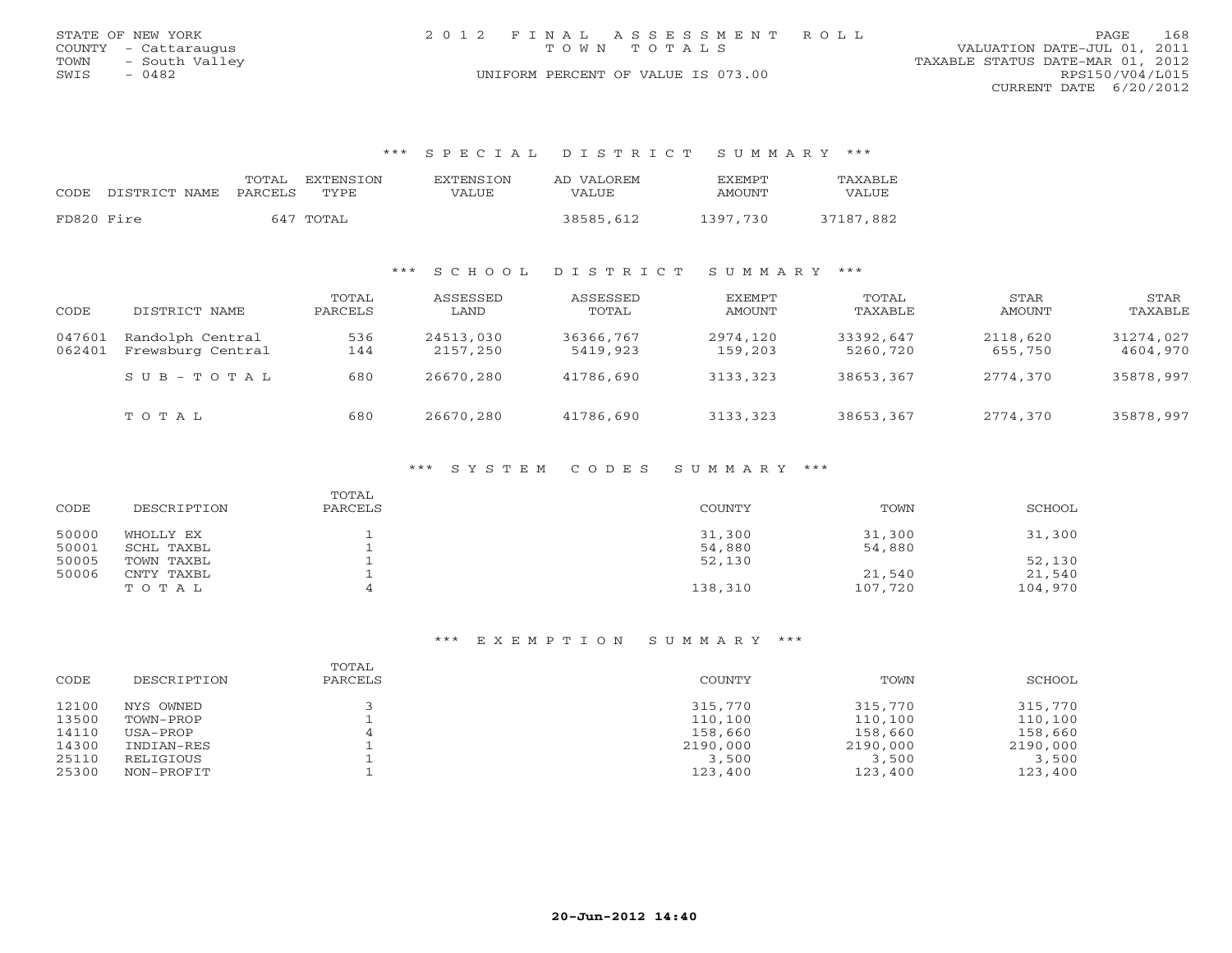|      | STATE OF NEW YORK    | 2012 FINAL ASSESSMENT ROLL                 | PAGE.           | 169 |
|------|----------------------|--------------------------------------------|-----------------|-----|
|      | COUNTY - Cattaraugus | VALUATION DATE-JUL 01, 2011<br>TOWN TOTALS |                 |     |
| TOWN | - South Valley       | TAXABLE STATUS DATE-MAR 01, 2012           |                 |     |
| SWIS | $-0482$              | UNIFORM PERCENT OF VALUE IS 073.00         | RPS150/V04/L015 |     |
|      |                      | CURRENT DATE 6/20/2012                     |                 |     |

#### \*\*\* E X E M P T I O N S U M M A R Y \*\*\*

|       |              | TOTAL   |           |          |          |
|-------|--------------|---------|-----------|----------|----------|
| CODE  | DESCRIPTION  | PARCELS | COUNTY    | TOWN     | SCHOOL   |
| 32252 | STATE C      | 23      | 7283,900  |          |          |
| 32301 | STATE C/T    | 2       | 655,000   | 655,000  |          |
| 33302 | XMPT CTY     | 8       | 359,400   |          |          |
| 41121 | WVET C/T     |         | 9,000     |          |          |
| 41122 | WVET CO      | 11      | 87,705    |          |          |
| 41132 | CVET CO      | 6       | 79,225    |          |          |
| 41142 | DVET CO      |         | 7,260     |          |          |
| 41400 | CLERGY       |         | 1,500     | 1,500    | 1,500    |
| 41720 | AG DIST      |         | 4,503     | 4,503    | 4,503    |
| 41800 | AGED C/T/S   |         | 56,538    | 61,250   | 61,250   |
| 41810 | AGED $C/T/S$ |         | 10,550    | 10,550   | 10,550   |
| 41834 | SR STAR      | 22      |           |          | 923,770  |
| 41844 | SR ST MH     |         |           |          | 21,100   |
| 41854 | RES STAR     | 82      |           |          | 1829,500 |
| 47460 | FOREST/A74   | 2       | 49,120    | 49,120   | 49,120   |
|       | TOTAL        | 175     | 11505,131 | 3683,353 | 5802,723 |

## \*\*\* G R A N D T O T A L S \*\*\*

| ROLL<br>SEC  | DESCRIPTION         | TOTAL<br>PARCELS | ASSESSED<br>LAND | ASSESSED<br>TOTAL | TAXABLE<br>COUNTY | TAXABLE<br>TOWN | TAXABLE<br>SCHOOL | STAR<br>TAXABLE |
|--------------|---------------------|------------------|------------------|-------------------|-------------------|-----------------|-------------------|-----------------|
| $\mathbf{1}$ | TAXABLE             | 612              | 10892,250        | 24284,619         | 23619,818         | 24157,696       | 24157,696         | 21383,326       |
| 3            | STATE OWNED LAND    | 42               | 13067,000        | 13195,550         | 5149,640          | 12464,130       | 13121,880         | 13121,880       |
| 5            | SPECIAL FRANCHISE   | 6                |                  | 384,038           | 384,038           | 384,038         | 384,038           | 384,038         |
| 6            | UTILITIES & N.C.    | 7                |                  | 984,553           | 984,553           | 984,553         | 984,553           | 984,553         |
| 8            | WHOLLY EXEMPT       | 13               | 2711,030         | 2937,930          | 5,200             | 5,200           | 5,200             | 5,200           |
| $\star$      | <b>SUB</b><br>TOTAL | 680              | 26670,280        | 41786,690         | 30143,249         | 37995,617       | 38653,367         | 35878,997       |
| $***$        | GRAND TOTAL         | 680              | 26670,280        | 41786,690         | 30143,249         | 37995,617       | 38653,367         | 35878,997       |

|         |  |  |  |  |  |  |  | *COPYRIGHT * * * * * * * * * * * * NEW YORK STATE REAL PROPERTY SYSTEM* * * * * * * * * * * * * * * * * * * |  |  |  |  |  |  |  |         |
|---------|--|--|--|--|--|--|--|-------------------------------------------------------------------------------------------------------------|--|--|--|--|--|--|--|---------|
| $\star$ |  |  |  |  |  |  |  |                                                                                                             |  |  |  |  |  |  |  |         |
| $\star$ |  |  |  |  |  |  |  | PROPRIETARY PROGRAM MATERIAL                                                                                |  |  |  |  |  |  |  | $\star$ |
| $\star$ |  |  |  |  |  |  |  |                                                                                                             |  |  |  |  |  |  |  | $\star$ |
| $\star$ |  |  |  |  |  |  |  | THIS MATERIAL IS PROPRIETARY TO THE NEW YORK STATE OFFICE OF REAL PROPERTY SERVICES (OFFICE)                |  |  |  |  |  |  |  | $\star$ |
| $\star$ |  |  |  |  |  |  |  | AND IS NOT TO BE REPRODUCED, USED OR DISCLOSED EXCEPT IN ACCORDANCE WITH PROGRAM LICENSE OR                 |  |  |  |  |  |  |  | $\star$ |
| $\star$ |  |  |  |  |  |  |  | UPON WRITTEN AUTHORIZATION OF THE NEW YORK STATE REAL PROPERTY INFORMATION SYSTEM SECTION OF                |  |  |  |  |  |  |  | $\star$ |
| $\star$ |  |  |  |  |  |  |  | THE OFFICE, SHERIDAN HOLLOW PLAZA, 16 SHERIDAN AVENUE, ALBANY, NEW YORK 12210-2714.                         |  |  |  |  |  |  |  |         |
| $\star$ |  |  |  |  |  |  |  |                                                                                                             |  |  |  |  |  |  |  | $\star$ |

## **20-Jun-2012 14:40**